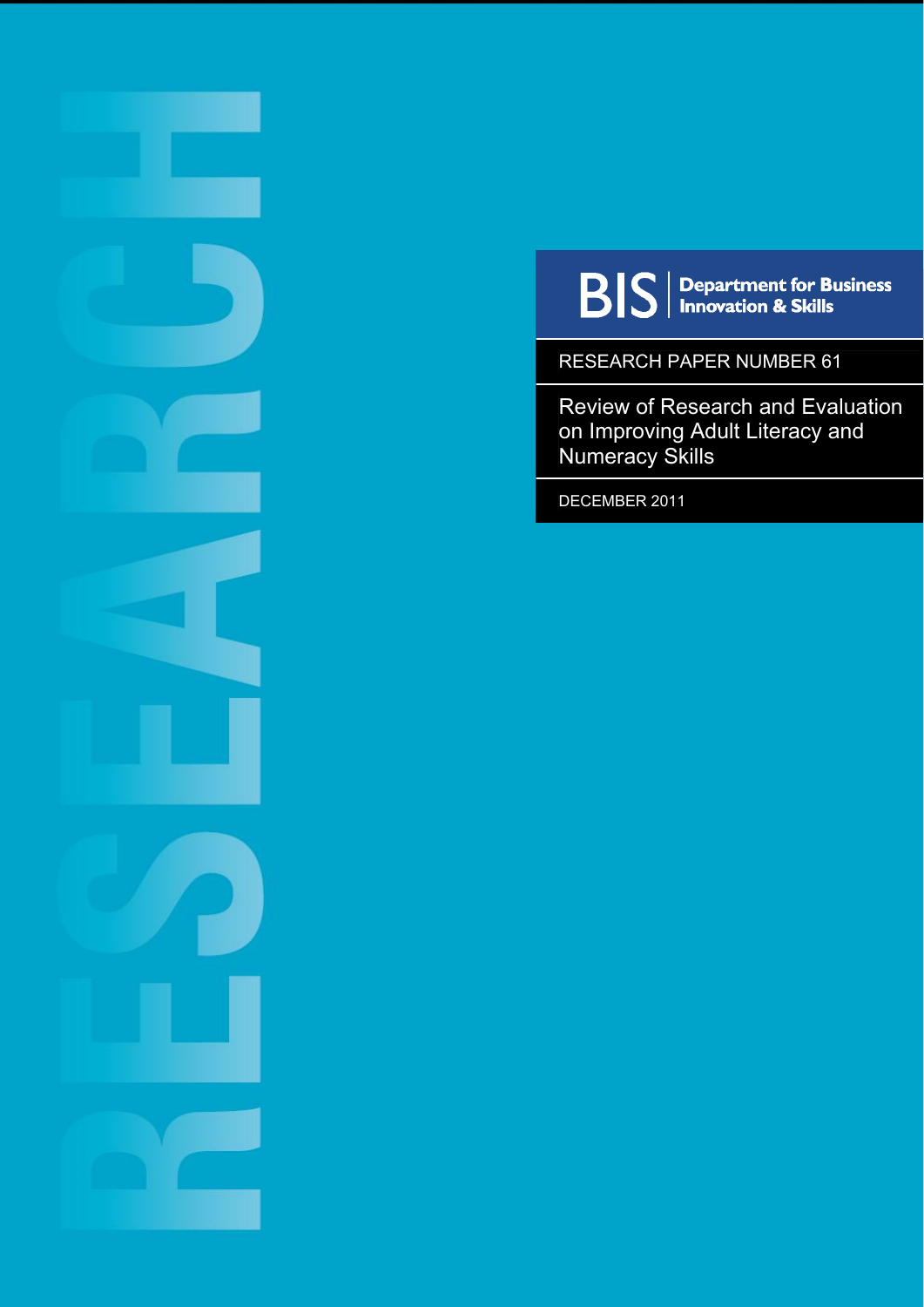**Authors:** John Vorhaus, Jennifer Litster, Michael Frearson, Stuart Johnson

The views expressed in this report are the authors' and do not necessarily reflect those of the Department for Business, Innovation and Skills.

Department for Business, Innovation and Skills

1 Victoria Street

London, SW1H 0ET

[www.BIS.gov.uk](http://www.bis.gov.uk/)

BIS Research paper number 61

December 2011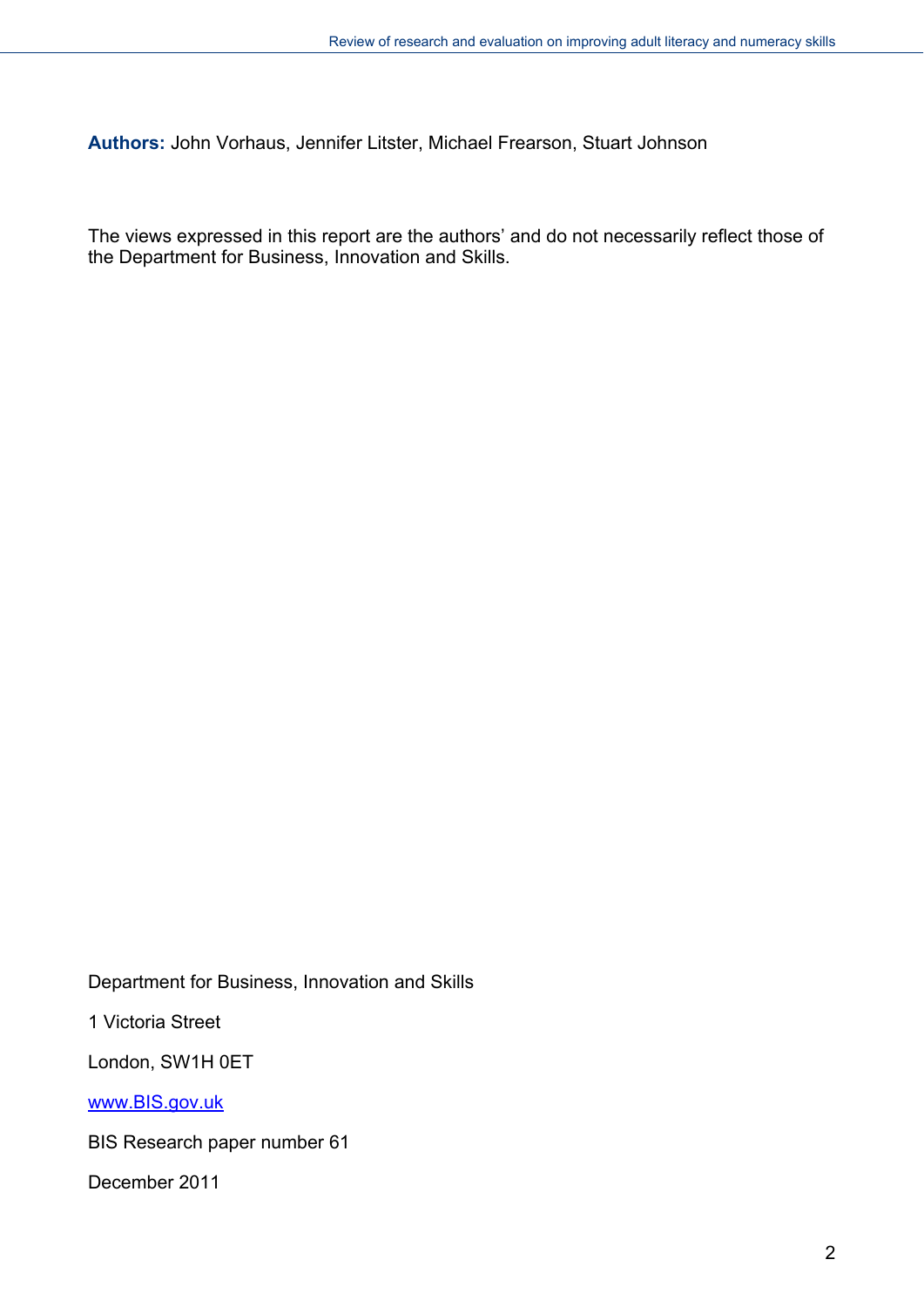# <span id="page-2-0"></span>**Contents**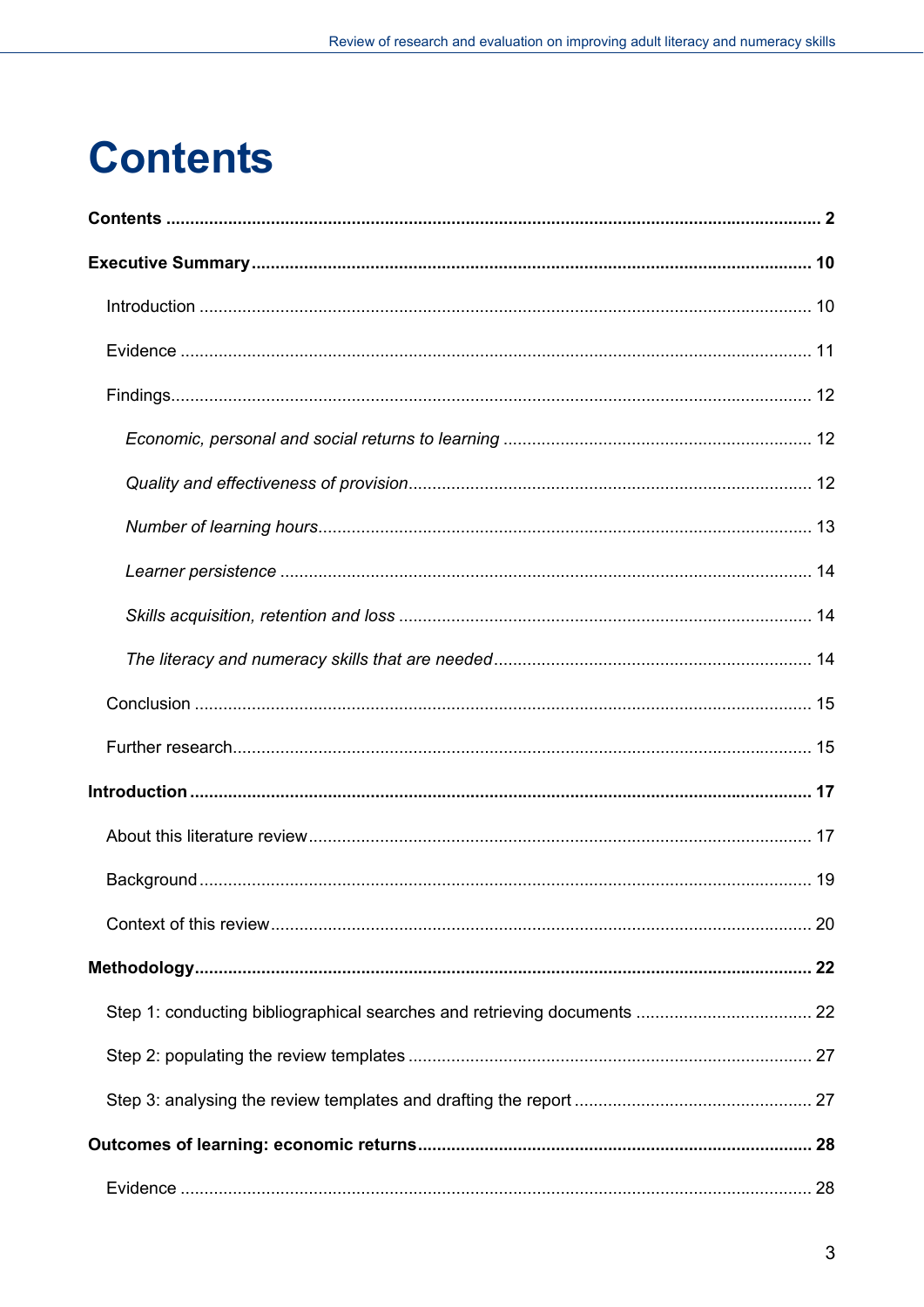| Quality and effectiveness of provision: learning and learning-related outcomes 50 |  |
|-----------------------------------------------------------------------------------|--|
|                                                                                   |  |
|                                                                                   |  |
|                                                                                   |  |
|                                                                                   |  |
|                                                                                   |  |
|                                                                                   |  |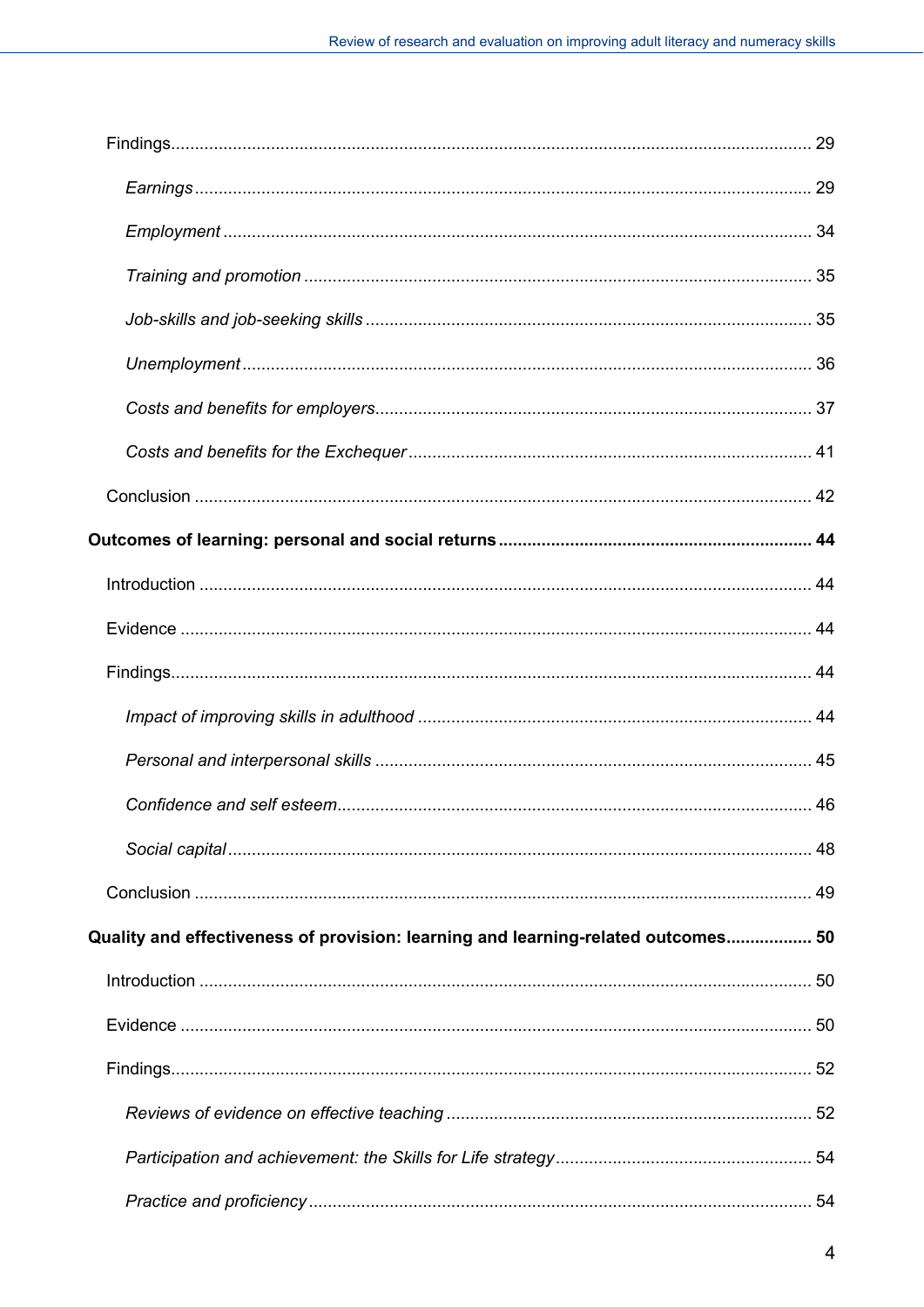| Quality and effectiveness of provision: the workforce, teaching qualifications and skills 73 |  |
|----------------------------------------------------------------------------------------------|--|
|                                                                                              |  |
|                                                                                              |  |
|                                                                                              |  |
|                                                                                              |  |
|                                                                                              |  |
|                                                                                              |  |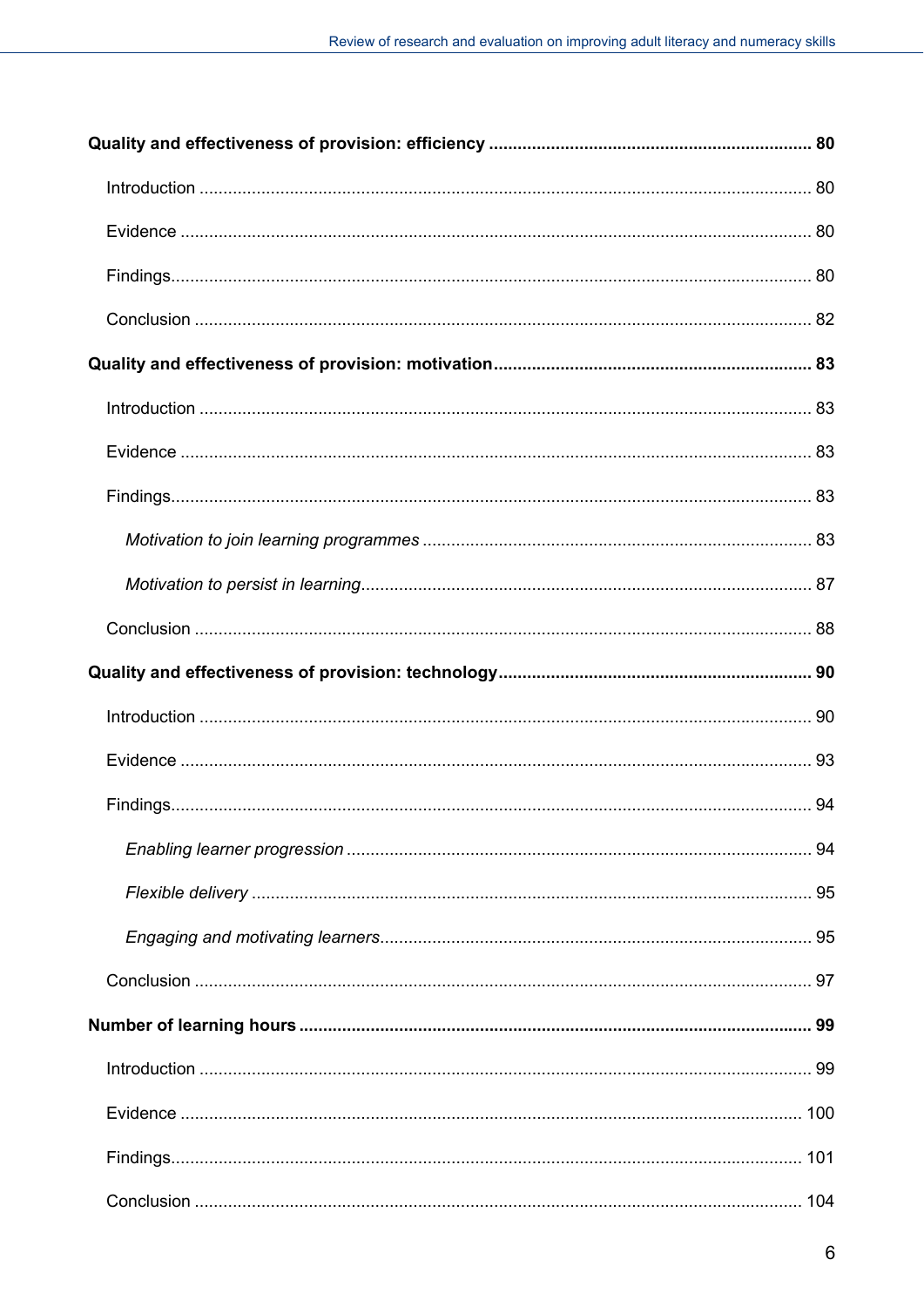| The effect of (un)employment on skills acquisition, retention and loss 117 |  |
|----------------------------------------------------------------------------|--|
|                                                                            |  |
|                                                                            |  |
|                                                                            |  |
|                                                                            |  |
|                                                                            |  |
|                                                                            |  |
|                                                                            |  |
|                                                                            |  |
|                                                                            |  |
|                                                                            |  |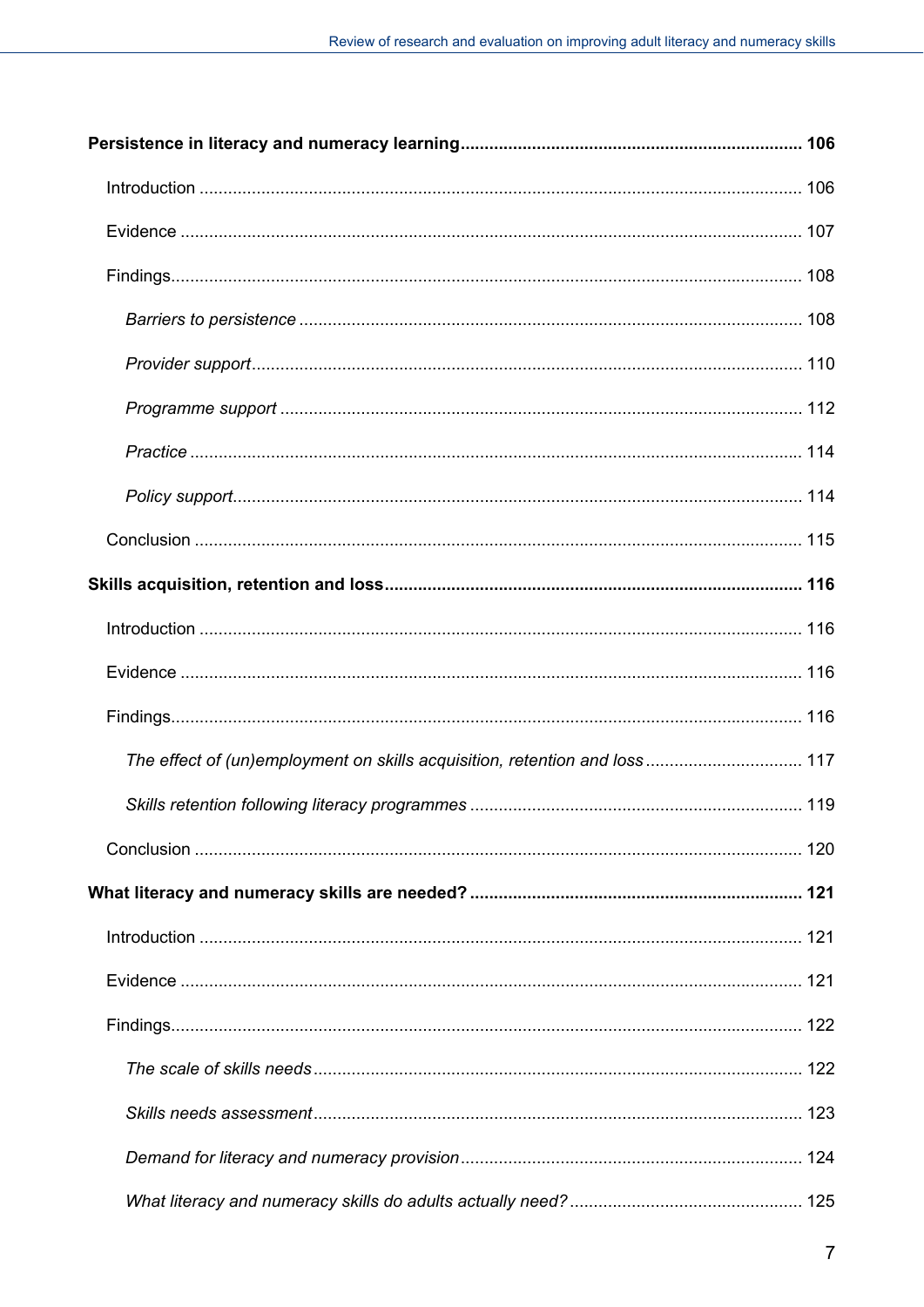| 140 |
|-----|
|     |
|     |
|     |
|     |
|     |
|     |
|     |
|     |
|     |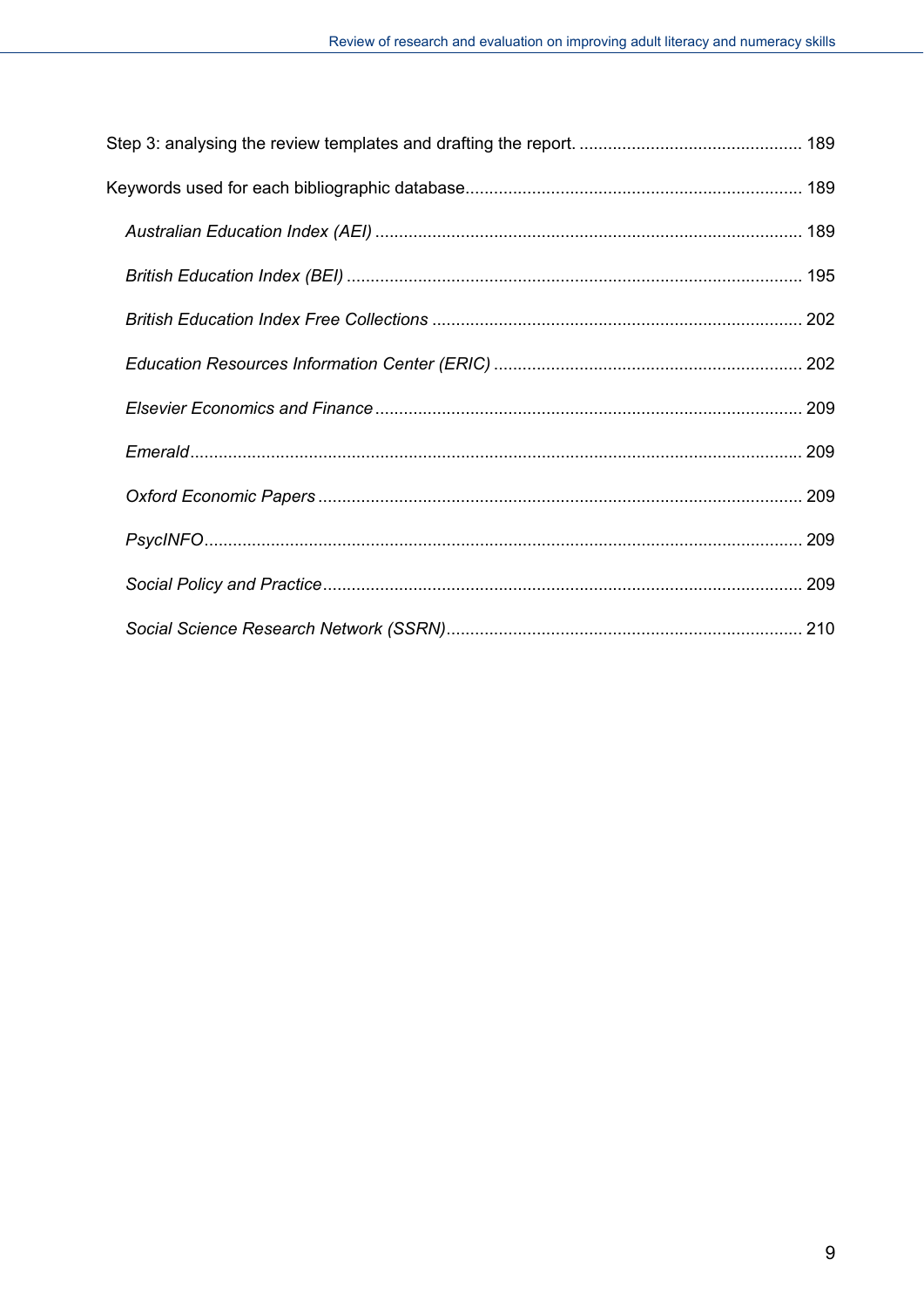## <span id="page-9-0"></span>**Executive Summary**

### <span id="page-9-1"></span>**Introduction**

- 1. Until the results of the International Adult Literacy Survey in 1996 revealed the low levels of literacy and numeracy in the UK in comparison with other OECD countries, adult basic skills education was not a priority for the national government. Teaching basic skills to adults was marginalised and under-resourced and classes were mainly delivered by a volunteer workforce. The subsequent investigation into the perceived basic skills crisis by Sir Claus Moser's working group precipitated the launch, in 2001, of the Skills for Life strategy for England, a major government initiative to raise the language, literacy and numeracy (LLN) skills of the adult population. Skills for Life introduced a learning infrastructure including national standards, a core curriculum, materials and tests, new qualifications and professional standards for LLLN teachers as well as national targets for the numbers of adults the strategy aimed to reach and the number of formal qualifications to be gained. The first systematic research programme for investigating adult literacy and literacy (ALN) was set up in 2002 with the creation of the National Research and Development Centre for Adult Literacy and Numeracy (NRDC). Thus only very recently has there been a systematic, nationallyfunded attempt to professionalise practice in teaching and learning and to provide robust evidence on ALN.
- 2. The purposes of this literature review are threefold. First, this review summarises findings of the research from the last decade in six fields identified by the Department for Business, Innovation and Skills (BIS) as critical to its forward planning: (1) the economic, personal and social returns to learning; (2) the quality and effectiveness of provision; (3) the number of learning hours needed for skills gain; (4) learner persistence; (5) the retention and loss of skills over time; (6) the literacy and numeracy skills that are needed. Second, this review assesses this evidence base in terms of its quality and robustness, identifying gaps and recommending ways in which the evidence base can be extended and improved. Thirdly, this review attempts to interpret the evidence base to suggest, where possible, how returns to ALN learning for individuals, employers and wider society might be increased through effective and cost-effective interventions.
- 3. This review was undertaken by SQW, NRDC and the National Foundation for Educational Research (NFER) with additional assistance from a panel of experts from the London Knowledge Lab, the Centre for the Economics of Education and NRDC, all at the Institute of Education, London, and the National Institute for Adult Continuing Education (NIACE). It was carried out rapidly, over a period of 13 weeks between March and May 2011, in four stages: bibliographic searches and document retrieval (conducted by the NFER using keywords and search strategies devised by SQW and NRDC); review of sources and population of review templates in NVivo software; analysis of review templates and drafting of the report, including consultation with the project's panel of experts; reporting to BIS. The age range to be covered by this review was from 19 upwards, and evidence was to be drawn primarily from English-language and UK-based sources.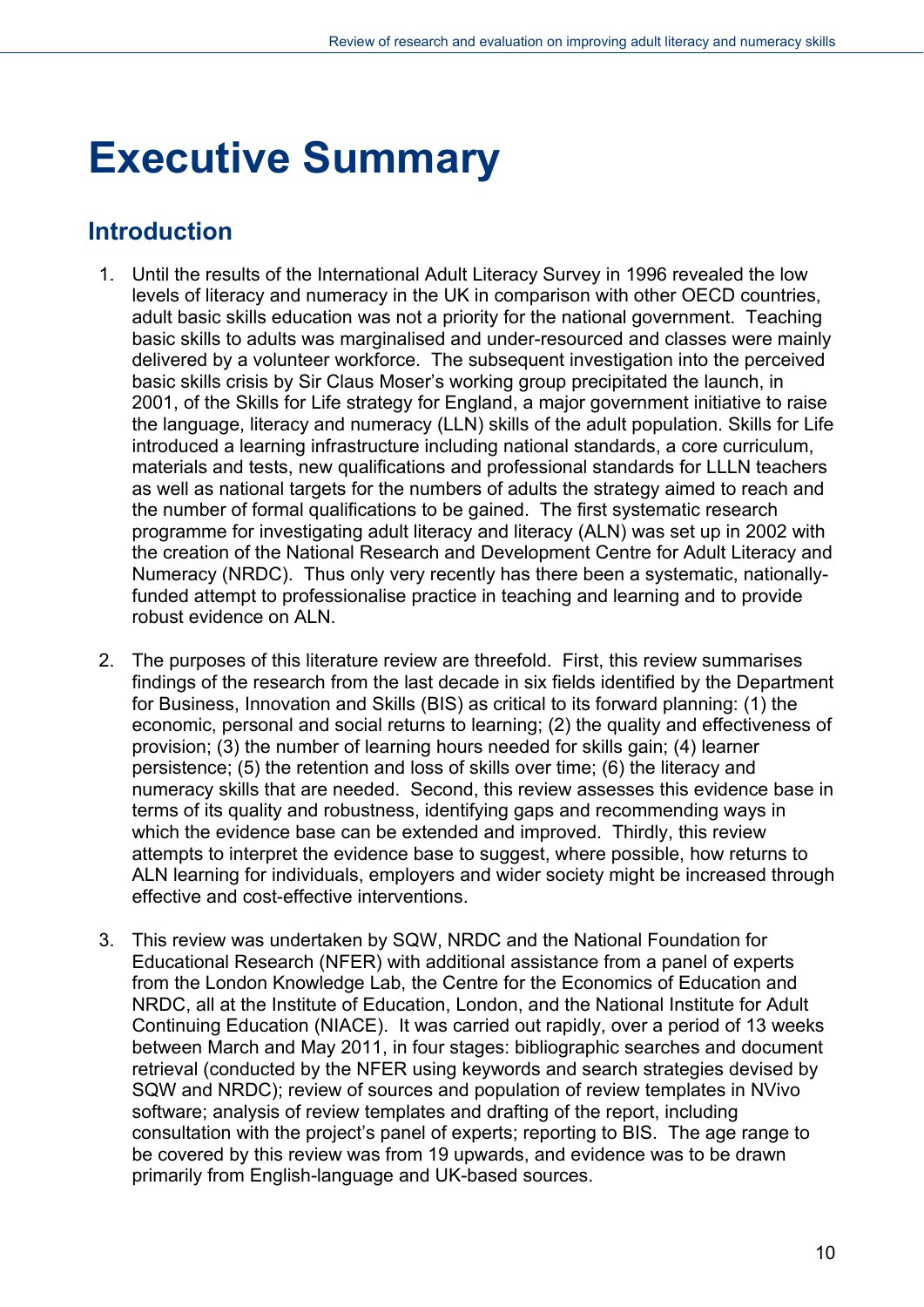## <span id="page-10-0"></span>**Evidence**

4. Since the introduction of the Skills for Life strategy in 2001, the evidence base on ALN has expanded greatly and now includes national data on ALN levels and needs (from the 2003 Skills for Life survey, with the results of a follow up survey expected in 2011); national evaluations of the impact of Skills for Life on learners and teachers; longitudinal studies on the impact of ALN in the workplace and in further education (FE); studies of relationships between teaching practices and learners progress in reading, writing and numeracy; studies on specific groups such as those perceived to be 'hard to reach' and learners with learning difficulties, and studies in particular contexts, including prisons and families. There is also an increasing body of international evidence, in particular from the United States (US), New Zealand and Australia.

There is strong evidence on the following features of ALN:

- good practice in teaching literacy and numeracy
- the benefits of embedding ALN in vocational programmes
- the positive impact on learners of working with qualified teachers
- the personal and social impact of ALN
- the need for multiple ways of engaging in learning in class, self study, distance learning, ICT supported learning.

There is promising evidence in relation to the following features of ALN:

- blended learning combining face to face and technology based, formal and self-study methods
- the significance of techno-mathematical literacies a combination of ICT, literacy and numeracy skills
- the time required to make significant learning progress often in excess of 100 hours.
- 5. Looking across the six areas included in this review:
- good evidence was found on adult basic skills levels, teaching and learning, and personal, social and economic returns
- limited evidence was found on skills acquisition, retention and loss, and on adults' everyday practices in literacy and numeracy, including patterns of self-study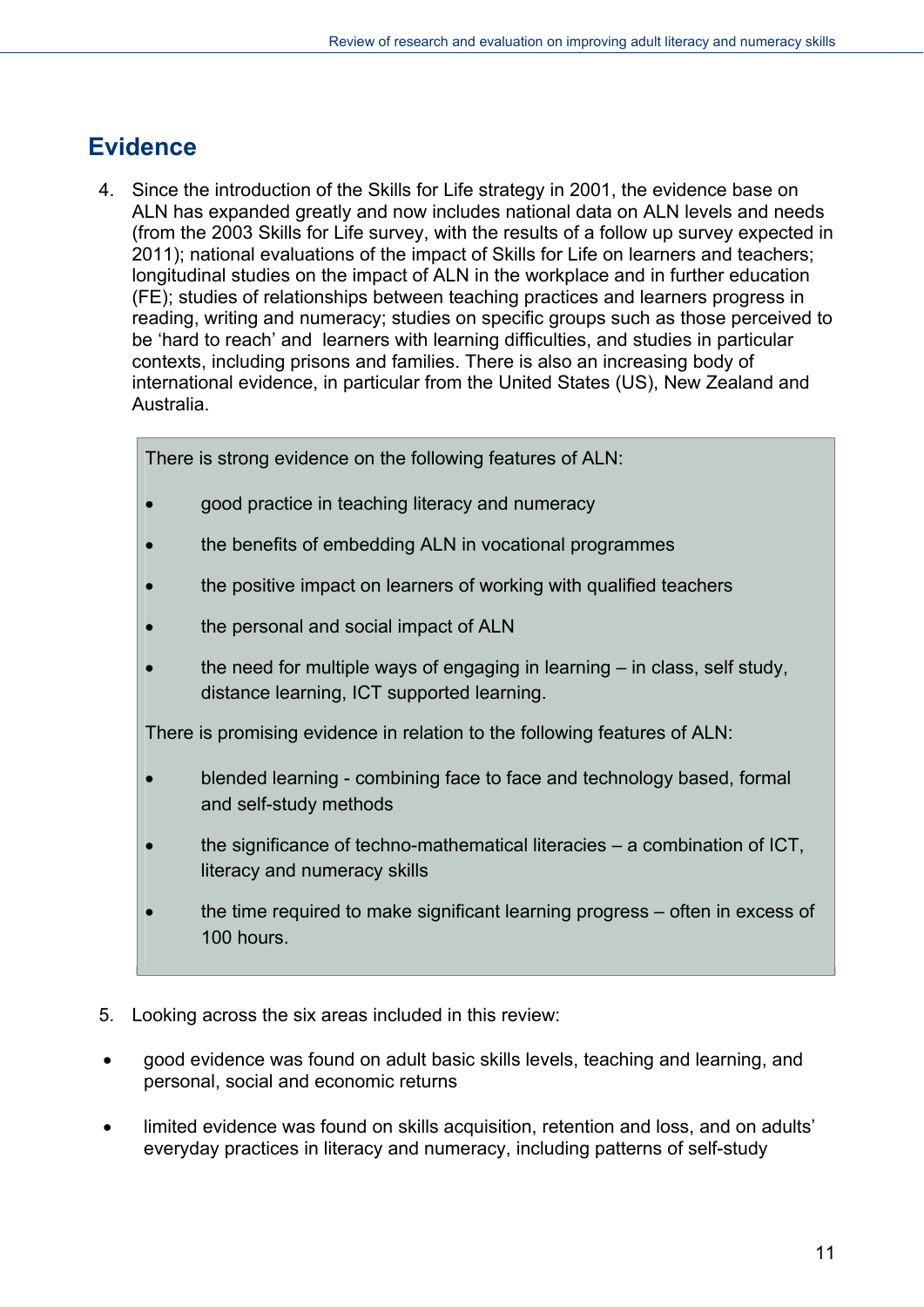- little evidence was found on the cost-effectiveness of ALN programmes, either as a whole or of specific delivery models and methods
- the evidence of the impact of ALN on productivity was found to be very weak; it is stronger but far from robust on further learning, and on employment and wages
- there is a lack of good evidence on information and communications technology (ICT), and on the role and impact of ICT in blended learning provision.

## <span id="page-11-0"></span>**Findings**

#### <span id="page-11-1"></span>*Economic, personal and social returns to learning*

- 6. There is growing evidence that gaining literacy and numeracy *skills* in adulthood has a positive effect on earnings and employment. However, the acquisition of literacy and numeracy *qualifications* in adulthood has not yet been shown to be related to significant gains in earnings and employment.
- 7. There is insufficient UK evidence on the economic impact of literacy and numeracy *provision* in the context of FE and the workplace.
- 8. There is clear, convincing and statistically significant evidence that participation in ALN provision, and having higher levels of ALN, have a positive personal and social impact on individuals and communities. The personal and social impact of literacy and numeracy learning often takes time to emerge, and emerges in forms and contexts that are removed from formal learning environments.
- 9. Whilst there is strong evidence on the positive impact of ALN on learners' confidence, it is less clear whether improved confidence is a prerequisite of learning progress.

#### <span id="page-11-2"></span>*Quality and effectiveness of provision*

- 10. Teachers of adult basic skills need to have both good generic teaching skills and good subject specific teaching skills. Effective practice in literacy occurs where teachers build on learners' experience, encourage fluent oral reading, use reciprocal teaching and explicit comprehension strategies and adequate time is allowed for active reading in class. Effective practice in numeracy occurs where teachers build on knowledge learners already have and help them overcomes their fear of maths, expose and treat misconceptions as a subject for discussion, promote reasoning and problem solving over 'answer getting', and make creative use of ICT. However, although much is known about what is effective in teaching and learning, these practices are often not observed in delivery.
- 11. Learner progress in literacy is greater where teachers have qualified teacher status, and in numeracy where teachers are qualified in maths to Level 3 or above (irrespective of qualified teacher status). Benefits for learners are associated with teachers who work full-time; nevertheless the proportion of sessional teachers in the basic skills workforce is rising.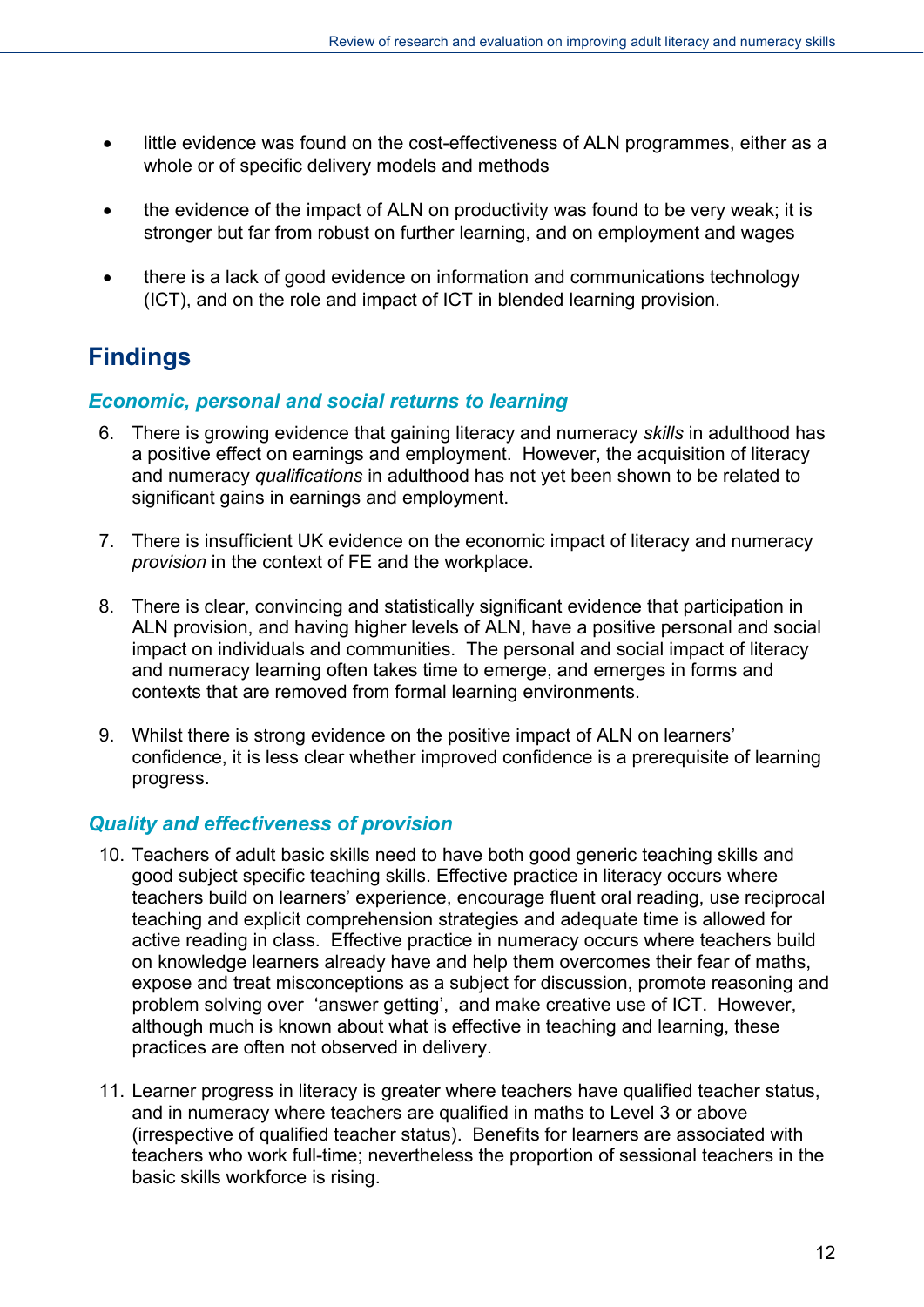- 12. The Skills for Life strategy contributed to a substantial increase in enrolment, completion and achievement in ALN. Studies have show there were worthwhile gains in numeracy for numeracy learners, and in reading for literacy learners, but not in writing for literacy learners.
- 13. Literacy courses tend to cost more than numeracy courses, and Entry level provision is considerably more costly than Level 1 and Level 2 provision, reflecting the greater needs of learners with the lowest skills. Longer courses tend to be delivered more efficiently than shorter courses due to fixed start-up costs. Evidence from one robust study shows that providing top-down provision on a workplace-specific basis is very expensive; as learner gains were small at best, this model of literacy delivery was demonstrated to be inefficient.
- 14. Retention rates and success rates are higher on vocational programmes where literacy and numeracy learning is embedded, as compared with non-embedded programmes. Results are lower, however, where a single teacher had dual responsibility for teaching vocational skills and ALN.
- 15. Participation in short workplace training programmes has not been demonstrated to make substantial improvements to employee literacy skills in the short term. However workplace basic skills courses reach people who are not normally involved in continuous education or training, and learners who participate in these courses voluntarily and who actively use their literacy skills at work and in everyday life continue to improve their skills and are more likely to engage in FE and training.
- 16. Many adults are motivated to gain new qualification and skills; many others are (also) motivated to improve their basic skills for 'self-development' – whether personal, social and/or occupational. A common aspiration is for learners to seek to 'better themselves'. Not all learners are motivated by the desire to acquire qualifications or specific skills; they may be motivated by intrinsic goals (for example, regaining confidence lost at school) along with, or instead of the extrinsic goals of career development, better wages and improved employment.
- 17. Learning technology may improve learner progress and achievement, and may help to attract, engage and motivate learners, but what little evidence there is on these topics is at best mixed.

#### <span id="page-12-0"></span>*Number of learning hours*

18. Better gains for learners seem to be associated with courses which allow for levels of participation in excess of 100 hours; learners require more time to make educationally significant progress than they generally spend in provision. For those who only need to 'brush up' existing skills, short courses are often adequate for learner gains; in contrast, learners working at a higher level may find it more difficult to achieve a qualification within the learning hours allocated to a single-year course. There is some limited evidence to show that learners who engage in self-study between classes make better progress.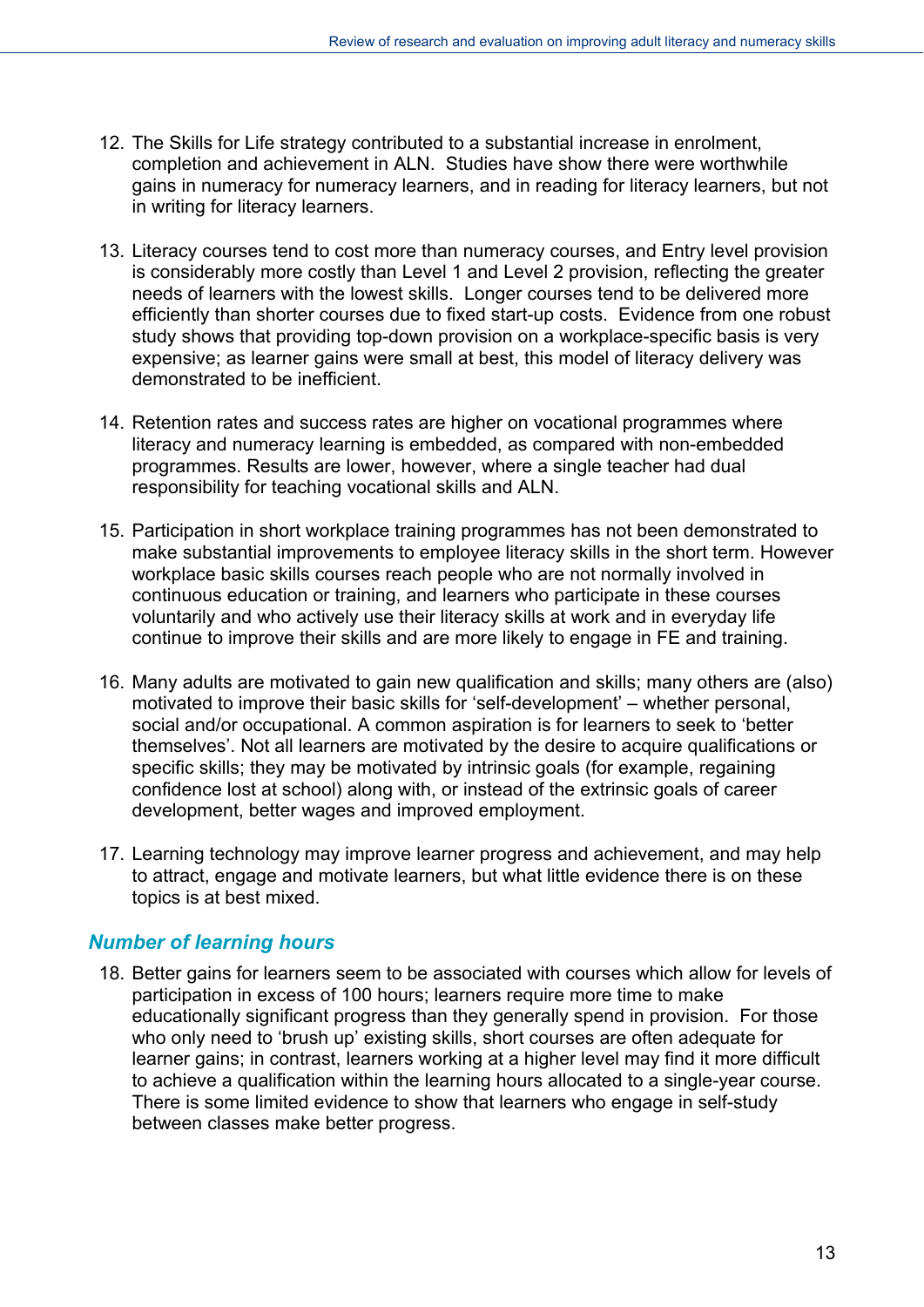#### <span id="page-13-0"></span>*Learner persistence*

- 19. Basic skills learners are more likely to withdraw from courses in the earlier stages than in the later stages; learners working at lower levels are more likely to withdraw than learners working at higher levels and learners with prior qualifications and experiences of learning are less likely to withdraw than those who have no prior experience.
- 20. Persistence is supported where learner progress is monitored and recognised on a regular basis, by setting and revisiting learner goals. It is therefore important that progress towards 'soft' outcomes, such as improvements in self-confidence, are recognised within a broad framework of achievement and that formative assessment recognises small steps as well as significant gains.
- 21. Breaking off from learning programmes can be a rational and positive response to changing circumstances. What is important in terms of learner persistence is that these breaks from learning are supported, principally by distance and blended learning, so that learners are not penalised and do not have the door to learning closed on them. However, the use of ICT needs to be well-supported as learners who encounter problems with ICT resources away from class can lose confidence and motivation.

#### <span id="page-13-1"></span>*Skills acquisition, retention and loss*

- 22. There is evidence of a life course trend in skills acquisition and loss, with skills improving up to early middle-age, reaching a plateau in middle age and declining in older age. Use of literacy and numeracy skills in the workplace and in daily life helps adults retain and develop those skills. Where it is available, workplace training can offset the loss of literacy and numeracy skills; the offer of training is, however, dependent on occupational sector and level.
- 23. Unemployed adults are more likely to experience a loss in skills than adults in work, and numeracy skills' loss is greater for those out of work than literacy skills' loss. The loss of numeracy skills for unemployed men is greater than for unemployed women, perhaps because women are more likely to use basic maths on a daily basis. Individuals who attain a threshold level of competency in literacy and numeracy by the time they leave school are less likely to face a decline of skills when out of work than those whose literacy and numeracy skills are poor at age 16.

#### <span id="page-13-2"></span>*The literacy and numeracy skills that are needed*

- 24. There is a lack of consensus over which ALN skills are needed, or the importance of literacy and numeracy alongside personal and technical skills in the workplace. Perceptions of skills needs vary by perspective, purpose, learner type, service provider, skill types and who needs the skill.
- 25. There is growing evidence of the need amongst employees for a more complex combination of skills than in the past, including a combination of ICT and mathematical literacies. Individuals in employment who struggle with skills in ICT or literacy or numeracy are likely to suffer losses in the other two areas. The growing range of demands and contexts for reading and writing, and for using and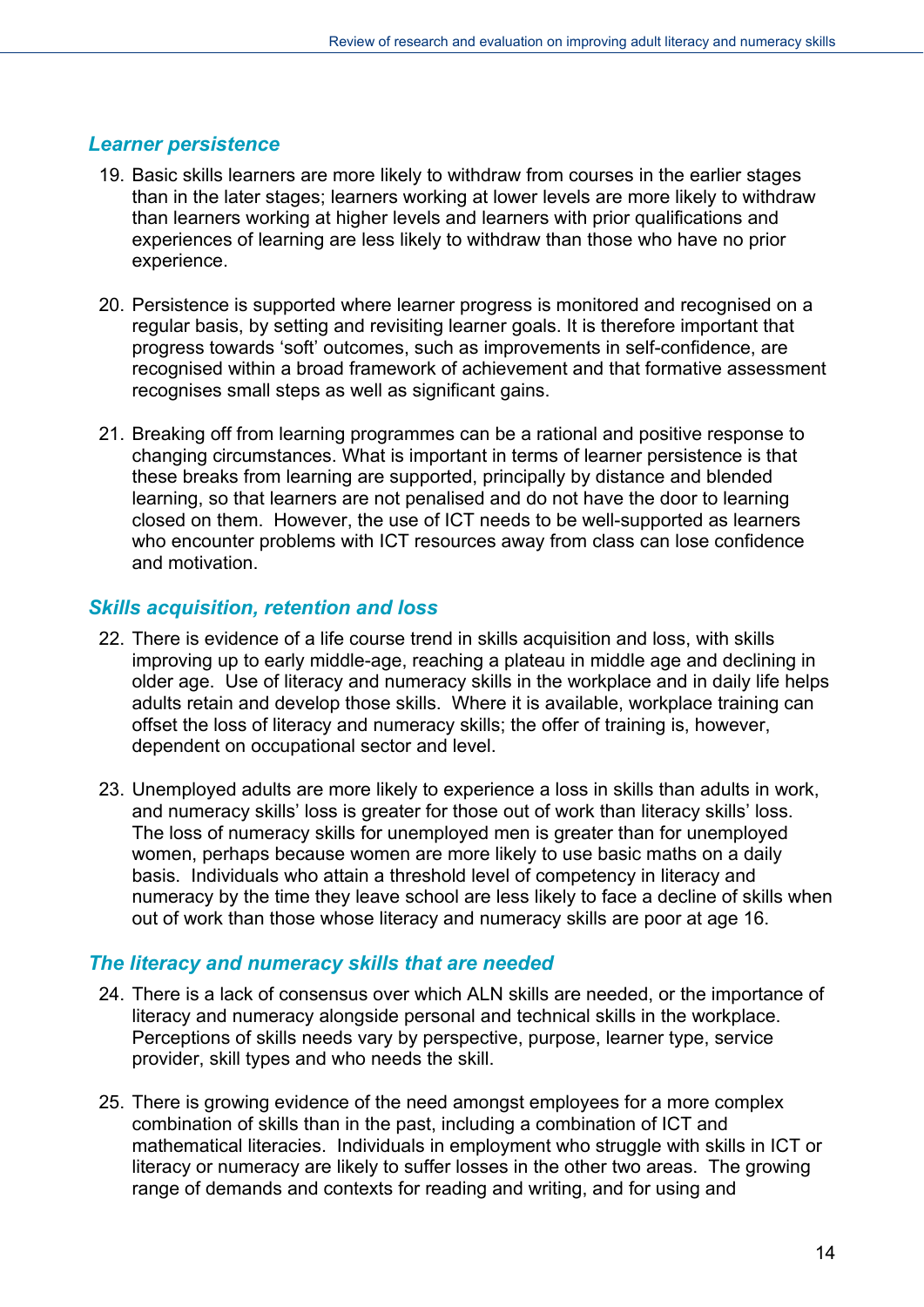manipulating numeric data, is further evidence in favour of a focus on functional skills.

26. Employers frequently cite the need for (improved) reading, writing and maths skills in the workplace, and report a significant gap between the skills levels of employees and skills needs in the workplace. However, there is much less evidence on employees' perceptions, and there is scope for the use of more refined assessment instruments to determine the skills that employers need.

## <span id="page-14-0"></span>**Conclusion**

- 27. Continuing investment in improving ALN skills is required, but based on stronger evidence of which skills are required than currently exists. The forthcoming results from the Programme for the International Assessment of Adult Competences (PIAAC) will provide an indication of the UK's progress relative to international comparators, and suggest where investment should be focused.
- 28. There is little evidence explicitly linking the assessment of skills needs to the design and delivery of effective, efficient and economical provision leading to demonstrably cost-effective outcomes, such as improved employment, productivity, civic participation or learning progression.
- 29. No cost-benefit analyses of literacy and numeracy programmes have been carried out that would enable identification of the most efficient modes and models for delivering literacy and numeracy provision.
- 30. There has been relatively little funded work on the development of software and new e-learning techniques for adults in this field. Robust trials are required to clarify which are the effective practices in using technology for different groups of learners, and for different types of learning outcome.
- 31. There remains a need to establish, on the basis of rigorous cost-benefit analyses, the costs and benefits to employers of lower and higher levels of literacy and numeracy, considered separately, and in respect of small, medium and large employers in different sectors.

## <span id="page-14-1"></span>**Further research**

- 32. One reason for the lack of robust evidence in several areas is the prevalence of inadequately designed studies and poor quality interventions. We need better quality interventions, and large, well designed and more sophisticated studies, that allow for the time and complex causality that connects learning interventions to their outcomes. Such studies are expensive, but they would provide a large pay off; an extensive body of reliable evidence that can be used as a solid basis for policy, development and further research.
- 33. Given the promising evidence on blended learning, its potential cost-effectiveness, and the increasing importance of employment and employability in ALN, it is a priority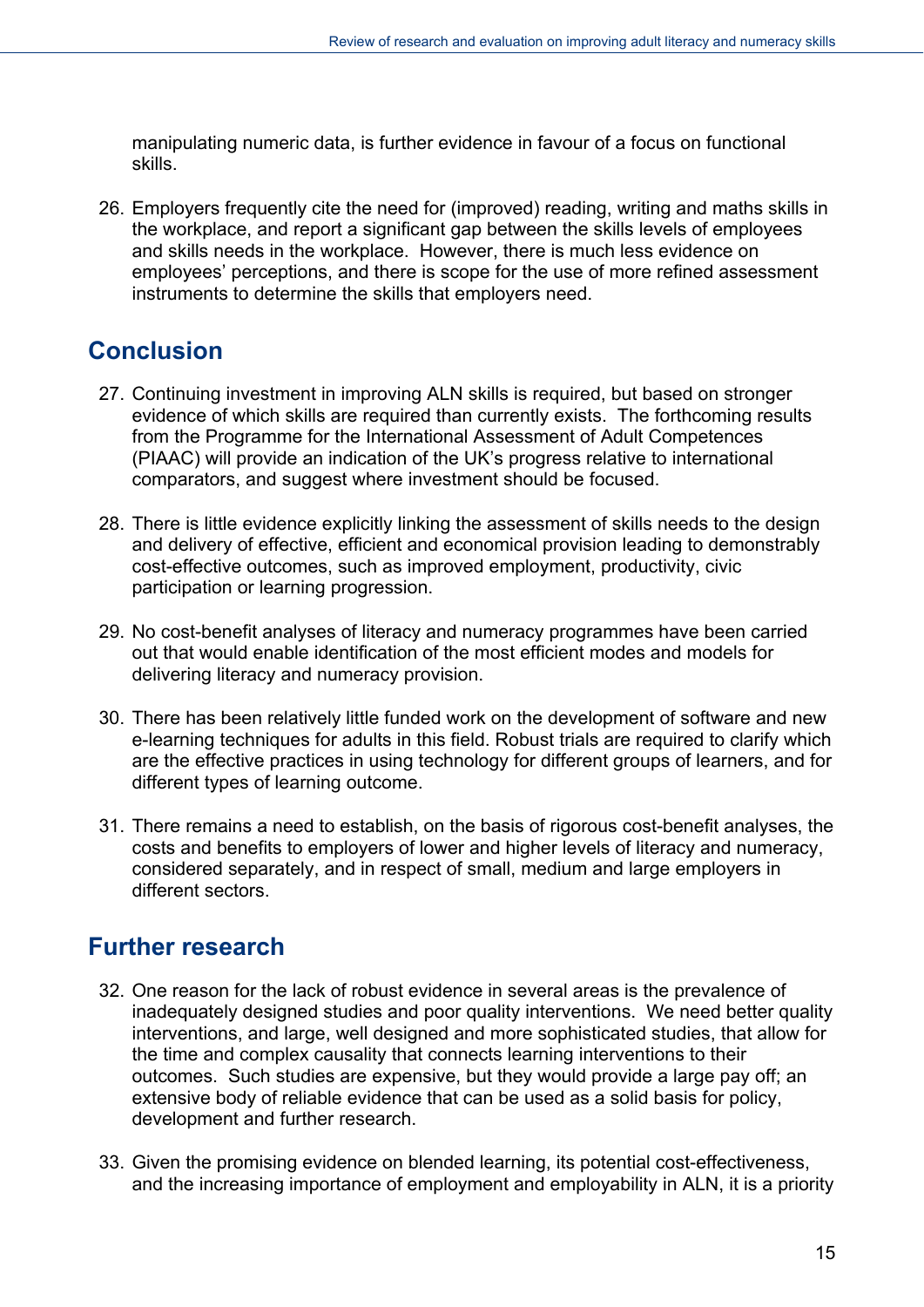is to develop high-quality blended programmes for employees in the workplace and other contexts, and to conduct a robust evaluation of their impact and effectiveness.

- 34. A priority for any future large-scale research is that it should include quality controls, particularly as these apply to teachers and teaching strategies. Past evaluations yielding negative conclusions often included very short interventions and teachers who lacked subject-specific teaching qualifications. Research design should build in an evaluation of implementation quality, to allow any assessment to distinguish between the principles of an intervention and how effectively or otherwise they were put into practice.
- 35. Any single large scale study should be focussed on one context within the post 19 sector. The quality of ALN teaching is generally higher than in many other post 19 contexts. If there was scope for only one future large scale longitudinal or experimental project, we recommend that it is exclusively focussed on the FE sector (though, clearly, all post 19 contexts would benefit from studies of this kind.)
- 36. In relation to the personal and socio-economic outcomes of ALN, longitudinal research provides as much potential as any other research design for yielding a reliable and extensive body of evidence. It is recommended that lessons are learned from the Longitudinal Study of Adult Learning (LSAL) study in the US. This is a well designed study, with a large and representative sample of a local population, repeatedly followed up over nine years, using measures for reading, writing and maths, and also a broad range of learning-related activities and practices.
- 37. Along with large scale research we recommend studies on a smaller scale. One strategy is to focus on a development programme of the best pedagogies and delivery methods (combining face-to-face and technology-based, formal and selfstudy methods), and to carry out small-scale but intensive case studies to follow individuals all the way from pre-test to intervention, to assessment, through to application in the home and workplace. Individual longitudinal case studies make it possible to explain the (un)successful features of interventions, in terms of the personal and local conditions experienced by the individual learners.
- 38. Evidence on skills needs often relies on learners' and employers' self report. There is a need for more robust research, including objective measures, on the literacy and numeracy skills that learners and employers actually use and need.
- 39. It is cost effective to exploit and build on existing data sources, including PIAAC, and, particularly if additional ALN questions were included, the British birth cohort studies.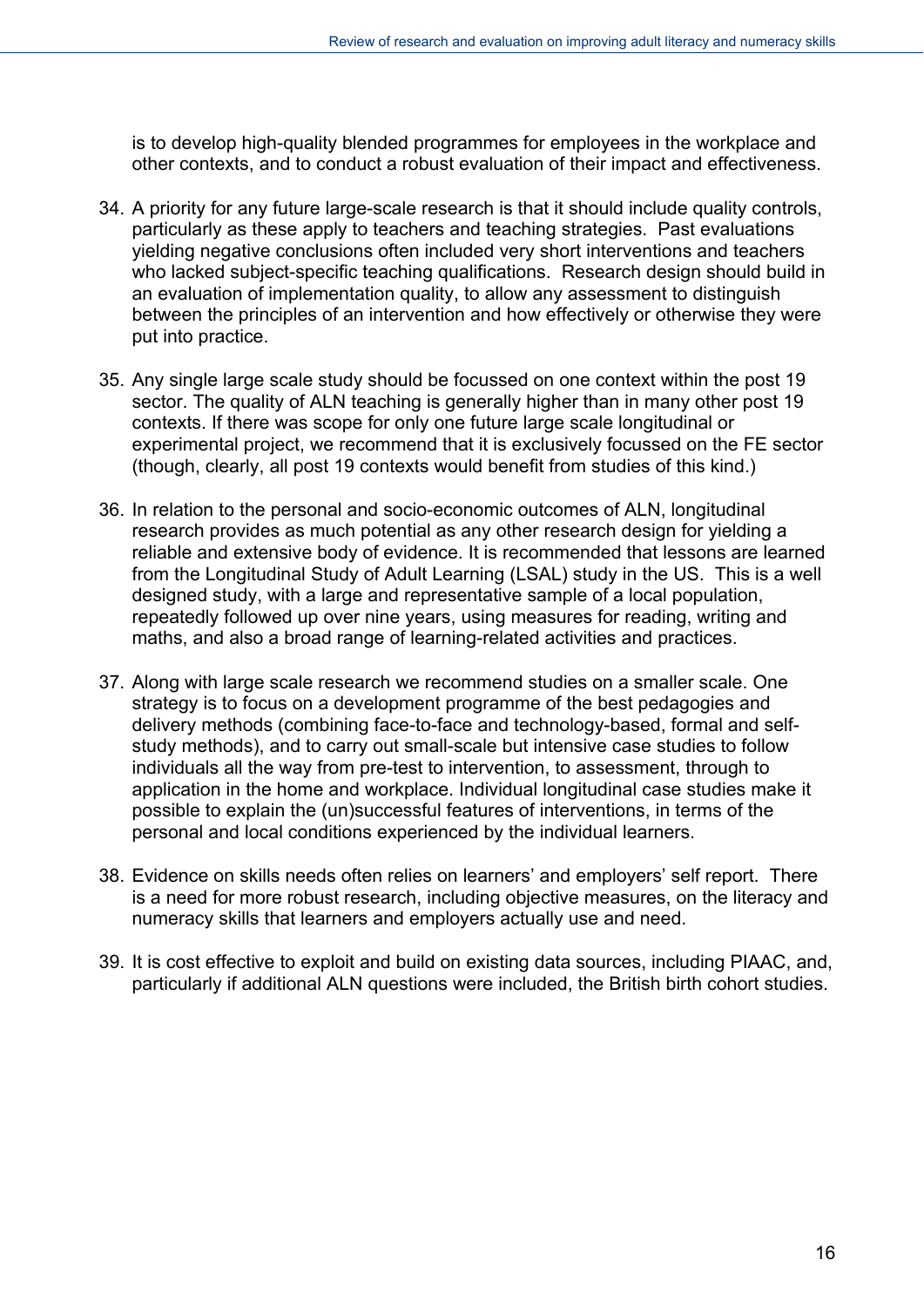# <span id="page-16-0"></span>**Introduction**

## <span id="page-16-1"></span>**About this literature review**

- 1.1 SQW and the National Research and Development Centre for Adult Literacy and Numeracy (NRDC) were commissioned by the Department for Business, Innovation and Skills (BIS) to provide a review of available literacy and numeracy evaluation and research literature. Bibliographical searches were conducted by the National Foundation for Educational Research (NFER). Additional assistance was provided by a panel of experts from the London Knowledge Lab, the Centre for the Economics of Education and NRDC, all at the Institute of Education, London, and the National Institute for Adult Continuing Education (NIACE). This review draws in the main from English-language and UK-based sources published from the year 2000 onwards. The age range covered is from 19 upwards, and English for Speakers of Other Languages (ESOL) is not addressed. The review was conducted rapidly, over a period of 13 weeks between March and May 2011.
- 1.2 The goals of this review were to appraise the evidence in terms of robustness and quality, identify gaps where these exist, and make recommendations for areas where further research is needed to strengthen the evidence base that supports policy development. This review also attempts to interpret the evidence base to determine, as far as is possible, how the economic, personal and social returns to adult literacy and numeracy (ALN) learning for individuals, employers and wider society might be increased through effective and cost-effective interventions.
- 1.3 Broadly, this review investigates the different elements a logic chain covering how the delivery of ALN skills (i.e. the funded activities) makes best use of the investment (i.e. inputs) to achieve the greatest economic, social and personal returns (i.e. outcomes) with the widest possible effects (i.e. impacts). It does so by considering six themes:
- learning outcomes: the economic, personal and social returns to learning
- the quality and effectiveness of provision
- the number of learning hours needed for skills gain
- the current culture and practice relating to learner persistence
- the acquisition of skills and the retention and loss of skills over time
- the literacy and numeracy skills that are needed.
- 1.4 Further details about each of these six themes, including the questions posed for the review in agreement with BIS, are set out in Table 1-1. Across these six themes. four areas are considered where they enhance our understanding of that theme: workplace and non-workplace provision; meeting the needs of 'hard-to-reach'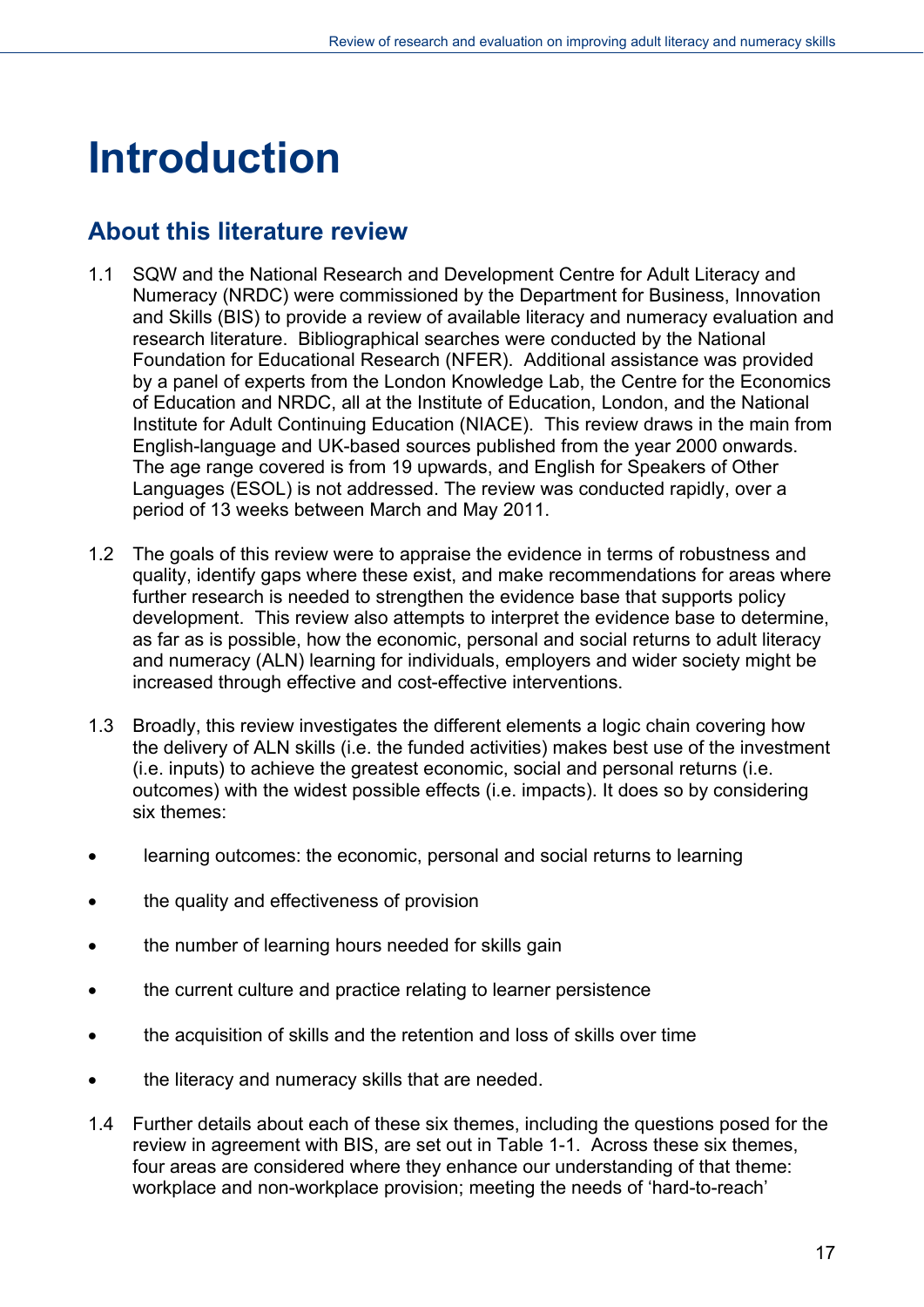learners; differences between findings for literacy and numeracy; and the need for cost-effective, outcome-based approaches.

1.5 The findings of this review are presented in 12 chapters, each of which contains an introduction, an evaluation of the evidence base, findings and conclusions. The first two themes, learning outcomes and quality and effectiveness of provision, are split into multiple chapters to divide up an otherwise large body of material. We end the report with conclusions which bring the analysis from the preceding chapters together with recommendations for policy, practice and research.

| Table 1-1: Questions guiding the six themes under review |                                                                                                                                                                                                                                                                                                                                                                                                                                                                                                                                                                                                                                                                                                                                           |  |
|----------------------------------------------------------|-------------------------------------------------------------------------------------------------------------------------------------------------------------------------------------------------------------------------------------------------------------------------------------------------------------------------------------------------------------------------------------------------------------------------------------------------------------------------------------------------------------------------------------------------------------------------------------------------------------------------------------------------------------------------------------------------------------------------------------------|--|
| <b>Theme</b>                                             | <b>Questions for the review</b>                                                                                                                                                                                                                                                                                                                                                                                                                                                                                                                                                                                                                                                                                                           |  |
| Learning outcomes                                        | What are the economic, personal and social returns of<br>improving adults' literacy and numeracy skills? (Economic<br>outcomes include getting a job, sustaining employment,<br>progressing in employment, wage returns, increasing<br>productivity.)<br>Where do positive outcomes occur and why do they occur?<br>That is, what is the link between the features of provision and<br>the outcome, and how we can improve outcomes?<br>How can we improve our evidence base in this area?                                                                                                                                                                                                                                                |  |
| Quality and<br>effectiveness of<br>provision             | What does the evidence tell us about current provision in<br>terms of the amount and quality of teaching that takes place,<br>the motivation of learners and the link to expected<br>benefits/outcomes?<br>What do we know about the most effective and efficient<br>modes and models of engaging learners and delivering<br>literacy and numeracy provision?<br>What are the most effective pedagogical approaches and how<br>have they been applied through different delivery models?<br>What is the available evidence on the use of technology to<br>deliver literacy and numeracy provision? To what extent is it<br>currently used? Which types of learners use it? What is the<br>relative effectiveness of different approaches? |  |
| Number of learning<br>hours                              | What does the evidence tell us about the number of learning<br>hours needed for skills gain?<br>To what extent does own-time learning impact on the length of<br>courses and the outcomes? What do we know about current<br>practice and expectation in terms of the balance between<br>guided (tutored) learning and own-time learning?                                                                                                                                                                                                                                                                                                                                                                                                  |  |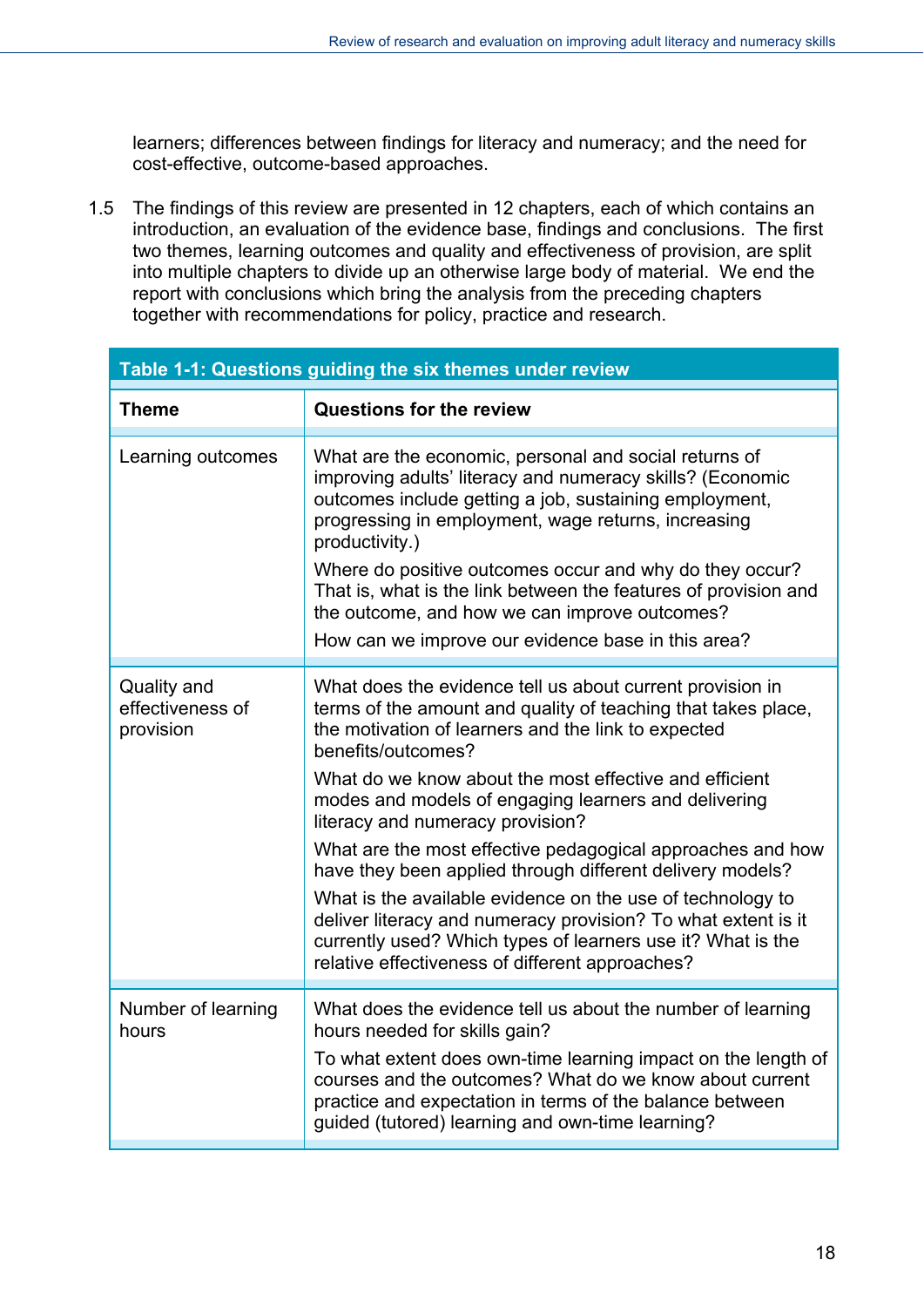| Table 1-1: Questions guiding the six themes under review |                                                                                                                                                                                                                     |  |
|----------------------------------------------------------|---------------------------------------------------------------------------------------------------------------------------------------------------------------------------------------------------------------------|--|
| Theme                                                    | Questions for the review                                                                                                                                                                                            |  |
| Persistence in<br>literacy and<br>numeracy learning      | What does the evidence tell us about the current culture and<br>practice relating to learner persistence and the most effective<br>ways to keep people in learning for long enough to make<br>significant progress? |  |
| Skills acquisition,<br>retention and loss<br>over time   | What does the research tell us about skills acquisition and<br>retention, why skills loss occurs and what can and has been<br>done to reduce it?                                                                    |  |
| What literacy and<br>numeracy skills are<br>needed?      | What literacy and numeracy skills are most needed/<br>demanded by learners, employers and society, to support<br>progression, employability, improved productivity and civic<br>participation?                      |  |

## <span id="page-18-0"></span>**Background**

- 1.6 Until the results of the International Adult Literacy Survey (IALS) in 1996 revealed the low levels of literacy and numeracy in the UK in comparison with other OECD countries, adult basic skills education was not a priority for the national government. Teaching basic skills to adults was marginalised and under-resourced and classes were mainly delivered by a volunteer workforce. The subsequent investigation into the perceived basic skills crisis by Sir Claus Moser's working group precipitated the launch, in 2001, of the Skills for Life strategy for England, a Labour Government initiative to raise the language, literacy and numeracy (LLN) skills of the adult population. Skills for Life introduced a learning infrastructure including national standards, a core curriculum, materials and tests, new qualifications and professional standards for LLN teachers as well as national targets for the numbers of adults the strategy aimed to reach and the number of formal qualifications to be gained. Thus only very recently has there been a systematic, nationally funded attempt to professionalise practice in ALN.
- 1.7 Following the publication of the Moser report, the NFER was commissioned by the then Department for Education and Employment (DfEE) to carry out a review of research on adult basic skills. As that review's title makes clear, *Assembling the Fragments* (Brooks et al, 2001b) drew on an evidence base that was patchy and scattered, with large gaps in knowledge – on the scale of need, on numeracy as compared to literacy, on teaching practice, on assessment and on attainment and progress – and an absence of any intervention or training studies from the UK in the adult basic skills field.
- 1.8 The Skills for Life survey (2003) delivered robust baseline data on the scale of need in ALN in England for the first time, with important contributions also coming from a series of increasingly sophisticated surveys, including the Programme for the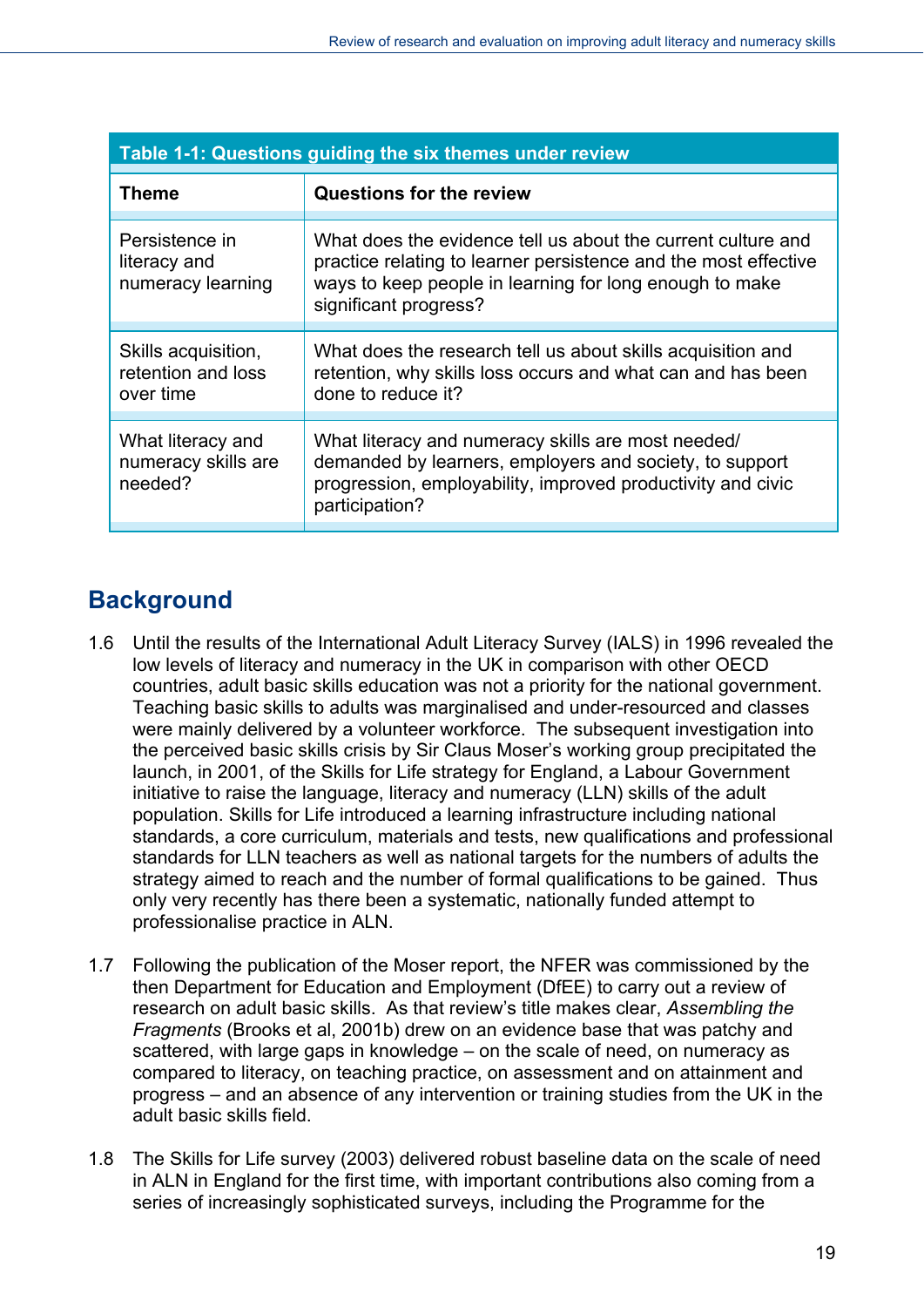International Assessment of Adult Competencies (PIAAC). As part of Skills for Life, the first systematic research programme in basic skills was established, with the creation, in 2002, of NRDC. Through the work of NRDC and other research groups, including a major contribution by the National Center for the Study of Adult Learning and Literacy (NCSALL) in the US, there has been an unprecedented progress in the growth and quality of the evidence base on basic skills. But as is evident from this review, there remain a series of significantly under-researched issues, some of which have risen in importance as a result of recent developments that include the growing number of unemployed people, and unemployed young people in particular, and the changing demands on employers, SMEs and the private sector. Although many parts of the basic skills picture have been clarified since 2001, others are still confused, and new questions have come to the fore.

#### <span id="page-19-0"></span>**Context of this review**

- 1.9 The major driver in English basic skills policy since the commissioning of the Moser report in 1998 has been the need to reduce the cost to the country of low levels of literacy and numeracy, in terms of lower incomes, reduced productivity, poorer health and expenditure on benefits and welfare services. The Skills for Life strategy grew out of the recognition that improving adult basic skills brings multiple benefits to individuals, families and the wider society. Improved literacy and numeracy skills are understood to be of crucial importance in raising Britain's standing in international measures of educational achievement and in promoting social participation and social mobility as well as fundamental to the growth of the economy and to the UK's international economic competitiveness.
- 1.10 In publishing the new skills strategy for England, *Skills for Sustainable Growth*, in November 2010, the Coalition Government made a commitment to funding provision in full for those without basic literacy and numeracy skills, and to do so within a demand-led system driven by its 'users' (learners and employers). However, given the challenging fiscal climate and the Government's focus on achieving sustainable economic growth and improving social mobility, the government needs also to identify the most economical, efficient and effective ways of delivering its commitment to basic skills training. The immediate context for this review, then, is to provide an assessment of what the evidence base has to say about where the best returns on investment of public money lie, in terms of the effectiveness and outcomes of provision, and how this area can deliver best value for money for the public purse.
- 1.11 Despite the success of the previous Government's *Skills for Life* strategy in achieving the Public Service Agreement (PSA) qualifications targets – by 2010, 3.25 million adults in England had achieved a nationally-recognised qualification – questions remain about the impact of the strategy on overall levels of literacy and numeracy and on the sustainability of the skills gains. For example, the UK Commission for Employment and Skills (UKCES) in assessing progress toward the previous Government's 2020 ambitions for skills signalled the danger that, although the skills profile of the UK is improving, other countries are improving at a faster rate. Based on current progress, UKCES predicts that the international skills standing of the UK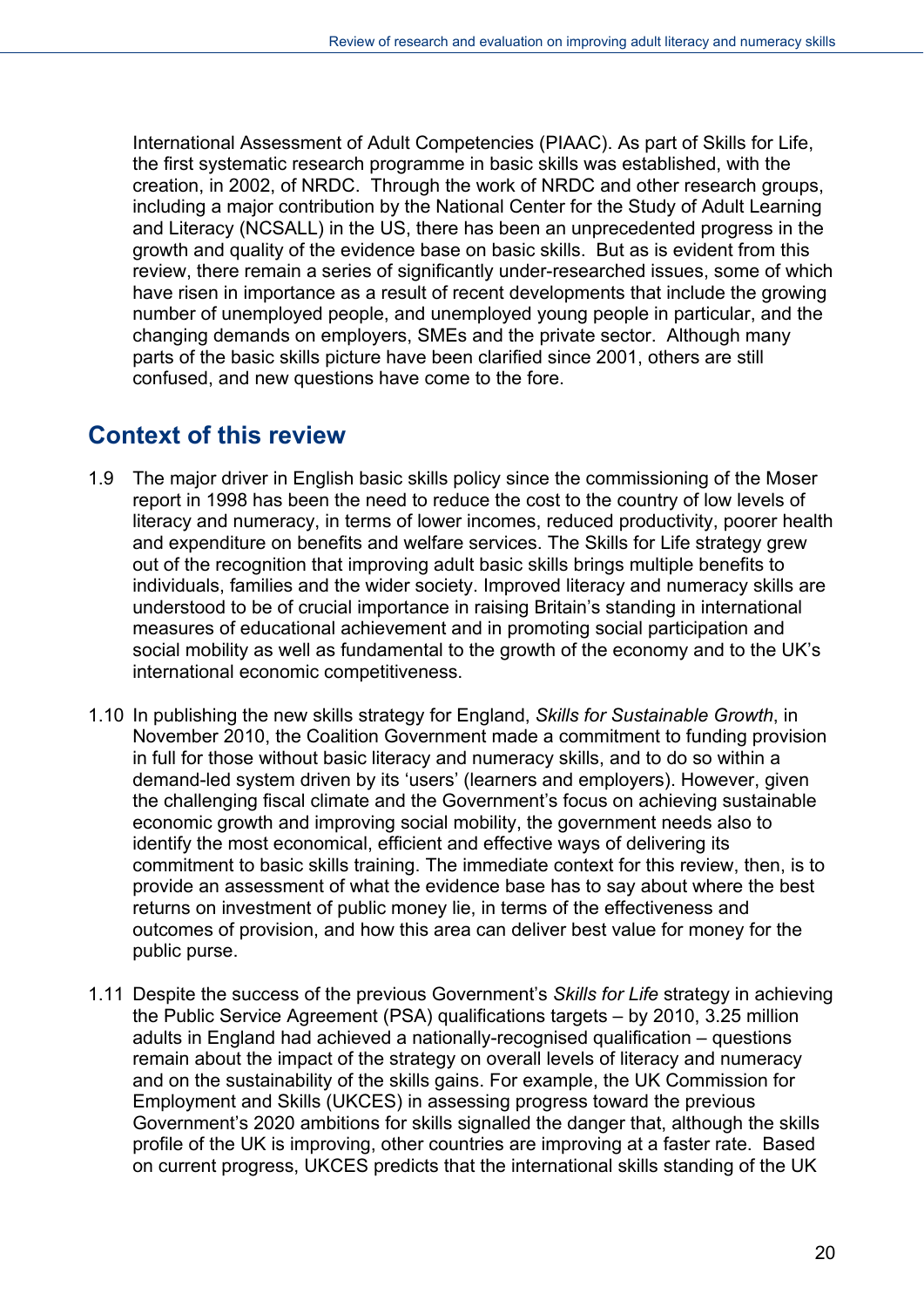is unlikely to improve by 2020, let alone become world class, with the overall skills gap between the UK and higher ranked countries widening.

- 1.12 One concern for Government is therefore to ensure that there is a good match between the basic skills offer, the functional literacy and numeracy skills that individuals and employers need, and the basic skills that have been demonstrated to bring the highest economic, social and personal returns. *Skills for Sustainable Growth* signalled a move away from a centrally-determined target system where qualifications were used as a proxy for skills gain (the PSA targets set as part of Skills for Life have been abolished) towards a system that gives providers the flexibility to respond to local needs and focuses on improving the effectiveness of provision.
- 1.13 A survey is currently underway which will measure progress in tackling low literacy and numeracy by updating the findings of the 2003 Skills for Life Needs and Impact Survey. In advance of the publication of that survey (forthcoming in Autumn 2011), this review provides an assessment of several critical dimensions of basic skills provision, and of the best available evidence. This review is the first phase in a wider review process, and is designed to inform the Department's short-term policy actions and longer-term commissioning plans.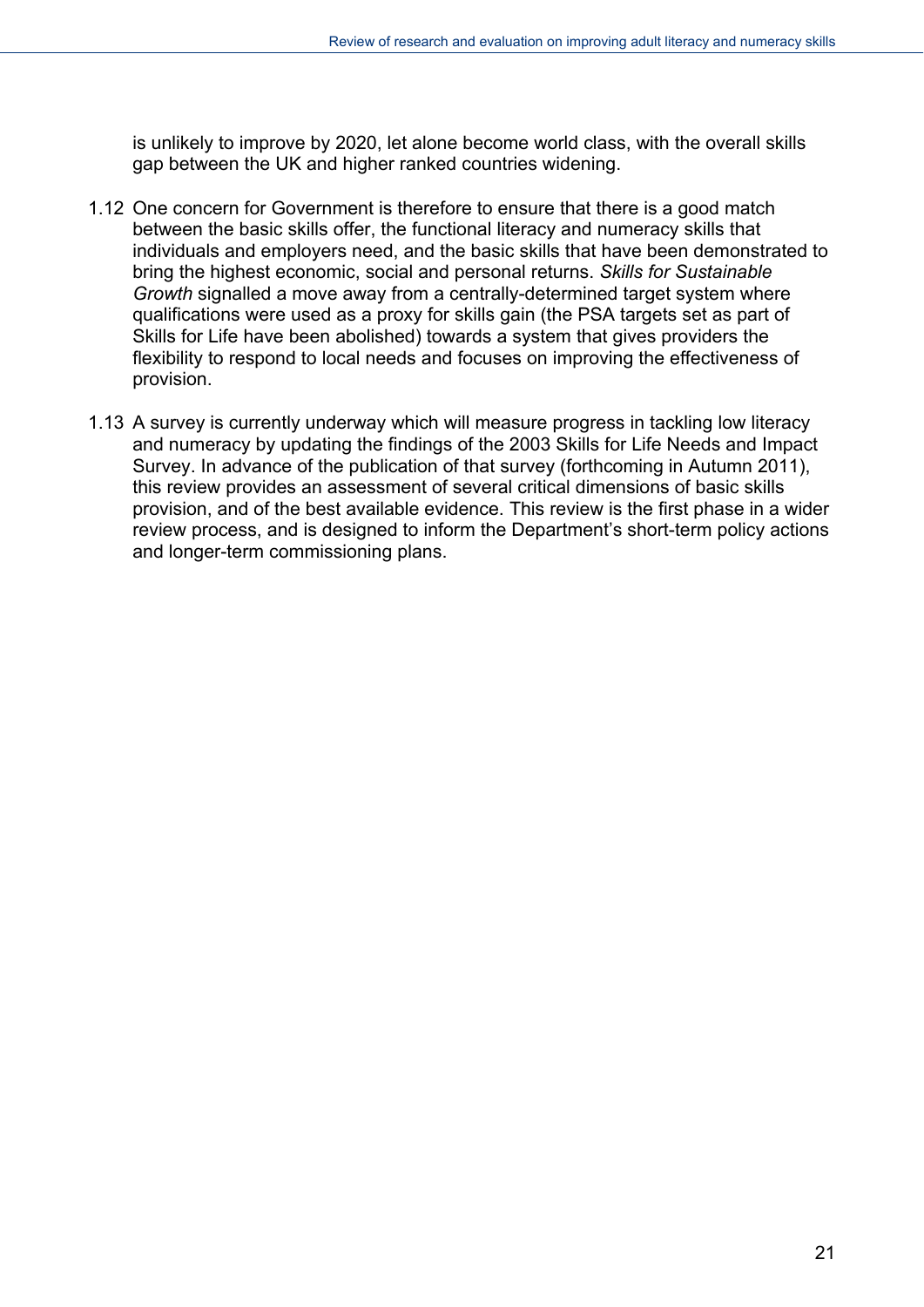# <span id="page-21-0"></span>**Methodology**

- 2.1 This chapter provides a summary description of the methodology used to carry out this review. A more detailed account of the methodology is available at Annex B.
- 2.2 The review was carried out in three steps:
- conducting bibliographical searches and retrieving documents
- populating the review templates
- analysing the review templates and drafting the report.

#### <span id="page-21-1"></span>**Step 1: conducting bibliographical searches and retrieving documents**

- 2.3 Bibliographic searches to identify literature on ALN evaluation and research were carried out by the NFER Centre for Information and Reviews. The NFER's information specialists matched database keywords to the research questions and agreed the search strategy with the review team at SQW and NRDC. The keywords comprised sets which were devised to cover concepts for each of the six themes; in addition, a set of terms devised to define the 'population' of interest to the review was incorporated into all searches.
- 2.4 Three types of sources were searched to ensure thorough coverage of the evidence base within the available time:
- a range of general bibliographic databases
- websites of key organisations
- publication and references lists compiled by subject experts and earlier literature reviews.
- 2.5 All bibliographic database searches were limited to publication years 2004-2011, with the exception of the British Education Index on which a trial search for the period 2000-2011 was carried out. This produced a volume of hits so high that a decision was taken to use the start date of 2004 on other sources. This year was chosen so that literature published as a result of the 2003 Skills for Life survey would be retrieved. In order to ensure that no important research from the period 2000-2004 was overlooked, members of the panel of experts identified significant publications as well as essential pre-2000 sources.
- 2.6 Bibliographic databases and organisational websites included in the search are listed in Tables 2-1 and 2-2. Websites were searched on main keywords and/or the publications/research/policy sections of each website were browsed, as appropriate.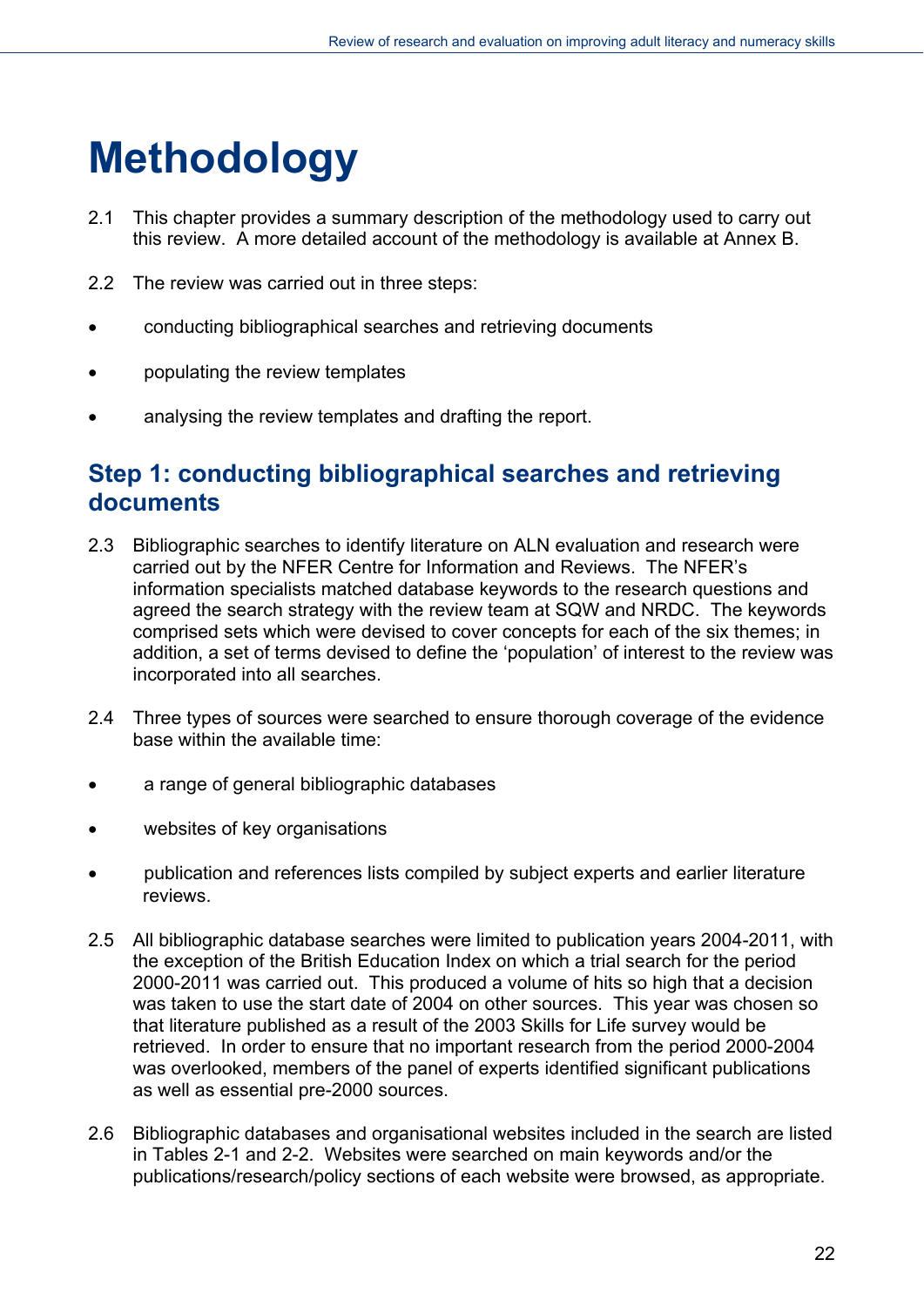| Table 2-1: Bibliographic databases searched                     |                                                                                                                                                                                                                                                                                                                                             |                                          |
|-----------------------------------------------------------------|---------------------------------------------------------------------------------------------------------------------------------------------------------------------------------------------------------------------------------------------------------------------------------------------------------------------------------------------|------------------------------------------|
| <b>Database</b>                                                 | <b>Description</b>                                                                                                                                                                                                                                                                                                                          | <b>Search details</b>                    |
| Australian<br>Education<br>Index (AEI)                          | AEI is Australia's largest source<br>of education information covering<br>reports, books, journal articles,<br>online resources, conference<br>papers and book chapters.                                                                                                                                                                    | searched via Dialog Datastar<br>16/03/11 |
| <b>British</b><br>Education<br>Index (BEI)                      | BEI provides information on<br>research, policy and practice in<br>education and training in the UK.<br>Sources include over 300<br>journals, mostly published in the<br>UK, plus other material including<br>reports, series and conference<br>papers.                                                                                     | searched via Dialog Datastar<br>04/03/11 |
| <b>British</b><br>Education<br><b>Index Free</b><br>Collections | The free collections search<br>interface of the BEI (formerly the<br><b>British Education Internet</b><br>Resource Catalogue) includes<br>access to a range of freely<br>available internet resources as<br>well as records for the most<br>recently indexed journal articles<br>not yet included in the full BEI<br>subscription database. | searched 17/03/11                        |
| Education<br>Resources<br>Information<br>Center<br>(ERIC)       | ERIC is sponsored by the US<br>Department of Education and is<br>the largest education database in<br>the world. Coverage includes<br>research documents, journal<br>articles, technical reports,<br>program descriptions and<br>evaluations and curricula<br>material.                                                                     | searched via Dialog Datastar<br>15/03/11 |
| <b>Elsevier</b><br>Economics<br>and Finance                     | Elsevier is the world's leading<br>publisher of science and health<br>information.                                                                                                                                                                                                                                                          | searched via Elsevier 14/03/11           |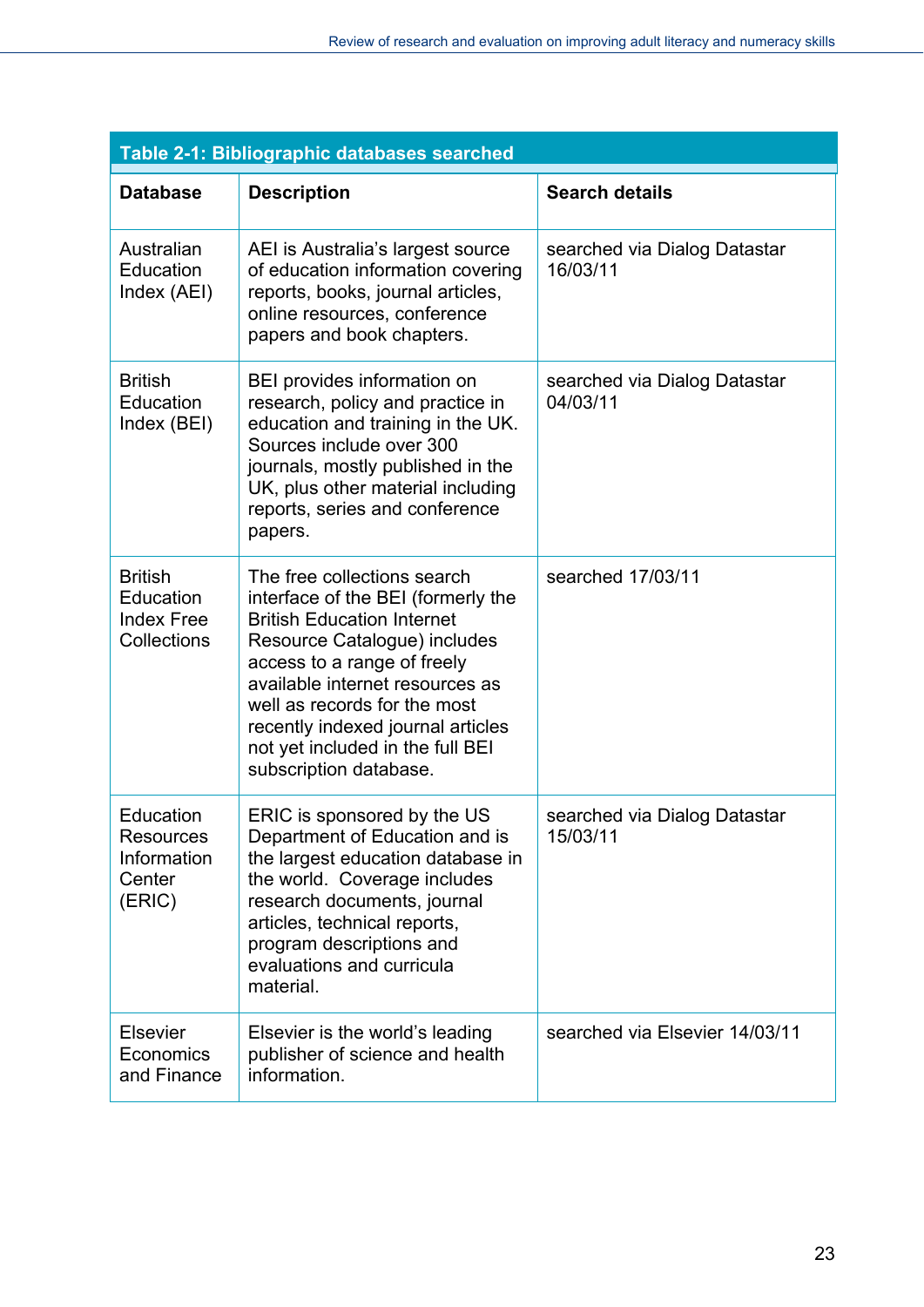| Table 2-1: Bibliographic databases searched               |                                                                                                                                                                                                                                                                                                                                                                                                                                               |                                          |  |
|-----------------------------------------------------------|-----------------------------------------------------------------------------------------------------------------------------------------------------------------------------------------------------------------------------------------------------------------------------------------------------------------------------------------------------------------------------------------------------------------------------------------------|------------------------------------------|--|
| <b>Database</b>                                           | <b>Description</b>                                                                                                                                                                                                                                                                                                                                                                                                                            | <b>Search details</b>                    |  |
| Emerald                                                   | Emerald is a long established<br>publisher with over 200 titles in<br>the fields of management,<br>information science and<br>engineering.                                                                                                                                                                                                                                                                                                    | searched via Emerald 14/03/11            |  |
| Oxford<br>Economic<br>Papers                              | Oxford Economic Papers is a<br>general journal publishing papers<br>in a wide range of areas in<br>theoretical and applied<br>economics.                                                                                                                                                                                                                                                                                                      | searched via Oxford Journals<br>14/03/11 |  |
| <b>PsycINFO</b>                                           | PsycINFO contains references to<br>the psychological literature<br>including articles from over 1,300<br>journals in psychology and<br>related fields, chapters and<br>books, dissertations and technical<br>reports.                                                                                                                                                                                                                         | searched via Ovid SP 17/03/11            |  |
| <b>Social Policy</b><br>and Practice                      | Social Policy and Practice is a<br>bibliographic database with<br>abstracts covering evidence-<br>based social policy, public health,<br>social services, and mental and<br>community health. Content is<br>from the UK with some material<br>from the USA and Europe.<br>Searches were carried out across<br>the descriptors, heading word,<br>title and abstract fields, to enable<br>retrieval of terms both as<br>keywords and free text. | searched via Ovid SP 17/03/11            |  |
| Social<br>Science<br>Research<br><b>Network</b><br>(SSRN) | Social Science Research<br>Network (SSRN) is devoted to the<br>rapid worldwide dissemination of<br>social science research and is<br>composed of a number of<br>specialized research networks in<br>each of the social sciences.                                                                                                                                                                                                              | searched via SSRN 11/03/11               |  |

*Source: NFER*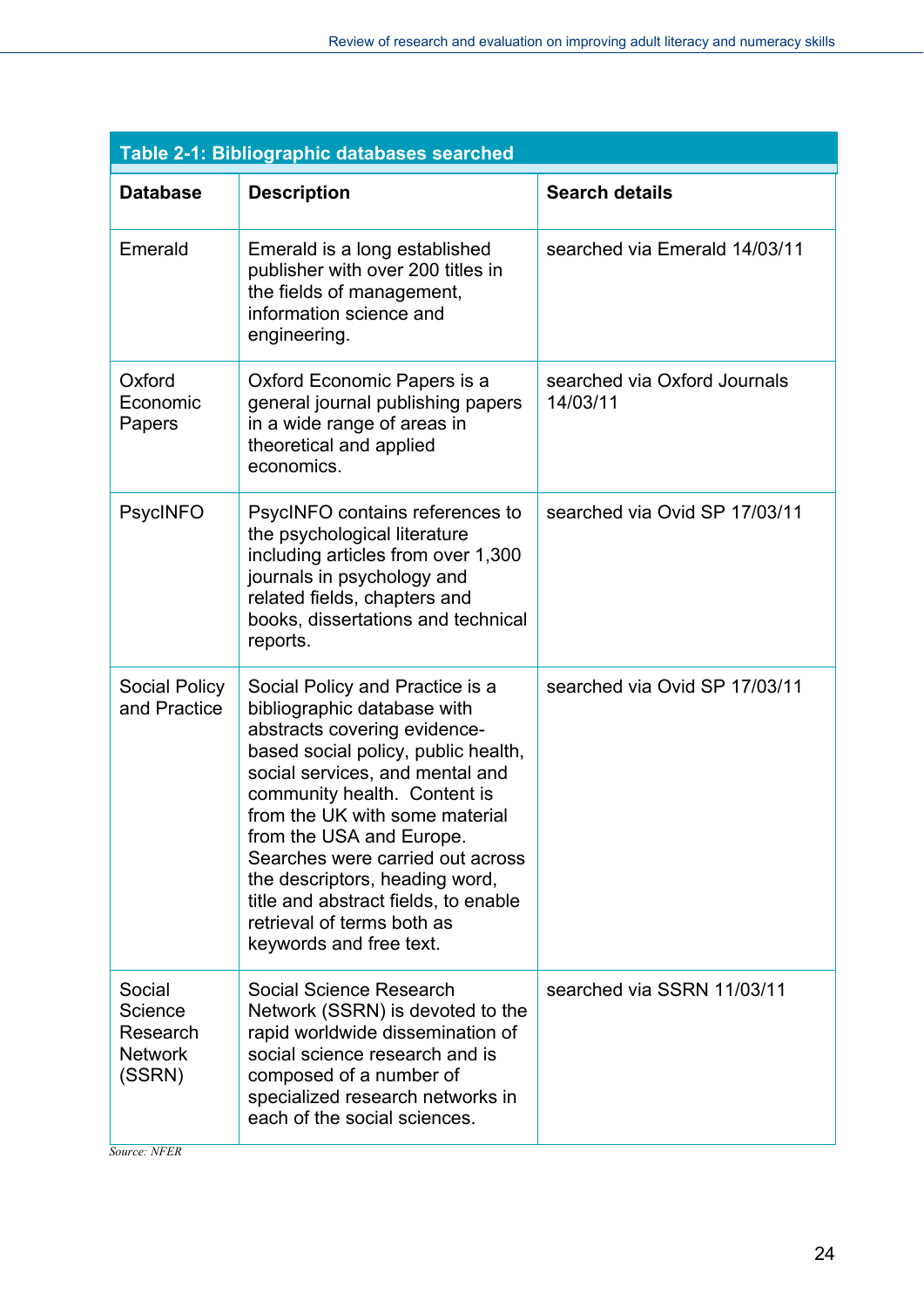| Table 2-2: Websites of key organisations searched                             |                                      |  |
|-------------------------------------------------------------------------------|--------------------------------------|--|
| Organisation                                                                  | <b>URL</b>                           |  |
| Department for Business, Innovation and<br>Skills (BIS)                       | http://www.bis.gov.uk/               |  |
| Confederation of British Industry (CBI)                                       | http://www.cbi.org.uk/               |  |
| <b>CfBT Education Trust</b>                                                   | http://www.cfbt.com/                 |  |
| Department for Education (DfE)                                                | http://www.education.gov.uk/         |  |
| <b>Excellence Gateway (Learning and Skills</b><br><b>Improvement Service)</b> | http://www.excellencegateway.org.uk/ |  |
| <b>IDeA</b> (now Local Government<br>Improvement and Development)             | http://www.idea.gov.uk/              |  |
| International Labour Organization (ILO)                                       | http://www.ilo.org/                  |  |
| National Audit Office (NAO)                                                   | http://www.nao.org.uk/               |  |
| <b>National Literacy Trust</b>                                                | http://www.literacytrust.org.uk/     |  |
| Organisation for Economic Co-operation<br>and Development (OECD)              | http://www.oecd.org/                 |  |
| <b>Scottish Government</b>                                                    | http://www.scotland.gov.uk/          |  |
| <b>Trades Union Congress (TUC)</b>                                            | http://www.tuc.org.uk/               |  |
| United Nations Educational, Scientific<br>and Cultural Organization (UNESCO)  | http://www.unesco.org.uk/            |  |
| <b>US Commission for Skills</b>                                               | http://www.skillscommission.org/     |  |
| US Office of Management and Budget                                            | http://www.whitehouse.gov/omb/       |  |
| <b>World Bank</b>                                                             | http://www.worldbank.org/            |  |
|                                                                               |                                      |  |

*Source: NFER* 

2.7 Three bibliographic databases produced more than 1,000 items, including more than 4,000 in the case of the Education Resources Information Center (ERIC). The NFER information specialists then carried out a manual review of these search results and selected shorter lists of items for the SQW and NRDC review team to consider. Items were selected on the basis of relevance to the research questions, pertinence to one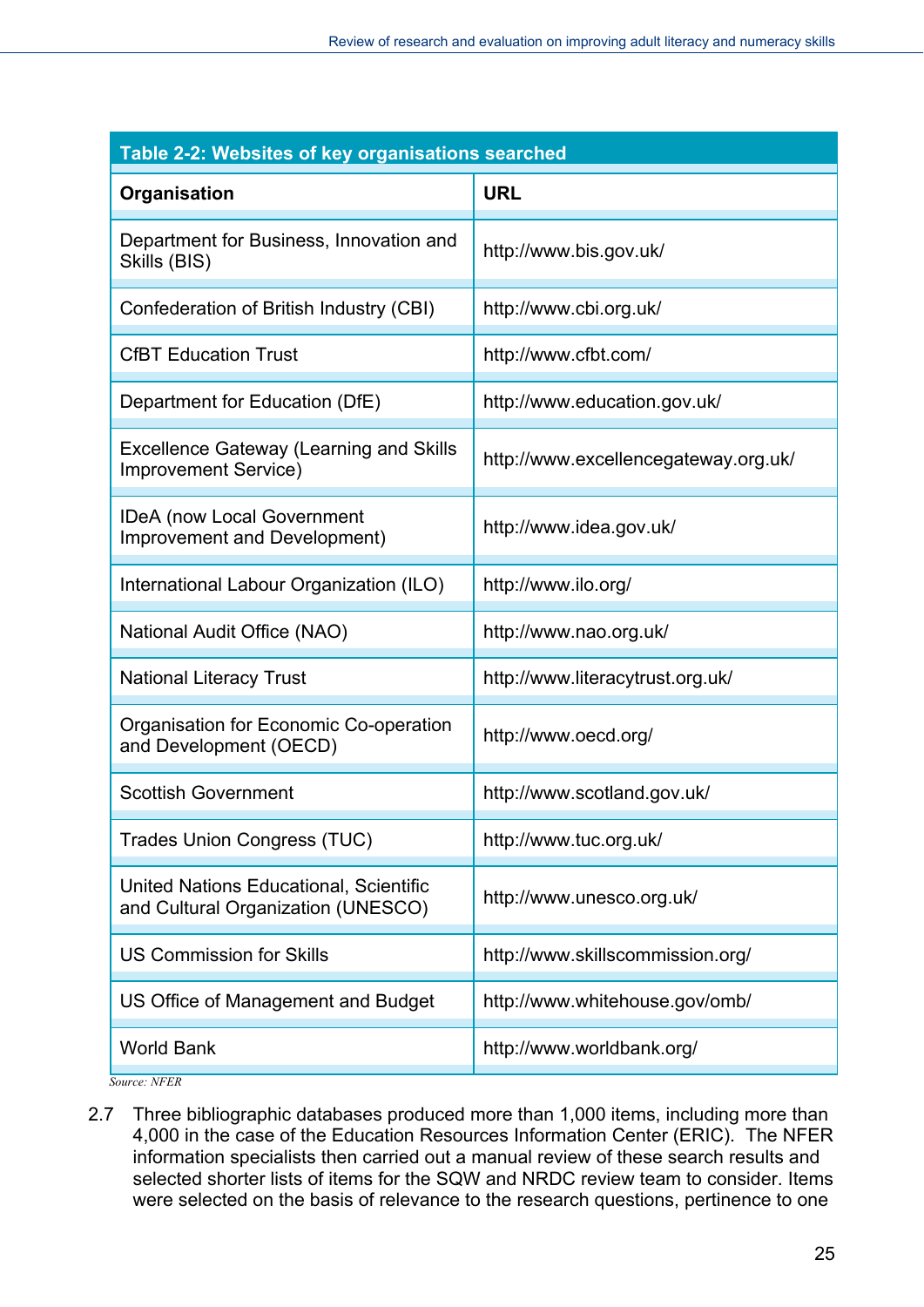or more of the four cross-cutting considerations, and to the quality of the study, judged according to type ( for example, randomised controlled trial, other experimental, quasi-experimental, longitudinal, case study, ethnographic study, grounded theory study) and fidelity to the research methods appropriate to that type.

- 2.8 Based on these short-listed results, the SQW and NRDC review team created a database of unique source reference; this database comprised in excess of 1600 unique entries. Each entry included bibliographic data on the source as well as information on how the source had been identified (the name of the bibliographic database, website or expert recommendation) and which of the research review's six themes the source pertained to.
- 2.9 The NRDC team reviewed each source listed and graded for importance (none, low, medium, high). Around 650 items were excluded from further review during this process; this category in the main consisted of sources that were not relevant to the research review because of the subject, cohort (e.g. school children) or geography (e.g. adult literacy in developing countries) studied. Sources prioritised as 'low' (around 435) included items that focused primarily on theoretical discussions and frameworks, items where the research review's six themes were assessed to be peripheral to the content, articles published in non-peer reviewed publications (such as sector specific magazines), publications where it would not be cost- or timeeffective to retrieve the source, and minor/interim publications from research studies where more detailed or final reports were available elsewhere.
- 2.10 For many items assessed as 'medium' or 'high' priority sources, the review and grading process included online retrieval and a brief consultation of that source. Sources included in the 'medium' priority list (around 325) included some where reliable summaries were known to be available via sources already graded as high priority, publications highly relevant in subject matter but published prior to the introduction of Skills for Life, publications from small-scale studies where findings were less robust and might have limited their applicability in other contexts, items with a strong focus on pedagogy and practice, and sources that were high-quality but considered single or narrow themes (e.g. learning persistence of women domestic workers; use of Individualised Learning Plans; Virtual Learning Environments in Scotland). Those identified as high priority were those assessed to be highly relevant (focused on adults, on literacy and numeracy, on skills, on learning, and on interventions and their impact) and of high quality; the vast majority of these high priority sources were those already familiar to the research teams due to their expertise in these areas.
- 2.11 Once sources had been provisionally graded, senior members of the SQW and NRDC teams reviewed all 'high' and 'medium' priority items, taking account of notes made on the database by the first level review team, producing a slightly revised database. The Expert Panel members reviewed the list of high priority items, suggesting additions or deletions as appropriate. Additional sources were identified by members of the review team and through citations in the literature reviews included in the review. The final list included 175 high priority items. For a number of these sources, the review team drew upon reliable summaries or syntheses carried out for earlier literature reviews.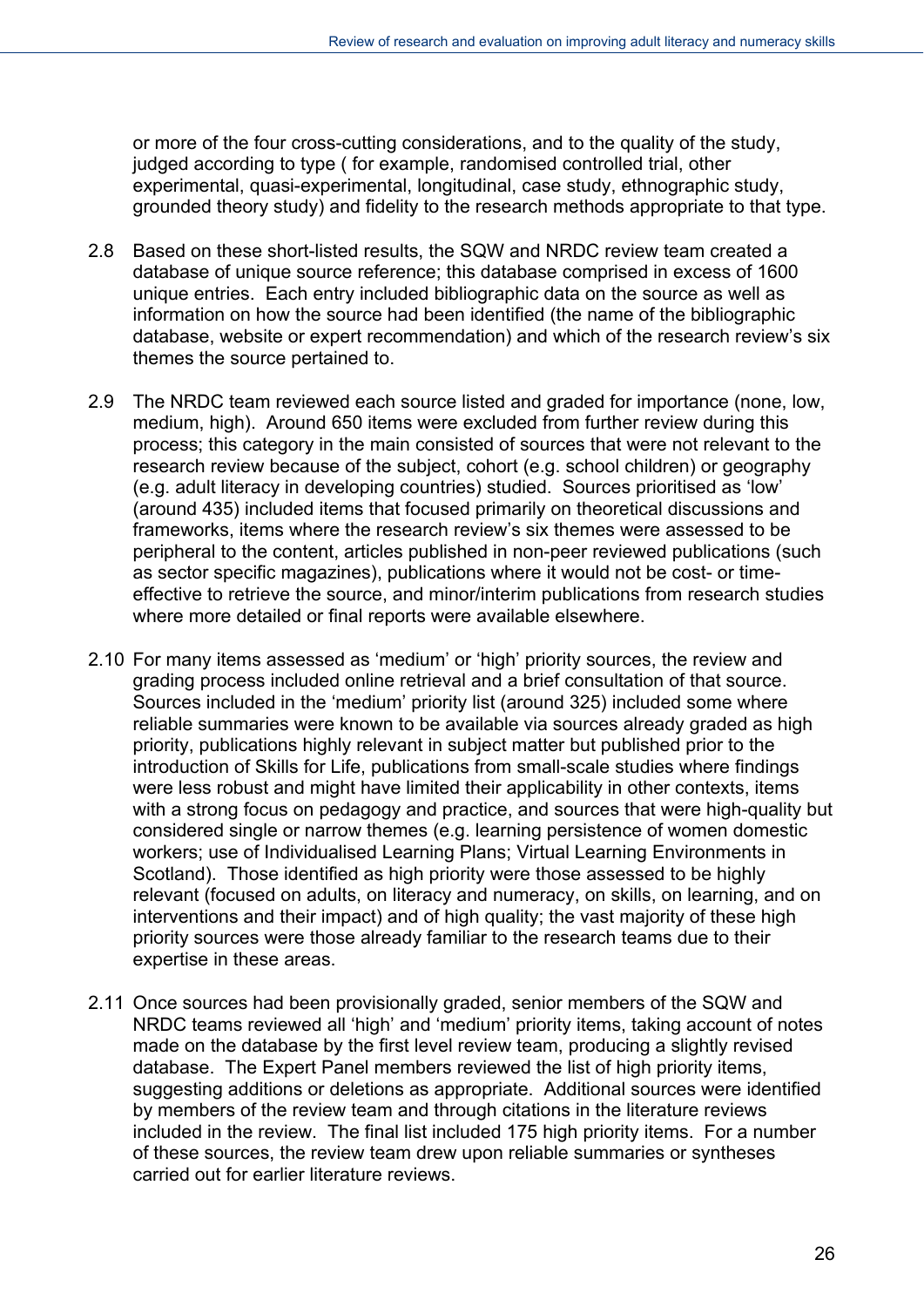### **Step 2: populating the review templates**

2.12 Next a small team from SQW and NRDC reviewed the sources, completing a template for each which was stored using QSR NVivo qualitative research software. The template captured basic information, including the full bibliographic reference, the abstract, research questions and methods, and sources of evidence. In the main body of the template reviewers recorded findings pertinent to the six themes of the study, including sub-themes under 'quality and effectiveness of provision' and 'learning outcomes', and to the four cross-cutting considerations. The template was also used to record the full bibliographic reference for any significant findings drawn from other sources.

#### <span id="page-26-1"></span>**Step 3: analysing the review templates and drafting the report**

<span id="page-26-0"></span>2.13 Once templates were completed for all the sources under review, these templates were themselves reviewed in order to draft findings. This analysis was carried out by a four person team from SQW and NRDC: Michael Frearson and Stuart Johnson from SQW and John Vorhaus and Jennifer Litster from NRDC. Members of the Expert Panel were also asked to comment on an early draft of the review.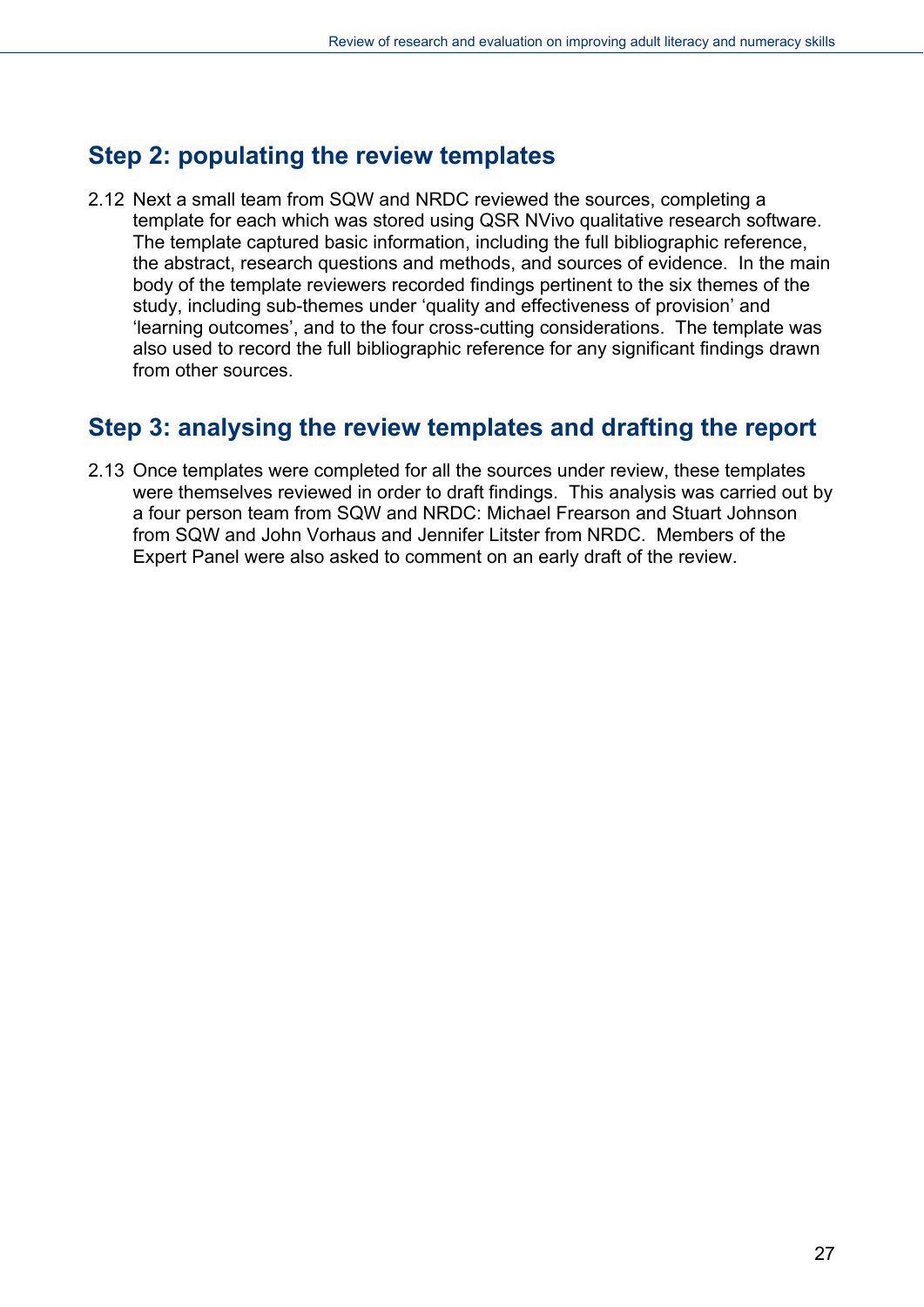# <span id="page-27-0"></span>**Outcomes of learning: economic returns**

## **Introduction**

3.1 This chapter presents recent quantitative evidence on the economic returns to improving literacy and numeracy skills, including evidence on the following: earnings and employment; training and promotion; job-skills and job-seeking skills; and the costs and benefits to employers and to the Exchequer and of lower or higher levels of basic skills.

## <span id="page-27-1"></span>**Evidence**

- 3.2 The study of the economic returns to learning is well developed, and this field is notable for the prevalence of well designed rigorous econometric research. There is conclusive evidence that having literacy and numeracy skills, whenever these are acquired, has a positive impact on earnings and employment. There is less evidence on the economic returns to attaining basic skills in adulthood, although most of the evidence suggests a positive impact on labour market outcomes (Patrignani and Conlon, 2011, is one example of this).
- 3.3 Two British birth cohort studies, the National Child Development Study (NCDS) and the 1970 British Cohort Study (BCS70), provide an invaluable source of data for exploring the relationship between economic and social outcomes and levels of ALN. However, owing to the small number of individuals in any birth cohort having taken ALN courses, these studies provide limited evidence on the effects of adult basic skills interventions. For this reason, use of these sources is kept to a minimum in this chapter.
- 3.4 Econometric evidence is complex; whilst technicalities are kept to a minimum, they cannot be altogether removed without also making it impossible to assess the main findings.
- 3.5 Beyond a number of general messages expert opinion is often divided, and this chapter therefore includes details from sources that do not always point towards the same conclusion.
- 3.6 Owing to the complexity of the evidence, this section includes a tabular summary of evidence on wage and employment returns to gaining or improving literacy and numeracy in adulthood.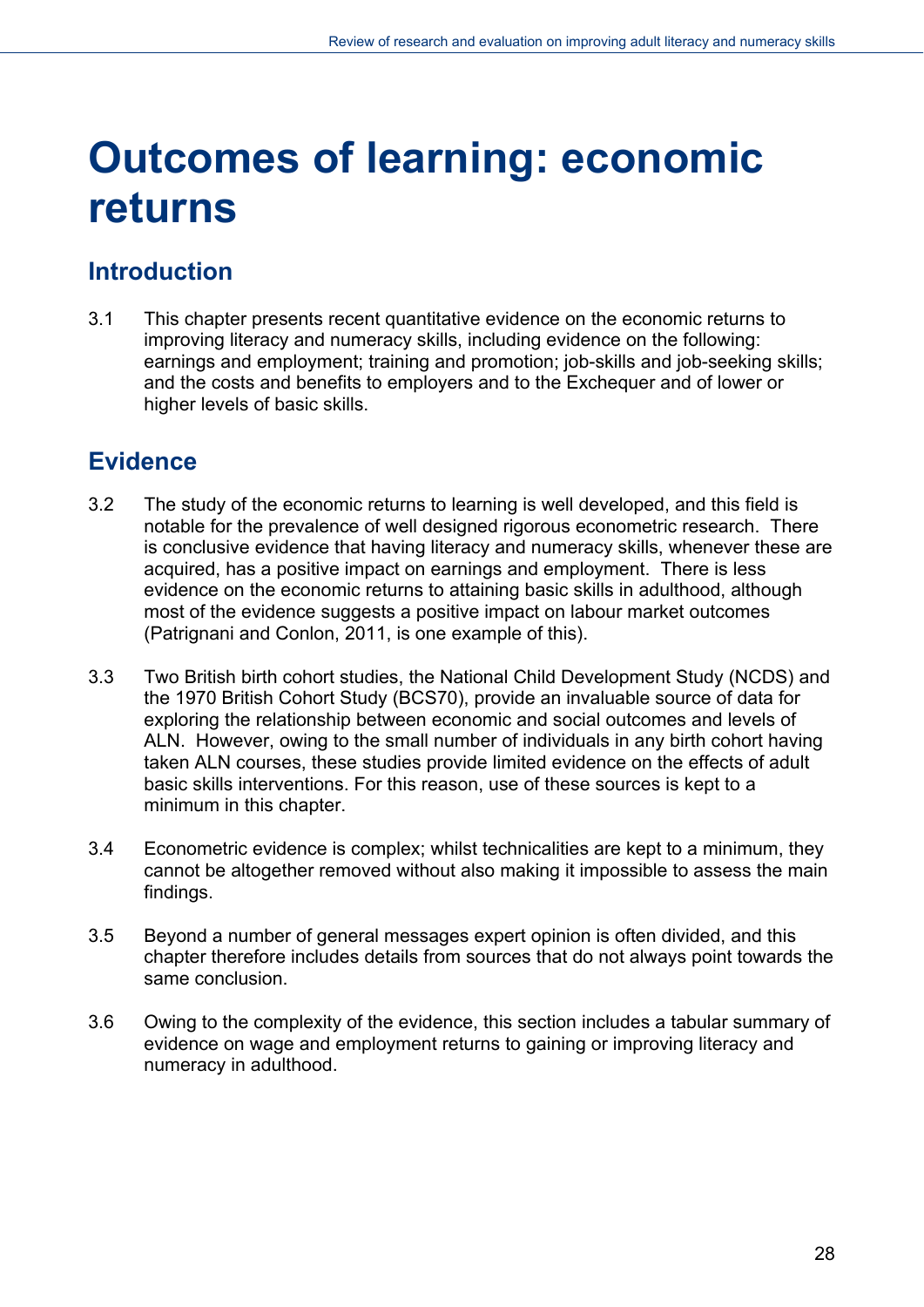| Table 3-1: Map of UK evidence - attaining skills in adulthood |                                                             |                                                             |                                                               |                                                               |                                                                                                                   |
|---------------------------------------------------------------|-------------------------------------------------------------|-------------------------------------------------------------|---------------------------------------------------------------|---------------------------------------------------------------|-------------------------------------------------------------------------------------------------------------------|
|                                                               | Impact of<br>attaining<br>literacy<br>skills on<br>earnings | Impact of<br>attaining<br>numeracy<br>skills on<br>earnings | Impact of<br>attaining<br>literacy<br>skills on<br>employment | Impact of<br>attaining<br>numeracy<br>skills on<br>employment | <b>Comment</b>                                                                                                    |
| Metcalf et<br>al, 2009                                        | <b>No</b>                                                   | <b>No</b>                                                   | Inconclusive                                                  | Inconclusive                                                  | High levels of<br>attrition                                                                                       |
| <b>Bynner</b><br>and<br>Parsons,<br>2006                      | Yes                                                         | Yes                                                         | Yes: men                                                      | Yes: women                                                    |                                                                                                                   |
| Machin et<br>al, 2001                                         | Yes: men                                                    | Yes: men                                                    | n/a                                                           | Yes: men                                                      |                                                                                                                   |
| McIntosh<br>and<br>Vignoles,<br>2001                          | Yes                                                         | Yes                                                         | Yes                                                           | Yes                                                           | Consistent<br>results from<br>two data<br>sets.<br>Employment<br>effects small/<br>statistically<br>insignificant |
| <b>BIS, 2011</b>                                              | Yes                                                         | Yes                                                         | Yes                                                           | Yes                                                           | McIntosh<br>2010 is<br>primary<br>source.<br>Literacy and<br>numeracy not<br>distinguished                        |

## <span id="page-28-0"></span>**Findings**

#### <span id="page-28-1"></span>*Earnings*

3.7 BIS (2011) reported on the economic value of government-funded qualifications provided by the post-19 FE sector. Since approaches to estimating wage returns vary, and the literature presents conflicting evidence, McIntosh (2010) identified a set of premia that are (as far as possible) consistent with each other. The wage returns from Skills for Life are assumed to increase as prior qualification levels increase. The model assumes a wage premium of 3% compared to individuals with no prior qualifications, and 5% compared to those previously qualified to Levels 1-5.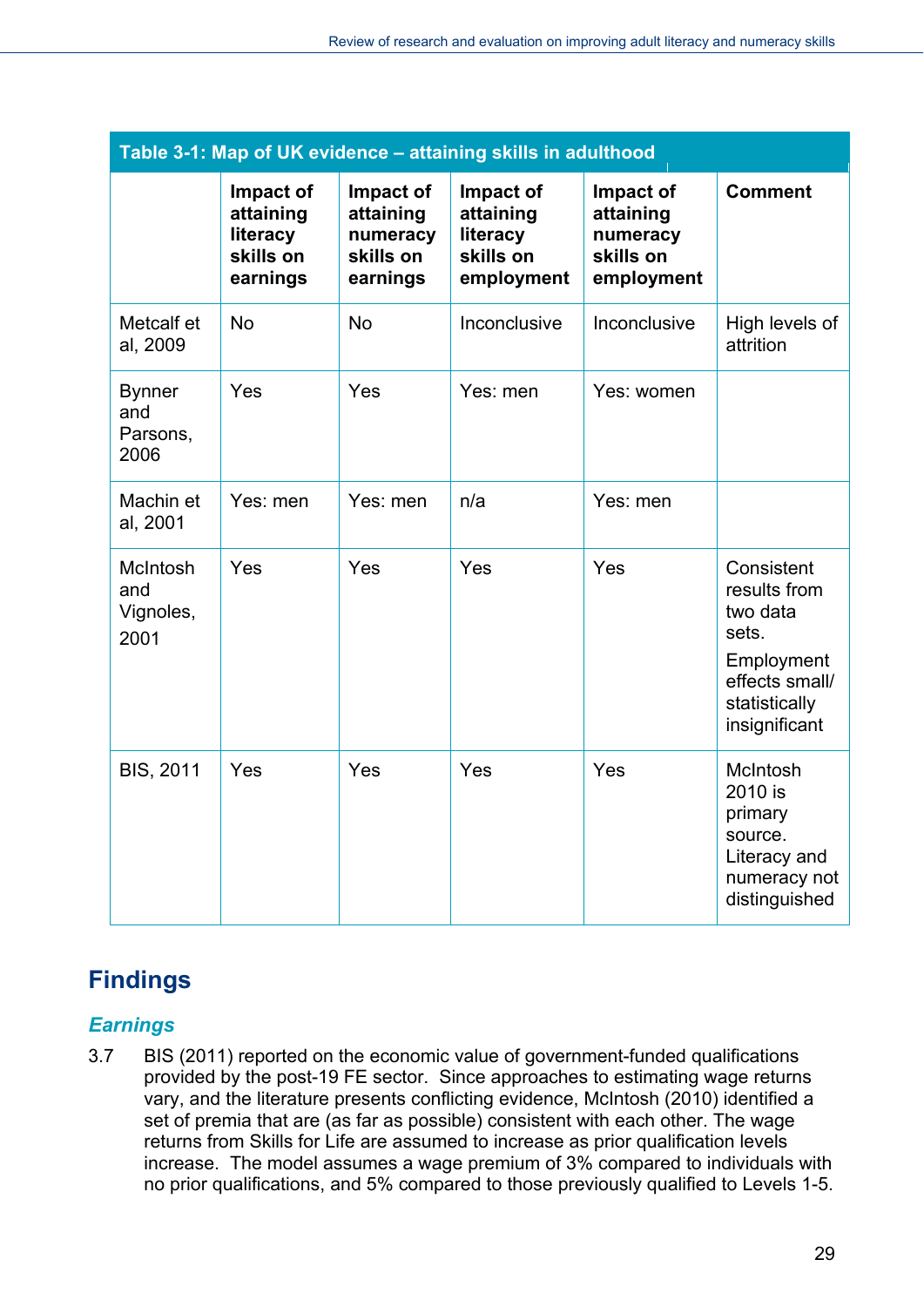- 3.8 Metcalf et al. (2009) conducted a longitudinal study of literacy and numeracy learners taking Skills for Life courses in FE colleges leading to qualifications in 2002 and 2003. Their progress was compared with a comparison group who also had low or no literacy or numeracy qualifications, but who did not take Skills for Life courses. Between Wave 1 (2002/03) and Wave 4 (2006) learners experienced an increase in net annual earnings of £560 compared to £542 for non-learners. This small difference is not statistically significant. This study, therefore, did not find evidence of wage returns to college-based courses in literacy and numeracy. But it is not correct to infer that the study finds conclusive evidence of no wage return. Statistical significance is difficult to establish, owing to sample attrition; there is the possibility of bias brought about through sample loss; and the numbers fluctuate significantly over the period of measurement.
- 3.9 Using learner attainment information from the Individual Learner Record (ILR) between 2002/03 and 2005/06 and data on annual earnings (between 2003/04 and 2009/10), London Economics (Patrignani and Conlon, 2011) found a sizeable earnings return to gaining Skills for Life qualifications at Level 1. In the short to medium term the returns to literacy learning aims were greater than to numeracy learning aims (in excess of 7% in the first three years post completion compared to 3% for numeracy) but the returns to numeracy qualifications increased steadily over time (from 3% in year one to approximately 12% in year six). In numeracy, the earnings returns to Level 2 learning aims were 'immediate and persistent' (p. 16), starting at approximately 1.7% immediately post attainment rising to more than 13.7% at the end of seven years, while those attaining Level 2 literacy qualifications saw a negative impact on earnings for the first four years after attainment (around - 2.5%) before returns of between 2.7% and 8.8% in the fifth to seventh years post attainment. Those attaining both literacy and numeracy qualifications at Level 2 also experienced a positive return on earnings after an initial dip in the first year post attainment. In years six and seven, the earnings return of gaining both literacy and numeracy at Level 2 is approximately 10%.
- 3.10 Evidence from Bynner and Parsons (2006) drawing from the two British cohort studies points to a strong relationship between poor basic skills and income. Compared with women who had a poor grasp of literacy or numeracy at both age 21 and 34, women who had improved their literacy or numeracy by age 34 were more likely to be generally better off and to have savings and investments. Compared with men who had a poor grasp of literacy or numeracy at both age 21 and 34, men who had improved their literacy or numeracy by age 34 were more likely to own their own home, and they were less likely to be living on state benefits and to have borrowed money from a friend, family member or other source.
- 3.11 Machin (2001) assessed the impact of skills improvements between age 16 and 37 using skill measurement tests in the NCDS at age 37. Individuals who reported that their skills had improved generally earned more than those who did not believe their skills had improved. For example, males who claimed to have improved their numeracy skills earned 3% more than those who did not make such a claim. Women who claimed to have improved their numeracy skills earned 11% more than those who made no such claim.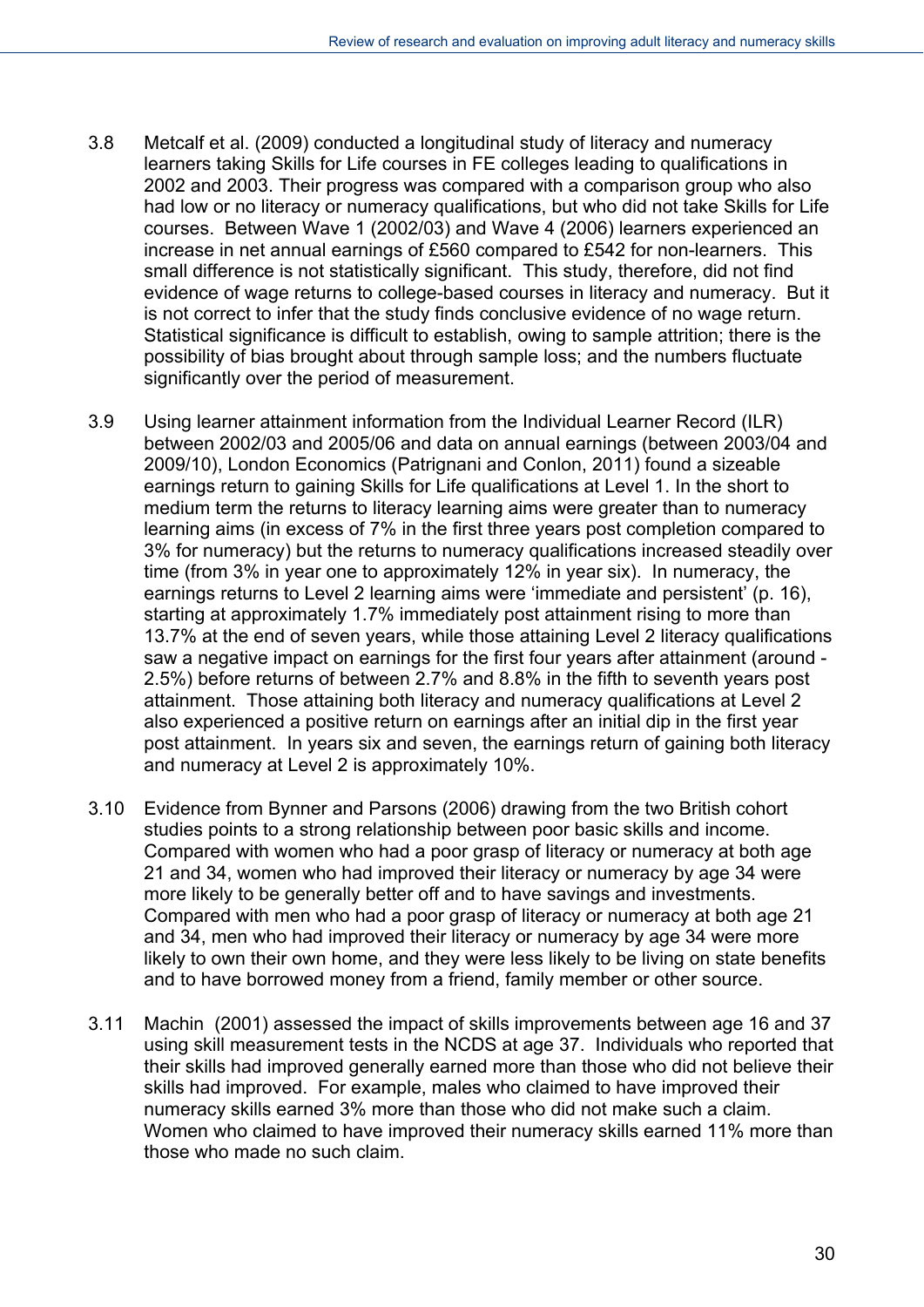- 3.12 Focussing on the *wage effect* of having Level 1 skills, relative to below this level, numeracy skills appear to have a greater effect on earnings than literacy skills. However when focussing on the *change* in skills between the ages of 16 and 37, literacy skills have a greater wage effect, for men at least, and if the male was initially at the upper end of the skills distribution at age 16.
- 3.13 These results suggest that for adults with very low basic skills, improving their numeracy to at least Level 1 will have a greater effect on earnings than improving their literacy. Adults who already have a good grounding in basic skills will see the greatest wage gains from further increasing their literacy rather than their numeracy skills. Thus, for numeracy the key seems to be to get skills to an acceptable level, while for literacy, the gains will go on rising as skills continue to be improved (at least for males).
- 3.14 Using data from NCDS and IALS, McIntosh and Vignoles (2001) estimated the potential impact on earnings from improving the literacy and numeracy skills of adults. The model includes controls for a range of additional factors that might be correlated with literacy and numeracy: educational level; social class and background; type of school attended as a child; variables measuring parental interest in education; region; and ability in reading and mathematics on entering school. Once these factors are controlled for the wage premium from having Level 1 or above numeracy skills is 8-10%, whilst the wage premium from Level 1 literacy skills is 2-6%. There are two notable features of these results: (1) the two data sets, which include two completely different groups of workers of different ages, show strikingly consistent results; (2) the large effect of numeracy on earnings, even after allowing for many other factors that might also influence earnings.
- 3.15 In the US, Reder (2010) found strong relationships between literacy proficiency and earnings among high school dropouts. This replicates Tyler et al.'s (2004b) finding (see below), and extends it to all high school dropouts within a population rather than just those who take GED tests. Analysis of the Longitudinal Study of Adult Learning (LSAL) shows that dropouts' basic skills can improve after they leave school. The initial level of literacy proficiency affects both the initial level of earnings and the rate of subsequent earnings growth for the individual. This suggests that literacy affects the economic return on work experience, possibly reflecting the role that literacy proficiency plays in gaining access to continuing and postsecondary education or workplace training. Literacy proficiency may also affect what individuals are able to learn and accumulate through work experience.
- 3.16 Literacy growth rates for individuals influence their earnings, both the starting level of their earnings and possibly the rate of growth of their earnings. Further analysis is required: it could be that growth in literacy proficiency is a proxy for omitted variables that influence the rates of both literacy and earnings growth – for example, non-cognitive skills and motivational and dispositional attributes (Heckman et al, 2006).
- 3.17 Evidence from the United States and Canada shows the relationship between literacy and earnings to be unidirectional, leading from literacy to earnings and not vice versa. There is no evidence of a reciprocal effect between literacy and earnings in the LSAL population. An important question is the extent to which the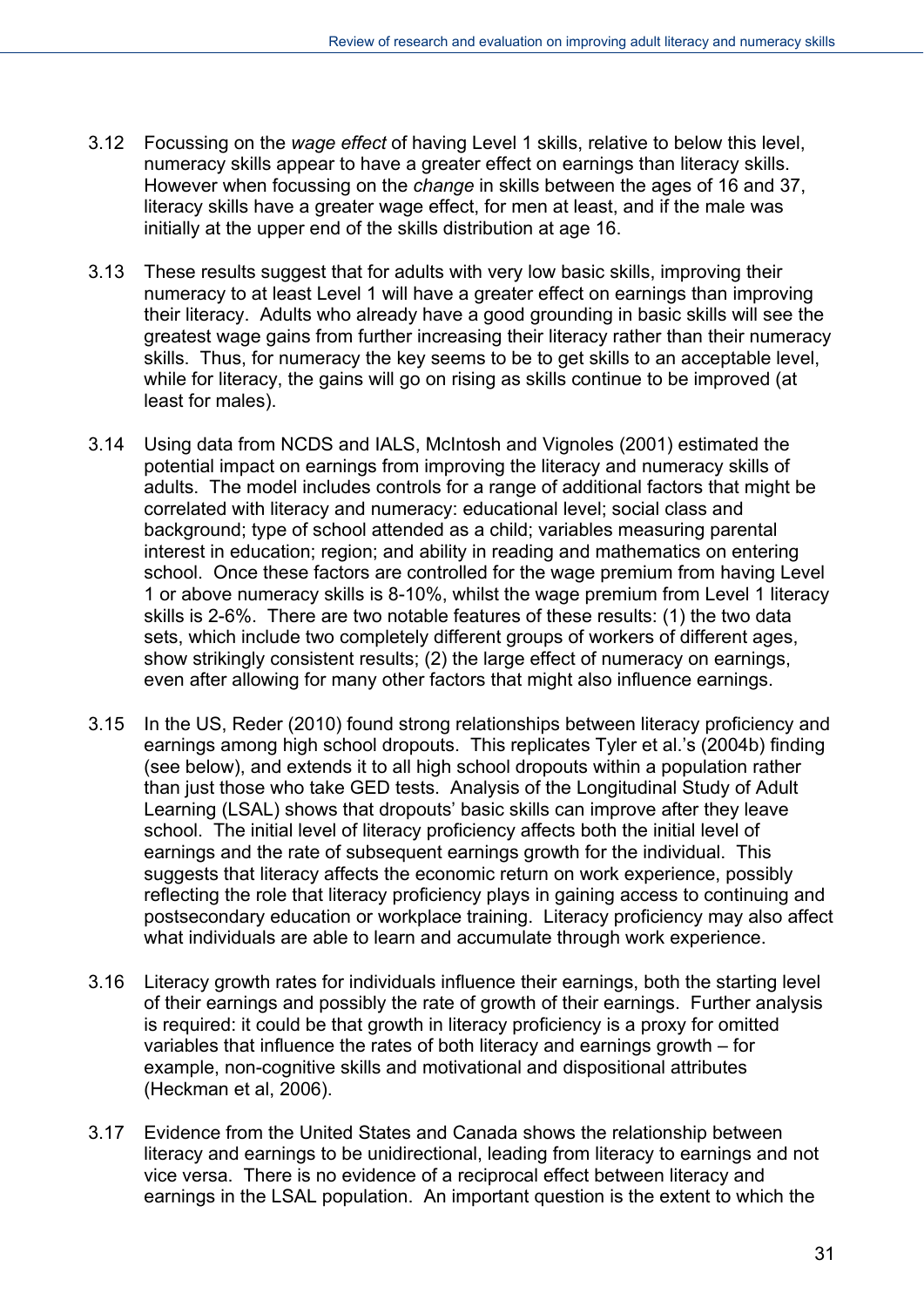effects of literacy on earnings observed in the LSAL data reflect employee productivity growth rather than selection effects. Additional research is needed to resolve this matter, but there is a body of previous cross-sectional research that suggests that literacy affects earnings through enhanced productivity. Raudenbush and Kasim (1998) analysed National Adult Literacy Survey (NALS) data and examined wage premiums for literacy skills (with education and many other variables statistically controlled) in a variety of occupations. They found larger skill premia in knowledge-intensive occupations, suggesting that it is the application of literacy skills that matters for productivity. Boothby (2002), working with the Canadian IALS data, analysed cross-sectional wage variations in terms of education and literacy skills within various occupations. Boothby found wage premia in jobs where the incumbent appeared to have more skills than the minimum required for the job, which should only be the case if literacy confers direct productivity benefits.

- 3.18 The relationship between literacy and earnings varies with labour market conditions. When the LSAL was being designed, there was no expectation that there would be a major recession in the Oregon economy during the study. The unexpected downturn provided an opportunity to examine the impact of a tight labour market on a low-education population. Literacy proficiency was found to have a statistically significant effect on earnings growth rates during the recession period but not during the pre-recession period. This is an example of how the relationships among skills, employment and earnings vary with prevailing labour market conditions.
- 3.19 Tyler (2004a) tested the extent to which the accumulation of basic cognitive skills, as measured by a post school maths test, mattered for young dropouts entering the 2002 labour market. Based on a sample of dropouts aged 16-18 when administered a maths test in the late 1990s, estimates indicated that a standard deviation increase in the test score was associated with 6.5% higher average earnings over the first three years in the labour market. These results provide evidence that young dropouts are not relegated to jobs where basic cognitive skills are not rewarded, and they stress the importance of skills acquisition for students who may eventually drop out.
- 3.20 Tyler et al. (2004b) used a sample of 16,300 individuals aged 19-20 in Florida. The dataset was constructed from Florida General Education Development certificate (GED) and Unemployment Insurance (UI) administrative records to estimate the relative earnings of two groups of male high school dropouts who took the GED exams in 1995: those who passed the exams, obtaining the credential, and those who failed. Estimates show greater mean quarterly earnings growth among those who obtained a GED than among unsuccessful candidates. The advantage was small in absolute terms—only about \$1,400 annually, six years after the exams but, given the very low initial earnings of these school dropouts, it was large in relative terms, growing from zero immediately after the 1995 exams to 13%–20% six years later. Tyler et al. (2000) found that the signalling value of the GED increased the 1995 earnings of young white dropouts on the margin of passing the exams by 10 to 19 percent. The results are robust across natural experiments that use different treatment and comparison groups.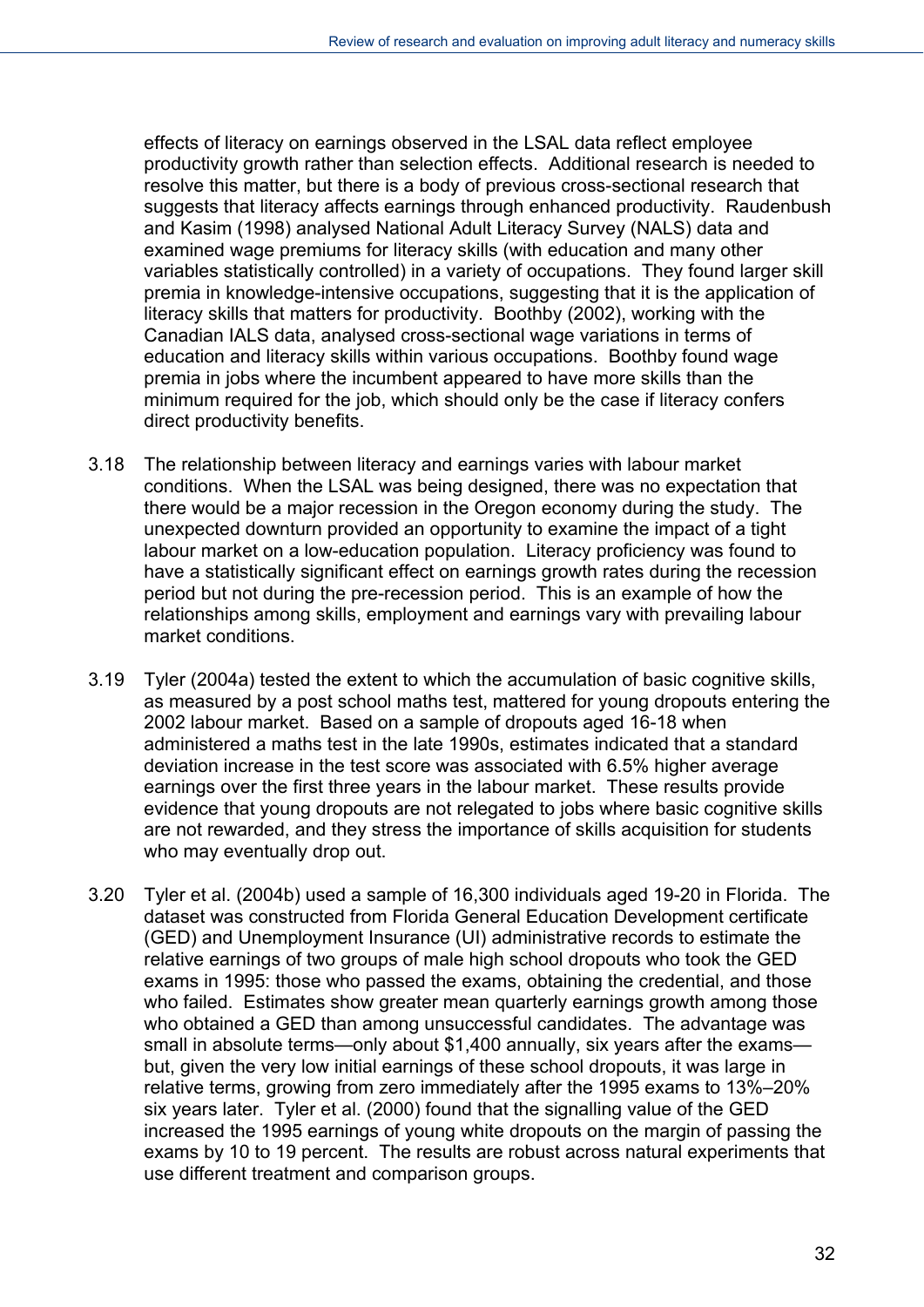- 3.21 Using data from two large nationally representative surveys from the United States, the National Household Education Survey (NHES) and the Current Population Survey (CPS), Hollenbeck (1996) estimated the impact of workplace literacy programmes. This research found that workplace literacy programme participation increased earnings by an estimated 17% (NHES) or 11% (CPS). Part of the impact comes from the industries and occupations of participants. However, the impact remains substantial even when industry and occupation are controlled for, with the estimated increase falling to 13% (NHES) and 8% (CPS).
- 3.22 Estimates from the two data sets are inconsistent. Estimates from the NHES data set show that males receive a 20% higher earnings payoff from participation in literacy programmes than otherwise identical males who do not participate. The return is only slightly less when industry and occupation controls are added to the model. In the CPS estimates, males are shown to receive no payoff. On the other hand, from the CPS estimates, women receive a 14-17% earnings payoff that hardly changes when industry and occupation are added to the model. But from the NHES, the payoffs for women, while positive, are not statistically significant.
- 3.23 However, these positive findings should be set aside less encouraging studies. Cunha and Heckman (2007) found that, at historically funded levels, public job training programmes and adult literacy and educational programmes, like the GED, that attempt to remediate years of educational and emotional neglect among disadvantaged individuals have a low economic return and produce meagre effects for most people. The evidence suggests that for many skills and abilities, later remediation for disadvantage may be possible but is much more costly than early remediation to achieve a given level of adult performance.
- 3.24 Cameron and Heckman (1991) found that exam-certificated high school equivalents are statistically indistinguishable from high school dropouts. Both dropout and exam-certified equivalents had comparably poor wages, earnings, hours of work, unemployment experiences and job tenure. This is so whether or not ability measures are used to control for differences.
- 3.25 Jenkins et al. (2003) examined whether qualifications obtained by adults between the ages of 33 and 42 had an effect on their wages at the end of this period, controlling for a wide range of other factors. In general there were no effects on wages. The exception was men who left school with only low-level qualifications (for example, lower grade CSEs) and who acquired degrees in their 30s or early 40s. These men earned more than their peers who did not engaged with lifelong learning. The research also uncovered employment effects. Gaining a qualification between 1991 and 2000 was associated with a higher probability of being in employment in 2000 amongst women who were out of the labour market in 1991.
- 3.26 In general the wage effects found by Jenkins et al. are weak, and that is consistent with conclusions reached previously about low-level qualifications acquired in people's twenties (Machin et al, 2001). Dearden et al. (2000, 2002) and Jenkins et al. (2003) all found that sub-degree level qualifications obtained in adulthood (including basic skills awards) have, on average, no discernable positive impact on earnings.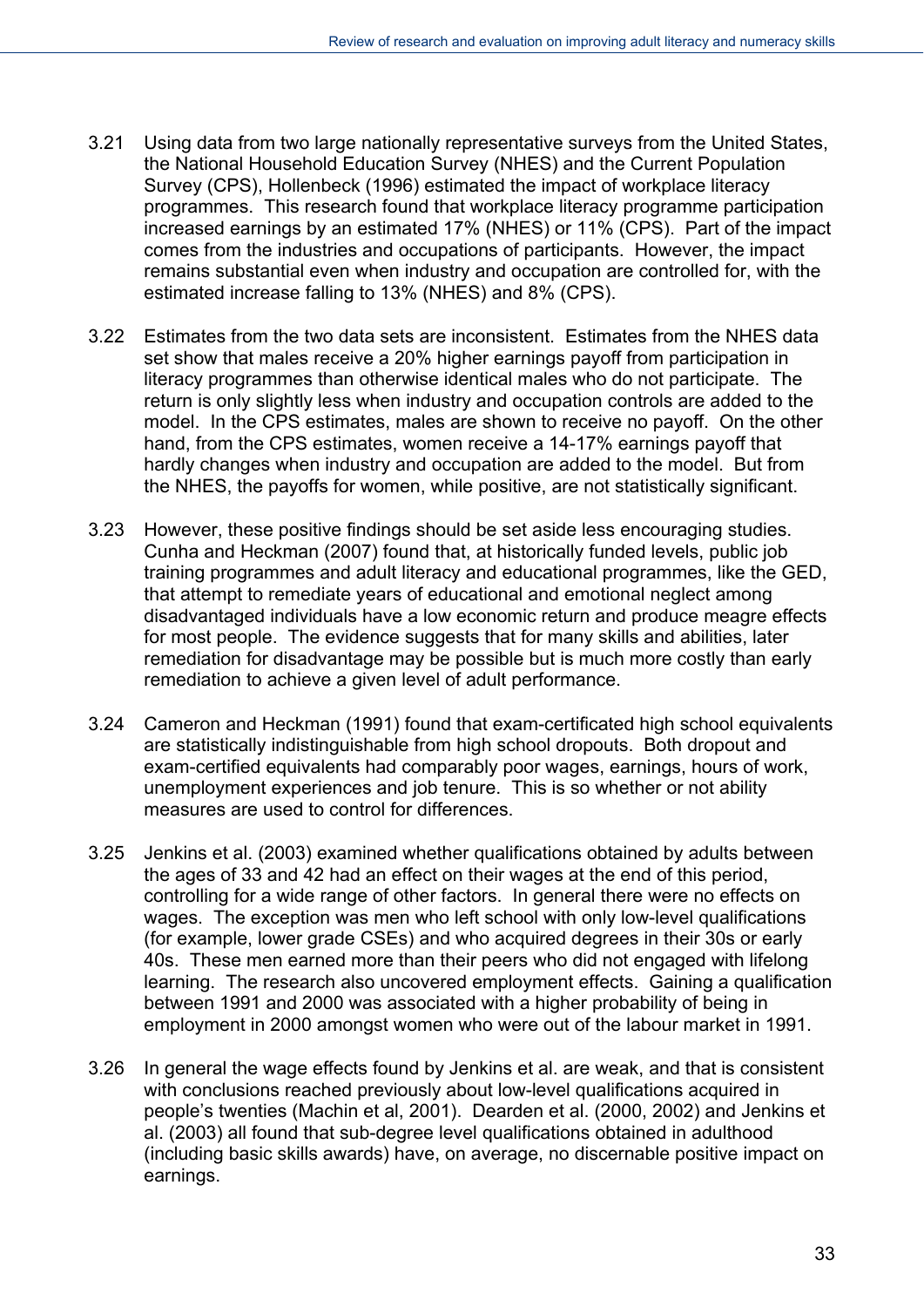#### <span id="page-33-0"></span>*Employment*

- 3.27 Compared to the literature on wage returns, the literature on employment returns is less well developed.
- 3.28 BIS (2011) estimates of employment premia are derived from analysis of the Labour Force Survey (LFS), combined with a series of assumptions which reflect the difficulties of measuring the employment impact of vocational qualifications. The analysis calculated the difference in employment rates for groups of individuals with different levels of previous highest qualifications. It then estimated the impact of increasing qualification levels as the differential between the employment rates at each level. For Skills for Life qualifications, the model assumes an employment premium of 1.4% as compared with individuals qualified at Level 1 or below, and a 0.3% premium for individuals qualified at Level 2 and above.
- 3.29 Patrignani and Conlon, 2011, by contrast, found more pronounced impacts on employment for Skills for Life attainment at Level 2 compared to Level 1, although all Skills for Life learning aims were found to have strong and positive employment returns. (Employment outcomes were measured in terms of the proportion of the financial year for which an individual was in employment.) Drawing on data provided by HM Revenue and Customs analysed in conjunction with the Individualised Learner Record, Patrignani and Conlon found that learners completing a numeracy learning aim at Level 1 registered a 2.1% employment boost within two years of qualification completion, increasing to approximately 6.5% by the end of year seven. Literacy learning aims were also demonstrated to have a consistently strong impact on employment, with an immediate 1.3% effect in the first year post attainment, increasing to approximately 3.2% by year 7. At Level 2, those completing numeracy courses saw an immediate 3.5% increase in employment outcomes compared to non-completers. This employment effect increases steadily over time to almost 10% after seven years. The general impact of attaining literacy learning aims at level 2 is also positive with a 4.8% impact at the end of year seven.
- 3.30 Whilst emphasising that the tests administered were short, and comparatively prone to unreliability (Meadows and Metcalf 2005, pp. 12-13), Metcalf et al. (2009) found that, for employment at Wave 4 there was not a statistically significant difference in the change in the proportions employed between learners and nonlearners. The authors conclude that it can take a long time for those undertaking literacy/numeracy courses to move into paid employment. Literacy and numeracy will not of themselves deliver workplace skills but they form a foundation which people can use to gain relevant skills.
- 3.31 The study provides convincing evidence of this. The most substantial evidence of employment effects derives from the self appraisal measures, including positive changes in self esteem, perceptions of literacy and numeracy skills, and commitment to education and training. These show convincing and statistically significant patterns of improvement; there was a large and significant difference between learners and non-learners. However the results showed no significant improvements in literacy for the learners overall, and this may explain the apparent absence of labour market effects.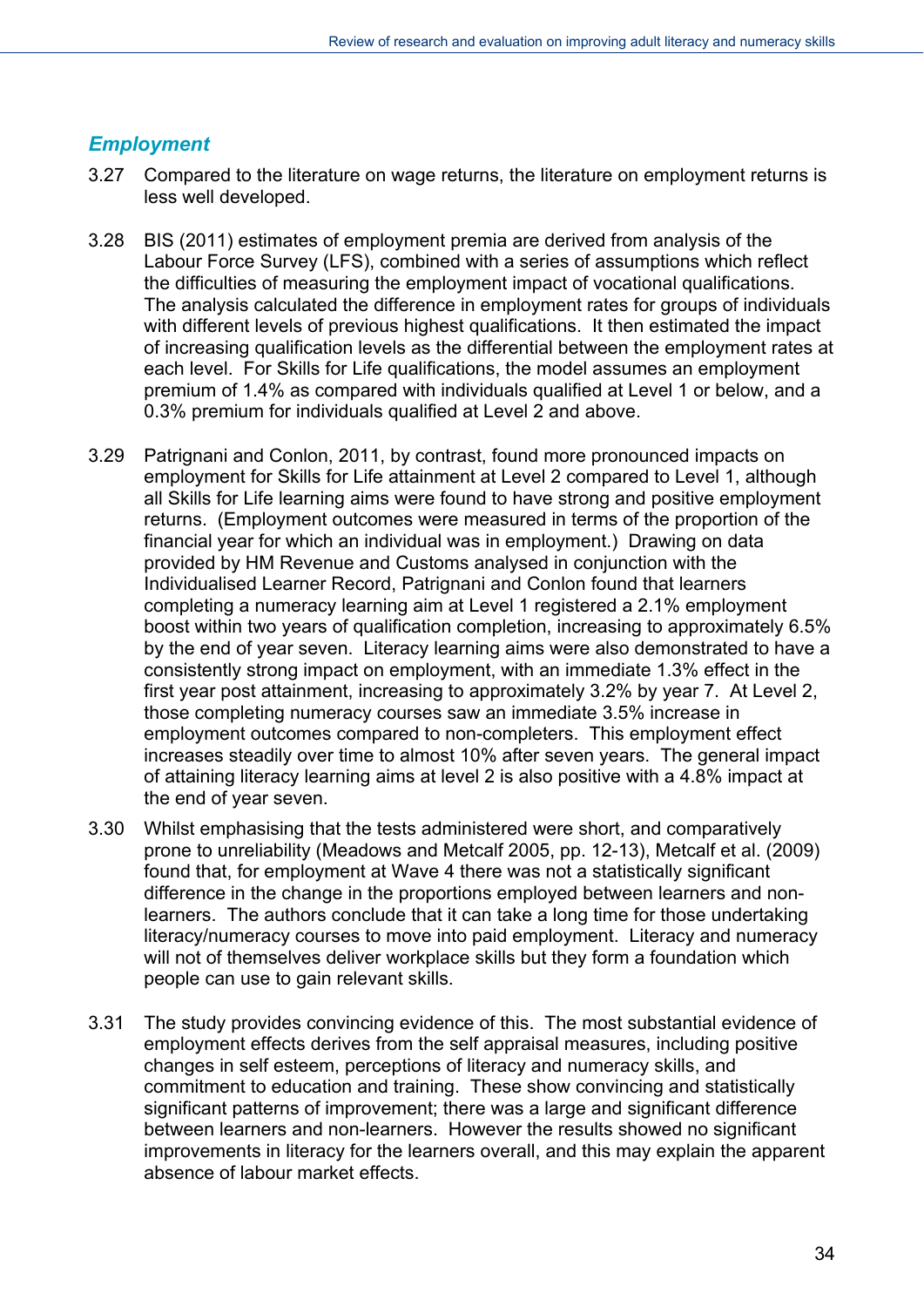- 3.32 Bonjour and Smeaton (2003) analysed the outcomes for learners on Pathfinder Extension courses. The Pathfinder Extension activities included residential, intensive, highly structured and prescriptive courses, together with individual financial incentives for learners and fixed rate replacement costs. These new extension activities were found not to have any advantage over traditional basic skills courses in terms of learning outcomes, but they led to a significantly higher likelihood of employment after the course. Within the group of different extension activities, the incentive schemes for individuals appear on the whole to be the most successful in terms of the intermediate and labour market outcomes considered.
- 3.33 Bynner and Parsons (2006) looked at members of the BCS70 cohort whose literacy and numeracy skills changed between 1991 (aged 21) and 2004 (aged 34). Men who improved their literacy skills were more likely to be in full-time employment (94% compared to 81% of those whose skills were poor at 21 and remained poor). Women whose numeracy skills had improved were more likely to be in full-time employment at age 34 (43% compared to 27% whose numeracy skills were and remained poor).
- 3.34 Machin et al. (2001) found that males who improved their numeracy skills between the ages of 16 and 37 had a great probability of being employed.

#### <span id="page-34-0"></span>*Training and promotion*

- 3.35 Early research by Bynner and Parsons (1997) discovered that individuals with poor basic skills were less likely to receive work-place training in early employment than those who were competent at numeracy. These people were also less likely to see their earnings increase or get promotion.
- 3.36 Analysis of BCS70 cohort data (Bynner and Parsons, 2006) showed that better numeracy skills were associated with a greater likelihood of receiving work-related training. Among men born in 1970, 18% of those with poor (Entry 2 or below) numeracy received work-related training, compared to 26% of those with fair (Entry 3) skills, 31% of those with good (Level 1) numeracy and 38% of those with Level 2 or above. Among women, the pattern was less consistent. Seventeen per cent of women with poor numeracy received work-related training, as did 16% of those with fair numeracy, 22% of those with good numeracy and 26% of those at Level 2 or above. Men with poor numeracy were also much less likely to have been promoted at any time (38% versus 58%). Only one-third of women with poor numeracy had been promoted, compared to more than half of those with good skills.

#### <span id="page-34-1"></span>*Job-skills and job-seeking skills*

- 3.37 Evidence (as cited in MacLeod and Straw, 2010) of the impact on job search skills includes: increased confidence in applying for jobs (Hamilton and Wilson, 2005; Tett et al., 2006; White, 2003); more confidence in actually getting a job (Peters et al., 2003), and having greater aspirations for what that job might be (White, 2003; Terry, 2006); increased motivation to actively look for a job (Peters et al., 2003); and enhanced job search skills (Frontline Consultants, 2006).
- 3.38 The impact on job skills includes: working with others, more appropriate behaviour at work, and being willing and able to take on more responsibility at work (for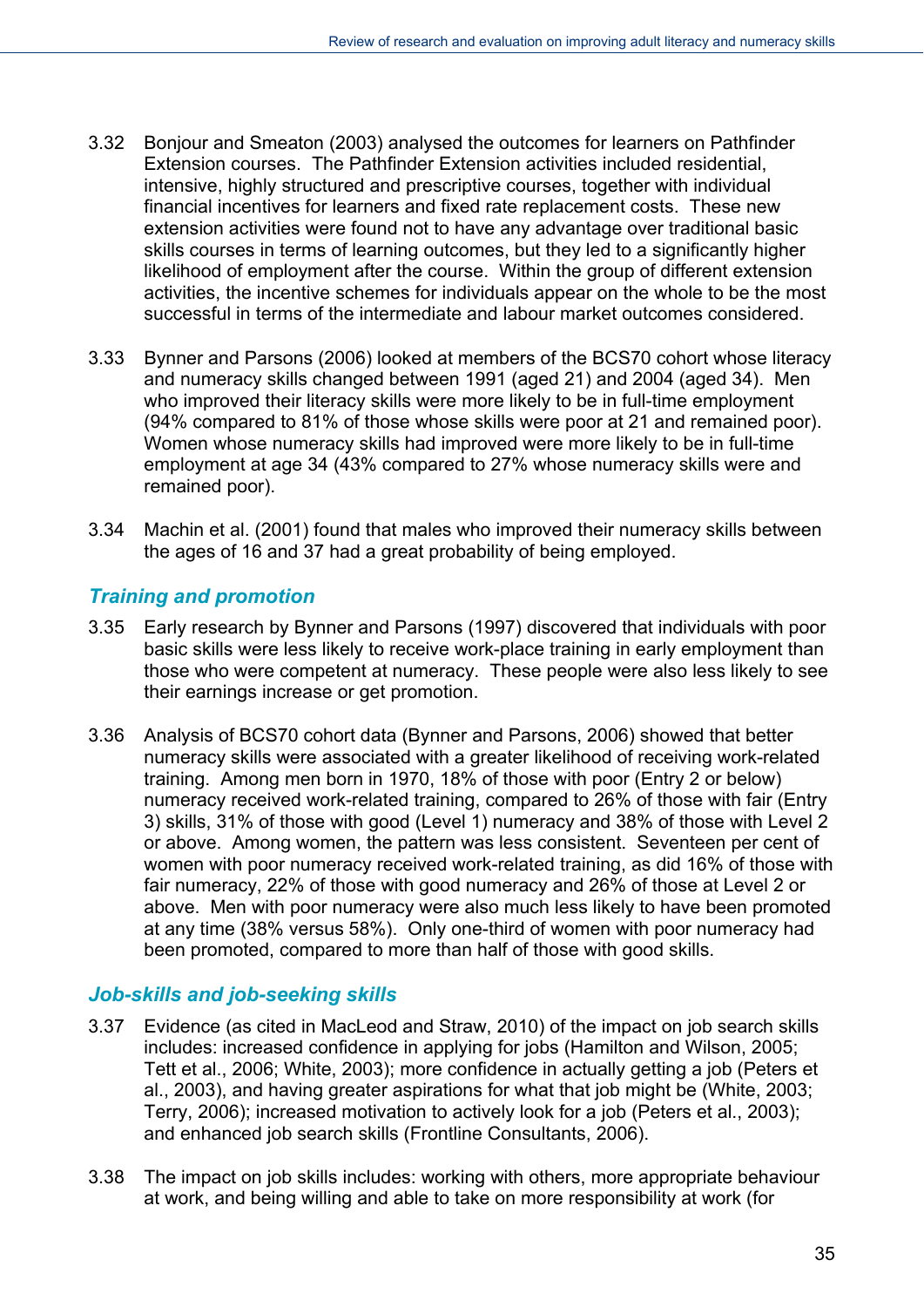example, Dench et al., 2006; Evans and Waite, 2008); better timekeeping; being able to use reading skills at work; and better stocktaking skills (for example, Dench et al., 2006; Hamilton and Wilson, 2005).

- 3.39 The National Audit Office (NAO, 2009) report on Train to Gain learners identified benefits including improved work skills, self-confidence and attitude. Roughly a quarter of respondents said that their qualification had led to a pay increase, promotion, or a bonus. The vast majority (86%) of those who completed their qualification felt they had acquired skills which would help them do a better job in the future. Three-quarters (75%) felt they had gained skills to help them do their current job better.
- 3.40 Ofsted (2008) found that Train to Gain led to participants experiencing a sense of pride and fulfilment, as well as improved self-confidence. Reference is made not only to the improved knowledge and understanding of employees, but also to their increased motivation and self-esteem. The Employer Evaluation Sweep 5 Report (LSC, 2010) focuses on the last group of employers to use the skills brokerage service, which ended in March 2009. Over three-quarters (77%) reported that Train to Gain training had equipped staff with valuable job-related skills which had resulted in an increase in their performance.
- 3.41 However a Canadian study of 94 participants in adult literacy programmes (Malicky and Norman, 1994) paints a more negative picture. It found that the majority of participants believed that the programmes would improve their job opportunities, and cited this as one of the prime reasons for enrolling. However, over the course of the programmes, the participants' optimism about the employment impacts of the programmes tended to decrease. Individuals reduced their expectations about their future job prospects, and often became frustrated and discouraged. The authors found that at the end of the programmes, almost all participants returned to the same type of poorly paid, often temporary work they have engaged in before taking the literacy course.

#### <span id="page-35-0"></span>*Unemployment*

- 3.42 A number of UK government programmes for the young and longer-term unemployed have included basic skills courses of various types, with attendance more voluntary or less voluntary according to programme details. Wolf (2011) reported that these courses either make no significant difference, or that this approach is less effective, in terms of employment outcomes, than some others (notably those involving direct work placements). However, the results are difficult to interpret because the groups being compared often differ on important dimensions (see Lessof, et al., 2003; National Centre for Social Research, 2003).
- 3.43 Using data from the Department of Work and Pensions, Patrignani and Conlon (2011) assessed the impact of qualification attainment on benefit dependency, where the outcome measure was the proportion of time an individual was in receipt of particular benefits including Job Seekers Allowance (JSA) and/or Incapacity Benefit (IB). Their analysis found an immediate and relatively persistent impact of literacy and numeracy attainment on JSA benefit dependency and, as with their findings on employment returns, the impact was found to be stronger at Level 2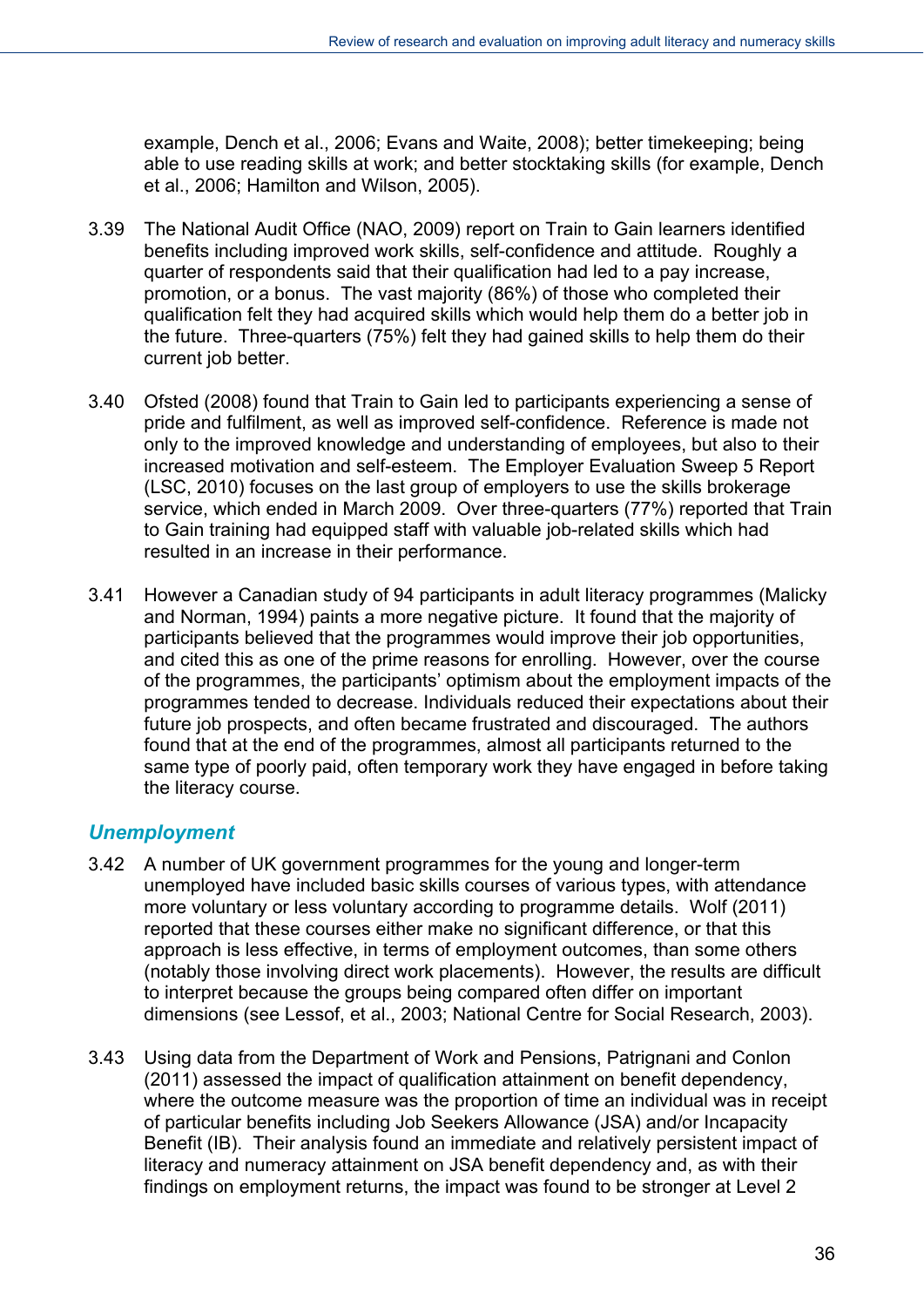than at Level 1. Attaining a Level 1 numeracy learning aim reduced the proportion of the financial year in receipt of JSA by approximately 1.6%; the impact of attaining Level 1 literacy learning aims was greater in the short term (2.5%) though eroded by the end of the seven year period. At Level 2, the difference in JSA dependency between completers and non-completers stands at 2.2% and 2.7% for literacy only and numeracy only, while the impact of attaining both literacy and numeracy qualifications stands at 2.5%. Over the seven year period, only 25% of this reduction in benefit dependency was observed to have eroded.

- 3.44 One major evaluation of work-based learning for adults (Speckesser and Bewley 2006) used extensive controls to adjust for differences between participants and comparison populations, and found that Basic Employability Training, which offered up to 26 weeks of basic literacy and numeracy instruction, had no impact on levels of benefit receipt but did seem to increase numbers in employment 40 months later compared with a matched population. Short, occupational training ('Job-Focused Training') was more effective in reducing benefit claimant rates and slightly more effective in increasing later employment (Wolf 2011: 50). Wolf emphasises that most of these programmes lack key attributes conducive to effective learning; significant improvements in literacy skills often require considerable amounts of contact and study time.
- 3.45 An exhaustive evaluation of a training programme was carried out for US Job Corps programme (McConnell and Glazerman 2001). This is a highly intensive, often residential programme for young people (typically in their 20s) who dropped out of high school and were socially disadvantaged, and it provides both academic and vocational training over a complete year. It is expensive, but also, as evaluations have established, extremely cost-effective, with net benefits to society in the first few years of over \$17,000 per participant (2000 prices), measured by increased earnings and employment levels compared with matched non-participant groups. Just as employer-based and employer-provided training can often yield significant earnings benefits, so too can government programmes if they are structured correctly and involve volunteer learners (cited in Wolf 2011: 51).

#### *Costs and benefits for employers*

#### **Costs**

- 3.46 Based on a large number (6000) of interviews in the workplace, Canadian research found that numeracy errors and numeracy-related inefficiencies can affect production and lead to accidents (HRSDC, 2005). Ananiadou et al. (2003), in their NRDC review of the research on benefits to employers of raising workforce basic skills levels, summarised the evidence on cost to employers and the economy of poor basic skills. The following discussion draws on that summary.
- 3.47 Gallup was commissioned by the (then) Adult Literacy and Basic Skills Unit (ALBSU) in late 1992 to conduct a survey of employers which aimed to establish the levels of basic skills difficulties among the workforce as perceived by employers; and to quantify and describe the costs to employers of poor basic skills and the effect of these on their operation. Around one in seven (15%) of the 400 companies sampled were able to provide an estimate of costs, and all percentages are based on only those who responded. The average overall cost of poor basic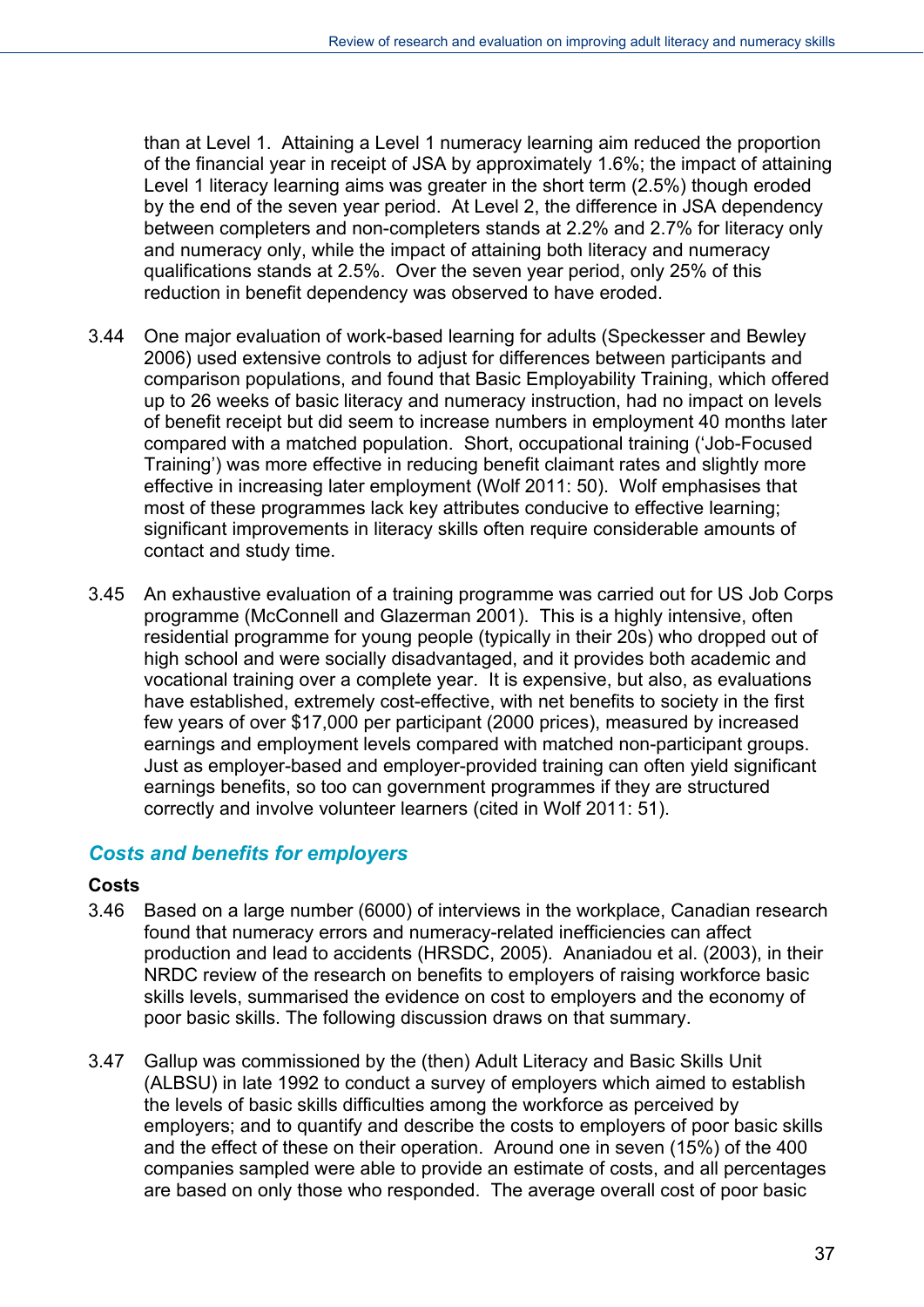skills for a company employing 51 employees or more was £166,000 per year in 1993 figures (£208,000 in 2002 prices). The cost for smaller companies (51–100 staff) was estimated to be approximately £86,000 (£108,000) per year and for larger companies employing more than 1,000 employees around £500,000 (£626,000) per company per year.

- 3.48 As Ananiadou et al. report, these data were then used to provide an estimate of the total cost of basic skills problems to industry as a whole, i.e. all 40,000 UK companies estimated to employ 51 staff or more. Those estimates amount to a total of 4.8 billion pounds overall (equivalent to £6 billion in 2002). The authors of the original study argue that these costs are likely to be underestimated, as they do not account for costs associated with lost future business, the need for additional training because staff may be unable to cope with written material or the cost of work that needs to be re-done.
- 3.49 The Gallup/ALBSU study has been criticised because the estimated costs to the whole of industry are based on estimates given by only 15% of companies. Importantly, most companies in this study did not believe that poor basic skills led to financial losses: 71% of those surveyed said that their company had never experienced a financial loss which they felt could be attributed to poor basic skills, and a further 16% said that while this had happened, it occurred only rarely.
- 3.50 Despite its flaws, the study has nevertheless been highly influential in UK policy discussions. Ernst and Young used it in their 1993 report on the impact on the UK economy of literacy, education and training (Ernst and Young, 1993) citing the figure of £8.4 billion, a 'grossed-up estimate to take account of companies of all sizes'; however, no information is given on how they arrived at this estimate. The Moser report's figure of £10 billion may also be based on this figure, adjusted for inflation up to 1999.

#### **Benefits**

- 3.51 In their review of research on workplace basic skills, Ananiadou et al. (2003) concluded that there was a convincing body of evidence on the positive benefits of workplace training. These benefits accrue both to employees and employers. However, there is very limited evidence with regard to the benefits of workplace *basic skills* training. Therefore projections of the value to the economy of improving basic skills tend to be extrapolations, based almost entirely on the well-documented economic benefits arising from workplace training in general. And relationships between basic skills improvements and operational effectiveness, business efficiency, retention and train ability, for example, have only rarely been tested objectively, and the wider benefits remain uncosted.
- 3.52 In one of the few high quality studies in this area, Krueger and Rouse (1994, 1998) carried out research in the US comparing outcomes for recipients/non-recipients of basic skills training. As reported in Ananiadou et al. (2003), a basic skills tuition programme was delivered to 480 low-skilled, hourly-paid workers at two mid-sized American companies (one service, one manufacturing). It ran for approximately 16 months and classes were taught on-site in five 8–12 week blocks. The programme was subsidised by the federal government, so employers only had to meet indirect costs.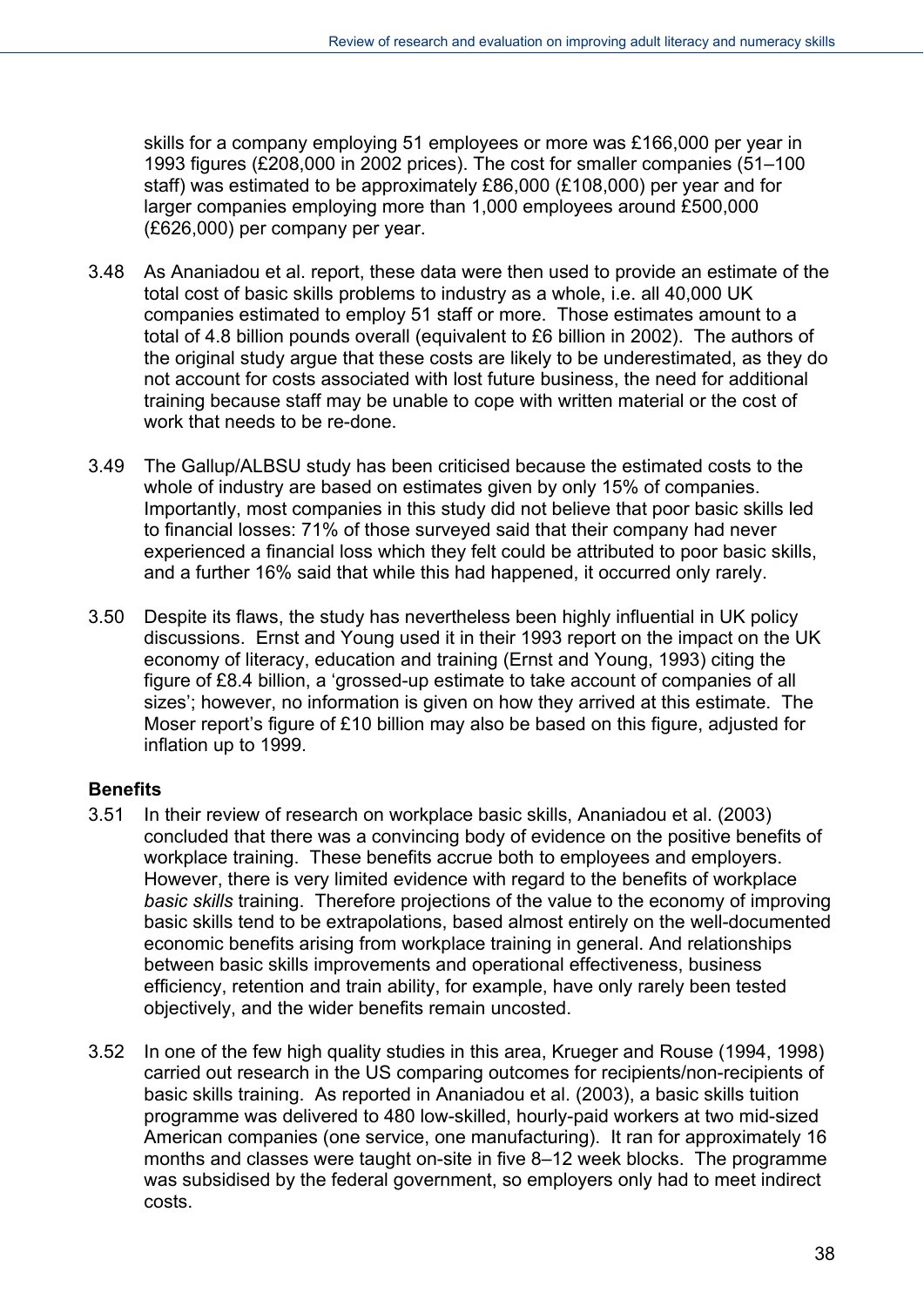- 3.53 The researchers found small, positive effects of the programme on all outcomes investigated (although note that the follow-up period was quite short). Results appeared context specific. Returns to wages were especially strong for those who undertook training with a strong company-specific focus (e.g. blueprint reading). Workers who participated in the programme had a lower absenteeism rate during the weeks in which they had classes and this effect continued for the next two months. Participation in training did not appear to make workers either more or less likely to leave the company after training.
- 3.54 As Ananiadou et al. report, the authors were not able to measure changes in productivity directly, but they did try to take indirect measures by querying participants about their own self-perceived productivity as well as about other relevant issues, such as: attitude towards their job, desire to take additional classes, satisfaction with their company and membership of community organisations. For almost all of the variables measured, differences between training programme participants and non-participants were insignificant. One exception was that training participants at both companies were significantly more likely to report that they planned to take additional classes in the future compared to non-participants. This finding is consistent with other research which has found that participation in training begets further participation, and is indicative of positive experiences employees report from education and training.
- 3.55 This study attempted to provide estimates of the rate-of-return to the employer of the training expenditure. On the basis of the actual costs incurred, based on the fact that the federal subsidy covered approximately half the costs of the training, the authors concluded that, at least in the manufacturing company, the training paid for itself but may not have done so without the subsidy. This rough estimation is based on a conservatively-estimated initial return to the training.
- 3.56 Much of the published evidence concerning the benefits of workplace basic skills training is qualitative, subjective or aspirational. The general message is that businesses that have undertaken literacy and numeracy training programmes for their employees have rated the experience highly. As Ananiadou et al. (2003) note, this is a meaningful finding: such programmes can be both disruptive and costly, so positive feedback from the employers bearing those costs suggests meaningful benefits, whether direct or indirect.
- 3.57 As reported by Payne (2002), a 1998 evaluation of workplace basic skills projects in Oxfordshire found that managers were most impressed by the programmes' impact on staff retention, confidence and interest in learning. Payne points to research by Frank (1996) and Benseman and Moore (2000); both of these studies found evidence for a wide range of benefits of workplace basic skills training, both in the workplace and in other areas of workers' lives.
- 3.58 As Wolf (2002) illustrates, training does not lead to increased turnover; in contrast, companies that offer more training appear to be better at retaining their staff. Wolf points to the positive impact of training on motivation: access to training can persuade employees that they are with a good employer who cares about their potential for advancement.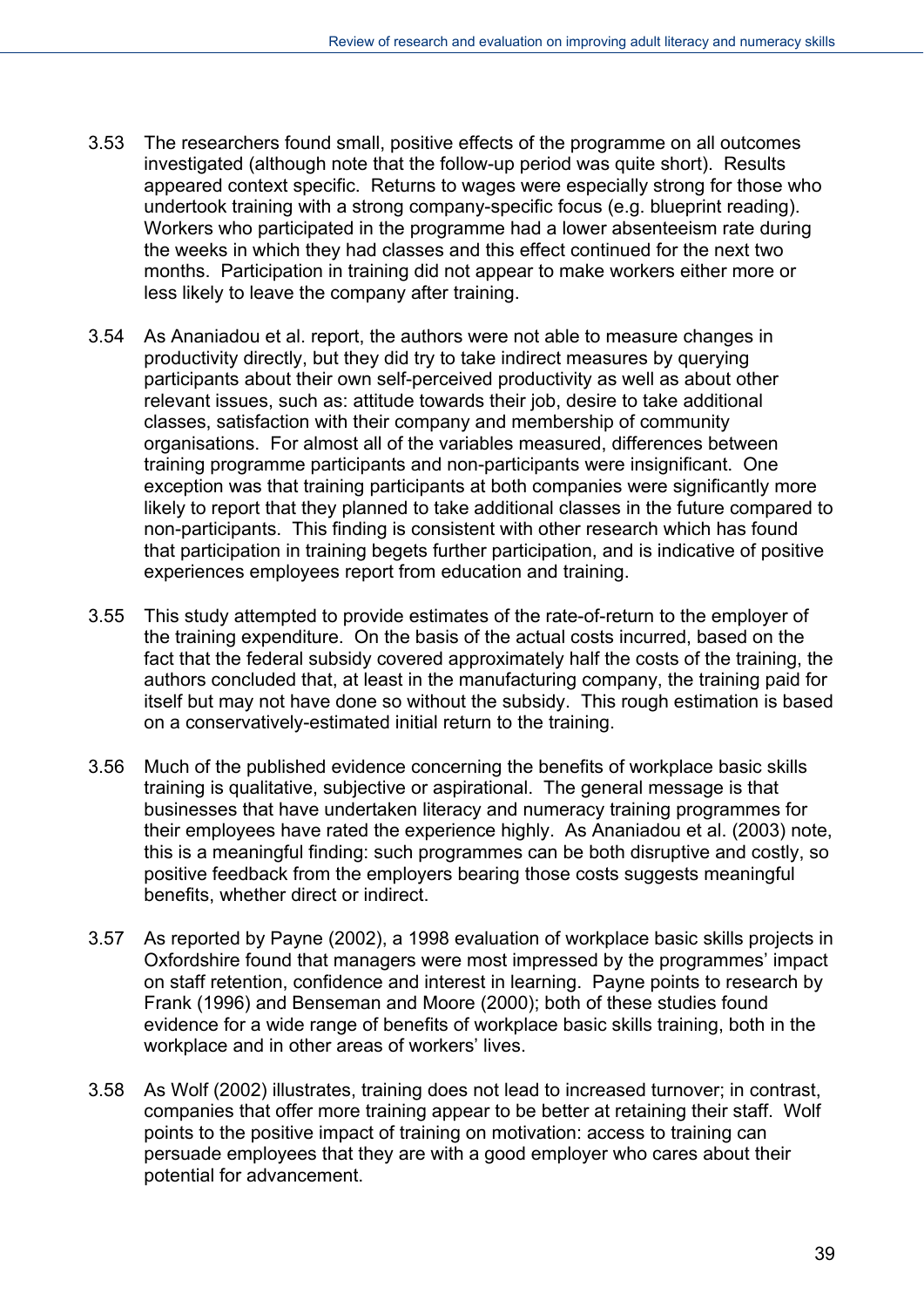- 3.59 Basic skills training can have a positive impact on relationships between employees and employers (Dench et al., 2006; Hamilton and Wilson, 2005). Some impacts such as reduced staff turnover and enhanced workforce stability (White, 2003) may be contingent on employers themselves providing the training.
- 3.60 Ananiadou et al. 2003 cite studies identifying improvements in attendance (also noted by White, 2003; and Evans and Waite, 2008) and timekeeping (also reported in Dench et al. 2006). Increased flexibility, capacity to engage in innovative practice (Ananiadou et al., 2003) and improved use of new technology (White, 2003) are also significant outcomes of basic skills development.
- 3.61 Despite being most likely to benefit, Hartley and Horne (2006a) find that small businesses tend to place less emphasis on literacy and numeracy skills compared to medium and larger firms. Franchises in particular may have specific training but little knowledge of the literacy levels of those they employ.
- 3.62 Bassi (1994) found that about half the management representatives in her study reported that basic skills training had either moderate or significant impact on quality of output and ability to use new technology: 30% to 40% of respondents said that it had moderate or significant impact on error rates, customer satisfaction, time savings and safety.
- 3.63 In a survey of 30 Australian workplaces representing 13 industries, Pearson (1996, as reported by Ananiadou et al., 2003) found that language and literacy training was considered to have had a positive effect on five aspects of the workplace: direct cost savings; access to and acceptability of further training; participation in teams and meetings; promotion and job flexibility; and the value of training (which included issues such as worker morale, confidence to communicate etc.).
- 3.64 Asked for a quantitative estimate of savings, 70% of respondents said that their organisation had made perceptible cost savings as a result of language and literacy training in the workplace. The nature of these savings varied, but the most consistently cited ones were related to time-saving (both of supervisor and worker time) when carrying out language or literacy work tasks. The type of saving which received the second most mentions was related to more accurate and fuller completion of workplace documentation.
- 3.65 The NAO (2009) report on Train to Gain found that a majority of employers reported no difference to profit margins or sales as a result of Train to Gain, although twothirds reported improved long-term competitiveness and roughly one half noted an increase in productivity. Ofsted (2008) found that fewer than one in ten employers surveyed had formal mechanisms in place to help assess the impact of training on business performance. Nonetheless, the majority reported that Train to Gain training and assessment had had some tangible results in terms of making their business more competitive and effective (e.g. higher qualification levels led to greater confidence amongst clients and more success in competitive tendering processes).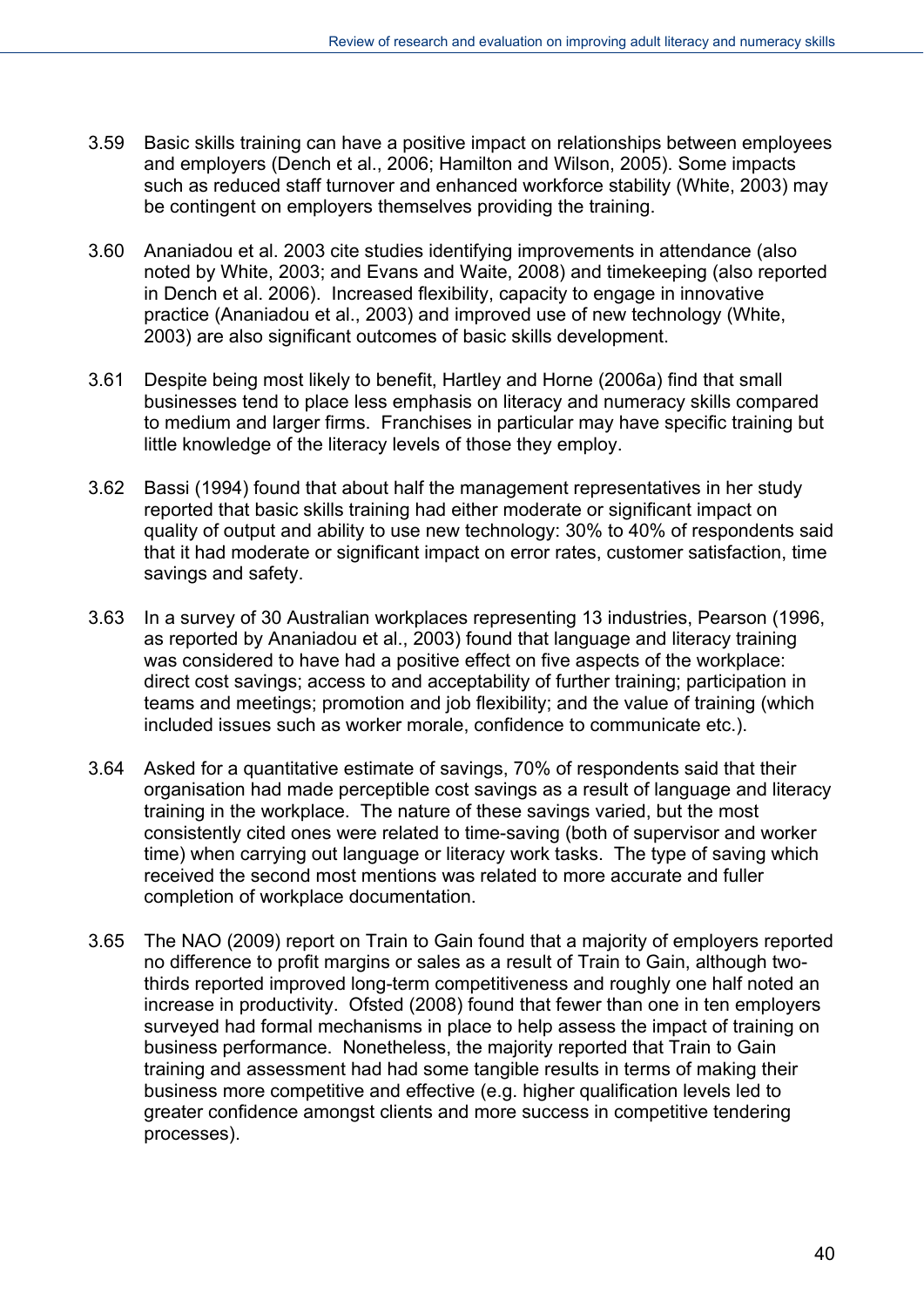#### *Costs and benefits for the Exchequer*

- 3.66 Using data from NCDS, BCS70 and the Family Resources Survey, Dearden et al. (1999) estimated the impact to the economy of eliminating poor basic skills below Level 1. For eliminating poor numeracy it was calculated that the overall earnings would increase by 3.2% (£10 billion in 2000), that there would be an increase of 1% in employment (200,000 people in 2000), and that tax receipts would increase by just under £5 billion. For literacy the increase in earnings was projected as £4 billion (1.3% increase) with a net tax receipts increase of £0.61 billion.
- 3.67 Bynner et al. (2001) estimated the total change in earnings and employment if initial Skills for Life basic skills targets are met. They also estimated what the net impact of this change in employment would be on government finances. The results suggest that if the numeracy target was met, employment would rise by over 100,000, earnings by £7.27 billion, and government finances would save £2.54 billion. If the literacy target was met, employment is estimated to rise by 45,000 and earnings by £1 billion, thus reducing government spending by £0.44 billion.
- 3.68 Looking at the impact of realising or exceeding the Leitch ambitions by 2020, Coulombe et al. (2004) estimated that if the numbers of people with below Level 1 literacy and numeracy needs was reduced to 2.7 million and 2.4 million respectively, the costs would be £800 million but there would be a net benefit of £50-70 billion over the period. It would increase the employment rate moderately by 0.15-0.25 percentage points and output per worker would be 0.47% higher in 2020.
- 3.69 BIS (2011) presented a model of Net Present Value (NPV) reflecting the allocation of FE participation funding in 2008/09. The NPV is calculated by estimating the discounted benefits from achieving a qualification over the working life of the learner, and subtracting the costs associated with undertaking the qualification. The future benefits consist of higher wages and better employment prospects for learners, as well as 'spillovers' to other individuals and employers. The costs consist of government funding and fees paid by individuals or employers, as well as output forgone during learning.
- 3.70 The table below shows the NPV of basic skills. It differentiates between 'first' qualifications, where the learner has reached this level of qualification for the first time, and 'all qualifications' where, in calculating the average, learners who already had that level of qualification are included. For both cases, estimates of the following are provided: the NPV for each qualification achieved; the NPV for each qualification started (including learners who are not successful - the model assumes no benefits from non-completions); and the NPV per £ of state funding, which is derived by dividing the total NPV for qualifications started by the government funding directed towards it. Based on aggregating the NPV according to 2008/09 funding allocations, the NPV to the economy of basic skills is estimated to be around £13bn.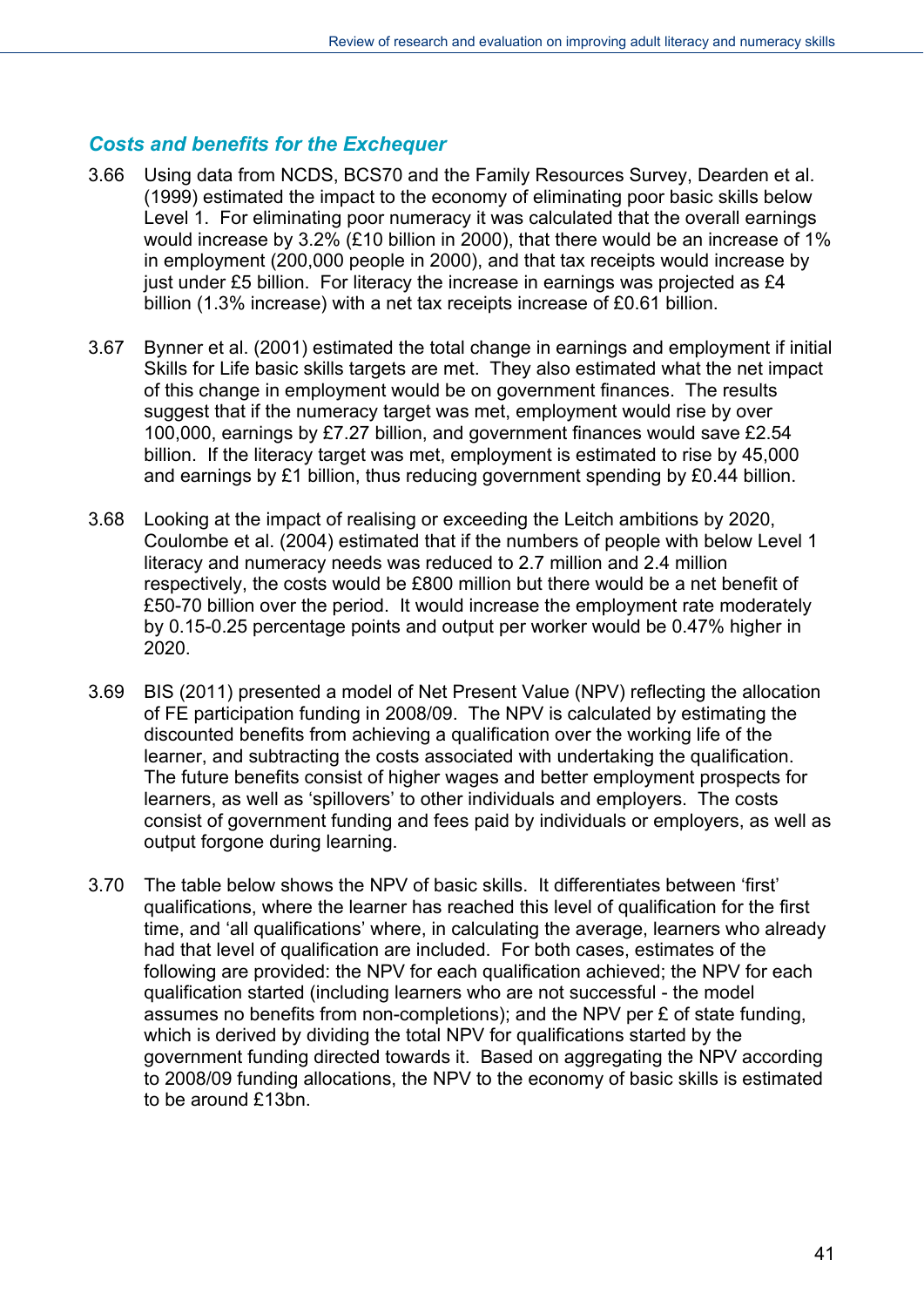| Table 3-2: Net Present Value per start, per achievement, and per £ of<br>government funding |                             |           |                              |                             |           |
|---------------------------------------------------------------------------------------------|-----------------------------|-----------|------------------------------|-----------------------------|-----------|
| <b>First only</b>                                                                           |                             |           | <b>All qualifications</b>    |                             |           |
| NPV per<br>a'ment<br>(£000s)                                                                | NPV per<br>start<br>(E000s) | NPV per £ | NPV per<br>a'ment<br>(£000s) | NPV per<br>start<br>(E000s) | NPV per £ |
| 27                                                                                          | 20                          | 23        | 27                           | 20                          | 23        |

*Source: BIS (2011)* 

## **Conclusion**

- 3.71 There is growing evidence that gaining literacy and numeracy skills in adulthood has a positive effect on earnings and employment. However, there is insufficient UK evidence on the economic impact of literacy and numeracy provision in the context of FE and the workplace, and the acquisition of literacy and numeracy qualifications in adulthood has not yet been shown to be related to significant gains in earnings and employment.
- 3.72 Several high profile estimates of the costs and gains of basic skills to employers are the subject of significant criticism. There remains a need to establish, on the basis of rigorous cost-benefit analyses, the costs and benefits of lower and higher levels of literacy and numeracy, considered separately, and in respect of small, medium and large-scale employers in different sectors. Studies would benefit from including the role of ICT skills in their analysis.
- 3.73 There is extensive and robust evidence on the relationship between ALN and the wide-range of economic outcomes discussed in this chapter. Much less is known about the impact of basic skills interventions designed to promote these outcomes, or about the features of interventions best designed to promote them. The limited evidence yields mixed messages. It is a priority to conduct robust research on the promising features of interventions in order to establish whether and to what extent they affect earnings and employment. Further research is also required to establish whether participation in ALN is associated with improvements in skills and attitudes that serve as a foundation for improved economic outcomes, including, for example, positive changes in self esteem and a commitment to education and training. The LSAL study in the US provides an example of an innovative research design fitted for this purpose, including its measures of ALN, which, as with PIAAC, put an emphasis on learners' practices.
- 3.74 The British birth cohort studies represent a primary source of data for exploring the relationship between economic (and social) outcomes and levels of ALN. Notwithstanding the limited samples engaged in adult basic skills provision, there remains enormous potential to explore in more detail the relationships between economic outcomes and ALN, and, in particular, to explore the role of adult basic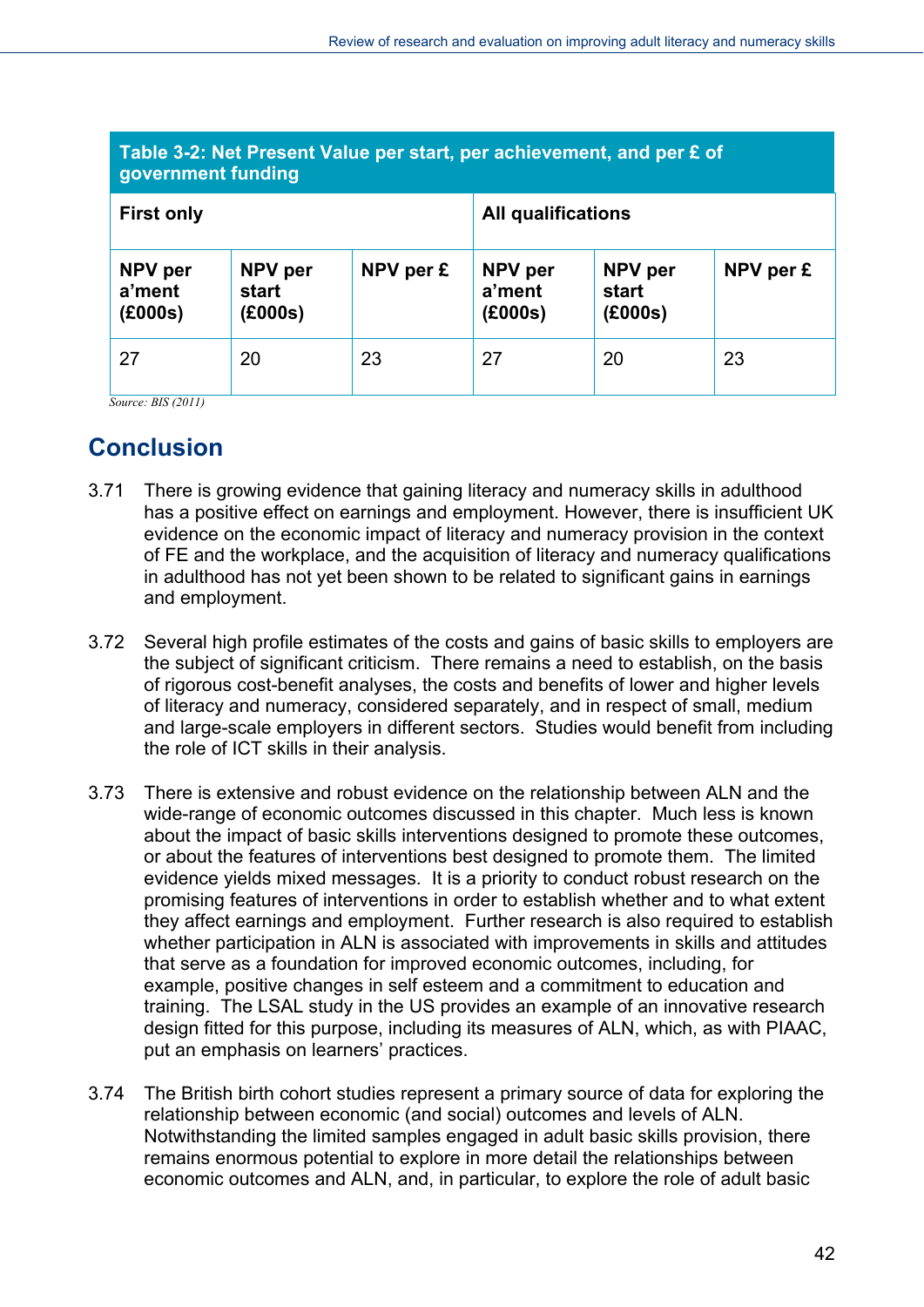skills in the processes and dynamics that help to shape adult trajectories and life chances.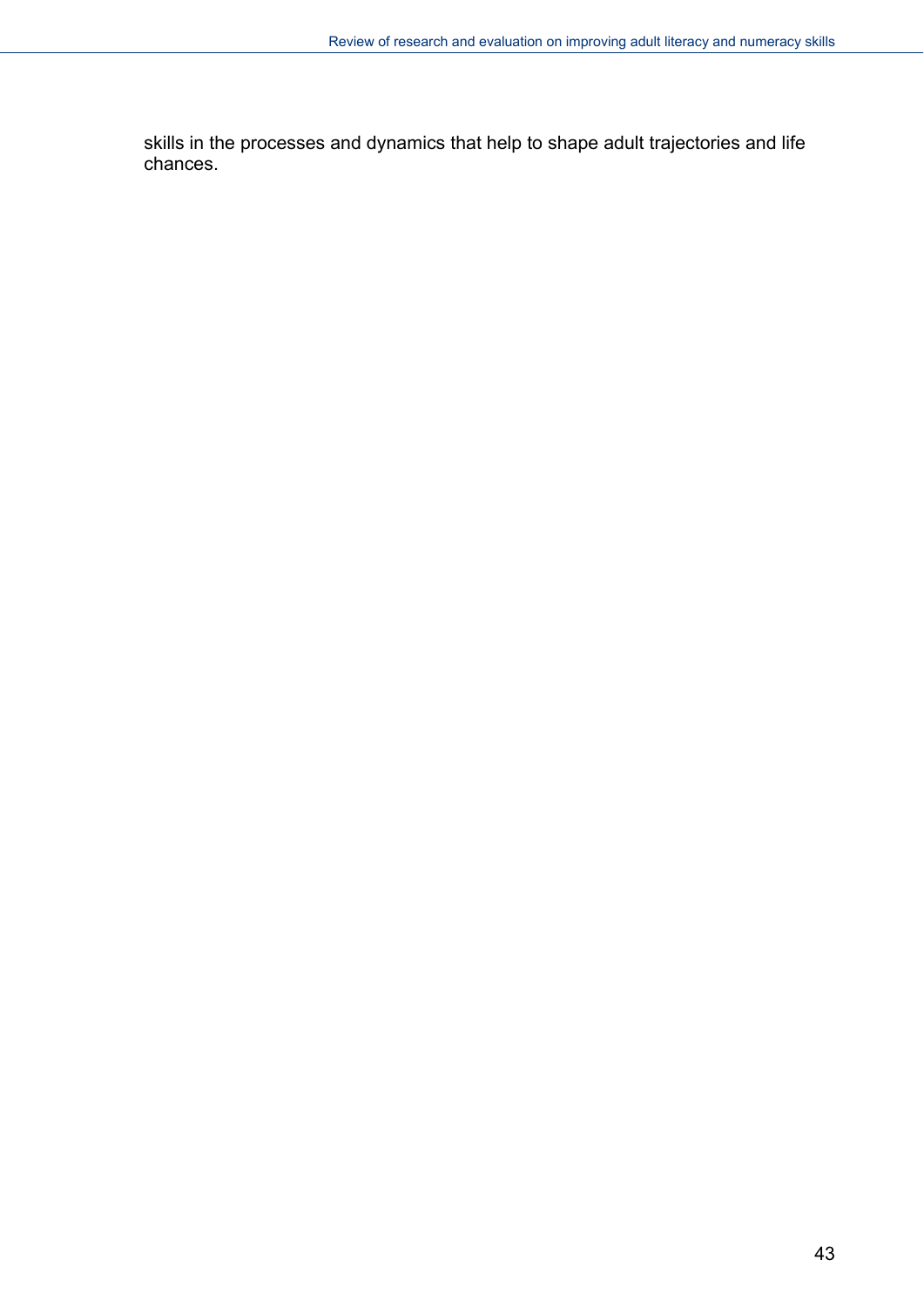# **Outcomes of learning: personal and social returns**

## **Introduction**

4.1 This chapter discusses the available evidence of the personal and social outcomes of literacy and numeracy on individuals, families and communities. After considering the evidence base, the discussion addresses the following topics: the impact of improving skills in adulthood; personal and interpersonal skills; confidence and self esteem; and social capital.

## **Evidence**

4.2 The evidence on social and personal outcomes is at least as extensive as it is for economic outcomes, but it is frequently less robust, often relying on small-scale qualitative studies and subjective measures of impact. There is extensive evidence of the relationship between ALN and learners' self esteem and confidence, and there is a similar volume of evidence on the impact of adult basic skills on individual and collective social capital. Whilst there is evidence of the impact of adult learning on such non-economic outcomes as health, social tolerance and crime, there is no reliable data specific to ALN and no such evidence, therefore, is included here. Since the British birth cohort studies provide limited evidence of the impact of adult basic skills interventions on personal and social outcomes, use of these sources is kept to a minimum in this chapter.

## **Findings**

#### *Impact of improving skills in adulthood*

- 4.3 Brazier et al. (2010) found limited evidence on the effectiveness of education programmes aimed at reducing recidivism in young people, both in Britain and internationally (Utting and Vennard, 2000). A Canadian study (Poporino and Robinson 1992) followed offenders who had participated in Adult Basic Skills Education (ABE), and found that recidivism rates for those who completed their courses were lower (30%), as compared with those released before completing (35.5%) or who withdrew from the course (41.6%).
- 4.4 Using BCS70, Bynner and Parsons (2006) compared the outcomes of cohort members with poor numeracy skills at age 21 and who continued to have poor skills at age 34 (non-improvers), with cohort members with poor numeracy skills at age 21 but had good numeracy skills at age 34 (improvers). Their results showed that:
- female improvers were more likely to have used a computer at work (80% versus 61%) and were more likely to have access to a computer at home (83% versus 69%)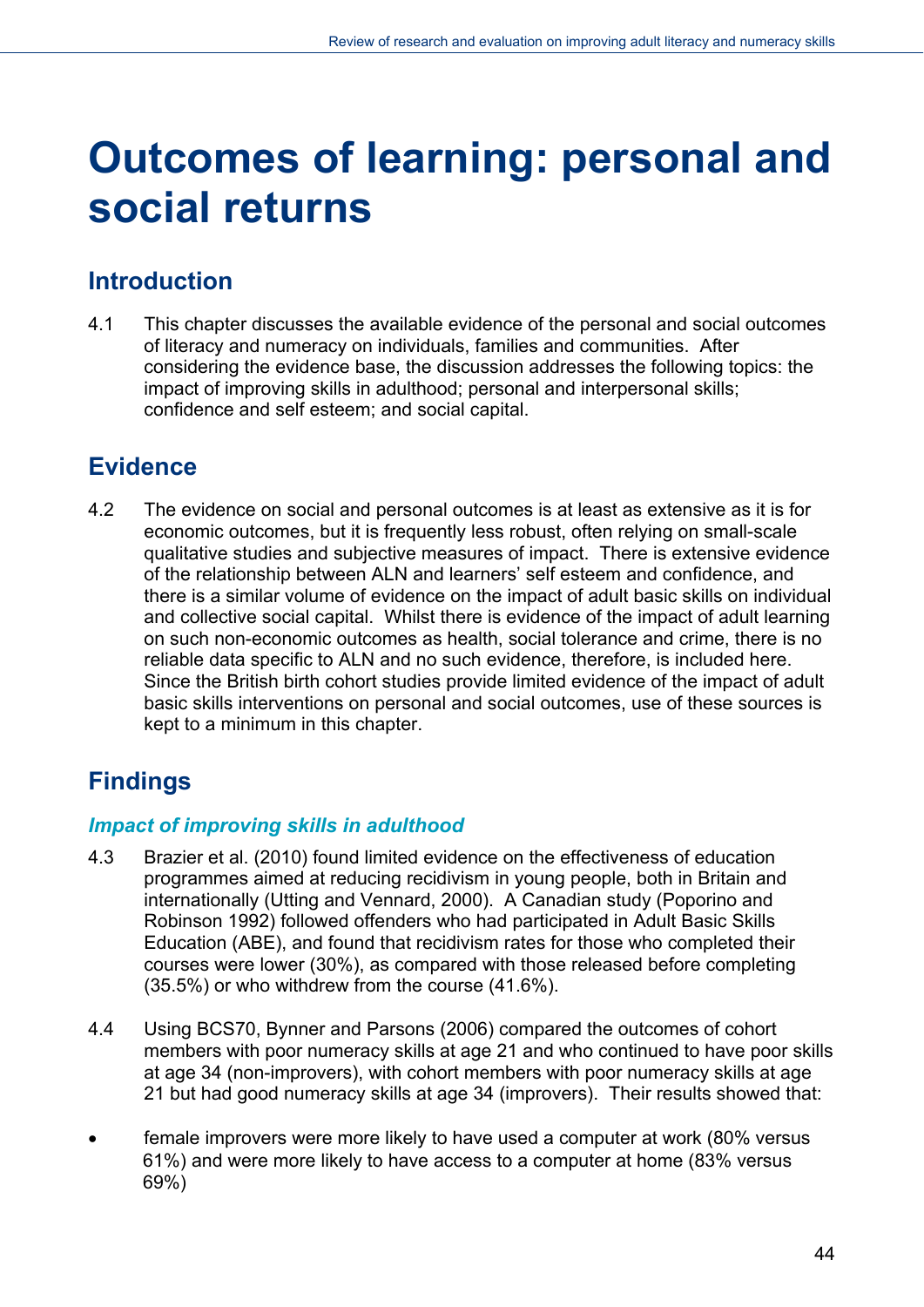- male improvers were nearly twice as likely to disagree with the statement 'I am not at all interested in politics' (28% versus 13%)
- in terms of civic engagement, female improvers were almost twice as likely to have signed a petition or been on a rally or demonstration (31% versus 17%)
- female improvers were more likely to be involved in social or community organisations (55% versus 41%)
- female improvers were much less likely to report that they never got what they wanted out of life (12% of improvers versus 20% of non-improvers).

#### *Personal and interpersonal skills*

- 4.5 In a review of evidence on ALN, NFER (Macleod and Straw, 2010) identified 17 sources with evidence of the impact of developing adult basic skills on adults' personal and interpersonal skills. Evidence tends to take the form of self report. The most commonly reported impacts were: self-confidence (Balatti et al., 2006; Cutter et al., 2004; Tett et al., 2006; Wolf, 2008) and confidence to try new things (Frontline Consultants, 2006); self-esteem, worth and image (Goodison et al., 2004; Hamilton and Wilson, 2005; Metcalf et al., 2009); belief in own ability and sense of personal achievement (Dench et al., 2006; Evans and Waite, 2008); reduced stigma and embarrassment (Frontline Consultants, 2006; Rhys Warner and Vorhaus, 2008); better physical and mental health (Metcalf et al., 2009); and a more positive attitudes towards life (Terry, 2006).
- 4.6 The impact on individuals' home and everyday lives included: feeling better able to help children with their homework, including reading with children (Evans and Waite, 2008; Frontline Consultants, 2006; Peters et al., 2003; Rhys Warner and Vorhaus, 2008); increased confidence and capabilities to undertake everyday tasks involving literacy and numeracy (Peters et al., 2003; Rhys Warner and Vorhaus, 2008; White, 2003); and greater ability to contribute to family life (Tett et al., 2006; HM Inspectorate of Education, 2005).
- 4.7 The impact on attitudes to and participation in learning included: increased confidence and/or motivation to engage or re-engage in learning (Evans and Waite, 2008; Frontline Consultants, 2006; Goodison et al., 2004; Peters et al., 2003); and increased take-up of other learning or continuation with learning (Cutter et al., 2004; Hamilton and Wilson, 2005; Metcalf et al., 2009; Rhys Warner and Vorhaus, 2008).
- 4.8 Ofsted (2003) noted that learners who completed their courses developed their interpersonal and computer skills, increased in self-confidence and self-efficacy, and improved their employment opportunities. Learners also often improved their oral communication.
- 4.9 Silver-Pacuilla (2008) examined the effectiveness of AlphaRoute, an online learning environment. Students reported an improvement in confidence and selfdirectedness. Learners working with the lowest two levels of materials in AlphaRoute (56% of participants) reported that the greatest benefits came from intangible competencies such as confidence and sticking with a task. Warschauer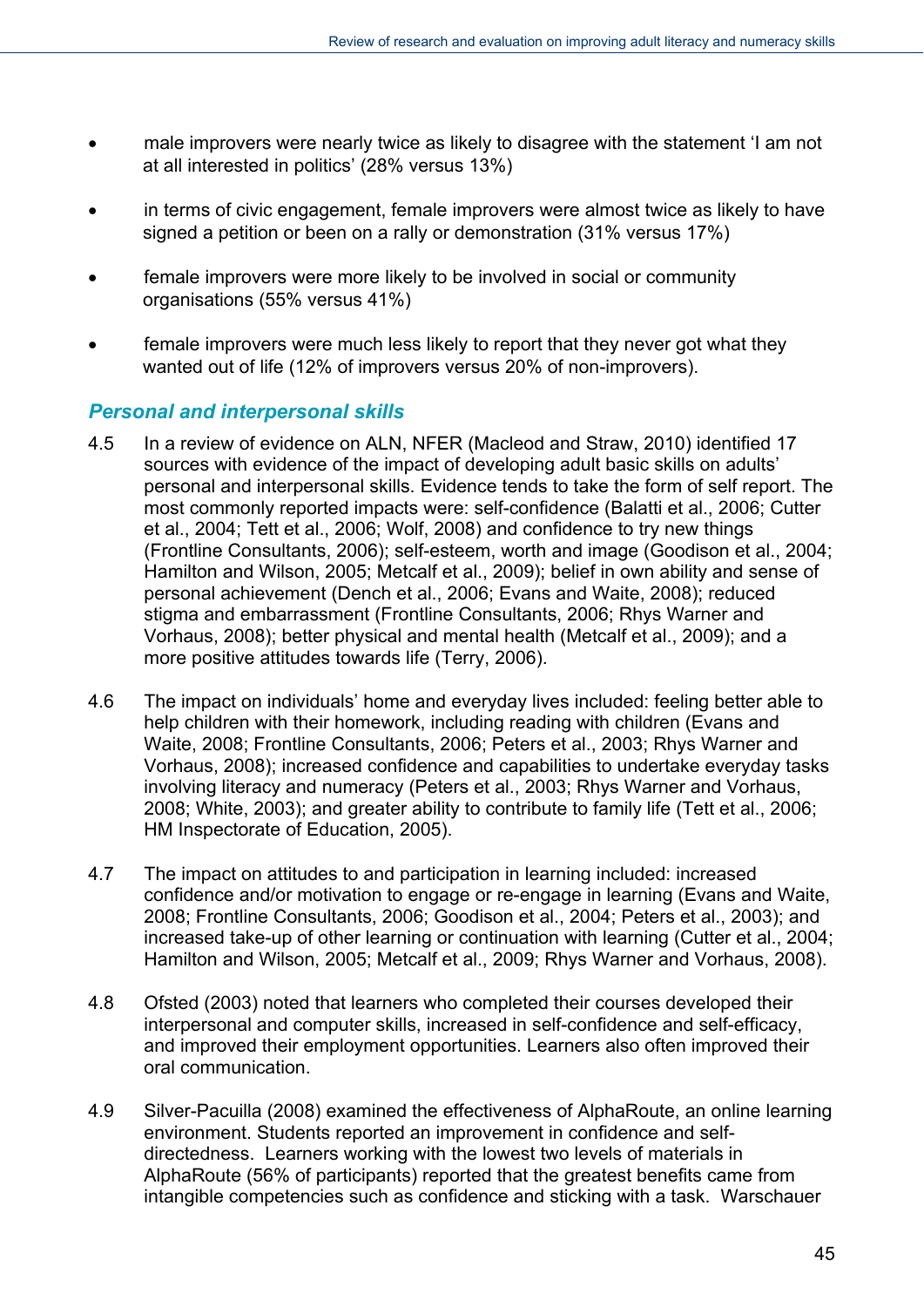and Liaw (2010) found that use of the 'LifeChoices' blog encouraged learners to interact with others outside their class and immediate group.

- 4.10 McIntosh (2004) examined the Skills for Life pathfinder projects carried out by DfES (2002). He found that the course participants sampled (not representative) more frequently mentioned gains to self-confidence as benefits from their training than gains in basic skills proficiencies. From a list of possible outcomes of their training, respondents reported most often that they were 'encouraged to get other qualifications' (54%), 'helping children with schoolwork' (46%) and 'being put in a stronger position to get a job' (35%).
- 4.11 Griffin (2001) examined evidence on literacy classes, reading and employment prospects. In one study (Fingeret, 1983), survey participants experienced positive changes as a result of their involvement in courses. Sixty-eight per cent felt more confident to speak out in a group, another 68% felt they had gained respect, 76% readily gave reading and writing advice to their friends, and 65% also now thought their opinions were important.

#### *Confidence and self esteem*

- 4.12 Confidence and self esteem are included in the previous section as two of the most commonly reported personal benefits for adult learners. These are the subject of extensive research.
- 4.13 In NRDC's Learner Study (Rhys Warner and Vorhaus, 2008) many learners described a growth in confidence after attending a literacy or numeracy course. This related not only to what they were learning but also more widely to the literacy and numeracy practices they used at home, at work and in their everyday lives. Nearly all those who attended literacy classes mentioned the social aspect of learning and improved confidence. The social aspect was described as providing intellectual interest, structure in the day and contact with other people. Whether learners were young or old it was described repeatedly as 'getting out of the house' and 'keeping my brain alive'. Confidence was directly related by learners to improvements in their reading, writing and spelling, something people described being embarrassed about previously. Confidence also related to everyday tasks and practices, including having the confidence to cook a family meal independently and being able to read road signs and directions whilst driving.
- 4.14 In the NRDC Effective Practice Study in numeracy, Coben et al. (2007) found that, once numeracy learners overcame initial anxiety about their courses and mathematics, the courses could have positive effects on confidence and selfesteem, and enable learners to develop positive dispositions towards learning.
- 4.15 NIACE (Eldred, J., et al., 2006) described a qualitative research study into learners' and practitioners' views on the development of confidence in relation to learning. Eight Adult and Community Learning Fund (ACLF) supported projects and one other associated programme took part. One of the outcomes reported was a growth in confidence and self-esteem among learners, along with an increase in self-worth, self-assurance, happiness and well-being. One of the most notable changes was a new or enhanced ability to 'speak out' in different ways and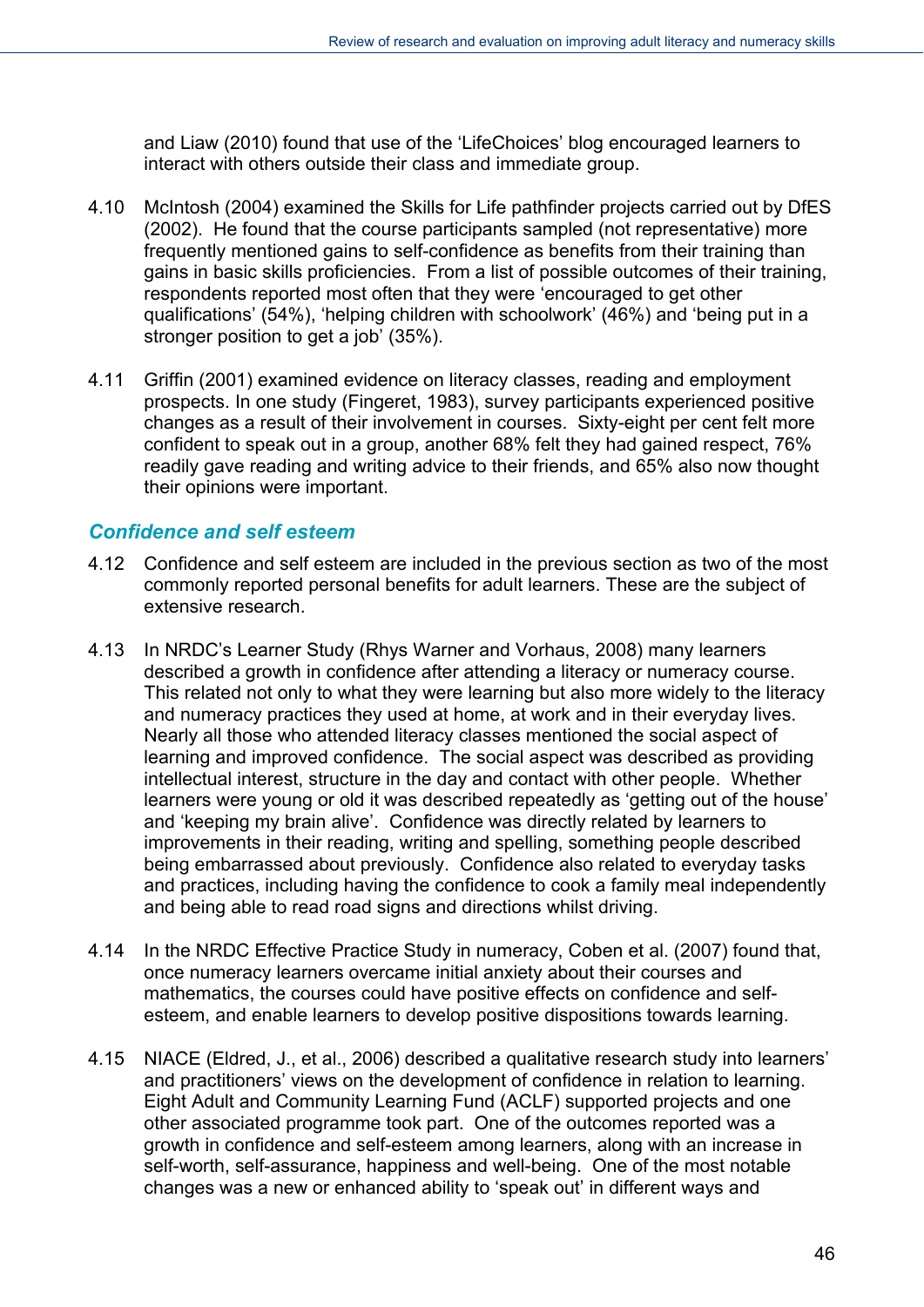circumstances. Learners began to view themselves as able to take on new challenges.

- 4.16 Changes in confidence had an impact on, and were affected by, relationships with family and friends as individuals became more assertive and independent in their home environments. Parents and grandparents became more confident to support their children at school. Some learners started to confront oppressive or abusive situations. Enhanced confidence enabled people to build new friendships more easily, often at the learning centre. Enhanced confidence appeared to have a role in increased levels of community involvement on a spectrum that ranged from accessing amenities, such as local libraries, to becoming active in campaigning for change. This involvement represented a significant change for learners who had been experiencing social isolation resulting from low self-esteem, illness, caring responsibilities, cultural expectations or lack of money.
- 4.17 Studies of family learning programmes show that adult participants gain in selfconfidence (Mallows, 2008; Swain et al., 2009), self-advocacy (Padak and Rasinski, 2003) and self-efficacy (Benseman and Sutton, 2005; Rodriguez-Brown, 2004), and increased confidence in ability to learn (Padak et al., 2002b). A number of sources cite improvements made to parenting skills, confidence and attitudes (Bensemann et al., 2005; Judkins et al., 2008; Brooks et al., 2008a; Ofsted, 2009). Swain et al. (2009) found that 64% of parents reported that they had become more involved with their children's school after engaging in family literacy and numeracy provision; a greater proportion (76%) reported that they had changed as a person, most expressing this in terms of gains to confidence and personal capabilities. Over half (55%) of parents had progressed to another course of education and 84% said they were thinking of taking another course.
- 4.18 Within the Army, half of respondents to a learners' survey (BSA 2007) reported that their basic skills course had given them confidence. Over half of learners also felt that basic skills training had encouraged them to take another personal development course, suggesting that literacy and numeracy programmes can enhance the confidence of Service personnel to engage with further learning opportunities. Benefits for the confidence and self-esteem of basic skills learners are also fairly widely recognised by line managers in the Army. This suggests that gains in confidence within the classroom translate, to some extent, into increased confidence in other aspects of learners' working lives.[1](#page-46-0)
- 4.19 Whilst the evidence strongly suggests that ALN provision improves learners' confidence it is less clear whether improved confidence is a necessary condition of (improved) learning progress. Beder (1999) analysed the wider benefits of the 23 'most credible' adult basic skills evaluations in the US up till then, and concluded that participation in adult education had a positive effect on learners' self-image (six studies out of the eight measuring this). However, a comparison of those data with

l

<span id="page-46-0"></span> $1$  An ongoing national longitudinal study of basic skills in the Armed Forces will report in late 2011. The study will include evidence of the personal and social effects of literacy and numeracy on the operational effectiveness of personnel in the Royal Navy, Army and Royal Air Force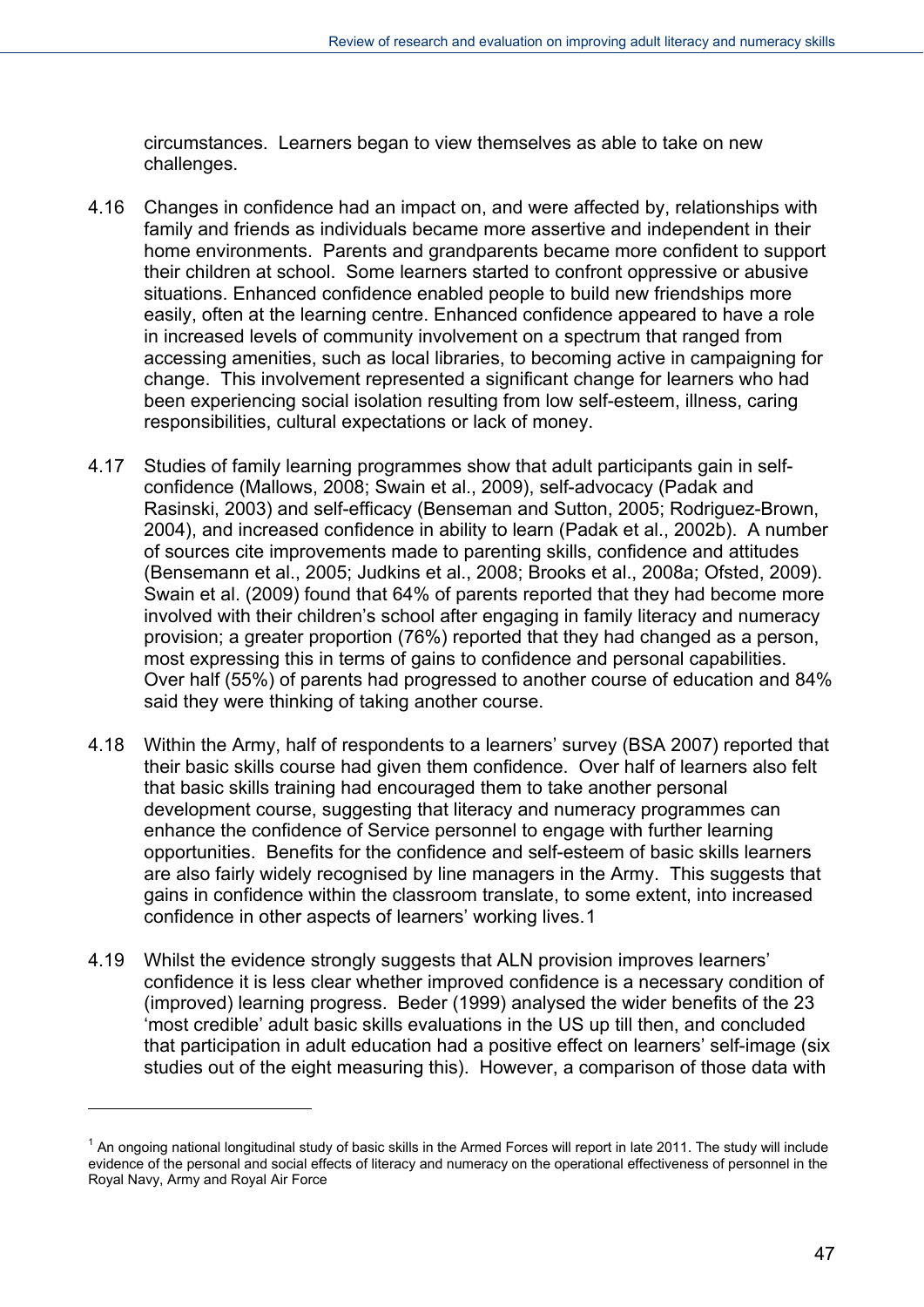data on progress gathered by Brooks et al. (2001a, pp. 129–130) showed no convincing correlation. Brooks et al. (2007) found that students' self-confidence and reading both improved, but that the two were not correlated, and Burton et al. (2010) had similar findings. Grief et al. (2007) found that students' writing improved, but that their confidence improved as a *result* of attending a course. This suggests that working on student's skills may itself improve self-confidence rather than vice versa.

#### *Social capital*

4.20 The Centre for Literacy of Quebec (2010) reviewed studies on the outcomes of adult learning and literacy interventions in Canada (Bossort, Cottingham and Gardner 1994; Lefebvre et al 2006: 7-8), the UK (Metcalf et al. 2009; Eldred 2004,2006), Australia (McGrath 2007: Birch et al 2003) and New Zealand (Benseman and Tobias 2003; Benseman 2009). It reports that

*These studies, as well as related discussions (Sticht 1999, 2000, 2006, 2007), and literature surveys such as those produced by Benseman and Tobias (2003), Westell (2005), Gray (2006), Hartley and Horne (2006), and Salomon (2009), point overwhelmingly to social capital as an almost ubiquitous outcome of adult learning and literacy interventions internationally in the past twenty years' (p.8).* 

*Social capital outcomes include communicating and becoming involved with others, whether at work or home, with the family, or in the community (p. 8).* 

- 4.21 There is an increasing body of literature exploring the relationship between social capital and adult learning (e.g. Allison et al., 2006, Balatti and Falk 2002, Falk 2006, Falk et al. 2000, Field and Spence 2000, Kearns 2004, Kilpatrick 2002). In the area of adult literacy, such research is limited but growing (Balatti et al., 2006, Falk 2001, Tett et al., 2006). Course participation has been shown to present students with the opportunity to meet new people and to make new friends. Some non-English speaking background classes have been found to produce rich student networks. Balatti et al. (2007) reported that a growing body of research indicates that learning outcomes are a function of the social capital students bring to their course, and that learning can produce additional social capital outcomes for students (for example, Coleman 1988, Field 2005, Schuller et al., 2004).
- 4.22 A study of over 600 literacy and numeracy learners in Scotland (Tett and Maclachlan, 2007), a longitudinal study of adult literacy learners in California (McDonald and Scollay, 2009) and a study of community-centre based learning programmes in Australia (Raferty, 2002) all found links between participation in ALN and increased social activity and social networking. (See also Preston and Hammond [2002] on FE colleges in England and Balatti et al. [2006] on Vocational Education and Training [VET] learners in Australia). Other studies (Brassett-Grundy, 2004; McDonald and Scollay, 2009) have found that learners become better parents and nurture the literacy behaviours and educational achievements of their children: engaging with children more; becoming role model learners; becoming more involved in education in the home and community. Social capital outcomes have also been linked to better health and to social integration and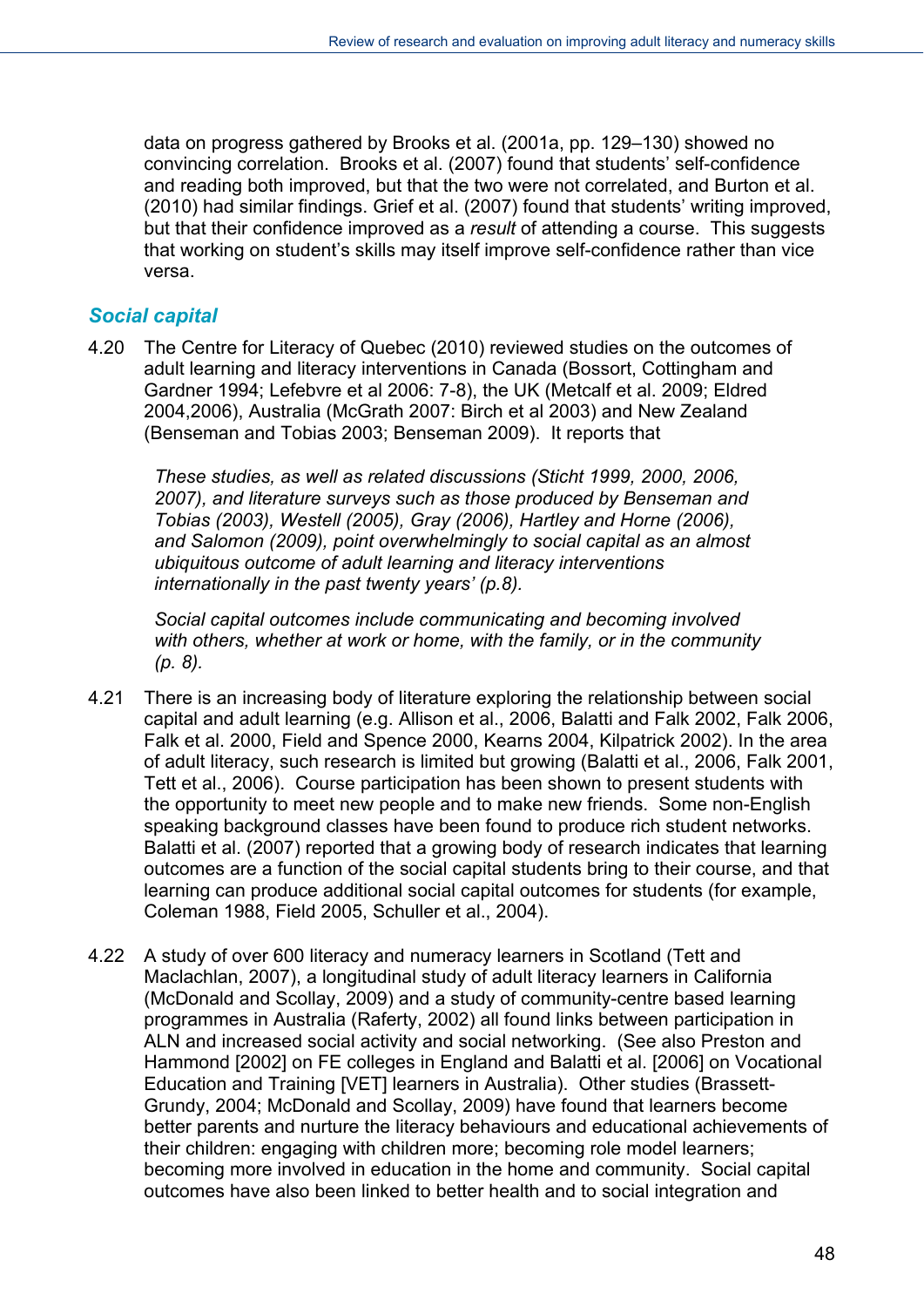inclusion, although links to civic participation are under-studied. (See Bynner and Hammond [2004] for the conclusion that taking courses between the ages of 33 and 42 predicted greater levels of civic and political participation.)

- 4.23 Research from Australia (Balatti et al., 2006) found that the relationships and networks developed by learners in VET 'provided them with opportunities to learn or to implement what they had learnt' (p. 5). The review suggests that 'a workplace programme can facilitate relationship building and networking among staff that in turn enhances their ability to acquire, apply and teach those skills' (p. 10). These relationships and networks between staff also make for a better workplace environment, where employers have better reason to retain and retrain existing staff: workplaces that rely on teamwork are more likely to invest in training.
- 4.24 Macleod and Straw (2010) found evidence of impact relating to social wellbeing, including increased social networks and socialisation, and reduced isolation (Metcalf et al., 2009; Frontline Consultants, 2006; Rhys Warner and Vorhaus, 2008) and increased confidence to take up volunteering opportunities and engage in society (Frontline Consultants, 2006; Hamilton and Wilson, 2005).

## **Conclusion**

- 4.25 There is clear, convincing and statistically significance evidence that participation in ALN provision, and having higher levels of ALN, has a positive personal and social impact on individuals and communities.
- 4.26 The personal and social impact often takes time to emerge, and emerges in forms and contexts that are removed from formal learning environments. There remains considerable potential to: build on the evidence base for the social returns on investment in ALN; better understand, assess and monitor personal and social outcomes; and better understand the structure of provision and the conditions for adult learning that are best suited to promoting these outcomes.
- 4.27 Whilst there is strong evidence on the positive impact of ALN on learners' confidence and other personal outcomes it is less clear whether improved confidence is a prerequisite of learning progress. Some evidence suggests that improved skills supports improved confidence rather than vice versa. Virtuous (or vicious) cycles may also apply, whereby, for example, improved skills lead to improve confidence which in turn leads to further improvements in skills. More research is required to establish how and whether these relationships between personal outcomes and learning progress obtain.
- 4.28 As with economic returns, and assuming the introduction of an additional set of targeted questions, the British birth cohort studies could become an invaluable source of data for exploring the relationship between social and personal outcomes and levels of ALN. There remains enormous potential to explore in more detail the relationships between one or more social and personal outcomes and ALN, and, in particular, to explore the role of adult basic skills in the processes and dynamics that help to shape adult trajectories and life chances.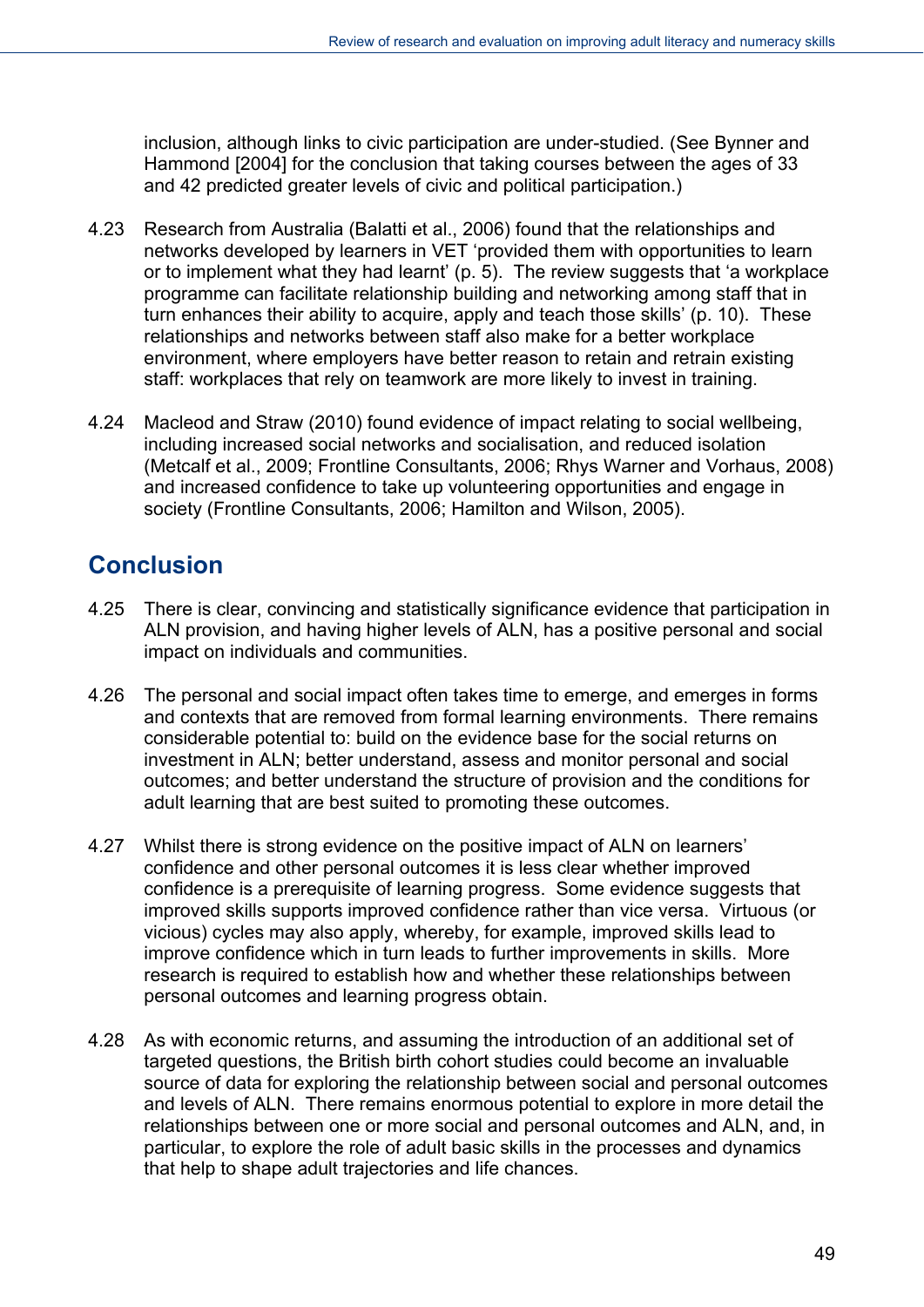# **Quality and effectiveness of provision: learning and learningrelated outcomes**

## **Introduction**

5.1 What do we know about the most effective modes and models of engaging learners and delivering literacy and numeracy provision? This chapter looks at the learning, learning-related and educational outcomes of interventions and skills' levels, as three measures of the effectiveness of provision. In addition, evidence is provided on the measures and research designs best fitted to capturing these outcomes. The evidence is considered in relation to: participation and achievement; practice and proficiency; learning gains; workplace programmes; family literacy and numeracy; offender learning; formative assessment and embedded provision.

## **Evidence**

- 5.2 A number of studies have identified effective approaches to promoting learner engagement and progress in literacy and numeracy at programmatic and classroom levels; however, robust evaluations of the relationship between learning interventions and educational outcomes remain thin on the ground. In general, research from the UK seeking to measure the effectiveness of literacy and numeracy provision is small-scale and conducted over a short time-scale, during which learner gains may not be apparent or remain hard to measure. Moreover, few studies are of high quality or are sufficiently well-designed to capture the complexities of the connections between interventions and outcomes. The principal sources of evidence considered below are Rhys Warner and Vorhaus (2008), Wolf and Evans (2011), Brooks (2010), Reder (2009, 2010), Benseman (2010) and Casey et al. (2006); these sources report on the most promising, largest or best designed studies in the field.
- 5.3 Rhys Warner and Vorhaus (2008) examined the impact of the Skills for Life learning infrastructure on the experiences and achievements of adult literacy, numeracy and ESOL learners. The study included two quantitative strands. In the first, data from the Learning and Skills Council's Individualised Learner Record (ILR) were analysed, looking at trends in participation and achievement between 2000/01 and 2004/05. In the second, new data were gathered from two samples of learners in 2004/05 and 2005/06, using literacy and numeracy tests, attitude questionnaires, and profiles of learners' background characteristics. A qualitative strand included six case studies in six learning sites, drawing on data from in-depth interviews, observations and focus groups.
- 5.4 There are limitations to ILR data. Numbers in the ILR represent 'learning aims' rather than individuals, whilst the Skills for Life targets were concerned with individual learners rather than learning aims. The full dataset does not permit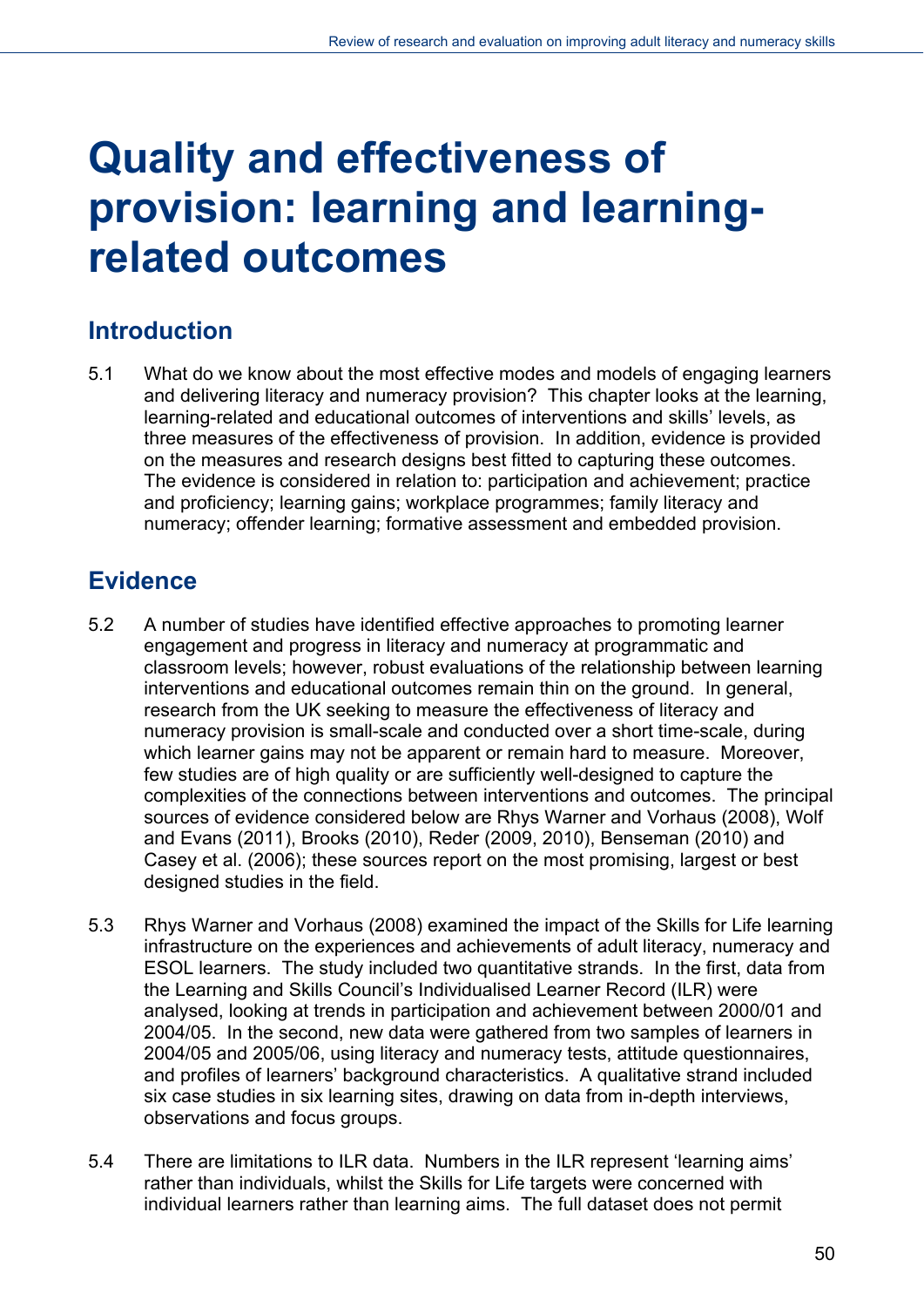identification of individual learners and analysis was therefore confined to learning aims. ILR data are collected by providers and returned to the Learning and Skills Council (LSC); they are therefore dependent on whether providers interpret data fields correctly and collect data accurately. Both the LSC and practitioners in colleges have expressed concerns about the robustness of the data.

- 5.5 Wolf and Evans (2011) conducted a longitudinal study of the impact on learners and their organisations of government-funded workplace programmes designed to increase the literacy skills of employees, involving 567 learners and over 53 workplaces. The reading and writing skills of participants were tested at the start of their courses, and then a year and two years later. In-depth information was gathered on all three occasions about their jobs, learning experiences, education, attitudes to work, and aspirations. At the same time, managers, training managers and course tutors were interviewed. A sub-set of sites and learners were studied and interviewed in greater depth. The courses studied typically offered 30 hours of tuition, after which learners had no further free workplace entitlement; these courses therefore were shorter than is average for literacy (64 Guided Learning Hours in 2006/07) and numeracy courses (62 Guided Learning Hours) and well short of the 100 plus hours thought necessary for educationally meaningful learner progress to be made (see Chapter 11 of this review). The project examined whether this period has the hoped-for impact on skills, and whether it changed participants' 'learning trajectories'.
- 5.6 The Longitudinal Study of Adult Learning (LSAL) followed a population of high school dropouts for eight years. In periodic interviews, these adults were asked about a broad range of their life activities and about changes in their reading, writing and maths skills. The LSAL panel was representative of a local population for ALN education. This local target population was defined as residents of the Portland, Oregon, metropolitan area, aged 18–44, proficient (but not necessarily native) English speakers, high school dropouts (i.e. they had not received a high school diploma and were no longer enrolled in school) and had not received a General Educational Development (GED) diploma or other high school equivalent qualification. A statistically representative sample of this population was drawn, containing 940 men and women, and weighted so that population statistics could be estimated from the sample data. Six 'waves' of data were collected between 1998 and 2007. At Wave 5, about 90% of the original sample was retained in the study.
- 5.7 In an analysis disputed by New Zealand government statisticians, Benseman (2010) explores the effectiveness of workplace LLN programmes based on an evaluation of 18 workplace courses, set up by 16 companies in New Zealand. The companies covered a range of industries, locations, company sizes and organisational structures, while the courses covered a range of programme formats, duration and types of learners. The courses used either an embedded LLN approach or teaching material related to the companies' operations and the participants' jobs. The evaluation took place over three years, and quantitative and qualitative data were gathered to identify outcomes for the course participants, their workplace practices, the companies they work for and their lives outside work. Reading and writing skills were assessed using Go!, an assessment tool commissioned by NRDC experts from the NFER. A total of 491 course participants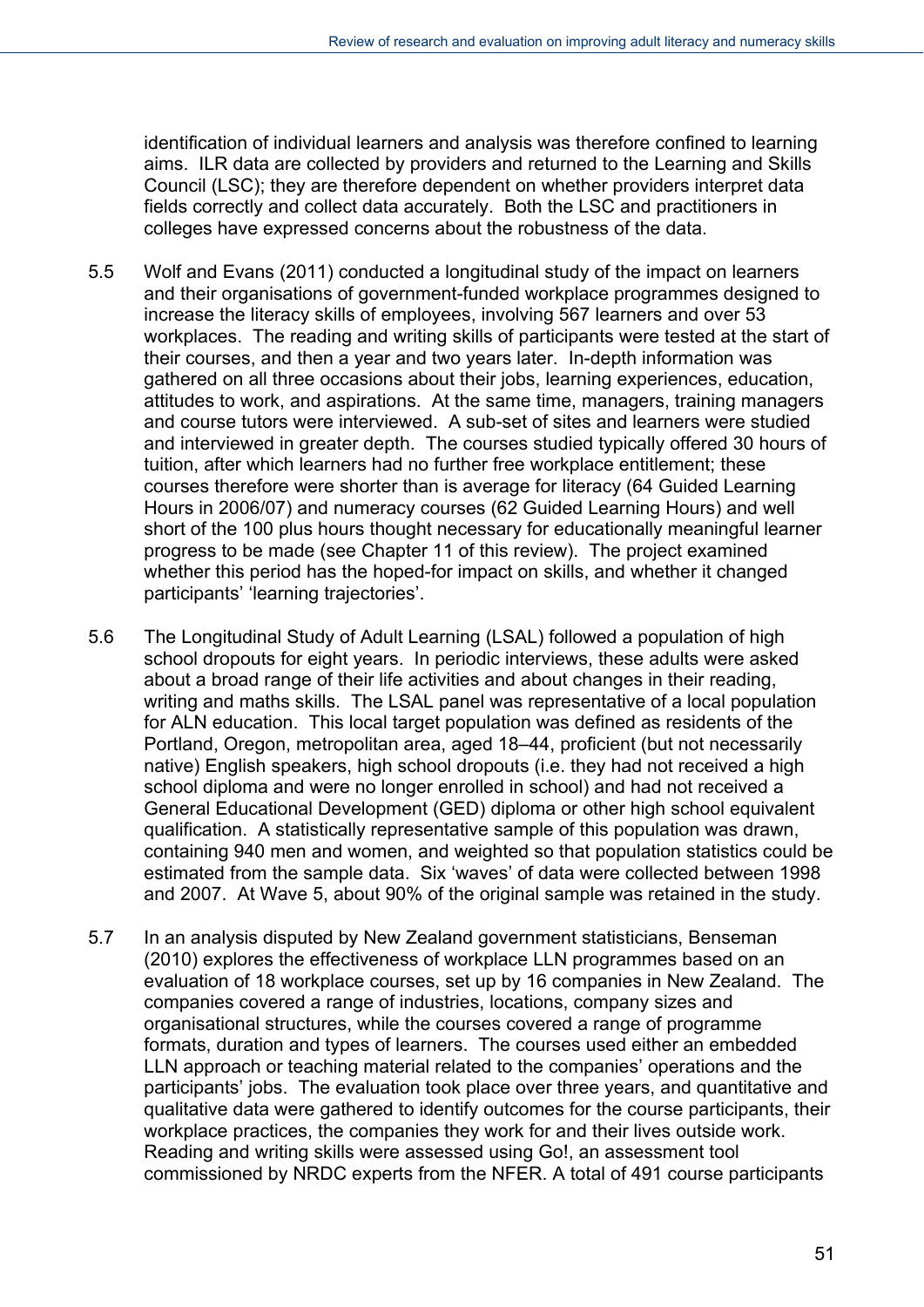were interviewed and assessed pre-course and 343 (69.8%) of these participants were also interviewed and assessed post-course.

5.8 Casey et al. (2006) explored the impact of embedded approaches to LLN on 79 vocational programmes. The courses were based in 15 FE colleges and one large training provider located in five regions of England. The 1,916 learners who took part in the research were preparing for National Vocational Qualifications (NVQ) at Levels 1 or 2 in one of five areas of learning: Health and Social Care; Hair and Beauty Therapy; Construction; Business; Engineering. The sample was selected to ensure a balance of the five vocational areas, the two levels of courses, and those with and without embedded approaches. A four-point scale was developed to differentiate courses in which LLN was not embedded, through to those that were fully embedded or integrated.

# **Findings**

#### *Reviews of evidence on effective teaching*

- 5.9 In a literature review for CfBT, NFER (MacLeod and Straw, 2010) found that effective teaching included: recruitment and retention strategies for learners; embedded provision tailored to meet individual need; the assessment and diagnosis of need; progression opportunities for learners; inter-agency and stakeholder collaboration and coordination that includes employers in all stages; and qualified trainers with their own professional development opportunities.
- 5.10 A review of effective basic skills teaching conducted by the Basic Skills Agency (BSA, 2000) found that effective programmes have high expectations of learners' achievements and enable learners to gain credit and accreditation for their learning and enable them to move into further study if they so desire. Factors thought to correlate with better progress for learners include: provision for skills to be acquired in a range of contexts; clearly structured teaching; a learning plan for each learner; teachers who regularly assess and review progress, and adjust the length of programme to the level of skills required.
- 5.11 Benseman et al. (2005) found evidence of effective strategies in a range of educational contexts:
- in family literacy programmes, effectiveness is associated with public celebrations of milestone events and achievements, progression routes for adult learners to further learning opportunities
- in community-based programmes, effectiveness is associated with community ownership of programmes and resources and strong collaboration between providers and communities
- in bridging programmes, effectiveness is associated with programmes being coordinated centrally rather than run by individual academic departments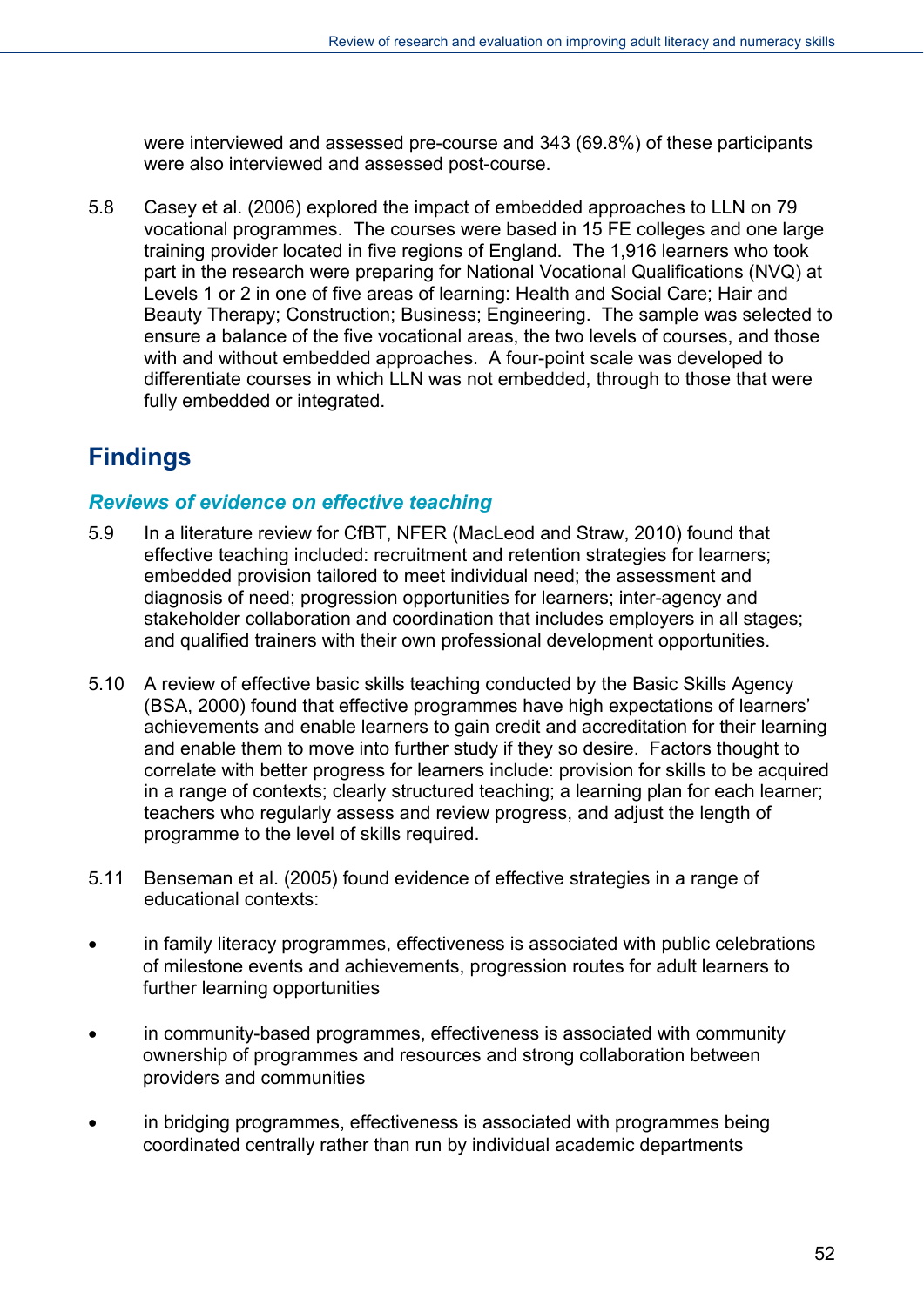- in workplace literacy programmes, effectiveness is associated with commitment from the employer, classes scheduled during worktime, the relationship of the curriculum to real-life contexts
- in prison-based programmes, effectiveness is found where a community-building process is incorporated, and contextualised content has been shown to increase attendance rates and levels of engagement.
- 5.12 In Hannon et al. (2003) principal among the factors associated with successful community-focused ALN provision were: holistic approaches to learning, whereby learning was aligned with learners' lives and interests; sensitivity to any prior negative experiences of education; a learning location that was fit for purpose; and having basic skills integrated into provision, without overtly labelling training as basic skills so as not to discourage potential learners.
- 5.13 On the basis of a review of major US studies Condelli et al. (2010) identified a number of promising approaches to teaching literacy and numeracy:

#### **Effective practices from the United States**

- contextualized basic skills instruction, in which skills are taught in meaningful work-related, family-related, or other individually engaging contexts
- differentiated instruction, in which career orientation and/or job training can be provided to adults at a broad range of literacy and numeracy skills
- flexible career pathways, in which adults take a set of complementary basic skills, occupational, and (in some cases) postsecondary education modules related to a particular learning goal or outcome
- innovative public-private partnerships, that break down the traditional distinction between basic skills and job-specific skills training for incumbent workers.
- 5.14 Ofsted (2007) found that the best forms of teaching were adapted to the needs of different cohorts including part-time learners, work-based learners and 14-16 year olds. In the best form of 'in class' support the subject teacher and support tutor planned the lesson together. By working together, lessons could be planned to ensure that long-term LLN skills were met as well as covering the learners' immediate needs. 'In class' support was less effective when the support tutor acted mainly as a classroom assistant, with the tutor having to focus narrowly on the task in hand rather than the development of transferable skills. Support tutors working with learners outside lessons were most effective when liaising closely with a vocational team and were familiar with the learner's programme.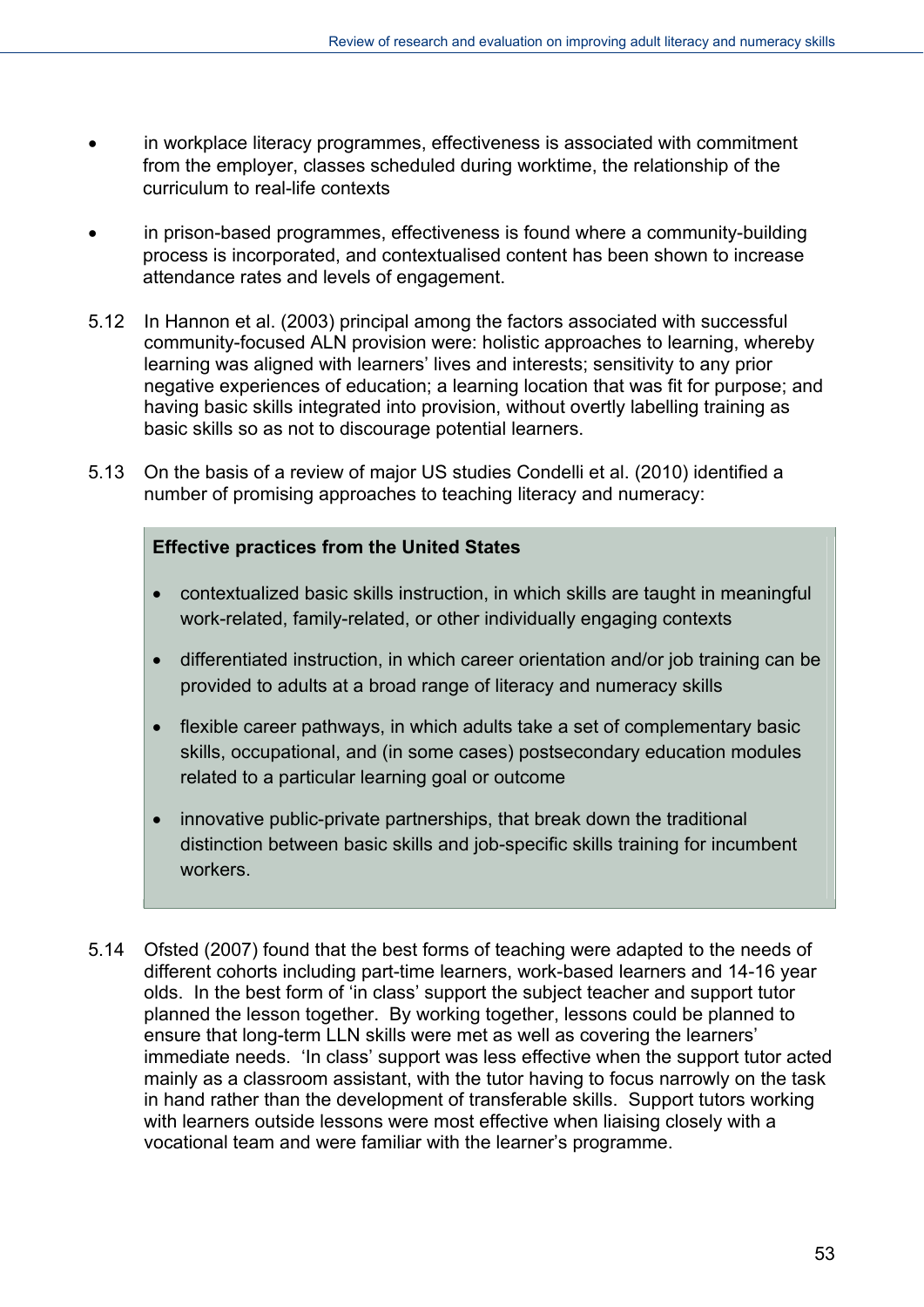#### *Participation and achievement: the Skills for Life strategy*

- 5.15 The most comprehensive analysis of participation and achievement under Skills for Life focussed on the years 2001-2005. During this period there was a considerable increase in overall figures for enrolments, completions and achievements. Literacy enrolments more than doubled from 411, 187 to 934, 796, and achievements rose from 171,961 to 539, 115. Numeracy enrolments rose from 362, 340 to 686, 223, and achievements rose from 119,666 to 345, 161 (Rhys Warner and Vorhaus, 2008).
- 5.16 There were much higher rates of achievement where programmes of learning were completed, and the number of achievements as a proportion of completions rose steadily over the five-year period.
- 5.17 Overall achievements were highest for Level 1 qualifications throughout the five years. They were lowest for Entry level at the start of the five-year period in 2000/01, but Entry level figures increased substantially in 2002/03, overtaking the number of achievements at Level 2. From this year on, Level 2 achievements represented the lowest number for all three levels.
- 5.18 Women were more likely than men to achieve a qualification on literacy courses, but women were 8% less likely than men to achieve a qualification in numeracy. In literacy and numeracy courses, older learners were more likely than younger learners to complete their course and achieve a qualification (Cara et al., 2009).
- 5.19 Literacy and numeracy learners studying on Level 1 and Level 2 courses were more likely to complete their course, but less likely to achieve a qualification, as compared with those on Entry level courses. Similarly, those with prior qualifications were more likely to complete and achieve their courses as compared with those with no qualifications. (Cara et al., 2009).
- 5.20 The National Audit Office (NAO, 2008b) found that, between 2001 and July 2007, more than half the qualifications counting towards the Public Service Agreement target for Skills for Life were gained by 16- to 18-year-olds. However, the pattern of achievement was changing – the percentage of target-bearing qualifications gained by adults aged 19 years and over increased from 38% in 2000-01 to 52% in 2006- 07. Fewer people participated in and achieved qualifications (or relevant learning aims) in numeracy than in literacy: 10 numeracy qualifications achieved for every 100 people with below Level 2 numeracy compared to 18 literacy qualifications. Participation was lower, with 17 numeracy course participations per 100 people with below Level 2 compared with 30 in literacy. Rates of literacy and numeracy achievement were higher in the North East and North West than in the East of England and East Midland (lowest rates literacy) and the East of England and London (lowest rates numeracy). These positions had changed little since 2004.

#### *Practice and proficiency*

5.21 Analysis from several stages of the Longitudinal Study of Adult Learning found that, whilst there is not a clear relationship between programme participation and changes in proficiency, there is a strong relationship between programme participation and changes in practices. With many statistical controls in place, the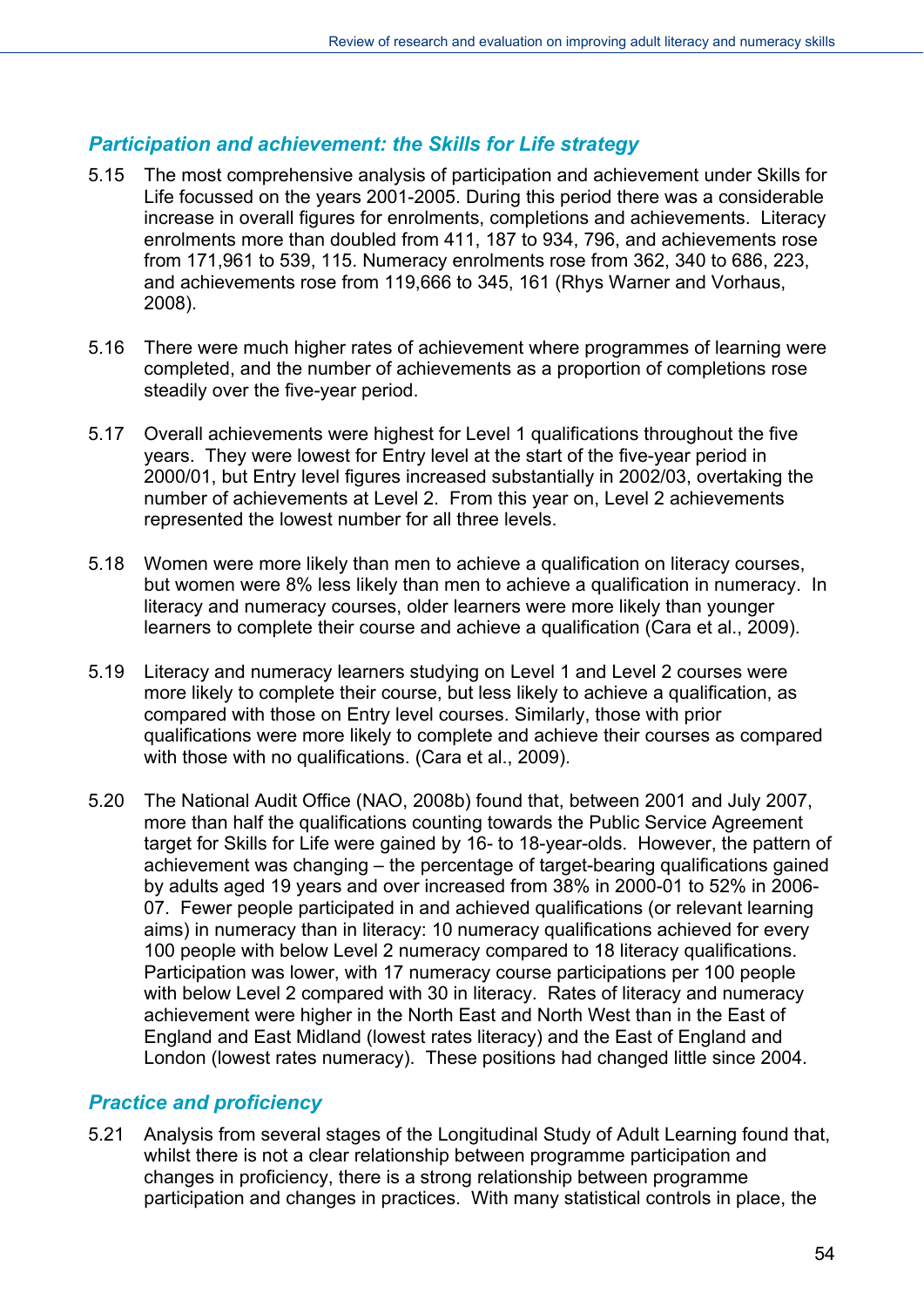study found strong relationships between participation in adult education programmes and changes of engagement in literacy and numeracy practices. Programme participation influences practices rather than vice-versa. Reder (2010) also finds effects of Stage 1 engagement in literacy practices on Stage 5 proficiency (t=2.355, p=.019). This is consistent with practice engagement theory: more frequent reading and writing activities lead over a long period of time to greater proficiency.

- 5.22 This finding is consistent with the relationship that Purcell-Gates et al. (2004) reported between types of adult education programmes and changes in practices observed among programme participants. Purcell-Gates et al. found that adult education students from programmes that focus instruction around authentic literacy materials and practices report greater changes in their literacy practices than students from programmes not centred around authentic literacy practices. LSAL contrasted the development of literacy and numeracy practices between programme participants and non-participants, whereas Purcell-Gates et al. contrasted the development of literacy practices among participants in different types of programmes.
- 5.23 There is thus a strong chain of evidence linking programmes to increased engagement in practices, and linking practice engagement over longer periods of time to increased proficiency levels. Without measures of literacy practices, a systematic connection between programmes and proficiency is not revealed. Hence the importance of using such measures to show that increased levels of practice engagement – something that courses produce – lead to increased proficiency.

#### *Learning gains*

- 5.24 Torgerson and colleagues (Torgerson et al., 2003; Torgerson et al., 2004) found just enough evidence from randomised controlled trials (all of it from the US) to demonstrate rigorously in a meta-analysis that receiving adult literacy (and numeracy) instruction does produce more progress than not receiving it.
- 5.25 However, there is also evidence that adults' average progress in literacy is modest. For the US, Sticht and Armstrong (1994) summarized evidence from over 30,000 students attending a large number of programmes, all of which had shown statistically significant gains (but, given that providers have a strong financial incentive not to report non-significant results, and an even stronger one not to report negative ones, this suggests publication bias); the gains ranged between a half and 1.5 grade levels, following amounts of instruction ranging between 1 and 229 hours. Beder (1999) appears to have set a stricter criterion for the quality of the research he summarized, and based his conclusions on two attempted national studies (one was the National Evaluation of Adult Education Programs carried out in 1990–94) and six local ones, plus a secondary analysis of data from the NALS of 1992. None of the studies reported data on writing, and only four on numeracy; all tested reading. Because of serious attrition, neither national study provided reliable data. In their re-analysis of NALS data, Sheehan-Holt and Smith (2000, p. 227) were able to compare adults 'at the lower end of the literacy skills continuum' within the survey who had participated in adult literacy provision in the previous year with directly comparable people who had not. The main finding was that 'no association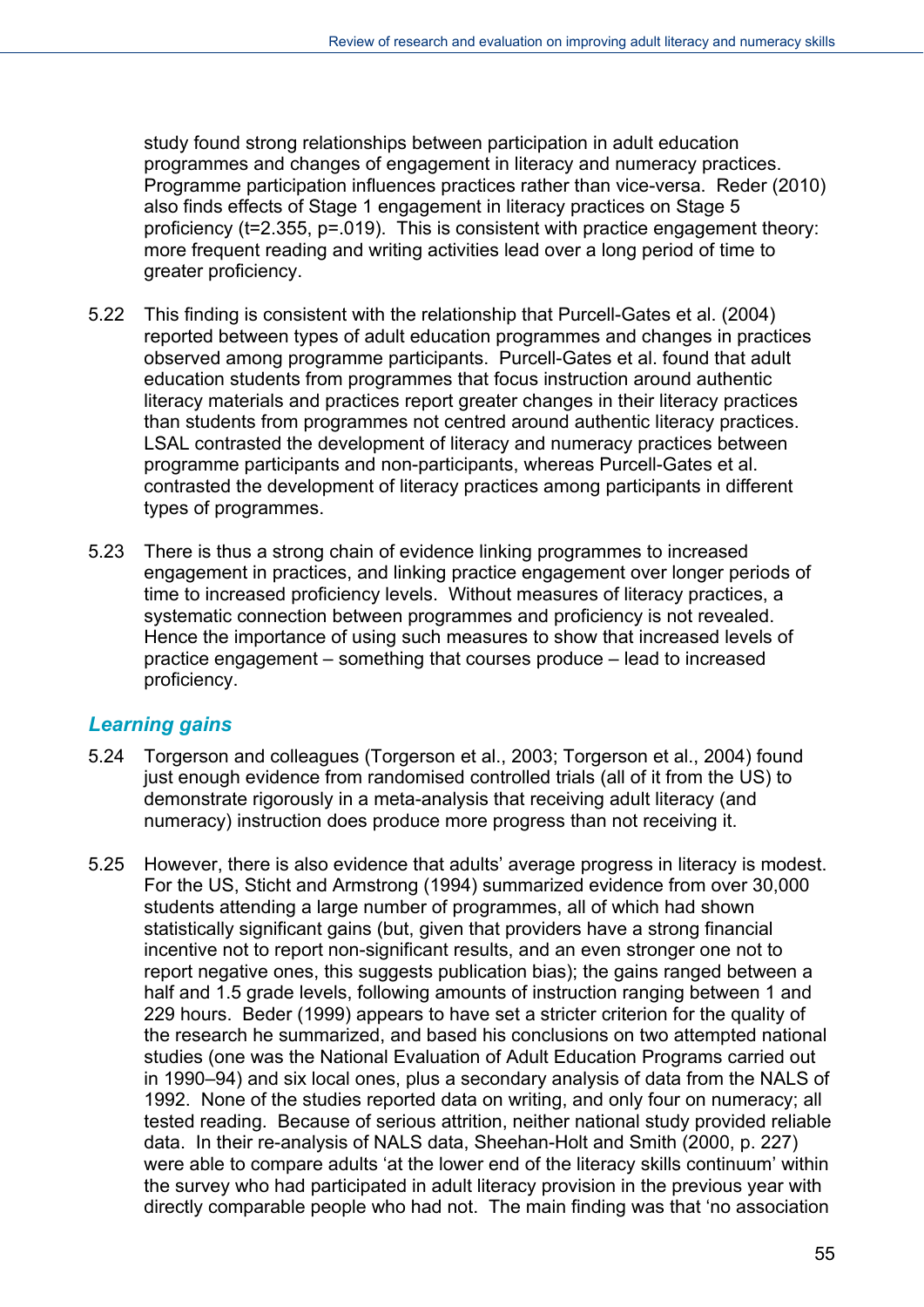was found between participation in [basic skills] programs and literacy skills'. The local studies provided mixed results. Beder's (1999, p. 5) conclusion from all the evidence he analysed was that 'As measured by tests, the evidence is insufficient to determine whether or not participants in adult … education gain in basic skills.'

- 5.26 The evidence for modest gains by learners in England comes from three studies. In 1998–99 Brooks et al. (2001a) measured the progress of over 1200 adult literacy students in reading and over 700 in writing. About half the reading items were drawn from the least difficult tasks in IALS (they were supplemented by even simpler tasks from British sources), and the statistical model used was that used to analyse IALS data. The average gain in reading was significant - 3 percentile points, from the 19th to the 22nd percentile on the IALS scale. The average gain in writing was tiny: an increase in the average number of words written from 19 to 21, with no significant change in sentence length, accuracy of grammar or spelling, or handwriting. In 2004–05, in the Effective Practice in Reading study Brooks et al. tracked the progress of 179 adult literacy students, and found their average gain was equivalent to about half of one IALS level. Brooks and Pilling (2009, in press) report the progress in numeracy of adult numeracy learners and in reading and writing of adult literacy and ESOL learners after three-to-six months of instruction (typically one two-hour session a week) in 2004–06. Adult literacy learners' gain in writing was non-significant; the other four gains were statistically significant, but all represented about one third of (the British equivalent of) one IALS level.
- 5.27 Reasons for the modest progress may include: low participation rates (only a few per cent of adults with poor skills are receiving instruction at any one time); low starting points; substantial numbers of students with mother tongues other than English; the fact that many tutors are on part-time, insecure contracts; relatively high dropout rates (routinely around 50% in a year); and insufficient attention to effective teaching strategies.
- 5.28 To increase the rate at which adult basic skills students advance to and succeed in college-level occupational programmes, the Washington State Board for Community and Technical Colleges (SBCTC) developed the Integrated Basic Education and Skills Training, or I-BEST. In the I-BEST model, a basic skills instructor and an occupational instructor team teach occupational courses with integrated basic skills content, and students receive college-level credit for the occupational coursework (Zeidenberg et al, 2010). A robust evaluation of this model showed that enrolment in I-BEST had a positive impact on all but one of the educational outcomes considered (persistence was not affected). The differencein-differences (DID) analysis found that students who attended colleges with I-BEST after the programme was implemented were 7.5 percentage points more likely to earn a certificate within three years and almost 10 percentage points more likely to earn some college credits, relative to students who were not exposed to I-BEST. The DID approach allows causal inferences about the effectiveness of I-BEST. The DID findings are impressive in the light of the fact that that they are based on the effects of I-BEST during their first year of implementation at the subset of colleges offering the 'treatment' examined.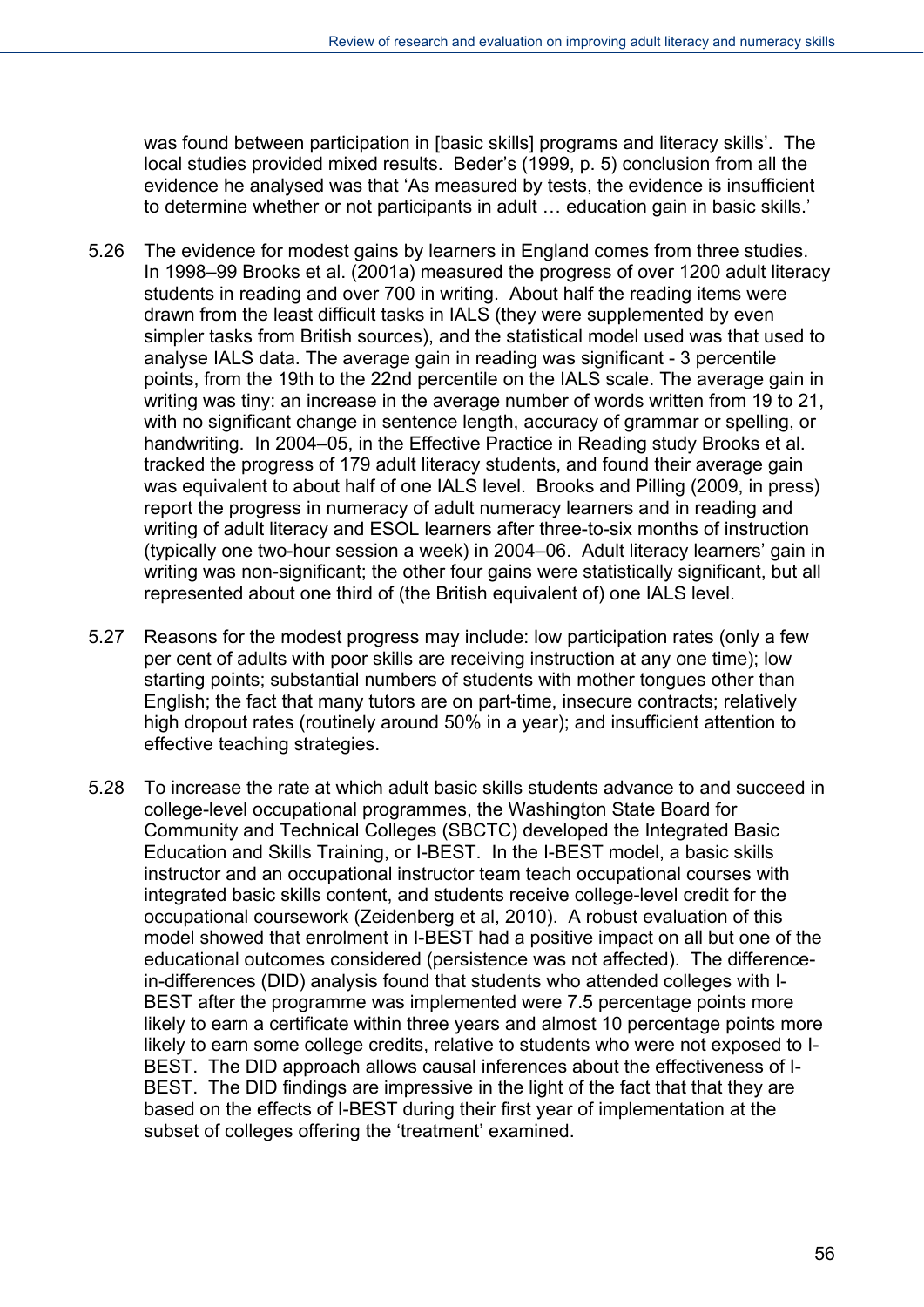#### *Workplace programmes*

- 5.29 Wolf and Evans (2011) found that workplace basic skills courses have reached people who are not normally involved in continuous education or training. Two thirds of the participants in the sample were male, compared with only 41% and 23% in publicly funded courses available through colleges and community-based adult learning centres. Older learners were more in evidence in the sample than in other forms of adult education provision. Many of the learners in the sample had not undertaken any learning in the recent past and very few of them might have been attracted to a basic skills course at an FE college. The research identified a strong appetite for learning among many adults who have not found it possible to attend conventional classes.
- 5.30 The experience of formal learning can have a lasting effect on participants' attitudes and activities. Most of the sample had undertaken little previous, formal postschool learning. There were strong levels of learner satisfaction with the courses, and, following these, there was a statistically significant increase in the numbers undertaking additional formal learning. The large majority were more positive about education and learning, and many also reported increasing the amount they read.
- 5.31 There were major differences here between the large majority who participated voluntarily, and those who were obliged to study by their employers. This suggests that the reported changes are genuine, and that voluntary adult learning in the workplace can change learning trajectories.
- 5.32 Learners were motivated by a far wider range of factors than the wish to improve job performance, including helping children with their homework, pursuing interests outside work, learning new skills as a form of personal development. Managers were motivated largely by factors other than the desire to 'plug' skill gaps or improve productivity: the main impulse was to strengthen the psychological contract between employer and employee, to demonstrate to employees that they were valuable and valued. Managers believed the courses improved staff confidence and morale, but reported very few examples of direct impact in narrowly economic terms.
- 5.33 The short workplace courses did not, in general, have any substantial immediate impact on participants' literacy skills. Among learners for whom English was their first language, there were no statistically significant improvements in literacy attainment. Amongst ESOL learners, there were small but statistically significant gains, but it is very likely that these resulted from continued exposure to an English speaking environment. Participants' average performance continued to improve over a two year post-instruction period. Learners who used their literacy skills actively, in and out of the workplace, were most likely to show consistent gains.
- 5.34 Participation in workplace learning was correlated with higher rates of later participation in further education (FE) and training. Most of the learners were volunteers, whilst a small number were effectively forced to participate by their employers. The latter showed no increased inclination to undertake further learning or read more, whilst the former group clearly did. The changes were small and not universal, but they were statistically significant.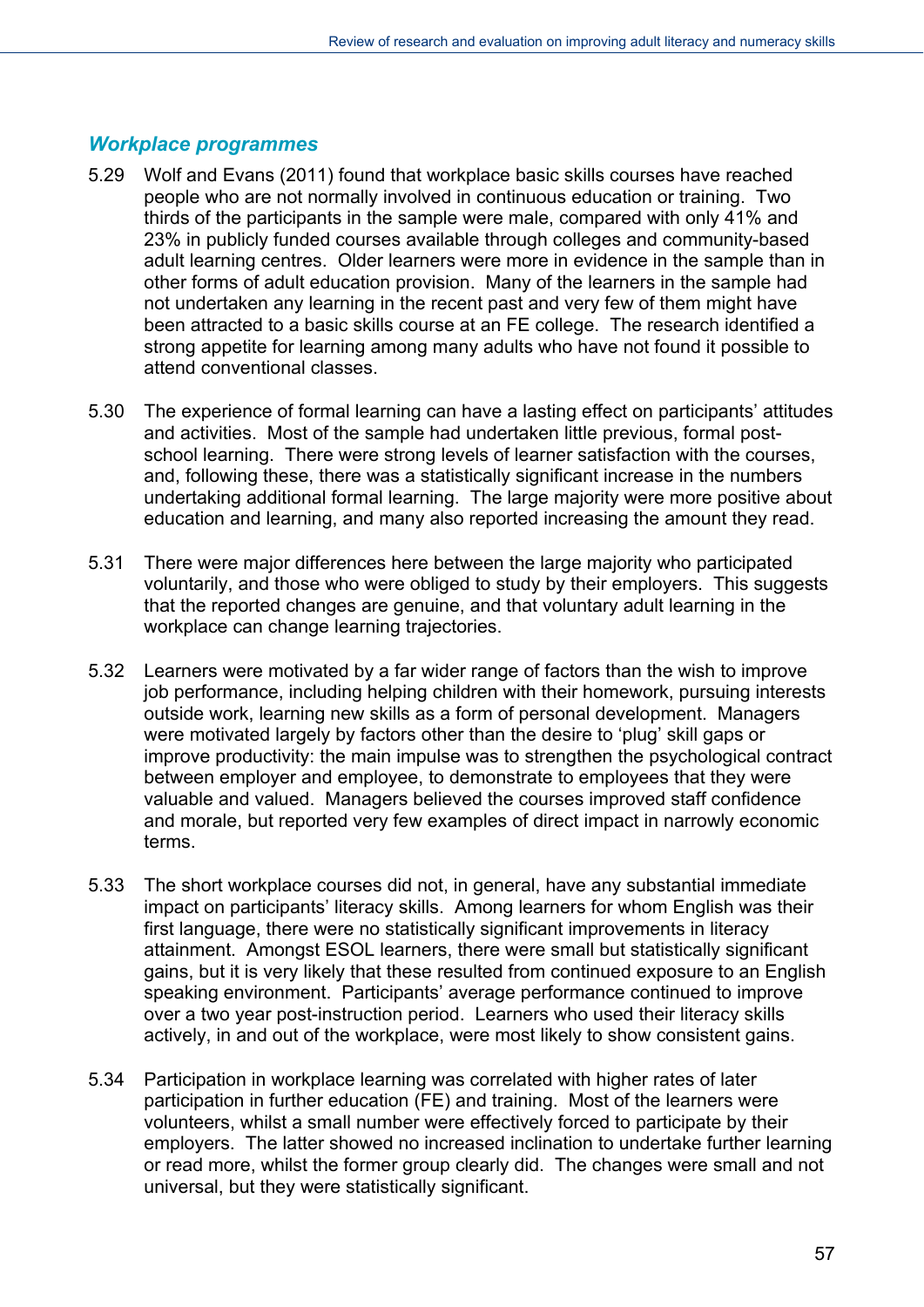- 5.35 In the host organisations the research found no stable legacies or outcomes that could be ascribed to government activity, either in the form of ongoing provision or in changes in employers' training activities. These findings are consistent with those of both other researchers who have examined the institutional impact of workplace-oriented initiatives in the skills sector (Finlay et al., 2007) and of evaluations of their impact using national datasets (Abramovsky et al., 2005).
- 5.36 The context for Wolf and Evans' findings includes the following factors:
- The funding of much of the provision was short-term, including Union Learning Fund and European Fund money, whereby recipients would expect one project, or one tranche of funding.
- Courses were short typically 30 hours in total, and the use of quantitative targets places pressure on providers to ensure that learners are not stretched, but entered for qualifications they will pass.
- Few individual enterprises are in a position to develop stable learning institutions. In just over two years the authors found that 14% of their sites had closed altogether. In over half, there was no manager in post who had any recollection of or knowledge about the courses which had taken place.
- Workplace provision which uses the model tracked by Wolf and Evans is expensive. Top-down provision, on a workplace specific pattern, involves multiple contracts for each course, small groups and heavy fixed costs.
- 5.37 Benseman (2010) explores the effectiveness of workplace LLN 'Upskilling' programmes in New Zealand. 60% of course participants reported changes in how they think about themselves, especially in terms of improved self-confidence, feelings of satisfaction with their language, literacy and numeracy (LLN) skills and an increased belief in their ability to do their jobs. Of the 278 participants who were re-tested for reading at the end of their course, 86% showed an improvement in their reading scores, while the reading scores for 4% remained the same and for 10% decreased. Average reading scaled scores increased by 10.1 points out of 100.
- 5.38 The relationship between teaching hours and reading gain was not significant. A limitation of the study is that while it was possible in most cases to find out how many total teaching hours were received by each course participant, it was not always possible to measure the number of hours of learning that focused specifically on reading skills or to monitor the quality of the teaching.
- 5.39 When asked how much the course had improved their reading skills, 23% of participants reported that their reading skills had improved 'a lot' as a result of the course, 36.1% said 'a bit' and 40.9% said 'not at all'. Around two-thirds (66.1%) of participants made gains in their writing score. There was no relationship between hours of learning and degree of improvement in writing scores.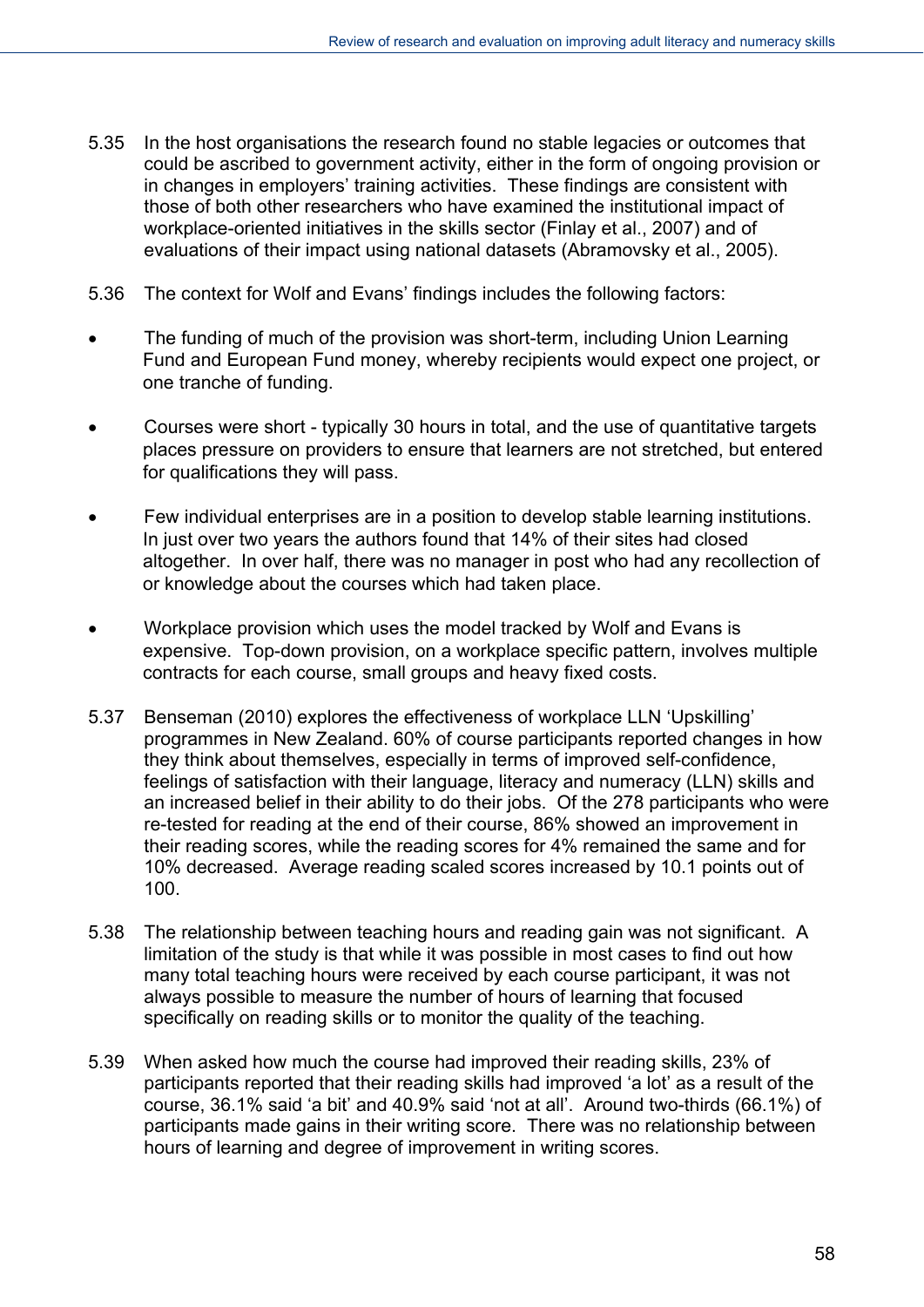- 5.40 There was a limited amount of numeracy teaching in Upskilling. All course participants (343) were asked to self-assess their maths skills, pre- and postcourse. Their average rating increased from 3.6 to 4.1 on a six point scale. Only seven numeracy learners completed pre- and post- course numeracy assessments, and they increased their average score from 12.1 to 15.3 out of 46.
- 5.41 Course participants were asked, pre-course and post-course, to rate their confidence on a 1-6 scale (1 = low) in speaking to a workmate or supervisor one-toone; a small group; a large group; and someone they don't know, such as a new customer. There were small but consistent increases across all four workplace speaking contexts, especially in speaking one-to-one to people they don't know. Around three-quarters of participants (73%) reported that their speaking skills had improved as a result of the course, and 77% said their listening skills had done so.
- 5.42 Eighty per cent of course participants reported doing their job better as a result of the course. Those who said they were more confident about doing their job were more likely to report they were doing their job better and those who said their LLN skills had improved were more likely to report they were doing their job better. There was a positive relationship between improved reading scores and improvement in self-assessed job performance.
- 5.43 In 12 of the 18 courses supervisors rated the course participants before and after the course. Around 60% of all supervisor ratings of the participants increased. Providers reported that the most notable outcomes for their course participants were increases in personal confidence and job confidence, improved communication with other workers and a greater interest in training. These four outcomes were also in the top five outcomes reported by managers most of whom also commented that communication between management and workers had improved.
- 5.44 The following features were frequently associated with the high-impact courses.

#### **Features of high-impact courses**

All key stakeholders within the company had a clear understanding of the course purpose and processes; managers from senior level through to supervisors actively demonstrated high levels of support; provision was integrated into longterm training.

Providers supported their tutors in terms of professional support and strong planning and logistics; providers had a high level of experience of running workplace LLN; tutors were experienced in both LLN teaching and workplace programmes and had LLN-related qualifications.

Employers or providers recruited participants who closely matched the purpose of the course; course purpose and content were explained clearly to participants.

Courses were run in work time; teaching content was closely related to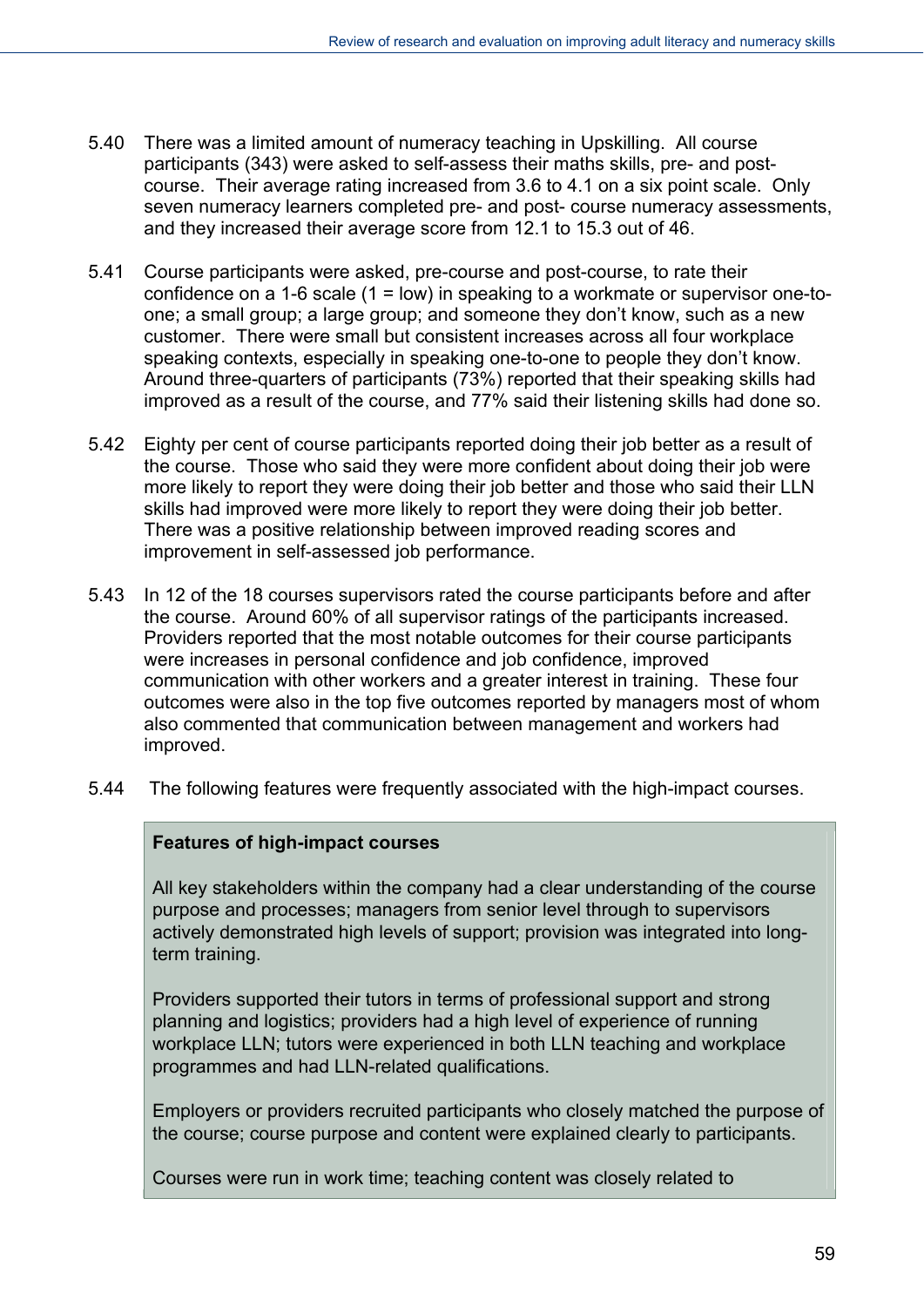companies' priorities and participants' specific learning needs.

Participants with high motivation and a sense of commitment were selected.

*Source: Benseman 2010* 

#### *Family literacy and numeracy*

- 5.45 Benseman et al. (2005) found that family literacy programmes with a clear focus on literacy/numeracy development are most likely to produce learning gains for parents. The more effective programmes have parents committed to improving their children's chances, have teaching sessions for parents only and children only, as well as together; have home visits; collaborate with other participating groups, to ensure programme and services integration; and have staff whose skills match the unique challenges of family literacy.
- 5.46 Brooks et al. (2008a) conducted a UK-wide and international review of family literacy, language and numeracy programmes and practices. The authors found little evidence of the impact on parents' skills, with the following exceptions:
- three studies (Family literacy demonstration programmes, Family literacy for new groups, Family literacy and numeracy in prisons) reported benefits to parents' literacy, and the two randomised controlled trials which reported a literacy finding for parents (Even Start In-Depth Study, PEFaL) showed no benefit, though Even Start did show a benefit to general education, as did the Family literacy demonstration programmes ('further study') and Early Start
- two studies (Early Start, FLAME) reported benefit to parents' spoken language
- two studies (Family numeracy pilot programmes, Family literacy and numeracy in prisons) reported benefit to parents' numeracy.
- 5.47 Brooks et al. concluded that, on balance, this strongly suggests that parents' skills benefited, but there is a clear need for more systematic gathering of data.

#### *Offender learning*

- 5.48 The Adult Learning Inspectorate, now part of Ofsted, found (ALI, 2007) that, when the partnership between the Probation Service, the training provider and the offender is well co-ordinated, teaching of basic skills is seen as integral to the offender's total programme. Some providers give considerable support to offenders on basic skills programmes, effectively engaging them in the learning process, to the extent that some offenders continue with their training beyond the completion of their supervision order. The ALI also found little variety in the teaching methods used to engage offenders in their learning programmes. Over-reliance on handouts and paper-based information was found to be unsuited to offenders with low levels of literacy and numeracy.
- 5.49 The National Audit Office (NAO, 2008a) was critical of the quality of many Individual Learning Plans and 61% of their sample who were engaged in learning and skills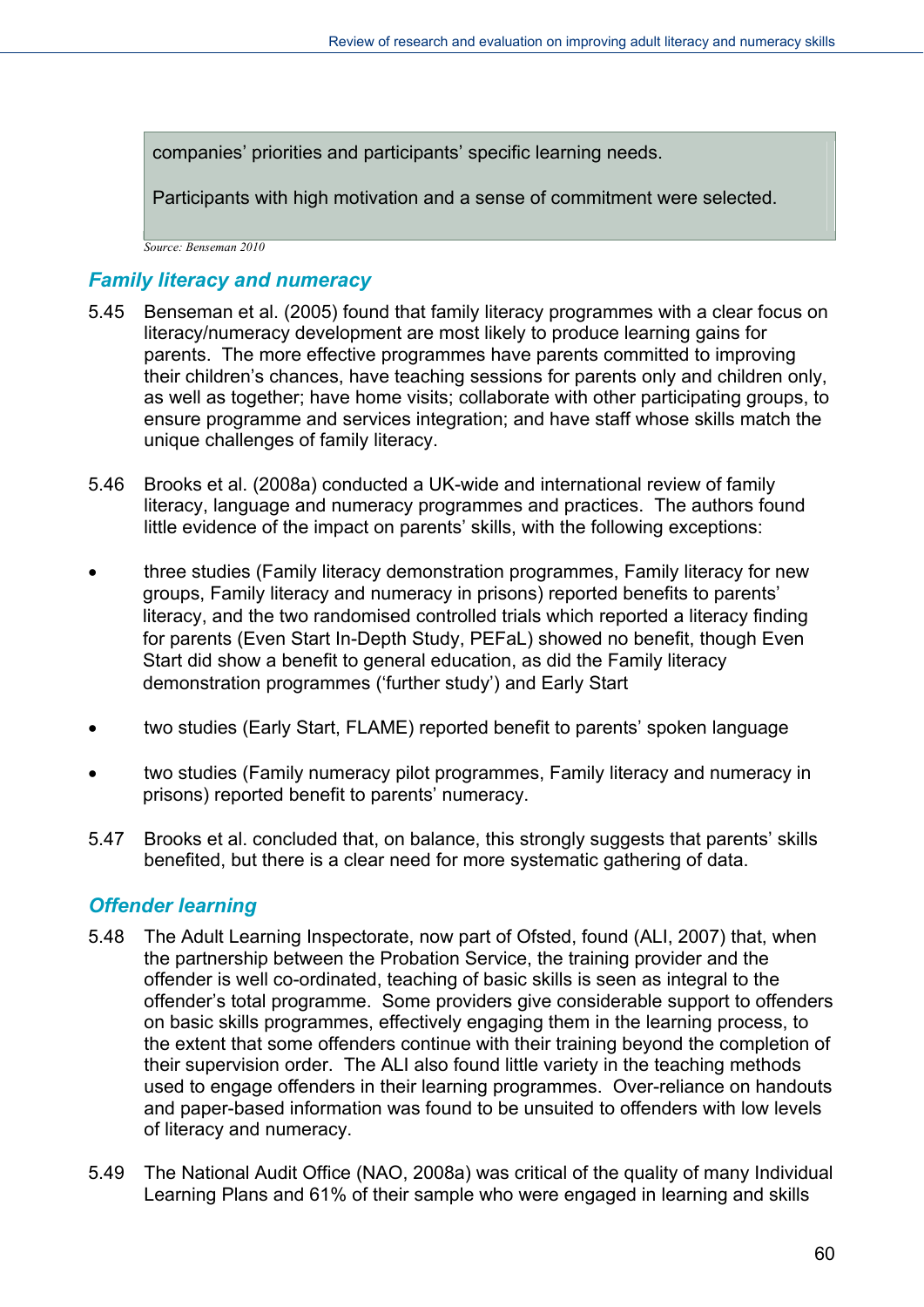activity had no learning plan on file at all. Roughly 28% of courses started by offenders in custody within the NAO's sample were not completed.

- 5.50 A meta-analysis by Lipsey (1995) of what is effective in programmes for young people involved in offending found positive results for:
- interventions that focused on the young people's behaviour and skills (including basic skills)
- interventions delivered in multimodal packages, for example, including elements addressing behaviour, academic skills, vocational skills and communication skills.

#### *Formative assessment*

- 5.51 Formative assessment has been shown to make a significant contribution to learning gains relative to other teaching and learning strategies (Black and Wiliam, 1998, 2003). Looney (2007) reviewed European evidence on adult literacy, language and numeracy provision, drawing on case studies from nine member states (including England) and focussing on formative assessment. Looney identified the following as principal elements in a learner's journey: diagnosis of learning needs, and establishment of learners' motivations and goals; the development of strong relationships within the classroom, through dialogue and peer assessment; the use of assessment to provide information on learning, and to be used as feedback by learners and instructors to modify teaching and learning activities. Instructors develop effective questioning techniques, and set tasks and challenges at the right level to help learners address gaps; a focus on building learner autonomy, including skills for self assessment and for addressing the literacy and numeracy tasks of daily life independently; tracking of learner progress toward goals and recognition of achievement.
- 5.52 As part of an OECD review, Derrick and Ecclestone (2008) reviewed Englishlanguage evidence on formative assessment. Conclusions are based on a wide ranging, but not formally systematic review of evidence. Few sources are based on systematic research; many are small-scale studies, handbooks or other training materials designed to support teachers. The findings reported here, however, were repeated across a wide range of studies.

#### **Elements in good formative assessment**

Dialogue between teachers and learners: teachers should structure learning as far as possible as dialogue between themselves and their students.

Communication skills: teachers need continually to be evaluating, maintaining and extending their communication skills, with a particular focus on listening and understanding, and on questioning and feedback to develop learning.

Feedback and marking: feedback should focus on the task rather than the person, be constructive and practical, and be returned as soon as possible.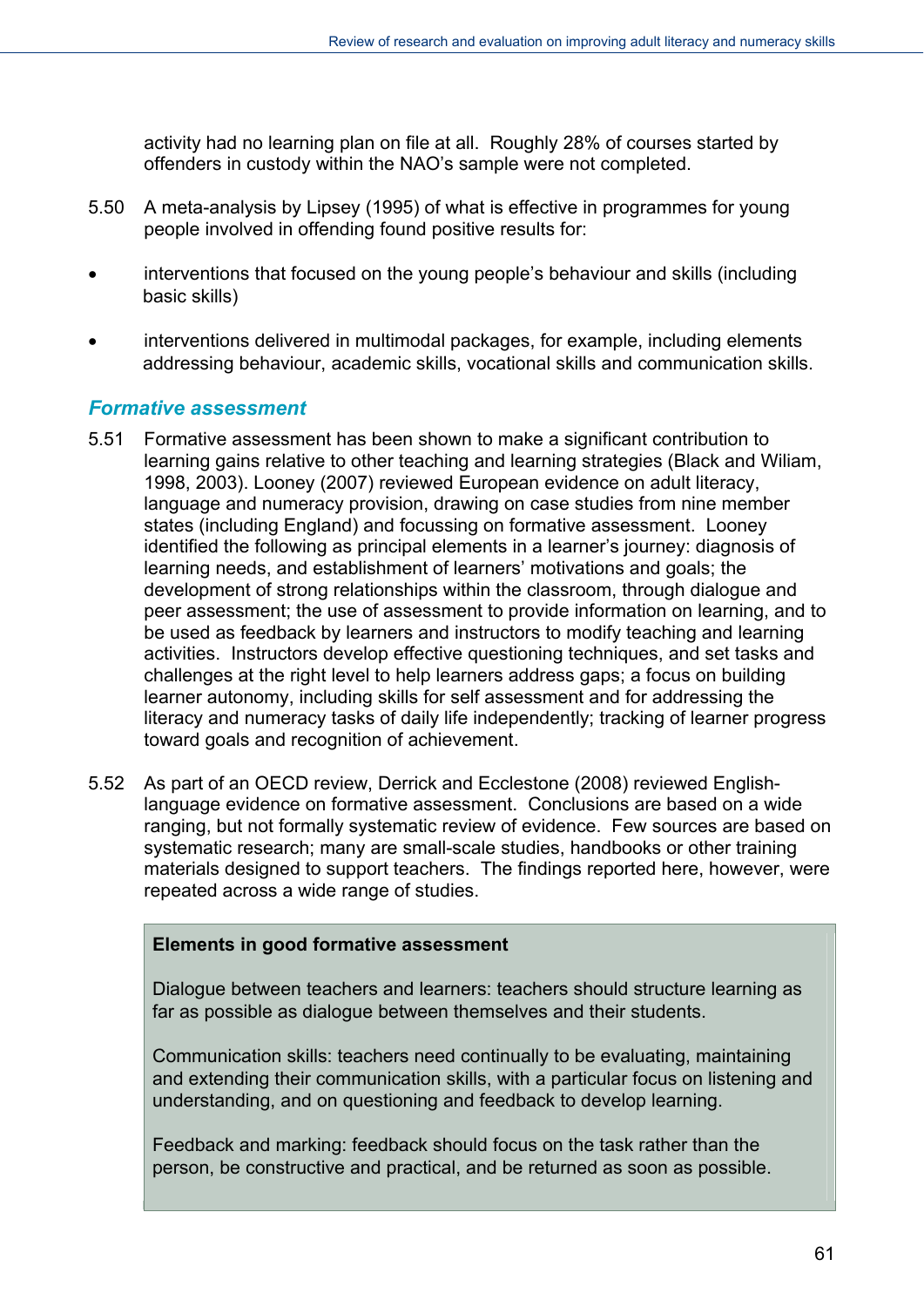Developing an atmosphere conducive to learning: students should be sufficiently secure to face challenges and take risks in asking questions or advancing propositions that may reveal their lack of understanding.

Peer assessment and self-assessment: self-assessment and peer-assessment should be central elements of all learning situations.

Collaborative learning activities: collaborative discussions, tasks and activities and debate, can have benefits for many learners.

*Source: Derrick and Ecclestone 2008* 

#### *Embedded provision*

5.53 Except where a single teacher had dual responsibility for teaching vocational skills and LLN, Casey et al. (2006) found that learners on embedded courses had better staying-on rates than those on non-embedded courses, and more positive attitudes to the value of LLN study. On the embedded courses retention was 16% higher. The embedded courses also had higher success rates than the non-embedded courses. When these data are analysed by vocational level, the increase in success rates associated with embedding is particularly strong for vocational Level 2 courses, with a 26% difference between fully embedded and non-embedded courses. For learners on the fully-embedded courses, 93% of those with an identified literacy need achieved a literacy/ESOL qualification, compared to only 50% for those on non-embedded courses. On the fully embedded courses, 43% more learners achieved literacy qualifications. For learners on the fully-embedded courses, 93% of those with an identified numeracy need achieved a numeracy/maths qualification, compared to 70% for those on non-embedded courses. On the fully embedded courses, 23% more learners achieved numeracy qualifications.

## **Conclusion**

- 5.54 The Skills for Life strategy contributed to a substantial increase in enrolment, completion and achievement in ALN. There were worthwhile gains in numeracy for numeracy learners, and in reading for literacy learners, but not in writing for literacy learners.
- 5.55 Improved practice often precedes improved achievement: participation in ALN programmes leads to increased engagement in literacy and numeracy practices, and over time this can lead to gains in proficiency and achievement. Evidence from the LSAL shows that participation in ALN programmes leads to increased engagement in literacy and numeracy practices, which in turn can lead to achievement gains. Measures of engagement in literacy and numeracy practices can be used with proficiency measures to provide a framework for identifying and tracking ALN development.
- 5.56 Workplace basic skills courses can reach people who are not normally involved in continuous education or training. Learners are often motivated by a far wider range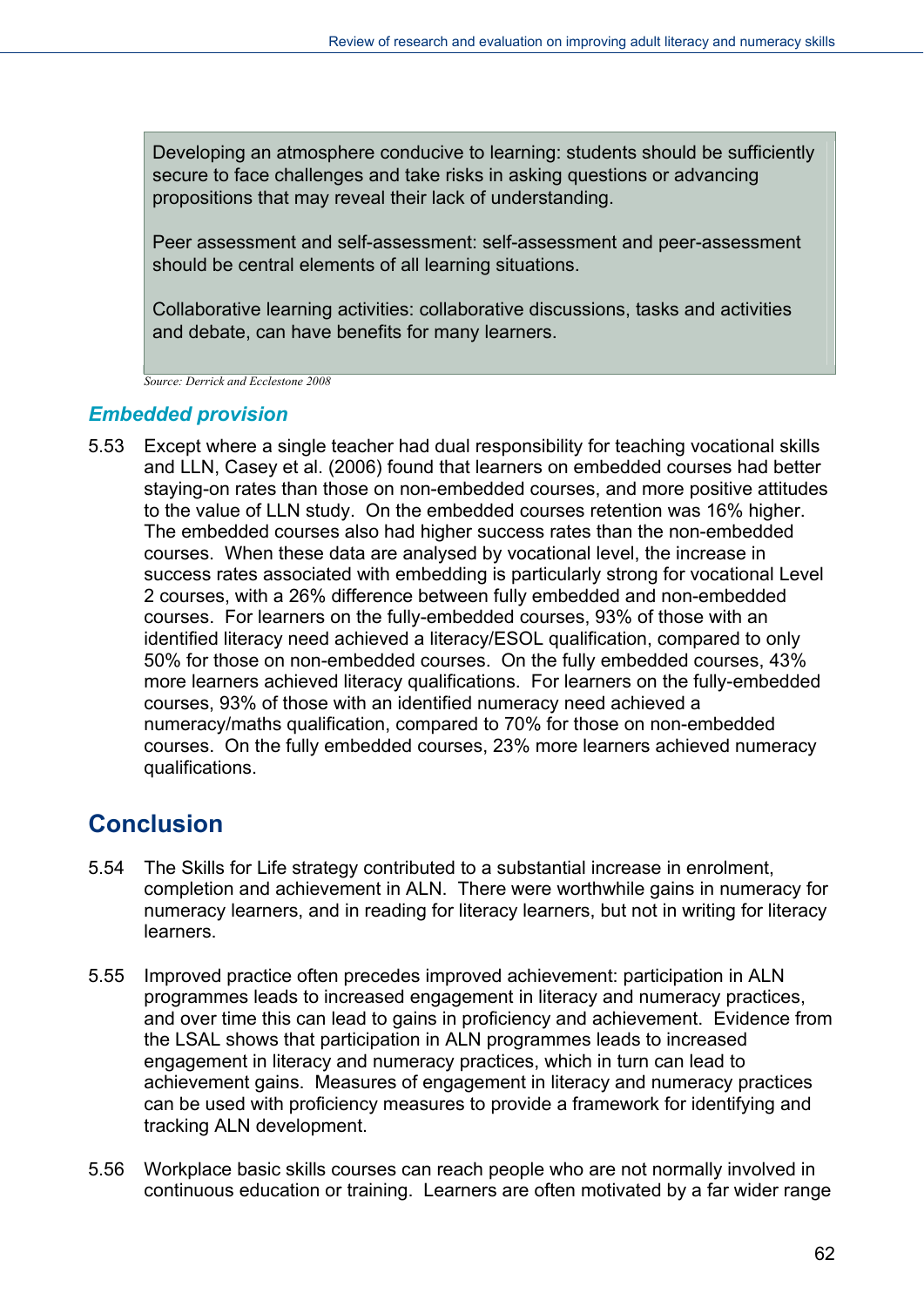of factors than the wish to improve job performance, and managers by factors other than the desire to fill skill gaps or improve productivity. There is conflicting evidence on whether workplace courses have any substantial impact on participants' literacy skills. In workplace provision employees require the motivation and opportunities to exercise their (improved) skills. Employers and managers therefore need to create environments that allow or encourage the use of new skills. Conditions for effective workplace learning include voluntary engagement, extensive contact and study time, and sustained formal and informal opportunities for acquiring and improving skills. These conditions were often absent in cases where research reports little impact.

- 5.57 Embedding literacy and numeracy in vocational programmes can lead to higher retention and course success rates, and increased learner achievement in literacy and numeracy qualifications. Embedded provision should be promoted and treated as the norm and not the exception for Level 1 and 2 vocational courses by policy, quality and funding agencies.
- 5.58 Adult literacy and numeracy programmes have significant positive effects. However some are not yet well understood, or they tend to be neglected in formal evaluations. This is either because, although significant, these effects are not large, or because they take a long time to emerge, or because they are a feature of adults' everyday practices which existing instruments are not yet designed to capture. Effective provision is often characterised by a whole organisation approach and commitment to ALN, qualified teachers and trainers, sustainable funding and infrastructure, and adequate time for learners to acquire and consolidate their skills and knowledge. It is a priority both to understand the full range of positive effects, and to devise programmes and evaluations that are best suited to promote and capture these benefits.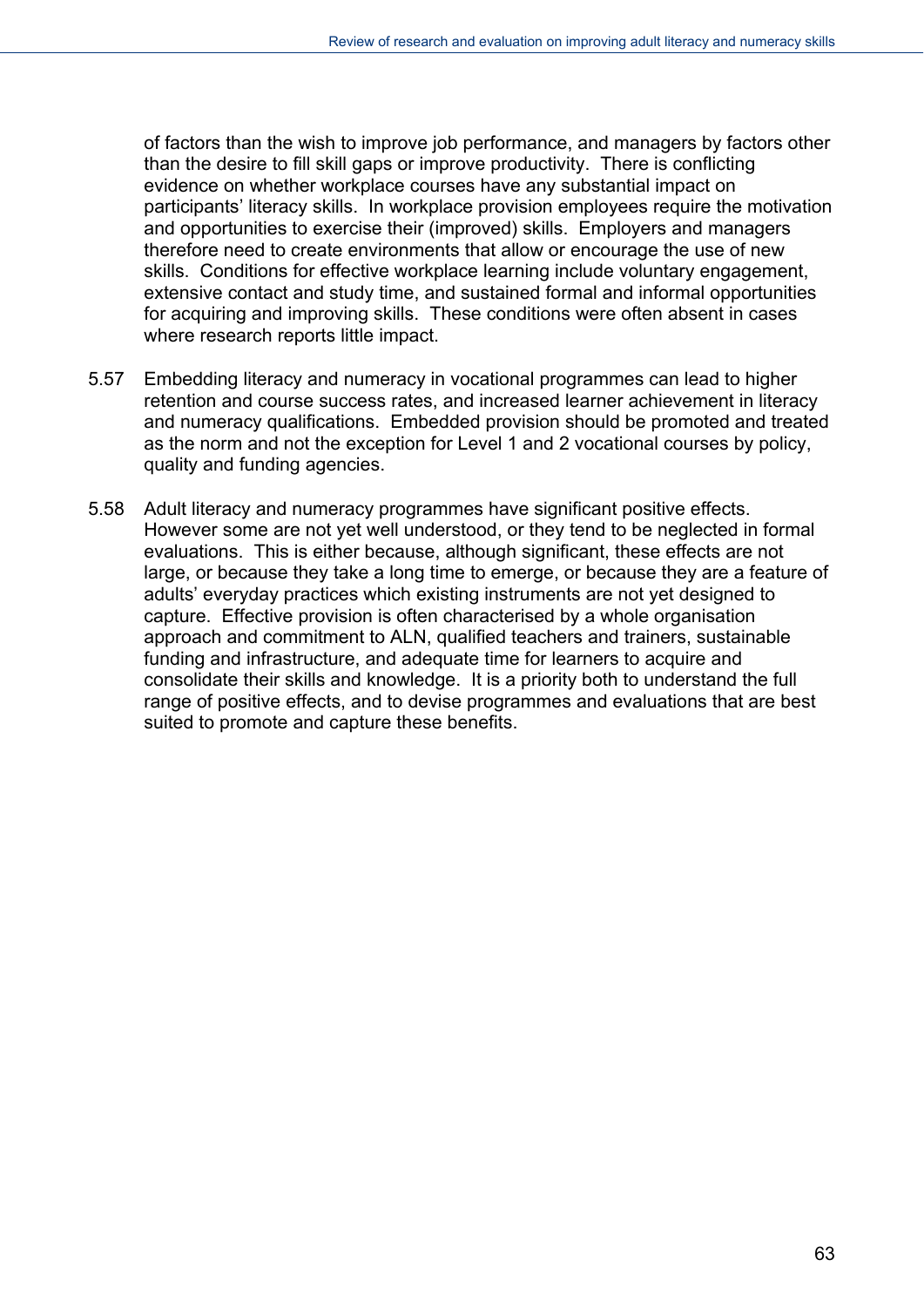# **Quality and effectiveness of provision: teaching and learning**

## **Introduction**

6.1 This chapter discusses the evidence on quality and effectiveness in respect of teaching and learning practices. Effective practices in reading, writing and numeracy are identified on the basis of evidence presented in research and inspection reports. Evidence on effective delivery models is included in Chapter 5.

## **Evidence**

- 6.2 In England, the largest study of teaching and learning strategies in basic skills is NRDC's suite of five Effective Practice Studies exploring teaching and learning in reading, writing, numeracy, ESOL and ICT. The studies also represent the first attempt to correlate evidence on teaching strategies with measures of change in learners' attainments and attitudes. This chapter draws on the Effective Practice Studies in reading (Brooks et al., 2007), writing (Grief et al., 2007) and numeracy (Coben et al., 2007a). Each study gathered data from a sample of learners broadly representative of the national distribution, and statistical data on progress were supplemented with qualitative interview data.
- 6.3 There are limitations to the evidence provided by these studies. The amount of time between assessments is likely to have been too short for evidence of substantial progress to emerge (for example, in numeracy, only 39 hours of teaching time occurred between the first and second assessments). In reading, the assessment instrument assessed only comprehension at text level, and no data were gathered on progress in other aspects of reading. The writing study was conducted with a sample smaller than is ideal for analysis of this type. Most classes in the study were 'literacy' classes and therefore included reading, speaking and listening, as well as writing. It was a challenge to find an assessment instrument equipped to measure sensitively and validly the progress made by numeracy learners. For numeracy, robust evidence can also be drawn from NRDC's 'Maths4Life' programme, a three-year national development and research project focused on educational practices in numeracy/mathematics classrooms within Skills for Life.
- 6.4 Whilst not strictly speaking 'research evidence', and therefore to be treated with circumspection, inspection reports nevertheless provide valuable evidence on effective practices in teaching and learning, particularly in relation to staying in class, progressing and achieving. Findings in this chapter draw primarily on two recent reports from the Office for Standards in Education, Children's Services and Skills (Ofsted) *Removing Barriers to Literacy* (Ofsted, 2011a) which reported on effective approaches that might help education providers (from early years to adult learning) improve their practice in literacy and *Tackling the challenge of low numeracy skills in young people and adults* (Ofsted, 2011b) which examined the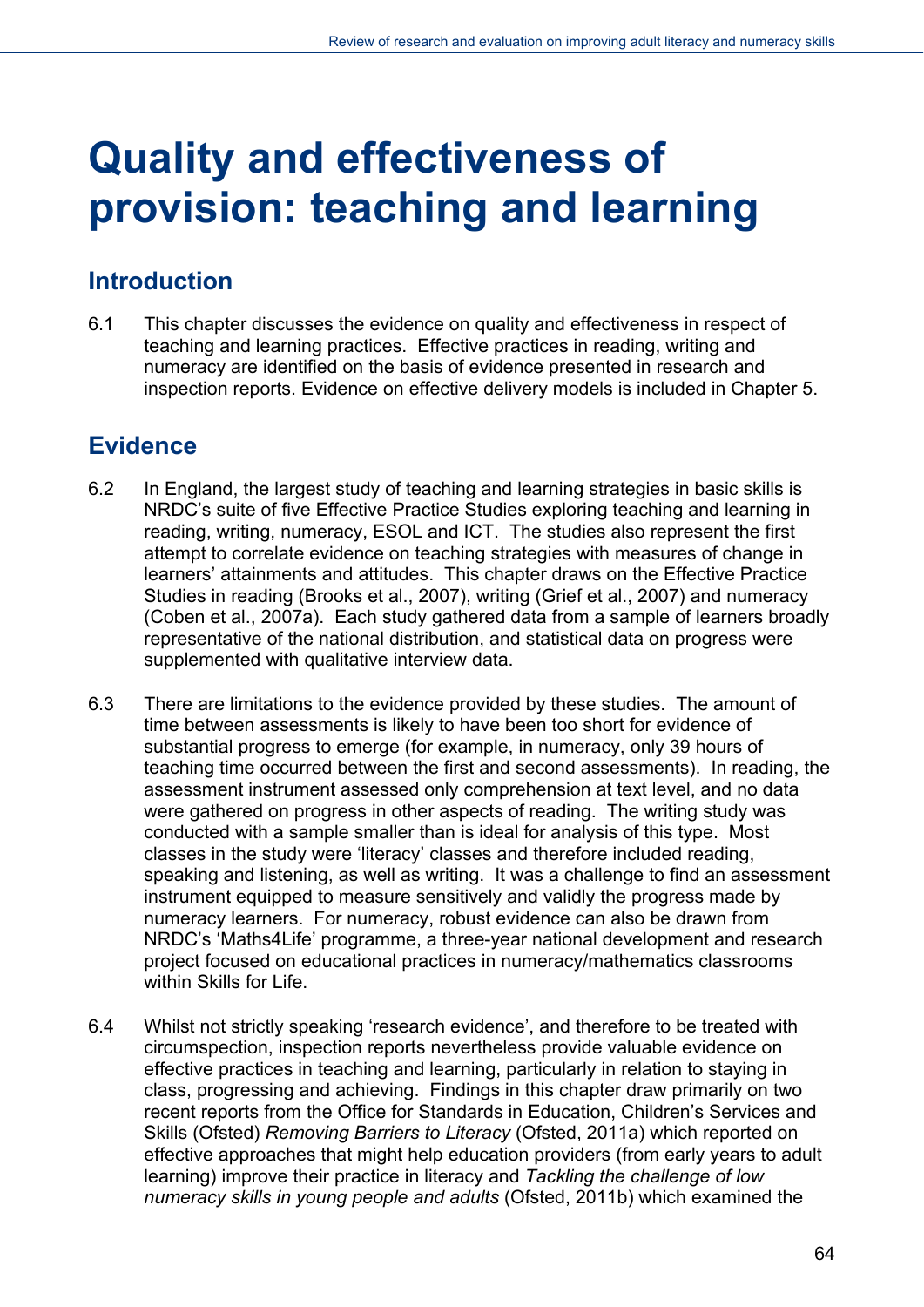quality of numeracy provision for post-16-year-olds in programmes up to and including Level 2 through an evaluation of programmes offered by 59 providers across England.

6.5 Evidence of effective delivery models is included in chapter 5 and not here because there is practically no rigorous research on the impact of specific teaching and learning practices in relation to specific models of delivery. To take one example: reciprocal teaching has been found to have positive effects on reading comprehension, but there is no evidence on the impact of using this teaching method in the context of one delivery model as opposed to another. This illustrates a large gap in the evidence base.

## **Findings**

#### *Reading*

- 6.6 The NRDC Effective Practice Study in Reading (Brooks et al., 2007) is the largest study in Britain to date of the strategies used to teach reading in adult literacy classes, and marked the first attempt to correlate that evidence with measures of change in learners' reading attainment and attitudes to literacy.
- 6.7 The most frequent patterns of classroom activity observed were either a wholeclass opening section followed by individual practice or entirely based on individual work. In both cases learners worked alone for substantial amounts of time – this was the most frequent grouping strategy, corresponding with silent reading as the most frequent specific teaching strategy. However, the study found that learners who spent more time working in pairs made better progress in reading, as did learners who spent less time working alone in class.
- 6.8 As this suggests, Brooks et al. (2007) found that several approaches which the literature suggests are effective in reading pedagogy were rarely seen in the classroom practices observed: encouragement of fluent oral reading; reciprocal teaching (where pairs of learners take turns to be 'tutor' and student'); explicit comprehension strategies; accurate phonics teaching; language experience approaches. Researchers concluded that in order to support learner progress, teachers should allow more time for learners to engage in 'active reading' – or reading aloud – as opposed to reading silently or non-reading activities. On average, active reading tuition occupied less than half the class time.
- 6.9 Besser et al (2004) carried out seminal exploratory research on adult learners' difficulties in reading (the first study of its kind). The study was designed to investigate areas of reading difficulty in adult literacy learning through focused observation of practice and close study of learners. The principal finding was that there appeared to be a less than perfect match between learners' difficulties and pedagogy. Whilst a wide range of strategies was being used and teaching was observed that targeted some of the identified difficulties, intensive, focused reading instruction did not comprise a significant amount of teaching time.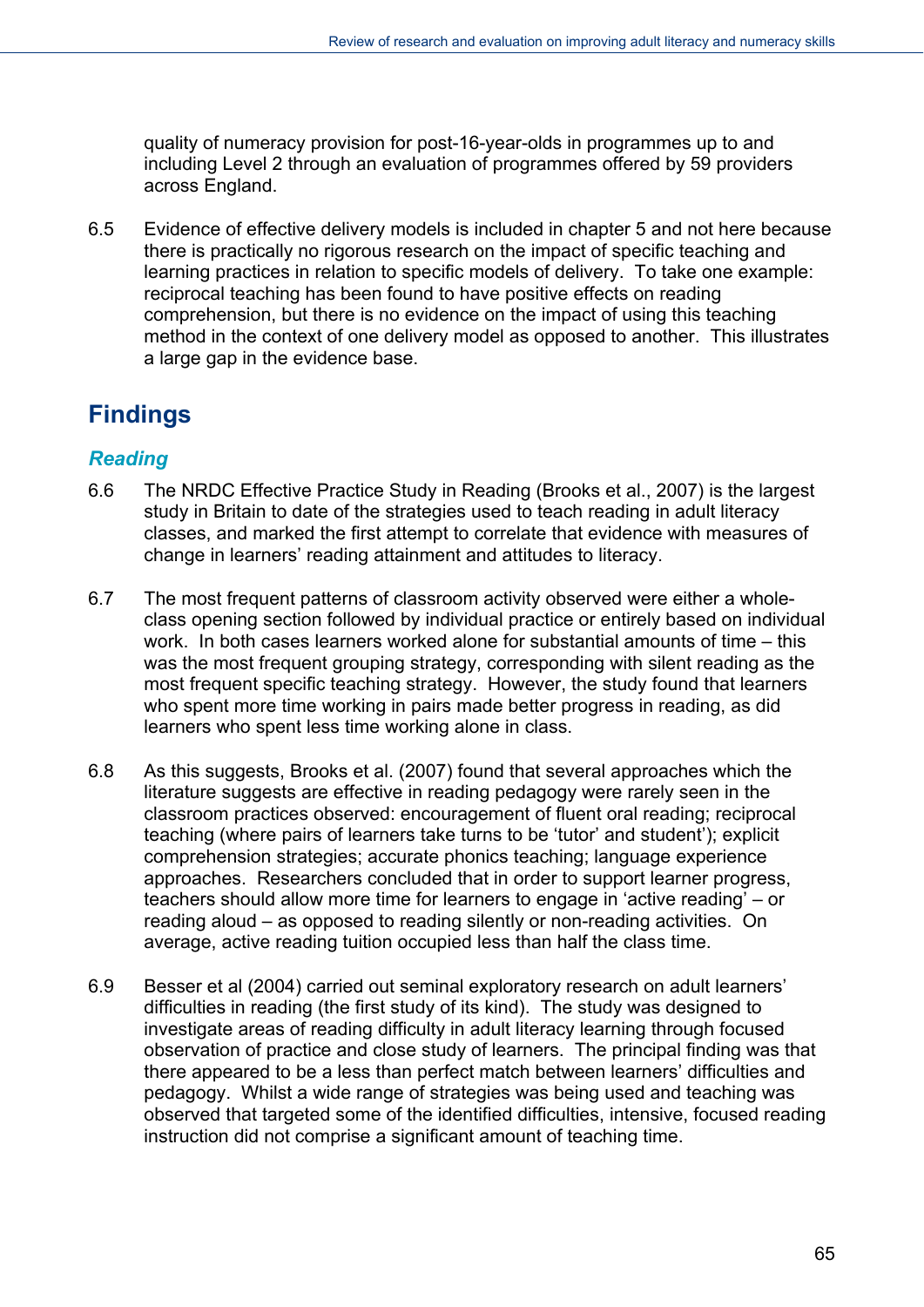#### **Experimental research findings**

- reciprocal teaching has positive effects on reading comprehension (Rich and Shepherd, 1993)
- a 'diagnostic prescriptive' approach had positive effects on reading comprehension, but not on word identification (Cheek and Lindsey, 1994)
- for inmates at a US prison, a 'community-building group process' accompanied by the SRA reading programme had a positive effect on reading (Roberts and Cheek, 1994)
- In a review of US evidence on adult reading derived from randomised controlled trials (Kruidenier, 2002b) found that:
- phonemic awareness and/or word analysis instruction may lead to increased achievement in other aspects of reading for adult beginning readers
- word analysis may be taught using approaches that include direct instruction in word analysis along with instruction in other aspects of reading
- fluency (greater speed in reading aloud) may be taught to adult basic education students and fluency practice may lead to increases in reading achievement
- providing explicit instruction in reading comprehension strategies may lead to increased reading comprehension achievement
- combining comprehension instruction with instruction in various other components of reading may lead to increased reading comprehension achievement.

*Source: Torgerson et al. (2004)* 

#### *Writing*

- 6.10 The NRDC Effective Practice Study in Writing (Grief et al., 2007) explored effective strategies for the teaching and learning of writing. The study recruited 341 learners across 49 classes in 25 organisations and complete data were obtained for 199 learners across 40 classes in 20 organisations.
- 6.11 The study suggests that the following are features of effective teaching of writing:
- learners spend time on the composition of texts of different kinds
- meaningful contexts are provided for writing activities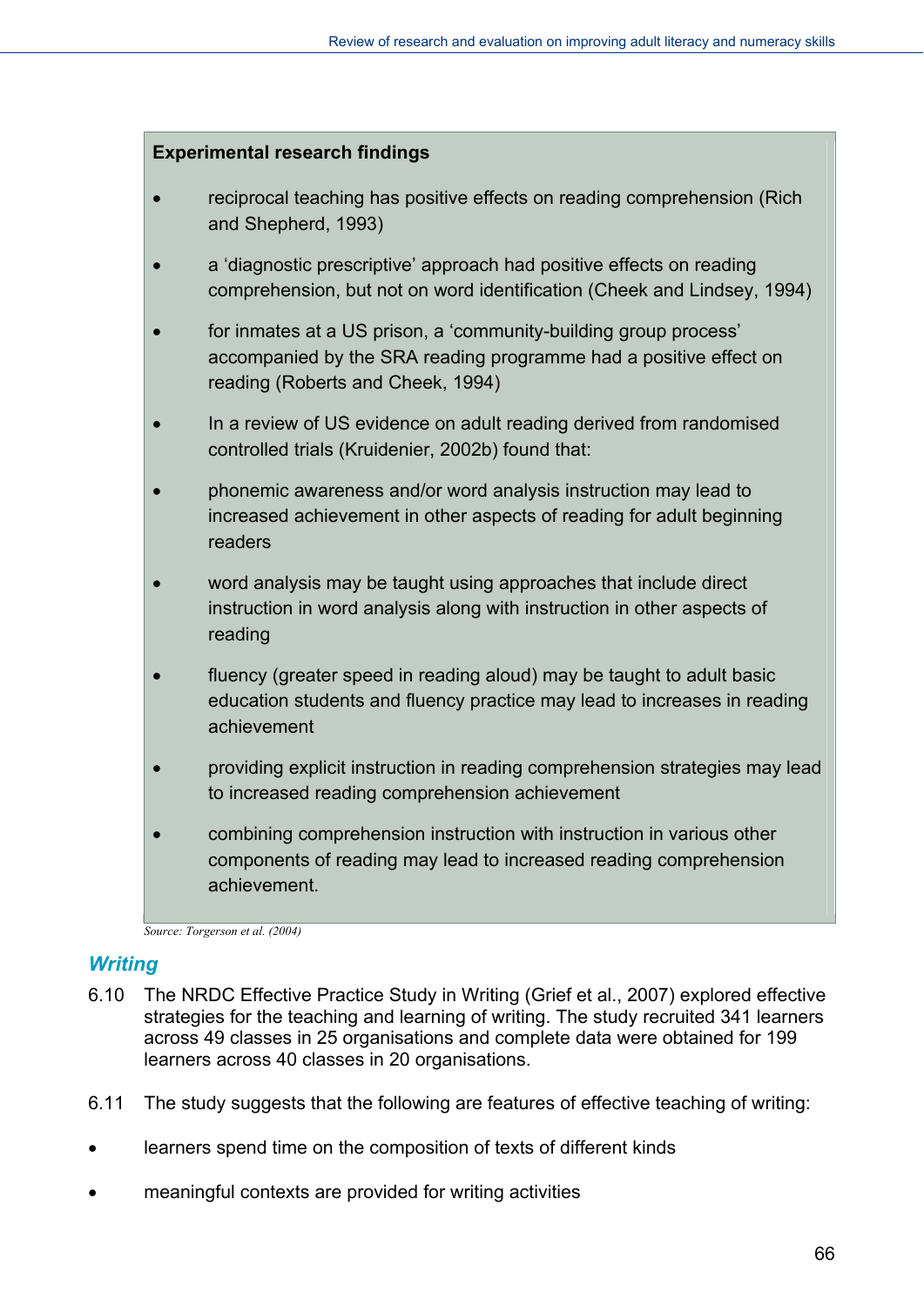- time is given for discussion about writing and the writing task
- individual feedback and support is provided as learners engage in composition.
- 6.12 Grief et al. (2007) also found that making links between what happens in the classroom and life outside the classroom, including the use of real materials, can enable learners to become more confident about the writing they undertake at home. However, this study found that few teachers make this link strongly; use of real materials is limited and few teachers ask learners to engage in authentic writing tasks that have a purpose and audience beyond the classroom.
- 6.13 Two significant relationships between teaching and learning suggest that in writing, a flexible approach to teaching and responsiveness to learners' concerns as they arise, as well as a willingness to 'go with the teachable moment', has a positive impact on learners' progress in writing, and also that practice that makes a strong link with the real world beyond the class may help learners to feel more confident, particularly in the everyday writing tasks they undertake at home. At the same time negative correlations were found between the use of authentic materials and tasks and changes in learners' assessment scores, and asking learners to work in collaborative groups and learners' self-reported confidence in writing in a public place or at work. The first finding runs counter to earlier research and appears to contradict the findings above. Perhaps authentic practice has a greater impact on confidence than on competence in writing? The second should be seen against evidence from the learners themselves – that they liked to work collaboratively. This is material for further development and research.

#### *Literacy (evidence on both reading and writing)*

6.14 From a literature review, Benseman et al. (2005) identified the following factors as associated with literacy teaching likely to enhance learner gain.

#### **Factors associated with learner gains**

- sustained acts of teaching focused on learners' diagnosed needs
- clearly structured teaching using a range of methods
- learning plans related to regular assessments and reviews with learners
- explicit teaching of reading, by teachers who are well trained in the reading process, and who are skilled in identifying reading difficulties and using appropriate teaching strategies to address them
- reciprocal reading, oral reading, and strategies to increase comprehension and fluency
- assessment processes that are sensitive to four components of reading: alphabetics, fluency, vocabulary and comprehension.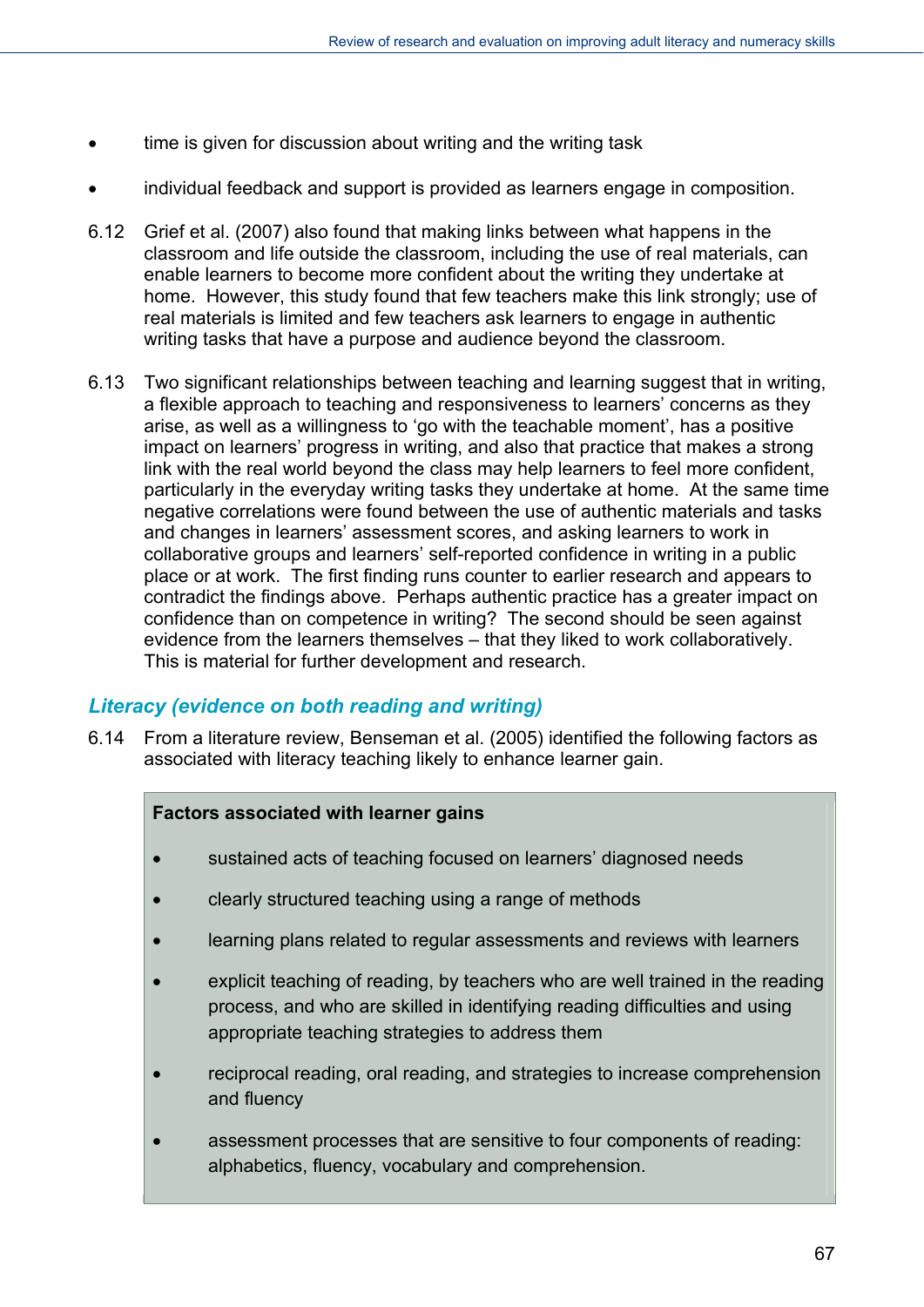*Source: Benseman et al. (2005)* 

#### *Inspection evidence (literacy)*

- 6.15 Ofsted (2011a) identified the following factors in raising the attainment of literacy learners most at risk of not gaining the skills they need:
- teachers with high expectations for pupils' achievements in literacy
- a rigorous, sequential approach to developing speaking and listening, and teaching reading, writing and spelling through systematic phonics
- assessment of progress in order to determine the most appropriate programme or support, and rigorous monitoring of the impact of provision.
- 6.16 The most successful sessions were those where teachers drew on learners' experiences and ensured that learning activities were closely related to language used in everyday work and social settings. Successful providers understood the often multiple barriers facing learners from disadvantaged groups which prevented them from acquiring literacy skills. The most effective providers had at least one senior member of staff with an excellent knowledge of literacy and its pedagogy. They also visited, reflected on and adapted their curriculum, including any intervention programmes, to meet changing needs, and they taught literacy in contexts that were relevant and meaningful to their learners.
- 6.17 Across all providers, inspectors saw a wide variety of effective approaches to the teaching and learning of literacy that built on the consistent use of phonics. However, inspectors saw few instances of systematic phonics teaching in colleges and other providers of adult education and training; providers felt there was a lack of teaching materials on systematic phonics suitable for adults as most were designed for young children. The National Tests of Literacy did not assess learners' writing; as a result, these did not offer learners and providers confirmation of improvement in writing skills.

#### *Numeracy*

- 6.18 The NRDC Effective Practice Study in Numeracy (Coben et al., 2007a) investigated approaches to the teaching of numeracy, aiming to identify the extent of learners' progress, and to establish correlations between learners' progress and teachers' strategies and practices. The study involved 412 learners and 34 teachers in 47 classes: 250 learners were assessed in pre- and post-assessments and 243 completed attitude surveys.
- 6.19 Coben et al. (2007a) found that most teachers gave clear explanations, which were much valued by learners. It was important for teachers to develop good relationships with learners and to treat and respect them as adults. Most teachers were enthusiastic, generous in giving praise, and there was a high level of mutual respect. However, few teachers incorporated learners' personal interests into schemes of work, and it was uncommon for teachers to differentiate work, make connections to other areas of mathematics, or to ask higher-order questions to encourage higher-level thinking or probe learners' misconceptions. Although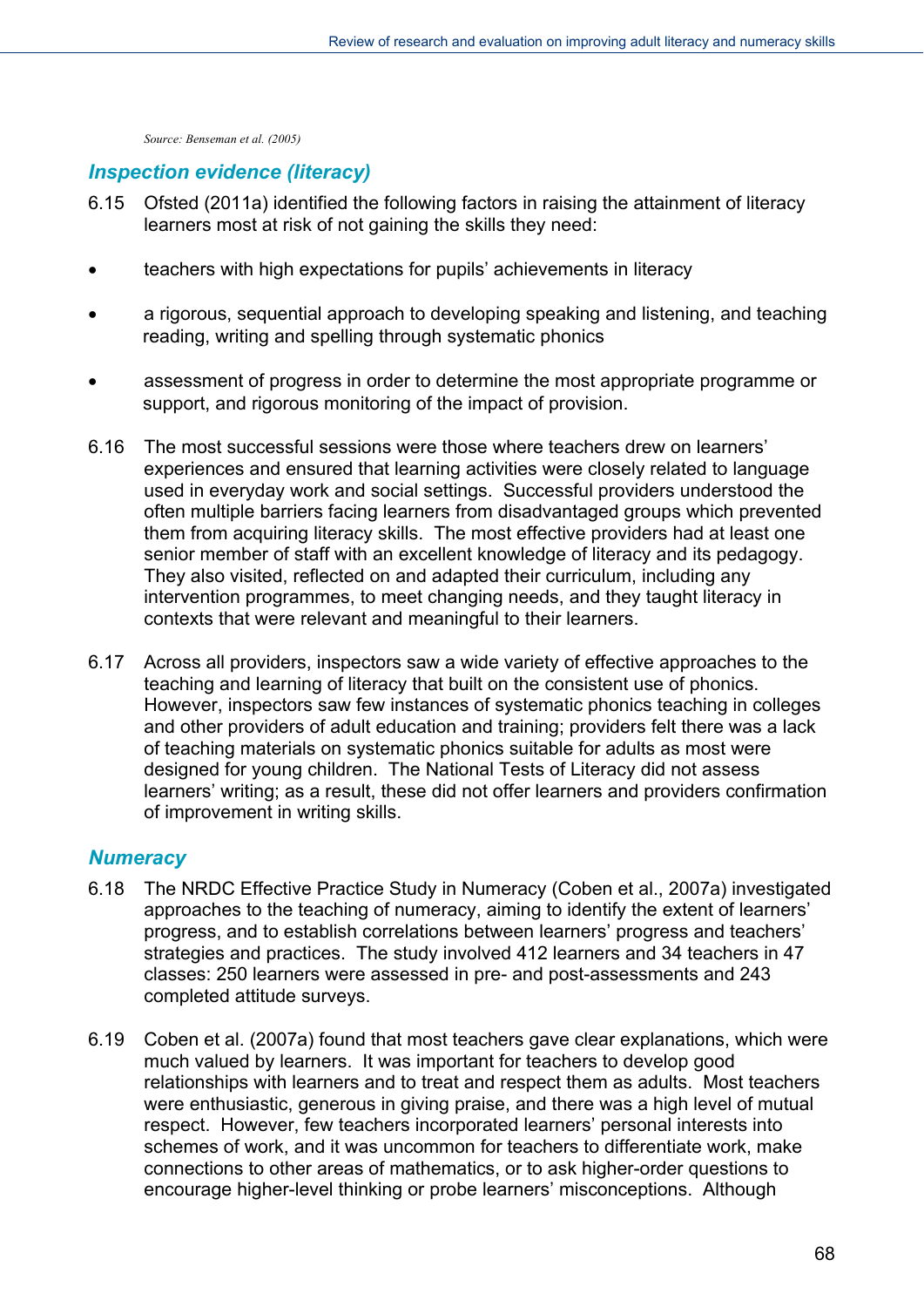activities were often varied, there was little use of practical resources or ICT, little group or collaborative work, and it was unusual to find learners collaborating with, and learning from, each other.

6.20 Maths4Life developed a series of teaching and learning materials based on principles derived from work carried out with practitioners by Malcolm Swan, which have been extensively trialled and evaluated.

#### **Effective numeracy teaching …**

- builds on the knowledge learners already have
- exposes and discusses common misconceptions
- uses higher-order questions
- uses co-operative small group work
- encourages reasoning rather than 'answer getting'
- uses rich, collaborative tasks
- creates connections between topics
- uses technology.

*Source: Swan 2006; Swain and Swan 2007; Ofsted 2011c.* 

6.21 Maths4Life confirms the importance of enabling learners to think through problems for themselves. Students' algebra learning was related to the number of discussion and reflection activities and also to the manner in which these were used. Greater gains were associated with an increased use of the discussion-based resources and with student-centred approaches. No gains were made in a 'control group' where students had been taught their standard algebra curriculum in teachercentred ways. The greatest gains were made when the discussion material had been used in student-centred ways in a sustained way. These principles were commended by Ofsted (2011c).

#### *Inspection evidence (numeracy)*

6.22 In an evaluation of numeracy provision Ofsted (2011c) identified the following characteristics of good adult numeracy teaching.

#### **Characteristics of good adult numeracy teaching**

 planning individualised learning: good understanding of the practical application of numeracy in everyday and generic work contexts, and of the reasons why learners have returned to learning numeracy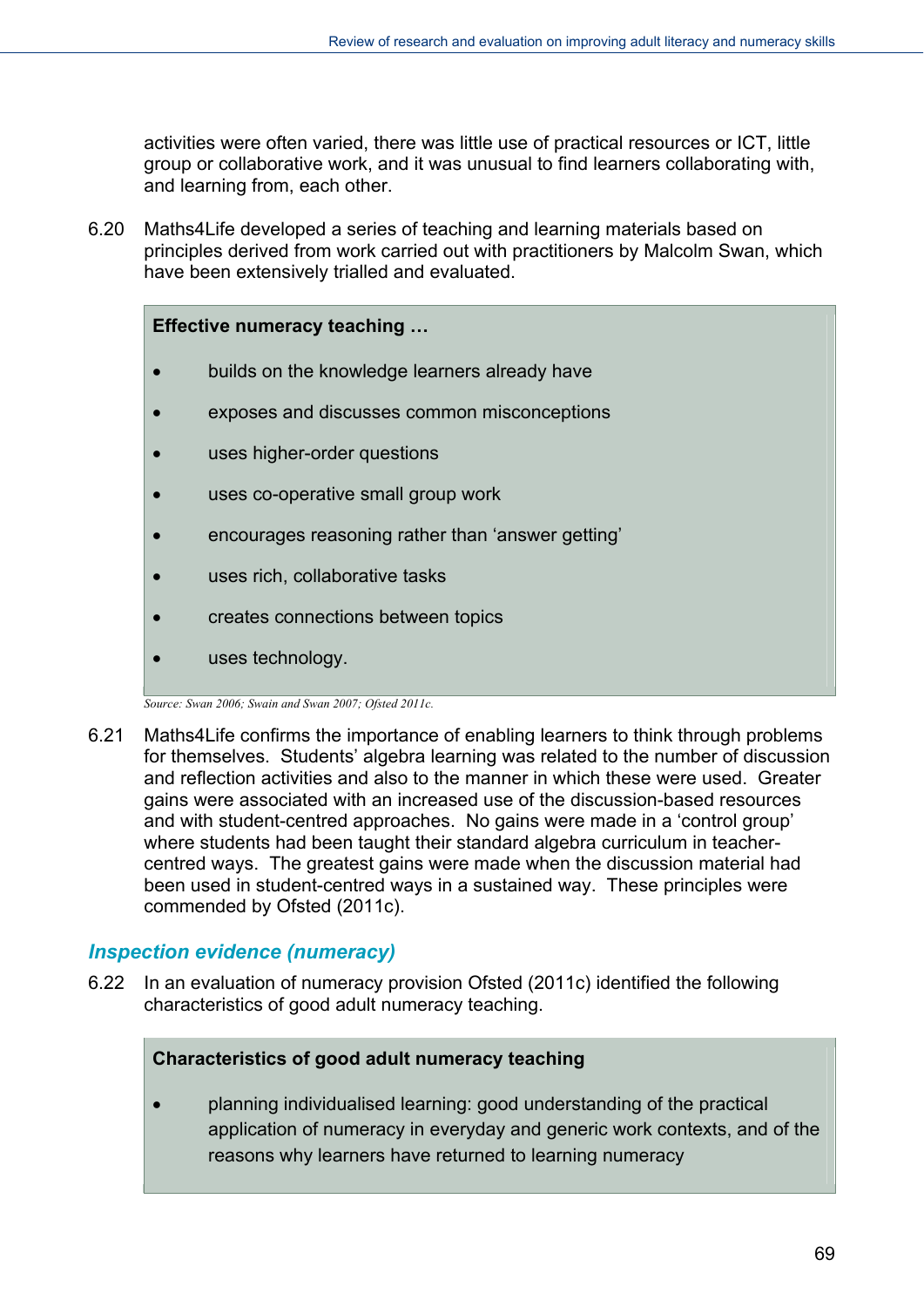- **teaching strategies to overcome learners' fears: exploring why learners** have struggled with numeracy in the past; ensuring that individualised learning programmes identify and build on the skills that learners bring with them
- addressing misconceptions and developing understanding of mathematical concepts: developing understanding of mathematical concepts beyond Level 2; ensuring that learners get to the root of any misconceptions; analysing any incorrect answers
- involving all learners and developing their independence: using different types of activity to allow learners to explore mathematical problems; using a wide range of resources, including information technology, to develop learners' ability to use their learning independently and in contexts that are relevant to them
- making numeracy purposeful: focuses on problem-solving and applying numeracy to build learners' confidence in using it in everyday situations and at work and help them understand the practical purpose and application of each mathematical concept
- assessing learners' progress: assessing the progress of learners during sessions, and adjusting teaching methods accordingly; providing constructive feedback on learners' progress in understanding individual mathematical concepts.

*Source: Ofsted (2011c)* 

6.23 In an evaluation of numeracy provision, Ofsted (2011b) also identified common features of effective numeracy teaching and learning.

#### **Effective numeracy teaching and learning**

- developing learners' ability to tackle numeracy-related problems by setting them in purposeful contexts
- showing learners how to build on their previous knowledge and skills to develop their understanding
- providing opportunities for learners to work out the most appropriate approaches to problems individually and with other learners
- encouraging learners to tackle their misconceptions by analysing incorrect answers
- developing learners' conceptual understanding of numeracy through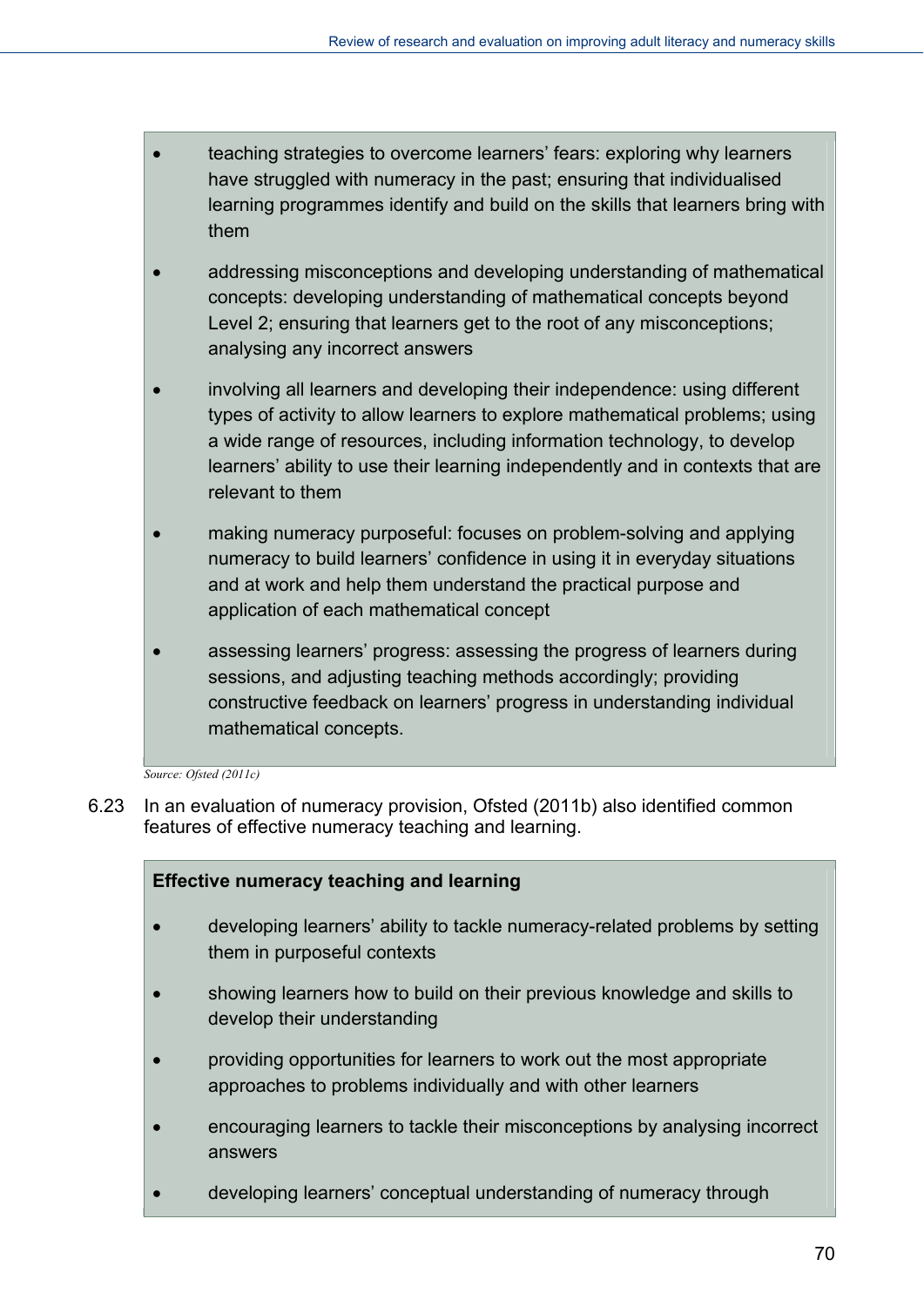activities which helped them reach the stage where they could explain why a specific method worked

 enabling learners to apply mathematical techniques in their training, at work or in their personal lives.

*Source: Ofsted (2011b)* 

- 6.24 However, the Ofsted evaluation found that tutors did not have enough opportunities to increase their technical skills in teaching numeracy through sharing good practice and frequent access to subject-specific continuing professional development (CPD). Neither was the potential for the use of information technology exploited sufficiently in advancing learners' practical application of numeracy skills or as a resource to develop the teaching skills of vocational and specialist tutors.
- 6.25 In the most successful provision, learners developed their understanding of underlying mathematical concepts through practical and vocational applications. Teaching in numeracy was more successful where providers had developed the role of one or more well-qualified and experienced numeracy specialists to support vocational trainers in planning and delivering learning sessions.

## **Conclusion**

- 6.26 Teachers of adult basic skills need to have both good generic teaching skills and good subject specific teaching skills. In general terms, the best teachers will have an excellent command of both the technical aspects of their subject and the interpersonal and related skills most suited to the disparate learning and pastoral needs of adult learners.
- 6.27 For adult literacy, subject specific teaching skills include knowing how to teach phonics, oral reading fluency, comprehension and appreciation of what is read, and how to apply these and other skills to texts on both paper and screen. Effective practice in literacy builds on learners' experience, and includes encouragement of fluent oral reading, reciprocal teaching, explicit comprehension strategies and adequate time for active reading in class.
- 6.28 For adult numeracy, subject specific skills include knowing how to discuss common misconceptions, use higher order questions, use co-operative small group work, encourage reasoning, use technology and create connections between topics. Effective practice in numeracy builds on knowledge learners already have and overcomes their fear of maths, exposes and treats misconceptions as a subject for discussion, promotes reasoning and problem solving over 'answer getting', and makes creative use of ICT.
- 6.29 More than enough is known about good teaching practice in literacy and numeracy to inform development and research programmes, in which providers and other stakeholders collate, monitor, analyse, evaluate and share data on the experience of applying principles of good practice. Yet observational studies – the NRDC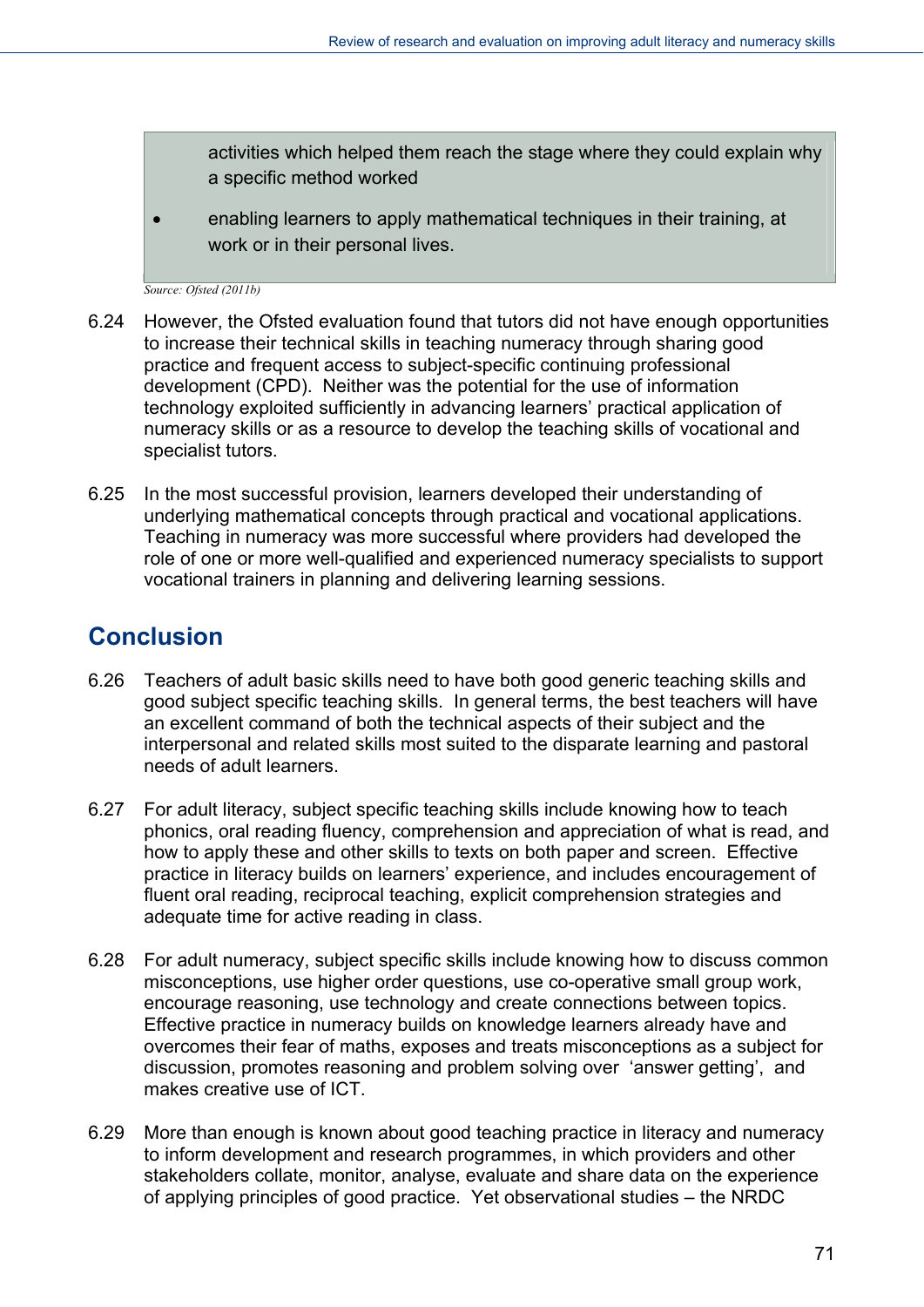studies in particular – commonly report the absence of approaches to teaching literacy and numeracy which the evidence suggests are effective. Too few intervention studies have been undertaken to determine rigorously whether teaching strategies are actually effective in raising students' achievement. There is a need for more research, including experimental studies, quantitatively to assess the effectiveness of one or more promising aspects of literary and numeracy teaching strategies.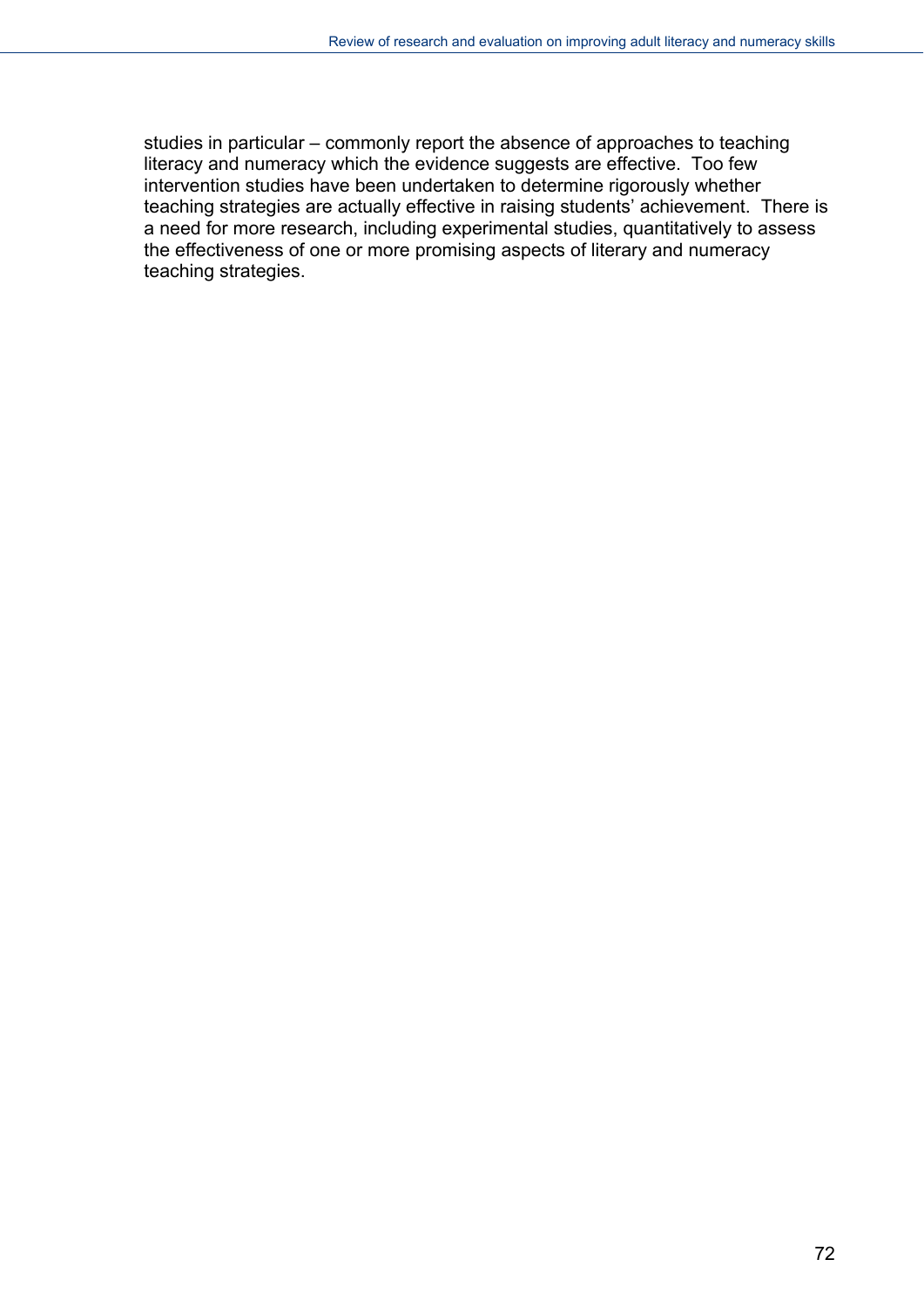# **Quality and effectiveness of provision: the workforce, teaching qualifications and skills**

# **Introduction**

- 7.1 This chapter explores the profile of the teaching workforce and considers evidence on the relationship between teacher qualifications, skills and learner gains. In 2007/08 there were an estimated 24,782 Skills for Life teachers in England, making up the equivalent of 10,461 FTE staff. This workforce included 9,805 teachers of literacy and 7,353 teachers of numeracy. (These figures are higher than the total number of individual teachers, due to the number of teachers who teach more than one subject specialism.) The literacy and numeracy workforce is predominately female (75%), white British (80%), middle-aged (one-third were aged between 40 and 49) and employed on part-time contracts (72% of literacy teachers and 70% of numeracy teachers). These figures represent an increase in the proportion of sessional teachers in the period between 2004/05 and 2007/08: from 39% to 53% in literacy and 39% to 51% in numeracy (LLUK, 2009).
- 7.2 After considering the evidence base, the chapter addresses the relationship between teacher qualifications and literacy and numeracy skills, and between teacher qualifications and learner gains, before considering teacher education.

# **Evidence**

- 7.3 Most evidence on effective practice in ALN teaching comes from research that focuses on the links between learner outcomes and pedagogy and practice; less research explores the links between learner outcomes in literacy and numeracy and teacher characteristics. In part, this is because until the early 1990s there was little teacher accreditation for ALN; far more evidence on the link between teacher quality and learner gains emerges from the compulsory schooling sector. In reviewing teacher education for adult literacy, language and numeracy teachers, Morton et al. (2006) note that research on the impact of different teacher education options on the achievement of learners has produced very limited or inconclusive results. A report of evaluations and evidence on effectiveness produced by the Basic Skills Agency in 2000 drew attention to the ways in which effective programmes make use of staff; and Brooks et al. (2001a) gathered data on teacher factors which could be correlated with learner progress; these studies, and others from New Zealand, emphasise the importance of effective initial training for tutors and comprehensive professional development programmes (Benseman et al., 2005, p. 32).
- 7.4 In England, robust and representative evidence on the literacy and numeracy workforce has been gathered in pace with the professionalisation of that workforce. A rich source of data is provided by a three-year longitudinal study ('The Teacher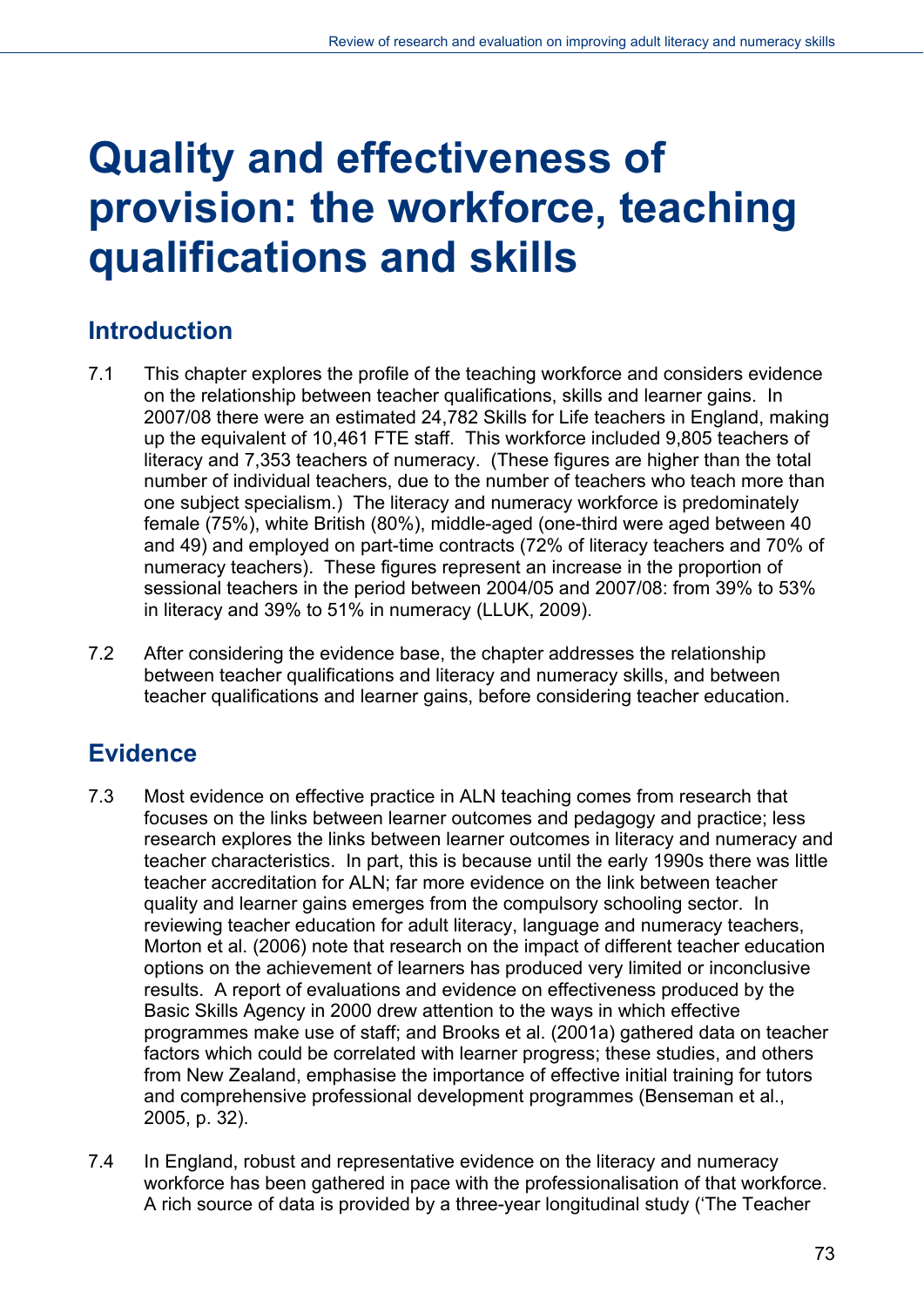Study') carried out by NRDC for the (then) Department for Education and Skills (DfES) (Cara et al., 2010). The Teacher Study used a mixed-methods design, gathering quantitative data from an initial sample of over 1000 Skills for Life teachers (including teachers of ESOL) three times between 2004 and 2007 and supplementing these data with in-depth qualitative interviews with a purposive subsample of 63 teachers. The dataset contains information on teacher characteristics, employment characteristics, exposure to the Skills for Life learning infrastructure, and attitudes towards the Skills for Life strategy, professional identity, working environment and career plans. Although the Teacher Study was conducted with a volunteer sample, data were subsequently weighted using representative data collected for Lifelong Learning UK (see below).

- 7.5 A linked study, 'The Learner Study' (also carried out by NRDC for DfES) assessed the progress of learners taught by a subsample of the Teacher Study teachers. Data from these two studies have been analysed to provide evidence of the relationship between teacher characteristics and learner progress.
- 7.6 Data on the Skills for Life workforce have been collected twice (in 2006 and 2008) for Lifelong Learning UK via a survey carried out by NRDC of all literacy, numeracy, ESOL and Key/Functional Skills providers. Responses were collected from a fifth of providers, representing 22.7% of the volume of literacy, numeracy and ESOL provision recorded by the LSC ILR. Research by LLUK has also build up the evidence base on teacher training provision by identifying current and future capacity to train literacy, numeracy and ESOL teachers.

#### *Teacher qualifications and skills*

- 7.7 Several studies (mostly from the US and mostly concerning compulsory education) suggest that teacher quality is vital to student progress and achievement (e.g. Darling-Hammond, 2000; Hanushek, 1992; Sanders and Rivers, 1996), although questions have also been raised about how teacher quality should be defined, what characteristics should be used to measure it and what areas should be focused on in seeking to improve teacher quality. Proxies for teacher quality include qualifications, degree level, certification and subject area of teaching qualification. Most research on effective teaching and learning identifies the teacher/learner relationship as a highly significant factor in affecting learner outcomes (MacLeod and Straw, 2010). This may resonate particularly in ALN, where for many students, the teacher may be the only person they get to know well and who is educated, relatively knowledgeable in areas that are important to the student or who is a member of networks that could be useful to them. For many more, the teacher is a person of authority or of some standing who treats them with respect – this can be a new experience for ALN learners who have frequently had negative experiences in compulsory schooling (Balatti et al., 2007).
- 7.8 A core component of the Skills for Life strategy was to improve the quality of teaching in the sector by developing mandatory qualifications for new teachers and offering a range of induction, training and CPD courses and initiatives for teachers of literacy, numeracy and ESOL. However, the rapid increase in demand for ALN courses, and the time needed to introduce and undertake new teaching qualifications, led to concerns being expressed by the inspectorates (e.g. Ofsted, 2003) and the National Audit Office (NAO, 2004, 2008b) about the serious shortfall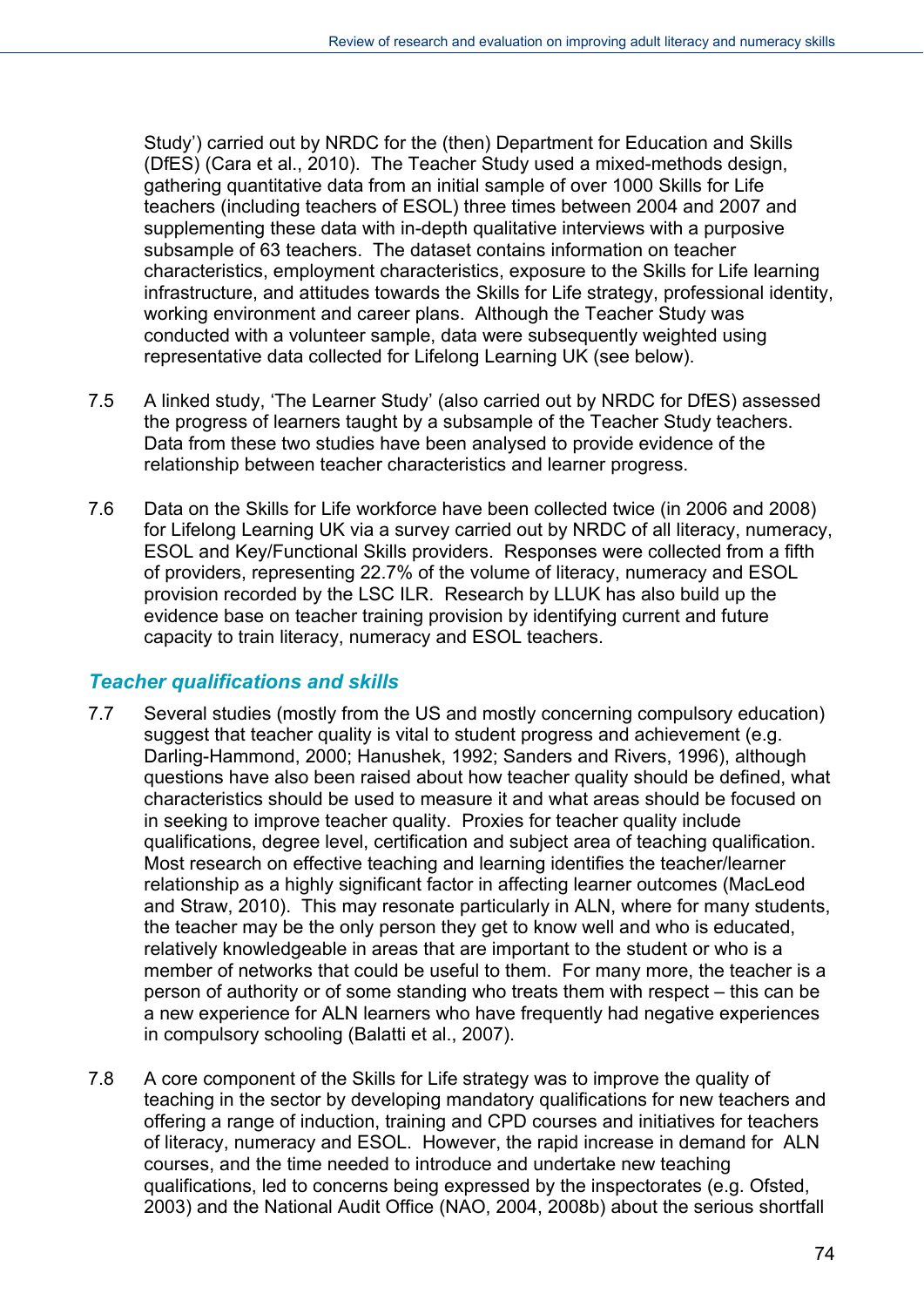in qualified and experienced literacy and numeracy teachers and about insufficient numbers of numeracy teachers in particular. Shortfalls were particularly acute in workplace learning for young people, *learndirect*, prisons, and Job Centres, learning contexts more likely to be accessed by adults with the greatest levels of need, and where there are fewer resources and lower budgets for staff training. Ofsted inspections (2006-07) found that recruiting and retaining experienced ALN teachers presented difficulties for providers, partly due to the part-time nature of many available posts.

- 7.9 In 2007/08, 48% of the Skills for Life (literacy, numeracy and ESOL) workforce was classed as fully qualified (LLUK, 2009), where fully qualified is used to denote teachers with both a generic teaching qualification, such as a Cert Ed or a PGCE and a Level 5 subject-specialist qualification. This proportion had risen from 35% of the workforce in 2005 while the proportion of unqualified teachers (those with neither a generic nor subject specialist qualification) fell from 22% to 16% in this period; these figures reflect a growth in activity aimed at supporting the development of appropriate teacher training courses and to encourage teachers to become fully qualified. Looking at qualified status in terms of subject taught, 47% of literacy teachers were fully qualified in 2007/08, more than double the proportion that were fully-qualified in 2005/06 (21%). The proportion of fully-qualified numeracy teachers also rose in this period, although less dramatically, from 29% to 43% (LLUK, 2009).
- 7.10 Data from the Teacher Study suggest that Skills for Life teachers who teach only one subject tend to be more qualified in that subject than teachers who teach more than one subject. This is particularly the case in numeracy; those teaching numeracy only were the most qualified subset of Skills for Life teachers, and it is those who teach some numeracy in addition to literacy or another subject who lack qualifications. There are implications here for the management of provision and which staff are given responsibility for teaching adult numeracy. In general, female teachers are more likely to be qualified than male teachers and ALN teachers working in FE colleges are more likely to be qualified to higher levels than teachers working in other learning contexts. Those qualified only to lower levels are more likely to be found in contexts outside of FE and Adult and Community Learning (Cara et al., 2010).
- 7.11 Although the House of Commons Public Accounts Committee (PAC) (2006) identified a skilled teaching workforce as the key to quality in learning, and evaluated the new courses for teachers as of good quality, concerns about teacher quality, and the shortage of numeracy teachers, have persisted. Research by LLUK using statistical data from the Higher Education Statistics Agency (HESA), the LSC's ILR and data on FE teacher trainee enrolments (LLUK, 2010) found that there had been a decline in the numbers of teachers in training over the preceding three years, with participants in literacy courses dropping from 1,325 to 1,190, although there was a slight increase in numeracy trainees in 2008/09. In a recent evaluation of the quality of numeracy provision for young people and adults, Ofsted (2011b) found that in the 46 providers visited who were able to provide data on teacher qualifications only 28% of teachers had the required qualifications in teaching numeracy at Level 5 or equivalent. Only one-third (15) of the 46 providers had more than half their specialist numeracy teachers with qualifications at this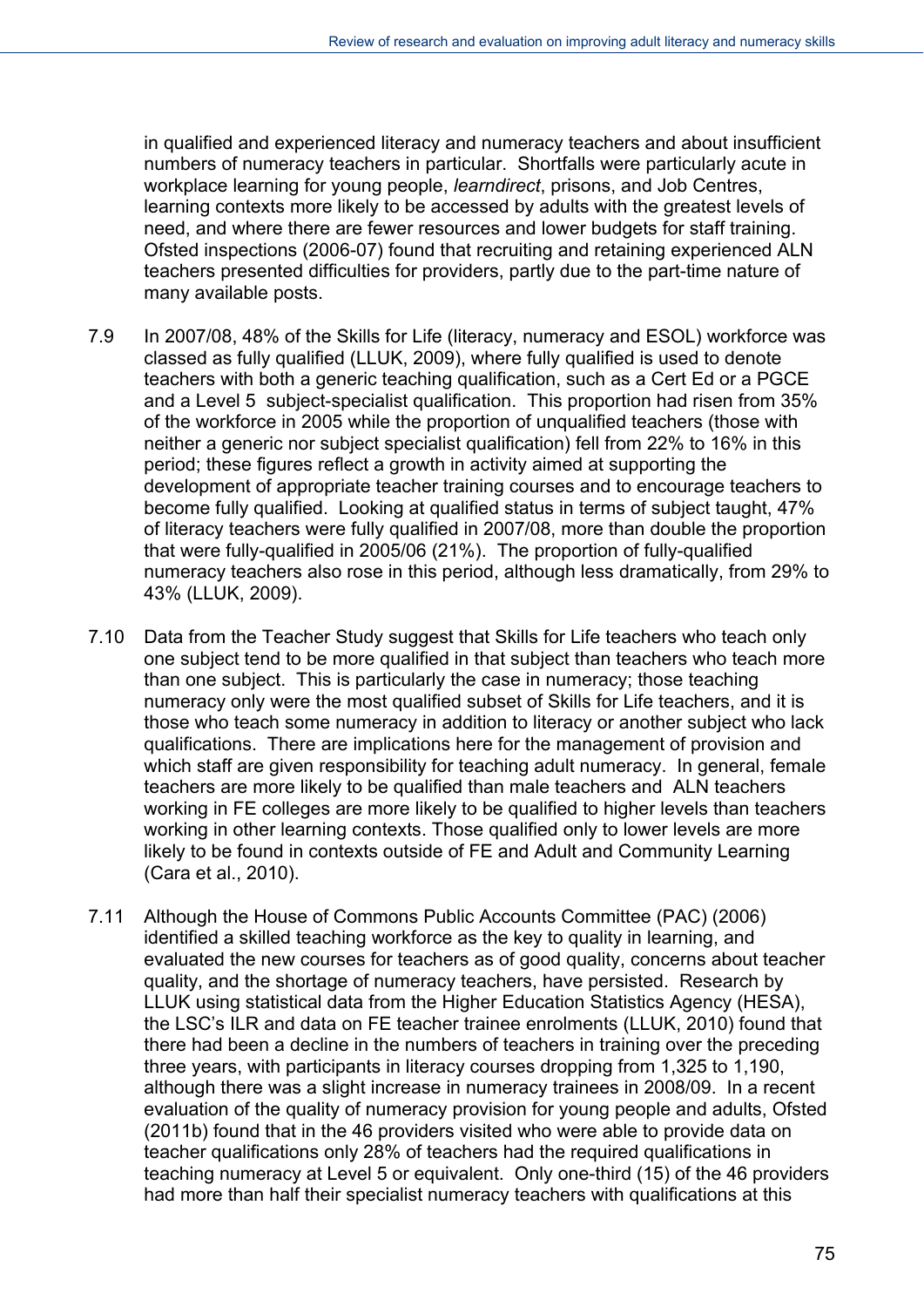level. Managers reported difficulties in recruiting qualified specialist numeracy tutors and in finding the appropriate training courses locally. In vocational learning, Ofsted inspectors observed that teaching in numeracy was more successful where the role of one or more well-qualified and experienced numeracy specialists had been developed to support vocational trainers in planning and delivering learning sessions.

#### *Teacher qualifications and learner gains*

- 7.12 Studies that have looked at the contribution of teacher qualifications to student achievement and progression are inconclusive or have found no significant effect with respect to general teaching qualifications or certification status (e.g. Croninger et al., 2007). However, studies looking specifically at the subject area of teacher qualifications have found that gains in student achievement in high school for mathematics and science are associated with teachers holding a mathematics or science undergraduate or masters degree (Goldhaber and Brewer 1997, 1998, 2000; Rowan et al. 1997). Other research suggests that overqualified teachers can sometimes be less effective (Rowan et al. 2002; Croninger et al., 2007).
- 7.13 A number of quantitative studies have identified a link between teacher qualifications/skills and learner gains in ALN . Early research (pre-Skills for Life) conducted by Brooks et al. (2001a) for the Basic Skills Agency in 1998-1999 showed significantly larger gains for adult literacy course participants where tutors had qualified teacher status, and where tutors benefited from having teaching room assistants (an association, not a causal link). The average gain in reading scores between pre- and post- tests in institutions with support for all tutors was 15.8 points (on the IALS scale), compared to 11.4 points in institutions where some tutors had such support and 0.3 points in institutions where no tutors had support. The average gain in institutions where all tutors had qualified teacher status was 17.1 points, compared to 9.4 points in institutions where only some tutors had qualified teacher status. Overall, the gains observed in this study were characterised by the authors as 'undramatic but worthwhile' (p. 53), with an effective size falling a little short of that which indicates educational significance. In this study there was insufficient evidence to show that a number of characteristics were important for skills gain: tutor having a degree; tutor having a basic skills teaching qualification; years of teaching experience; management support for teachers; frequency of staff meetings; one-to-one teaching as opposed to smallgroup teaching.
- 7.14 Brooks et al. (2004), reviewing controlled trials of literacy and numeracy interventions, found evidence demonstrating that greater impacts are associated with trainers who have qualified teacher status, who have assistance in the classroom and/or who have high expectations of their learners.
- 7.15 NRDC's work on embedded learning (Casey et al., 2006) found that where a single teacher was asked to take dual responsibility for teaching vocational skills and ALN, the probability of learners succeeding with literacy and numeracy qualifications was much lower than when embedded courses were delivered by a team of teachers with vocational and literacy and numeracy specialisms working in combination. The benefits of embedding learning found in this study cannot be achieved by simply adding ALN to the vocational teacher's responsibilities. Rather, learners benefit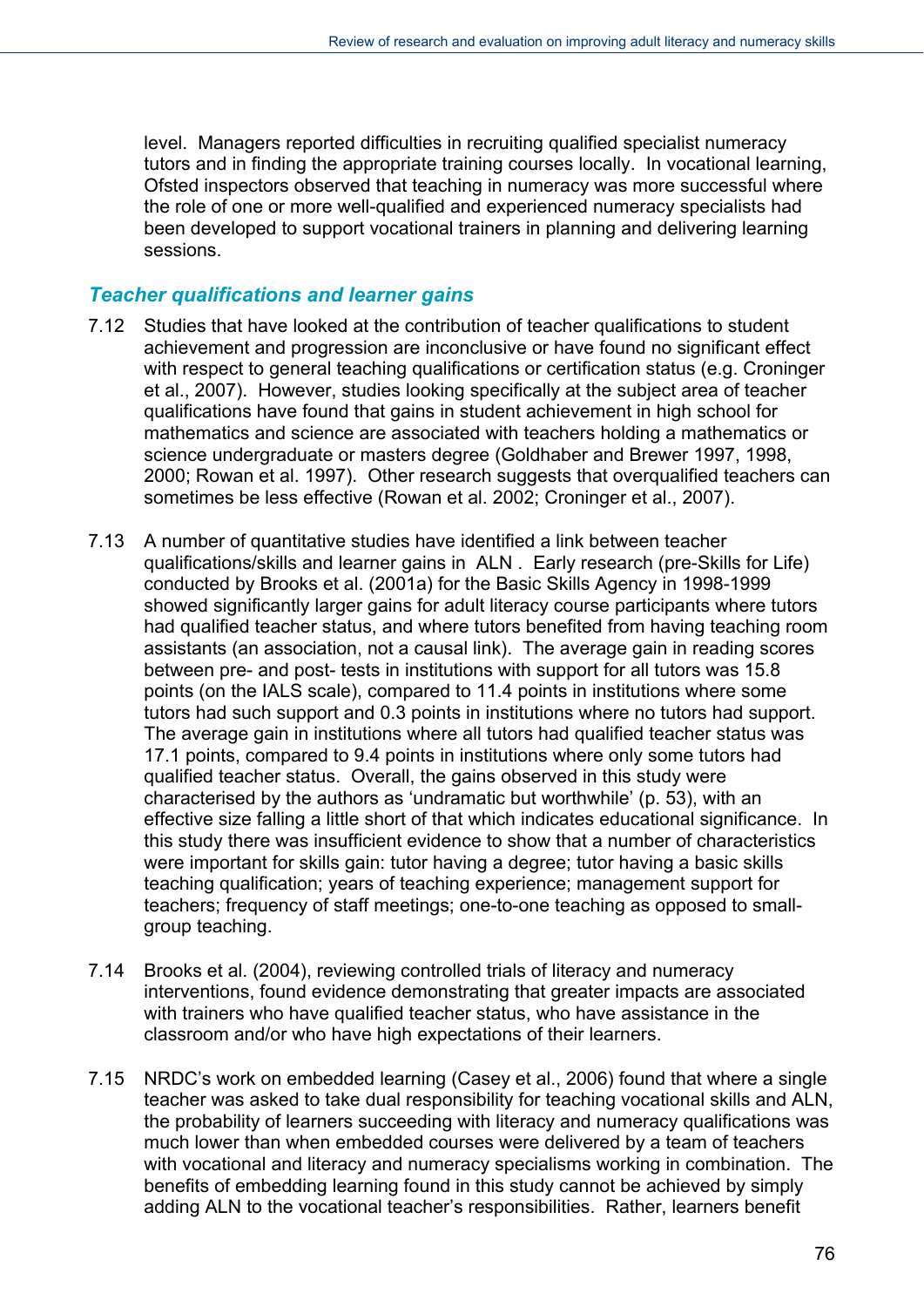when taught by teams of staff, with their own different areas of expertise, working closely together.

- 7.16 In the NRDC's Effective Practice Study in reading, although not statistical correlations, it was found that when the nine classes that made the greatest progress were compared with the nine classes that made the least progress, it was found that the teachers in the top nine classes were all trained, and most had substantial experience, while some of those in the bottom group of classes were not trained and overall the teachers had less experience (Brooks et al., 2007).
- 7.17 Using the Teacher and Learner Studies, Cara and De Coulon (2008) examined linked datasets relating to 84 adult *numeracy* teachers: 15% were fully qualified (meaning that they hold a full generic teaching qualification and a subject-specialist qualification in numeracy); 52% were part-qualified (holding either a generic teaching or a subject specialist numeracy qualification); and 33% were unqualified. Learner progress was examined solely in relation to their teacher's subject and teaching qualifications by testing for the effect of these qualifications, individually and in combination, while controlling for other learner and teacher characteristics. This analysis showed that teachers with a qualification in maths at Level 3 or above had a highly positive and strongly statistically significant effect on learner progress, as measured between pre- and post-course tests. This was compared with learners who were taught by teachers with level 2 qualifications in maths, and did not make progress. It also showed that years of teaching experience had a positive but not statistically significant effect and that learners whose teachers were qualified to degree or postgraduate-degree level in maths had a more positive attitude towards their daily use of maths and seemed to enjoy maths more. However these learners also appeared to be less self-confident in their maths abilities once their course had ended.
- 7.18 Two conclusions were drawn from this research. Firstly, that teacher experience matters and second, that subject knowledge is important. This research strongly endorses the requirement of teachers to have Level 3 or above qualifications in numeracy (there had been dissent in the field about this requirement).
- 7.19 Benseman et al. (2005), in a comprehensive review of literature on effective LLN teaching (citing Basic Skills Agency, 2000; Benseman, 2001; G Brooks et al., 2001a; Fitzgerald and Young, 1997; Kruidenier, 2002b; Padak, Sapin, and Baycich, 2002b) identified the following factors as associated with teaching likely to enhance learner gain: appropriately skilled teachers who can identify the strengths and weaknesses learners have in speaking, reading, writing and numeracy; and fulltime teachers – these are more likely to enhance learner gain, and learners benefit from the assistance of teaching assistants/volunteer tutors.
- 7.20 The BSA report *Effective Basic Skills Provision for Adults* (2000) concluded that effective programmes are ones which have limited reliance on teachers who work only 2-4 hours a week and instead should use full-time staff, with recognised qualifications in the field, to ensure better consistency of teaching methods and better use of professional development resources.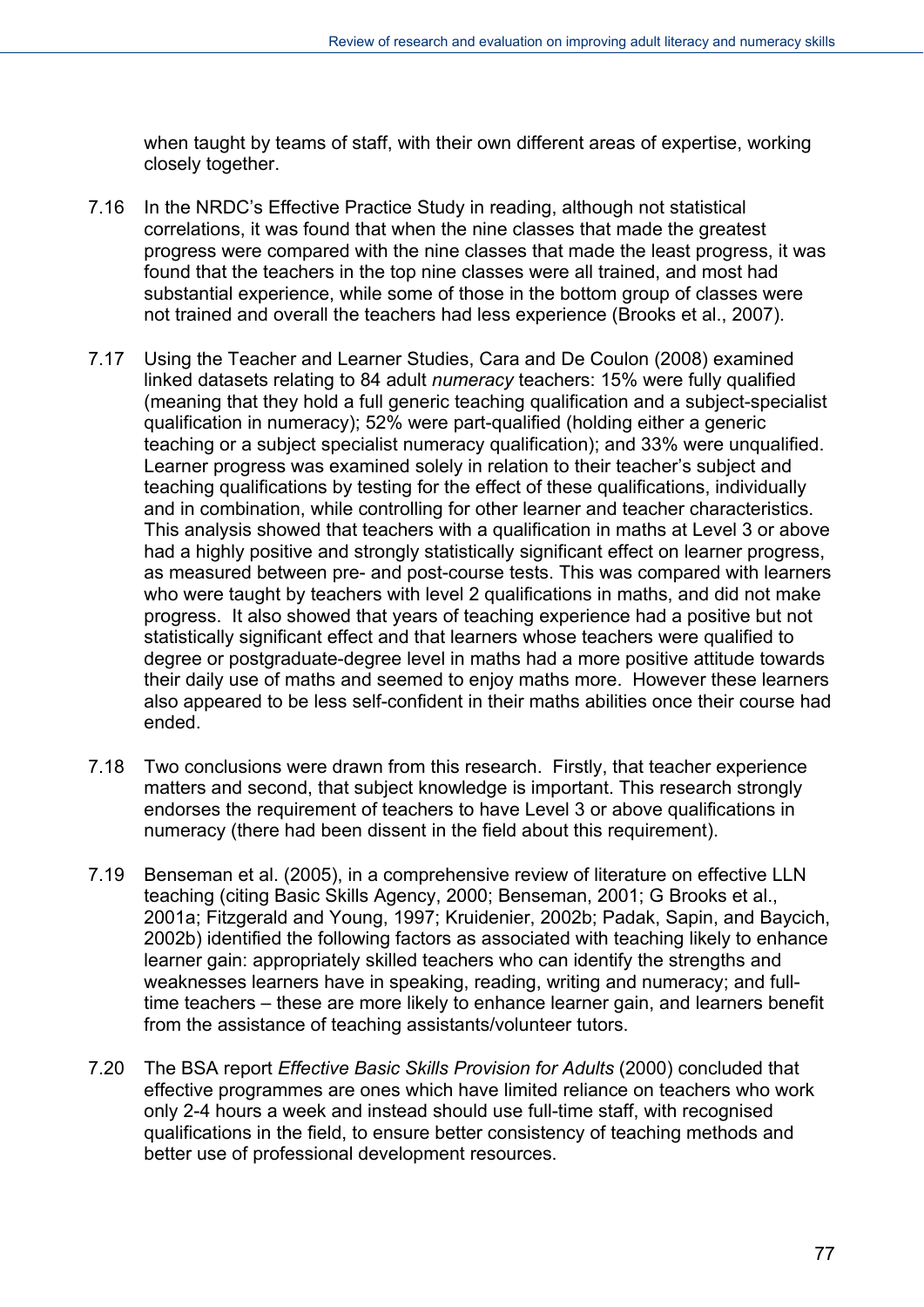#### *Teacher education*

- 7.21 In a review of adult literacy, ESOL and numeracy teacher education 2003-05, Lucas et al (2006) explored the experience of 28 teacher education programmes across England in the early years of the introduction of the new generation of subject-specific qualifications. The recommendations from this report fed into the 2007 review of teacher qualifications. The study includes a profile of 54 teacher educators: all were graduates and 63% also held postgraduate qualifications; 63% had more than five years' experience of literacy, numeracy or ESOL teacher education; only one had less than a single years experience; and 50% also had experience of delivering generic teacher education programmes. It describes how earlier subject-specific teaching qualifications were developed in response to the limitations of generic initial teacher training in meeting the needs of ALN teachers. These qualifications remained on the margins until the reforms introduced in post-16 teacher education from 2001 onwards, but represented the well of experience from which the teacher educators of the Skills for Life decade were drawn.
- 7.22 In reviewing research in teacher education, Morton et al. (2006) drew a number of conclusions about ALN teacher education programmes, including that they should: provide opportunities for teachers to reflect on their own beliefs and values about what and how they teach; be based on what is known about how adults learn; take into account the strong influence of context on learning and not make assumptions that knowledge learned in one context can be applied to another; not assume that raising the level of subject matter in syllabuses on its own will have an effect on practice; should take into account the process-orientated and holistic nature of teachers' knowledge, and should exploit this by using data-based case-study methods which portray to trainee teachers the richness of expert teachers' cognitions underlying their practices; should develop adequate measures of the impact of training and professional development. This review of programmes also emphasised the need for all teachers to be exposed to a wide range of professional development activities throughout their careers no matter how much experience they have, and that teachers should be encouraged to reflect critically on the factors that affect their practice and critically to have opportunities to experience the subject from the learners' point of view.

## **Conclusion**

- 7.23 For both literacy and numeracy there is a positive association between teacher qualifications and experience and learner progress. The recognition that learners make better progress with qualified teachers provides support for the ongoing strategy to up-skill and professionalise the workforce. Contrary to popular belief, teaching basic literacy and numeracy to adults is not something that anyone can do; having qualifications does make a difference.
- 7.24 Having started from a very low base, achieving a qualified teaching workforce in numeracy presents more challenges than literacy, although a significant proportion of both the literacy and numeracy workforce have not achieved fully qualified status. Numeracy has struggled to build momentum, not least because of a short supply of numeracy-teacher trainers. There are signs (LLUK 2010) of change in a slight growth in numeracy teacher education courses against the wider trends, but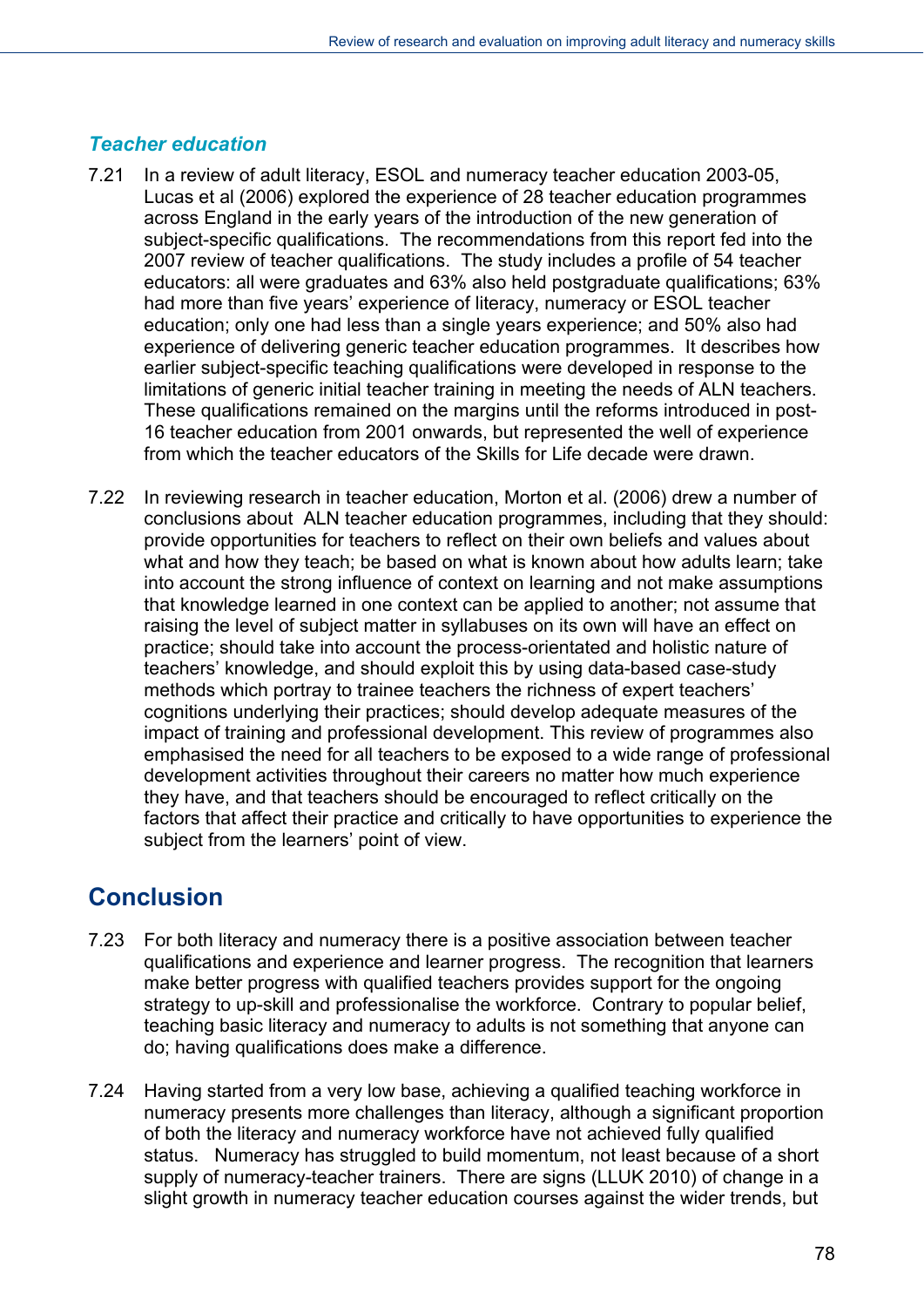there are still dangers that in the current context growth may be challenging to sustain.

- 7.25 Teacher shortfalls are particularly acute in learning environments most likely to be accessed by learners with the greatest needs. It should be a priority to attract, recruit and retain significantly higher numbers of teachers into ALN. However, literacy and numeracy teaching is characterised by part-time, temporary contracts and this presents challenges for recruitment and retention (Swain and Cara, 2010; Cara and Litster, 2009). Existing teachers, especially those on temporary or parttime contracts, may not feel persuaded of the benefits of improving their teaching skills or feel supported to do so (NAO, 2004). Moreover, the research evidence indicates that specific benefits to learners are associated with having teachers who are on full-time contracts.
- 7.26 There is a need for models of teacher training and professional development that emphasise both technical expertise and positive teacher qualities, and which integrate the teaching of subject and pedagogic knowledge.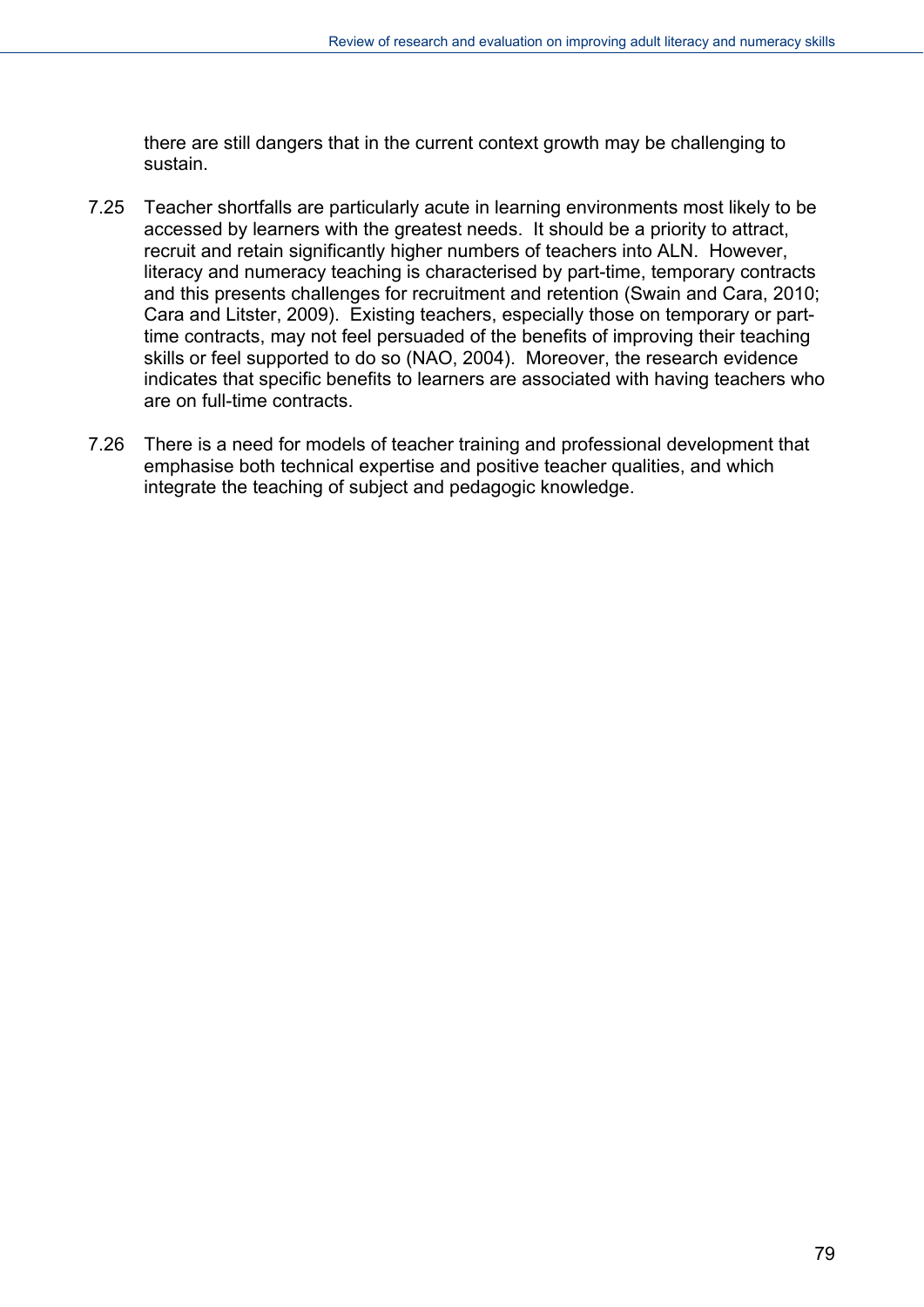# **Quality and effectiveness of provision: efficiency**

### **Introduction**

8.1 This chapter considers the available evidence on efficiency in literacy and numeracy provision, where efficiency is defined as the balance of the intervention benefits (the net outputs or outcomes) and its costs expressed in the form of costbenefit or cost-effectiveness ratios. Efficiency is one of the three standard components of an assessment of an intervention's value for money (the others being economy and effectiveness). This chapter considers what is known about the most efficient modes and models of engaging learners and delivering literacy and numeracy provision.

## **Evidence**

- 8.2 The evidence base on the most efficient modes and models of engaging learners and delivering literacy and numeracy provision is extremely thin. The findings presented below are drawn from the only four sources that were applicable to this topic.. One of these reports (NAO, 2008b) is based on national administrative (ILR) data for publicly-funded provision and so provides robust evidence on the per capita cost of ALN courses. The other three sources report the findings from experimental research or research on specific types of provision. Two of these (Swain et al., 2009 and Wolf et al., 2010) are robust, based as they are on mediumor long-term studies with decent sample sizes. The third (Brooks et al., 2008b) is based on a robust approach, but with a relatively small sample and so only limited weight should be placed on its findings.
- 8.3 Overall, the evidence base does not exist to answer in full the research questions on efficiency in literacy and numeracy provision. This is a major gap in the evidence base and an area in need of attention in any future research.

# **Findings**

8.4 The National Audit Office (NAO, 2008b) examined the progress made by the Department for Innovation, Universities and Skills, the then Department for Education and Skills, and the Learning and Skills Council in improving adult literacy, numeracy and English language skills. Although headline figures on the costs of ALN provision in 2006/07 were provided, these were not set against the delivery mode or model. The average cost per course or per qualification varied according to the type and level of qualification. Courses in English for Speakers of Other Languages (ESOL) were typically more expensive (£1,030) than literacy courses (£510) or numeracy courses (£460); and Entry level courses were typically more expensive (£960) than Level 1(£570) and Level 2 courses (£400), reflecting the greater learning needs of these learners. In an earlier progress report (NAO,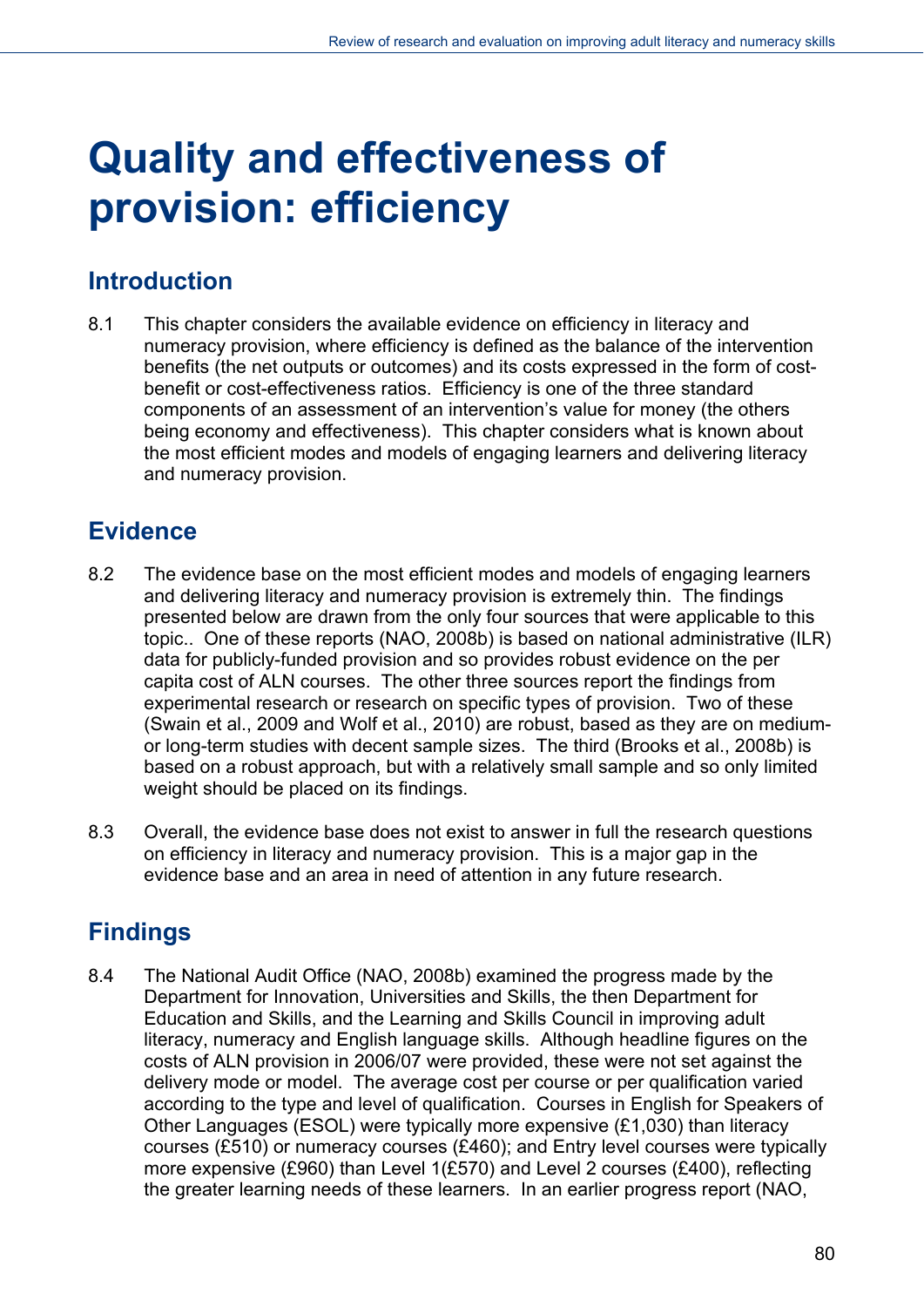2004), the NAO reported that it was harder to work out the specific costs of literacy and numeracy provision where those skills are embedded in the work of vocational and other learning programmes.

- 8.5 Swain et al. (2009) presented the findings of a two-year evaluation of a family literacy programme in England, which investigated the impacts on parental skills, children's skills, family relationships, progression and social mobility. Family literacy is believed to be a particularly helpful approach for getting harder to reach people into provision, by identifying parents with literacy needs through their children (NAO, 2004). The research covered 74 family literacy courses in 42 local education authorities. The courses were either short courses (lasting 30-49 hours) or standard courses (72-96 hours). The estimated costs per participant-learning hour for the programmes evaluated in this project were £7.39 for the short courses and £6.84 for the standard ones. (These were calculated by dividing the average available funding per course by the number of participants and by the contact time.) The implication for the question of efficiency is that longer courses provide better value for money than shorter ones, a result that is primarily related to fixed start-up costs being spread over a longer time period. What should be taken into account, however, are the potential opportunity costs, particularly to the parents and children, which, assuming they are meaningful, are greater for the longer courses.
- 8.6 Wolf et al. (2010) presented findings from a longitudinal study that tracked 53 workplaces that hosted Skills for Life courses subsidised by the LSC in order to examine the impact on both the employers and the employees, particularly lowskilled workers. The study found that the model of providing top-down provision on a workplace-specific basis was very expensive as a result of the multiple contracts for each course operated, the small size of the groups and the heavy fixed costs. In terms of outcomes, learners reported high levels of satisfaction, but were found to have made at best only small gains in literacy, with no discernable effect on productivity. Together the clear finding from this study is that this model of literacy training is an inefficient one. (The learning-related outcomes of workplace basic skills provision more generally are discussed in Chapter 5).
- 8.7 Brooks et al. (2008b) described the findings of a randomised control trial (RCT) carried out in the UK to evaluate the use of financial incentives as a cost-effective method of improving attendance and attainment at adult literacy classes. The sample comprised 152 learners in 28 classes (14 in the treatment group, 14 in the control group). Learners in the treatment group received a £5 voucher for each class attended, while the control group received no financial incentive. In terms of attainment, the study concluded that the use of financial incentives had no statistically significant effect. In terms of the effect on attendance, the study found a statistically significant *reduction* in attendance associated with the financial incentives of about 1.5 sessions on average. The authors conclude that

*… the policy of using incentives is a waste of resources and, at worst, may be counter-productive. … The possible drain on public resources should therefore not be contemplated' (ibid, p.501).* 

8.8 To back up this conclusion, the authors drew attention to other research which shows that rewarding activities which are inherently rewarding is demotivating and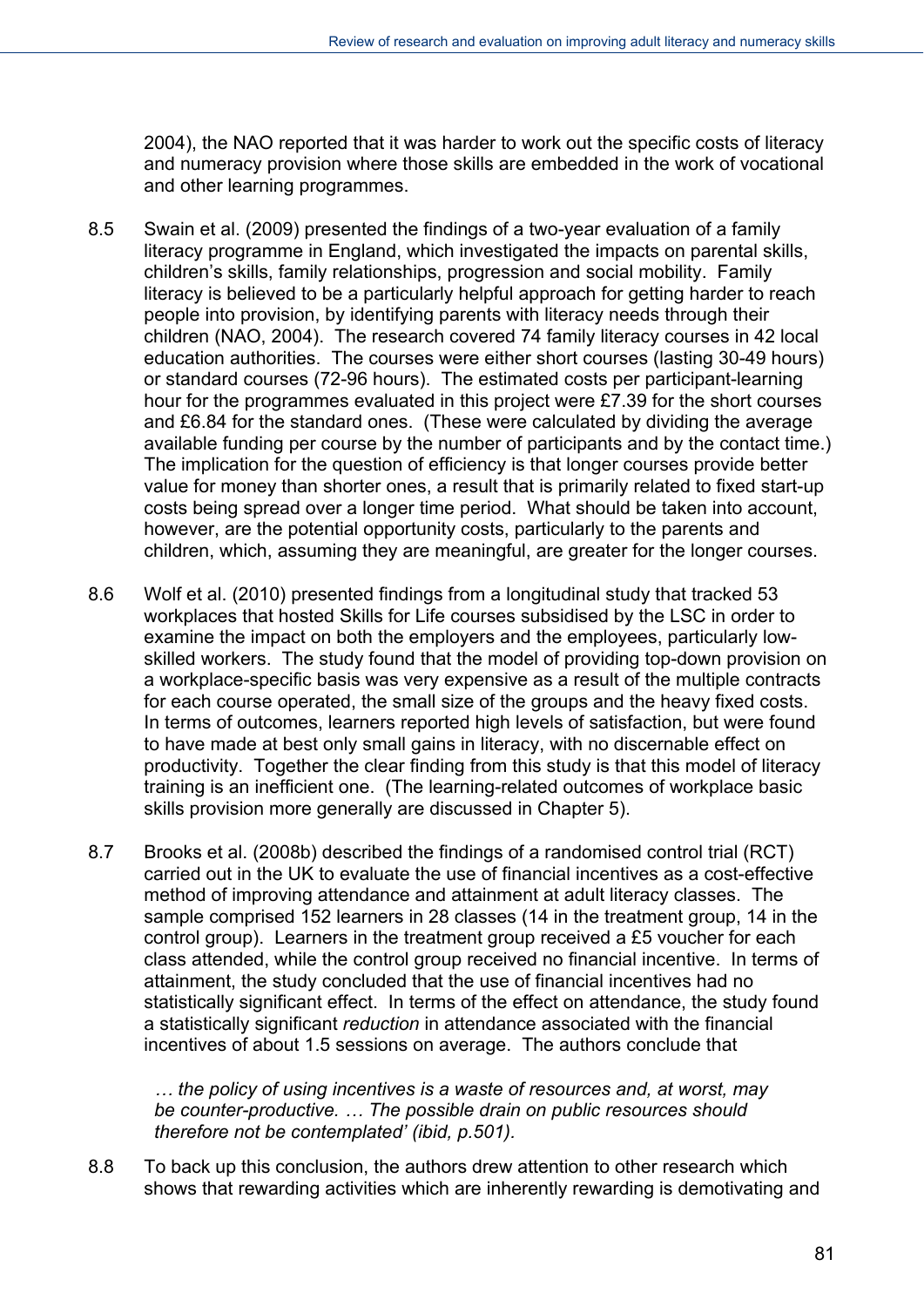that rewards which are contingent on engagement have a negative effect on engagement. However, several limitations of the Brooks et al. (2008b) RCT should be noted: it was a relatively small research project in terms of the sample size that offered a relatively small incentive, which was in the form of vouchers and not cash. In addition, the learners in the trial had previously attended one term of teaching and it is possible that a different effect might have been achieved for learners who were just starting. Finally, the statement quoted above represent a strong conclusion from a single small-scale study of one group of literacy learners.

## **Conclusion**

- 8.9 The principal findings from the literature review on this topic are:
- literacy courses/qualifications tend to cost more than numeracy courses, and Entry level provision is considerably more costly than Level 1 and Level 2 provision, reflecting the greater needs of these learners
- longer courses tend to be delivered more efficiently than shorter ones due to the fixed start-up costs
- one model of providing subsidised Skills for Life training for low-skilled workers has been shown to be inefficient: this was provided on a workplace-specific basis, with multiple contracts for each course operated, heavy fixed costs, small group sizes and short courses
- the use of financial incentives to learners for promoting attendance appears to be counter-productive in some cases (using a small incentive, in the form of vouchers rather than cash, with learners who had previously attended one term of teaching), although this finding is based on a single, small scale study.
- 8.10 The following are recommendations for where future research might focus:
- greater use should be made of the Individualised Learner Record (ILR) to explore the cost-benefit ratios associated with different modes and methods of delivery
- any future evaluation of publicly-funded programmes or projects in the area of ALN provision should include a cost-benefit analysis where possible or otherwise an assessment of cost-effectiveness
- the Department should consider commissioning research to carry out a series of cost-benefit/cost-effectiveness analyses for different modes and methods of delivery that are known (or believed) to be effective (that is, perform strongly in terms of the delivery of outcomes).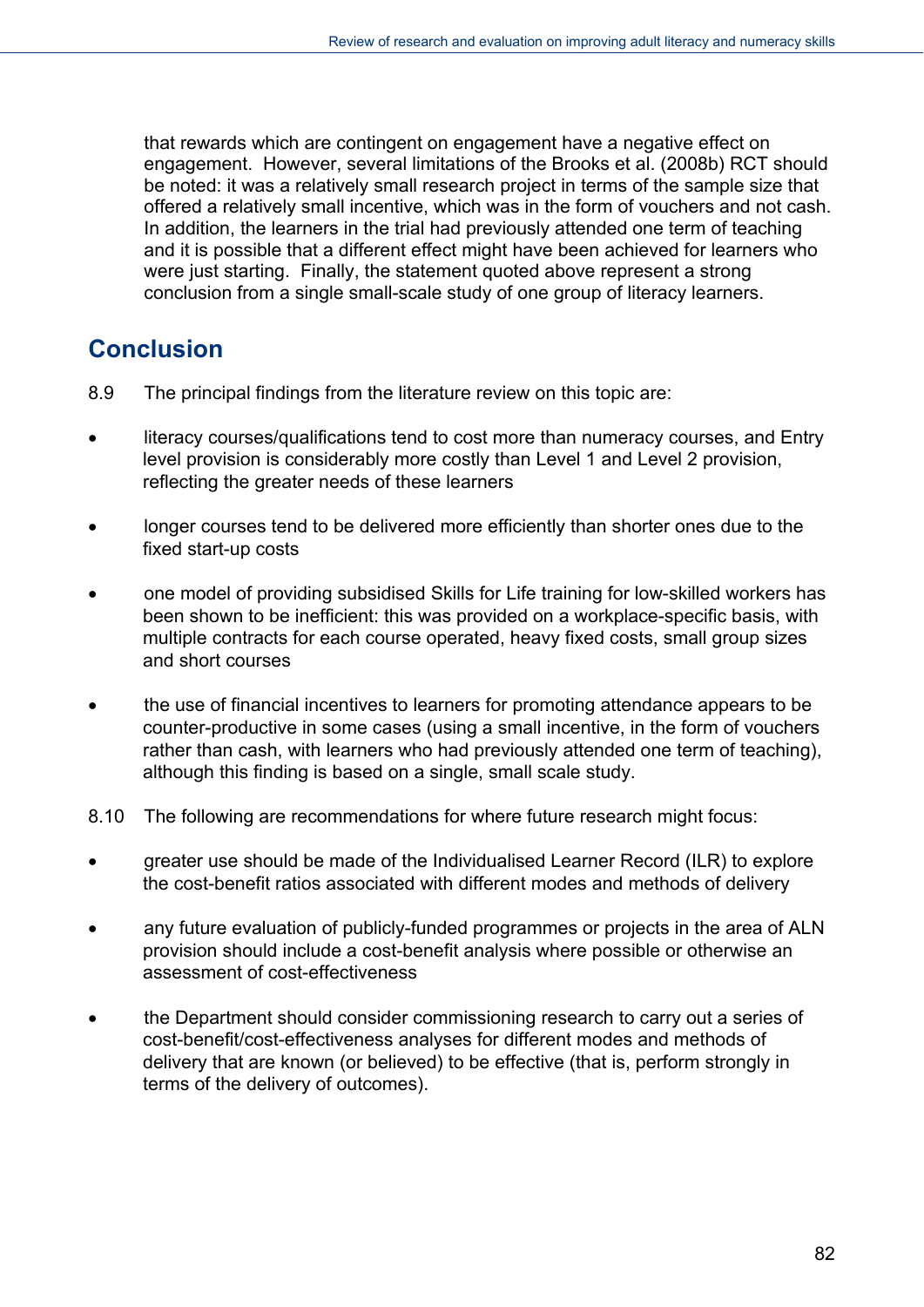# **Quality and effectiveness of provision: motivation**

### **Introduction**

9.1 This chapter examines the available evidence on learner motivation and the ways in which motivation relates to the benefits and outcomes learners expect to gain from engaging, participating, achieving and progressing in ALN provision. Two aspects of learner motivation are considered: what motivates adults to join literacy and numeracy classes; and what motivates learners to persist with their literacy and numeracy learning. In terms of the quality and effectiveness of provision, research has shown motivation to be a strong determinant of learner enrolment, retention, and success on basic skills courses (see Gorard et al., 2004; Holland, 2002; Webb, 2006, all cited in MacLeod and Straw, 2010).

## **Evidence**

9.2 Learner motivation and how learners conceive that learning will be of benefit to them are complex subjects. Accordingly, the richest data on learner motivation come from qualitative studies that are sufficiently sensitive to capture learners' diverse, complex and multiple motivations. This review found a wide range of evidence on learner motivation from studies of this type. Quantitative and qualitative data on learner motivation and goals are often collected as part of studies which focus on other aspects of adult basic skills provision. Very often analysis of this evidence focuses on grouping learner motivations (for example as extrinsic or intrinsic motivations) and not on weighting motivations in terms of lowest and highest priority.

# **Findings**

#### *Motivation to join learning programmes*

9.3 All available evidence suggests that learner motivations for improving literacy and numeracy skills are multiple and complex, reflecting the internal and external forces working on adults, and not easily reduced to economic rationalist decisions. For example, Kambouri and Francis (1994) noted that most students said they enrolled on basic skills courses to 'better' themselves (36%) and to learn specific skills; very few learners said they came to increase their self-confidence, although this was implicit in some of the specific answers given. A survey carried out for the Basic Skills Agency (2000) found that the main reasons for wanting to improve basic skills were 'to feel better about yourself/your skills' (37%); 'to be better at everyday tasks which involve basic skills' (24%); promotion at work (13%); and wanting to get a better job (17%). Sticht (2001) found that the main reasons adults gave for participating in basic skills improvement programmes were: emotional (to feel better about themselves); practical (to be better at everyday tasks involving basic skills); to improve IT skills; to obtain a qualification; because the course was near home.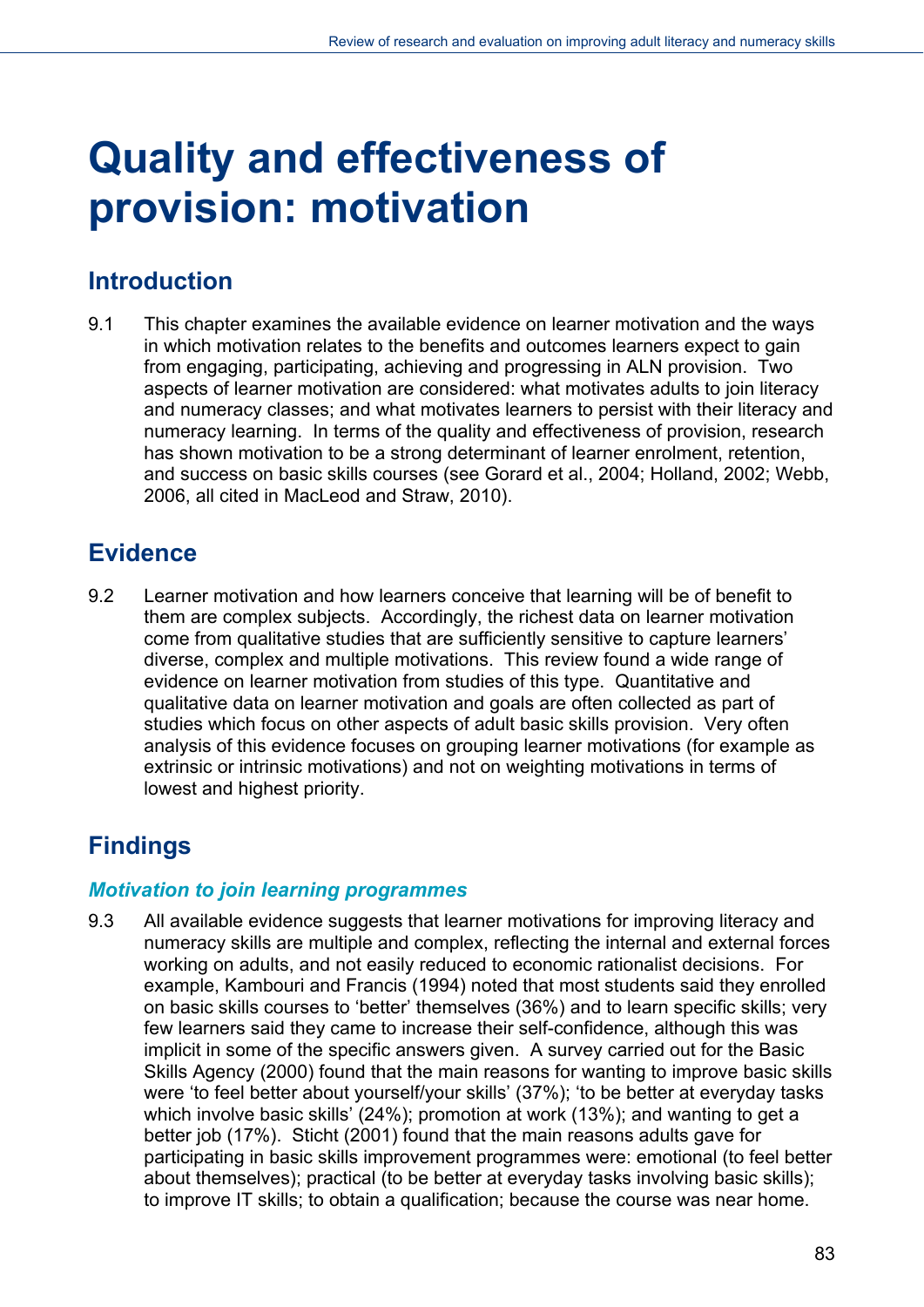- 9.4 In the research literature, motivations are most frequently grouped as extrinsic and intrinsic motivations, with many learners experiencing both extrinsic and intrinsic motivation. For example, qualitative interviews with learners carried out as part of NRDC's Learner Study (Rhys Warner and Vorhaus, 2008) found a broad range of extrinsic motivations, including goals related to gaining employment or progressing within education, where qualifications were often important to achieving these goals. (Those learning in the workplace named motivations directly associated with work included promotion, taking on voluntary roles such as Union Learning Representative and other union activities, and keeping up with new levels of work skills, such as ICT.) In contrast, most older learners who described learning for enjoyment and fulfilment did not want to take tests, although a few valued the opportunity to gain the qualifications they had not previously held. Learners also cited reasons not connected with work, such as helping children with homework, and intrinsic motivations such as overcoming embarrassment, and regaining confidence lost at school.
- 9.5 Importantly, learner motivations are not fixed and priorities can shift over the course of a learning programme. NRDC's Adult Learners Lives project (Barton et al., 2006) found that learning is affected by the 'imagined future' adults have, whereby they create and constrain what they see as possible. Adults' plans change as they see different lives for themselves, and as learners build confidence and self-esteem they begin to consider options which they did not previously feel were open to them.
- 9.6 Most research projects that have gathered data on motivation ask learners to name/choose multiple motivations (often from a pre-set list) and it can be difficult to establish a hierarchy of priority. NRDC's Effective Practice Study in Numeracy (Coben et al., 2007a) illustrated that motivations are many, intricate and often overlap. Of the 412 learners interviewed for this study, the main reason cited for embarking on the course was to get a qualification, with the second most popular response being 'to get a better job'. However, there is some dispute in the literature about how important *qualifications* and *specific skills needs* are as a motivation for learning, particularly in numeracy. Although learner motivations are broadly similar for both literacy and numeracy, NRDC's Learner Study found that many interviewees needed a maths qualification for promotion or as an entrance requirement for a higher-level course.
- 9.7 Evidence submitted to NIACE as part of their inquiry into adult numeracy learning (NIACE, 2011) led that organisation to conclude that although qualifications have value to some numeracy learners, for others qualifications may be a barrier to learning, especially given the low success rates. In contrast, a recent Ofsted report into adult literacy learning in England (2011a) found that literacy learners were motivated by working towards qualifications, and that this motivation was supported by the availability of a range of accredited routes to qualifications. Although research by NRDC and others has identified a number of reasons why adults are motivated to enrol on numeracy courses, this evidence is seldom skill- or taskspecific. Some NRDC research (e.g. Swain et al., 2005) has suggested that people seldom join numeracy classes because they feel that they are lacking numeracy skills at work or in their everyday lives. Scottish research (Coben, 2005) lists factors such as peer pressure; change in personal circumstances; work-related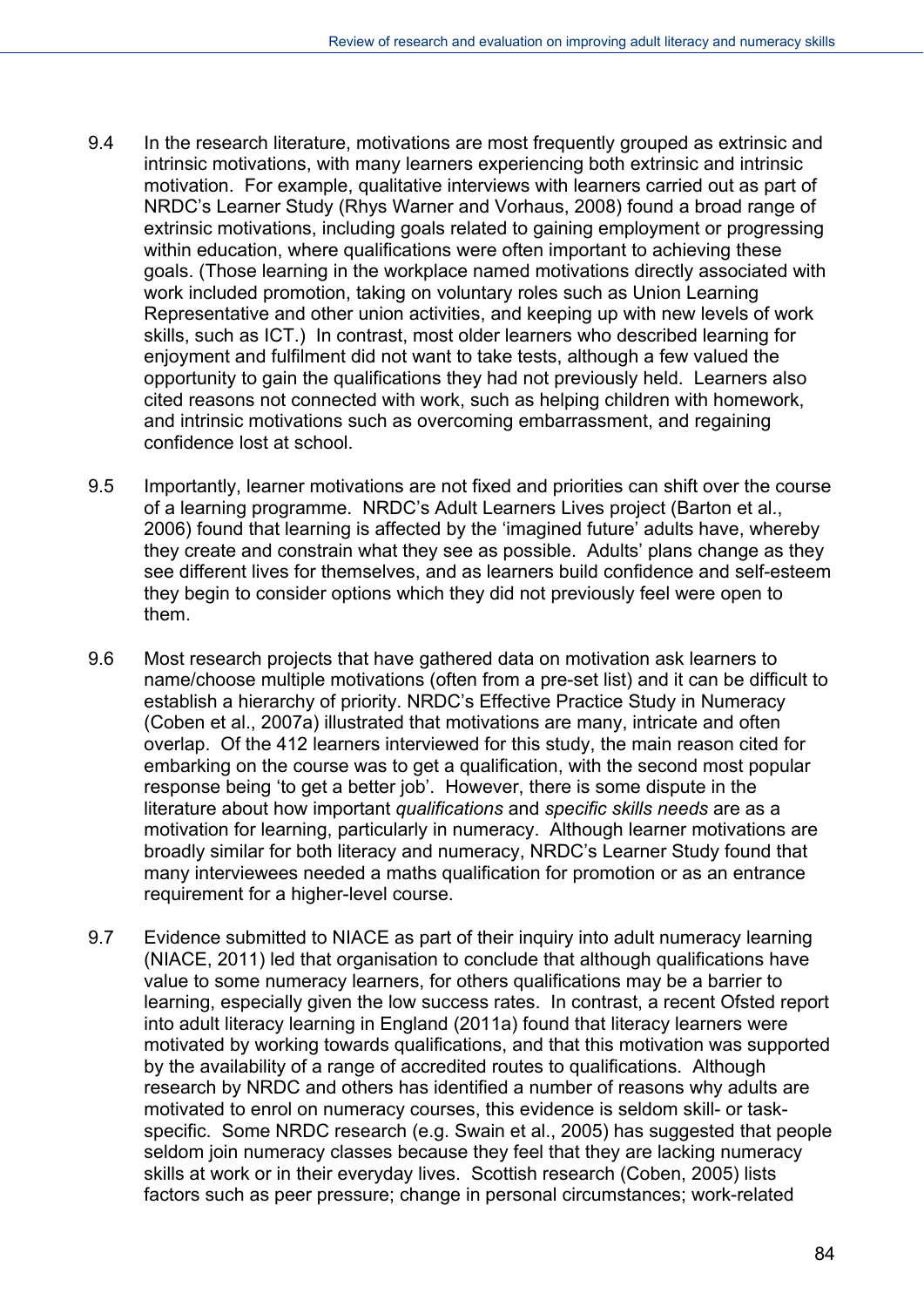reasons; learning to drive; needing numeracy to pass a course entrance test; needing to improve numeracy to live independently.

9.8 Wolf et al. (2009) found that when learners interviewed were asked about the benefits they expected from their workplace learning, increased earnings was ranked last and increased chance of promotion second last, demonstrating that short-term gains had a low priority. Instead, learners wanted or expected to learn new skills (just over half the sample) and to be more effective in their current job and, looking back on their learning, two-thirds (66%) of the sample reported that their confidence at work had increased as a result of learning. In research drawing on some data from the same three-year project on the 'Impact of policy on learning and inclusion in the learning and skills sector' (TLRP, funded by the ESRC) Finlay at al. (2007) concurred that for employees participating in basic skills courses,

*… career development was not as prominent a motivation as might have been expected. Many of the learners simply wanted to 'brush up' on their literacy and numeracy to make up for learning they had missed out on in the past. Others were taking up learning opportunities primarily for their own personal development, confidence and interest (p. 234).* 

- 9.9 Other commonly cited reasons included wanting to help children with school work and wanting to develop ICT skills.
- 9.10 In order to motivate adults who may lack awareness of their low skills to enrol on basic skills courses, marketing strategies should study and respond to specific market segments or target groups to be effective (Michael and Hogard, 1996). Inventive and varied marketing methods are required in order to increase demand for, and recruit 'hard-to-reach' learners onto, basic skills programmes. Powell et al. (2003) outlined three marketing methods that have had documented success:
- word of mouth (with information left in surgeries, community centres, etc.)
- the media (especially television people with low skills watch more TV)
- community outreach programmes which provide information for prospective learners (particularly where the specific needs of the local community are taken into account)
- there is also evidence that marketing campaigns can de-stigmatise basic skills courses and encourage learners to enrol (Rhys Warner and Vorhaus, 2008; Frontline Consultants, 2006). Use of broadcast media has proved more successful than print media.
- 9.11 There is also some evidence that a successful approach to engaging 'hard-toreach' groups in learning is through providers working with community and voluntary sector groups (Hamilton and Wilson, 2005). In reviewing evidence gathered by the Basic Skills Agency and others, McIntosh (2004) concludes that one of the most effective methods of recruiting learners onto basic skills courses is through personal approaches, meaning that provider outreach work and links with other agencies in the community must be well-established. Placing basic skills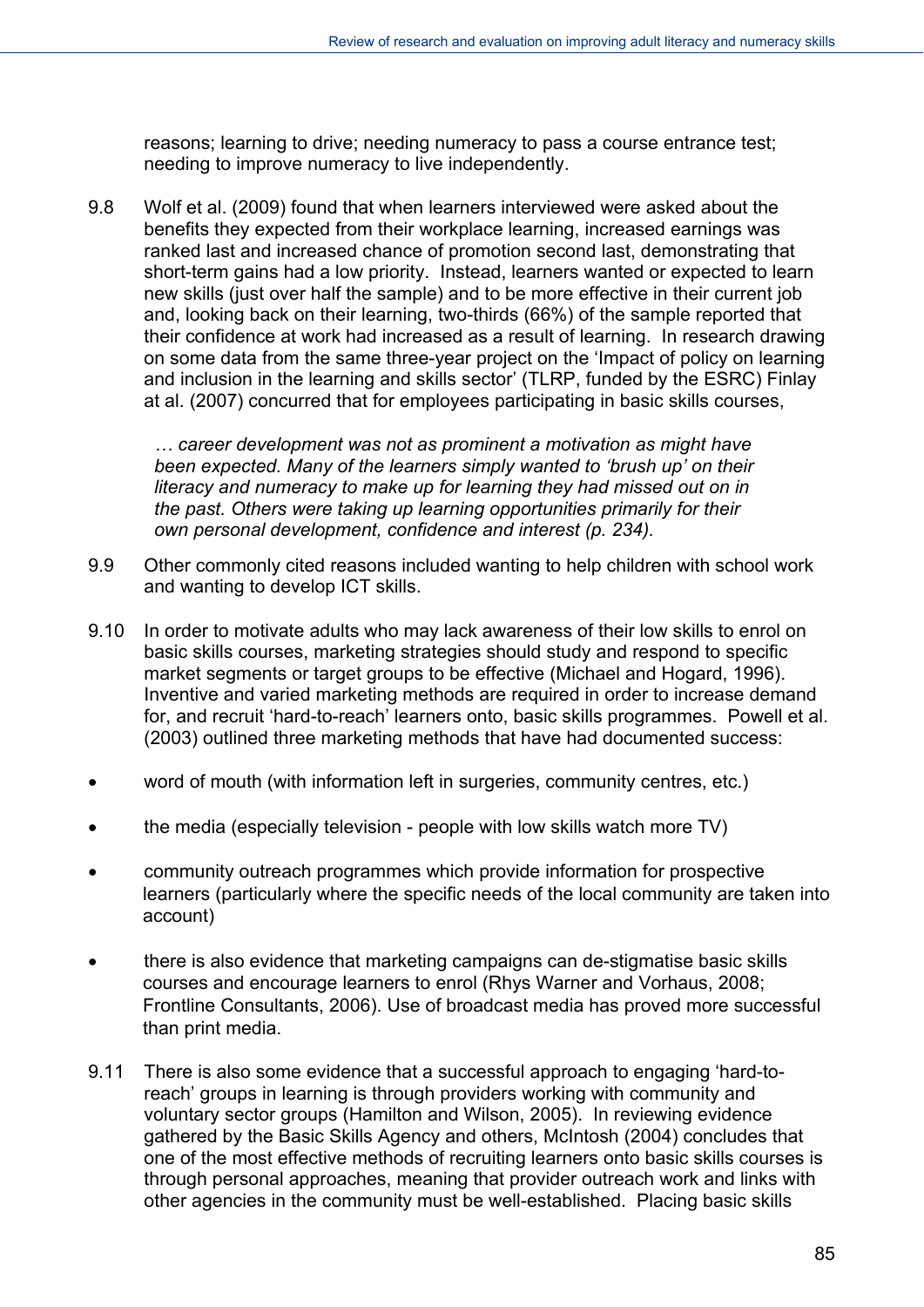courses in accessible locations is popular and helps recruit learners. This community dimension to motivation is emphasised by Strawn (2005), who argues that people living in communities where education is seen as a means of advancement are more likely to participate in formal learning themselves (cited in Tett and Maclachlan, 2007). This conclusion is also supported by the NAO (2008b), which emphasised that the engagement of 'hard-to-reach' learners could be enhanced by promoting literacy, language and numeracy skills more widely across a range of government programmes.

- 9.12 A NAO (2004) progress report on Skills for Life also highlighted the particularly effective approach to increasing demand for provision through the use of successful learners in the promotion, recruitment and support of new learners. Promoting a 'culture of learning' within the workplace appears to influence both employer and employee decisions about investment in skills development (UKCES, 2009b). An Ofsted report into the impact of Train to Gain (2008) emphasised the important role employees who have participated successfully in training can play in motivating other colleagues to take up learning opportunities, by expressing satisfaction with the experience and pride in their achievements.
- 9.13 Integrating basic skills provision into other learning activities can make courses more attractive, as can increasing the diversity of provision. This supports findings presented by the NAO (2008b), which partly attributed the slow take-up of Train to Gain courses to the lack of availability of lower-level courses. The NAO found that adults were more likely to engage with maths when it was relevant to managing finances (financial literacy), work-related learning (embedded numeracy provision) and – most popular of all – linked to helping children with maths. The names of courses, such as numeracy or basic maths, may put people off. Suggested alternatives included: 'managing money better', 'organising your time' and 'maths in your home'.
- 9.14 The evidence has led researchers to suggest that policy makers would benefit by taking a broader view of both learner motivations and the outcomes adults expect to gain from learning. Hodgson et al. (2007) argue, from data gathered through qualitative interviews with learners in a range of settings, that the New Labour government was only 'half-right' in its construction of learner motivation: 'it does not appear fully to recognise learners' motivations to improve aspects of their everyday lives and policy focuses too heavily on the economic benefits of learning' (p. 20). Learners in this study spoke of the expected outcomes of their learning in terms that point to the wider benefits of learning (confidence, independence, better parents/community members) with labour market outcomes such as employment conceived of as longer-term goals. These authors speculate that

*… government policy does not stress the wider benefits of learning because this type of outcome does not easily lend itself to the type of quantitative measurements normally used to justify public spending and might deflect from the economically-driven focus on Level 2 qualifications associated with employability (p. 21).* 

9.15 They argue that this dissonance between the case made by policy makers for public investment in basic skills provision and the reasons why individuals engage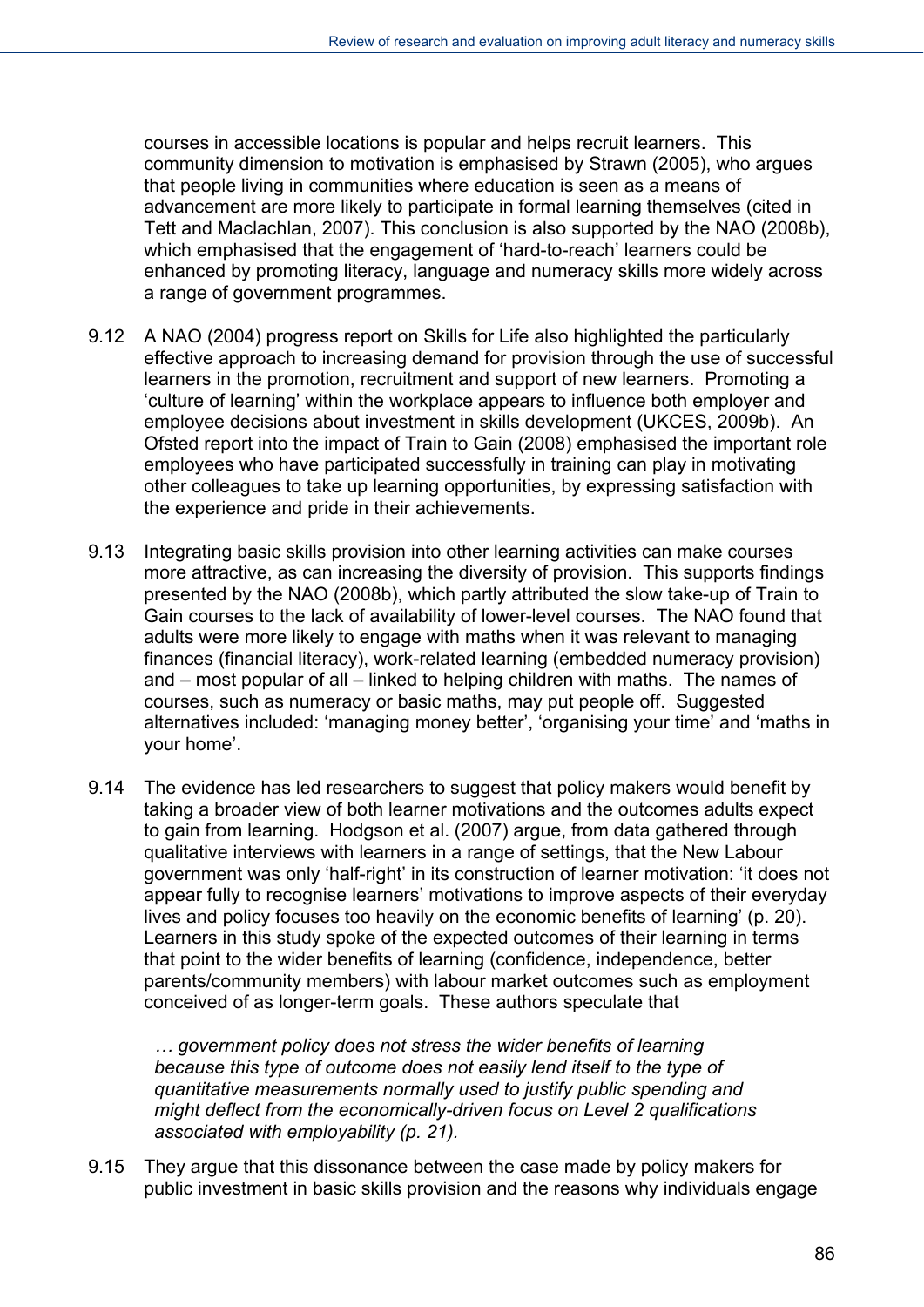in provision, and the subsequent policy focus on 'hard' outcomes (such as qualifications attainment) at the expense of softer outcomes, risks leaving disadvantaged learners behind, because they are far less able to achieve the qualifications linked to funding or performance targets.

9.16 Hodgson et al. (2007) draw three conclusions: a narrow definition of learner motivation based purely on personal economic benefits, coupled with a idealised sense of the power of learner agency, can lead to the undervaluing of the negative experiences at school, and the resources education providers require to remedy these; that the significance of the teacher/learner relationship has been downplayed by policy makers; and that where learners are problematised rather than the system, policy reforms fail to create the conditions that are favourable for sustained participation, achievement and progression.

#### *Motivation to persist in learning*

9.17 Where there are issues keeping learners in provision – that is, where learners are resistant – this is often viewed as a problem of motivation (see Wedege and Evans, 2006). In qualitative interviews with 44 learners from groups prioritised by Skills for Life policy (the unemployed, prisoners and the 'hard-to-reach') on mandatory and voluntary programmes, researchers found that those who were participating in training voluntarily usually did so because of some critical incident (O'Grady and Atkin, 2006). These people had a clear idea about their shorter-term goals (usually expressed in terms of getting a qualification) and those for the longer term (usually connected to future employment or employability). For those who were on training courses as a requirement of their benefits claim or because they were in prison, their participation in courses was passive (or the course was rejected completely), and many on Job Centre Plus programmes either could not see how the programme would improve their skills or disputed their need for training in the first place. The researchers conclude that making adults attend training programmes through interventions such as directions and sanctions does not lead to full engagement and participation and can lead to increased resistance to subsequent training. Non-voluntary learners understood that these programmes rarely led to employment:

*Interestingly, learners … reported enjoying work placements more than periods of time within a classroom setting, even if those placements appeared to be of little benefit in terms of achieving sustainable employment. It may prove beneficial for policy-makers to consider how training programmes for the unemployed could be structured in such a way to allow learners to decide their place of work and training support needs (p. 285).* 

9.18 Research on learner persistence from the US (Comings et al., 1999) found a significant relationship between persistence and learners having specific goals as a reason for entering adult basic education programmes. Similarly, Brazier et al. (2010) in reviewing literature on education and training for young people involved in crime, found evidence that mandatory education was often viewed as a punishment. The 2009 House of Commons Public Accounts Committee report on Skills for Life noted that there were problems motivating prisoners with low basic skills to take up courses (only one in five offenders with a literacy or numeracy skills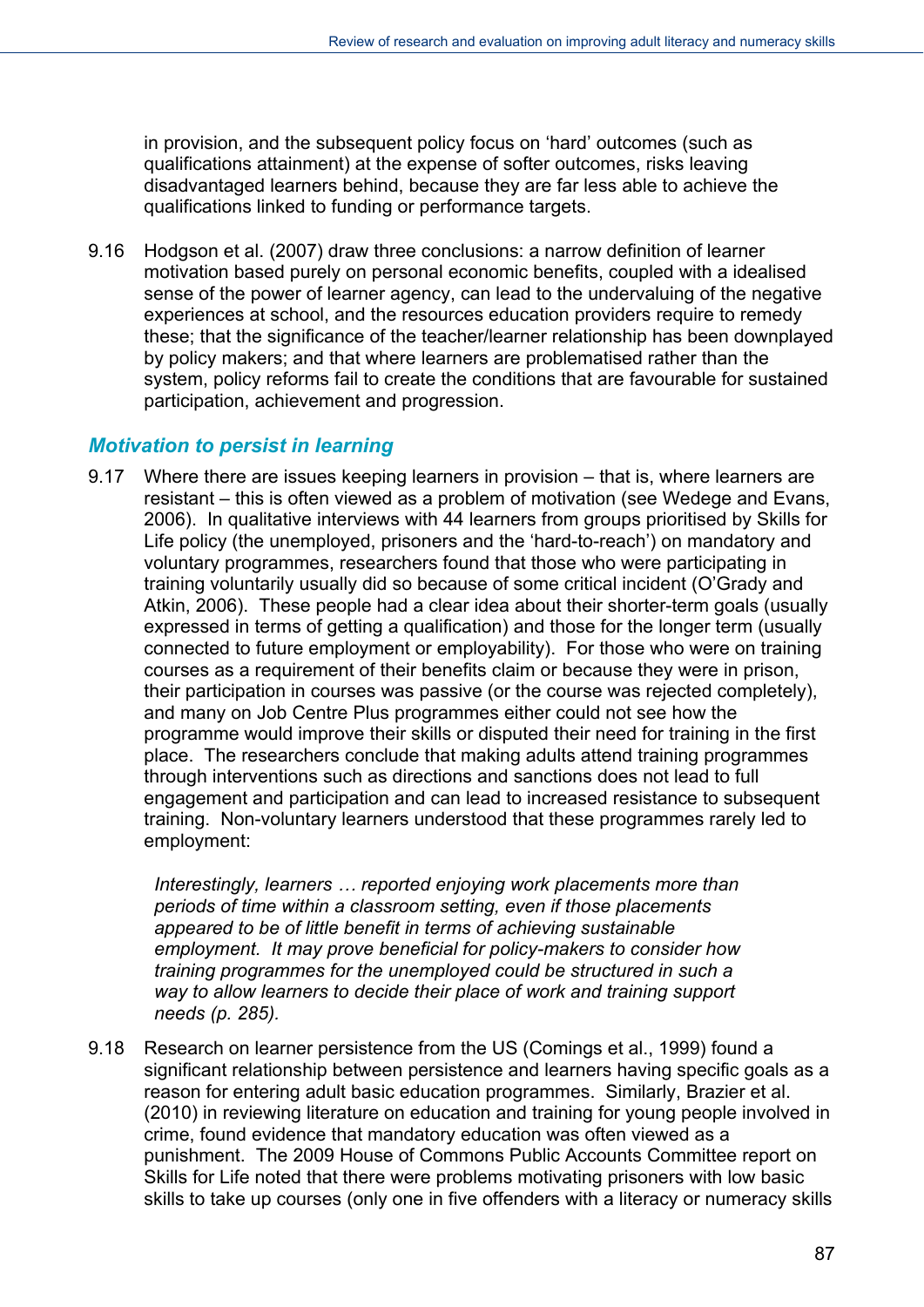need enrol). Although participation in learning is voluntary, there are ways of motivating prisoners to join classes and attend regularly, for example through the chance to earn privileges or embedding learning through prison activities such as prison work. Hannon et al. (2003) and Atkin et al. (2005) also report that 'concealing' basic skills training within community-focused provision for nonoffender learners resulted in high learner retention, regardless of the size of the basic skills component relative to other elements.

- 9.19 Two studies, one aimed at reforming adult literacy education in the UK, US and Canada (Sticht 2001) and the other a NIACE/National Youth Agency investigation of the low take-up rate of basic skills provision among young adults (Merton 2001) have shown that informal venues are more likely to motivate potential learners to take up basic skills programmes than formal settings. Both studies found that learners preferred to learn in familiar places and were particularly in favour of learning at home with support. Swain et al. (2005) also found that numeracy students who feel vulnerable can be motivated where they are given the opportunity to work in a group setting. Learner motivation can be stimulated by learner involvement in the content and design of courses, which may be more possible in flexible/online learning than more traditional approaches.
- 9.20 Although research on some courses (Coben et al., 2007a) suggests that when numeracy is taught as part of the basic skills element of a full-time course or as part of a vocational course it can be difficult to motivate learners, NRDC's study of embedded learning (Casey et al., 2006) found that learners were less likely to drop out of a course if the basic skills element was embedded. The increase in retention was most marked for vocational classes at Level 2, with an increase of over 26% between classes with separate basic skills and those with embedded provision. Interview data support the finding, suggesting that on Level 2 courses, the embedded approach helped learners to overcome the stigma associated with having literacy and numeracy needs and helped learners cope with their vocational course. However, the impact of embedding on retention was not statistically significant for Level 1 courses. Employees often see learning at work as preferable to learning externally in a college, and workplace learning can encourage employees to develop their basic skills (Evans and Waite, 2008) motivated by the social dimension of the learning experience.
- 9.21 As noted in Chapter 8, Brooks et al. (2008b) carried out research to test the possibility that offering financial incentives might be a cost-effective way to increasing attendance and progress, finding that payment to attend adult literacy classes had an adverse affect on attendance. The literature on this topic points to the conclusion that 'external interventions crowd out intrinsic motivations if they are perceived as controlling' (Frey and Jegen, 2001, p. 594).

# **Conclusion**

9.22 Learner motivations can be broadly categorised into five groups: *motivation by requirement* (e.g. it is a requirement to get the qualifications to fulfil work criteria [e.g. needing certification] or to retain benefits); *work-related motivations* (as an aid to gaining employment or better employment and moving out of low paid work);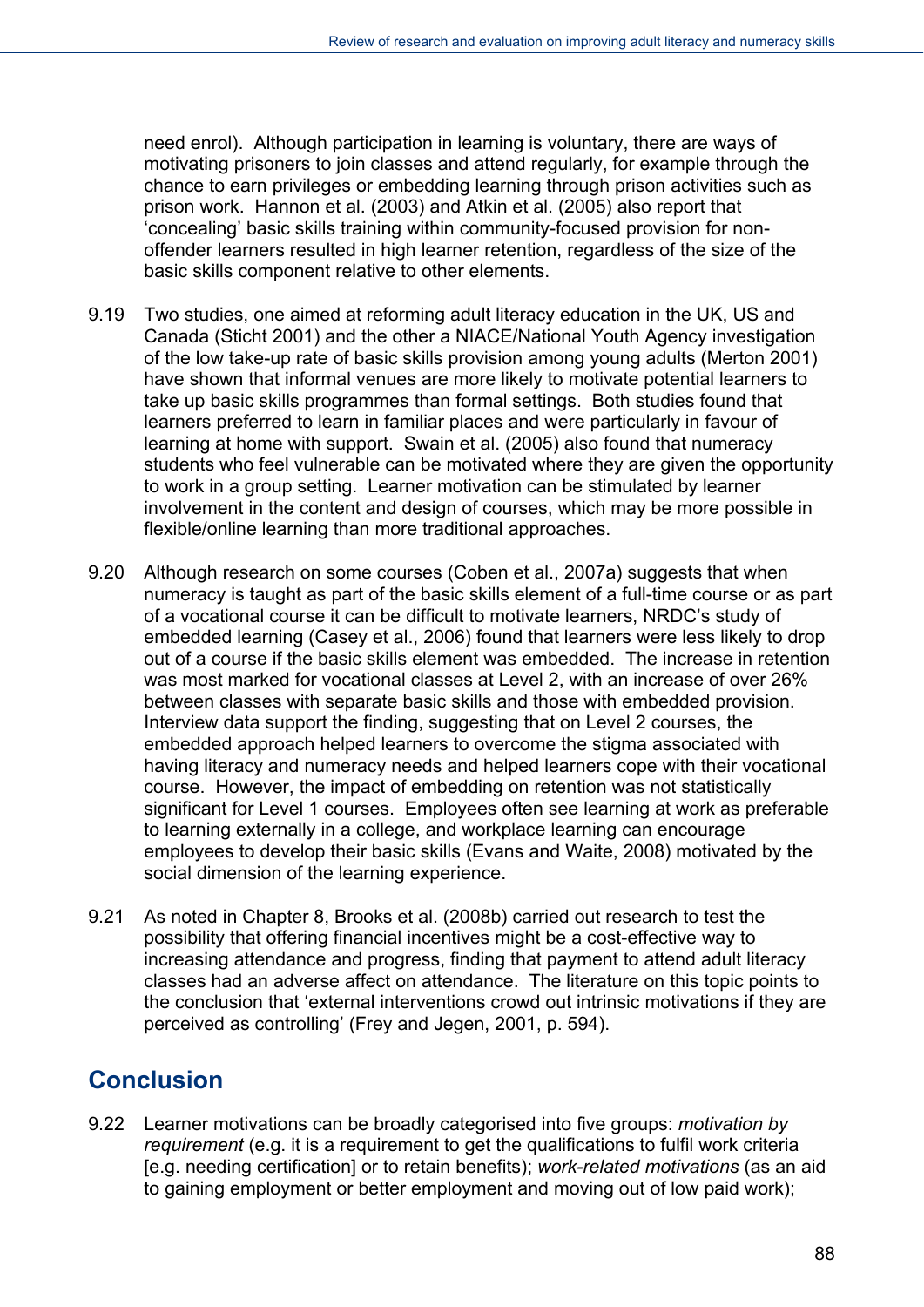*educational motivations* (to make educational progress, ranging from wanting a qualification or to help children with homework to wanting to go to university or correct an educational trajectory that stopped due to poor school experiences); *motivation related to closed personal goals* (to improve literacy and numeracy skills and so gain confidence in these skills – but not as a means to anything else); and *motivation for wider personal development* (the wider benefits of learning, such as wanting to increase confidence and make more of a contribution to society, to becoming more independent and successful, to have better health, to be better parents and community members).

- 9.23 Learner motivations are complex and many learners have diverse and multiple reasons for wanting to improve their literacy and numeracy skills. Learner motivations are not fixed. As people with shifting priorities and circumstances dip in and out of learning, so their goals are flexible and change as their circumstances change, sometimes unpredictably (Barton et al., 2006). Most research which gathers data on learner perspectives on motivation is either small-scale or focuses on specific programmes of learning (e.g. workplace provision), so it is not possible to be definitive about which motivations (or even types of motivations) carry higher priority with literacy and numeracy learners. It seems reasonable to concur with Brooks et al.'s earlier research review (2001b) – that adults are principally motivated to improve their basic skills for 'self-development', be this personal, social or occupational.
- 9.24 Both in terms of engaging adults with low literacy and numeracy skills to improve these skills and supporting the progress of ALN learners towards achievement it is crucial that learner motivations are understood by policy makers. Where learners, employers, providers and policy-makers share an understanding of learner motivations and the barriers to accessing learning, responsive learning opportunities can be created, in turn encouraging both participation and retention (Taylor et al., 2006). Learners are de-motivated by sanctions and financial incentives to learn, and many prefer home-based, work-based and embedded approaches to improving their literacy and numeracy skills. The benefits and outcomes of learning as focused on in policy should be in step with the benefits and outcomes that learners are motivated to achieve.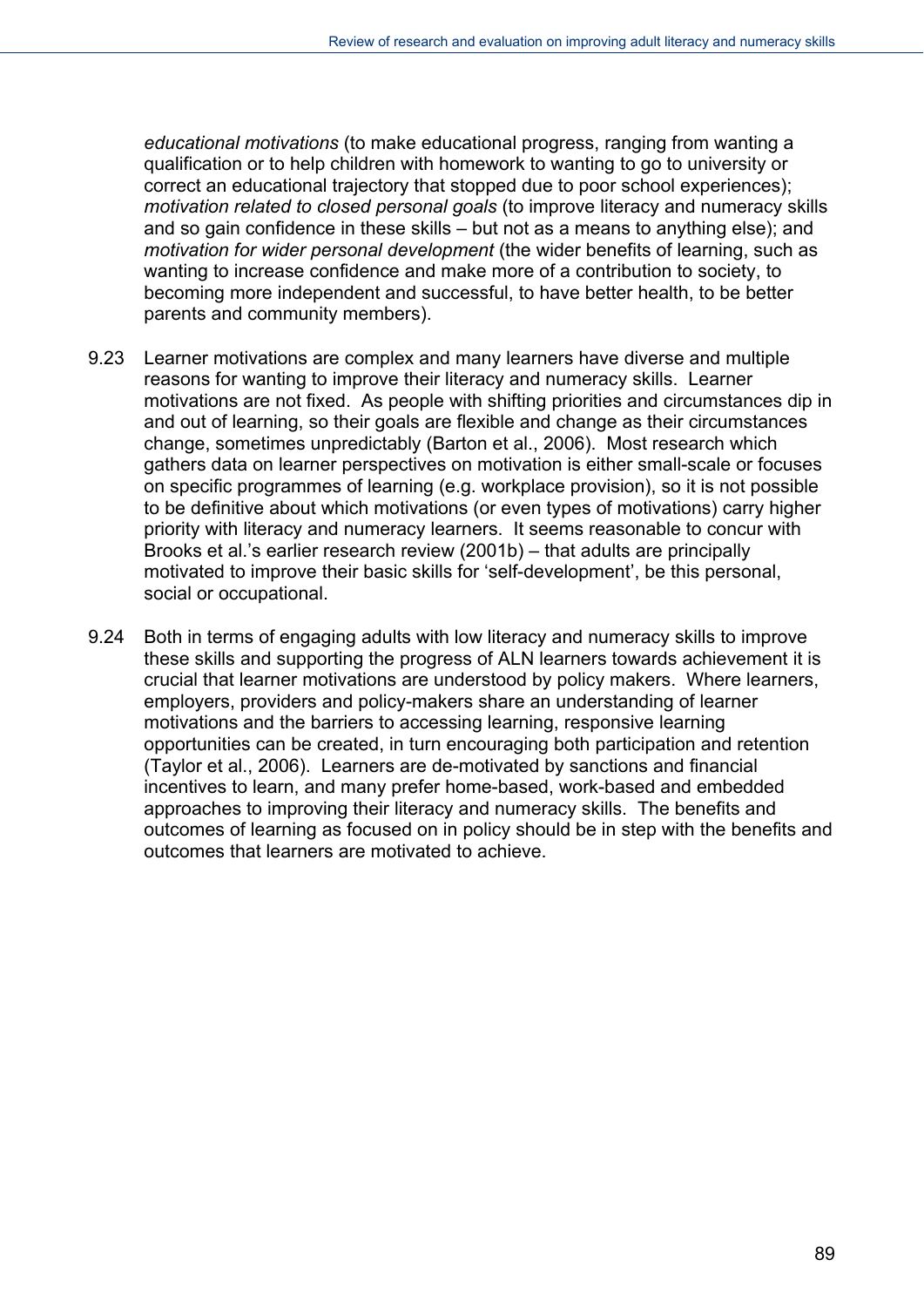# **Quality and effectiveness of provision: technology**

## **Introduction**

l

- 10.1 This chapter considers the evidence on the use of technology in delivering literacy and numeracy provision, considering the extent to which technology is used, the types of learners using technology, and the relative effectiveness of different approaches. Whilst most of the available evidence on the use of learning technology in literacy and numeracy is reviewed here, there are additional references throughout this review.
- 10.2 In this chapter the term 'learning technology' is used to refer to the information and communication technologies of interest. The Association for Learning Technology (ALT) defines learning technology as 'the broad range of communication, information and related technologies that can be used to support learning, teaching, and assessment'[2](#page-89-0). Becta, the UK government agency that (until its closure in March 2010) led the national drive to ensure the effective and innovative use of technology throughout learning, employed the following definition:

*… technology-supported learning/e-learning … includes the application of learning technologies across the learning process from assessment of organisational and individual need to delivery of learning, learner support, management and administration, and formal and informal learning (Becta, 2010, p. 9).* 

- 10.3 This chapter is set in the context of a recent paper submitted to BIS by the ALT and the ESRC/EPSRC-funded Technology Enhanced Learning (TEL) programme (ALT and TEL, 2010). That paper responded to a number of questions posed by BIS concerning whether, how and in what circumstances e-learning is effective, as well as the strength of the evidence base. It provides an insightful discussion of a similar set of questions to those posed here, but within a broader framework (compulsory, post-compulsory and tertiary education). A selection of the findings on the benefits or drawbacks of learning technology is presented in.
- 10.4 ALT and TEL (2010) pointed to the distinction needed between (i) learner performance, (ii) other aspects of the learning experience, and (iii) organisational efficiencies, as three ways in which to measure the benefits of learning technology. As this chapter focuses on ALN provision, we limit our attention to the first and second of these, but not the third, which is concerned with institutional-level effects.

<span id="page-89-0"></span><sup>&</sup>lt;sup>22</sup> http://www.alt.ac.uk/about-alt/what-learning-technology [accessed 12 May 2011]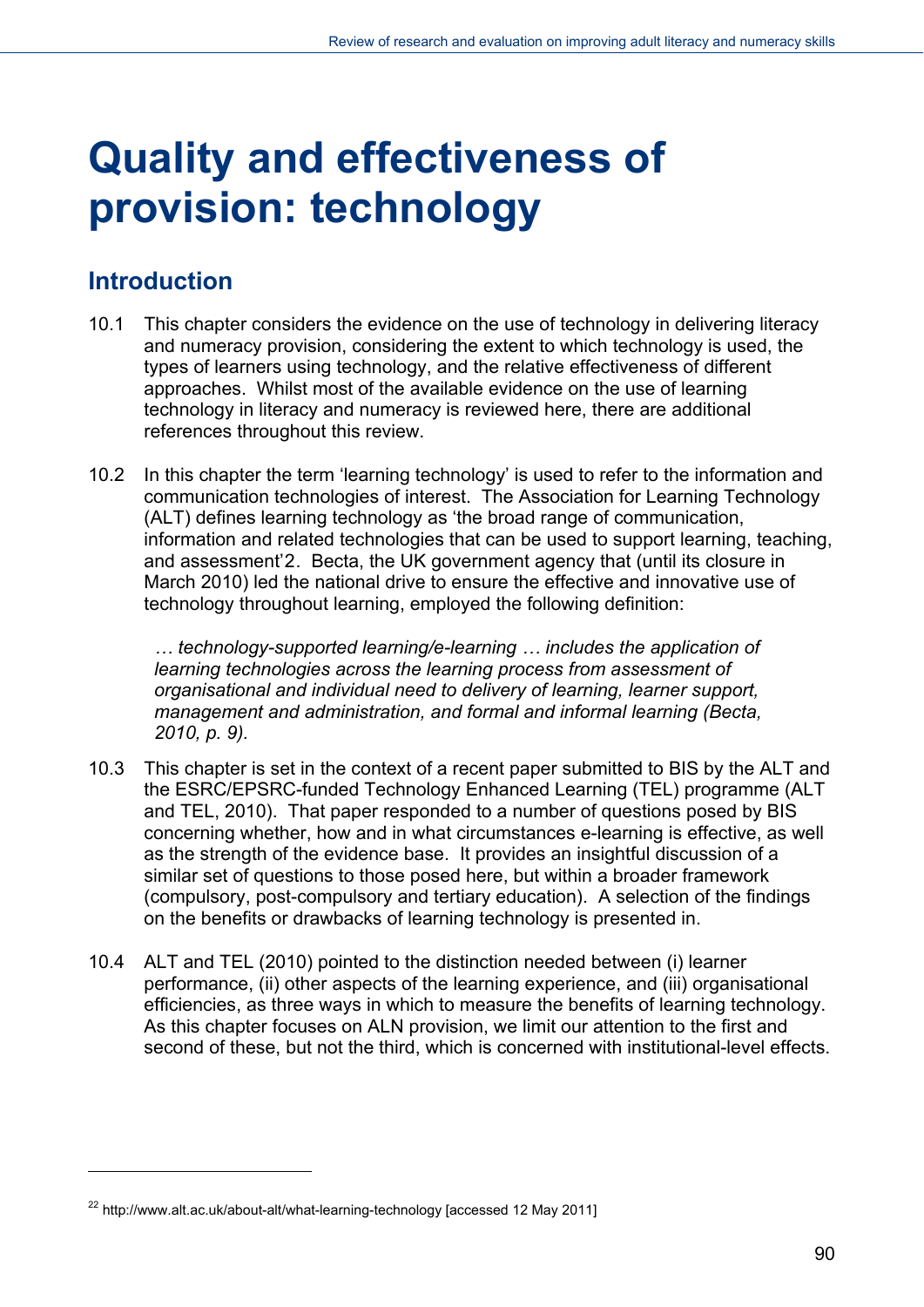| <b>Theme</b>                            | <b>Finding</b>                                                                                                                                                                                                                                                                                                                                                                                                       | Page           | <b>Source</b>                                                                                                                                                     |
|-----------------------------------------|----------------------------------------------------------------------------------------------------------------------------------------------------------------------------------------------------------------------------------------------------------------------------------------------------------------------------------------------------------------------------------------------------------------------|----------------|-------------------------------------------------------------------------------------------------------------------------------------------------------------------|
| Diminishing<br>returns of<br>innovation | Once integrated into the mainstream<br>the enhancements associated with<br>the introduction of specific learning<br>technologies can often diminish or<br>disappear.                                                                                                                                                                                                                                                 | 5              | Authors                                                                                                                                                           |
| Learner<br>performance                  | In higher education (HE), courses<br>that involve online learning - in<br>whole or part - are associated with<br>better learner performance on<br>average than face-to-face<br>instruction. This finding is attributed<br>to learners having more control over<br>their learning process and taking<br>more time to complete and reflect on<br>tasks than in face-to-face situations.                                | $\overline{7}$ | US Department of<br>Education (2009) -<br>meta-analysis of<br>52 studies<br>undertaken in the<br>period 1996-2008                                                 |
| Retention                               | On the other hand, 'face time' with<br>faculty and peers is essential to<br>learners feeling included and<br>integrated into the academic<br>environment, with knock-on effects<br>for their retention and attainment.                                                                                                                                                                                               | 13             | Lotkowski,<br>Robbins and<br>Noeth (2004) -<br>review of more<br>than 400 studies<br>from the US                                                                  |
| Learner<br>performance                  | Direct benefits to learners from e-<br>learning projects (at HE level):<br>improvements of around 10% in<br>pass rates; improvements in<br>learning style, insight and/or<br>reflection; enhancement of skills,<br>employability and/or confidence;<br>enhanced satisfaction, motivation,<br>attendance and/or confidence;<br>enhanced recruitment through<br>greater accessibility or opening up<br>of new markets. | $10 - 11$      | JISC-funed ALT,<br><b>HEA</b> and<br><b>JiscInfonet</b><br><b>CAMEL Tangible</b><br>Benefits of e-<br><b>Learning Project</b><br>(2005) - review of<br>35 studies |

#### **Table 10-1: Selected findings on the benefits (or drawbacks) of learning technology, from ALT and TEL (2010)**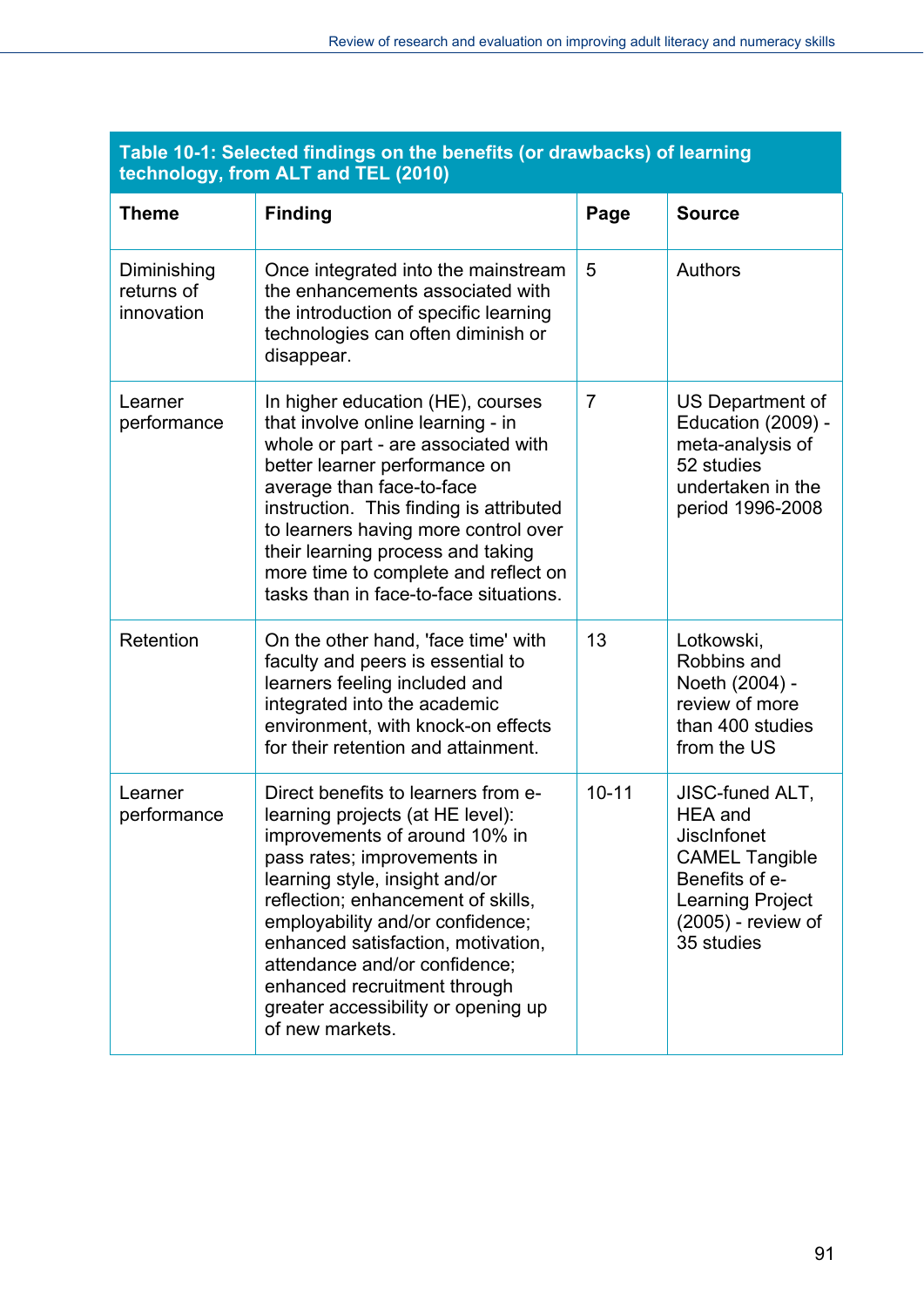| <b>Theme</b>                                       | <b>Finding</b>                                                                                                                                                                                                                                                                                                                                                                                                     | Page           | <b>Source</b>                                                                                                                               |
|----------------------------------------------------|--------------------------------------------------------------------------------------------------------------------------------------------------------------------------------------------------------------------------------------------------------------------------------------------------------------------------------------------------------------------------------------------------------------------|----------------|---------------------------------------------------------------------------------------------------------------------------------------------|
| Learner<br>performance                             | E-learning (at HE level) can<br>enhance active, self-directed<br>learning, particularly where learners<br>use technology to locate their own<br>material and for collaborative work,<br>formative assessment and<br>discussion with peers.                                                                                                                                                                         | 11             | <b>JISC (2007)</b><br>Transforming and<br>Enhancing the<br><b>Student</b><br>Experience<br>Through<br>Pedagogy<br>(TESEP) Project           |
| Organisational<br>efficiencies                     | Integrated information systems on<br>an institution-wide basis can create<br>significant cost efficiencies in core<br>business processes (curriculum<br>design and review, timetabling,<br>marketing of courses, collection of<br>marketing and quality information)<br>and learners can benefit from more<br>personalised approaches in the<br>choice of learning and delivery<br>method.                         | $\overline{7}$ | JISC/SFC e-<br>Learning<br>Transformation<br>Projects - 12<br>large-scale<br>institutional<br>projects funded<br>over a four-year<br>period |
| Additional<br>demands of<br>learning<br>technology | Technologies provide new<br>opportunities for learning, but also<br>make new demands on teachers<br>and learners. In the case of<br>learners, learners require some new<br>as well as many traditional learning<br>skills. For teachers, many<br>technology-supported tasks take<br>longer, at least initially.                                                                                                    | 12 and<br>14   | <b>Authors</b>                                                                                                                              |
| Access                                             | Many learners would have little or<br>no access to learning opportunities<br>without the support of technology.<br>This is applicable to those with<br>physical access difficulties and also<br>learners who have had negative<br>experiences with conventional<br>education, who may benefit from the<br>opportunity to use their own familiar<br>devices, networks and/or learning<br>spaces to access learning. | 12             | Authors                                                                                                                                     |

#### **Table 10-1: Selected findings on the benefits (or drawbacks) of learning technology, from ALT and TEL (2010)**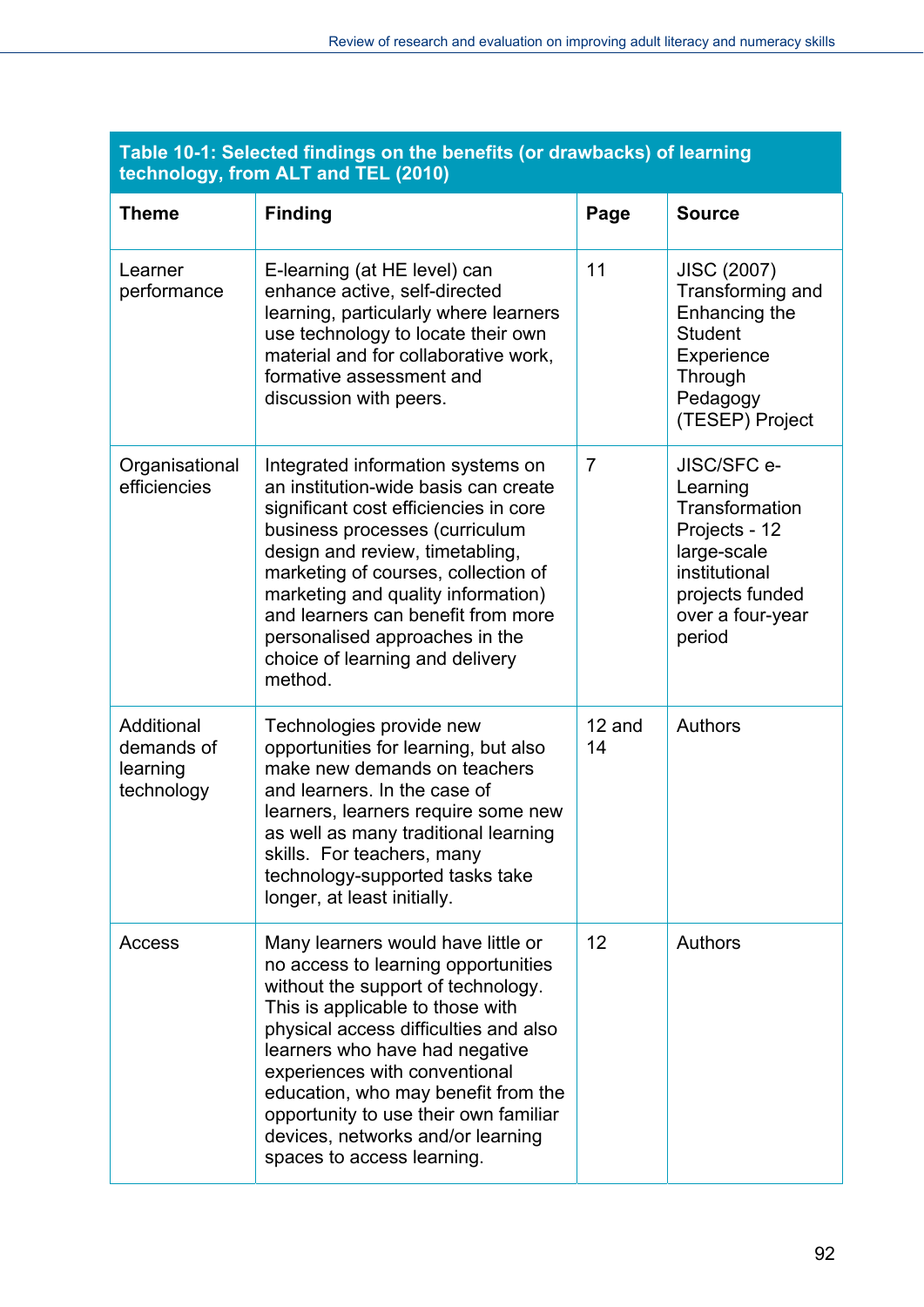| <b>Theme</b> | <b>Finding</b>                                                                                                                                                                                                                                                                                                                                                                                                  | Page      | <b>Source</b>                                                           |  |  |
|--------------|-----------------------------------------------------------------------------------------------------------------------------------------------------------------------------------------------------------------------------------------------------------------------------------------------------------------------------------------------------------------------------------------------------------------|-----------|-------------------------------------------------------------------------|--|--|
| Assessment   | Technology can support<br>assessment in several ways: freeing<br>up staff to focus on setting effective<br>assessment tasks and giving<br>effective feedback; allowing<br>assessments to be more uniform<br>and fair; allowing students to<br>practice assessment tasks and<br>perhaps choose the time of their<br>assessment; allowing assessors to<br>learn from each other and<br>standardise good practice. | $12 - 13$ | Nicol, D. (2008) for<br><b>Quality Assurance</b><br>Agency, Scotland    |  |  |
| Retention    | Technology can help retention<br>where technology reduces staff time<br>spent on other activities, allowing<br>them to spend more time with<br>learners - giving personalised<br>feedback and other forms of close<br>interaction.                                                                                                                                                                              | 13        | Re-Engineering<br>Assessment<br>Practices in Higher<br>Education (2010) |  |  |

#### **Table 10-1: Selected findings on the benefits (or drawbacks) of learning technology, from ALT and TEL (2010)**

*Source: derived from ALT and TEL (2010)* 

# **Evidence**

- 10.5 ALT and TEL (2010) state that 'there is a very large body of knowledge which could constitute a UK evidence base' on the questions of whether, how and in what circumstances learning technology is effective. The development of this evidence base has been through the Joint Information Systems Committee (JISC), the Research Councils, the Higher Education Academy (HEA), Becta, the funding bodies and others. For example the JISC, in the form of the e-Learning Innovation Programme, has supported an ongoing programme of pilots and development projects, all of which have been evaluated. In addition, the TEL programme has made substantial contributions, as did Becta in *inter alia* the FE sector, while ALT continues to review the evidence from a practitioner point of view.
- 10.6 The evidence base on the effectiveness of the use of learning technology in ALN provision, however, remains thin. There are few rigorous evaluations of the impact of using learning technology to support the delivery of literacy and numeracy, whether in FE, workplaces or other learner contexts. MacLeod and Straw (2010), for instance, reported that evidence on how adults develop their basic skills through flexible learning, including access to the internet, is poor. This is partly because there has been relatively little funded work on the development of software and new e-learning techniques specifically for basic skills learners. Where learning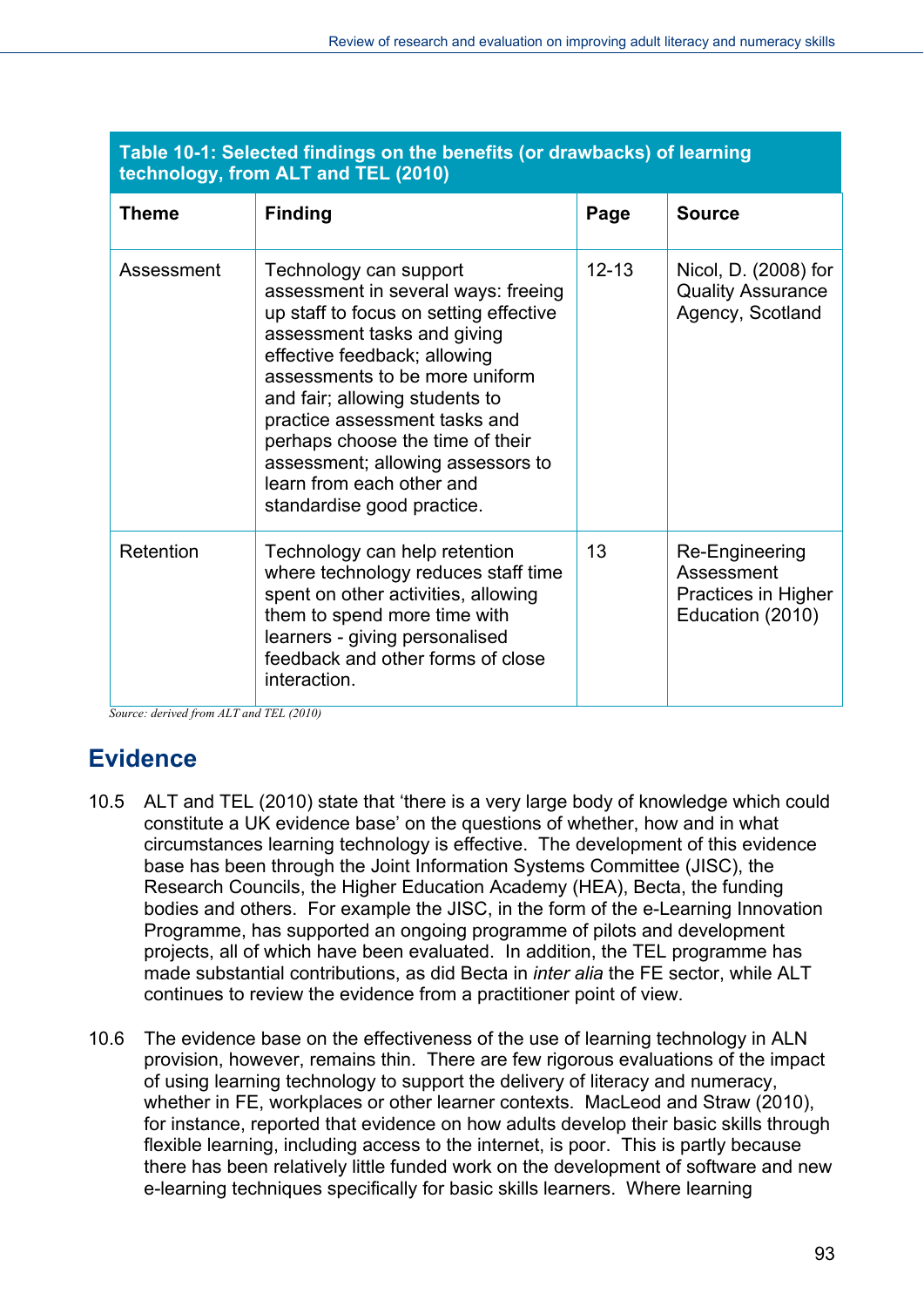technology has been used it is largely because teachers develop their own ways of using standard software tools.

# **Findings**

10.7 According to Powell et al. (2003), there are three main ways in which learning technology is used in ALN provision: to attract people to learn basic skills; to overcome traditional barriers to learning through flexible provision; and to aid tuition/instruction and learning. In an analysis of adult numeracy classes in England, Mellar et al. (2004) found that learning technology was most often used as a complement to instruction, with learners using computers to practise skills taught in class. In a similar review of the use of learning technology in adult numeracy classes in Scotland, Coben et al. (2007b) found that most teachers used learning technology as a delivery mechanism and a complement to instruction, while the use of technology as an instructional tool, with ICT integrated into class teaching, was on the increase.

#### *Enabling learner progression*

- 10.8 Learning technology in ALN provision may improve learner progress and achievement, although the evidence for this is at best mixed (Torgerson et al., 2004; MacLeod and Straw, 2010). Torgerson et al. (2004) reviewed research investigating whether learning technology enables adult learners to make better progress. Of the 16 randomised control trials reviewed, ten had no clear result or results which were not statistically significant, two showed ICT to have a negative effect compared with conventional teaching methods and four showed ICT to have a positive effect.
- 10.9 Ruthven and Hennessy (2002) suggest four ways in which the use of learning technology is beneficial for numeracy provision in the classroom, where ICT is an aid to learning:
- improving the ambience and feel of classroom activity
- helping learners to correct errors and to experiment with possibilities
- enabling subordinate tasks (such as drawing graphs) to be carried out easily, rapidly and reliably
- accentuating particular features through images and effects.

#### **Examples of using technology to support literacy and language learning**

- podcasts: allowing students to record their speech in a range of genres, as well as encouraging students to actively interpret what they have read
- digital storytelling: for sharing experiences and providing an opportunity to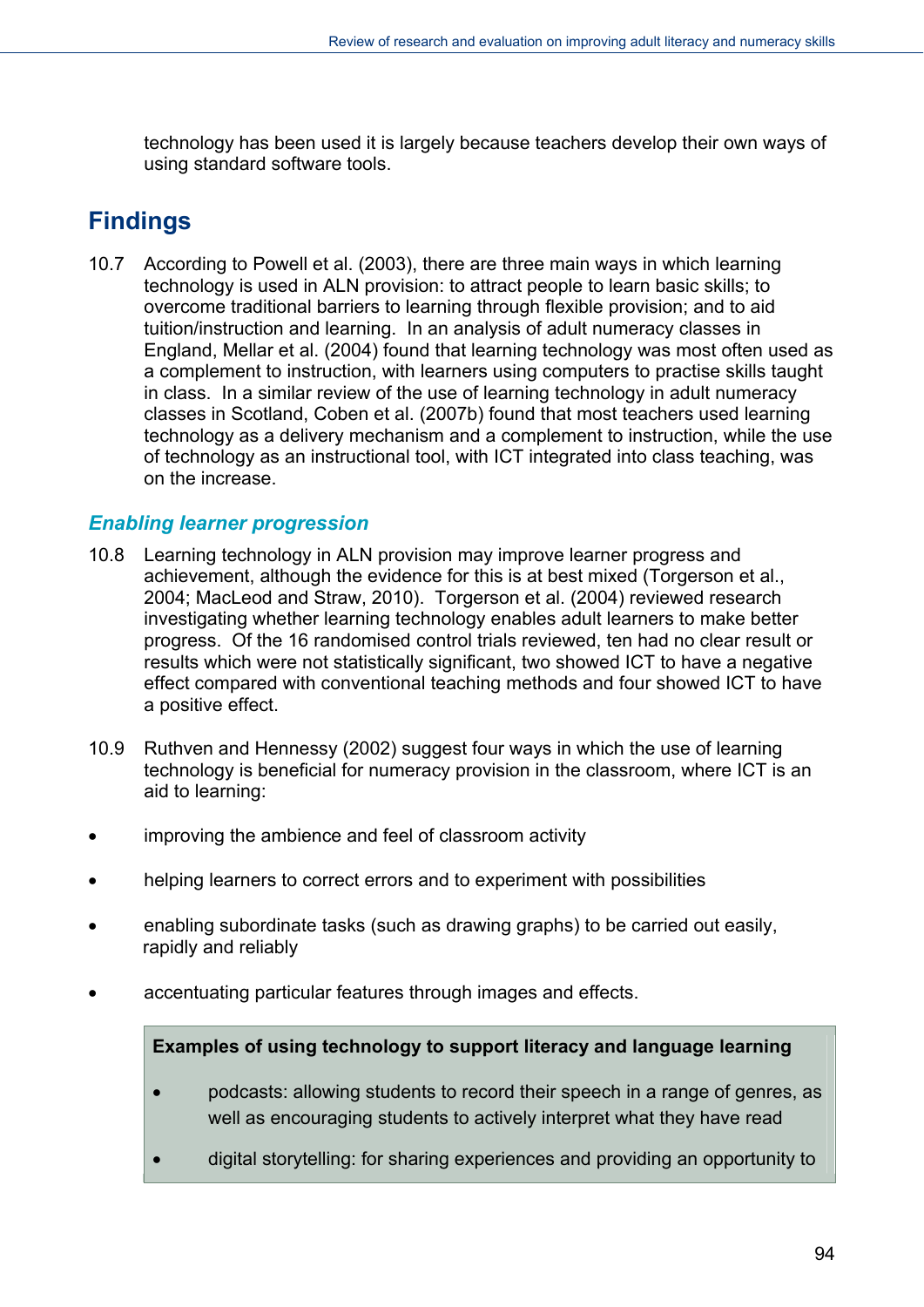practice grammar, pronunciation and oral delivery

- blogs: helping learners develop more colloquial forms of language and providing them with a tool for discussing different ideas
- text-scaffolding software: which gives learners clickable access to digitised speech reading of phrases within pieces of text
- speech recognition software: used as a way of improving pronunciation
- social network sites: allowing students to find others to help them in their language development.

*Source: Warschauer and Liaw (2010)* 

#### *Flexible delivery*

l

- 10.10 Learning technology also has the potential to make learning more flexible in terms of how, when and where it takes place. This flexibility is particularly valued is the workplace. Finlay (2007) presented findings from work-based learning, where ICT packages met a need for learners wishing to progress on sites at which suitable onsite learning was not available. One important advantage for the workers was that they could learn at times that were suitable for them.
- 10.11 The flexibility offered by the use of learning technology in particular internet learning – also gives it the potential to reach a large number of learners with a high degree of efficiency. *learndirect* is a prime example: since 2000, more than 2.75 million people have completed a learndirect course, and *learndirect* is currently the largest contributor to the Government's skills targets (Ufi/*learndirect*, 2010).

#### *Engaging and motivating learners*

10.12 Learning technology is also used to attract adults to literacy and numeracy provision. One purported benefit is that learning technology helps to engage learners. The literature reviewed in Brooks et al. (2004) suggests that ICT acts as an incentive that attracts learners into learning, a finding that echoes Powell et al. (2003). Atkins et al. (2005) found that basic skills courses marketed under the guise of ICT training have the ability to engage more learners (and also more employers), as they perceive the training to be more relevant to them. Although an early study by Gorard et al. (2003) concluded that learning technology did not make adult learners in Wales any more likely to engage or re-engage with learning, the rapid increase in home access to the internet and technological advances may have invalidated this finding.[3](#page-94-0) Take for example, the success *learndirect* has had in attracting adult learners. Ufi/*learndirect* (2010) reported that ICT, particularly some recent innovations including social media such as Twitter, Facebook and YouTube, online interactive games designed to improve literacy and numeracy skills, and a

<span id="page-94-0"></span> $3$  UK household internet access has continued on its recent rising trend. The ONS Living Costs and Food Survey suggests that between 2008 and 2009, there was a five percentage point rise in the proportion of all households with an internet connection. Cited in 'Evaluation of Home Access Programme: draft final report' (SQW for Becta/DfE, March 2011)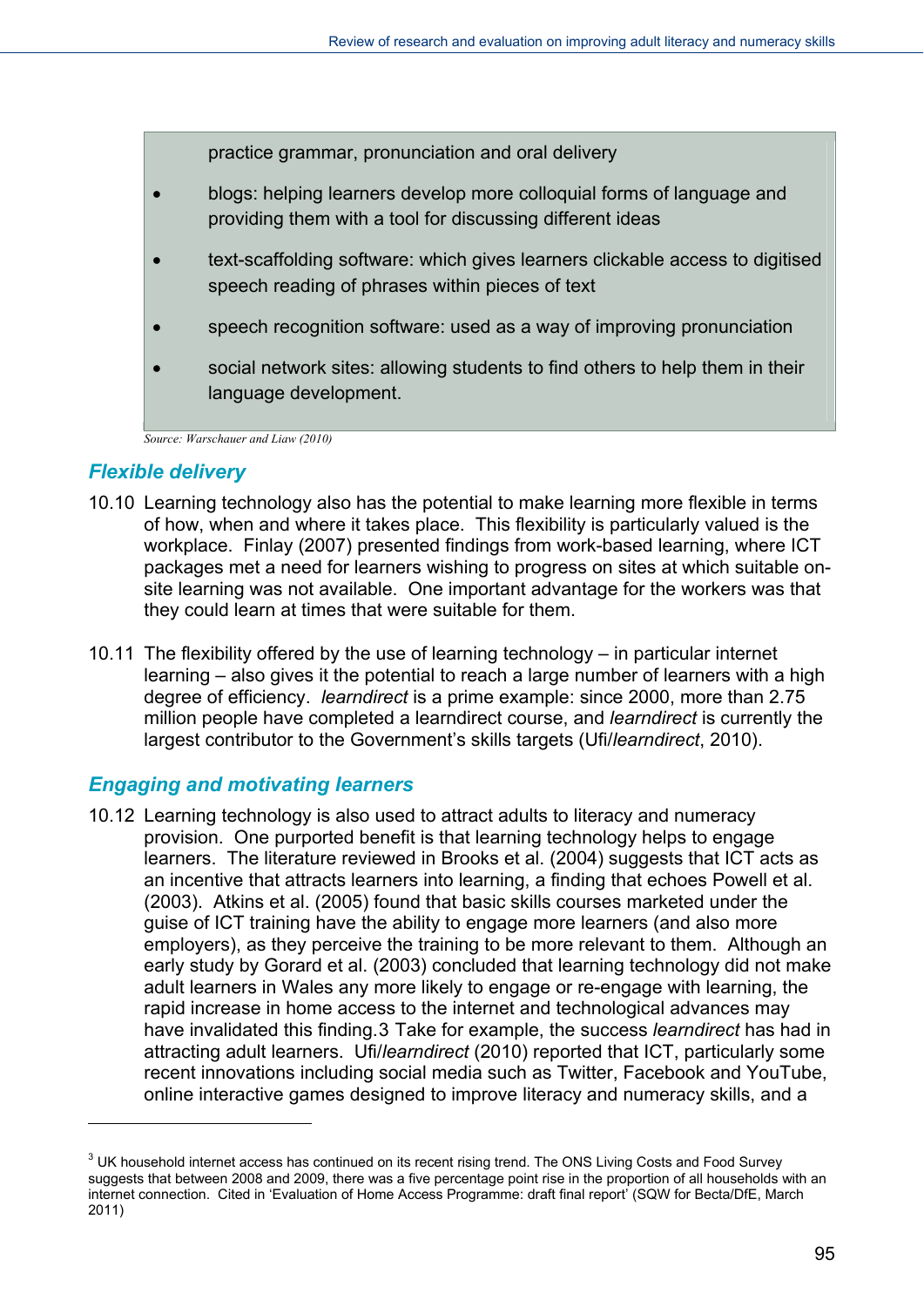number of applications for iPhones, has increased learner engagement and generated highly positive feedback.

- 10.13 Greater engagement in learning is related to a second purported benefit of the use of learning technology reported in a number of studies (Evans and Waite, 2008; Benseman et al., 2005; Hamilton and Wilson, 2005; White, 2003), namely an increase in the motivation of learners, contributing to their persistence in learning. One particular study is worthy of special attention. The NRDC Effect Practice Study in ICT (Mellar et al., 2007) developed and tested the effectiveness of ICTbased teaching strategies, using ICT designs targeted at literacy, numeracy and ESOL learning objectives. In total, 150 students took part in the evaluation phase of the study, and 80 completed both pre- and post-tests (after 40 hours of class time). Most learners found the use of ICT motivating. This was particularly the case with mobile technologies, which enabled greater flexibility in teaching, with tutors taking advantage of the mobility of the technology to move outside the classroom.
- 10.14 Similarly, a report for CfBT found that adults were motivated by the flexibility that learning technology has to support their numeracy learning (Hinman and Fletcher, 2008). They valued the instant responses and feedback that ICT applications provide, as well as the fact that they are enabled to develop transferable skills. MacLeod and Straw (2010) presented further research evidence which suggests that flexibility helps to motivate learning by:
- Creating individualised and relevant learning packages (Arenas, 2008; George and Luke, 1995; Holland, 2002)
- Creating packages that match and work with individual learning styles (George and Luke, 1995; Holland, 2002)
- Combining a range of technologies (Crawley and Attewell, 2001)
- Making it possible to deliver learning in 'bite-size chunks' (Crawley and Attewell, 2001).
- 10.15 A third benefit claimed for the use of learning technology is the improvement it brings to learners' self-confidence. Silver-Pacuilla (2008) presents analysis of qualitative data which suggests that Computer Assisted Instruction (CAI) is effective in comparison with conventional teaching methods, and contributes to an increase in learners' motivation and confidence levels.
- 10.16 A fourth benefit of the use of learning technology is that it has the potential to attract 'hard to reach' learners. This can come, for instance, the use of quizzes and games for those less inclined to use worksheets and books, and by reducing reading content for those who prefer a pictorial approach (Coben et al., 2007b). Similarly, the NRDC Effective Practice Study in ICT (Mellar et al., 2007) found that learning technology has the ability to change the focus of the learning experience, which may be beneficial for adults who have struggled in the past with conventional educational models. Tutors referred to learners 'managing information' rather than learning, and 'browsing and scanning' rather than reading as comprehension,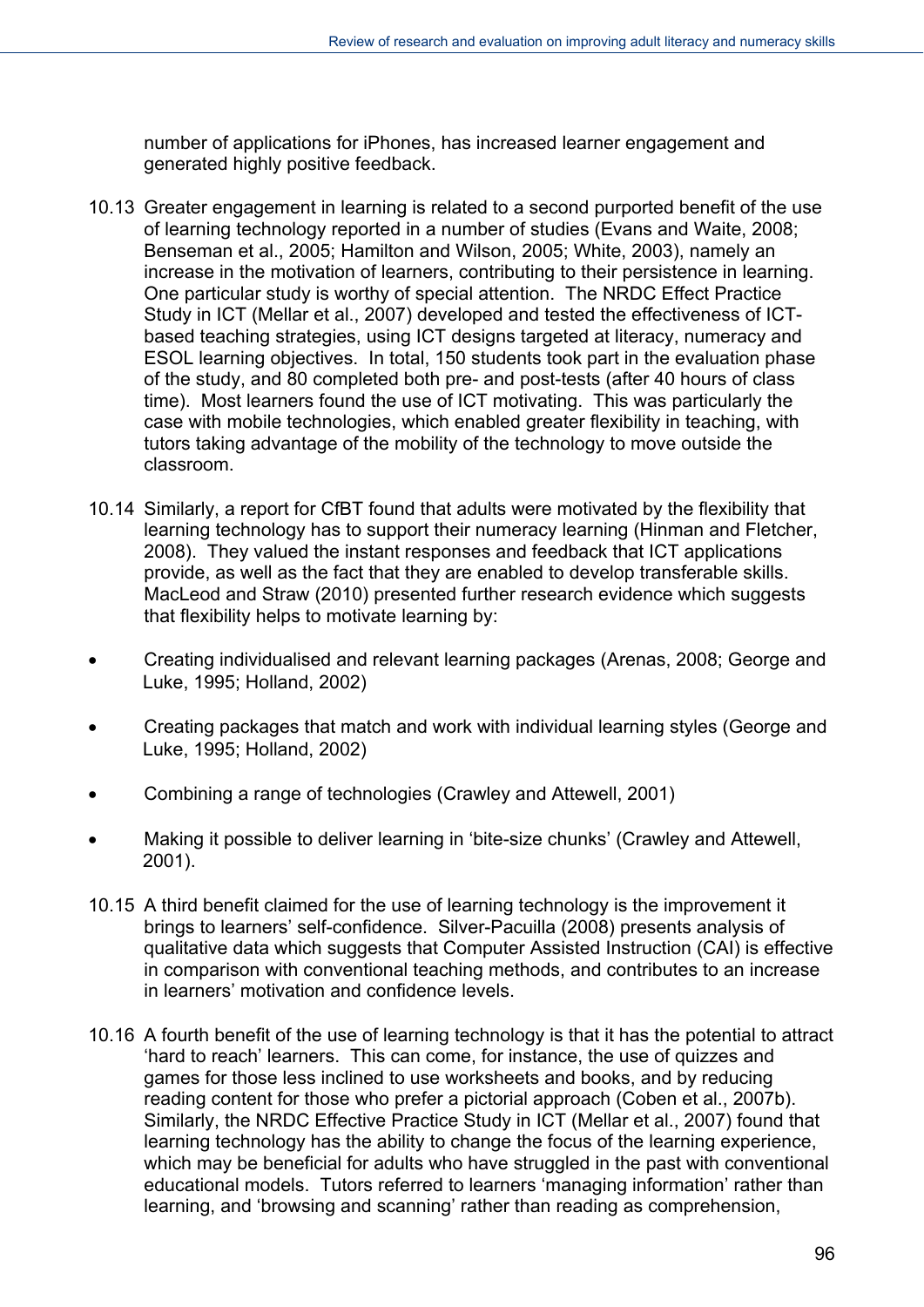signalling the need for new skills to improve learners' use of technology in addition to traditional literacy and numeracy skills (see Chapter 2). In one example, a task previously conceptualised as writing short sentences was changed to an exercise in relating image to text.

10.17 In contrast, there is also evidence that the use of learning technology is less suited or even de-motivating for some learners. Traxler (2004) suggested that mobile learning is not appropriate for every learner, simply because they may be resistant to technology or they may prefer other forms of learning. Mellar et al. (2007) found that learners with less confidence in using ICT at the start at the start of the course were more likely to drop out. MacLeod and Straw (2010) report that older learners are more likely to be in this position, and we know that the digital divide continues to exclude older people and also those on low incomes more than others from access to technology. Earlier research by NRDC (Atkin et al., 2005) suggested that *learndirect* courses were not suitable for learners with very low basic skills levels who also were in need of face-to-face support, and that flexible and internet learning with no other tutorial support is unsuited to some learners because of the high degree of learner autonomy required.

# **Conclusion**

- 10.18 According to ALT and TEL (2010) there is a very large evidence base on whether, how and in what circumstances learning technology is effective. While this statement may hold good in general terms, it is not the case in the ALN sector. Given the rate of development of ICT, this is clearly an area worthy of future research focus.
- 10.19 Based on the limited evidence (often based on individual sources rather than a body of work), the following conclusions can be drawn:
- learning technology may improve learner progress and achievement, but the evidence is at best mixed
- learning technology can make learning more flexible in how, when and where learning takes place. Such flexibility is particularly valued in the delivery of workplace provision and also underlies the success (in terms of enrolments at least) of *learndirect*
- a small body of evidence that suggests that learning technology helps to attract, engage and motivate learners. Learners (and also employers) are more likely to perceive basic skills training to be relevant where it is marketed under the guise of ICT training. Other evidence suggests that mobile technologies, including applications for iPhones, online interactive games and social media are motivating many learners
- learners value the flexibility that the use of ICT offers, along with the opportunity for instant feedback and the ability to engage in non-conventional exercises such as quizzes, games, and pictorial approaches to learning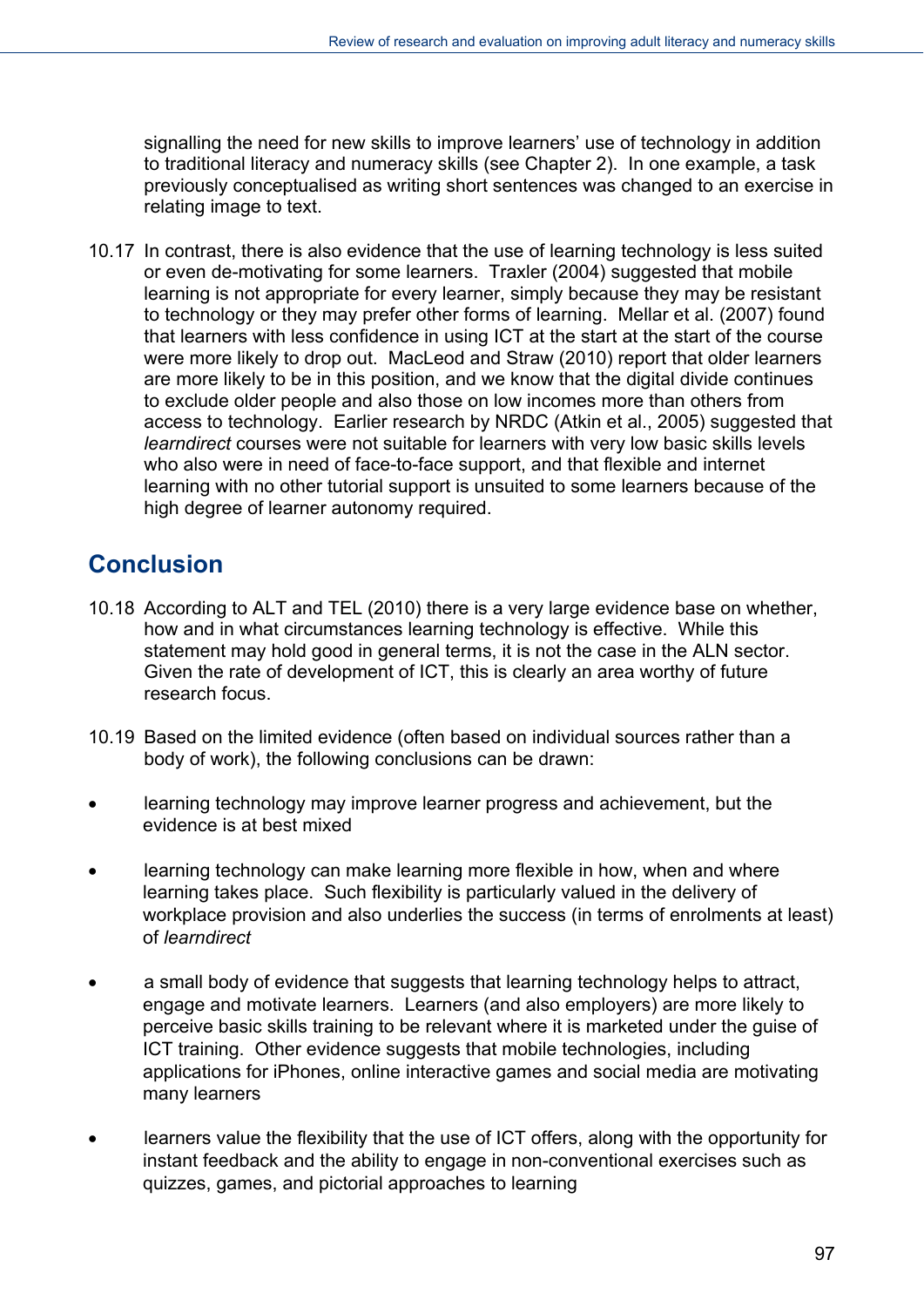- the value of technology for ALN is conditional on the learners' existing ICT skills. Learners with poorer ICT skills are more likely to drop out if their acquisition of these skills is unsupported
- although learning technology is potentially attractive to 'hard-to-reach' learners and to those who have not benefitted from conventional educational models, it may represent a barrier to learning for older learners and those on low incomes without access to technology and the internet at home.
- 10.20 These findings suggest that ICT skills and basic skills may benefit from simultaneous development. Mellar et al (2007) reported that learners in the NRDC study improved in almost all cases in both literacy/ESOL skills and ICT skills and confidence. This lends support to the claim in the Moser Report (DfEE, 1999) that 'learners who use ICT for basic skills double the value of their study time acquiring two sets of skills at the same time'.
- 10.21 In the light of the rate of development of ICT, including mobile technologies, and the potential to support learning and learning progress, it is recommended that robust trials are conducted to clarify which are the effective practices in using technology for different groups of learners, and for different types of learning outcome.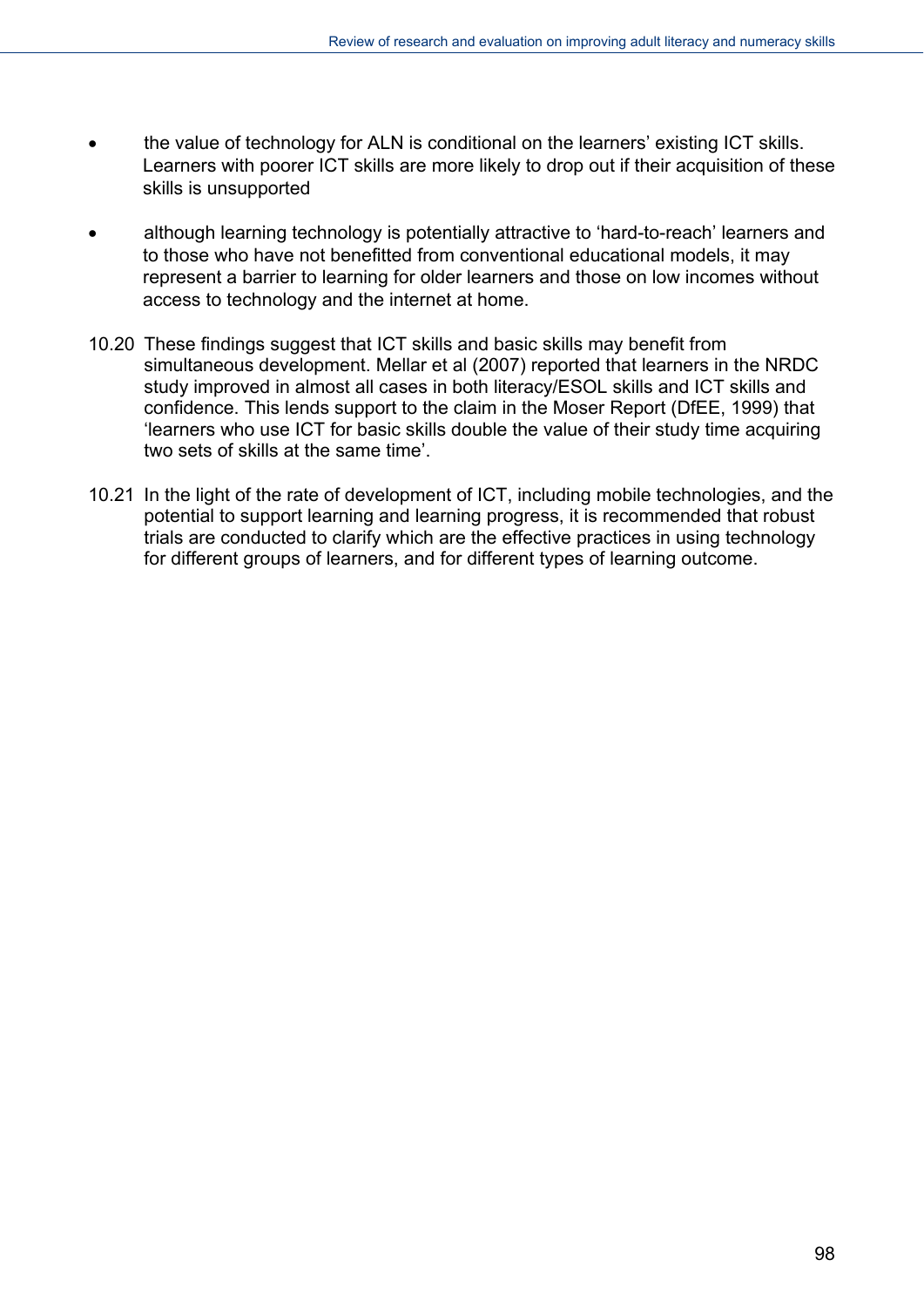# **Number of learning hours**

## **Introduction**

- 11.1 This chapter considers the relationship between learning hours and skills gain, and discusses the available evidence on the level of participation required for adults to make meaningful gains in their literacy and numeracy skills.
- 11.2 Learning hours can be measured as tuition time, commonly referred to as Guided Learning Hours (GLH), meaning teacher/learner contact time/time spent in formal learning; self-study (self-directed or own-time learning) and 'time on task', that is a combination of formal and self-directed learning. For learners on formal programmes of learning, participation can be thought of as a measure of hours of participation per month (intensity) and months of engagement per year (duration). Courses in literacy and numeracy vary in length, from short duration 'brush-up' courses designed to accredit or update existing skills, to intensive courses in residential settings, to courses spanning the duration of an academic year or more.
- 11.3 Research from the US (Comings et al., 2003) suggests that meaningful improvements in adult literacy require a 'threshold' level of participation in an adult literacy programme, and that sporadic participation may well make little difference to learner progress. In the UK, not all learners will achieve their learning aim by the end of a one-year course and some take several years to progress by one level on the National Qualifications Framework (NQF).
- 11.4 In order to calculate the length of time it takes for learners on programmes of study to make gains in literacy and/or numeracy, data are required (at the very least) on the following:
- skill level at time of course start (recognising that learners on the same basic skills course can start at very different levels; many classes are 'mixed-ability')
- number of contact hours/GLH (recognising that course intensity and duration vary a great deal, so evidence gained on courses that last for 30 hours cannot be generalised to courses of a longer duration) and other course variables (for example regularity and frequency of contact)
- course attendance levels (recognising that literacy and numeracy learners face different barriers to learning which affect their attendance patterns)
- number of hours spent on own-time learning, and the nature of literacy and numeracy practices in learners' own time learning (an important but little understood element)
- interim/end of course skill level (i.e. if skills gain rather than achievement [in terms of certification] is to be measured, then the sensitivity of assessment instruments is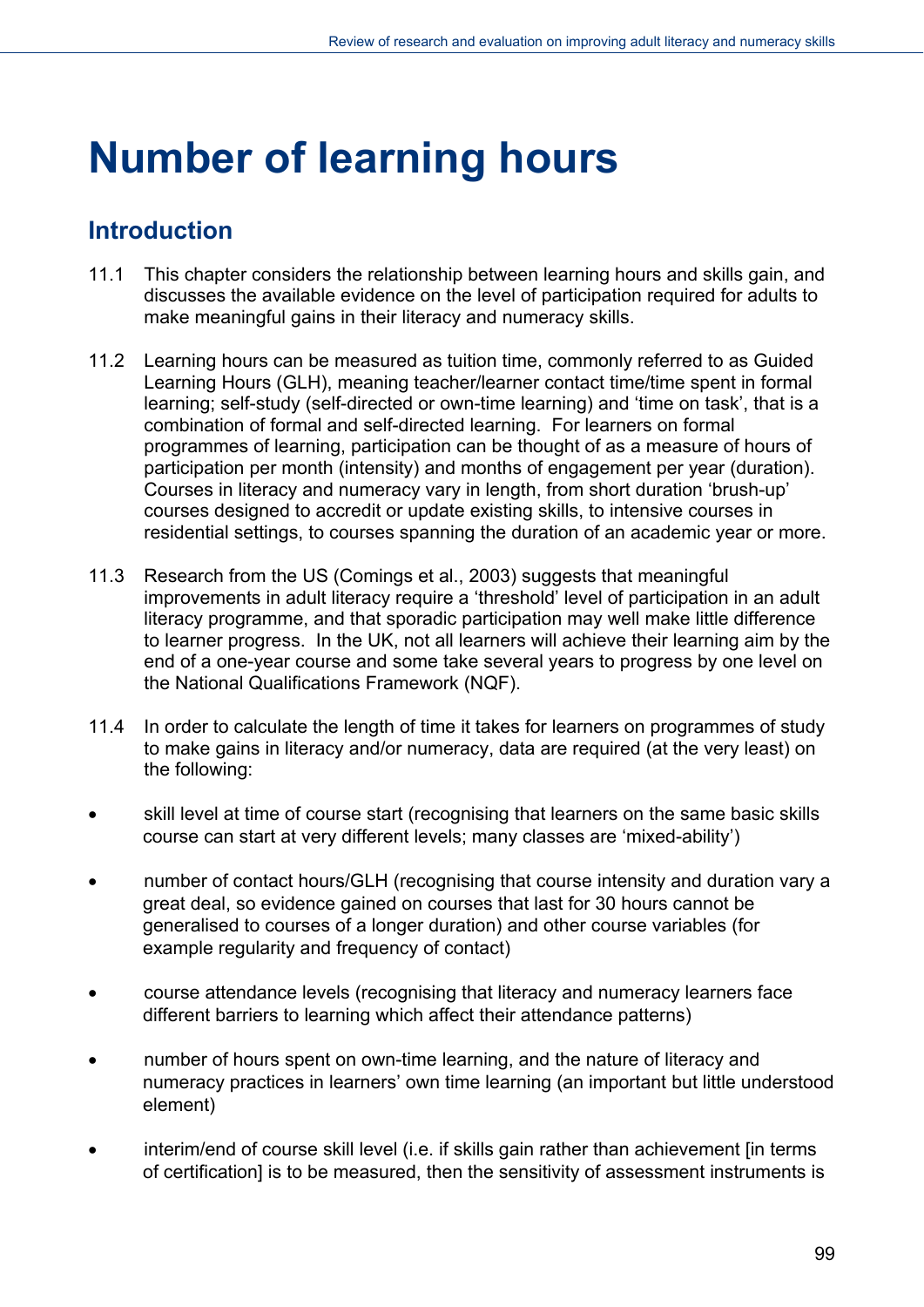critical; a number of studies considered in this review refer to the possibility that research instruments can be insufficiently sensitive to capture modest skills gains).

### **Evidence**

- 11.5 Overwhelmingly, the available evidence on learning hours explores the relationship between GLH (i.e. teacher/learner contact hours) and learner outcomes. This review found no UK studies on *learner progress* that made substantial use of data on the self-study that adults engage in, either while taking courses or when not taking courses.
- 11.6 In the UK, the National Adult Learning Surveys gather some data on self-directed learning, including type of learning engaged in, motivations for engaging in selfdirected learning, use of ICT, and outcomes of learning, but it is not possible to extract findings from these data on self-directed literacy and numeracy learning. In the US, the LSAL (a six-wave panel study launched in 1998 gathering data from an initial sample of around 1000 adults living in Portland, Oregon) found that panel members who participated in both programmes and self-directed learning were more likely than those who participated in neither or in just one type of learning, to attain a GED.
- 11.7 At a national level in England, the ILR provides some data on the amount of time adult basic skills learners take to progress. Individual Learner Record data can be used to calculate the number of months between enrolment (or achievement) at one level of the NQF and enrolment (or achievement) at a higher level. The data can be used to work out the average number of GLH learners experience, but these refer only to teacher/learner contact hours. No data are gathered via the ILR on self-study hours (Adams et al., 2010). Data from the ILR can be used to calculate relationships between learning hours and achievement in terms of passing a course, but not between learning hours and the gain of a specific skill.
- 11.8 The ILR reveals huge variation in the number of GLH for different basic skills courses, levels and learners. For example, the weighted average GLH may show the mean for a course to be 56 GLH and, while most learners may complete a course in less time, others will take upwards of 450 hours. Analysis of 2006/07 ILR data shows that the average GLH for all literacy qualifications was 64 hours and for numeracy was slightly lower at 62 hours. The overall achievement rates in the sample were 69% for literacy and 70% for numeracy. Entry level courses had more average GLH that higher-level courses: for literacy it was 83 GLH for Entry level courses, 58 for Level 1 and 54 for Level 2; for numeracy the GLH were 74 for Entry level, 58 for Level 1 and 54 for Level 2 (Cara et al., 2009).
- 11.9 Cara et al. (2009) point out that the ILR dataset in its current form cannot provide reliable evidence of the time it is likely to take learner cohorts to progress from one Skills for Life level to another, as identified by subject area, Skills for Life level and learner profile. It is possible, however, to use a combination of ILR and HESA data, along with the technique of 'fuzzy matching', to analyse the time taken for learners to move from Entry level to Level 1, and from Level 1 to Level 2. It would also be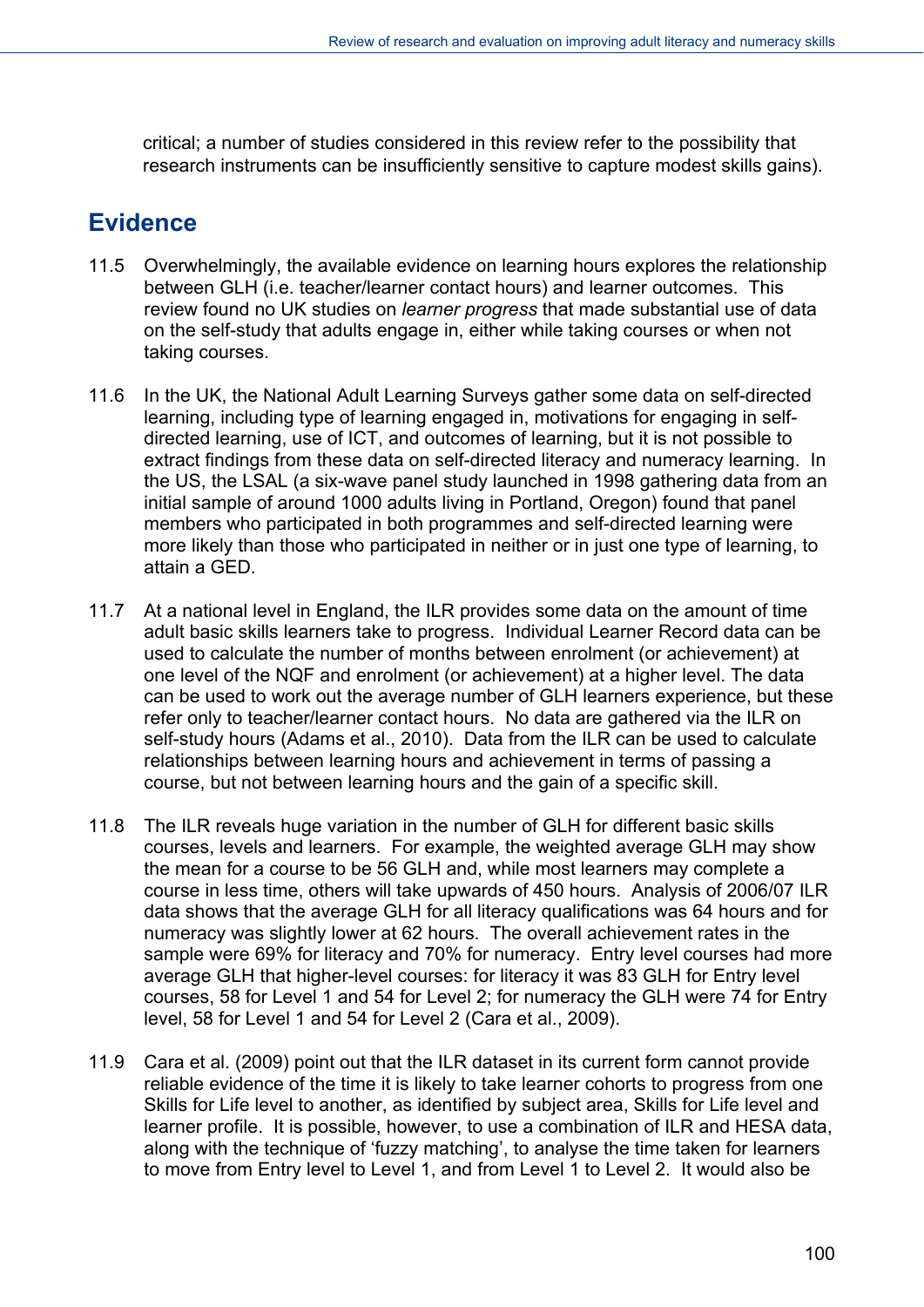possible to undertake a similar analysis of the time taken by those entering education to achieve an Entry level qualification.

- 11.10 In lieu of comprehensive, national data that can be analysed to provide evidence on the relationship between learning hours in total and skills gain, findings presented in this chapter draw heavily on individual studies. The vast majority of evidence on the relationship between learning hours and skills gain comes from studies of literacy courses and *not* numeracy courses.
- 11.11 This review found no systematic attempt to collect data on what is expected of learners in terms of own-time learning by course providers and practitioners. Moreover, knowledge about the amount of GLH learners need to make educationally significant progress is not secure, although it seems likely that learners require more time than they generally spend in provision. Knowledge about the culture of self-study is also poor, with little evidence on what activities adults undertake in their own time to improve literacy and numeracy skills and even less evidence on how this own-time learning impacts on progress and achievement.

# **Findings**

- 11.12 One issue to consider where studies report that a large number of GLH are required before meaningful learning (in terms of skills gain) takes place is that most learners do not receive this level of tuition. For example, research from the US has produced figures of 100-150 hours to progress by one grade level, whilst most adults find it difficult to attend even 75 hours within one year. This is where evidence on the impact of hours of self-study is important. In fact, as Brooks et al. (2008b) point out, in England many learners 'attend only one or two sessions, and within three months approximately 50% of those officially registered have dropped out' (p. 494). The same study cited figures from Peters et al. (2004) showing 53% of learners on the Job Seekers' Allowance literacy and numeracy project did not complete, and from NRDC's Learner Study (Rhys Warner and Vorhaus, 2008) showing the non-completion rate for a one-year ALN course in the academic years from 2000/01 to 2004/05 was just under 30% (completions rose from 71% of enrolments in 2000/01 to 73% in 2004/05).
- 11.13 The evidence base for individual studies in the UK starts with the *Progress in Adult Literacy* study carried out by NFER in 1998-99 for the BSA (Brooks et al., 2001a). This found that one of the few factors to correlate with progress in reading was the number of hours of literacy tuition learners received between pre- and postassessments: the largest average improvement was shown by the subset of learners who had received 51-60 hours of tuition. Benseman et al.'s (2005) review of the literature on effective practice in LLN teaching concludes that programmes which allow for levels of participation in excess of around 100 hours of tuition are associated with gains for learners, particularly learners who have low levels of basic skills. Notably, all the robust studies reviewed by Benseman et al. (including the NFER research for the BSA) followed literacy learners not numeracy learners, and no studies made use of data on self-study. They found that evidence from research on the effect of intensity of provision and regularity was weaker, although one study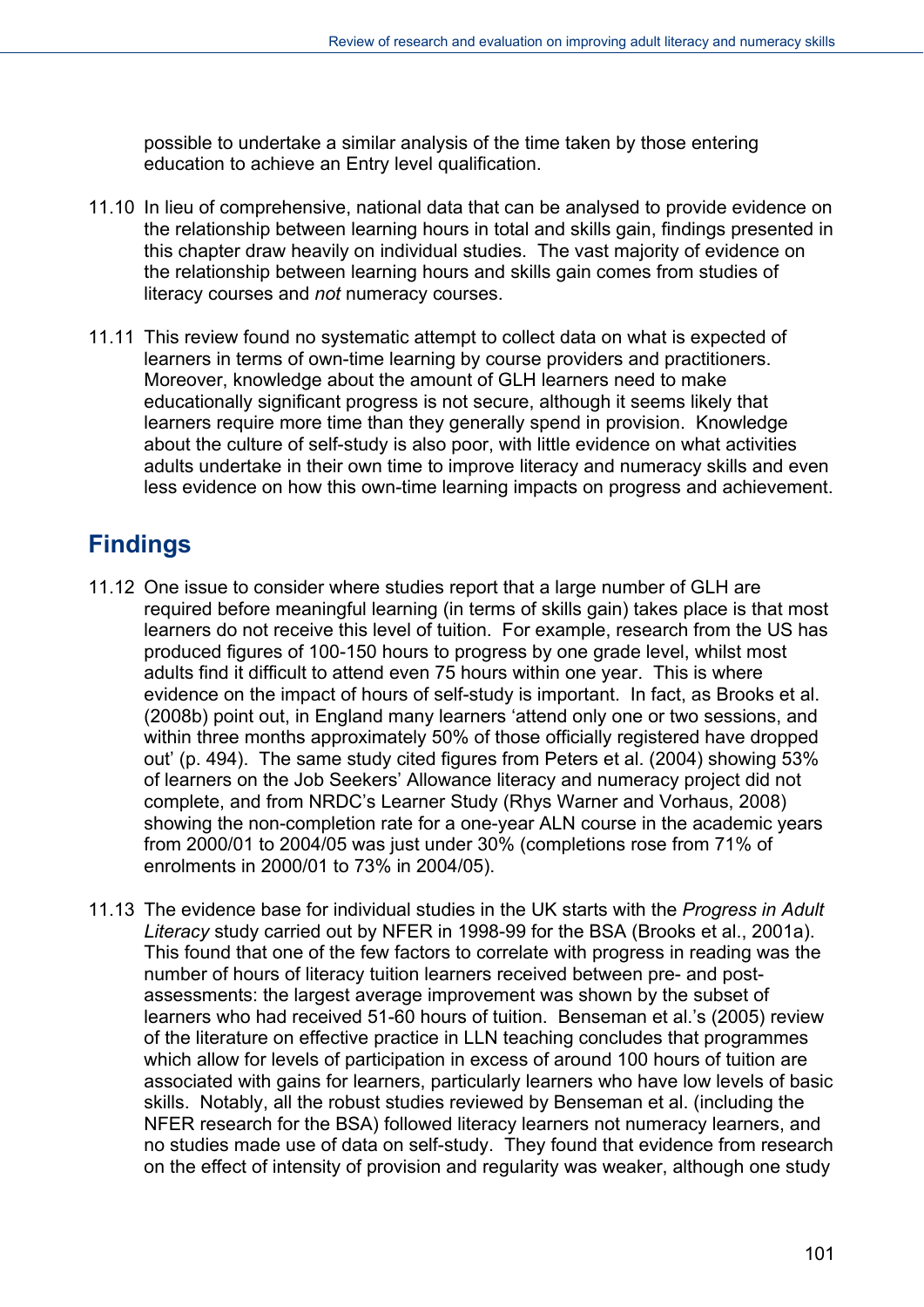suggested that learners made *less* gain when they received *more* than nine teaching hours per week.

- 11.14 In reviewing a number of studies from the US, Comings et al. (2009) concluded that 100 hours of instruction is the point at which a majority of adult students are likely to show educationally significant progress, and, therefore, it serves as a benchmark that identifies an effective programme. That is, if the majority of students persist for 100 hours or more each year, the programme is probably having a measurable impact on at least half of its students. After 150 hours of tuition, the probability of improving by one grade level is 75%. These findings have been read across to the UK context by researchers at NRDC (for example, Lopez et al., 2007, QIA; 2008). However it should be noted that this is a broad and untested application.
- 11.15 Adams et al. (2010) analysed ILR data from 2000/01 to 2006/07 to examine progress for Skills for Life learners (literacy, numeracy and ESOL) measured by subsequent learner enrolments in the same skill at a higher level after an initial enrolment or achievement at Entry level or Level 1. Time taken was calculated using the starting dates and achievement dates. This study found that around 30% of the 3.4 million adults who enrolled for Skills for Life learning aims in the FE sector in this period enrolled at least twice in the same subject. Of those who enrolled more than once in a skill between 2000/01 and 2006/07, and whose first enrolment was at Entry level or Level 1, 59% in numeracy and 48% in literacy progressed to a higher-level enrolment. Of the two million adults who achieved in Skills for Life between 2000/01 and 2006/07, 60% achieved once, and 25% (of the two million) achieved twice in the same subject. Around 150,000 learners in numeracy and 160,000 in literacy progressed to a higher-level enrolment and around 50,000 learners in numeracy and 60,000 in literacy gained a higher-level achievement in the same skill. Although researchers found that the range in time intervals for progression was large (ranging from one month to more than six years) the largest group took twelve months to move from achieving at Level 1 to achieving at Level 2. In both literacy and numeracy, those who progressed to a higher-level enrolment from Entry level were more likely also to progress to a higher-level achievement than those who progressed to a higher level enrolment from Level 1.
- 11.16 Research undertaken by NRDC as part of its suite of Effective Practice Studies (Coben et al, 2007a) found that numeracy learners made statistically significant progress between two assessments administered (an average gain of 9% in test scores, but with a wide range of average gains between different classes) with 39 GLH in between, although this research also found no correlation between the number of hours of tuition and the progress made. The Effective Practice Study on writing (Grief et al., 2007) found that modest progress was made in the minimum 50 hours of attendance between pre- and post-treatment assessments, but concluded that demonstrable progress in writing – particularly free writing – cannot be achieved quickly. In reading (Brooks et al., 2007), modest progress was made between the first and second assessments but no progress between the second and the third (with 30 hours of tuition minimum between assessments). This research also found that learners who reported more self-study between classes made better progress. This is consistent with findings from the LSAL (Reder and Strawn, 2001).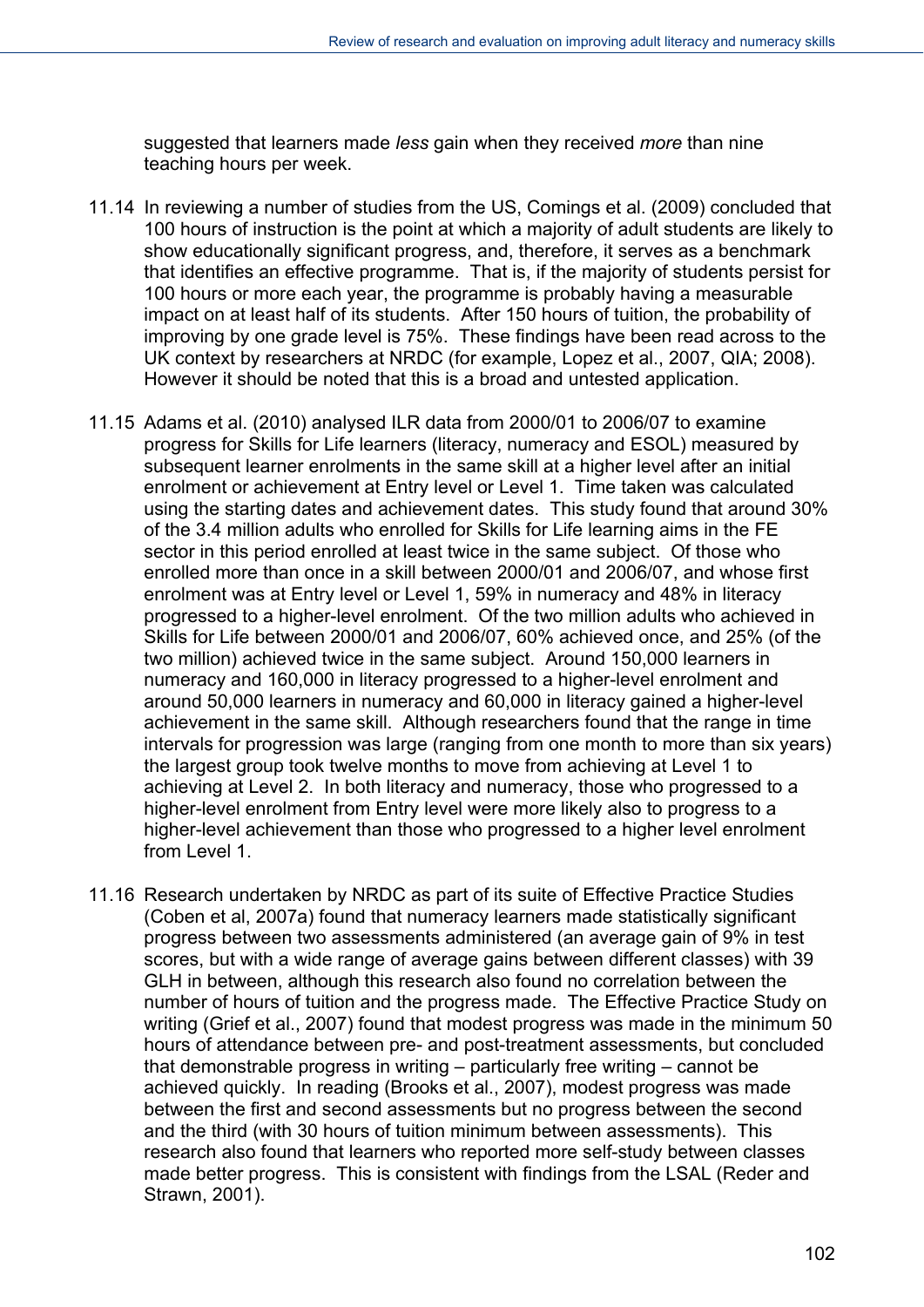- 11.17 A recent review of family literacy courses by Swain et al. (2009) evaluated the effectiveness of two 'types' of family literacy courses, those characterised by the research team as short (involving 30-49 contact hours) and standard (72-96 contact hours). Although each type of course was shorter than the course length associated in research from the US about time taken to progress or make meaningful gains, parents were found to make statistically significant gains in writing and also gains in reading (although the latter were not statistically significant). The researchers speculate that in reading a ceiling effect may have taken place as the average scores of some parents were high at the enrolment, leaving little room for further improvement within the range of the assessment instruments used in the research. Research by the Centre for Research on the Wider Benefits of Learning (Feinstein et al., 2003), notes that changes in attitudes and behaviours in mid-adulthood tend to be rare, and so any progress at this time is notable, particularly when spread across this many parents. The average proportion of parents achieving a qualification on a short course was 56%, and 71% on standard courses. Parents on standard courses also exhibited a greater amount of individual change than parents on shorter courses in their perceptions of their children's literacy activities, and in their perceptions of themselves and their children as learners.
- 11.18 Intuitively we might presume, as research on family literacy programmes suggests, that longer courses lead to more gains, but this is not necessarily the case. In literacy and numeracy learning, adults with low levels of basic skills are more likely to be placed on longer courses (as opposed to courses targeted at those who need to brush up) but may nonetheless struggle to complete and to achieve when returning to education. Cara et al. (2009) analysing ILR data found, for literacy and numeracy learners, that the larger the number of GLH, the less likely learners were to complete their course, and the longer the course (as measured by GLH) the less likely literacy and numeracy learners were to achieve. They divided courses in the ILR into five bands by number of GLH: 1. 10-30 GLH (short sharp courses); 31-60 GLH (mean literacy and numeracy); 61-120 (mean ESOL); 121-180 and 181-300. The first band of short courses was characterised by low withdrawal and high achievement. Furthermore, a clear trend toward lower achievement for longer courses is seen for Level 1 and level 2 courses. However, learners on Entry level courses have higher achievement rates on courses in the 121-180 GLH range. Analysis by age is far more complex, with the youngest learners gaining higher rates of achievement on shorter courses, but with other age groups doing best on courses of 121-180 GLH. Cara et al. (2009) suggest that, at higher levels, the jump between one level and another may prove too large for some learners to achieve within a single year.
- 11.19 Research in this area has to consider how much learning adults are prepared to engage in. A survey of people with basic skills needs conducted by MORI for the Basic Skills Agency (2000) found that the majority (92%) were willing to spend at least one hour a week in programmes, with over half prepared to devote eight or more hours weekly (56%). The length of programme that the majority would be willing to undertake varied greatly. Approximately a quarter of those who would consider getting help would prefer a course of 10 weeks and a third would want the course to run for a year. In the US, the LSAL (Reder and Strawn, 2001) found that substantial numbers of learners (a third of those who had never participated in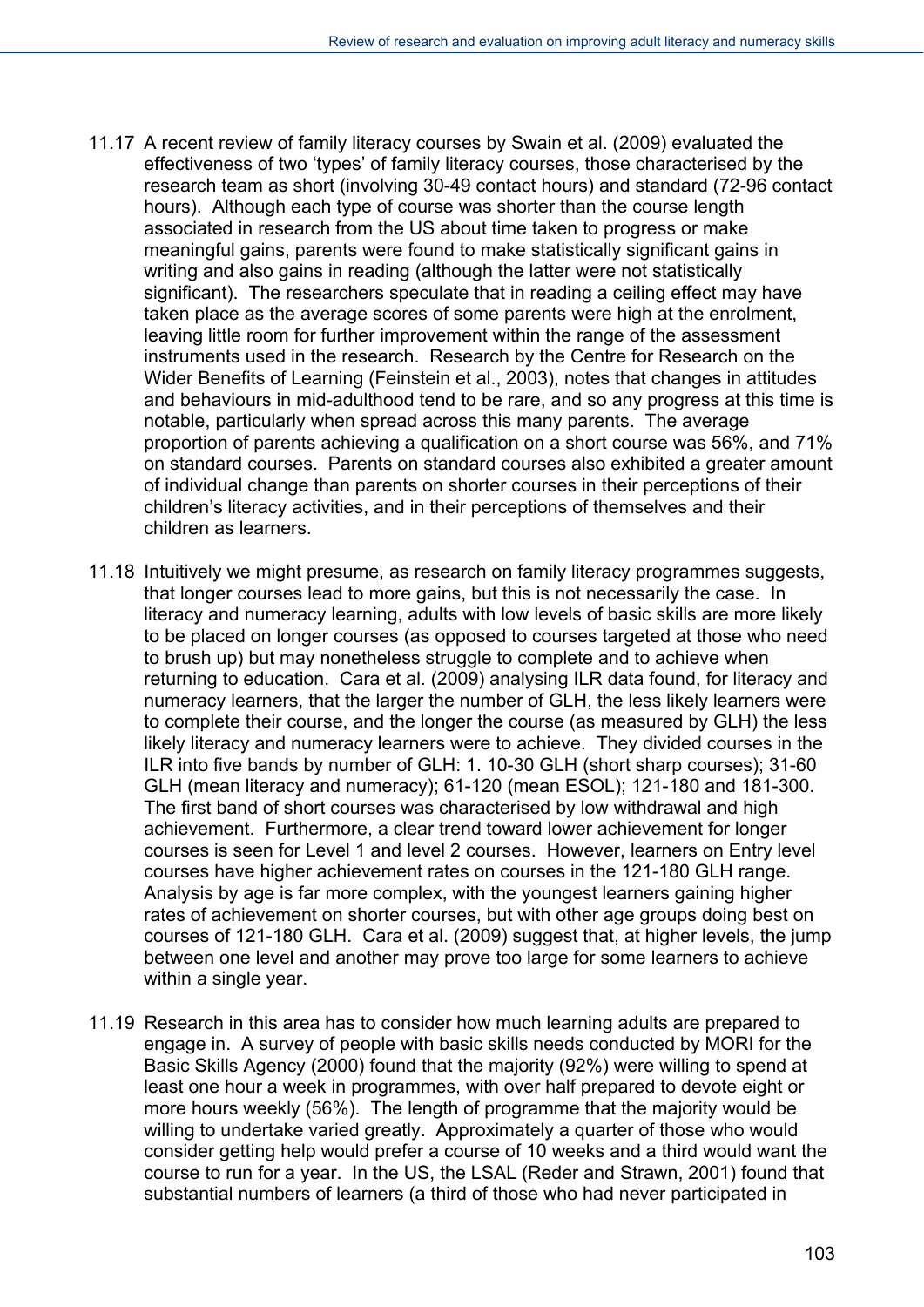programmes and almost half of those who had) in the survey population engaged in self-directed learning efforts to improve their basic skills (such efforts were separate to any 'homework' engaged in as part of a formal programme). Counter to what was expected, learners with lower levels of skills were more likely to participate in self-study. Researchers found evidence of a complex and fragmented process of participation, and point out that participation is measured differently from learner and programme perspectives (self-report versus administrative data).

## **Conclusion**

- 11.20 Looking across the available evidence, results vary as to how much time is needed to make educationally significant progress. This is unsurprising given the different levels learners start at, the different courses that they join, and the different definitions of what is meant by progress and achievement (i.e. is it about passing a test, progressing to the next level, or gaining a specific skill?). However, the existing evidence does indicate that if learners (especially those working at lower levels) require upwards of 100 hours of hours of instruction to make significant educational progress, they need more time than they generally spend in provision. (It is worth remembering that those with basic skills needs have had a decade or so of compulsory schooling and not made enough progress to become functionally literate or numerate.) This finding has implications for short duration courses, such as the 10 week course a quarter of adults would prefer. Tuition would need to be intensive (10 hours per week) to offer sufficient hours of instruction but, as Benseman et al. (2005) speculate 'more intensive programmes are logically a more effective way of ensuring minimum amounts of tuition' (p. 41).
- 11.21 Furthermore, as Brooks (2010) points out, implicit in these measures of instruction hours is the assumption that all classroom time is spent on literacy (or numeracy) activities when this is not the case: for example, Brooks et al. (2007) in the Effective Practice Study in reading found that only 37% of class time was spent on active reading instruction. This suggests there may be scope for teaching practitioners to increase the proportion of GLH focused on active instruction within existing GLH resource levels.
- 11.22 More evidence is needed on what adults do in their own time to improve literacy and numeracy skills, and how these activities impact on their persistence with and progress in any formal learning they engage in. If learners are to increase the time spend on task by engaging in self-study, thus increasing their potential to make educationally-significant progress, then not only must programmes adapt to allow for and support this self-study; consideration should also be given to how this selfstudy is measured and credited (Comings et al., 2000). Brooks (2010) notes that although findings from LSAL show a link between self-study and better progress, the self-study effect from British evidence (see Brooks et al., 2007) is much weaker. This may be a reflection of contextual differences between the UK and the US, where the GED represents an important and recognised target, for which there is no British equivalent.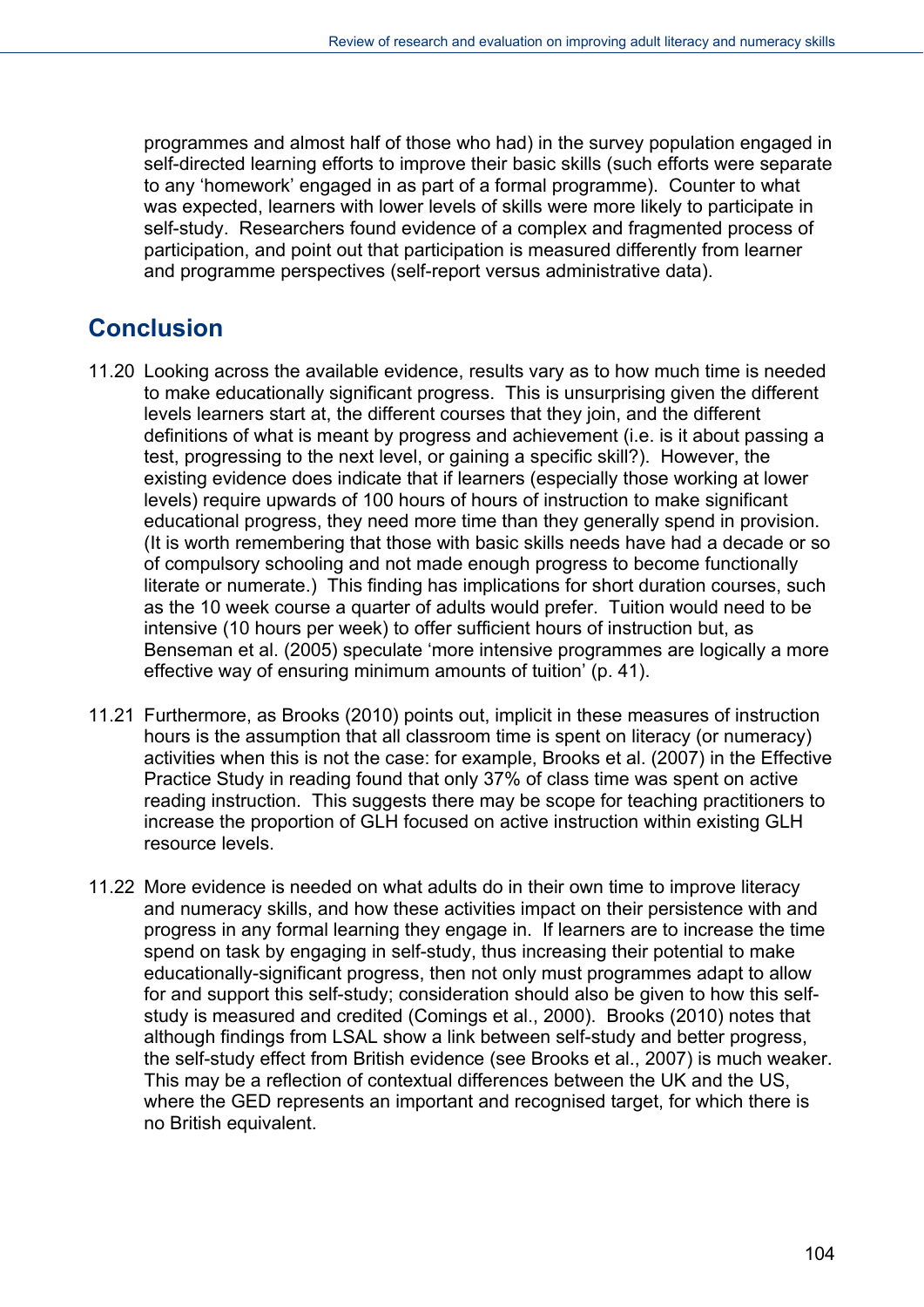11.23 Although it is clear that one route to increasing time-on-task for basic skills learners would be by using technology to support self-study, this review found no substantive research on what works and does not work in improving learner outcomes in this regard.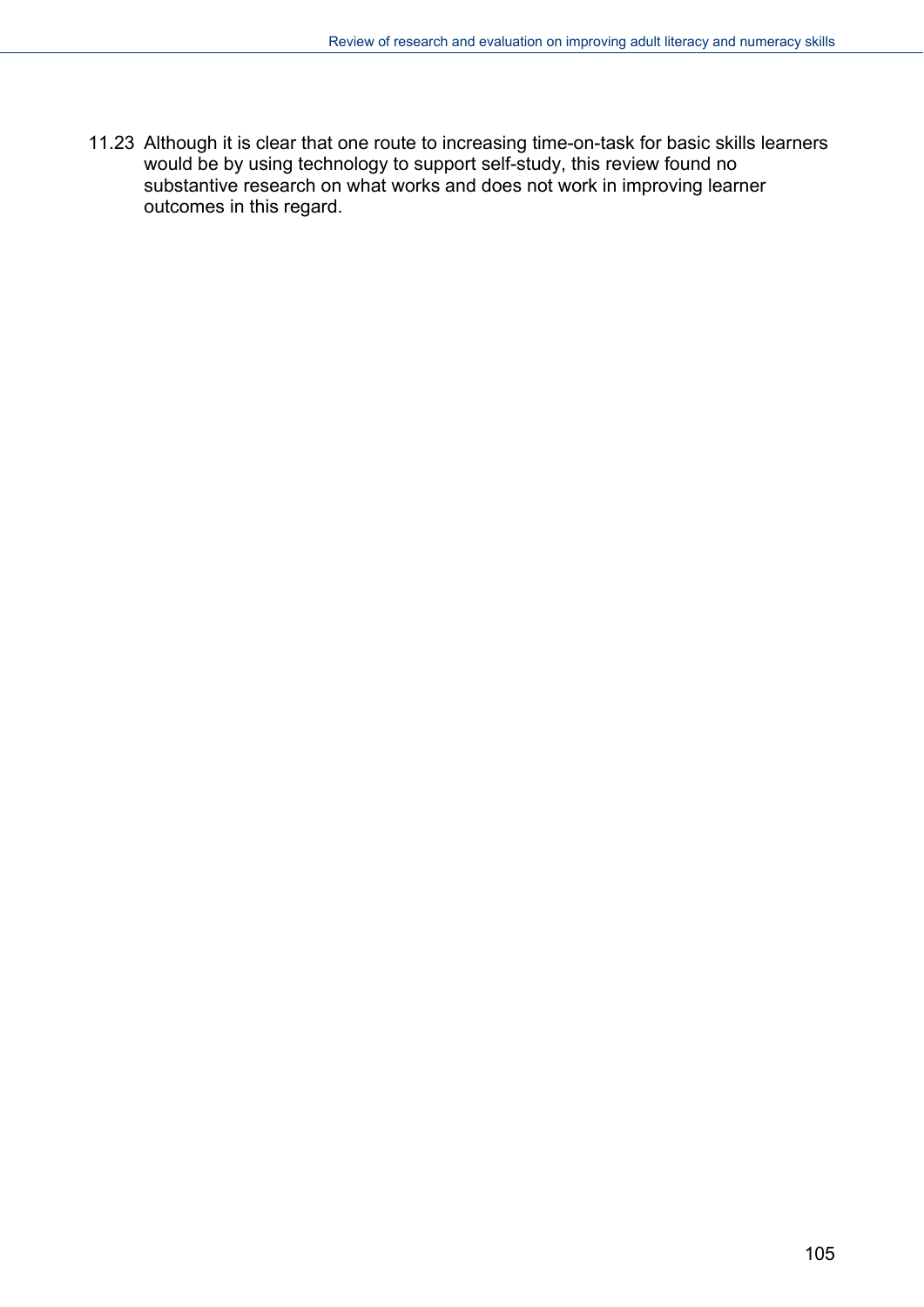# **Persistence in literacy and numeracy learning**

### **Introduction**

- 12.1 This chapter considers evidence on the policies, programmes and practices that have been shown to be effective in keeping adults in literacy and numeracy learning long enough to make significant progress. The focus is on 'learner persistence'; however it should be emphasised that although education providers and other agencies engage in practices or have developed an institutional culture designed to keep adults in learning, the term 'persistence' still has little currency in the UK adult learning sector (Lopez et al, 2007: p. 6).
- 12.2 The largest study of persistence in basic skills learning to date, conducted in the US by MDRC and the National Center for the Study of Adult Learning and Literacy (NCSALL), defined 'persistence' in the following way:

*Adults staying in programs for as long as they can, engaging in selfdirected study or distance education when they must stop attending program services, and returning to program services as soon as the demands of their lives allow.* 

- 12.3 Persistence, then, is associated with the trajectory of learners, whether or not they are engaged in formal training or education. Importantly, persistence is not the same as learner 'retention', which is organisation-focused and often used as a measure of provider accountability. In contrast, persistence extends over a lifelong and life-wide learning journey and includes periods outside formal education, with a broad definition of participation that extends beyond participation in a specific programme of learning.
- 12.4 As discussed in Chapter 11, available evidence suggests there is a gap between the hours of instruction adult learners receive in the course of a learning programme and the time they require to make meaningful progress and to achieve their learning goals. Furthermore, drop-out rates in adult basic skills courses can be high: in 2006/2007 100,000 learners studying literacy, numeracy and ESOL dropped out, and 190,000 failed to achieve (Cara et al., 2009). This represents a waste of resources, time and potential.
- 12.5 Supporting learner persistence is a means by which adult learners are encouraged and assisted to continue their participation in learning, not by increasing the length of programmes of instruction but through increasing time-on-task and engagement. Persistence focuses on supporting learners in learning programmes for as long as they are able to attend and also keeping adults engaged in meaningful learning through means such as self-directed study and distance learning, so they are more able to re-enter formal learning when their circumstances permit.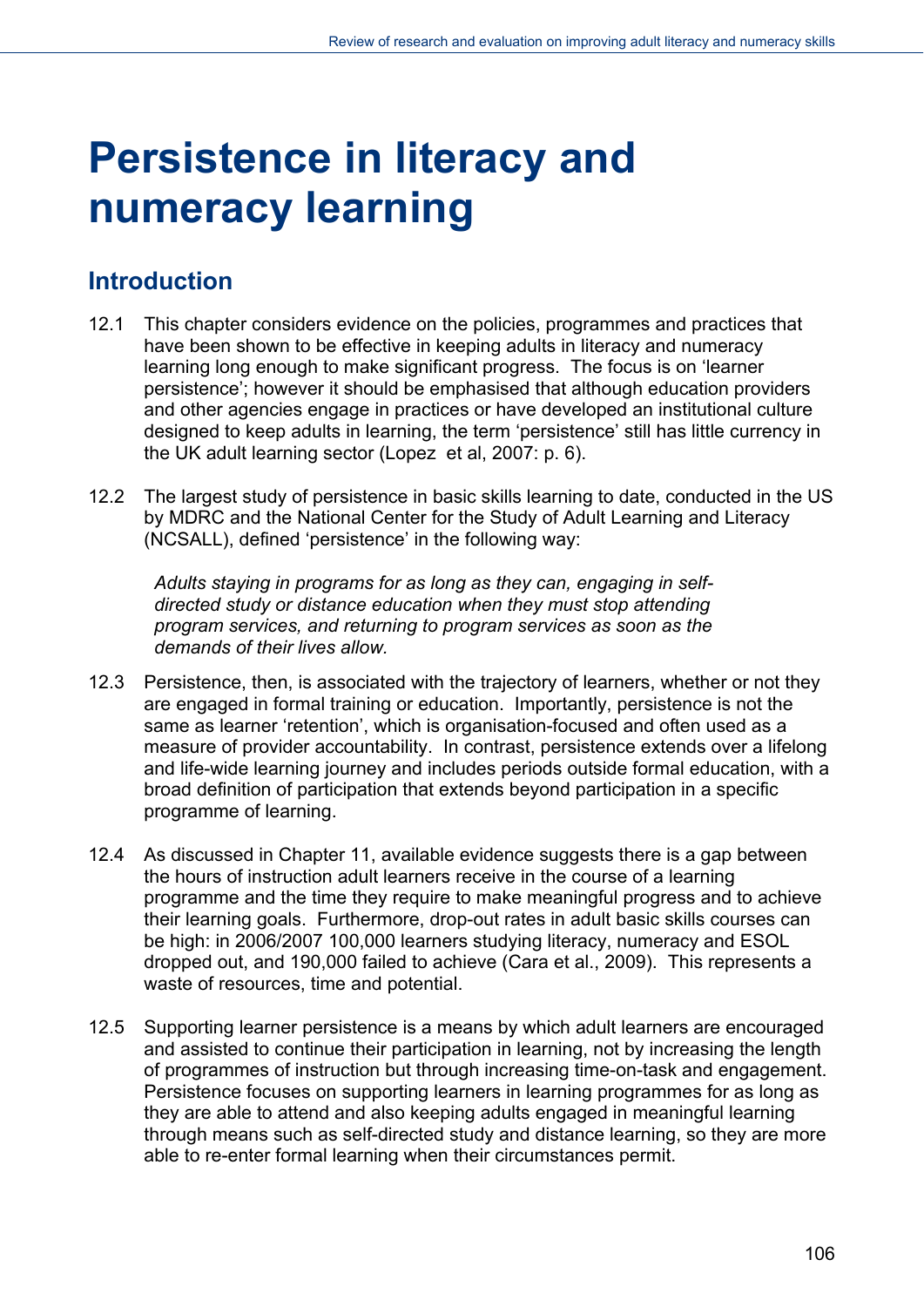## **Evidence**

- 12.6 Evidence gathered specifically on the persistence of adult basic skills learners is drawn principally from the US where MDRC/NCSALL carried out a pioneering multiphase (2000-2003) Literacy in Libraries Across America (LILAA) initiative designed to help library-based literacy programmes increase the persistence of adult learners. Participating libraries were granted resources to develop and implement persistence strategies that included improved instruction, more varied and more extensive social supports, and technology upgrades. The study followed a set of adult literacy students in nine branches of five libraries to understand the factors that influenced their participation in formal programmes and their self-directed efforts to improve their basic skills or prepare for the GED tests. Researchers were able to make a detailed examination of persistence levels and patterns and of achievement trends.
- 12.7 The MRDC/NCSALL study is the largest and most systematic study of learner persistence, however it is important to note that features of the learning programmes it followed may limit the extent to which its findings are applicable to basic skills education and training provision and programmes in the UK. The US project examined literacy programmes only, and programmes which were delivered in libraries, mainly by volunteer tutors, on a one-to-one basis and in small groups, where programmatic funding was not dependent on learner retention. The vast majority of learners in the libraries included in the MRDC/NCSALL study were from non-white backgrounds (unlike literacy and numeracy learners in England) and generally had an older demographic profile than Skills for Life learners.
- 12.8 Evidence on persistence can also be drawn from the LSAL, which followed a statistically representative sample of about 1,000 high school dropouts from Portland, Oregon over eight years, collecting data in six waves between 1998 and 2007. Researchers looked at changes in the panel's assessed literacy skills, changes in their personal and family economic circumstances, their educational goals and informal and self-directed learning activities, and their decisions about entering, staying in, or re-entering basic skills and other educational programmes. The LSAL was able to examine patterns of participation and had the advantage of following its sample regardless of whether they were engaged in formal education activities or not.
- 12.9 In England, NRDC, working with partners from NIACE and Tribal Education, carried out a two-year project (2006-2008) on learner persistence in basic skills for the Quality Improvement Agency (now the Learning and Skills Improvement Service, LSIS). The Motivating Learners to Persist, Progress and Achieve project (PPA project) investigated how the learner-centred concept of 'persistence' developed by NCSALL could be used to support adults to successful learning in the context of the English system. In its first year, the project added to the evidence base on persistence, collecting quantitative and qualitative data through interviews, observations, focus groups, questionnaires and analysis of management information system (MIS) data in 30 research sites. These sites covered a broad range of provider settings but the sample was not a representative one and, given the timescales involved, the project was able to offer only a cross-sectional snapshot rather than a longitudinal study. Development activities, including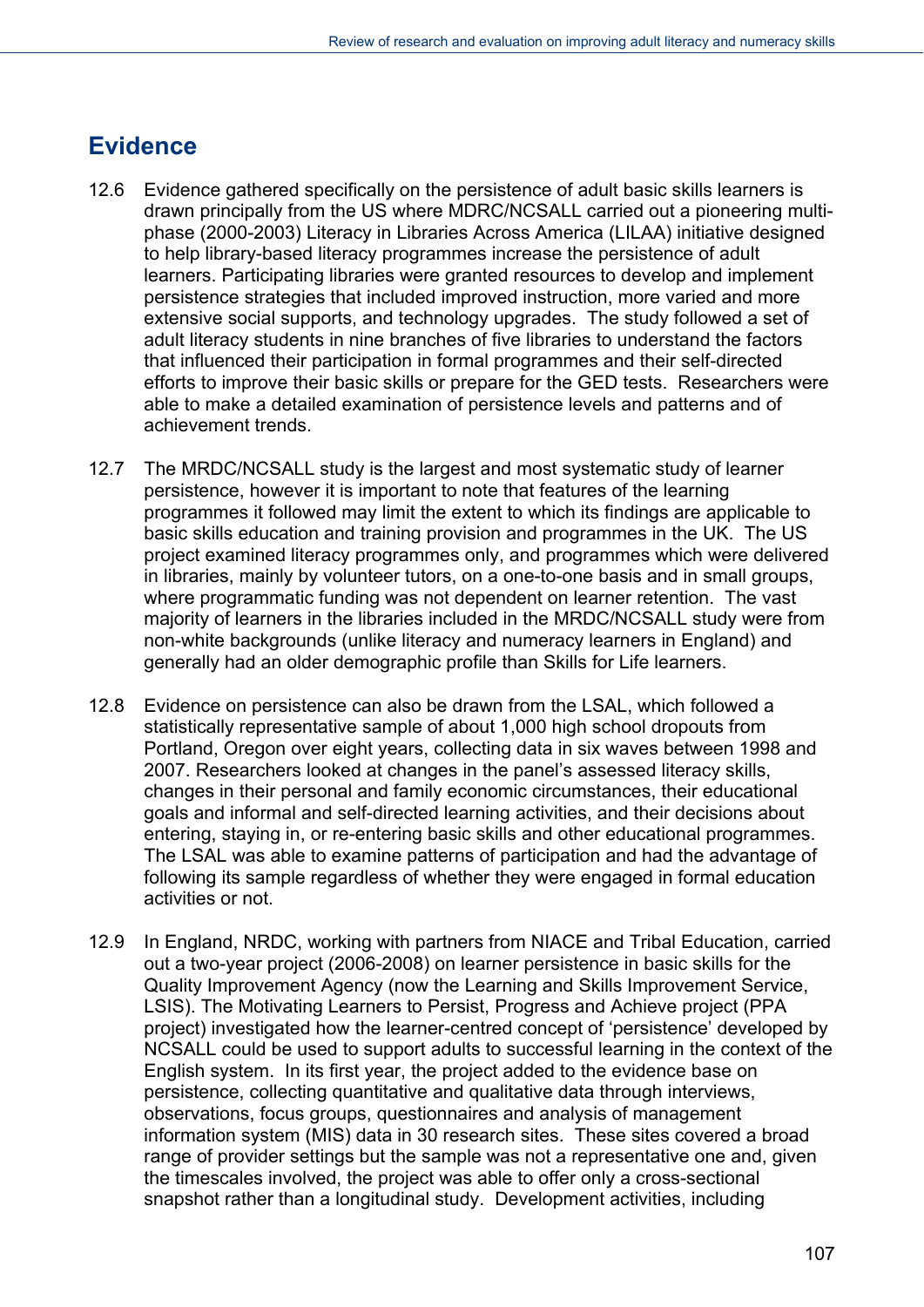information exchanges, ICT workshops, action-research and the creation of persistence plans for increasing organisational support, took place in around 50 sites. In the study's second year, these activities were intensified in 14 sites where a number of strategies identified in the first year were evaluated. National ILR data was examined (see Cara et al, 2009: some findings from this data report are also summarised in Chapter 11 above).

- 12.10 This NRDC study was limited in four respects: its findings were not based on a representative population of either basic skills providers or basic skills learners; evidence was gathered over a short period of time; data were gathered only from adults who were actively engaged in basic skills learning and not from those who had either not engaged or who had dipped out of formal provision; and researchers did not gather data on learners' home practices/self-study in literacy and/or numeracy. Although initiatives for improving learner persistence were trialled in the second years, these were not systematically evaluated.
- 12.11 In terms of evidence on learner persistence, it is important to note that in addition to projects that take persistence as their principal subject, the component parts of learner persistence (engagement, motivation, retention, study support, flexible delivery, progression and so forth) are the subject of a great many research projects.

# **Findings**

#### *Barriers to persistence*

- 12.12 Evidence from both the US and from the UK suggests that learners who drop out are not markedly different demographically from learners who stay in learning (Martinez and Munday, 1998; Comings et al., 1999). However, research by MDRC/NCSALL on literacy programmes offered in US libraries suggests that immigrants, learners over the age of 30, and learners with teenage or grown up children were more likely to persist. Based on a literature review of research on models of adult learning, Tusting and Barton (2003) found that non-completion of courses was not simply linked to external factors but actually linked to student experience of college. The quality of students' learning experience was the most significant factor associated with completion rates. Kambouri and Francis (1994) found that those who left basic skills provision experienced poorer weekly attendance than those who persisted, and that attendance was therefore crucial when learners decide whether to stay in a class or not.
- 12.13 Analysis of ILR data carried out as part of NRDC's PPA project (Cara et al., 2009) showed that half of basic skills learners who were going to withdraw did so by the time one third of the course had been completed. In literacy, learners aged 16-18 were most likely to persist with learning at the beginning of a course, and learners aged 19-24 the least. By the time the course was half-way through, the 16-18 age group became the most likely group to withdraw; older learners aged 55+ also tended to drop out half way through the course. In numeracy, those on Entry level courses were more likely to withdraw in the first half of the course than Level 1 learners, who were more likely to withdraw than Level 2 learners. Once the half way point was passed the likelihood of learners completing the course was very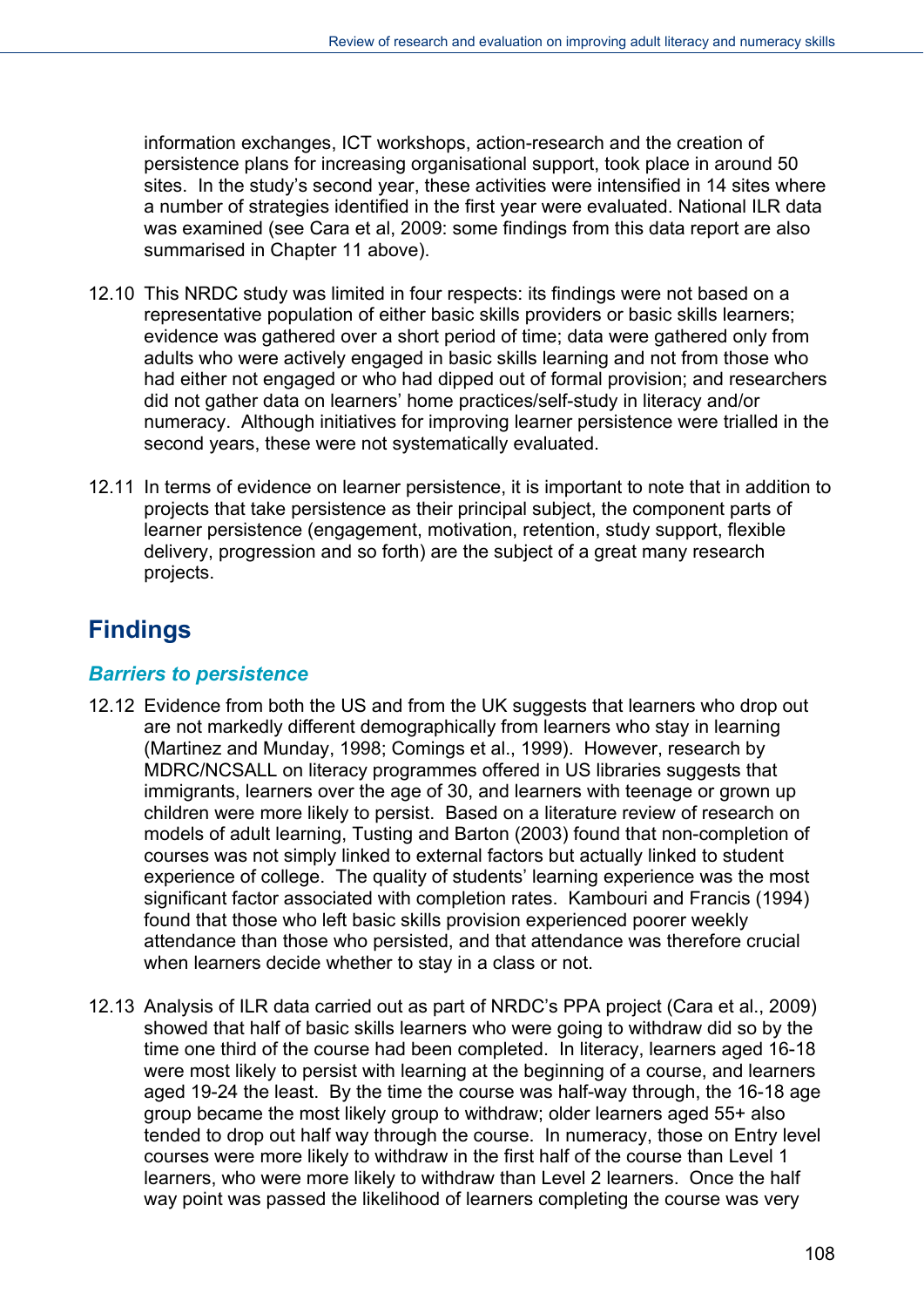similar, regardless of level. The same pattern was observed for literacy, although less strongly, but learners on day literacy courses stayed longer before withdrawing than those on evening courses.

- 12.14 The ILR data show that basic skills learners with prior qualifications were more likely to complete and achieve on their current course compared with those with no prior qualifications, so persistence may be associated with having more experience as a learner, and with learning how to learn. This indicates that if 'inexperienced learners' receive sufficient support and attention to get them through to a first qualification, at whatever level, this could put them on the path to lifelong learning.
- 12.15 Similarly, the MDRC/NCSALL study found that adults who had previously engaged in basic skills education, self-study, or vocational skills training were more likely to persist than those who had not. Evidence from the LSAL highlights the image of a learner engaging in episodes of participation and self-study, linked together and focused on the same goal. According to Snape et al. (2004), individuals in the 2001 NALS who carried on learning over time were more likely than those who subsequently stopped learning to have engaged in taught and self-directed learning as well as vocational and non-vocational learning. A similar pattern appeared in the Pathways in Adult Learning Survey (PALS, 2003), where long-term learners were more likely to be involved in a wider range of different types of learning than new learners. These data suggested that people who continue to learn over time engage in a wider breadth of activities than those who do not.
- 12.16 Chapter 9 of this review showed that adults have multiple, complex and highly personal motivations for participating in and persisting with their basic skills learning. Literacy and numeracy learners often attend classes to attain personal and social goals as well as to gain functional and cognitive skills (Kambouri and Francis, 1994). For adult learners, persistence is linked to maintaining these goals as the context changes, and developing tools that can help that learner to move from one set of circumstances to another. A substantial body of evidence supports the theory that learners are most likely to drop out of formal learning for reasons related to their personal circumstances (Kambouri and Francis, 1994; BSA, 2000; Tomoana and Heinrich, 2004; Barton et al., 2006). These barriers to formal engagement include funding-related reasons (childcare, travel costs) and other reasons (for example, social constraints). Researchers have classified barriers to participation and persistence in four groups (NALA, 1998; Litster, 2007):
- dispositional: negative attitudes to learning
- informational: lack of appropriate information
- institutional: the rules of procedures of provision, including onerous application forms, negative associations with traditional classroom settings
- situational: the barriers that arise in everyday life, such as insufficient time, childcare issues, financial issues.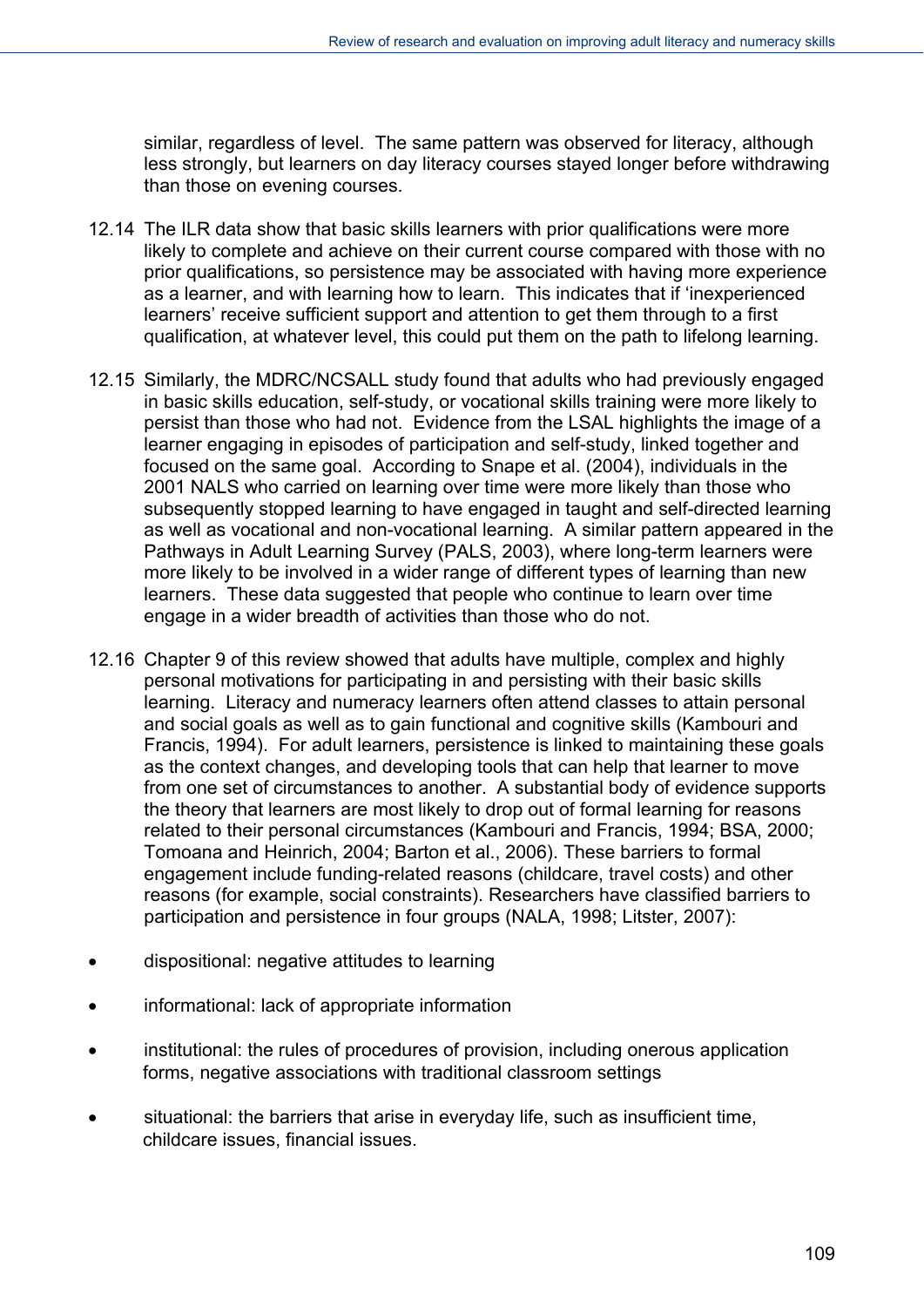- 12.17 One influential study from the US (Meader, 2000) suggests that numeracy and literacy learners may be affected differently by barriers to persistence, with numeracy learners mainly facing dispositional and academic barriers.
- 12.18 Another approach to understanding barriers to skills development suggested by NIACE (2004) involves identifying 'structural and situational' barriers. These barriers include time constraints that may prevent individuals from undertaking skills training; the financial cost of training; the lack of relevant training opportunities near the home and issues over accessing childcare (Newton et al., 2005). A House of Commons report into barriers to FE participation also noted extrinsic barriers faced by particular groups. Research by CRISIS (2006) identified three broad types of barriers to homeless people's participation and persistence in learning and skills development in general, which may also apply to other 'hard-to-reach' cohorts:
- personal barriers: including those related to substance misuse, low confidence and self-esteem, negative experiences of learning
- service barriers: lack of priority given to learning and skills by some homelessness agencies and their staff, the inability or unwillingness of some mainstream providers to respond appropriately to the needs of homeless people
- funding barriers: the fragmented approach taken by each of the potential funders of learning and skills work with homeless people may lead to narrow outcome targets that learning providers find difficult to satisfy when working with homeless people, which in turn result in a reluctance among mainstream providers to focus resources on homeless people and a subsequent reduction in funding for specialist provision.

# *Provider support*

- 12.19 The MDRC/NCSALL persistence study identified as the first (of four) supports to persistence (Comings et al., 1999) the need to manage the positive and negative forces (the barriers) that help and hinder persistence, by identifying these forces, prioritising those that have the most significant effort, and deciding which ones can be managed (by being made weaker or stronger, depending on whether these are negative or positive forces). With reference to strengthening positive forces, the literature suggests that learners who develop a learning identity are more likely to persist (St Clair, 2006). For providers this can mean supporting self-efficacy – the second of four supports to persistence identified by MDRC/NCSALL (Comings et al., 1999) – through building the feeling in adults that they can be successful learners, through regular recognition of learner progress, and by using successful adult learners as role models.
- 12.20 A number of studies (including important work by NIACE on 'Catching Confidence', Eldred et al, 2006) have stressed the importance to learner persistence of recognising soft outcomes within a broad framework of achievement and a system of formative assessment which recognises small steps. Research on formative assessment for the OECD (Derrick and Ecclestone, 2008) stresses the importance to progress of scaffolding, so that learners have challenges at the right level of difficulty, and of tailoring learning to the individual learner's needs (which implies the need for a broad repertoire of teaching methods and substantive expertise).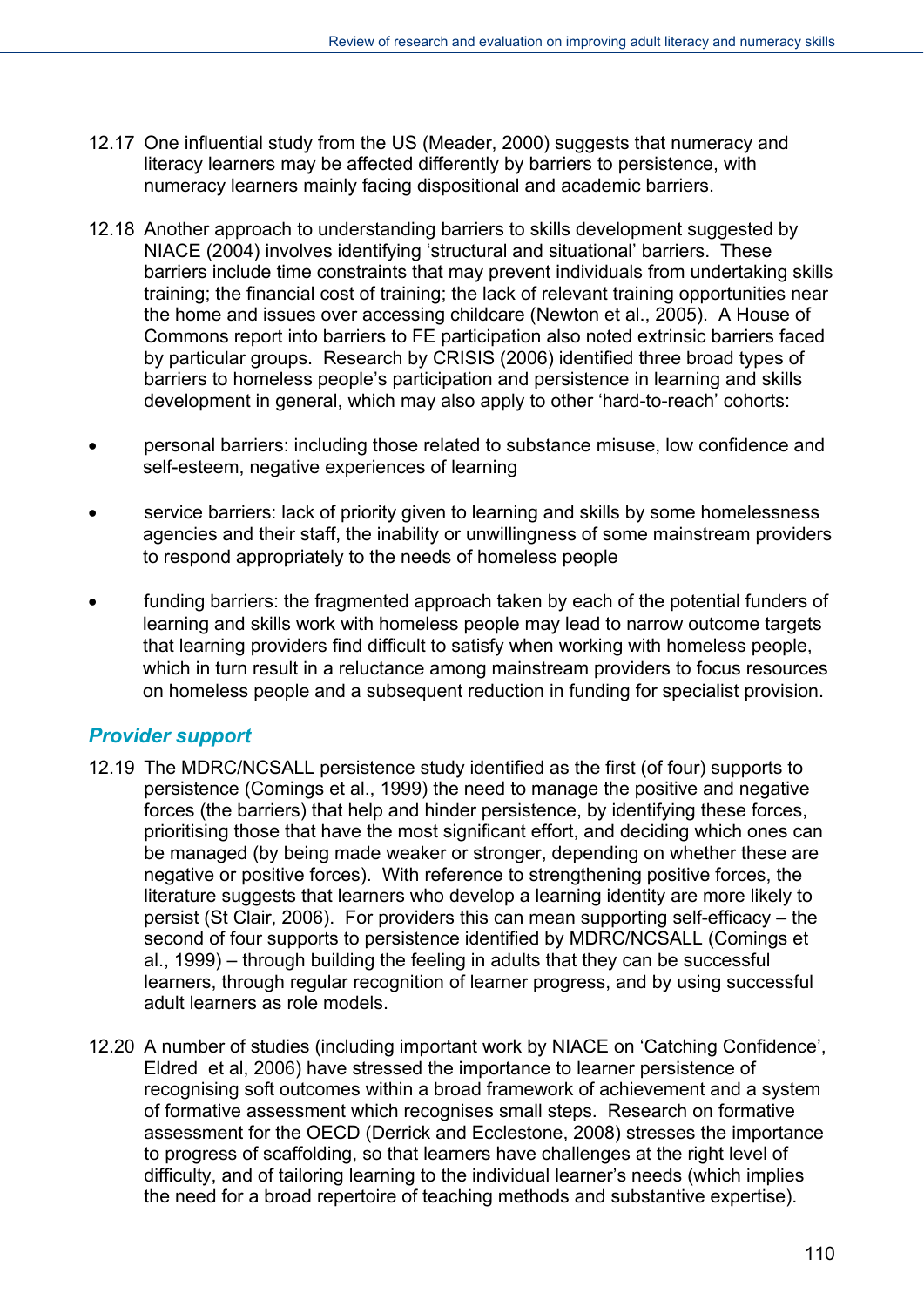The third and fourth supports to learner persistence identified by MRDC/NCSALL were that learners establish a goal, and that progress is made by learners towards this goal, a process supported by measuring progress, but not necessarily by the same measures that are used for programme goals in terms of accountability (Comings et al., 1999). By acknowledging gains already made, flexible and innovative assessment can support learner persistence when adults 'drop out' of formal programmes (NAO, 2004).

- 12.21 In addition to building self-efficacy and self-confidence, research shows that assistance with childcare, transport and access to social services can make a difference to learner persistence, and there is some (albeit more tentative) evidence to suggest that persistence is supported where providers are aware and manage the critical periods when learners are more likely to withdraw or to fail; when pastoral care is provided; when there are adequate financial resources and facilities and where there is administrative leadership (Benseman et al., 2005, citing Comings et al., 1999; Eldred, 2002; B. A. Quigley and Uhland, 2000; Yaffe and Williams, 1998). With respect to critical periods for withdrawal, Quigley (2000) identifies the first three weeks of a course as vital, thus emphasising the role that induction and orientation processes have to play in supporting persistence. Appropriate placement supports learning (Martinez, 2001) whereas poor, inadequate or inappropriate information, advice and guidance (IAG) can cause students to withdraw (Lopez et al., 2007). Many basic skills learners will have had negative school experiences, so the transition to the learning environment must be handled sensitively.
- 12.22 Effective IAG occurs where potential learners are aware of all the learning possibilities and the best match is made between learning needs and the learning offer. Sustained attendance in a learning programme appears to depend upon the appropriate level of support available, in accordance with learners' needs – particularly during the early stages after enrolment – and the efforts made by the providers to link the learning programme to the outcomes desired by learners (Taylor et al., 2005). In reviewing the evidence on widening adult participation in learning, Taylor et al. cite an evaluation of the then Department for Education and Skills' Adult Guidance Pilots (Tyers et al., 2003) which found that in-depth guidance offered as a complement to traditional IAG had a positive impact for 'hard-to-reach' groups, with successes including qualifications gains for those with no prior qualifications and a quarter of those who had been unemployed for less than six months moving into work. The main lessons learnt from these pilots were that the needs of the target group should be understood; families and communities of clients should be considered as well as the individual; advisers need to be clear about what they are offering; and provision should be flexible and tailored to need. MacLeod and Strawn (2010, citing Hillage et al., 2006) point to evidence from the evaluation of the Employer Training Pilots (ETPs) which suggests that adults engaged in work-based learning who receive IAG services are more likely both to be satisfied with the learning programme and to progress to further learning.
- 12.23 The MRDC/NCSALL persistence project (Porter et al., 2005) identified five learning pathways for the programme participants it studied: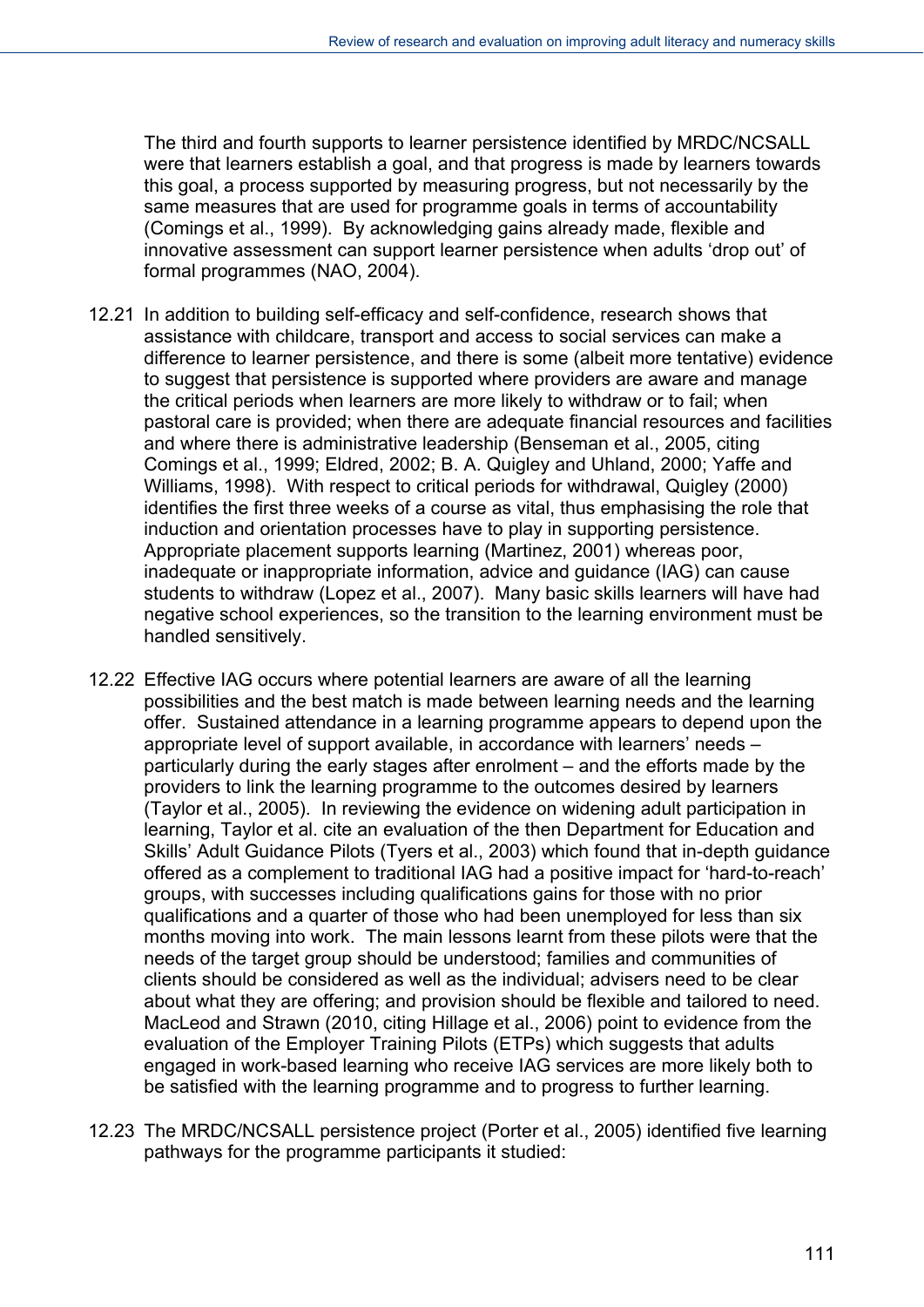- long-term pathway: learners who are active in programmes for an extended period, and who often participate in computer-assisted instruction or self-study as well as class
- mandatory pathway: learners required to attend programme
- tryout pathway: learners who participate short-term but face barriers that are at least temporarily insurmountable, or, students who do not have a clear goal to sustain their motivation
- intermittent pathway: learners who join and leave a programme several times. Breaks in participation are often caused by a personal crisis, and students return when the problem has passed
- short-term pathway: learners who participate intensely but briefly to accomplish a specific goal.
- 12.24 This research suggested that the challenge for education providers is to value the outcomes that are reasonable for each pathway. For example, helping an adult on a 'tryout' pathway to make decisions not to join services but with a plan to join in the future is, for that learner, the best possible outcome. Turning them away or making them join a class and then fail is not a good outcome.

#### **Strategies education providers could adopt to encourage learner persistence**

- information-gathering strategies: the more providers know about their learners, the more programmes can respond to the needs of learners
- support strategies: including, pastoral support; child care facilities; help with transportation; referral procedure for using external agencies
- operational strategies: including extended opening hours; flexible and drop-in and off-site classes; improving access to ICT
- programmatic strategies: including the curriculum changes, recruiting students in innovative ways, redesigning tutor training, redesigning student and tutor orientation.

*Source: Porter et al. (2005)* 

#### *Programme support*

- 12.25 Condelli et al. (2010) drew on the work of MRDC/NCSALL and LSAL data to make recommendations about how programmes for ALN learners should be designed:
- build persistence in adult learners so that they stay in programmes and engage in self-directed learning activities for much longer periods of time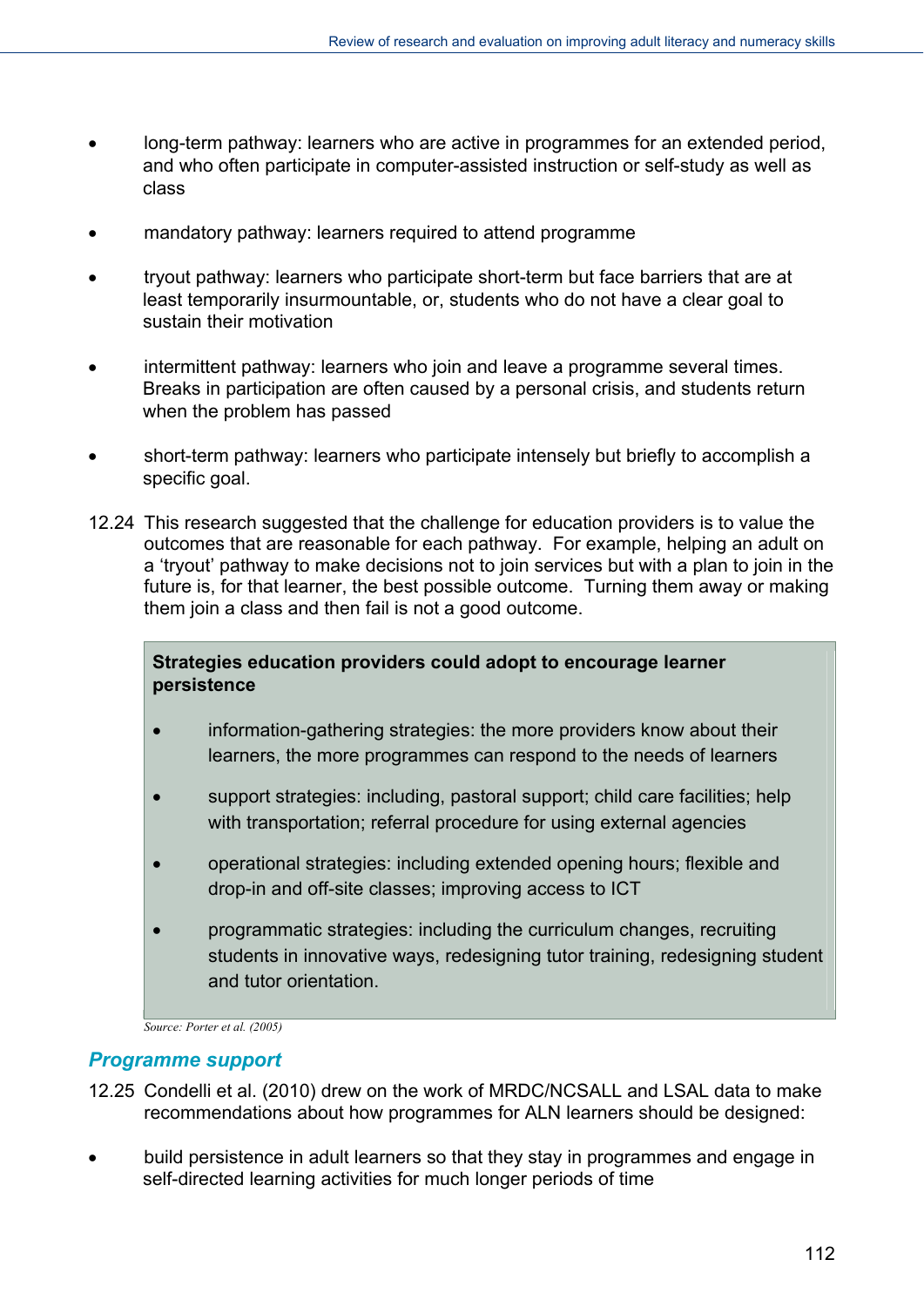- gather data and build accountability around longer-term outcomes
- develop community-wide learning support systems that strengthen collaboration among educational providers and social service and community-based organisations to meet learners' needs
- utilise technology to increase system capacity, coordination, and effectiveness.
- 12.26 The times and locations of literacy and numeracy programmes (Frontline Consultants, 2006; Rhys Warner and Vorhaus, 2008) can affect participation. In 2004, the NAO (2004) reported that many courses were insufficiently flexible to support learner persistence (for example, in being scheduled at times that clashed with out-of-school hours). Programmes and delivery should be able to adapt to the personal circumstance and learning styles of individual learners. However, one finding highlighted by the PPA project (Lopez et al., 2007) was that flexibility is not best for all cohorts of basic skills learners: for some, especially learners thought of as 'at risk', routine and structure are essential to successful learning.
- 12.27 Ofsted (2007), in evaluating the provision of direct learning support for literacy, language and numeracy in colleges found that retention rates for courses where learners received learning support were higher than for those learners who received no support. Many of the learners receiving support reported that they would have dropped out of college had it not been for the extra support they received and Ofsted cited examples of learners at colleges starting but then leaving their courses owing to inadequate support.
- 12.28 In terms of learner persistence, it is important to consider ways in which programmes, as well as providing classes, can be designed to support self-study. This would enable ALN programmes to serve more learners (since many adults self-study who never come to formal classes), attract new learners to classes (since some adults who self-study might later attend classes), and increase the overall persistence of adult literacy learning (since many adult learners engage in selfstudy and attend classes at different points in time) (Reder and Strawn, 2006). Research from both the UK and US stresses that, for learners, dropping out of learning programmes can be a rational and positive response to changing circumstance. What is important in terms of learner persistence is that these breaks from learning are supported, principally by distance and blended learning, so that learners are not penalised and do not have the door to learning closed on them. For example, one development project carried out by NRDC as part of its work of the PPA project (QIA, 2008), looked at ways in which learners who had taken a break from formal studies due to pregnancy were supported in their learning by continuing to have access to college resources, including online learning and phone tutorials. This was a very small initiative, but an example nonetheless of how time out of formal provision can be incorporated into the learning journey.
- 12.29 Programmes need to support adults who dip in and out of provision as their ability to participate fluctuates in line with their multiple identities and sometimes chaotic lifestyles (see Porter et al., 2005). Reports from the NAO and the House of Commons Public Accounts Committee have highlighted this issue with particular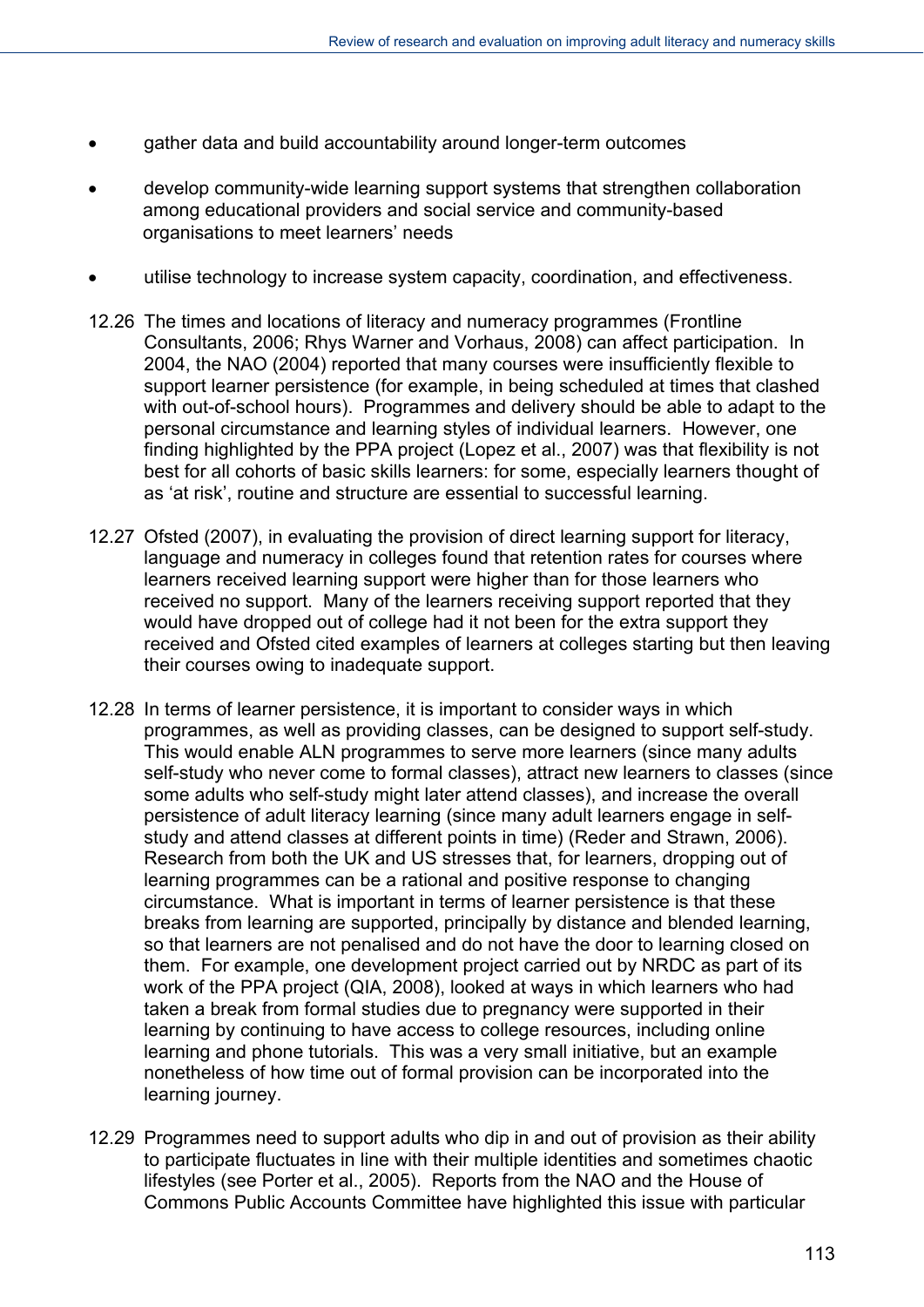reference to two groups of learners: those who start employment before their course of learning has finished or who move in and out of work; and prisoners, who face problems maintaining continuity in learning. Some problems could be addressed by better coordination between government agencies and stronger collaboration between government agencies, providers and employers.

12.30 The PPA project (Lopez et al., 2007) found that although ICT is seen as a potentially motivating resource for learners, access, ICT-literacy and time pressures are all potential barriers to the use of ICT as part of self-study. Learners who encounter problems with ICT resources away from class can lose confidence and motivation. This raises the question of the extent of provider and practitioner involvement and responsibility, especially where learners are using learning platforms and blended-learning options to support their studies. Learning platforms are useful for already motivated, independent learners, but the support of e-tutors is critical, as are clear progression routes. Teachers who were surveyed in this research all recommended BBC Skillswise to learners (an indication that teachers are making suggestions to learners where there is a realistic chance of take-up) but there is little information on if and how teachers and learners follow up on these recommendations.

# *Practice*

12.31 NRDC's PPA project (Lopez et al., 2007) highlighted the importance of good teachers and good teaching to learner persistence. Even where learners are learning outside formal provision or settings, they do not want lonely learning some degree of structure and support is still necessary. Providers wishing to set up flexible opportunities to learn outside the classroom (for example, via mobile or online technologies, self-study or peer study), and practitioners wishing to set learning tasks outside the classroom, should be aware of the possible constraints and barriers learners face. Some groups of learners may be able to access more opportunities to learn outside the classroom than others, for example older learners or those with greater financial stability. Access to technology for learning at home and also learner access to technical support for on-line learning require sustainable resources. Many learners, sometimes those most in need of supplementary support, may face intense personal demands on their time outside the classroom due to family, settlement or employment responsibilities. From the practitioner perspective, self-directed learning has to be managed with care. Researchers often found that teachers were reluctant to give learners homework in case it made learners anxious, and that teachers were very aware of the barriers learners could face when engaging in self-study. In general, there was a perception that adequate systems (whether provider systems or systems within the wider community) are not yet in place to support self-study.

# *Policy support*

12.32 NRDC's PPA study suggested that the funding system in operation at that time could work against both learner choice and learner persistence by prioritising supply over demand. The Skills for Life funding system followed qualifications not learners, and was at odds with the philosophy of lifelong and life-wide learning, and with the realities of what it takes for adults to persist with their learning. The demands of a target-driven system are not always in keeping with the philosophy of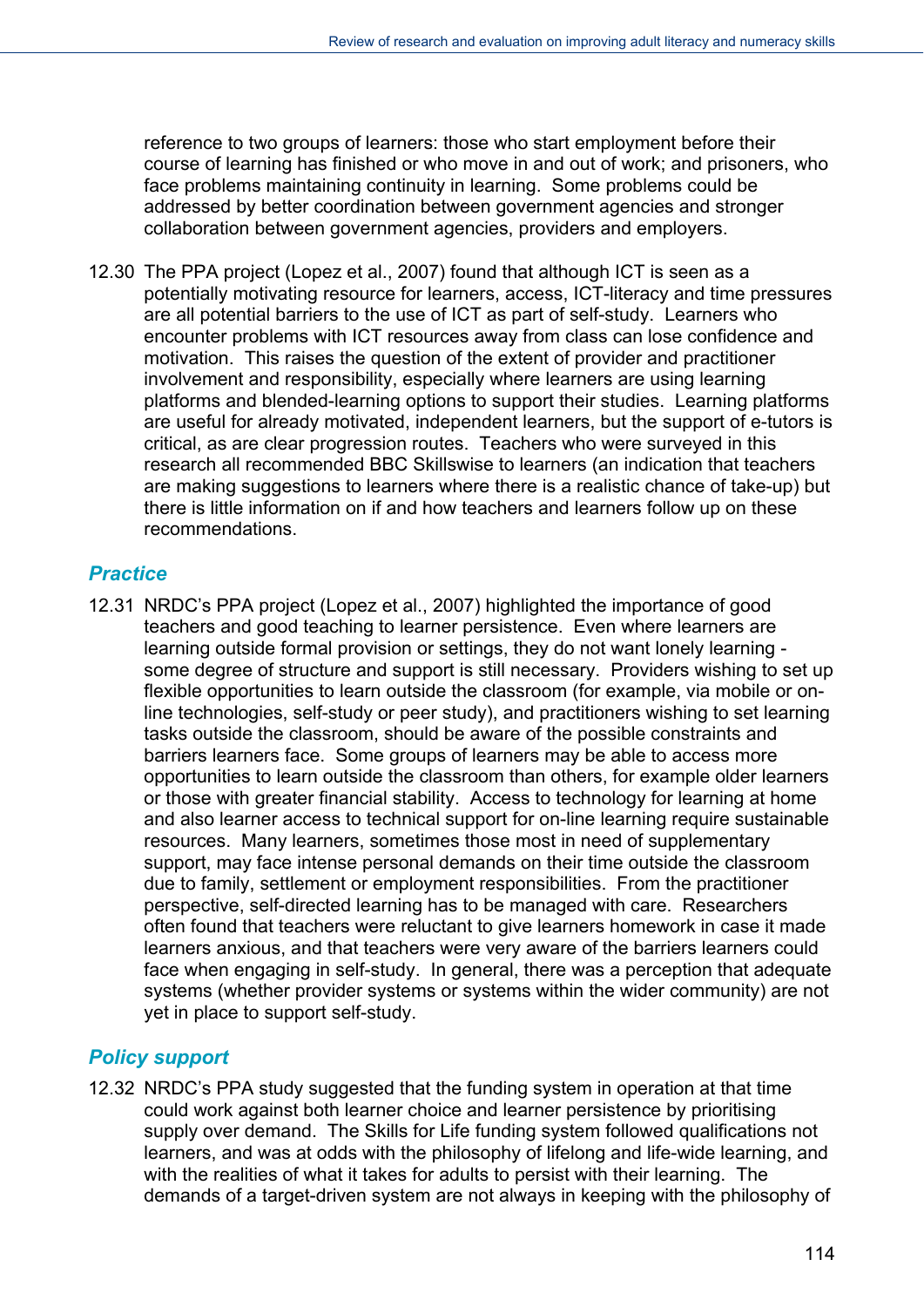an organisation or its teachers toward adult learners. It was suggested by this study that persistence could be supported by funding mechanisms that were aligned more effectively with learner motivation. A broader definition of what constitutes achievement would allow for more funding of smaller steps and stepping stones achievement. This point was also made with reference to provider organisations (Lopez et al., 2007): where providers are forced to focus on targets, the offer may not be in line with what learners need or want. With particular reference to adult basic skills, there may be insufficient opportunities available at lower levels

# **Conclusion**

- 12.33 There is no research from the UK that has followed a sample of adults with low basic skills over a sufficiently long period of time long to enable clear patterns of persistence to emerge. It is thus not obvious which adult learners will persist, or whether provider strategies for supporting learner persistence have any impact. Most of the available evidence suggests that a number of different forces impact on adults' abilities to stay in formal learning programmes and that only some of these forces can be influenced by programmatic, provider and practitioner actions.
- 12.34 The key to learner persistence is that breaks in engagement in formal learning are supported by other learning opportunities and supports for learning, and that overall learning provision is flexible and responds to individual learners' needs. This said, there is very little evidence from the UK about the learning practices of adults who 'dip out' of formal learning. Providers rarely gather data on learners who do not complete their courses, and it remains unclear where responsibility lies for supporting learners' self-study beyond formal or provider-based instruction.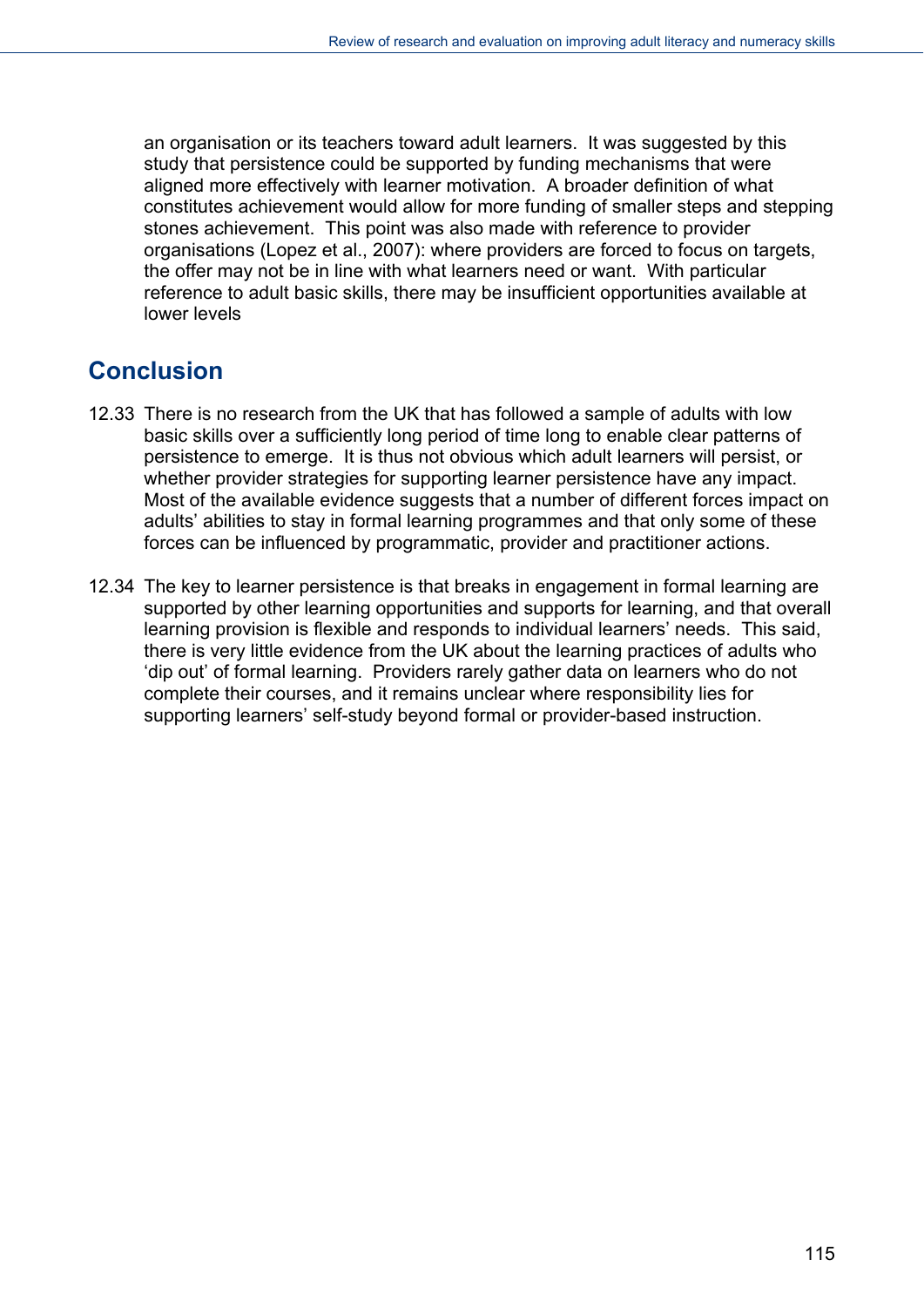# **Skills acquisition, retention and loss**

# **Introduction**

13.1 This chapter considers the evidence on skills acquisition, retention and loss. It examines the research literature on skills retention, including what adults need to do to retain or improve the skills they have gained, why skills loss occurs and what can and has been done to reduce it. The scope of interest extends beyond guided learning hours to informal and own-time learning (for example when using ICT) and in the context of mentoring and peer learning.

# **Evidence**

13.2 The evidence base on the question of skills acquisition, retention and loss is very thin. The chapter focuses on the available evidence for how skills use, particularly in employment, aids skills retention. It also considers two studies where participants in literacy programmes were followed up roughly two years after course completion. The evidence base does not exist, however, to address adequately the issue of skills retention and loss. No evidence was found that would shed light on the role that national tests might play in skills acquisition (with learners learning how to pass the test rather than learning lasting skills) or on how different modes of learning (e.g. informal, own-time learning, mentoring and peer learning) might contribute to the acquisition of skills that are then retained over time.

# **Findings**

- 13.3 There is a theory that skills acquisition, retention and loss follows a 'lifecourse' trend, whereby skills increase in early middle age – perhaps as a result of honing skills needed in employment – which then plateau before declining again at older ages. Some evidence on this is presented in Rashid and Brooks (2010) on both literacy and numeracy skills.
- The findings from the Skills for Life survey (Williams et al., 2003) show a decrease in the proportion with low literacy skills (note skills, not qualifications levels) between 16- to 19-year olds and the next age band, 20-24 (17% to 13% at Entry level), followed by an increase through the older age groups – from 35-44 (15%) to 45-54 (19%) to 55-64 (22%). Rashid and Brooks (2010) report that a similar pattern was apparent across the age range 22 to 74 in the results of the Older and Younger survey conducted in 1993-94 by the Basic Skills Agency (1995).
- Data from the 1996 International Adult Literacy Survey (IALS) (Carey et al. 1997) showed an improvement in skills levels (in England) from the youngest age group (16-25) to the next two (26-35 and 36-45), after which it plateaus and then declines, particularly after age 55. It is noteworthy, however, that the IALS data show a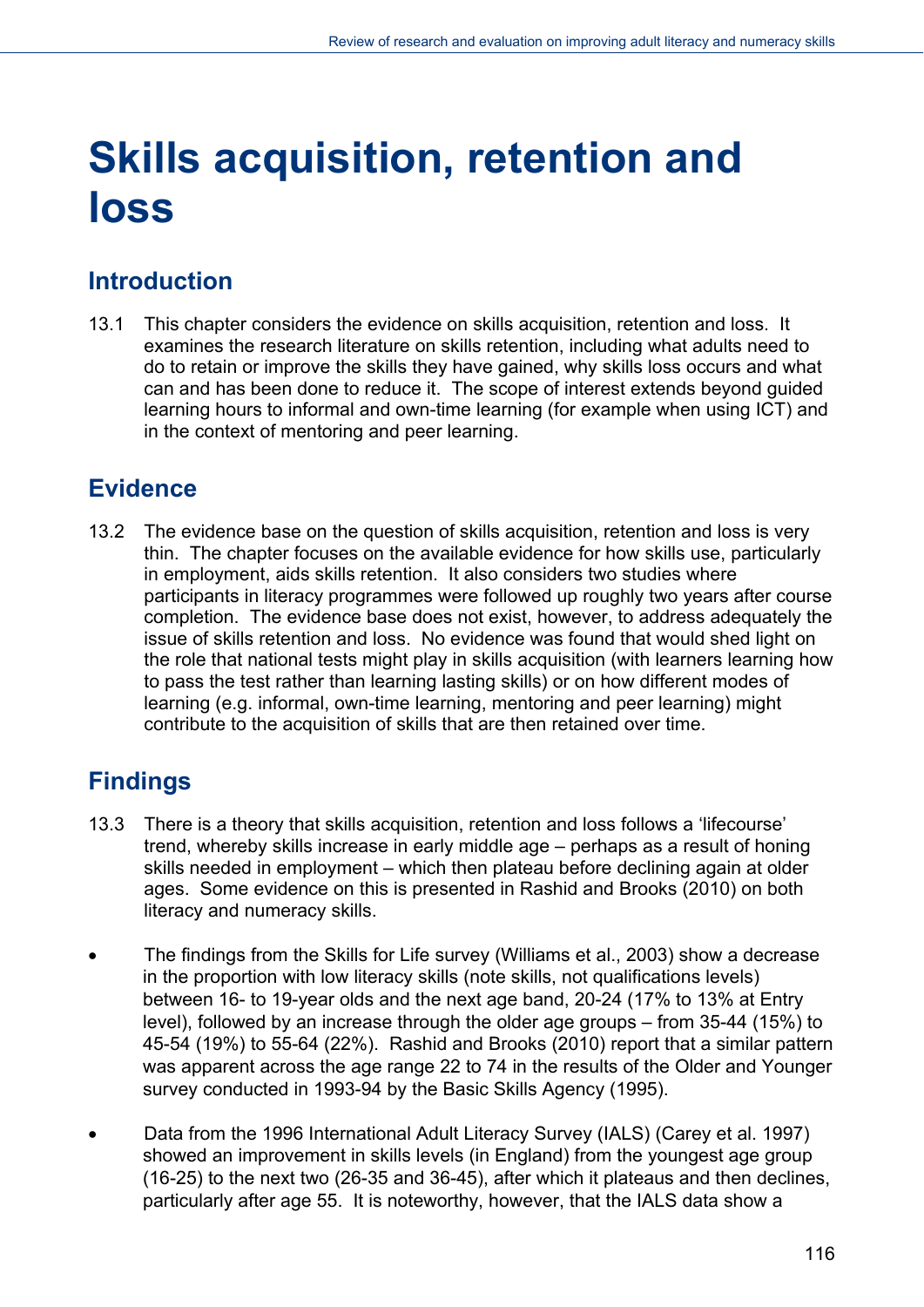slightly different pattern for literacy skills, in which there is only marginal increase in skills levels from the youngest age groups to the middle ages, before they decline substantially over the age of 45, but particularly after 55.

13.4 One possible explanation for this 'lifecourse' trend is that over time cohorts of similarly-aged individuals have left the school system with higher or lower average skills levels. In other words, the findings above, which are taken at a single point in time, merely reflect the skills levels held at the point that each cohort left the school system. Rashid and Brooks (2010) argue against this explanation on the basis that the 'inverted U-shape' of the 'lifecourse' trend has been found in surveys conducted years apart. Rashid and Brooks (2010) do not, however, offer an alternative explanation in full; they suggest that the up-slope in early middle age may result from honing skills in employment, but they do not offer an explanation for the downslope experienced at older ages. There might be a neurological explanation for this (that is, related to the ageing process) or it might be explained by reduced usage of those skills.

# *The effect of (un)employment on skills acquisition, retention and loss*

- 13.5 One area for which there is a small body of evidence is the way in which individuals retain or improve skills if they are used in employment, but equally may lose them if they are not used, for example, in periods of unemployment. Drawing on data from the 2003 Skills for Life survey, Williams et al. (2003) found that people are more likely to lose their numeracy skills if they are employed in jobs that do not require their use. They observed that only 30% of those working in routine occupations with a good maths pass achieved Level 2 or above in the numeracy test, compared to 63% of those working in higher managerial/professional occupations. The report also speculates that young men with very low numeracy do not improve these skills as they get older, but those with medium-low or medium numeracy skills do improve with age. This is probably associated with available occupations: individuals with even medium-low numeracy may have much broader work options than those with very low numeracy.
- 13.6 A similar finding was reported in St Clair et al. (2010) from the findings of a survey of a random sample of 19,927 adults in Scotland carried out in 2009 with the purpose of producing a national literacy profile for Scotland. St. Clair et al. found a strong correlation between an individual's literacy practices in the workplace and their literacy score. Patterns observed include that those scoring more highly in the document literacy test were far more likely to read or use information from computers frequently in the workplace. However, particular occupational types present greater opportunities for computer use than others: for example, 94% of those in managerial and professional occupations use computers frequently compared to 39% of routine and semi-routine workers. The authors speculate that 'demands for the use of literacies at work may strengthen an individual's capabilities in those areas' (ibid, p. 40): in other words, literacy skills will be retained and developed through their use in the workplace. The report does not ask whether the opposite is true – that lack of use leads to skills loss. This question was addressed by another study reported by Bynner and Parsons (2000).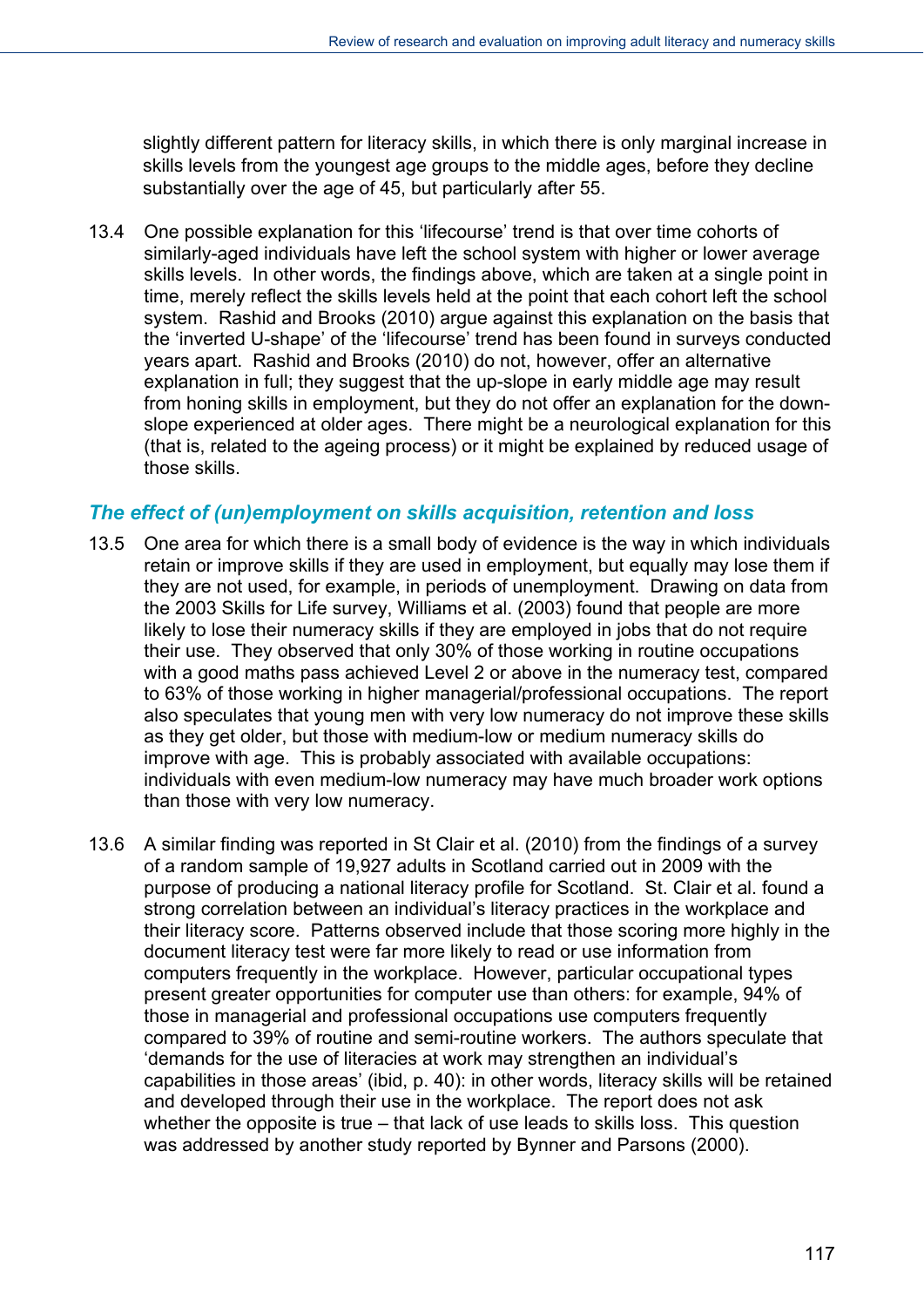- 13.7 Bynner and Parsons (2000) examined data from NCDS to see whether people's literacy and numeracy skills get worse if they are out of paid employment and test the hypothesis that employment provides the opportunity to practise and develop skills.. The main findings were:
- In general time out of the labour market does indeed have an adverse effect on literacy and numeracy through adult life. However, the impact of time out of paid employment on literacy and numeracy in adulthood (at age 37) is strongest when the skills are poor at 16. This suggests that once a certain level of literacy or numeracy has been attained at school, skills are not much weakened by absence from paid employment.
- Adults who are out of work lose their skills, but this loss tends to be more acute, and to start sooner after loss of employment, for numeracy skills than for literacy. This can create a vicious circle, in which poor numeracy contributes to limited employment, which leads to poorer numeracy, which makes it harder to find and keep employment.
- Time out of paid employment is linked to a decline in numeracy skills, but this occurs to a lesser degree in women than men. For men, the decline in numeracy skills in unemployment was particularly acute for those who had poor skills to start with (at age 16), so that they see their skills decline sooner and to a greater extent. Bynner and Parsons propose that this difference between men and women is explained by the more diverse roles often demanded of women out of the workplace in, for example, the role of child carer, household management and providing homebased education support for children, which involve the use of reading skills and basic maths on a near daily basis.
- Other factors were found to influence the extent to which skills declined during periods of unemployment. One such factor was socio-economic status, with the basic skills of those brought up in more disadvantaged circumstances more adversely affected by being out of work. A second influential factor was participation in work-related training in adulthood, which offered a degree of protection against the adverse effects of time out of the labour market.
- 13.8 According to the authors, the policy implication of the findings is that those out of employment need to be helped to retain their numeracy and literacy in order to ensure they do not fall behind those in employment who are able to exercise their skills, and so increase their chances of gaining employment.
- 13.9 Using UK and US datasets, Bynner et al. (2010) undertook a comparative study to explore the relationship between employability and access to and use of ICT, literacy and numeracy. The study found that employment and ICT use support the development of literacy proficiency – that is, the development of literacy proficiency is aided by time spent in employment and exposure to ICT. The study also found evidence of a virtuous circle, whereby enhanced skills work together with employment experience to reinforce prospects further. However, a vicious circle is also evident: a lack of ICT access and use, together with poor literacy, damaged employability prospects, leading to marginalisation in the labour market and a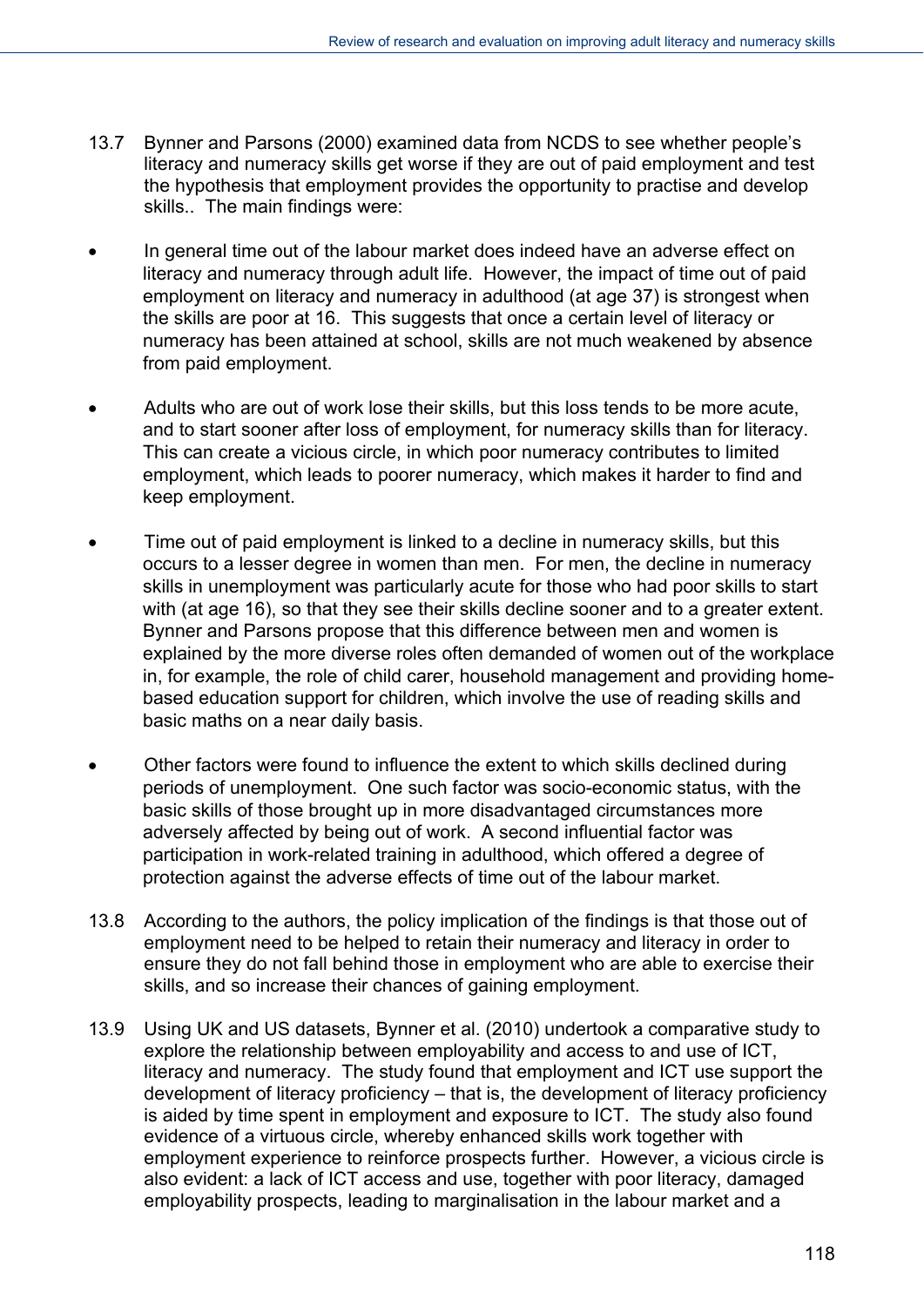subsequent and further loss or erosion of skills. These findings underline the policy implication drawn above, that numeracy and literacy support is needed for those out of employment or on the margins of the labour market in order to reduce the risk of further marginalisation.

#### *Skills retention following literacy programmes*

- 13.10 Brooks et al. (1997) presented the findings of a study that followed up with parents and children who had participated in the BSA's Family Literacy Demonstration Programmes in 1994 and 1995. These 12-week family literacy courses took place in areas of multiple deprivation in Cardiff, Liverpool, Norfolk and North Tyneside. The original evaluation of the programmes (Brooks et al., 1996) showed that they had been highly effective in boosting the parents' literacy, the parents' ability to help their children to learn to read and write, and the children's language and literacy.
- 13.11 A total of 154 parents and 237 children were re-contacted in 1997 (that is, 43% of the parents and 60% of children who participated in the original evaluation), between 20 and 34 months after finishing the programme. Parents were interviewed about their literacy, as well as about further courses undertaken and about their employment. (They were not tested on their reading and writing skills as they had been in the original evaluation.) Of the 154 parents re-contacted, 133 (86%) thought that their own reading and writing were continuing to benefit greatly or to some extent from the programme. The report's wider conclusions are very positive about the continuing benefits for both parents and children and so the implication is that this represents a high rate of skills retention for these parents. The report does not, however, offer a benchmark with which to compare this figure. Also, the research does not explain what it was about the programme – the mechanisms operating in particular contexts – that led to the programme's success (in that it was apparently delivering positive outcomes two- to three-years later). It is important to add that the question of the parents' skills retention was not a stated aim of the research and so this should not be understood as a criticism of the research as a whole. It does, nevertheless, serve to highlight some lessons for how future research – which is needed in this area – should be carried out.
- 13.12 In their longitudinal study of the impact on learners and their organisations of government-funded workplace programmes designed to increase the literacy skills of employees, Wolf and Evans (2011) tested the reading and writing skills of participants at the start of their courses, and then a year and two years later. Their evidence suggests that learners' reading performance a year and two years after the course experienced only a very small average gain in performance; but that for native English speakers the improvement did not reach conventional statistical significance levels. Larger improvements were observed among ESOL (English as a Second Language) learners. These improvements may simply reflects longer time in an English-speaking environment.
- 13.13 Again, there are limits to the lessons that can be drawn from this study on the question of skills retention. The courses studied typically offered just 30 hours of tuition, after which learners had no further free workplace entitlement. This is substantially less than the 100 hours that evidence suggests is required (see Chapter 11). Consequently we have reason to think that these programmes were not effective in helping learners to acquire literacy skills, much less retain those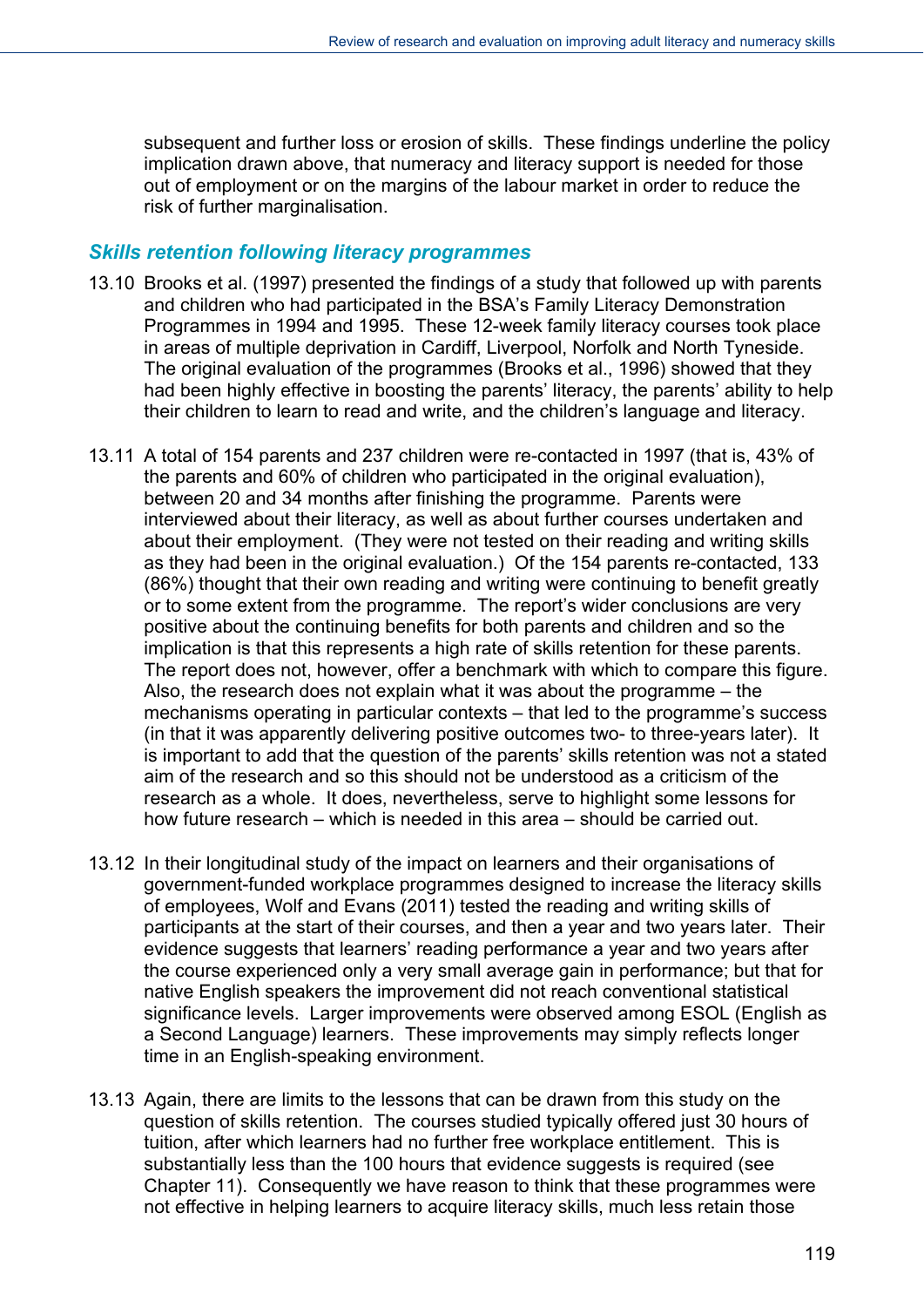skills. It, therefore, offers further lessons for future research in this area: namely, that any research should focus on teaching modes, methods and approaches for which there is existing evidence of its (likely) effectiveness.

# **Conclusion**

- 13.14 Skills acquisition, retention and loss appears to follows a 'lifecourse' trend, whereby, on average across a population, skills increase in early middle age, then plateau before declining again at older ages. The maxim 'use or lose it' appears to apply in the case of literacy and especially numeracy skills, and it is clear that the workplace provides opportunities for individuals to retain and develop their literacy and numeracy skills, but particular occupations present greater opportunities than others. Conversely, time out of employment tends to result in the loss of literacy and numeracy skills, particularly for men and also for numeracy compared with literacy. The rate of skills loss during periods of unemployment is particularly strong for individuals with lower levels of ability when they left school. By reaching a threshold level of literacy or numeracy skills, an individual becomes less susceptible to skills loss in times when those skills are used less, such as unemployment.
- 13.15 The workplace literacy programmes examined in Wolf and Evans (2011) performed poorly in terms of skills retention, but other evidence suggests the programmes delivered inadequate numbers of learning hours for the learners to acquire the skills in the first place. However, evidence on why skills retention and loss occur and what can and has been done to reduce it is generally very thin. This is a major gap in the literature on ALN provision and is thus an area in need of attention in future work. In particular, it would be instructive to understand which teaching modes, methods and approaches are more or less effective in enabling adult learners to acquire skills that are retained over time. Exploring the lifecourse trend in skills retention and loss and finding an explanation would provide a useful focus for future research, so that suitable interventions can be designed to redress the decline experienced (by some at least) from the middle ages onwards.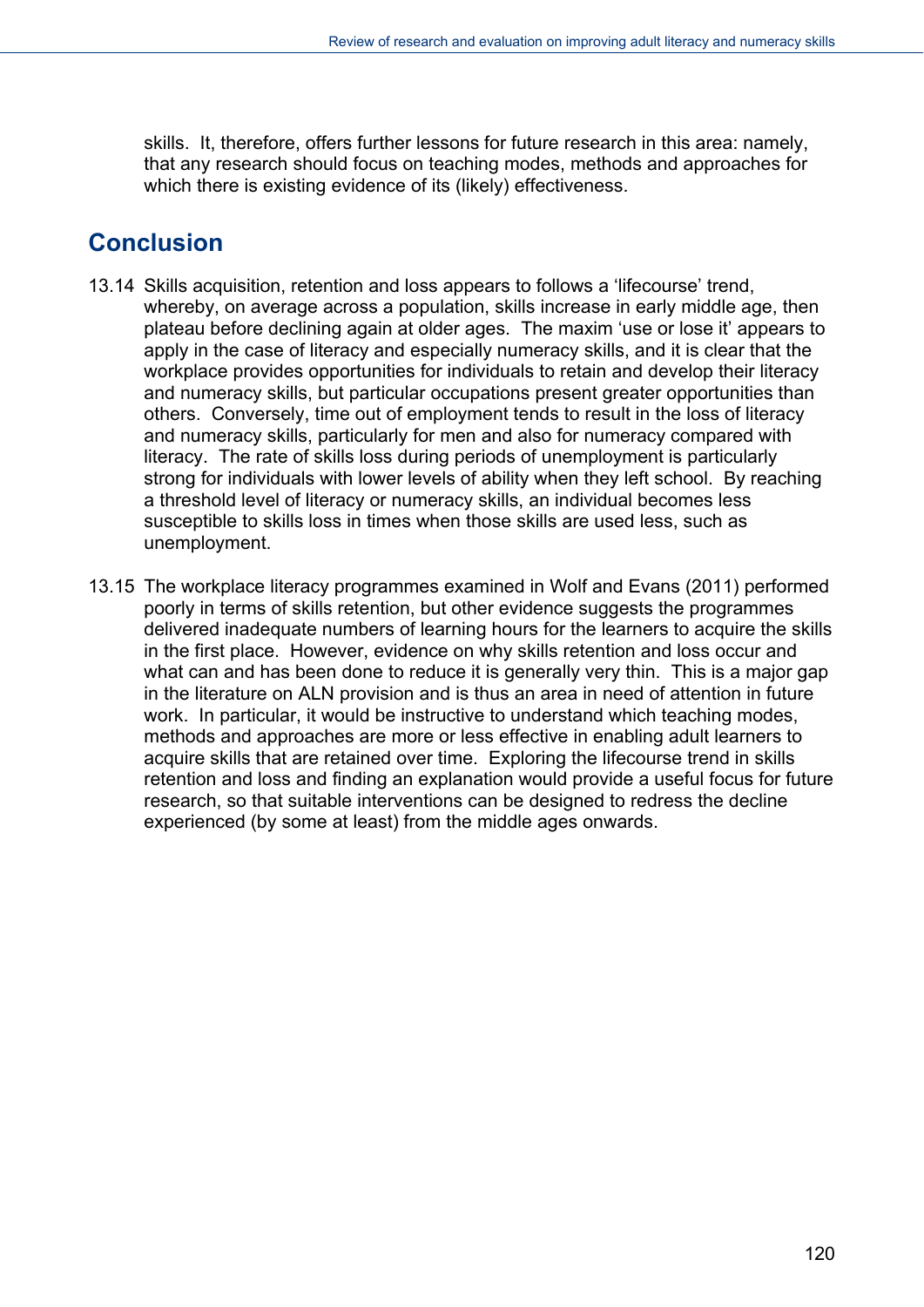# **What literacy and numeracy skills are needed?**

# **Introduction**

- 14.1 This chapter considers the evidence on ALN skills needs in order to address a series of related questions. Which literacy and numeracy skills are needed to improve workforce productivity and organisational performance? Are these the same skills that adults need to enter employment? What does the available evidence tell us about the literacy and numeracy skills adults need to progress in learning and contribute to society? Are the literacy and numeracy skills employers and individuals say they want the same ones government should invest in? Are some skills more important than others?
- 14.2 The chapter begins by evaluating the evidence base, before discussing the findings under the following headings: the scale of skills needs; assessing skills needs; demand for literacy and numeracy provision; the skills needed for employment and social participation.

# **Evidence**

- 14.3 The evidence base on skills needs is generally robust, and can draw on research conducted in England, Scotland, the USA and Australia. Large-scale surveys of individuals and employers – some randomised, scaled up and weighted to reflect all employment sectors in the economy – provide the most reliable primary sources for skills needs, supplemented by smaller-scale qualitative research. There is a lack of consensus on the precise literacy and numeracy skills that adults need in many socio-economic contexts, however it is anticipated that the follow-up Skills for Life Survey (report expected in Autumn 2011) and the Programme for the International Assessment of Adult Competencies (PIAAC) will go some way to remedying this.
- 14.4 There plenty of evidence concerning the basic skills employers and individuals currently need for employment. These skills needs are likely to change over time as the nature of work evolves and different occupations and employment sectors respond to changing work practices and technological advances. It should also be noted that skills needs assessments are variable and reporting of employer skills needs generally lacks sophistication.
- 14.5 Less is known about the literacy and numeracy skills adults need for civic engagement and social participation. In addition, it is clear that basic skills are a pre-requisite for progression in learning, but little evidence was found on the particular ALN skills needed to support this progression.
- 14.6 Areas where more evidence is required include the following: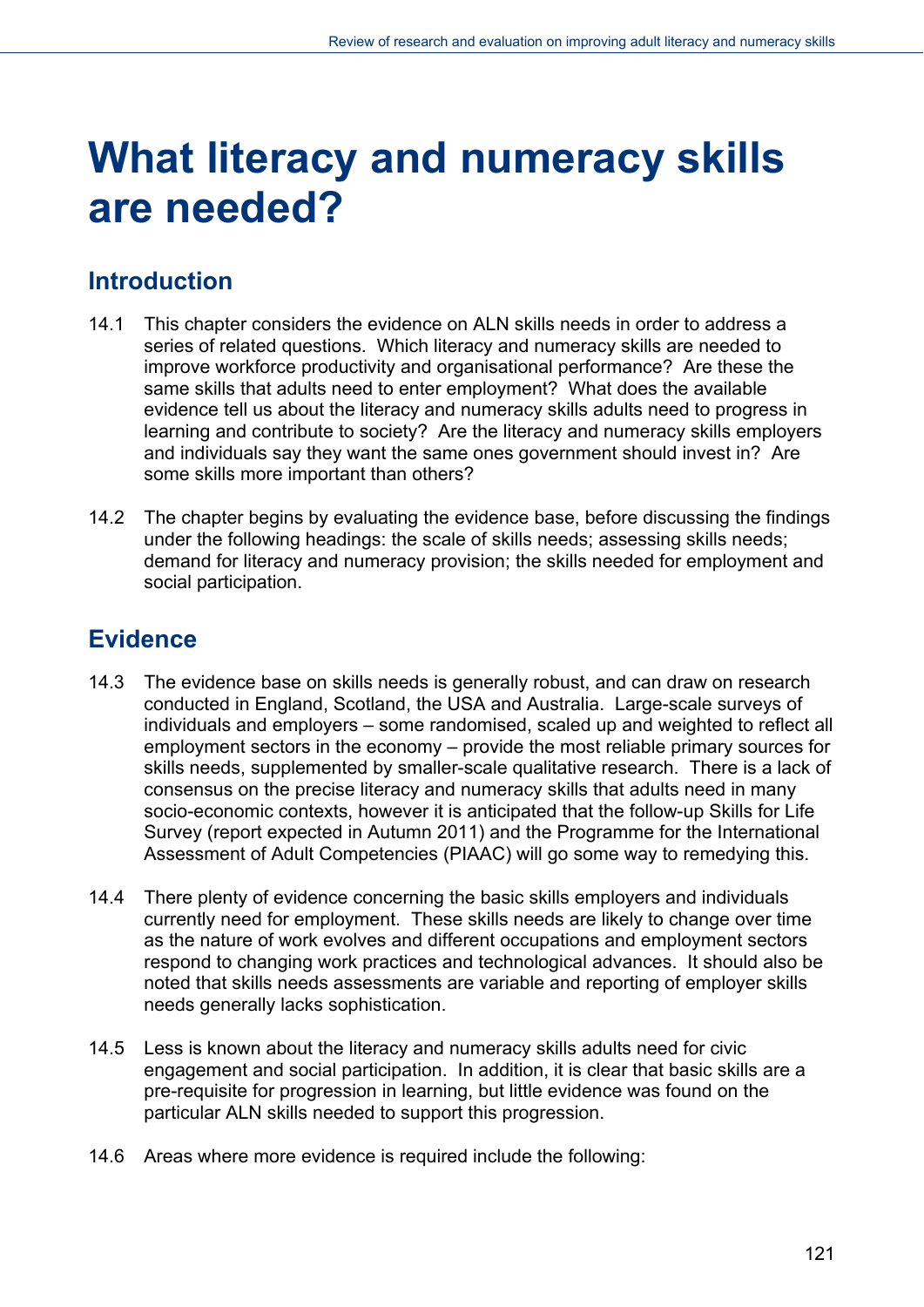- how to improve measures for assessing the literacy and numeracy skills of adults at different life stages and in different life circumstances and with different skills development needs
- how literacy and numeracy skills relate to other workplace skills (such as a positive approach and personal skills) and how these skills come together to improve productivity and performance in the workplace
- understanding why there is less demand for, and supply of, adult numeracy provision when adult numeracy skills are generally weaker than literacy skills
- how to create demand for learning provision amongst low-skilled adults who perceive that their numeracy and literacy skills need no improvement
- how changing work practices and advances in technology will impact on the literacy and numeracy skills that adults require if they are to sustain and progress in employment and avoid digital exclusion
- how the education and training system can accelerate progress towards improving literacy and numeracy skills for those entering the labour market and those already in it.

# **Findings**

# *The scale of skills needs*

- 14.7 The Moser Report (DfEE, 1999) identified Level 1 literacy and Entry Level 3 numeracy as the standards necessary for adults to function at work and society in general, and recommended that there should be a national survey of literacy and numeracy need in England. The resulting survey, which took place between June 2002 and May 2003 under the auspices of the then Department for Education and Skills (DfES), assessed the literacy and numeracy skills of 8,730 randomly selected adults aged between 16 and 65 over five broad levels of competence (Entry level 1 to Level 2). The survey report (Williams et al., 2003) estimated that 6.8 million adults aged 16-65 in England had numeracy skills below Entry level 3. This compares with 5.2 million adults in England with literacy levels below Level 1.
- 14.8 Thus adult literacy levels in England were found to be higher than numeracy levels: the survey found 53% of respondents achieved a lower level in numeracy than in literacy, while only 10% had a higher numeracy level than literacy level. Moreover, international surveys, such as the OECD's International Adult Literacy Survey (IALS) and the Adult Literacy and Life Skills Survey (ALLS), using similar (but not directly comparable) techniques to the Skills for Life survey, showed that 'while many other countries have a large number of adults with low basic skills, the UK lies in the bottom half of the OECD' (Leitch, 2006: 43).
- 14.9 The previous Government's 2001 Skills for Life strategy set targets to improve the basic skills levels of 2.25 million adults by 2010, with an interim target of 1.5 million adults by 2007. In 2006 Lord Leitch recommended that by 2020, 95% of adults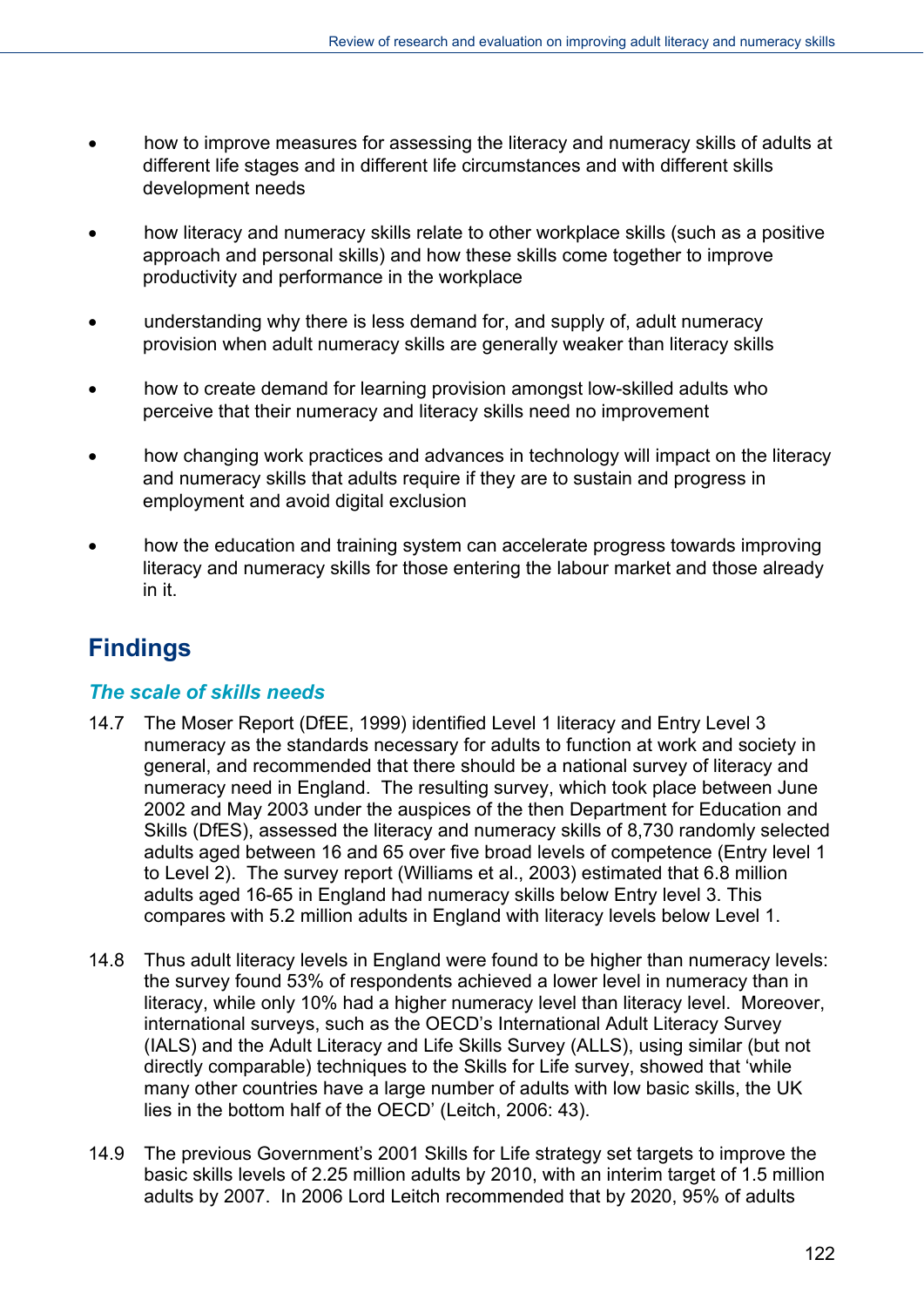should have achieved functional literacy and numeracy (an increase on estimated 85% literacy and 79% numeracy in 2005). The previous Government's 2009 *Skills for Life: changing lives* strategy accepted the Leitch targets and updated the 2001 Skills for Life strategy, and aimed to improve the literacy skills of 597,000 adults and the numeracy skills of 390,000 adults by 2011.

14.10 However, in reviewing the Leitch 2020 targets in 2009, the UKCES indicated its belief that the numeracy target would not be met, with an expected outcome of between 88% and 90% of UK adults achieving functional numeracy by 2020 (UKCES, 2009a). Using data that is available on the qualification levels of flows of young people into the labour market and using a comparable methodology to that used by the Leitch Review team, UKCES estimated that the basic skills of the working age population are improving. Since 2005, the proportions of the population with functional literacy skills was estimated by the UKCES to have edged up to just above 86% in 2008 (i.e. just less than 14% had poor literacy skills) and the proportion with functional numeracy skills had increased to 81% (i.e. 19% had poor numeracy skills). However, this incremental improvement between 2005 and 2008 (0.5 percentage points per annum in numeracy and just under 0.6 percentage points per annum for literacy) should be viewed in the context of longer trends showing little change in overall literacy standards since 1948 (Brooks 1998). Thus the need to improve ALN skills levels remains.

## *Skills needs assessment*

- 14.11 Adults' literacy and numeracy skills levels and development needs are identified through a wide range of different assessment processes and instruments, resulting in some researchers calling for improvements in assessment practices and the introduction of standardised tests to provide better benchmark and monitoring data. NRDC research for BIS in 2009 on entry-point levels for Skills for Life learners showed that teachers in England assess the performance of their learners in different ways and at different times, including at entry (skills screening, initial assessment, diagnostic assessment), formative assessments during learning programmes, and summative assessment. Though the previous Government introduced (and made freely available) screening, initial and diagnostic tools based on the national standards, there are many different initial assessment tools are available in paper and online forms. This contrasts with standardised initial assessments carried out in other countries and with standardised summative assessment tests in England, and makes comparative analysis difficult. Instead of measuring numeracy competence through the achievement of approved qualifications, NIACE (2011) recommends that the government adopt 'a revised assessment system to measure the competence of adults using sample surveys focusing on "real-life" numeracy activities' (p. 6) in order to capture adult skills needs at different life stages and in different circumstances. Improved diagnostic and initial assessment would inform improved provision and better outcomes.
- 14.12 Several studies illustrate consequences of not having standardised initial assessment tests. The (former) Adult Learning Inspectorate (2007) criticised the inconsistent results emerging from the 'Fast Track' method often used for assessing offenders' learning needs, and called for more comprehensive initial assessment techniques specifically designed for those who have complex and multiple learning needs. A government review of evidence on skills in the labour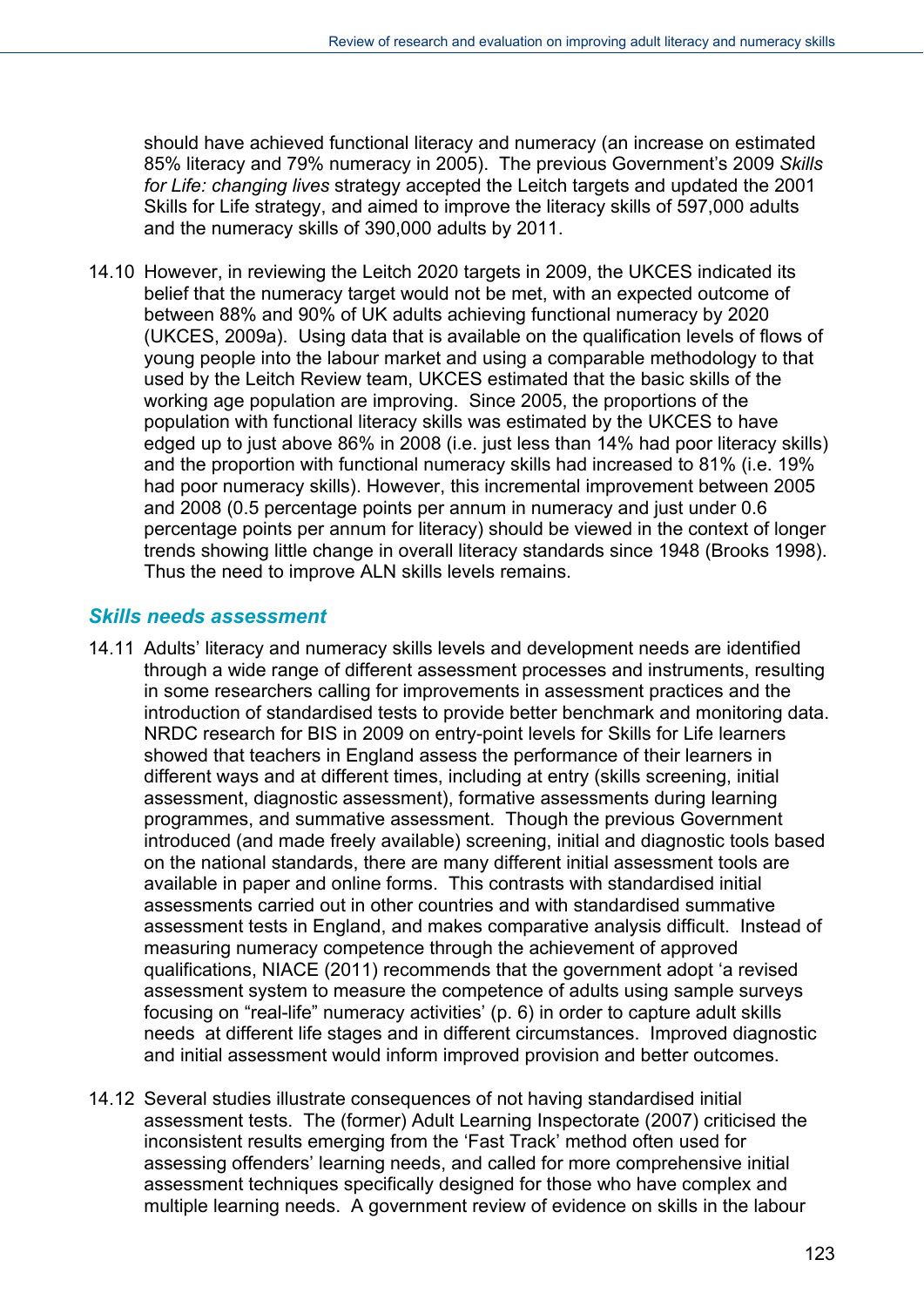market (DfES/DWP, 2007) identified a need for better diagnostic tools to identify those unemployed or economically inactive people who would benefit from participation in skills training and up-skilling to a level where they can obtain sustainable employment. The National Audit Office (NAO 2004) and the House of Commons Public Accounts Committee (2006) have highlighted the problem of assessing and identifying the literacy and numeracy skills needs of those who are not routinely assessed (e.g. those who do not claim benefits or who are in employment). Such people do not have their needs assessed unless they approach a learning provider and they may not recognise their need for skills improvement.

14.13 A later NAO report (2008b) noted that skills brokers carry out analyses of overall training needs at an organisational level while providers carry out detailed analysis of individual employees' skills needs, and suggested that skills brokers could improve their ability to identify possible Skills for Life needs by focusing more on the needs of employers. When assessing the impact of Train to Gain on workforce skills, Ofsted (2008) found evidence of employers not recognising workforce skills deficits or their implications for productivity. The Public Accounts Committee (2006) also found that employers need help in identifying needs and helping individuals in their workforce to overcome any stigma about needing help with literacy or numeracy.

## *Demand for literacy and numeracy provision*

- 14.14 As the previous discussion shows (and the NAO affirmed in 2008), there remains a greater need to improve adult numeracy than literacy skills because literacy skills are poorer, but the need to improve both persists. Moreover, there is evidence to suggest that both ALN skills exhibit a life course trend (Rashid and Brooks, 2010; Beach 2003), in which there tends to be improvement of skills into early middle age, followed by a plateau in middle age and eventual decline (albeit not necessarily by age 65). Yet this need has not translated into a higher demand for numeracy courses or a greater supply of these courses (Carpentieri et al., 2009). For example, follow-up research on those who contacted a helpline set up as part of the Gremlins publicity campaign found that about half of those who called did not take action to improve their skills, and in particular that those aged over 55 were less likely than younger adults to see the Gremlins campaign as being relevant to them (PAC, 2006). St Clair et al. (2010) found that actual ALN skills needs in Scotland are associated with age, but also that in reading and writing men more often describe their skills as moderate or poor compared to women (the difference between genders is far less for numeracy). People in more routine jobs were less satisfied with their literacy skills whatever their level of actual skills, suggesting that perceptions of skills improvement need also varies by occupation.
- 14.15 Thus demand for ALN skills improvement is shaped by measurable differences in actual skills levels for adult numeracy and literacy, but also by adults' perceptions of their actual skills levels and development needs at different ages. Yet overall, adults today need stronger basic skills than adults of the same age in the past in order to sustain employment, progress in learning and participate in society, even if some are not yet aware of this need. As Lord Leitch (2006; 33) observed: 'Skills that were once seen as high level are increasingly seen as basic skills'. However,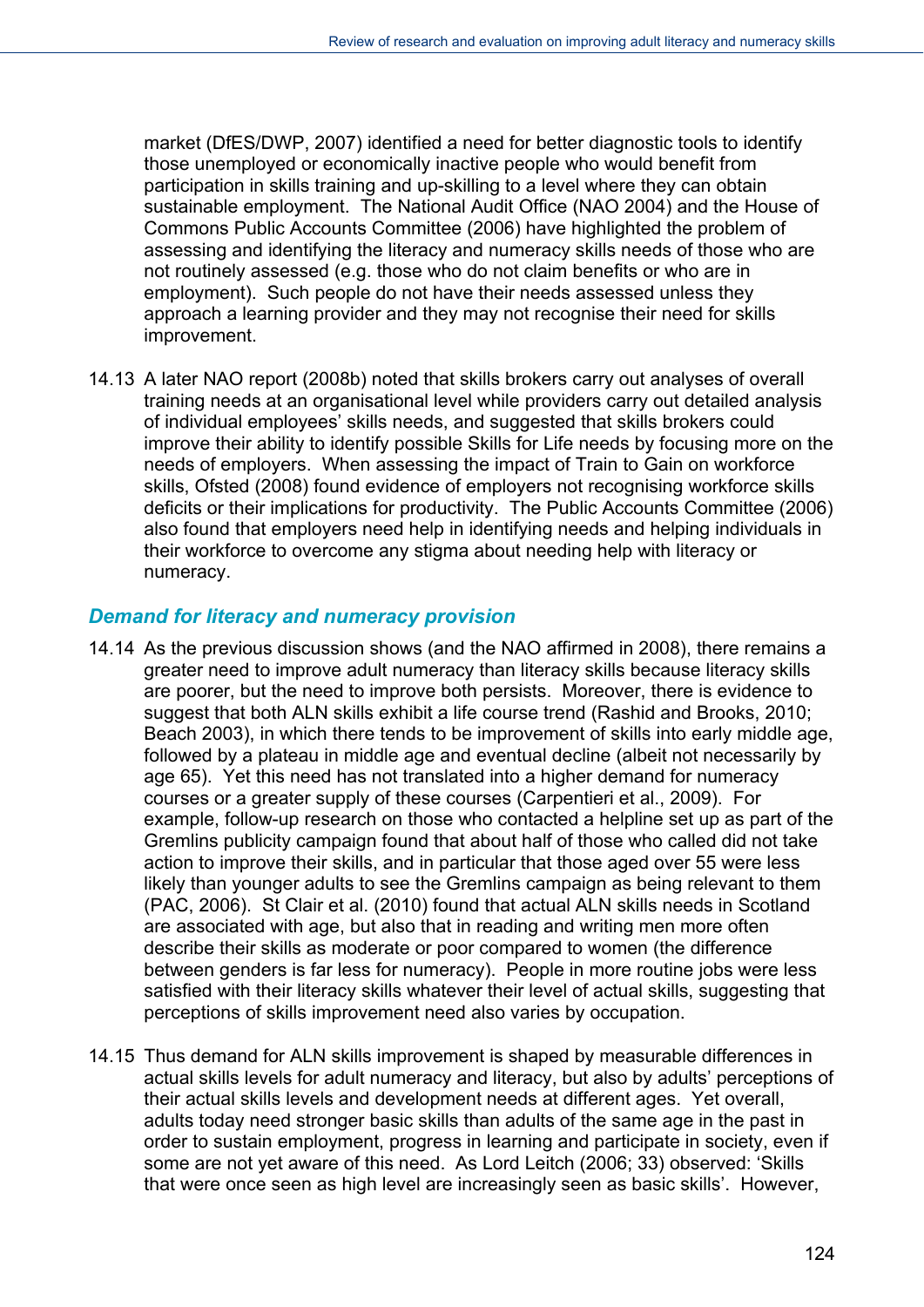as St Clair et al. (2010: 36) and others (including Sticht 2005) also point out, adults' continuing satisfaction with their literacy and numeracy skills

*… creates an interesting issue in the provision of support - if people are happy with their skills level upgrading may not be a priority even if there are objective reasons to think it might be helpful.* 

- 14.16 In the 2003 Skills for Life survey, respondents with poor numeracy tended to rate their skills much higher than their tested competence (Carpentieri et al, 2009), and this gap between perceived and assessed skills was larger for numeracy than literacy (Bynner and Parsons 2006). Generally adults were more likely to overestimate than underestimate their ability: 41% of those with Entry level skills in literacy said they were 'very good' at reading, and women and older respondents were more likely to overestimate in this way. Respondents were less confident about their numeracy than their literacy, but the majority still felt their skills were either very good (49%) or fairly good (43%) (Williams et al. 2003). Yet when respondents were asked about their competence in specific mathematical operations rather than numeracy in the abstract, they exhibited less confidence. NRDC (2009b) notes that individuals assess their own skills in terms of what they need in everyday life (Baxter et al. 2006); with regard to numeracy, this is something Coben (2003) theorises as 'invisible maths' (i.e. maths that people do but regard as common sense rather than maths). The need for numeracy skills improvement is thus sometimes perceived by individuals to be less important than reading and writing (Cobden et al. 2007b), and can be compensated for by the use of calculators and computers; socially, poor numeracy is less stigmatised than weak literacy (DfEE, 1999).
- 14.17 NRDC research (e.g. Swain et al., 2005, cited in NRDC 2009b) suggests that people seldom join numeracy classes because they feel they are lacking numeracy skills for work or in their everyday lives. Scottish research (Coben 2005) identifies other factors, such as peer pressure, changed personal or employment circumstances, and needing numeracy skills for a particular purpose (such as passing a driving test, or moving into independent accommodation) as more important factors. O'Grady and Atkin (2006) found that learners attending literacy or numeracy courses voluntarily tend to do so because of some critical life event, such as marital breakdown, or children starting school or leaving home. Prisoners who attend classes voluntarily do so in order to be able to communicate with their families by writing letters, or to use the time to make up for previous educational failure. These findings highlight the importance of the context of motivation (for more on this see Chapter 9) where the drive to learn is not the learning experience itself but the need to effect some form of change.

## *What literacy and numeracy skills do adults actually need?*

#### **… to secure and sustain employment**

14.18 The UKCES (2009: 9-10c) defines 'employability skills' as 'the skills that must be present to enable an individual to use the more specific knowledge and technical skills that their particular workplaces will require'. Drawing on an international review covering twenty years of research, the authors conclude that although there is little agreement about what employability skills comprise, the ability to use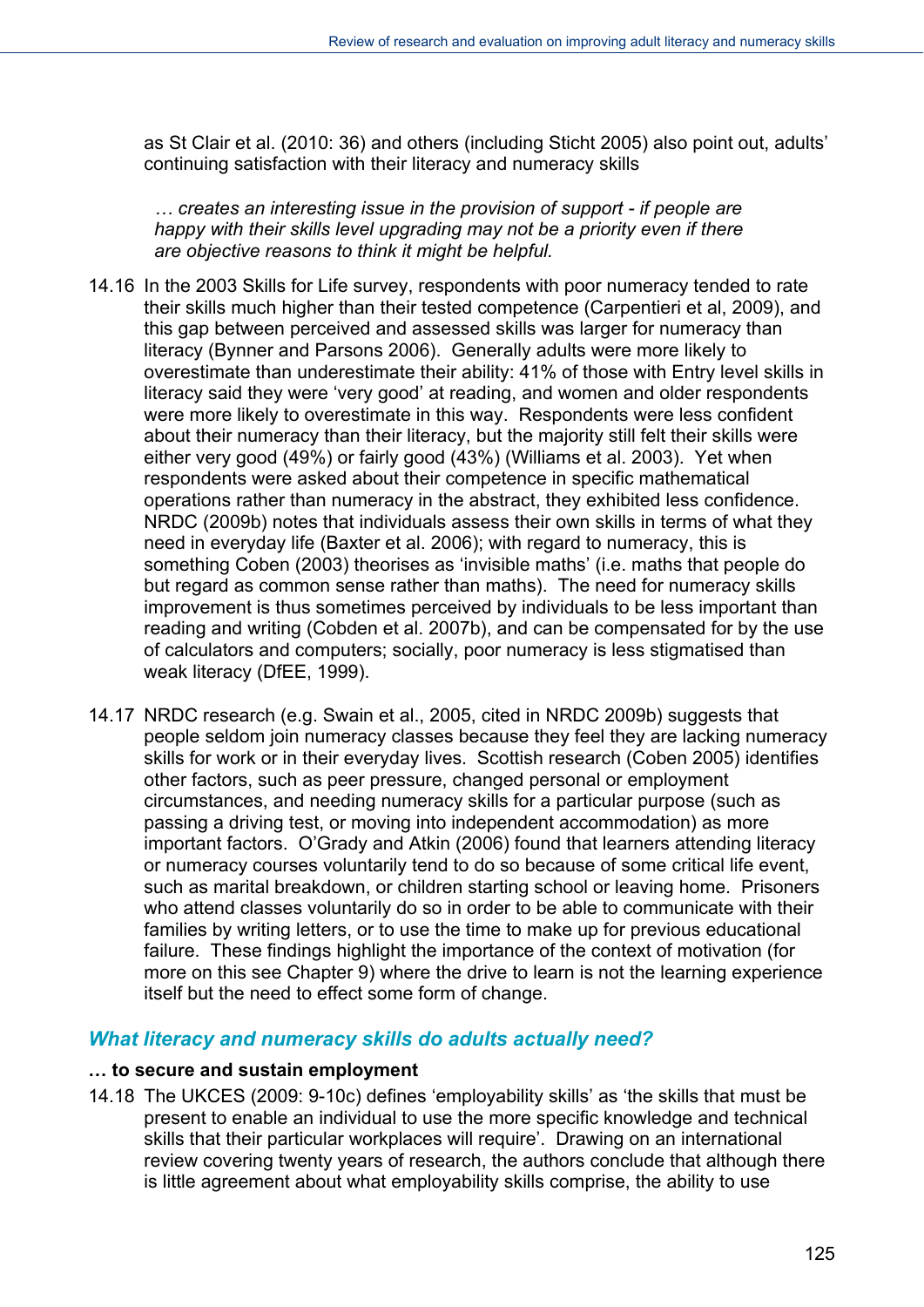number, language and technology are central to most definitions of the functional skills required for employment:

- using numbers effectively: measuring, recording measurements, calculating, estimating quantities, relating numbers to the job
- using language effectively: writing clearly and in a way appropriate to the context, ordering facts and concepts logically
- using IT effectively: operating a computer, both using basic systems and also learning other applications as necessary, and using telephones and other technology to communicate.
- 14.19 According to the UKCES scheme, these functional skills are supported by 'a foundation of Positive Approach' (i.e. being ready to participate, make suggestions, accept new ideas and constructive criticism, and take responsibility for outcomes) and are exercised in the context of four personal skills (self management, thinking and solving problems, working together and communicating, and understanding the business).
- 14.20 Given that 'employability skills' include personal attitudes and personal skills as well as functional skills covering literacy, numeracy and ICT, there is some debate over the relative importance of literacy and numeracy *vis a vis* these other attributes for employment. Hull (1997) challenges the idea of a basic skills crisis on the grounds that literacy and numeracy are somewhat less important to employers than these other skills, a view supported by some employer survey results (e.g. Atkinson and Williams, 2003; Bracey, 2006; Condelli, 2010) in which employers rate personal skills such punctuality and reliability as of greater importance than literacy and numeracy. Yet doubts remain over whether employers are sufficiently aware of the literacy and numeracy skills levels their employees possess to be able to judge that it is these skills, rather than employees' personal attitudes and skills or their technical competence, which require further development (NRDC 2009b).
- 14.21 Nevertheless, the literature does suggest that weak literacy and numeracy skills limit adults' ability to secure and sustain employment. In England, a recent review of skills in the labour market (DfES/DWP, 2007) found that almost one quarter (23%) of repeat Job Seekers Allowance (JSA) claimants had no qualifications and 17% reported literacy or numeracy problems, and that the basic skills screening used in Job Centres identified 14% of JSA claimants with a basic skills need. The 2003 Skills for Life survey asked respondents to judge their own abilities in reading and writing English and maths 'in everyday life'. Half of those who assessed themselves as having 'below average' or 'poor' skills (4% of the sample) felt it had affected their job prospects. Respondents were slightly more likely (7% of the sample) to report that their writing was below average or poor, and a similar proportion (8%) felt their maths was below average or poor, but these people very rarely felt that this had an impact on their job prospects. The authors of the report speculate that people who assess themselves as having below average or poor skills tend to take jobs that require low basic skills only and develop coping strategies; they may not realise the impact that their low skills are having on their employment options (Williams et al., 2003). Thus whilst it is recognised that literacy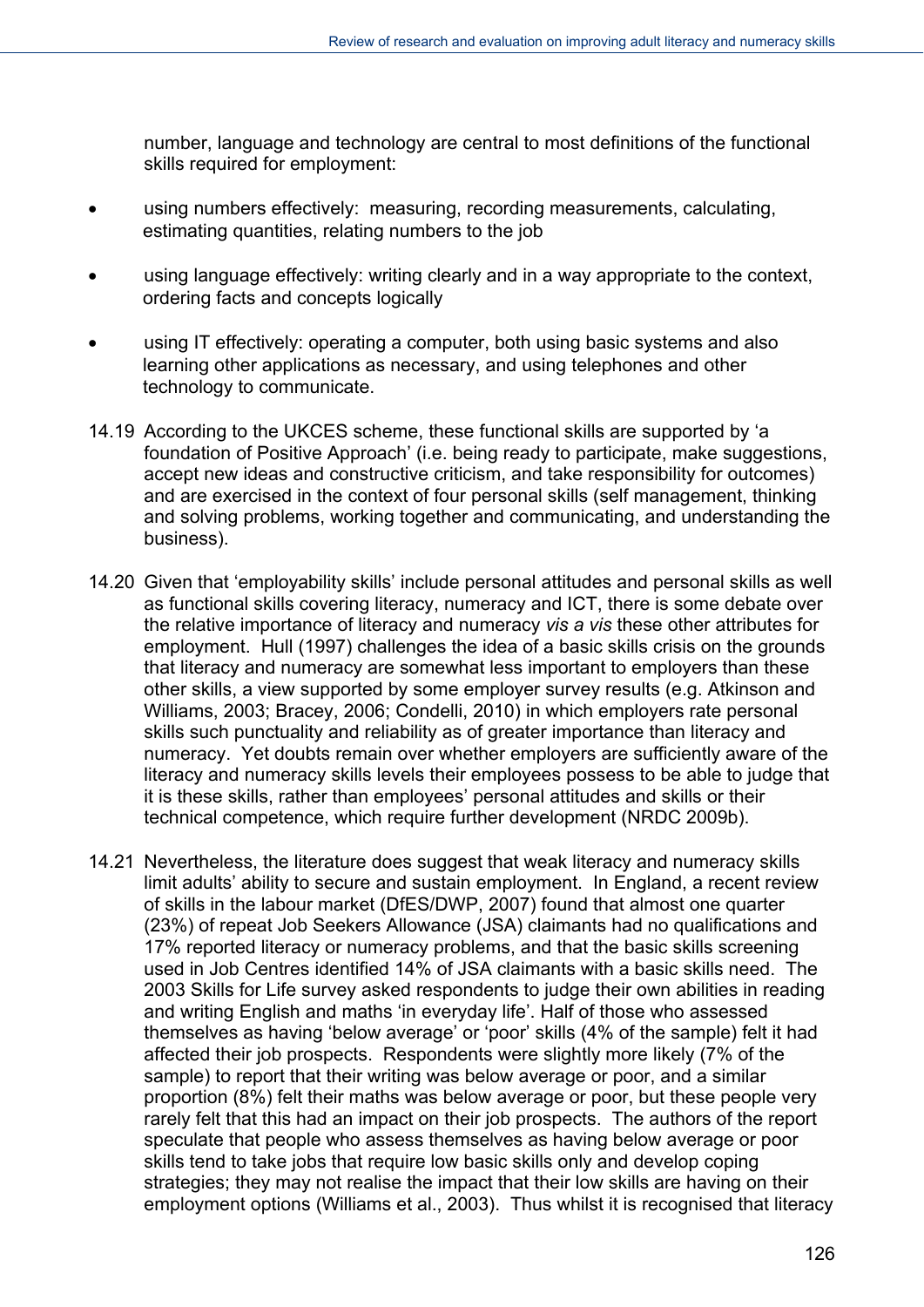and numeracy skills are needed for employment, individuals and employers remain unclear about how important these skills are relative to other personal and technical skills for entering and sustaining employment.

#### **… to improve productivity**

- 14.22 The literacy and numeracy skills employers require of their workforce have been the subject of a number of surveys of employer perceptions of workforce skills. It is important to emphasise that the results reflect the views of employers, rather than what employees themselves think about the literacy and numeracy skills they need to be productive. Brooks et al. (2001b) summarised the results of surveys collecting employer perceptions of employees basic skills needs in the workplace during the 1990s, including the following:
- A large-scale study Atkinson and Silsbury (1993) conducted in 1991-1992 in England and Wales covering 1.3 million jobs in 24,000 establishments, found 10% of respondent employers regarded their employees' basic skills to be 'just adequate or worse' (particularly for low skilled workers), and nearly one in four reported that job applicants' basic skills were 'just adequate or worse' (across all occupations).
- A large-scale survey conducted by Gallup for the ALBSU in 1992 (ALBSU, 1993), involving telephone interviews with 400 personnel/training managers in firms with 51 or more employees, using a randomly selected sample grossed up and weighted to be representative for the UK, found employers perceived one in seven manual workers had difficulties with reading, one in six difficulties with verbal communication, one in five difficulties with numeracy, and more than one in four with poor writing skills.
- In 1993 Frank and Hamilton (1993) surveyed 73 companies in the north-west of England, and found that the vast majority of respondents recognised the need for reading, writing and mathematical skills in all but a small percentage of manual jobs, yet most (61%) did not see there is a need for basic skills training for their workforce.
- 14.23 In addition, the large-scale Skills Needs in Britain surveys conducted during the 1990s asked employers with more than 25 employees whether they believed a significant gap existed between the skills that their current employees had those needed to meet their business objectives. The National Skills Task Force (1997) used the results to argue that significant numbers of employers thought their employees lacked basic literacy and numeracy skills. However Robertson (1997) has challenged this conclusion. By averaging the findings from surveys conducted in 1994, 1995 and 1996, he showed that only 4% of respondent employers felt that their business objectives were impeded in this way, although 11% did express concern about employees' 'general communication skills', a finding Brooks (2001b) suggests could be taken as evidence of a larger employer concern over oracy in the workplace.
- 14.24 More recently, employer surveys conducted by the Confederation of British Industry (CBI, 2008, 2009, 2010) have continued to report employer concerns about basic skills weaknesses amongst their employees. The findings are based on large-scale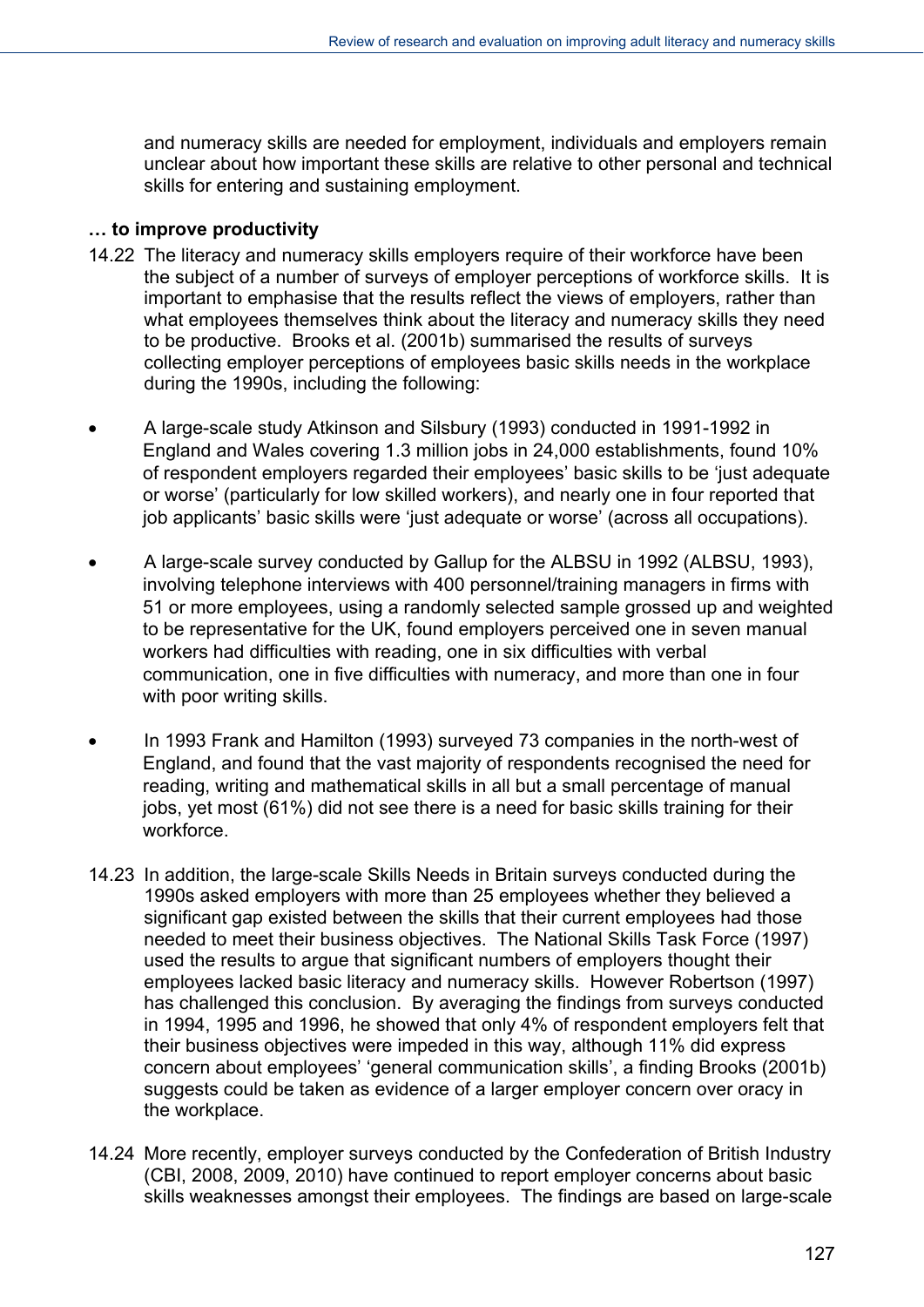surveys of CBI members at senior executive level (735 employers in 2008, 581 in 2009, 694 in 2010) with results weighted to reflect all employment sectors. The CBI has used the survey results to argue that many employers are concerned about poor basic skills which affect their employees' ability to perform everyday tasks, including being able to draw out information from basic texts and compose coherent written communications, and the ability to work through basic arithmetic and percentage problems, such as calculating change or working out the reduced price of an item on sale. In 2008 over one third of employers were reported to have expressed concern about their employees' basic literacy and numeracy skills: 41% were concerned about literacy skills and 39% about numeracy skills. For employers expressing concern, the quality of written English (in particular constructing properly spelt sentences with accurate grammar) was the major literacy concern (72%), whilst for numeracy, spotting errors and rogue numbers was the main shortcoming (68%). Similar results were found in 2009, when 40% of employers were reported to have experienced problems with the basic numeracy and literacy of their workforce, particularly amongst employers in the retail and manufacturing and more so for literacy than numeracy. By 2010 employers expressed greater concern about employee literacy (52% of employers) and numeracy (49%), particularly in larger organisations employing over 5,000 people (77% and 69% respectively).

- 14.25 A note of caution should be sounded regarding these results. The annual CBI education and skills surveys offer employers limited options for reporting their basic skills concerns, and different levels of employer concern are conflated in the reports. For example, the 2009 survey offered employers only three valid responses to the question 'Do you have literacy, numeracy or IT skills problems in your current workforce?' (no / yes, to some extent / yes, to a significant extent), and results for both positive responses are conflated in the finding that 'forty percent of employers report problems with basic literacy and numeracy of their workforce'. It is worth noting that most employers (60%) said they experienced no such problems, and that an indeterminate number who did report literacy and numeracy problems regarded them to be insignificant.
- 14.26 There is little direct evidence demonstrating the contribution basic literacy and numeracy skills make to productivity, either in isolation or in combination with personal and technical skills. Employers responding to the CBI surveys routinely express concern about the impact of poor basic skills on business performance: in 2008, for example, 40% of respondents reported poor customer service and 34% lower productivity, and these were linked to basic literacy and numeracy skills deficiencies. Results from the earlier 1993 survey of employers by Gallup for ALBSU showed that employers thought problems with basic skills impact on how well employees undertook their duties at all levels. Around a quarter of respondent employers reported that that basic skills problems affected all blue-collar workers, and even for managerial/professional staff the proportion was as high as 14% of employers. Almost two-fifths (39%) of employers felt the need to offer basic skills training because their employees were considered to have inadequate skills for the job, in oral communication skills (71%), numeracy (61%), writing (56%) and reading (41%). Training offered by small employers (with five or more employees) reported in the 2001 Learning and Training at Work survey was concentrated in IT (40% of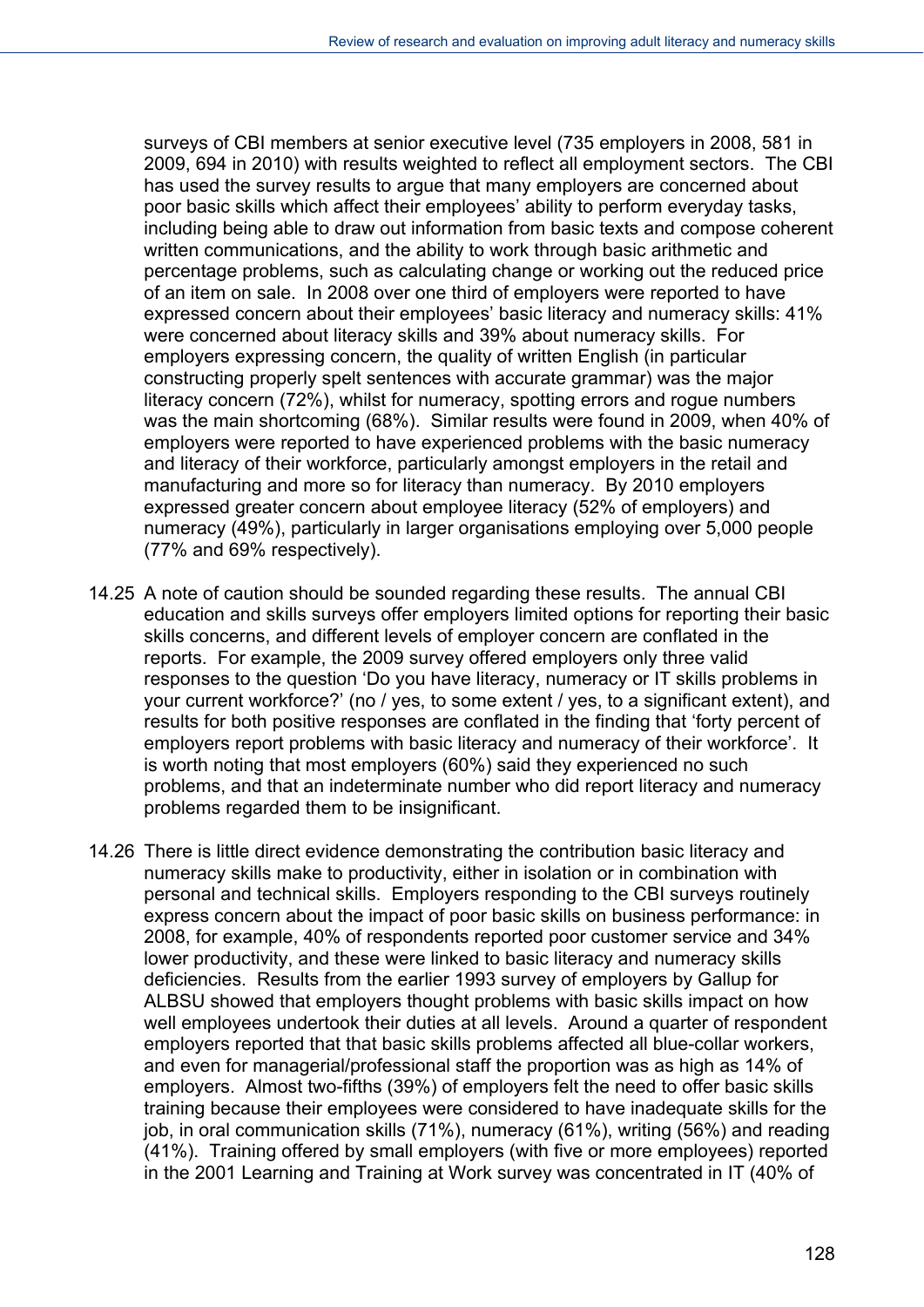employers) and working with others (37%), with only 11% offering basic numeracy learning and 10% basic literacy training.

14.27 These findings indicate the sorts of basic literacy and numeracy skills employers say want their employees to have, and some are prepared to invest in providing. However employers tend to group basic literacy and numeracy skills with other functional and personal skills (oracy, ICT, working together) in their perceptions of employees non-technical or job-specific skills needs, making it difficult to isolate basic literacy and numeracy skills and apportion their contribution to productivity.

## **… to respond to changing work practices**

- 14.28 Changing work practices and more fluid organisational structures and flattened hierarchies place greater demands on employees and require higher skills levels overall (Moore and Benseman, 2003). In the 2008 Scotland Employer Skills Survey (Futureskills Scotland, 2008), one in five Scottish workplaces reported a skills gap with around 8% of all employees considered not proficient in their jobs. The identified skills gaps were partly attributed to changes in the workplace, including new technologies, products and services. Around one fifth of these Scottish employers reported that their employees lacked literacy (21%) and numeracy (20%) skills, yet higher proportions cited problems with oral communication (44%) and written communication (33%) (Carpentieri and Vorhaus, 2010). The implication of this is that employers regard adult basic skills as being increasingly important, but not in isolation.
- 14.29 Although not new, these changes are wide ranging. Three quarters of respondent employers reported by Frank and Hamilton (1993) highlighted an increase in the need for basic skills in manual jobs over the previous five years, and Atkinson and Spilsbury (1993) found that nearly half of employers in their sample reported the increasing importance of oral communication skills and also basic skills related for working with ICT (Brooks et al. 2001b). In a more recent study of technomathematical literacies in the workplace, Hoyles et al. (2010) found that employees working at intermediate skill levels across a range of industry sectors now require a more complex combination of skills (mathematical, ICT and workplace-specific) than they did in the past, and more complex skills than those taught as part of employee training. Research by Bynner at al. (2008a) looking at ICT, literacy and numeracy skills in employment found that individuals in the UK and the US struggling in any one of these areas are likely to suffer losses in the other two areas (Carpentieri and Vorhaus 2010). In 2006, Lord Leitch (2006: 33) observed the rapid expansion in the need for IT skills across all occupations and sectors:

*This rise has not been concentrated in traditionally high skilled jobs. Even in those occupations traditionally thought of as low skilled there has been dramatic growth in the use of IT. These changes mean that even traditionally low skilled jobs are requiring an increased level of skill – these jobs are not immune from the rising demand for skills seen elsewhere.* 

14.30 The need for new basic skills for computer and internet use is worthy of particular attention and further research, given the remarkable expansion of general access to ICT over the past decade. The ONS Living Costs and Food Survey shows that by 2009, 71% of UK households had an internet connection, up from 20% in 2000.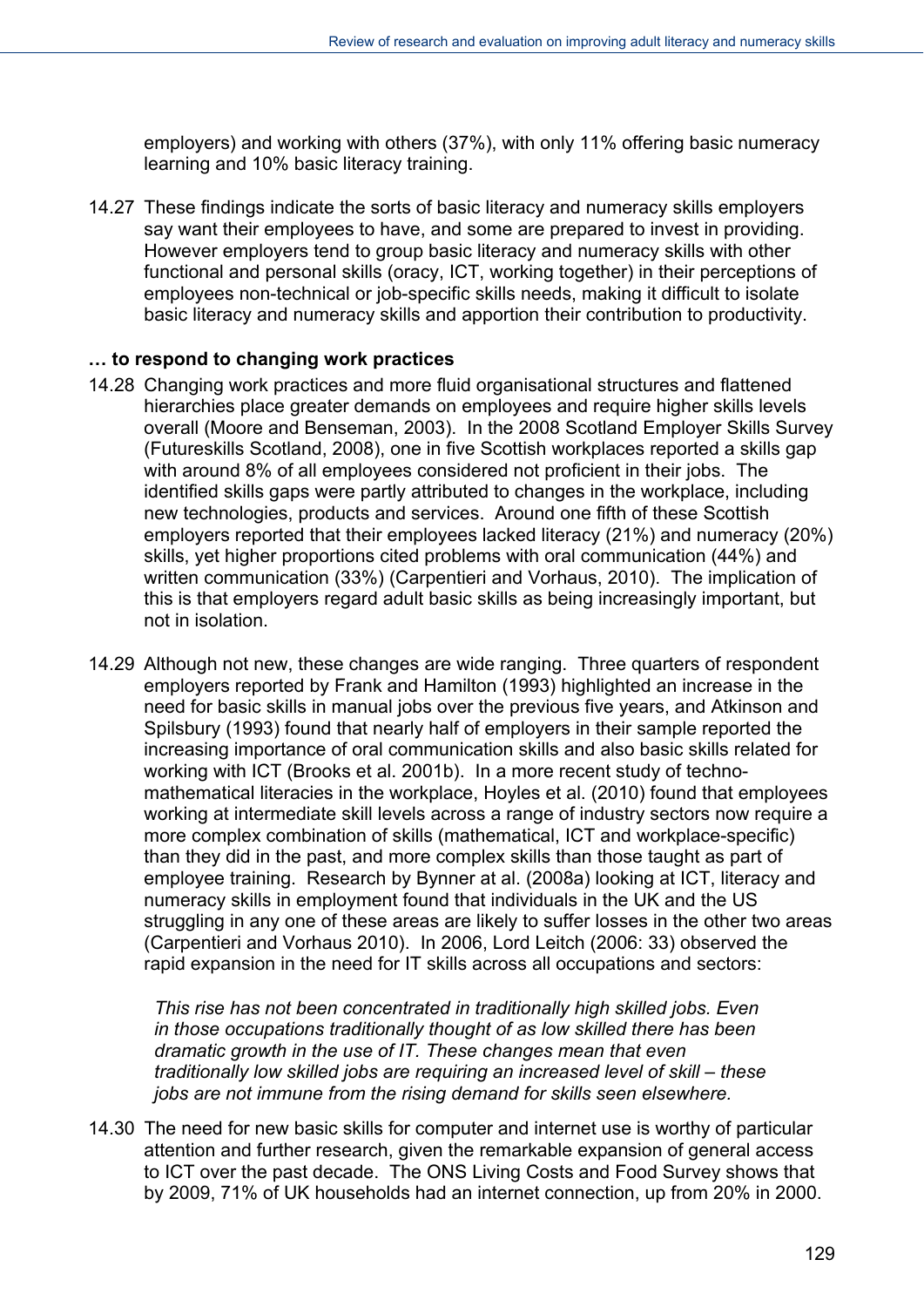Young teenagers today have an average of six media devices in their bedrooms, and use of social media is fairly universal among young adults and expanding rapidly among older adults (ALT, 2010). The evidence on technology for learning ALT assembled for BIS in 2010 also shows that young people and adults are strongly influenced by their experience of learning with technology at school 'where there are only a few embryonic signs of criticality, self-management and metacognitive reflection'.4

14.31 This suggests many adults will need continuing skills development throughout adulthood if they are to develop and maintain current ICT literacy skills levels. Warschauer and Liaw (2010) identify these new skills in the following terms: multimodal communication, collaborative writing, language analysis and structure, online networking, and one-to-one mobile computing. Increasingly, adults will require additional skills such as these in order to engage with online learning platforms for improving traditional literacy and numeracy skills as well as other forms of learning, and for accessing public and private digital information. Potentially, this additional skills requirement may present a barrier to adult learners already struggling with more traditional literacy and numeracy skills.

#### **… to participate in society**

l

- 14.32 Alongside the impact of literacy and numeracy skills on economic participation through employment and productivity, the broader contribution basic skills make to social participation and social capital is beginning to be recognised. For example, skills such as 'oral communication' are being positioned alongside 'working with others' and 'continuous learning' in social capital frameworks, and the OECD's key competencies include social/soft skills such as the ability to relate well to others, the ability to cooperate and the ability to manage and resolve conflicts, for which communication skills are an essential requirement (Centre for Literacy, 2010). Less theoretically, basic skills have also been shown to provide practical support for people at risk of (continuing) social exclusion. Basic skills enable homeless people to live independently, using numeracy skills for money management and communication skills for dealing with agencies, and to participate in and benefit from social networks and professional services (Crisis, 2006). Basic skills have also been shown to help to help prisoners complete their offending behaviour programmes and to communicate with their families by writing letters (O'Grady and Atkin 2006).
- 14.33 The 2003 Skills for Life survey included evidence showing how basic skills are used in every day life by people operating at different skills levels. The results demonstrate that adults with lower levels of literacy and numeracy were less likely to be confident in helping their children with reading, writing and maths (Williams et al. 2003), thereby potentially creating wider impacts on the next generation of young learners.

<sup>&</sup>lt;sup>4</sup> 'Web 2.0 technologies for learning at KS3 and KS4: learners' use of Web 2.0 technologies in and out of school' (Becta, June 2008), cited in ALT (2010)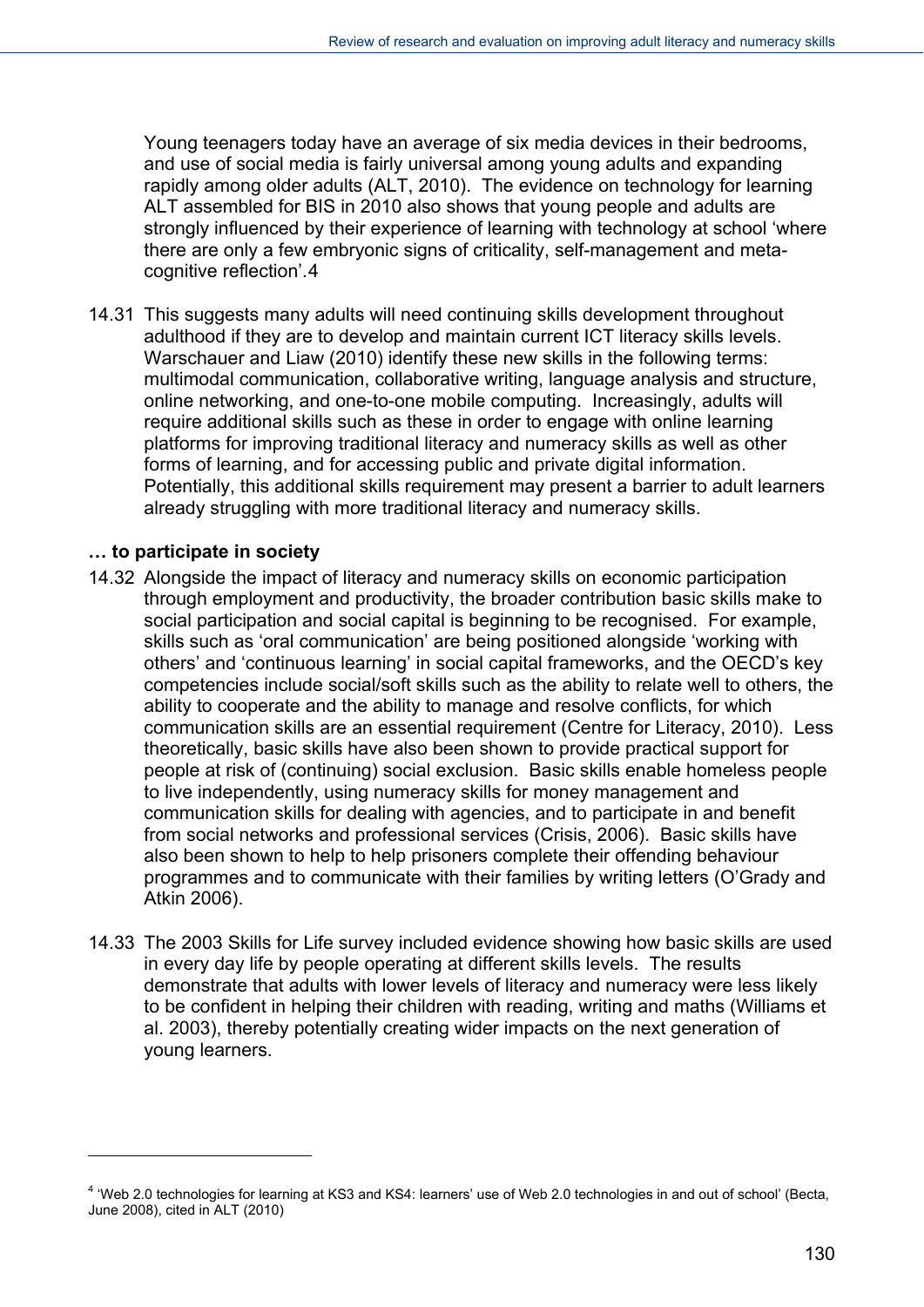# **Helping children with reading, writing and maths: Skills for Life survey 2003**

## *Reading*

There were no differences in help given between parents from Entry level 3 to Level 2 or above, as 95% or more of these parents helped their children. Only lower levels of literacy seemed to deter parents from helping. However, there were differences in terms of how confident they felt in giving the help, with parents feeling more confident the higher their literacy level, and a particular jump in confidence between Entry level 2 or below (26% helped and were very confident) and Entry level 3 (59% helped and were very confident). Nevertheless, even at Entry level 2 or below, the majority of parents (56%) felt at least fairly confident in helping their child with reading.

# *Writing*

The majority of parents also said they helped their children with writing. However, help was less likely to be given with writing than with reading, especially among those with lower literacy levels. Indeed, only one in two parents (48%) classified at Entry level 2 or below helped their children with writing, compared with 63% giving help with reading. Furthermore, whereas there had been no difference in the provision of reading help among parents from Entry level 3 to Level 2 or above, slight differences could be seen for writing, with the proportion of parents giving help increasing from 89% at Entry level 3 to 95% at Level 2 or above.

## *Maths*

Although parents tended to be more confident helping with reading and writing than with maths, at the lower achievement levels, a slightly greater proportion of parents gave help with maths (55% of those with Entry 1 or lower level numeracy skills) than in writing (48% at Entry 2 or lower level literacy skills).

*Source: Williams et al. (2003)* 

14.34 In order to capture some of these everyday skills applications, the NIACE Inquiry on Adult Numeracy Learning has called for a new approach to understanding adult numeracy, one that focuses less on improving skills levels and procedural skills and more on developing thinking, understanding and behaviour in relation to mathematics. It is argued that broader definition of numeracy is needed to emphasise its contribution towards 'a stronger and more equitable society and economy', and a change in how numeracy competence is measured to focus on 'real life' numeracy activities rather than the achievement of approved qualifications (NIACE, 2011).

# **Conclusion**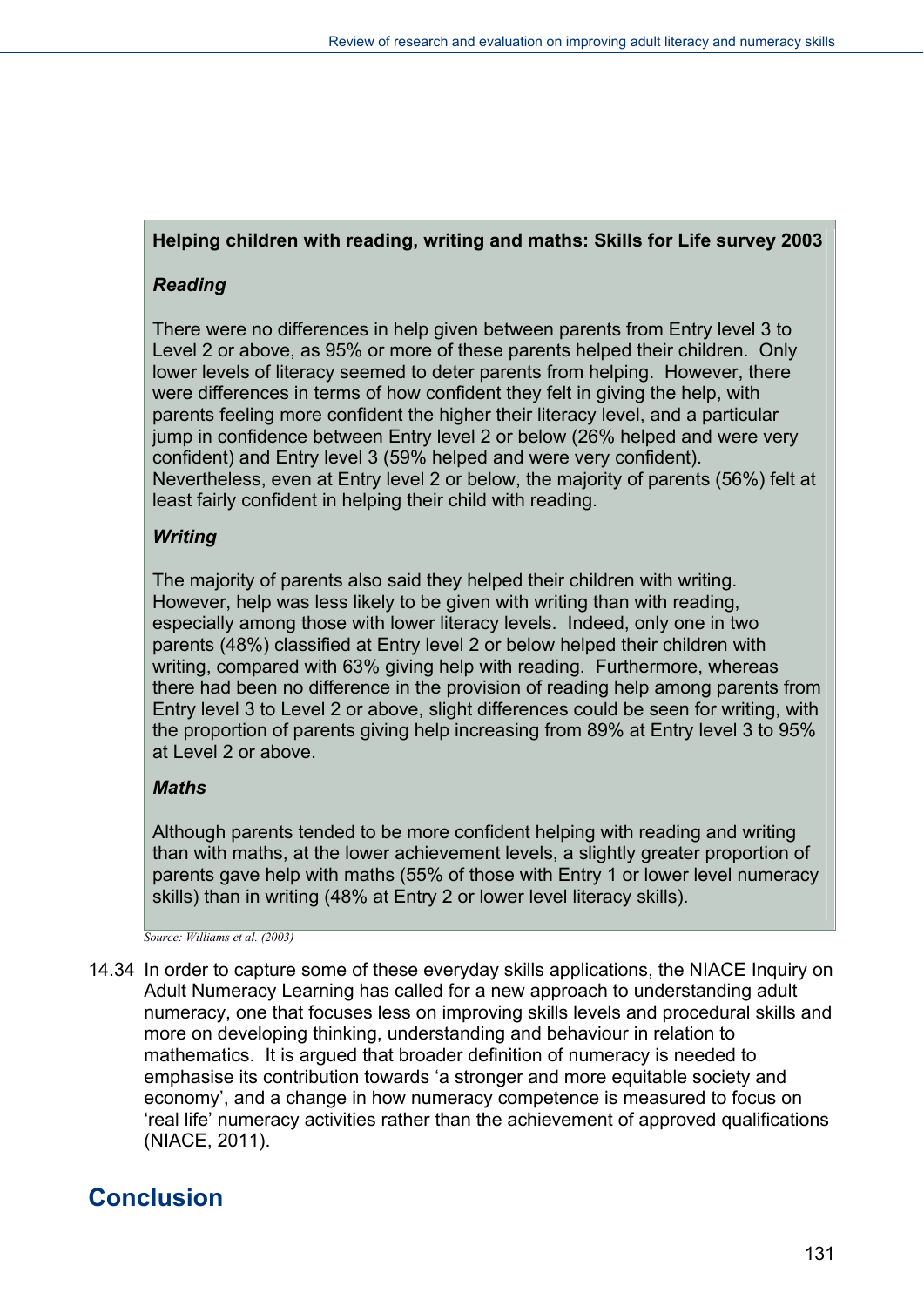14.35 The preceding discussion has revealed a lack of consensus over which ALN skills are needed, or the importance of ALN alongside other personal and technical skills. Perceptions of skills needs vary by perspective (e.g. overarching framework versus workplace establishment); purpose (e.g. for employment versus social participation); learner type (e.g. those with profound and complex learning needs versus technical or managerial ability); service provider (e.g. offender services versus Job Centres); skill types (e.g. traditional literacy and numeracy versus emerging technological literacies), and; who needs the skill (employer or individual). There is little evidence explicitly linking the assessment of skills needs to the design and delivery of effective, efficient and economical provision leading to demonstrably cost-effective outcomes, such as improved employment, productivity, civic participation or learning progression.

14.36 Weighing up the balance of evidence leads to the following conclusions:

- Employability skills include using numbers, language and ICT effectively. The utility of these functional skills is related to a positive approach to participation, new ideas and constructive criticism, and to personal skills such as self management, thinking skills and working together. What remains to be understood is the relative priority of literacy and numeracy within the set of employability skills, and the conditions under which combinations of these skills are most effective.
- Employers frequently cite the need for (improved) reading, writing and maths skills in the workplace, and report a significant gap between the skills levels of employees and skills needs in the workplace. However, there is much less evidence on employees' perceptions, and there is scope for the use of more refined assessment instruments to determine the literacy and numeracy skills that employers say their employees need.
- There is growing evidence of the need amongst employees for a more complex combination of skills than in the past, including mathematical, ICT and workplacespecific skills. New skills may include multimodal communication, collaborate writing, online networking and one to one mobile computing.
- Skill levels are related: individuals in employment who struggle with skills in ICT, literacy or numeracy are likely to suffer losses in the other two areas.
- 14.37 At the same time, some skills needs are clear and uncontested. The lives of adults at or below Level 2 in literacy and numeracy are far more likely to be characterised by disadvantage, including poor family circumstances, limited educational achievement and low aspirations. Evidence repeatedly shows the increase in options and opportunities that go along with a relatively basic competence in literacy and numeracy, particularly once adults get over the threshold of Entry Level 2 (see, for example Parsons and Bynner 2007). There is increasing evidence of the contribution of ICT skills to literacy and numeracy demands in social and employment contexts, including in particular a combination of ICT and mathematical literacies in the workplace. And the growing range of demands and contexts for reading and writing, and for using and manipulating numeric data, is further evidence in favour of a focus on functional skills.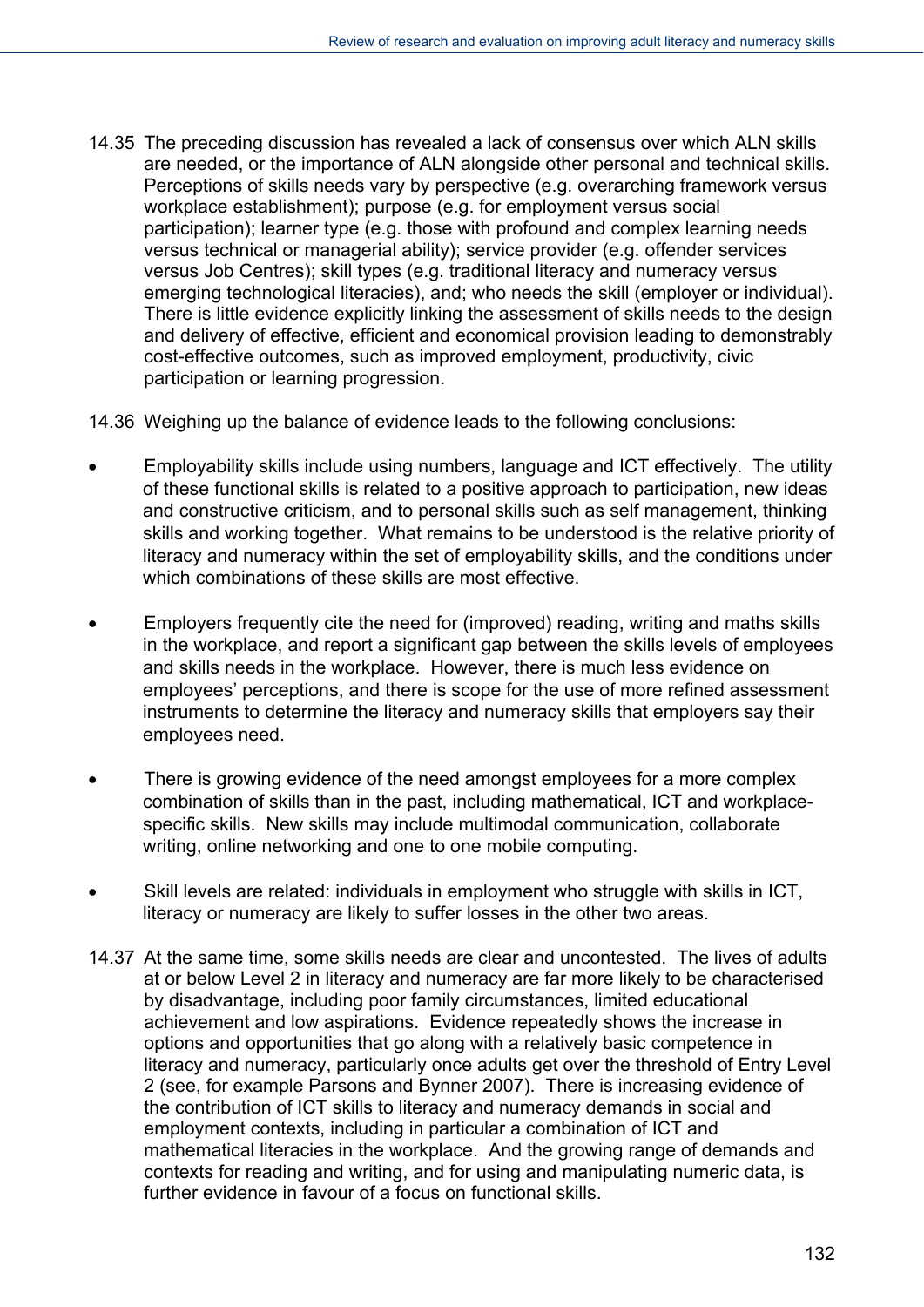- 14.38 Whilst there is considerable potential to improve the reliability and sensitivity of instruments for assessing skills levels, there is extensive experience to be drawn upon from previous national UK studies, including the Skills for Life Survey, the NRDC Effective Practice Studies and the Learner Study. The most sophisticated set of instruments for assessing adult competencies are included in the Programme for the International Assessment of Adult Competencies (PIAAC), designed to gather data on literacy, numeracy, ICT and other cognitive and workplace skills. PIAAC includes an emphasis (also recommended by NIACE) on the assessment of 'real life activities' and will include information from respondents about the use of work skills in their jobs. The UK is participating in PIAAC and is in a strong position to learn about the design, use and effectiveness of the assessments.
- 14.39 The evidence suggests there is room for improvement in how adult's skills are assessed and development needs identified to ensure they receive the most effective provision and (where appropriate) employer support leading to the best outcomes.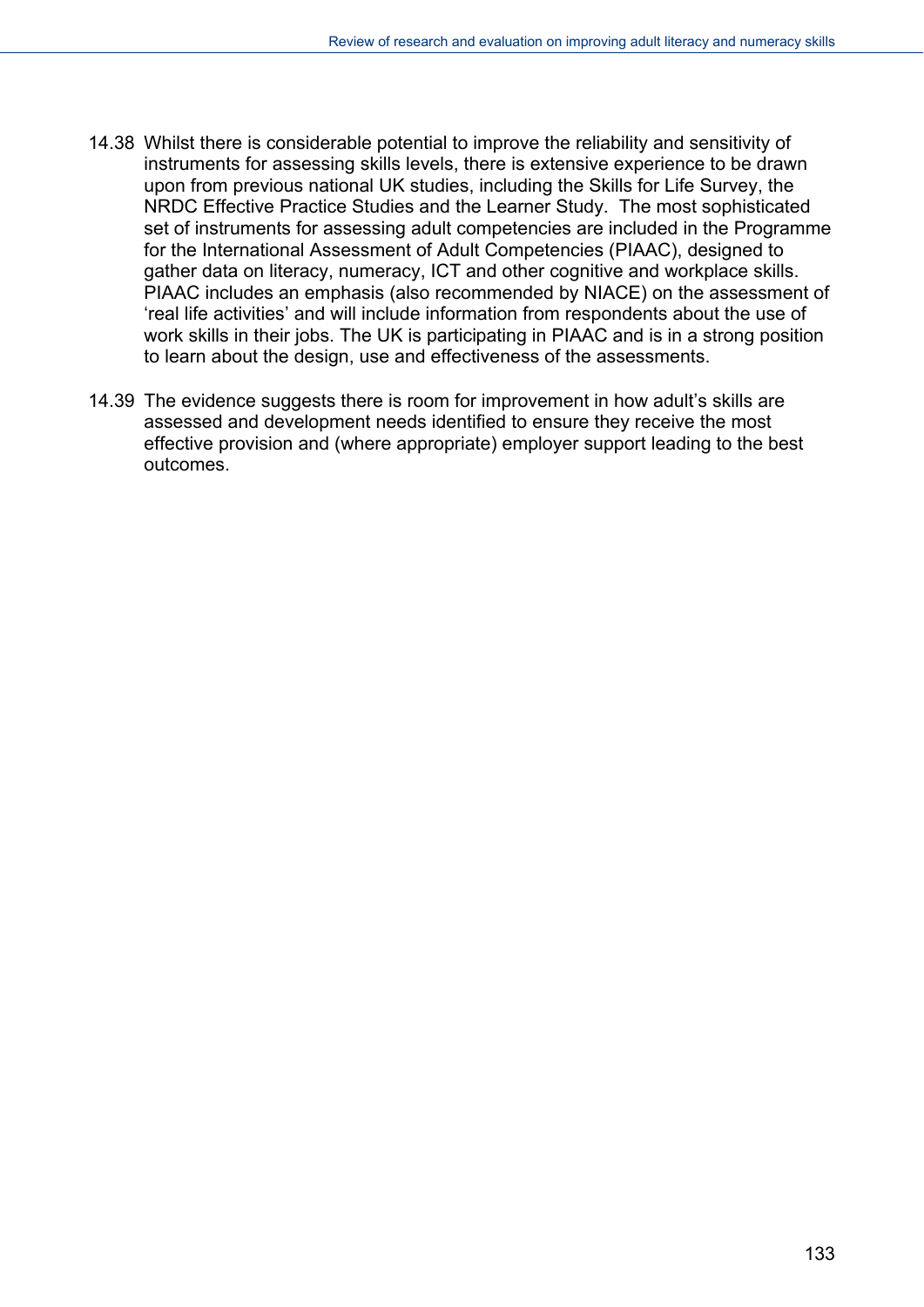# **Conclusion**

# **Introduction**

- 15.1 This review has sought to assess the quality of the evidence on ALN and to identify the most effective and promising provision. Chapter 15 draws together the main messages under the six themes relating to ALN provision, identifies where the evidence is robust, promising, or weak, and presents conclusions and recommendations for policy, practice and research.
- 15.2 When reading this chapter it is necessary to keep in mind the context prior to the launch of the Skills for Life Strategy in 2001. Very few teachers were trained or possessed subject specific teaching qualifications, and there were no national qualifications or standards. The field was under-researched: the first systematic research programme in the UK was not set up until 2002. It is only very recently, then, that there has been a systematic, nationally funded attempt to professionalise practice and provide robust evidence on ALN.
- 15.3 Wherever possible we indicate the scale of investment and inputs, on the one hand, and the range of related ALN activities and outputs on the other. However the evidence base as a whole is uneven: there are many significant gaps and there are very few robust cost benefit analyses. Therefore, whilst cost-benefit commentary is provided where the supporting evidence allows, one message to emerge from this review is the need for more systematic data.

# **Overarching conclusions**

- 15.4 Continuing investment in improving ALN skills is required, based on stronger evidence of which skills are required than currently exists. The forthcoming results from the Programme for the International Assessment of Adult Competences (PIAAC) will provide an indication of the UK's progress relative to international comparators, and suggest where investment should be focused.
- 15.5 There is little evidence explicitly linking the assessment of skills needs to the design and delivery of effective, efficient and economical provision leading to demonstrably cost-effective outcomes, such as improved employment, productivity, civic participation or learning progression.
- 15.6 No cost-benefit analyses of literacy and numeracy programmes have been carried out that would enable identification of the most efficient modes and models for delivering literacy and numeracy provision.
- 15.7 There has been relatively little funded work on the development of software and new e-learning techniques for adults in this field. Robust trials are required to clarify which are the effective practices in using technology for different groups of learners, and for different types of learning outcome.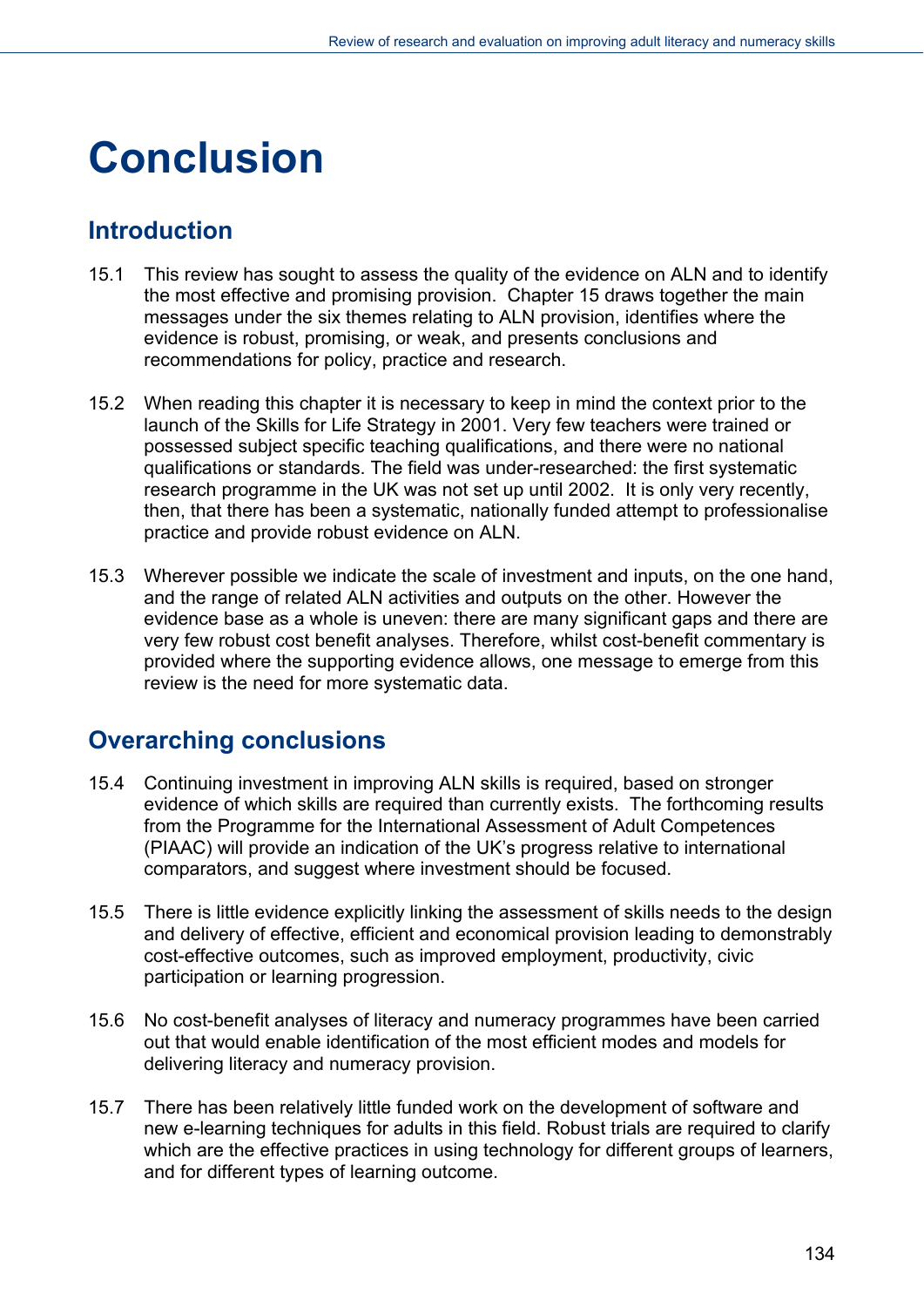15.8 There remains a need to establish, on the basis of rigorous cost-benefit analyses, the costs and benefits to employers of lower and higher levels of literacy and numeracy, considered separately, and in respect of small, medium and large employers in different sectors.

# **Assessing the evidence**

- 15.9 The last comprehensive review of ALN in the UK was published in 2001 Brooks, G. et al, Assembling the Fragments. More recently NFER conducted six reviews of the international evidence on a range of themes related to adult basic skills (CfBT 2010). The evidence base now includes the 2003 Skills for Life survey, on ALN levels and needs, with the results of a follow up survey expected shortly; national evaluations of the impact of Skills for Life on learners and teachers; longitudinal studies on the impact of ALN in the workplace and in FE; studies of relationships between teaching practices and learners progress in reading, writing and numeracy; studies on specific groups such as those perceived to be 'hard to reach' and learners with learning difficulties, and studies in particular contexts, including prisons and local communities. There is also an increasing body of international evidence, in particular from the US, New Zealand and Australia.
- 15.10 The volume and quality of ALN evidence has greatly increased over the last 10 years, and there are significant areas in which the evidence base is robust and good practice well established. However, there remain many areas on which the evidence is either weak or non-existent, including those in which some of the most promising and innovating developments can be found.

## **The evidence base**

There is strong evidence on the following features of ALN:

- good practice in teaching literacy and numeracy
- the benefits of embedding ALN in vocational programmes
- the positive impact on learners of working with qualified teachers
- the personal and social impact of ALN
- the need for multiple ways of engaging in learning in class, self study, distance learning, ICT supported learning.

There is promising evidence in relation to the following features of ALN:

- blended learning combining face to face and technology based, formal and self-study methods
- the significance of techno-mathematical literacies a combination of ICT,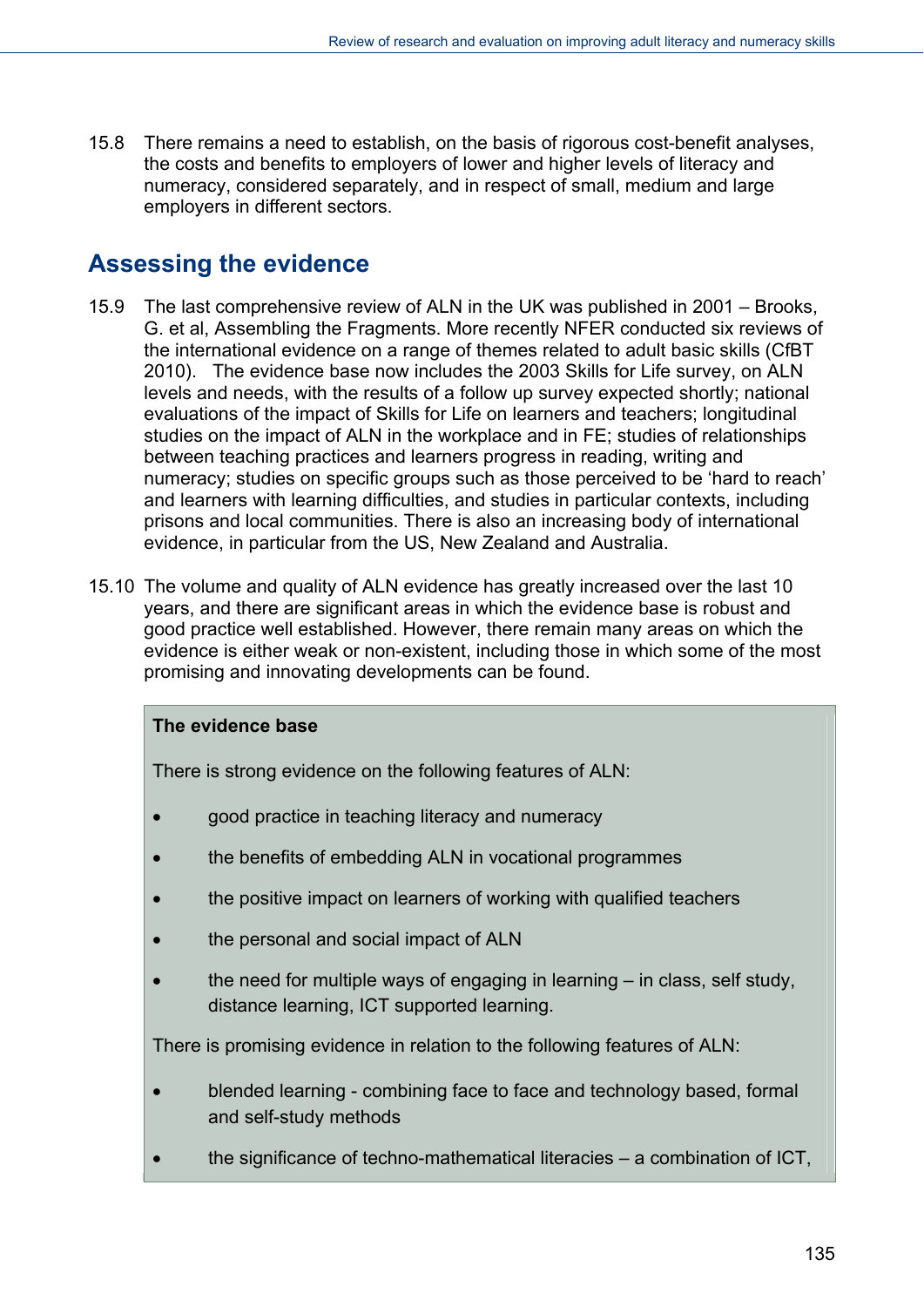literacy and numeracy skills

• the time required to make significant learning progress – often in excess of 100 hours.

#### *Economic, social and personal outcomes*

15.11 Compared to the literature on wage returns, the literature on employment returns is less well developed. Although there is good evidence on the economic returns to attaining basic skills in adulthood, there is a lack of evidence on whether and how far formal ALN provision contributes to these returns, and on whether ALN qualifications are related to economic benefits. There remains a need to establish, on the basis of rigorous cost-benefit analyses, the costs and benefits to employers of lower and higher levels of literacy and numeracy, considered separately, and in respect of small, medium and large scale employers. Whilst there is evidence of the impact of adult learning on such non-economic outcomes as health, social tolerance and crime, there is no reliable data specific to ALN.

#### *Quality and effectiveness of provision*

15.12 Studies of the relationship between teaching practice and progress in literacy and numeracy are often too short for evidence of substantial progress to emerge. Where the time between pre- and post- tests is short, current assessments may be insufficiently sensitive to measure small gains. This review found no evaluations of the cost-effectiveness of measures taken to professionalise the basic skills workforce. No cost-benefit analyses of literacy and numeracy programmes have been carried out that would enable the Department to identify the most efficient modes and models for delivering literacy and numeracy provision. There are few rigorous evaluations of the impact of using learning technology to support the delivery of literacy and numeracy, whether in Further Education, workplaces or other learning contexts. There has been relatively little funded work on the development of software and new e-learning techniques for adults in this field.

## *Number of learning hours*

15.13 Data on learning aims collected as part of the LSC's ILR can be used to calculate the relationship between learning hours and achievement in terms of qualification gain but not in terms of actual skills gain. For the most part, measures of time spent in formal learning calculate the number of contact hours between learner and teacher and not the class time spent engaged in specific areas of learning. There is very little evidence on the own-time learning that adults engage in, either while on a literacy or numeracy course or when not taking courses. No UK research on learner progress makes substantial use of data on self-study so there is even less evidence on how own-time learning impacts on progress and achievement. There is no substantive research on how technology can be used to support self-study in literacy and numeracy. There is also a lack of evidence on the relationship between learning hours and numeracy skills gain.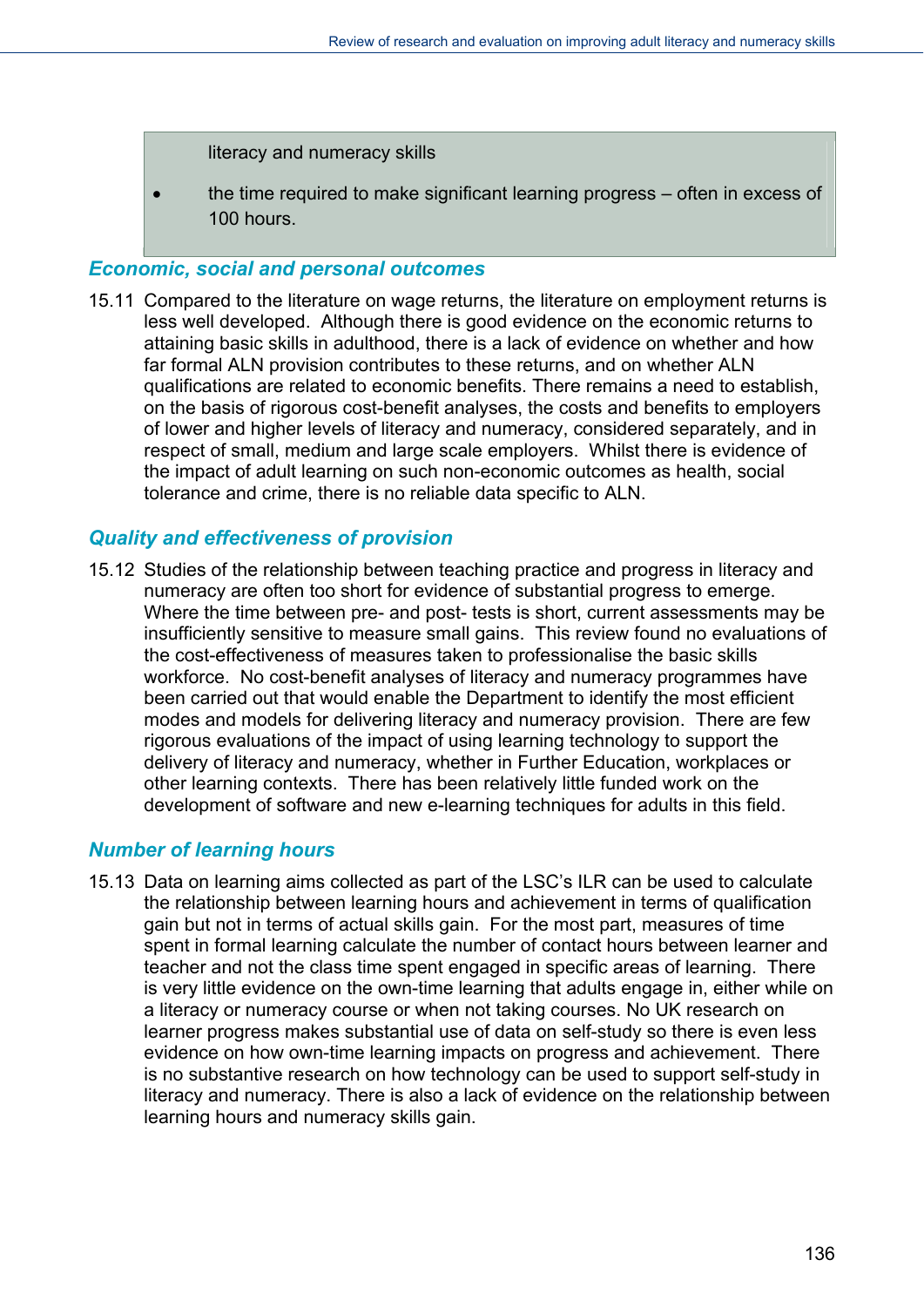## *Persistence*

15.14 In the UK, no large-scale research project has followed the learning journeys of adults who leave literacy and numeracy provision. Most of the evidence on learner persistence comes from the US, and there are limits to its application in UK contexts. Provider strategies to encourage learner persistence have been identified and trialled, but these have not been rolled out on a large scale and they have not been systematically evaluated.

# *Skills retention and loss*

15.15 Evidence is required on the extent to which gaining a literacy or numeracy qualification represents a gain in competence. Evidence is also required on the extent to which the competences gained as a result of participation in literacy or numeracy programmes are retained and developed. There is no evidence on the practices that adults engage in – in formal, informal or own-time learning, at work, or in their everyday lives – that can help them to retain or improve the literacy or numeracy skills they have gained.

## *Literacy and numeracy skills needs*

- 15.16 There remains a lack of consensus on the precise literacy and numeracy skills that adults actually need in many socio-economic contexts, although the Programme for the International Assessment of Adult Competences (PIAAC), and the current survey of ALN in England, will go some way to remedying this. Additional evidence gaps include:
- how measures for assessing the literacy and numeracy skills of adults in different life stages and circumstances and with different skills development needs can be improved
- how literacy and numeracy skills are related to personal skills, and to a positive approach to participation, problem solving and communication, so as jointly to function most effectively in the workplace
- why there is less demand from individuals for and supply of adult numeracy provision when adult numeracy skills are weaker than literacy skills
- how the profile of skills needs and levels varies by type and scale of workplace and employer
- how to create demand for learning provision amongst adults who perceive that their numeracy and literacy skills need no improvement
- the implications of changing work practices and advances in technology for new literacy and numeracy skills, if adults are to sustain employment and avoid digital exclusion
- how the education and training system can accelerate progress towards improving literacy and numeracy skills for those entering the labour market and those already in it.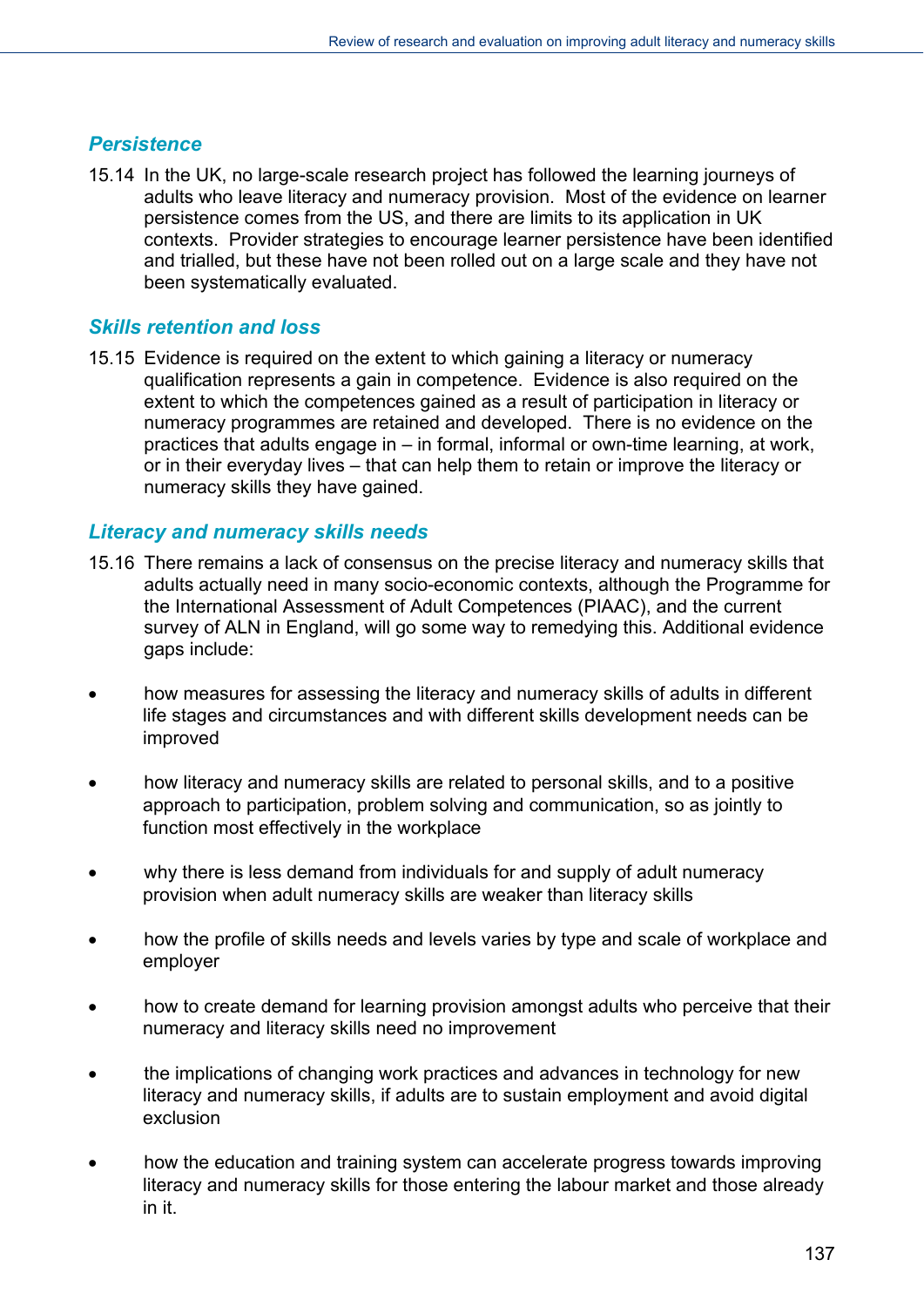# **Recommendations**

15.17 In this section we make recommendations for provision/policy and for research in relation to each of the six themes covered in this review.

# *Economic, social and personal outcomes*

#### **Recommendations for provision/policy**

15.18 Recent attempts to identify and measure the social returns to learning, including the Social Return on Investment (SROI) approach, should be further developed and refined specifically in relation to ALN. There is scope to improve the recording of personal and social returns, in contexts including not only FE but also the workplace, the secure estate, family literacy and numeracy, and adult and community learning. Providers should be encouraged to recognise a multiplicity of outcomes, including those that support adults in their role as parents, citizens and employees.

#### **Recommendations for research**

- 15.19 ALN has a significant socio-economic impact, including the skills gained in adulthood. At the same time too little is known about the impact of ALN interventions. Given the significance of ALN – especially in the UK by comparison with many other European countries – there is a need to identify the factors and processes that explain its impact – and in particular the extent to which high quality interventions can make a difference to learners' socio-economic prospects.
- 15.20 There is substantial evidence on the impact of ALLN on personal, attitudinal and social outcomes. These are not only valuable in their own right, they often play a significant role in contributing to further economic and social outcomes. The significance of these outcomes needs to be better understood, using instruments better equipped for this task than many of those used in the past.
- 15.21 Further research is required to establish whether participation in ALN is associated with improvements in the skills and attitudes that serve as a foundation for improved socio-economic outcomes – including, for example, positive changes in self-esteem and a commitment to education and training.
- 15.22 With the addition of supplementary questions on ALN, the British birth cohort studies represent data sources of great potential; in particular, to explore the relationships between one or more socio-economic outcomes and ALN, and the role of adult basic skills in the processes and dynamics that help to shape adult trajectories and life chances.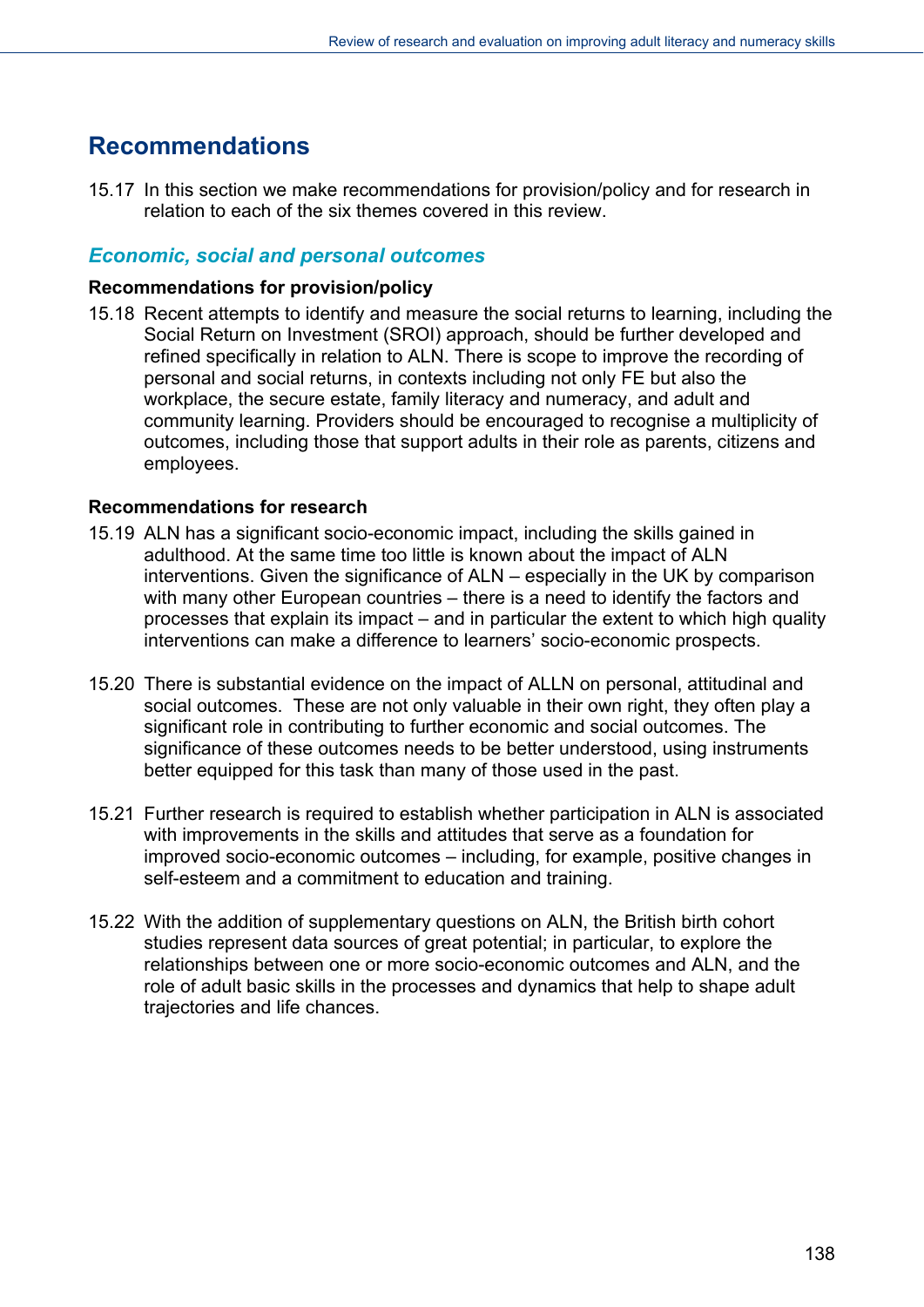# *Quality and effectiveness of provision*

#### **Recommendations for provision/policy**

15.23 The sector should continue to work towards achieving a fully-qualified workforce, and in particular to increasing the number of qualified numeracy teachers. Research evidence on what works in literacy and numeracy pedagogy should continue to be disseminated throughout the sector, and incorporated into curricula and formative assessment. Embedded provision should be promoted and treated as a standard option and not as an exception for Level 1 and 2 vocational courses. Evidence on blended learning programmes is sufficiently promising to support the development of programmes for employees in the workplace and other contexts. A broad range of motivational factors should be catered for in the context of strategies for learner engagement, persistence and achievement.

#### **Recommendations for research**

15.24 Regular data should continue to be gathered on the characteristics of the adult basic skills workforce, including data on employment type and qualifications status. Robust trials are required to identify effective practices in using technology for different groups of learners, and for different types of learning outcome. Given the need for provision that is cost-effective, and that also provides adults with multiple ways of engaging in learning in any one programme, it should be a priority to conduct a robust evaluation of the impact and effectiveness of blended learning programmes.

## *Number of learning hours*

#### **Recommendations for provision/policy**

15.25 If learners are to increase time spent on task by engaging in self-study, thereby increasing their potential to make progress, programmes must adapt to allow for and support this self-study. Consideration should therefore be given as to how this self-study is measured and credited. Adult learners will require teacher support if own-time learning is to be effective; consideration should be given to what level of support can be provided by a workforce that is largely employed on a part-time basis. Learners need more time and varied opportunities to learn than many formal programmes allow, including programmes in FE and the workplace. The length of workplace interventions in particular is often less than is necessary to promote significant and sustained learning progress.

## **Recommendations for research**

15.26 Research is needed to establish the amount of self-study and own-time learning adults would be willing or able to engage in. Many adults already face significant barriers in finding the time to attend classes given family and work commitments. A longitudinal study of adult learners could be used to capture data on the literacy and numeracy self-study practices of those in learning and out of learning; consideration needs to be given to how data on self-study are reported and measured.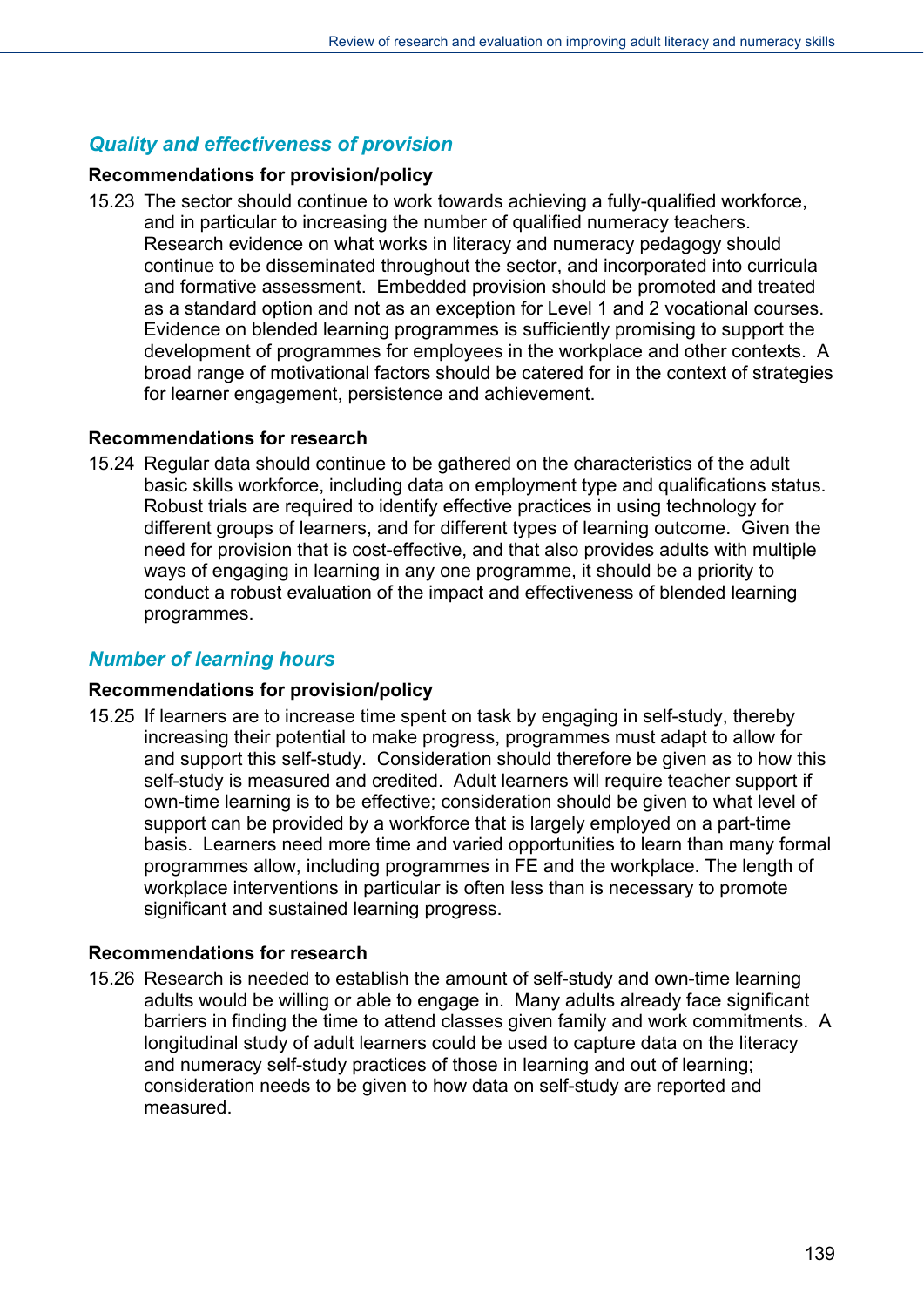# *Persistence*

#### **Recommendations for provision/policy**

15.27 Persistence could be better supported if funding mechanisms recognised programmes that included distance, self- and ICT-supported learning.

#### **Recommendations for research**

15.28 A longitudinal study represents the best opportunity to identify and analyse data on the learning journeys of adult basic skills learners, including time spent on learning and learning related tasks outside a formal learning environment.

# *Skills retention and loss*

#### **Recommendations for provision/policy**

15.29 Inspections and programme evaluations should include attempts to assess whether and how far learners retain skills over time, and how far qualifications are geared towards promoting underpinning literacy and numeracy skills.

#### **Recommendations for research**

15.30 It should be a priority to gather longitudinal evidence on skills retention and loss over time.

# *Literacy and numeracy skills needs*

#### **Recommendations for provision/policy**

15.31 Despite years of investment, UK ALN skills are still falling behind those of many of our competitor nations. Continuing investment is required, based on stronger evidence of which skills are required than currently exists. The forthcoming results from PIAAC will provide an indication of the UK's progress relative to international comparators, and will suggest where investment should be focused.

## **Recommendations for research**

15.32 Develop assessment instruments to measure the literacy and numeracy skills of adults in different life stages and circumstances. Identify how literacy and numeracy skills are related to positive dispositions and personal skills, and how these collectively function most effectively in the workplace. Identify and support the new techno-mathematical literacies required by changing work practices and advances in technology.

# **Future research priorities**

15.33 Whilst the evidence base has greatly expanded and increased in quality over the last 10 years, there remain critical areas in which there is too little evidence on which to support firm recommendations for provision and policy. In this final section we recommend a research strategy that is best designed to overcome this, building on lessons learned from the most significant research studies on ALN. The strategy includes the need for well designed and high quality studies, focussed on high quality interventions, using both large scale and small scale research designs.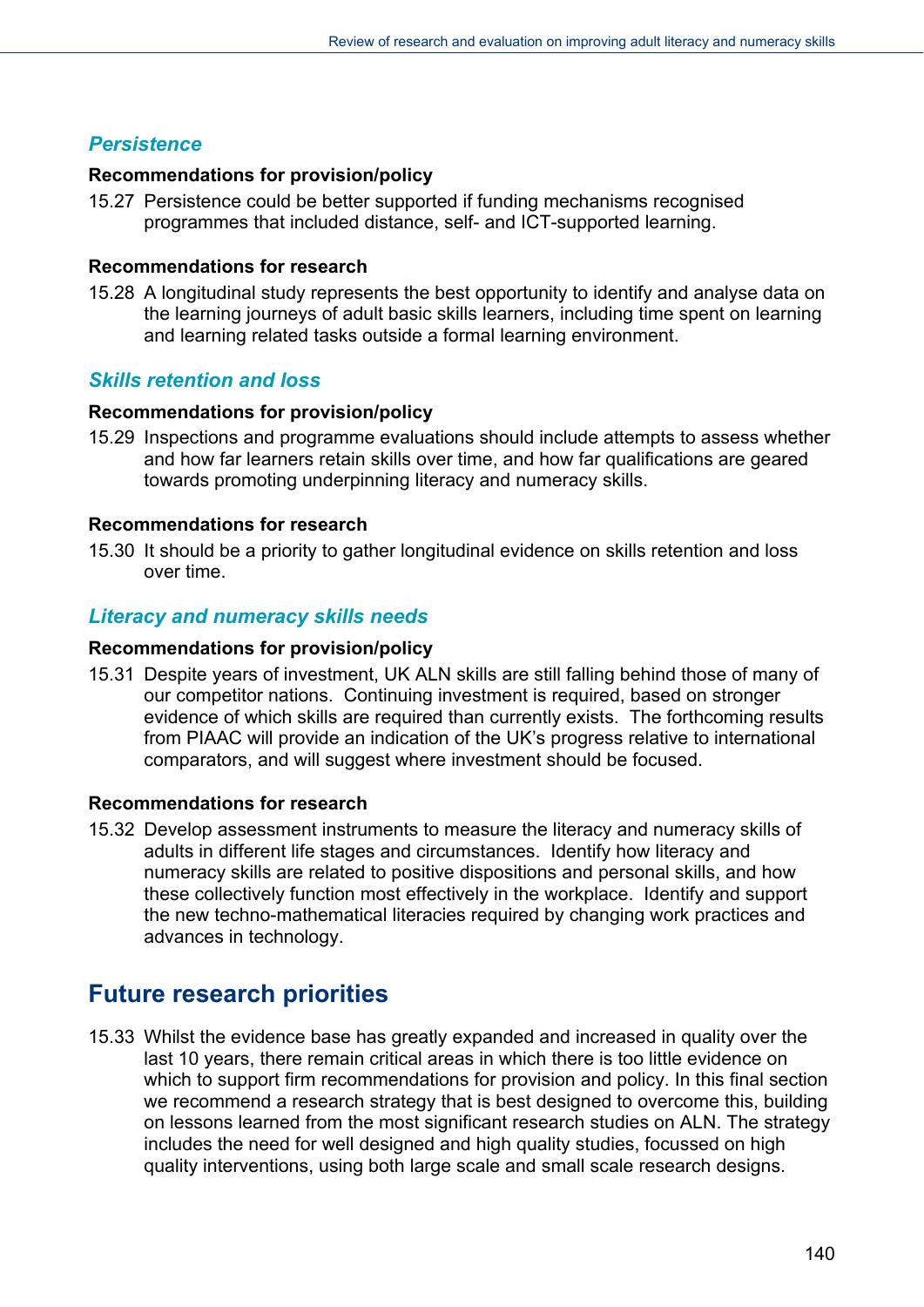# *The need for high quality studies*

- 15.34 The frequent lack of robust evidence is explained by the prevalence of inadequately designed studies and poor quality interventions. We need a higher incidence of high quality interventions and large, well designed and more sophisticated studies. These studies should allow for the time and complex causality that connects learning interventions to their outcomes. They are expensive but they provide a pay off with a large body of reliable evidence that can be used as a solid basis for policy, development and further research.
- 15.35 A priority for any future large scale research project is that it includes quality controls, particularly as these apply to teachers and teaching strategies. Past evaluations yielding negative conclusions often included very short interventions and teachers who lacked subject specific teaching qualifications.
- 15.36 Any single well designed study on a large scale should be focussed on one context within the learning and skills sector. Since the quality of ALN teaching in FE is generally higher than it is in many other post 19 contexts we recommend that, if there were scope for just one future large scale longitudinal or experimental research project, then it should be exclusively focussed on the FE sector (though, clearly, all post 19 contexts would benefit from studies of this kind.)
- 15.37 Evidence on skills and needs often relies on self report. There is a priority for research that includes both subjective and objective measures, in order robustly to identify the literacy and numeracy skills that learners actually use and need.
- 15.38 It is cost effective to exploit and build on existing data sources, including PIAAC, and, particularly with the inclusion of additional ALN questions, the British birth cohort studies.

## *A research strategy: large- and small-scale studies*

- 15.39 With limited resources and time constraints we recommend a research strategy that includes both large- and small-scale studies. Post-19 contexts present significant challenges in the way of conducting robust large-scale research; longitudinal research has at least as much potential as any other research design for yielding a reliable and extensive body of evidence.
- 15.40 To improve the evidence base on whether ALN provision produces socio-economic and educational returns it is recommended that lessons are learned from the LSAL study in the US. This is a well designed longitudinal study, with a large and representative sample of the target population, repeatedly followed up over nine years, using measures not only for reading, writing and maths, but also a broad range of learning related activities and practices. By the penultimate stage of data collection about 90% of the original sample had been retained.
- 15.41 An alternative to a longitudinal study is a randomised control trial, involving disadvantaged low skill adults, and randomly allocating them to a high quality literacy or numeracy intervention.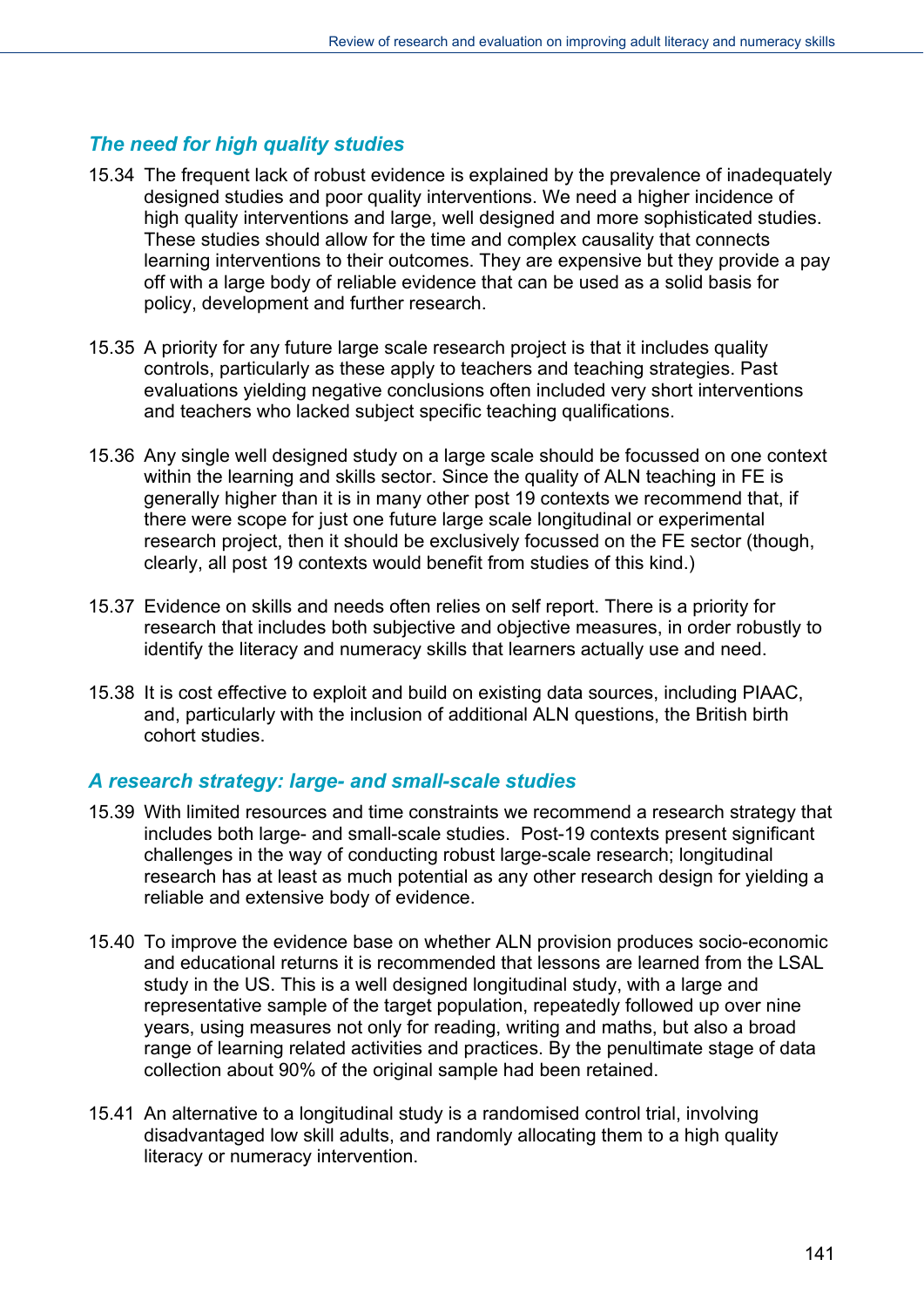- 15.42 Along with one or more large scale studies we recommend studies on a smaller scale. One strategy is to focus on a development programme of the best pedagogies and delivery methods (combining face-to-face and technology-based, formal and self-study methods), and to carry out small-scale but intensive case studies to follow individuals from pre-test to intervention, to assessment, to application in the home and workplace. Individual longitudinal case studies make it possible to explain the (un)successful features of interventions, in terms of the personal and local conditions experienced by the individual learners. Once these conditions are properly understood it is possible to mount a larger scale study under controlled conditions.
- 15.43 There is also a need for further research into the effectiveness of one or more promising aspects of literary and numeracy teaching strategies. Robust trials are required to identify which technologies work most effectively in specific learning contexts, and which groups of learners are likely to benefit most. These could build on small and innovative studies that have already been completed.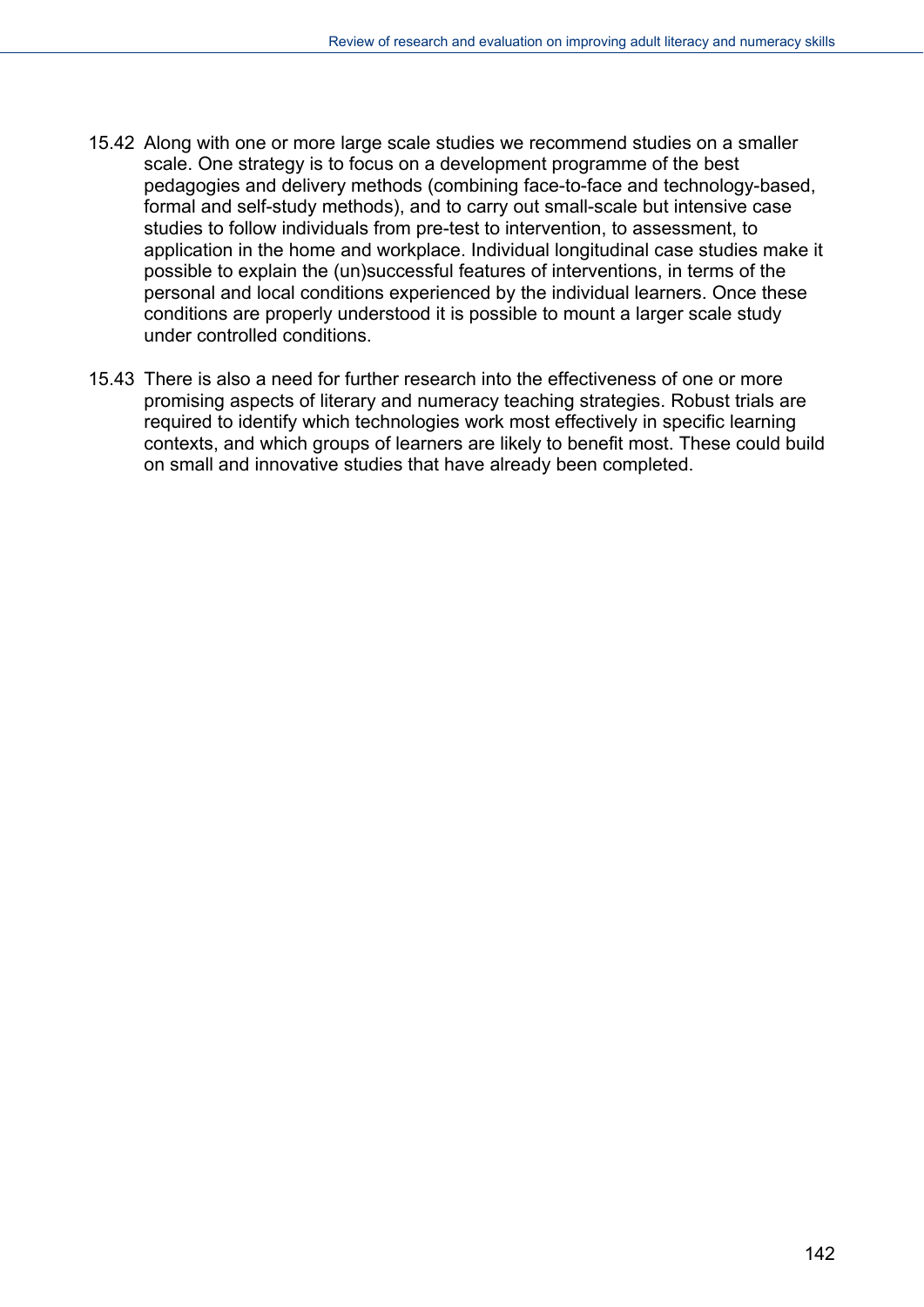# **Annex A: Bibliography**

Abramovsky, L., Battistin, E., Fitzsimons, E., Goodman, A. and Simpson, H. (2005) The Impact of the Employer Training Pilots on the Take-up of Training Among Employers and Employees. Research Report RR694. London: Department for Education and Skills.

Adams, M., Brooks, G., Kings, P. and Creese, B. (2010) Time to Progress within Skills for Life. An analysis for LSIS. Np: np.

Adult Learning Inspectorate (2007) Basic Skills for offenders in the community. ALI: London.

Adult Literacy and Basic Skills Unit (1993) The Cost to Industry: Basic Skills and the UK Workforce. London: Adult Literacy and Basic Skills Unit.

Ahlstrand, A.L., Bassi, L.J., and Mcmurrer, D.P. (2003) Workplace education for lowwage workers. Kalamazoo MI: W E Upjohn Institute for Employment Research.

Alamprese, J.A. (2001) Family Independence Initiative (FII): Lessons learned about developing and delivering family literacy services to welfare recipients. Louisville, KY: National Center for Family Literacy.

Aldridge, F. and Tuckett, A. (2002) Two Steps Forward, One Step Back: The NIACE Survey on Adult Participation in Learning, 2002. Leicester: NIACE.

Aldridge, F. and Tuckett, A. (2008) Counting the Cost: The NIACE Survey on Adult Participation in Learning. Leicester: NIACE.

Allen, M. (2003) Eight questions on teacher preparation: what does the research say? Denver: Education Commission of the States.

Allison, J., Gorringe, S. and Lacey, J. (2006). Building learning communities: partnerships, social capital and VET performance. Adelaide: National Centre for Vocational Education Research.

Ananiadou, K., Jenkins, A., and Wolf, A. (2003) The benefits to employers of raising workforce basic skills levels: a review of the literature. London: National Research and Development Centre for Adult Literacy and Numeracy.

Ananiadou, K., Jenkins, A. and Wolf, A. (2004) Basic skills and workplace learning: what do we actually know about their benefits? Studies in Continuing Education, 26(2), pp. 289–308.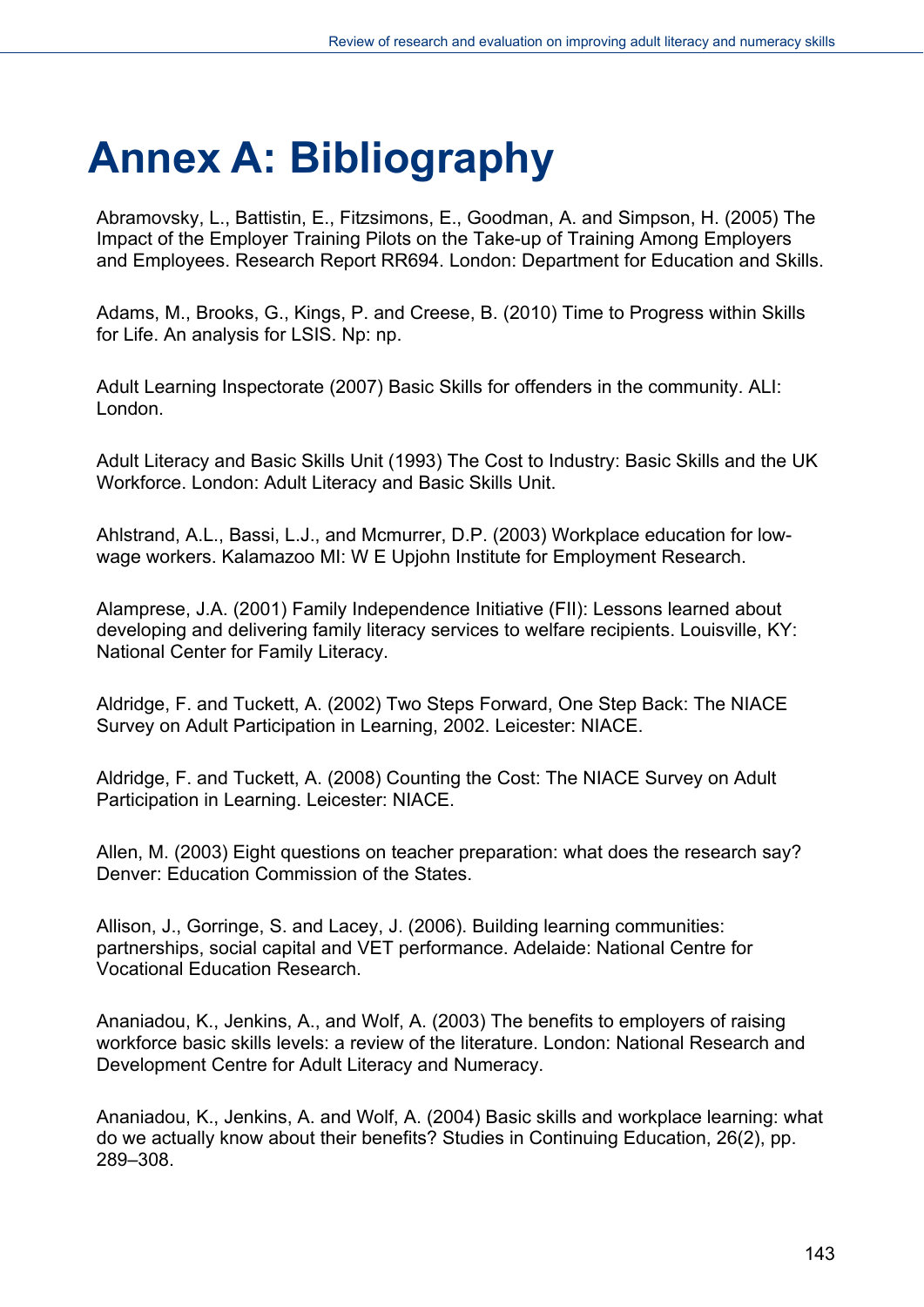Anderson, B. (2006). Colorado Even Start: 2005-2006 Progress Report. Denver, CO: Colorado Department of Education.

Arenas, E. (2008) 'Personal learning environments: implications and challenges.' In: Orr, D., Danaher, P.A., Danaher, G. and Harrevelt, R.E. (Eds) Lifelong Learning: Reflecting on Successes and Framing Futures. Keynote and Refereed Papers from the 5th International Lifelong Learning Conference. Rockhampton: Central Queensland University Press [online]. Available:

http://cddu.cqu.edu.au/images/5/51/PlePapersSymposium2008.pdf [25 August, 2010].

Ashton, D. and Green, F. (1996) Education, Training and the Global Economy. Cheltenham: Edward Elgar Publishing.

Association For Learning Technology and Technology Enhanced Learning (2010) Technology in learning: a response to some questions from the Department of Business Innovation and Skills, Oxford: ALT. Available online at:

http://newrepo.alt.ac.uk/839/2/ALT\_TEL\_evidence\_document\_for\_BIS\_low-res.pdf [accessed 19 May 2011].Available online at:

http://newrepo.alt.ac.uk/839/2/ALT\_TEL\_evidence\_document\_for\_BIS\_low-res.pdf [accessed 19 May 2011].

Atkin, C. and Marchant, P. (2004) The impact of adult literacy and numeracy on small business in rural Lincolnshire and Rutland: A case study, National Research and Development Centre, London.

Atkin, C., Rose, A. and Shier, R. (2005) Provision of, and learner engagement with, adult literacy, numeracy and ESOL support in rural England: a comparative case study. London: National Research and Development Centre.

Atkinson, J. and Williams, M. (2003) Employer perspectives on the recruitment, retention and advancement of low-pay, low-status employees. Brighton: The Institute for Employment Studies.

Balatti, J. and Falk, I. (2002). 'Socioeconomic contributions of adult learning to community: a social capital perspective', Adult Education Quarterly, 52(4): 281–298.

Balatti, J., Black, S. and Falk, I. (2006) Reframing Adult Literacy and Numeracy Course Outcomes: A Social Capital Perspective. Adult Literacy National Project Report. Adelaide, SA, Australia: National Centre for Vocational Education Research.

Balatti, J., Black, S. and Falk, I. (2007) Teaching for social capital outcomes: The case of adult literacy and numeracy courses. Australian Journal of Adult Learning, 47(2), pp.245-63.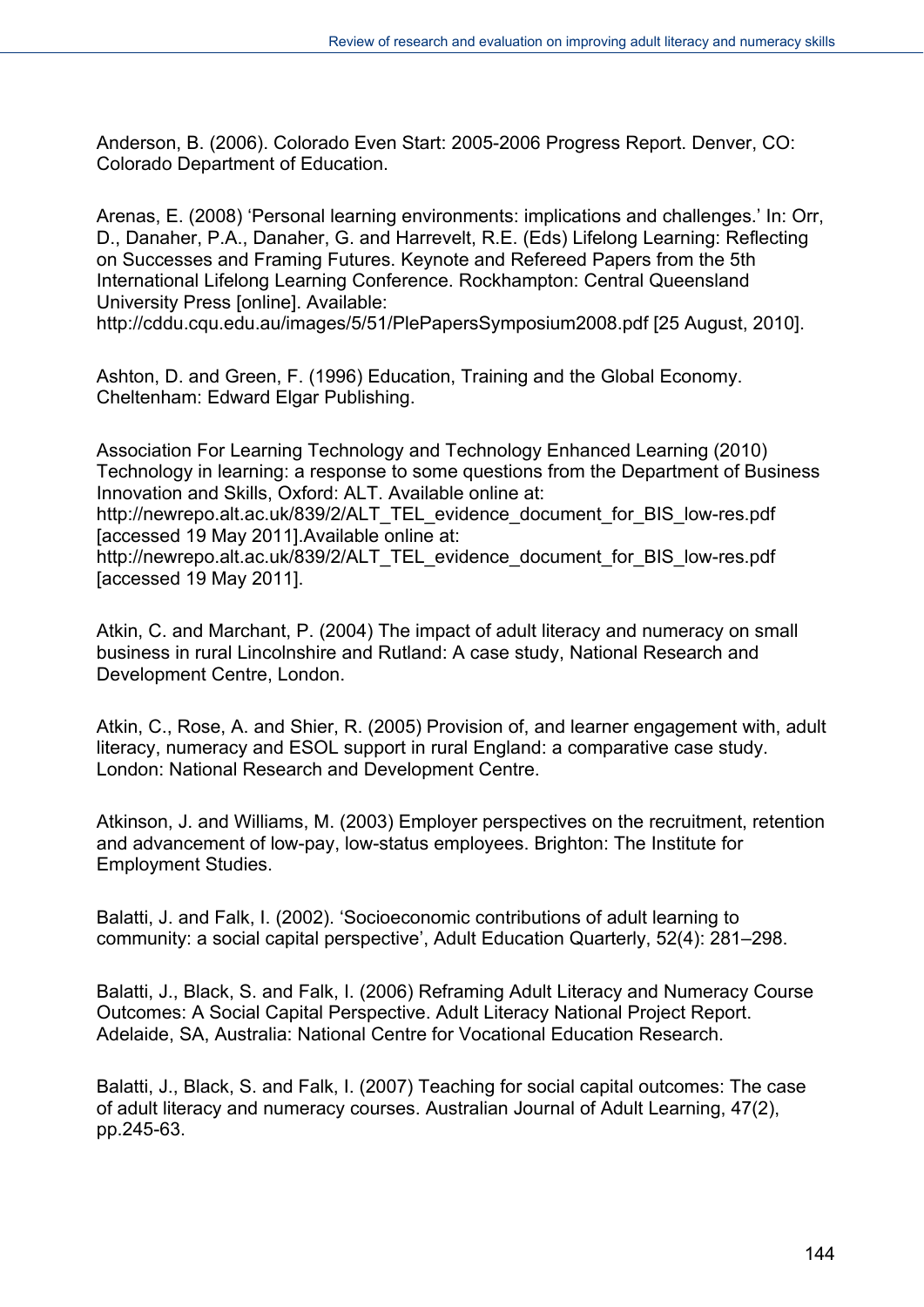Baroody, A. J. (2003). The development of adaptive expertise and flexibility: The integration of conceptual and procedural knowledge. In A. Baroody and A. Dowker (Eds.), The development of arithmetic concepts and skills: Constructing adaptive expertise (pp. 1–34). Mahwah, NJ: Erlbaum.

Barton, D., Appleby, Y., Hodge, R., Tusting, K. and Ivanic, R. (2006) Relating adults' lives and learning: participation and engagement in different settings. London: National Research and Development Centre for Adult Literacy and Numeracy.

Basic Skills Agency (2000) Effective basic skills provision for adults. London: Basic Skills Agency.

Basic Skills Agency (1995) Older and Younger: the basic skills of different age groups. London: Basic Skills Agency.

Bassi, L. (1994) Workplace education for hourly workers. Journal of Policy Analysis and Management, 13, 1, pp. 55-74.

Bathmaker, A. (2007a) The impact of Skills for Life on adult basic skills in England: how should we interpret trends in participation and achievement? Routledge: London.

Bathmaker, A.M. (2007b) The impact of Skills for Life on adult basic skills in England: how should we interpret trends in participation and achievement? International Journal of Lifelong Education, 26 (3), pp. 295-313.

Bathmaker, A.M. (forthcoming) The impact of skills for life on adult literacy, language and numeracy learners: final report on the analysis of existing quantitative data (London, NRDC).

Baxter, M., Leddy, E., Richards, L., Tomlin, A., Wresniwiro, T. and Coben, D. (2006) Measurement wasn't taught when they built the pyramids – was it? The teaching and learning of common measures in adult numeracy. London: National Research and Development Centre for Adult Literacy and Numeracy.

Beach, I. (2003) Improving retention and achievement through independent learning. Paper presented at the Scottish Educational Research Association Annual Conference, 27-29 November 2003.

Becker, H., Ravitz, J. and Wong, Y. (1999) Teacher and Teacher-directed Student Use of Computers, Teaching, Learning and Computing: 1998 National Survey Report #3, Centre for Research on Information Technology and Organizations, University of California Irvine.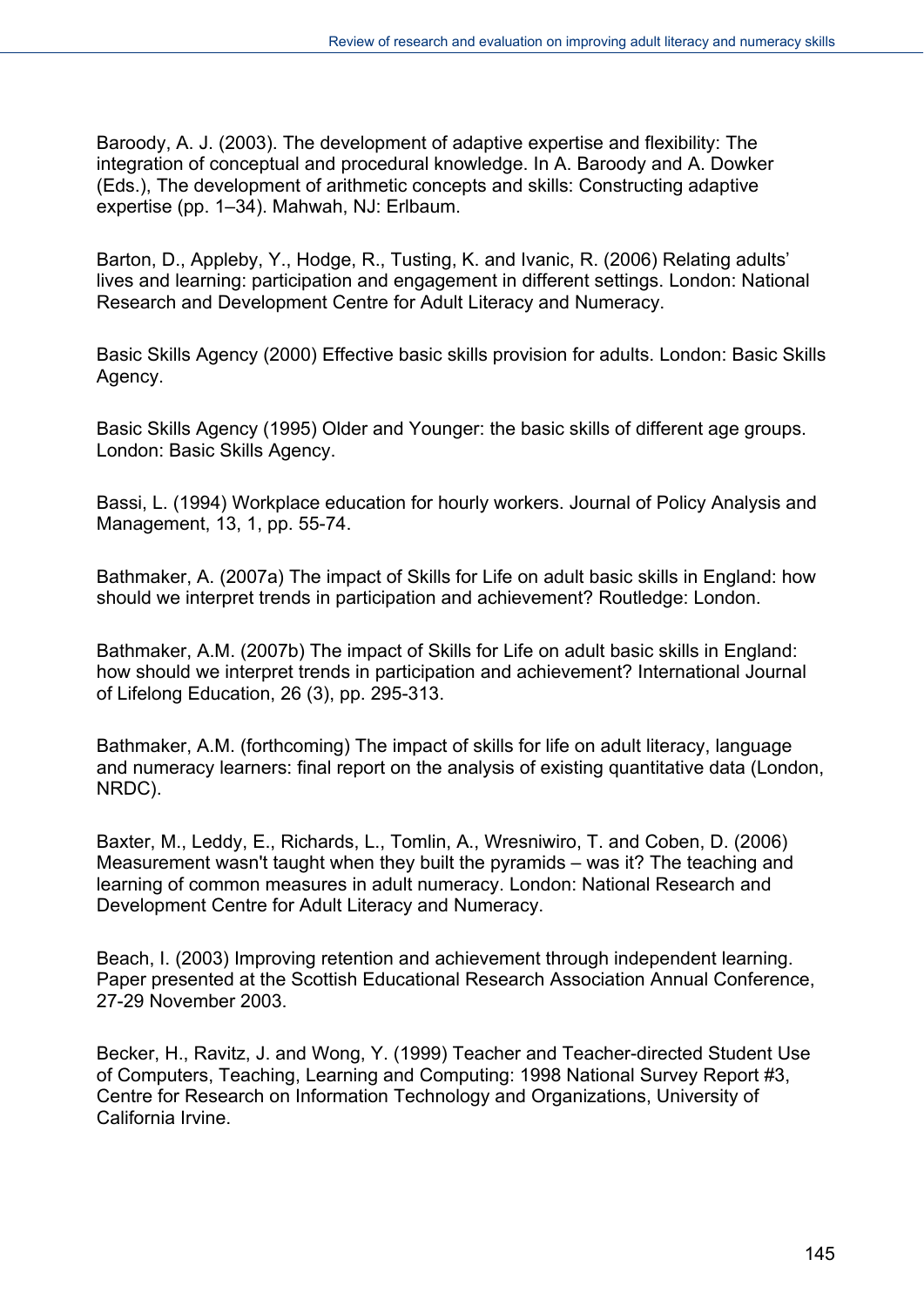Beder, H. (1999) The outcomes and impacts of adult literacy education in the United States. Cambridge, MA: National Center for the Study of Adult Learning and Literacy.

Becta (2010) Delivering results with learning technologies in the workplace. Coventry: Becta.

Benseman, J. (2001) Making the learning happen: a study of teaching effectiveness in Training Opportunities. Wellington: Skill NZ.

Benseman, J. (2002) Phase 1 Family Literacy in Manukau: Infrastructure development. Commissioned by the City of Manukau Education Trust (COMET). Auckland: The University of Auckland and UniServices Ltd.

Benseman, J. (2003) Phase 2 of the Manukau Family Literacy Programmes pilot implementation. Interim (2nd) formative and process evaluation report for the City of Manukau Education Trust (COMET). Auckland: UniServices and The University of Auckland.

Benseman, J. (2004) "I'm a different person now." An evaluation of the Manukau Family Literacy Program (MFLP). Wellington: Ministry of Education. and Tobias, R. (2003) First Chance for a Real Education – An Impact Study of Adult Literacy. Follow-up Study of Training Opportunities and Youth Training Adult Literacy Students in Christchurch, New Zealand. Wellington, New Zealand: Tertiary Education Commission.

Benseman, J. (2004) 'I'm a different person now.' An evaluation of the Manukau Family Literacy Program (MFLP). Wellington: Ministry of Education.

Benseman, J. and Sutton, A. (2005) Summative Evaluation of the Manukau Family Literacy Project. Auckland: Auckland Uni Services Ltd.

Benseman, J. (2009) 'Evaluating the New Zealand Upskilling Partnerships Programme.' Paper presented at the Annual Summer Institute of The Centre for Literacy of Quebec (June 2009). Montreal, Quebec.

Benseman, J. (2010) Planning and teaching effective workplace literacy, language and numeracy programmes: what does the research tell us? Adult Learning, 38, 2, pp. 19- 28.

Benseman, J. and Moore, L. (2000) Voices from the workplace. Workbase, the National Centre for Workplace Literacy and Language.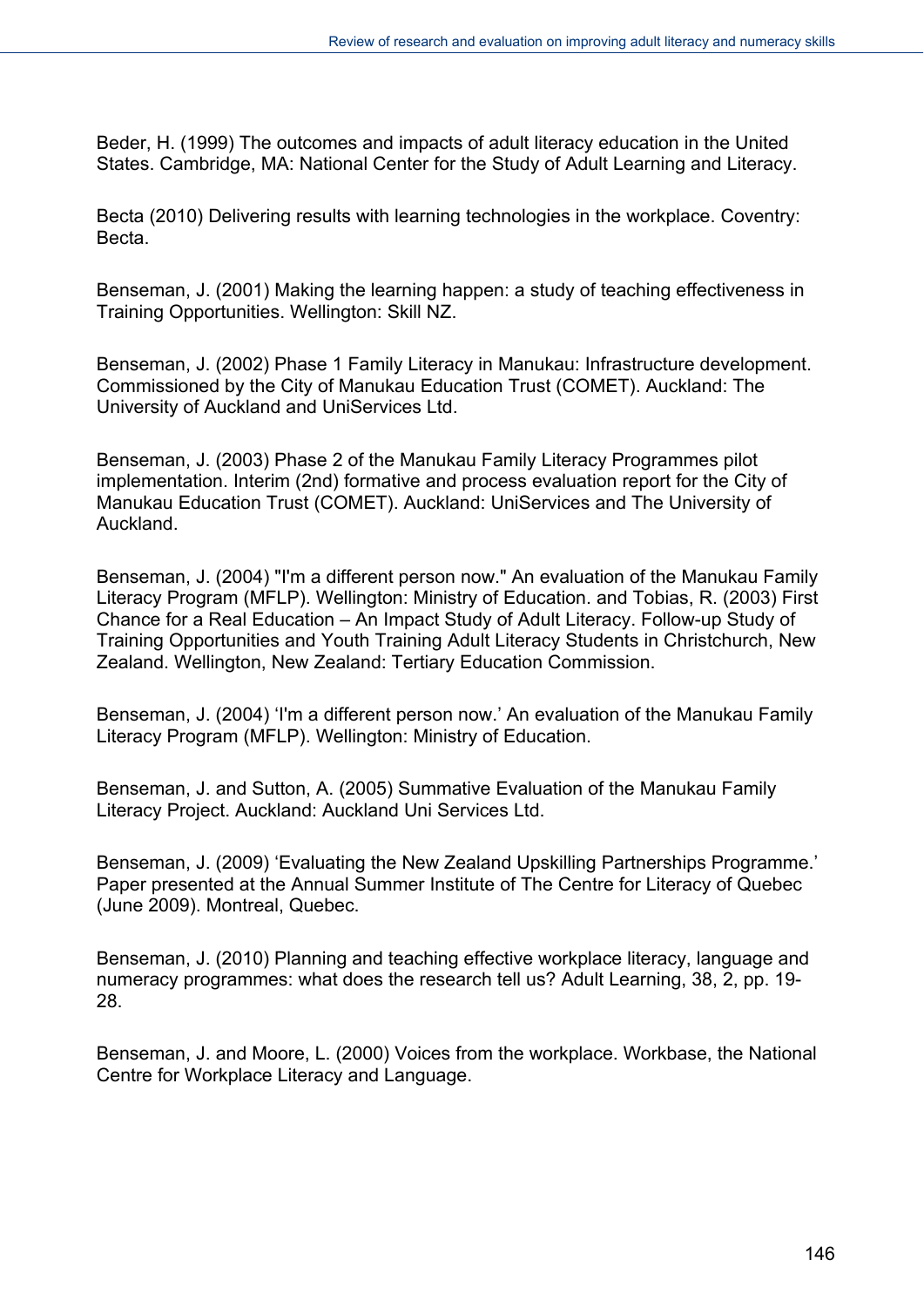Benseman, J., Sutton, A. and Lander, J. (2005) Working in the light of evidence as well as aspiration: A Literature Review of the best available evidence about effective adult literacy, numeracy and language teaching. Auckland: Ministry of Education. Available online at:

http://www.educationcounts.govt.nz/publications/tertiary\_education/27773/5727 [accessed 29/03/11].

Benware, C.A. and Deci, E.L. (1984) Quality of learning with an active versus passive motivational set, American Educational Research Journal 21: 755-65.

Berkman, N.D., DeWalt, D.A., Pignone, M.P., Sheridan, S., Lohr, K.N., Lux, L., Sutton, S.F., Swinson T. and Bonito, A.J. (2004) Literacy and health outcomes. evidence report/technology assessment No. 87 (Prepared by RTI International.University of North Carolina Evidence-based Practice Center under Contract No. 290-02-0016). AHRQ Publication No. 04-E007-2. Rockville, MD: Agency for Healthcare Research and Quality, January.

Besser, S., Brooks, G., Burton, M., Parisella, M., Spare, Y., Stratford, S. (2004) Adult literacy learners' difficulties in reading: an exploratory study. London: NRDC.

Billett, S. (1996) The transfer problem: Distinguishing between sociocultural and community of practice. In: Learning and work: The challenges, 4th Annual International Conference on Post-Compulsory Education and Training, vol.4, Centre for Learning and Work Research, Griffith University, Brisbane, pp. 21–36.

Birch, E.R., Kenyon, P., Koshy, P. and Wills-Johnson, N. (2003) Exploring the Social and Economic Impacts of Adult and Community Education. Research Report. Adelaide, SA, Australia: National Centre for Vocational Education Research.

Black, S., Balatti J. and Falk, I. (2006) 'Social capital outcomes: the new focus for adult literacy and numeracy courses', Australian Journal of Adult Learning, Volume 46, Number 3, November 2006, 319-336.

Black, P. and Wiliam, D. (1998) Inside the Black Box – Raising Standards through Classroom Assessment, London: Department of Education and Professional Studies, Kings College.

Black, P. and Wiliam, D. (2003) In Praise of Education Research: Formative Assessment, British Education Research Journal, 29, 5.

Bloom, M., Burrows, M., Lafleur, B. and Squires, R. (1997) The economic benefits of improving literacy skills in the workplace (ERIC ED412340).Ottawa: Conference Board of Canada.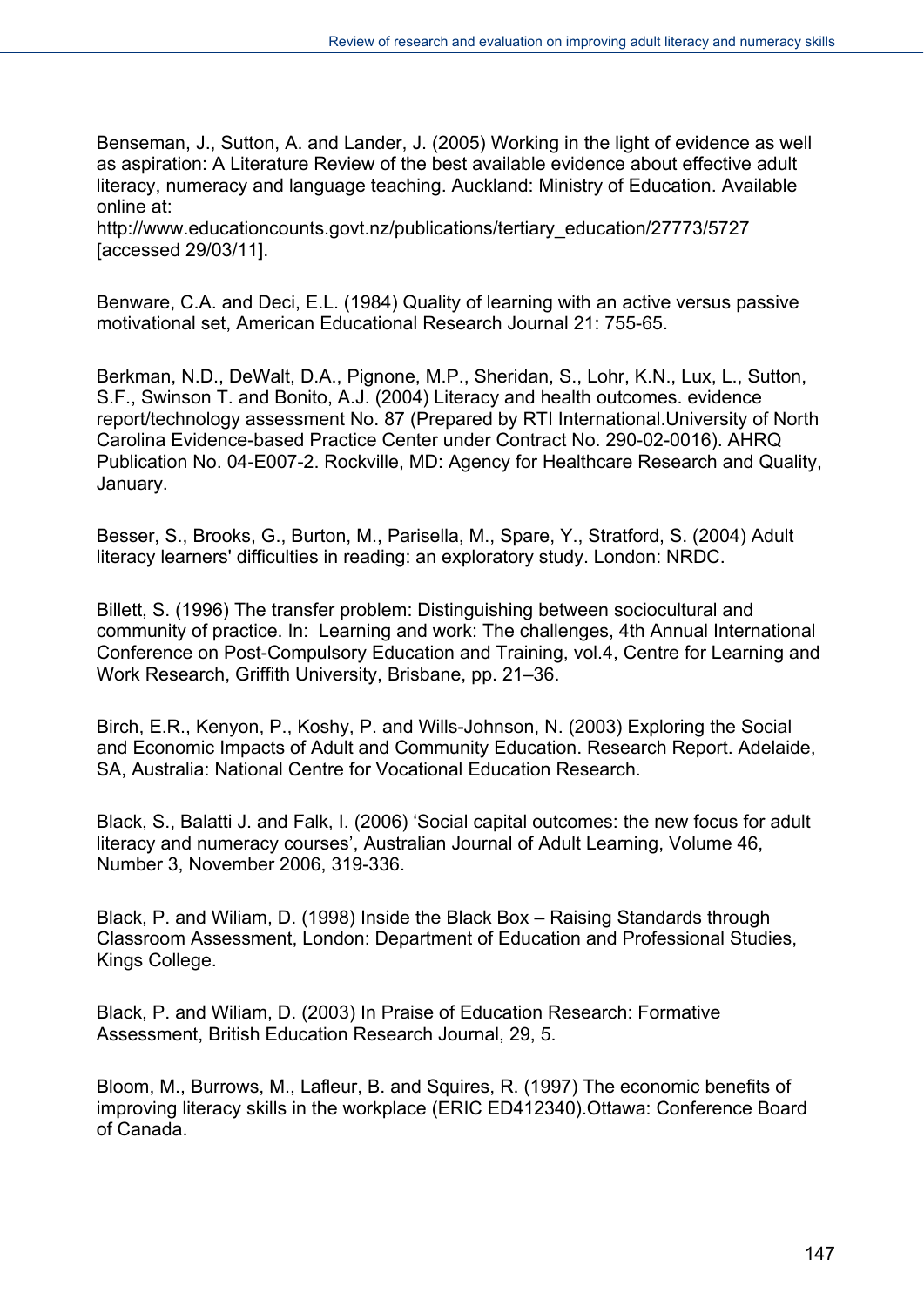Blundell, R. Dearden, L. and Meghir, C. (1996) The Determinants and Effects of Work Related Training in Britain. London: Institute for Fiscal Studies.

Bonjour, D. and Smeaton, D. (2003) The Impact of Adult Basic Skills Pathfinder Extension Activities: Stage 2 of the Evaluation. DfES Research Report 438. London: Department for Education and Skills.

Boothby, D. (2002) International Adult Literacy Survey. Literacy Skills, Occupational Assignment and the Returns to Over- and Under-Education. Ottawa, ON: Statistics Canada.

Bossort, P., Cottingham, B. and Gardner, L. (1994). Learning to Learn: Impacts of the Adult Basic Education Experience on the Lives of Participants. Report prepared for the Adult Basic Education Association of British Columbia. Victoria, British Columbia: Ministry of Skills, Training and Labour.

Bottino, R.M. and Furinghetti, F. (1996) 'The emerging of teachers' conceptions of new subjects inserted in mathematics programs: the case of informatics. Educational Studies in Mathematics 30(2), 109-134.

Boudett, K., and Friedlander, D. (1997) Does mandatory basic education improve achievement test scores of AFDC recipients? Evaluation Review, 2, 568-588.

Bourdieu, P. (1986). 'The forms of capital' (R. Nice, trans.), in Richardson J.G.(ed.), Handbook of theory and research for the sociology of education, New York: Greenwood: 241–258.

Boysen, S. T., and Berntson, G. G. (1989). Numerical competence in a chimpanzee (Pan troglodytes). Journal of Comparative Psychology, 103, 23–31.

Bracey, G. (2006) Students do NOT Need High-Level Skills in Today's Job Market. The Education Digest, 72(4): pp. 24.

Brassett-Grundy, A. (2004) 'Family Life and Learning: Emergent Themes.' In Schuller,.T. et al. (Eds.) The Benefits of Learning: The Impact on Health, Family Life and Social Capital, 80-98. New York: Routledge.

Brazier, L., Hurry, J. and Wilson, A. (2010) Post-16 education and training provision for young people involved in crime. Literature review. London: National Research and Development Centre for Adult Literacy and Numeracy.

Brooks, G., Gorman, T. P., Harman, J., Hutchison, D. and Wilkin, A. (1996) Family Literacy Works: The NFER Evaluation of the Basic Skills Agency's Family Literacy Demonstration Programmes (London: Basic Skills Agency).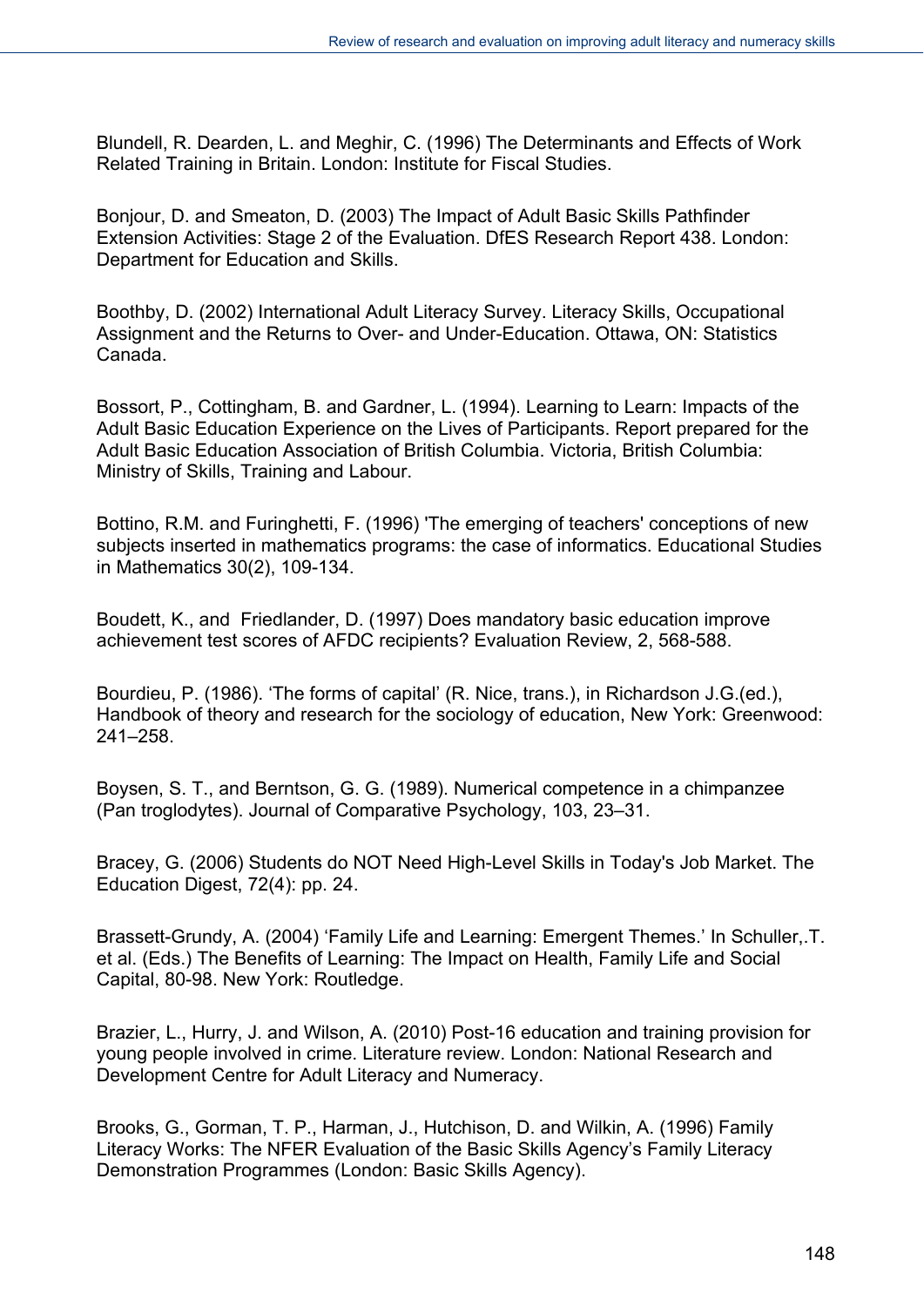Brooks, G., Gorman, T. P., Harman, J., Hutchison, D., Kinder, K., Moor, H. and Wilkin, A. (1997) Family Literacy Lasts: The NFER Follow-up Study of the Basic Skills Agency's Demonstration Programmes (London: Basic Skills Agency).

Brooks, G. (1998). 'Trends in standards of literacy in the United Kingdom, 1948-1996.' TOPIC, issue 19 (Spring 1998), item 1.

Brooks, G., Davies, R., Duckett, L., Hutchison, D., Kendall, S. and Wilkin, A. (2001a) Progress in Adult Literacy: Do Learners Learn? London: Basic Skills Agency.

Brooks, G., Giles, K., Harman, J., Kendall, S., Rees, F., and Whittaker, S. (2001b) Assembling the fragments: A review of research on adult basic skills. Slough (England): National Foundation for Educational Research.

Brooks, G., Burton, M., Porthouse, J., Torgerson, C., Watt, I. and Wright, K. (2004) Adult Literacy and Numeracy Interventions and Outcomes: a Review of Controlled Trials. London: University of London, Institute of Education, NRDC.

Brooks, G., Burton, M., Cole, P. and Szczerbiński, M. (2007) Effective Teaching and Learning: Reading. London: National Research and Development Centre for Adult Literacy and Numeracy.

Brooks, G., Pahl, K., Pollard, A. and Rees, F. (2008a) Effective and Inclusive Practices in Family Literacy, Language and Numeracy: a Review of Programmes and Practice in the UK and Internationally (Executive Summary). Reading: CfBT Education Trust.

Brooks, G., Burton, M., Cole, P., Miles, J., Torgerson, C. and Torgerson, D. (2008b) Randomised control trial of incentives to improve attendance at adult literacy classes. Oxford Review of Education, 34(5): pp. 493-504.

Brooks, G., Pilling, M. and Rashid, S. (2009) 'Stepping Stones': progression from noncounting provision to counting provision within Skills for Life. Quantitative Strand. Np: Np.

Brooks, G. (2010) 'Chapter 9: Adult literacy (Age 18 and beyond).' In Kamil, M.L., Pearson, P.D., Moje, E.B. and Afflerbach, P.P. (eds) Handbook of Reading Research, vol.IV. London and New York: Routledge, pp.177-96.

Burton, M., Davey, J., Lewis, M., Ritchie, L. and Brooks, G. (2010) Progress for adult literacy learners. London: National Research and Development Centre for Adult Literacy and Numeracy.

Butterworth, B. (1999). The mathematical brain. London: Macmillan.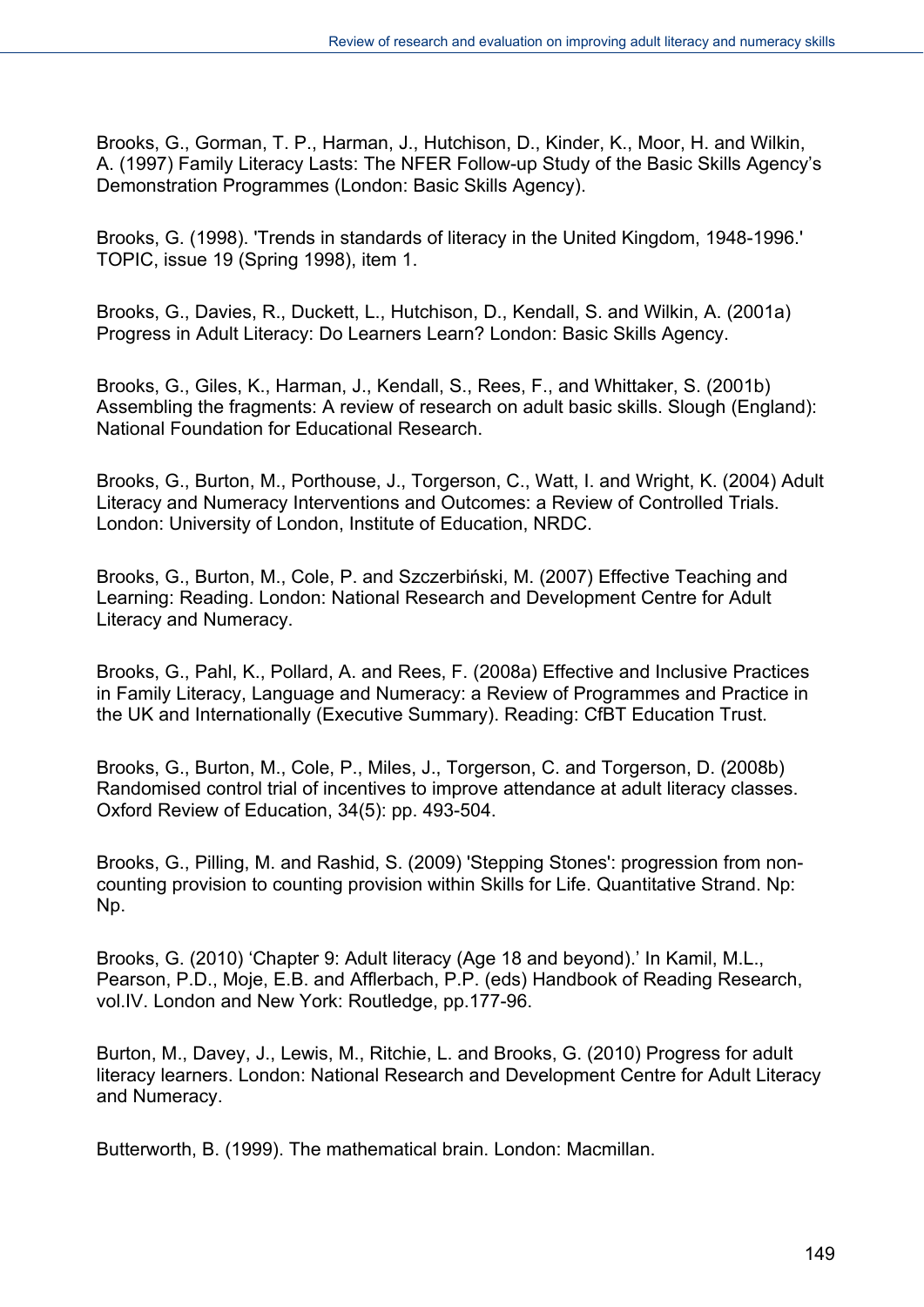Bynner, J. and Parsons, S. (1997) It Doesn't Get any Better: the Impact of Poor Basic Skills on the Lives of 37 Year Olds. London: Basic Skills Agency.

Bynner, J. and Parsons, S. (2000) Use it or lose it? The impact of time out of work on literacy and numeracy skills Centre for Longitudinal Studies, Institute of Education on behalf of The Basic Skills Agency.

Bynner, J., Mcintosh, S., Vignoles, A., Dearden, L., Reed, H., and Van Reenen, J. (2001) Improving Adult Basic Skills: Benefits to the Individual and to Society. DfES Research Report 251. London: Department for Education and Skills.

Bynner, J. (2004) Literacy, numeracy and employability: evidence from the British birth cohort studies, Literacy and Numeracy Studies, 13(1), pp. 31-48.

Bynner, J. and Hammond, C. (2004) The Benefits of Adult Learning: Quantitative Insights. In: Schuller, T et al. (eds.). The Benefits of Learning: The Impact on Health, Family Life and Social Capital, New York: RoutledgeFalmer, pp. 161-78.

Bynner, J. and Parsons, S. (2006) New Light on Literacy and Numeracy; Results of the Literacy and Numeracy Assessment in the Age 34 Follow-up of the 1970 Cohort Study. London: National Research and Development Centre for Adult Literacy and Numeracy.

Bynner, J., Reder S., Parsons, S. and Strawn, C. (2008a) The digital divide: computer use, basic skills and employment. London: National Research and Development Centre for Adult Literacy and Numeracy.

Bynner, J., Reder, S., Parsons, S., and Strawn, C. (2008b) Research Summary - The Digital Divide: Computer Use, Basic Skills and Employment, London: National Research and Development Centre.

Bynner, J., Reder, S., Parsons, S. and Strawn, C. (2010) The three divides: the digital divide and its relation to basic skills and employment in Portland, USA and London, England, Research Report. London: National Research and Development Centre.

Cameron, S. and Heckman, J. (1991) 'The non-equivalence of high school equivalents', Working paper no. 3804, National Bureau of Economic Research.

Campbell, D. and Wilson, K. (2001) Promoting Family Literacy. Clemson, SC: Clemson University.

Cara, O. and De Coulon, A. (2008) Skills for Life teachers' qualifications and their learners' progress in adult numeracy. London: National Research and Development Centre for Adult Literacy and Numeracy.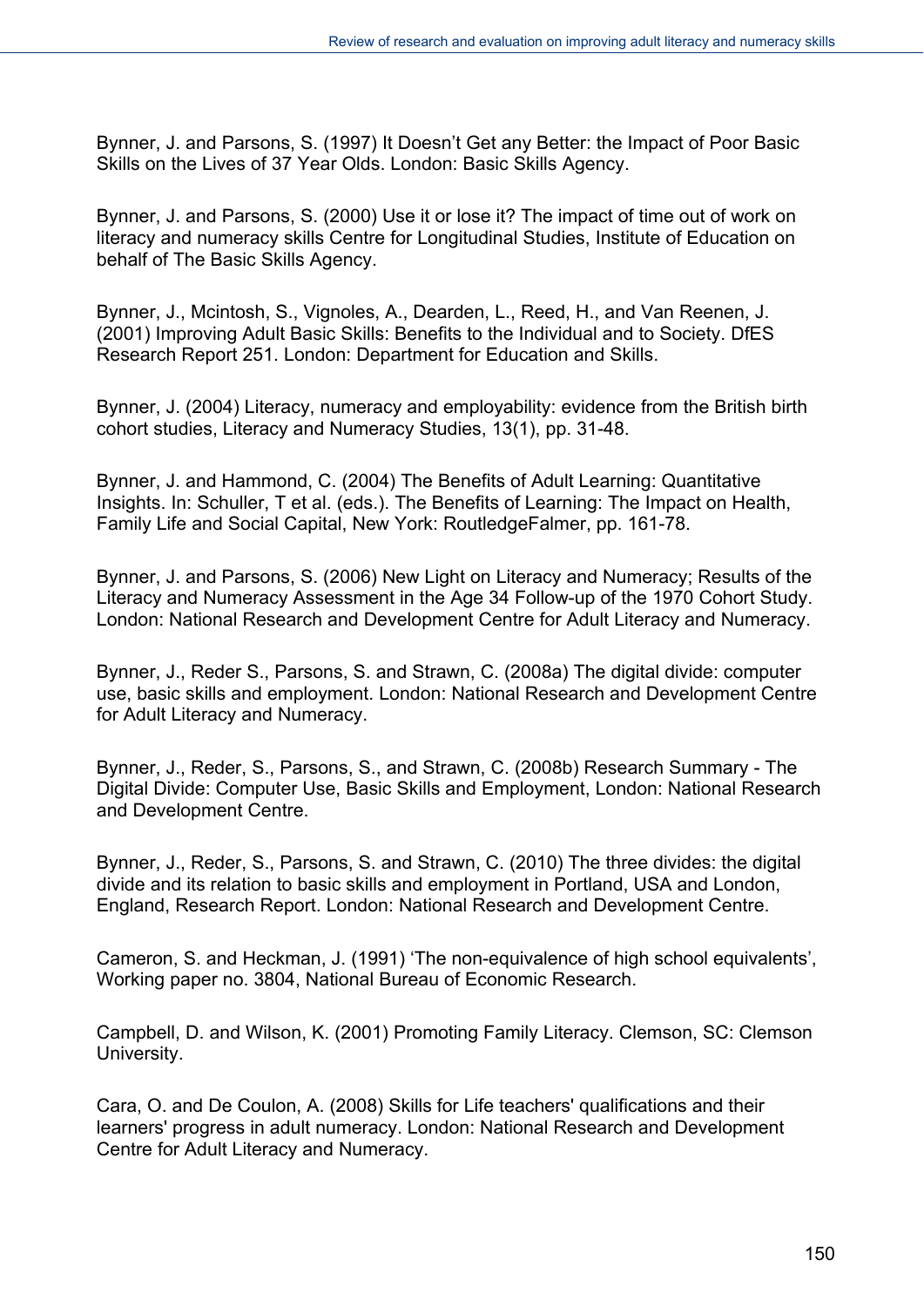Cara, O., Creese, B. and Grief, S. (2009) ILR Data Report. NRDC Report to the Quality Improvement Agency. Np: np.

Cara, O. and Litster, J.H. (2009) Teacher Attitudes Towards the "Skills for Life" National Strategy for Improving Adult Literacy and Numeracy Skills. In: Reder, S. and Bynner, J. (eds.) Tracking Adult Literacy and Numeracy Skills: Findings from Longitudinal Research. New York: Routledge.

Cara, O., Litster, J., Swain, J. and Vorhaus, J. (2010) The Teacher Study: the impact of the Skills for Life strategy on teachers. London: National Research and Development Centre for adult literacy and numeracy.

Carey, S., Low, S. and Hansbro, J. (1997) Adult Literacy in Great Britain: a survey of adults aged 16–65 in Great Britain carried out by Social Survey Division of ONS as part of the International Adult Literacy Survey (IALS). London: The Stationery Office.

Carpentieri, J.D., Litster, J. and Frumkin, L. (2009) Adult Numeracy: a review of research. London: National Research and Development Centre for Adult Literacy and Numeracy.

Carpentieri, J. and Vorhaus, J. (2010) Literacy, numeracy, employment and employability: a rapid review of the research evidence. London: NRDC.

Casey, H., Cara, O., Eldred, J, Grief, S., Hodge, R., Ivanic, R., Jupp, T., Lopez, D. and Mcneil, B. (2006) 'You wouldn't expect a maths teacher to teach plastering…' Embedding literacy, language and numeracy in post-16 vocational programmes – the impact on learning and achievement. London: National Research and Development Centre for Adult Literacy and Numeracy.

Centre for Literacy (2010) Social Capital Outcomes of Adult Learning and Literacy Initiatives: How Do We Measure Them?, London: Centre for Literacy.

The Centre For Literacy/Le Centre D'alphabetisation (2010) Social Capital Outcomes of Adult Learning and Literacy Initiatives. How do we measure them? Literature review. Montreal, Quebec: The Centre for Literacy of Quebec.

Cheek, E.H. and Lindsey, J.D. (1994) The effects of two methods of reading instruction on urban adults' word identification and comprehension abilities. Journal of Vocational and Technical Education, 11: pp. 14-19.

City and Guilds (2008) Briefing note: addressing barriers to learning, London: City and Guilds Centre for Skills Development.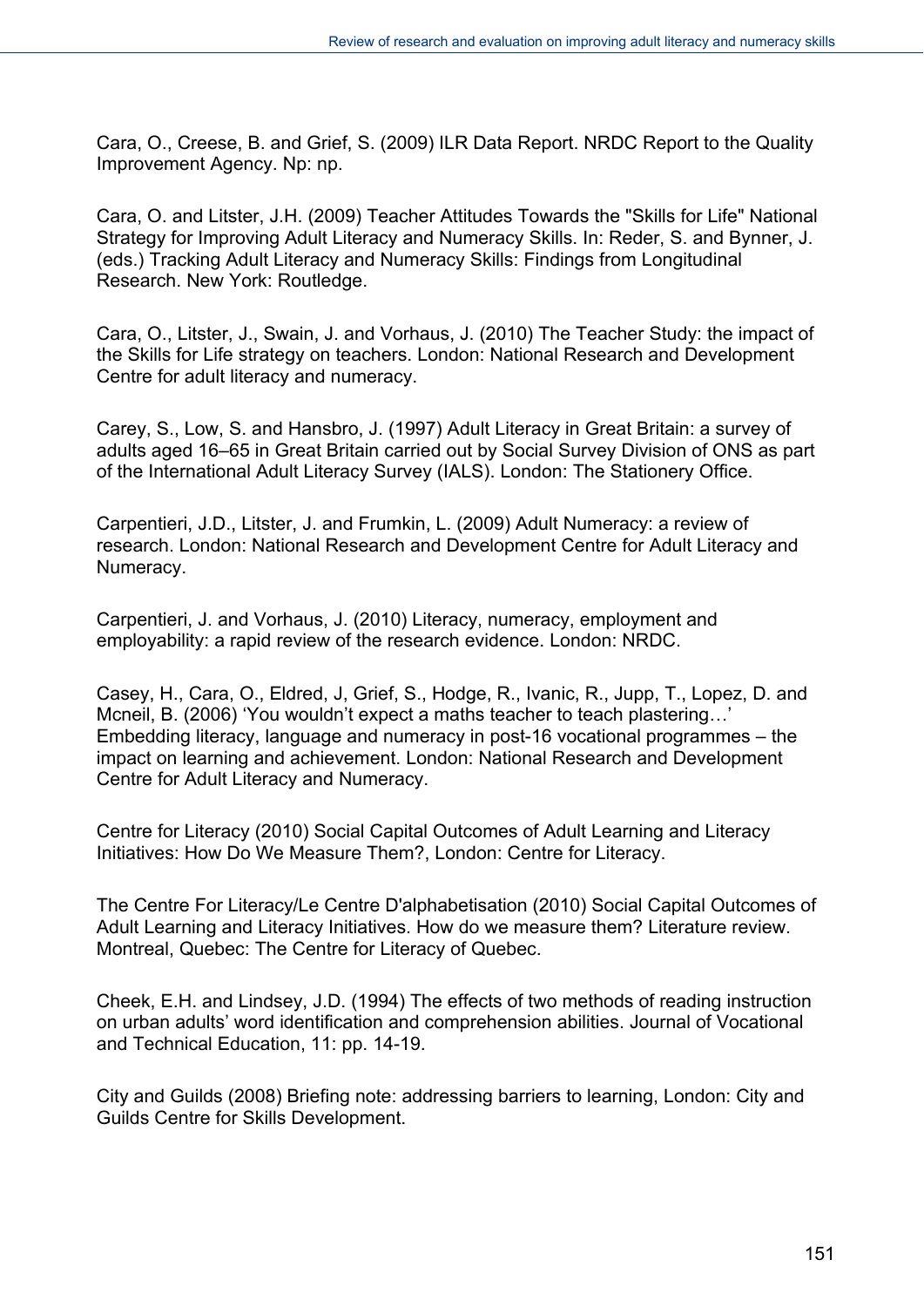Cloonan, M. and Turner, E. (2000) The past, present and future of Further Education in Scotland: a research based guide to the literature for practitioners, Glasgow: Centre for Research in Lifelong Learning.

Coben, D. (2003) Adult numeracy: review of research and related literature. A report of the DfES National Research and Development Centre for Adult Literacy and Numeracy. Nottingham: University of Nottingham.

Coben, D. (2005) Adult Numeracy: shifting the focus: A Report and Recommendations on Adult Numeracy in Scotland. Np: Learning Connections, Communities Scotland.

Coben, D., Brown, M., Rhodes, V., Swain, J., Ananiadou, K., Brown, P., Ashton, J., Holder, D., Lowe, S., Magee, C., Nieduszynska, S. and Storey, V. (2007a) Effective Teaching and Learning: Numeracy. London: National Research and Development Centre for Adult Literacy and Numeracy.

Coben, D., Crowther, J., Kambouri, M., Mellar, M., Mogey, N,. Morrison, S., and Steveson, I. (2007b) Greater than the sum… Report of the action research project: The use of ICT in Adult Numeracy Teaching in Scotland, Phase 2, London: National Research and Development Centre for Adult Literacy and Numeracy.

Cochran-Smith, M. (2004) Ask a different question, get a different answer: the research base for teacher education. Journal of Teacher Education, 55 (2): pp. 111–115.

Coleman, J. (1988). 'Social capital in the creation of human capital', American Journal of Sociology, 94, Supplement S: 95–120.

Collett, K. (2008) Briefing note: Developing adult basic skills in the workforce. City and Guilds Centre for Skills Development.

Comings, J., Parrella, A., and Soricone, L. (1999) Persistence among adult basic education students in pre-GED classes (NCSALL Reports No.12), Cambridge, MA: National Center for the Study of Adult Learning and Literacy.

Comings, J., Parrella, A., and Soricone, L. (2000) Helping adult persist: four supports. Focus on Basics, 4(A), 1-9.

Comings, J. (2003a) Establishing an evidence-based adult education system. Cambridge MA: Harvard Graduate School of Education.

Comings, J. (2003b) Evidence-based education: a perspective from the United States. Paper presented at NRDC/CCER international conference, Nottingham, March.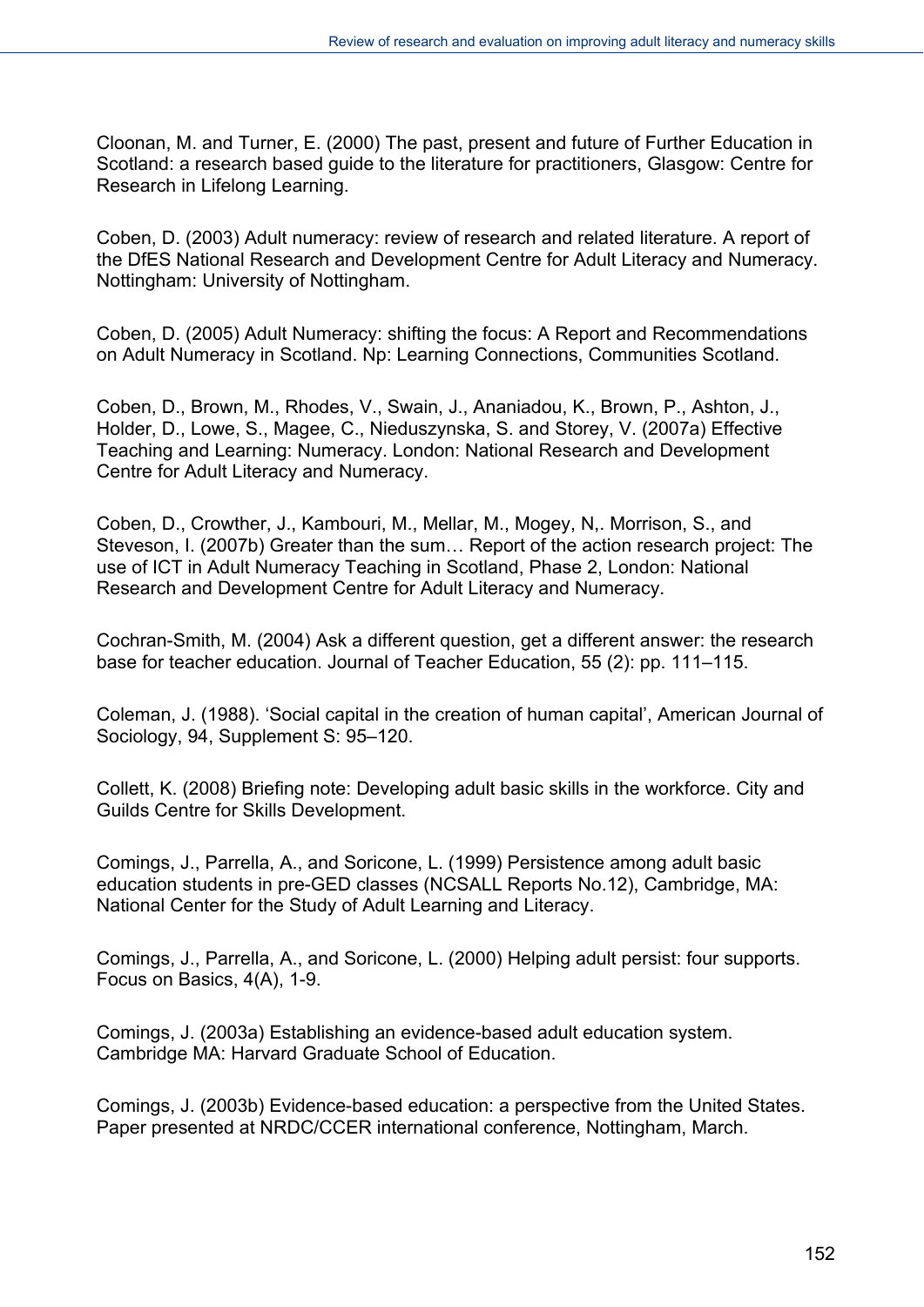Comings, J.P., Cuban, S., Bos, J. and Porter, K., with Doolittle, F. (2003) 'As Long as it Takes': Responding to the Challenges of Adult Student Persistence in Library Literacy Programs. MDRC.

Comings, J. (2004) The process and content of adult education in family literacy programs, in: B. Wasik (Ed.) Handbook of family literacy (New Jersey, Lawrence Erlbaum Associates).

Committee Of Public Accounts (2006) Skills for Life: improving adult literacy and numeracy. London: The Stationery Office.

Committee Of Public Accounts (2008) Meeting needs? The Offenders' Learning and Skills Service, Forty-seventh Report of Session 2007–08. London: The Stationery Office.

Condelli, L. (2003) Effective instruction for ESL literacy students: findings from the What Works study. Paper presented at the NRDC International Research Conference March 20-22, Nottingham, Nottingham.

Condelli, L. and Wrigley, H. S. (2004) Real world research: combining qualitative and quantitative research for adult ESL. Paper presented at the Second International Conference for Adult Literacy and Numeracy, Loughborough, England, March 25-27, 2004.

Condelli, L., Kirshstein, R., Silver-Pacuilla, H., Reder, S., and Wrigley, H-S . (2010) Changing the Odds: Informing Policy with Research on How Adult Learners Succeed, American Institutes for Research.

Confederation Of British Industries (2006) Working on the Three Rs: Employers' Priorities for Functional Skills in Maths and English, London.

Confederation Of British Industries (2008) Taking stock:CBI education and skills survey 2008. London.

Confederation Of British Industries (2009) Emerging stronger: the value of education and skills in turbulent times - Education and skills survey 2009. London.

Confederation Of British Industries (2010) Ready to grow: business priorities for education and skills, Education and skills survey 2010. London.

Cordova, D. I., and Lepper,M . R. (1996). Intrinsic motivation and the process of learning: Beneficial effects of contextualization, personalization, and choice. Journal of Educational Psychology,8 8, 715-730.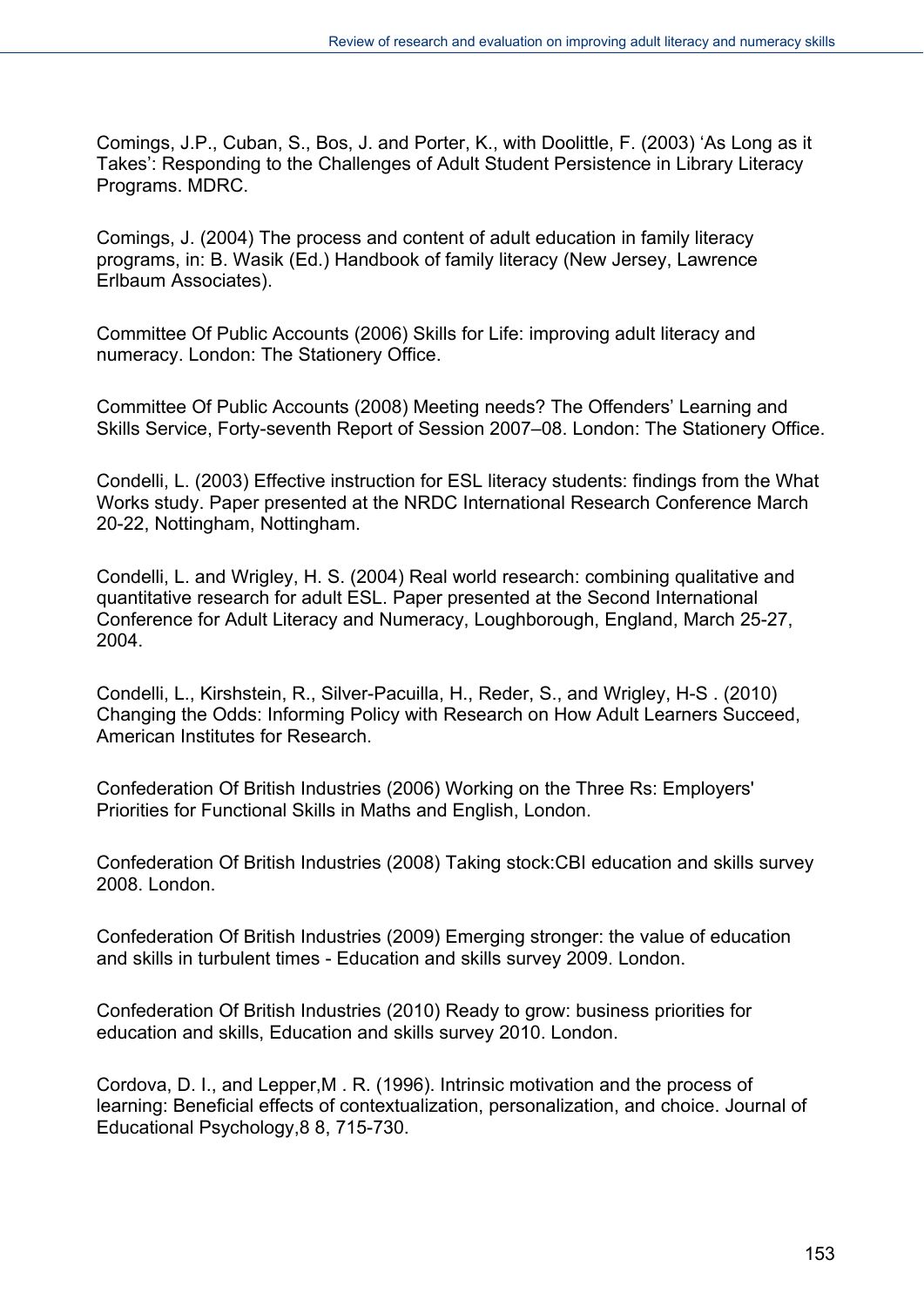Coulombe, S., Tremblay, F. and Marchand, S. (2004) Literacy scores, human capital and growth across 14 OECD countries. Statistics Canada.

Crawley, J. and Attewell, J. (2001) Promoting Social Inclusion and Widening Participation via Distributed and Electronic Learning: a Review of Research Evidence. London: Learning and Skills Development Agency.

Crisis (2006) Missed opportunities: The case for investment in learning and skills for homeless people. London: Crisis.

Croninger, R.G., Rice, J., Rathbun, A. and Nishio, M. (2007) Teacher qualifications and early learning: Effects of certification, degree, and experience on first-grade student achievement. Economics of Education Review, 26, pp. 312–324.

Cuban, L., Kirkpatrick, H., and Peck, C. (2001) High Access and Low Use of Technologies in High School Classrooms: Explaining an Apparent Paradox. American Educational Research Journal, 38 (4), pp.813-34.

Cuhna, F. and Heckman, J. (2007) The Technology of Skill Formation. American Economic Review, 97(2): pp. 31–47.

Cutter, J., Clements, M., Laxton, C., Marwood, K. and Rix, M. (2004) Link Up Evaluation: Final Report. London: DfES, DfES Research Report 573.

Darkenwal, G, and T. Valentine (1984), Outcomes and impact of adult literacy education, New Brunswick, N.J., Centre for Adult Development.

Darling-Hammond, L. (2000) Teacher quality and student achievement: A review of state policy evidence. Journal of Education Policy Analysis, 8(1).

Davidson, R. K., and Strucker, J. (2002) Patterns of word-recognition errors among adult basic education native and nonnative speakers of English. Scientific Studies of Reading, 6(3): pp. 299-316.

De Coulon, A., Marcenaro-Gutierrez, O and Vignoles, A. (2007) The Value of Basic Skills in the British Labour Market. Centre for the Economics of Education Discussion Paper CEEDP0077. London: London School of Economics.

Dearden, L. Reed, H. and Van Reenen, J. (1999) Estimates of the impact of improvements in basic skills on aggregate wages, employment, taxes and benefits. London: np.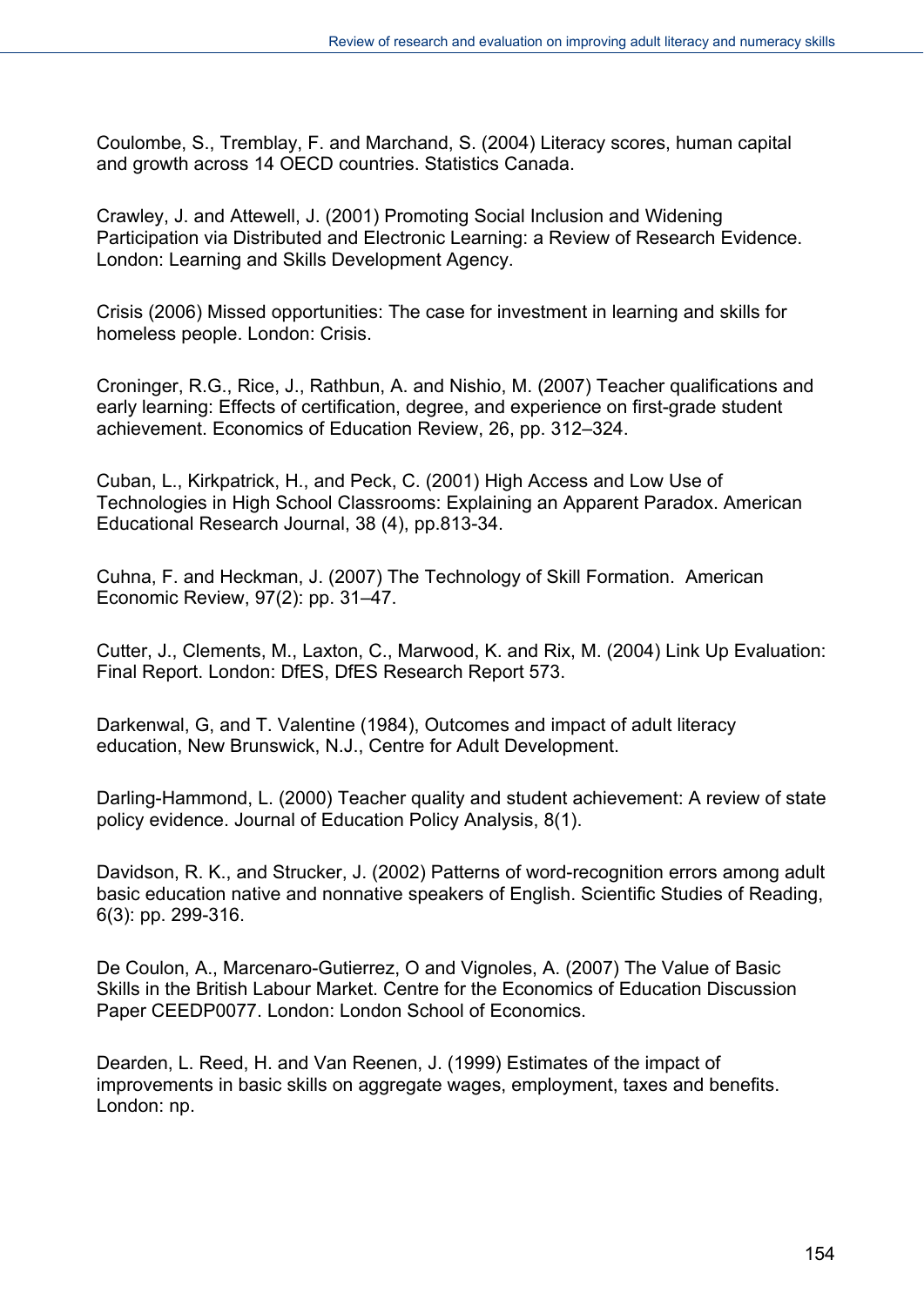Dearden, L., McIntosh, S., Myck, M. and Vignoles, A. (2000) 'The Returns to Academic, Vocational and Basic Skills in Britain'. London: Department for Education and Employment.

Dearden, L., McIntosh, S., Myck, M. and Vignoles, A. (2002) 'The Returns to Academic, Vocational and Basic Skills in Britain', Bulletin of Economic Research, 54, 3, pp. 249- 274.

Deci, E.L., Schwartz A.J., Sheinman L. and Ryan,R.M. (1981) An instrument to assess adults' orientations toward control versus autonomy with children: Reflections on intrinsic motivation and perceived competence. Journal of Educational Psychology, 73, 642-650.

Deci, E., Koestner, R. and Ryan, R. (2001) Extrinsic Rewards and Intrinsic Motivation in Education: Reconsidered Once Again.Review of Educational Research, Vol 71 (1), pp.1- 27.

Dench, S., Hillage, J. and Coare, P. (2006) The Impact of Learning on Unemployed, Low-Qualified Adults: a Systematic Review. London: Department for Work and Pensions, DWP Research Report 375.

Department For Education and Employment (1999) A Fresh Start: Improving Literacy and Numeracy. Report of the Committee of the Working Group chaired by Sir Claus Moser. Sudbury: DfEE Publications.

Department For Education and Employment (2000) The returns to academic, vocational and Basic Skills in Britain. Skills Task Force Research Paper 20.

Department For Education and Skills (2002) Evaluating Outcomes for Learners in Pathfinder Areas. London: Department for Education and Skills.

Department For Education and Skills (2003) The Skills for Life Survey. A national needs and impact survey of literacy, numeracy and ICT skills (Norwich: HMSO).

Department for Education and Skills and Department For Work and Pensions (2007) The Role of Skills in the Labour Market: DfES and DWP shared evidence base. London: DfES/DWP.

Department for Business, Innovation and Skills (BIS) (2010) Measuring the Economic Impact of Further Education, Research Paper 38. London: BIS.

Derrick, J. and Ecclestone, K. (2008) 'English-language Literature Review', in Teaching, Learning and Assessment for Adults: Improving Foundation Skills, OECD Publishing. Available online at: http://dx.doi.org/10.1787/172251338713.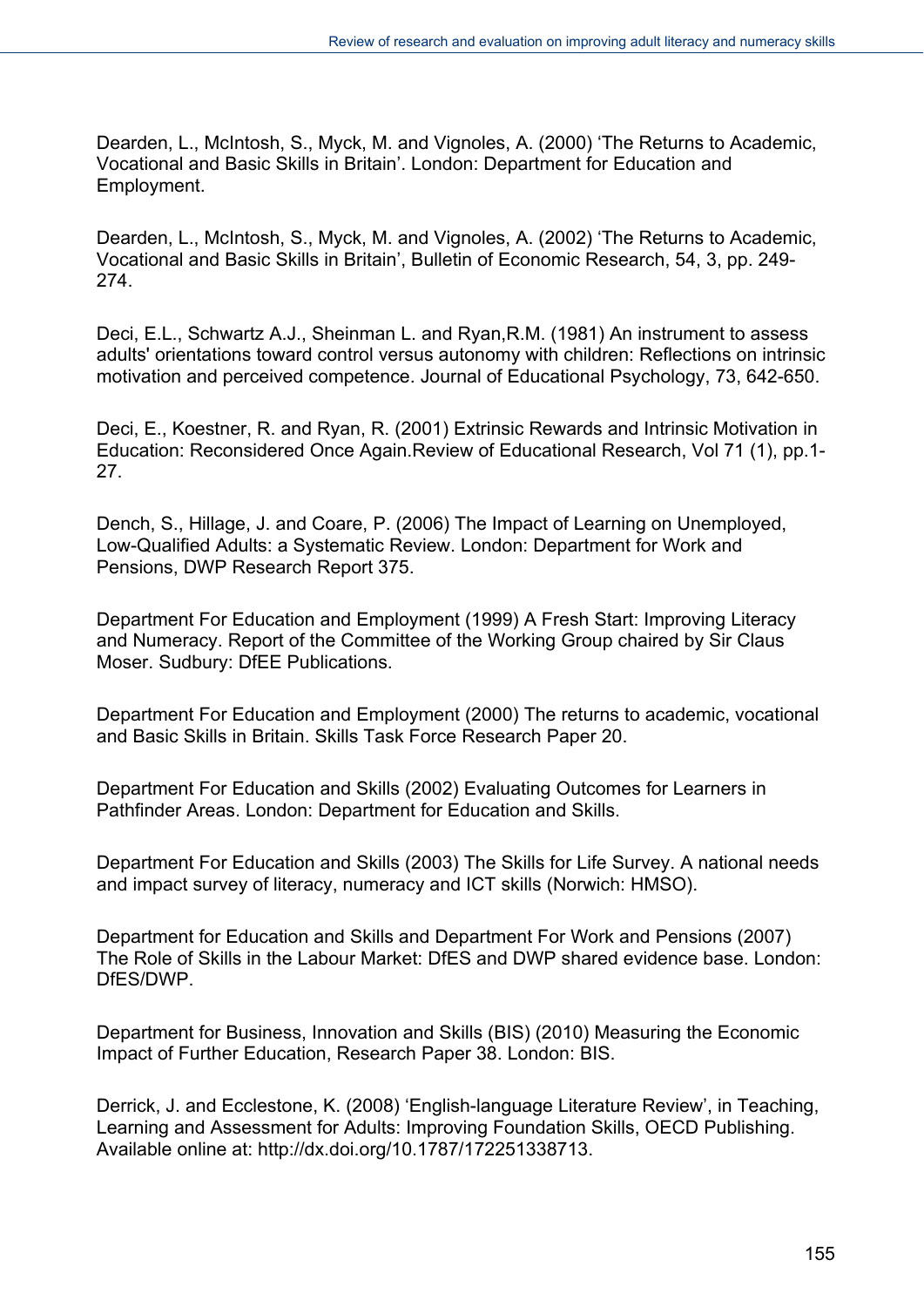Dugdale, G. (2008) Bridging the literacy gap between education and business. London: National Literacy Trust.

Ekström, E. (2003) Earnings effects of adult secondary education in Sweden. Working Paper 2003: 16. Uppsala: Institute for Labour Market Policy Evaluation.

Eldred, J. (2002) Moving On with Confidence: Perceptions of Success in Teaching and Learning Adult Literacy. Research Paper. Leicester (England): National Inst. of Adult Continuing Education.

Eldred, J., Ward, J. and Dutton, Y. (2004) Catching Confidence. Initial Research Final Report. National Institute for Adult Education.

Eldred, J., Ward, J. Snowdon, K. and Dutton, Y. (2006) Catching Confidence. The Nature and Role of Confidence – Ways of Developing and Recording Changes in the Learning Context. Summary Report. National Institute for Adult Education.

Ernst and Young (2003) Literacy, Education and Training: Their impact on the UK economy. London: Ernst and Young.

European Basic Skills Network (2002) Tackling Social Exclusion through Improved Basic Skills.

Evans, K. and Waite, E. (2008) Adult Workers' Engagement in Formal and Informal Learning: Insights into Workplace Basic Skills from Four UK Organisations. Ottawa, ON: Partnerships in Learning.

Falk, I. (2001). 'Sleight of hand: job myths, literacy and social capital', in Lo Bianco, J. and Wickert, R. (eds.), Australian policy activism in language and literacy, Melbourne: Language Australia: 203–220.

Falk, I. (2006). 'Essence of engagement: social capital in workplace learning', in Castleton, G., Gerber, R. and Pillay, H. (eds.), Improving workplace learning: emerging international perspectives, New York: Nova Science Publishers: 21–34.

Falk, I., Golding, B. and Balatti, J. (2000). Building communities: ACE, lifelong learning and social capital, Melbourne: Adult, Community and Further Education Board.

Feinstein, L., Hammond, C., Woods, L., Preston, J. and Bynner, J. (2003) The Contribution of Adult Learning to Health and Social Capital. London: The Centre for Research on the Wider Benefits of Learning.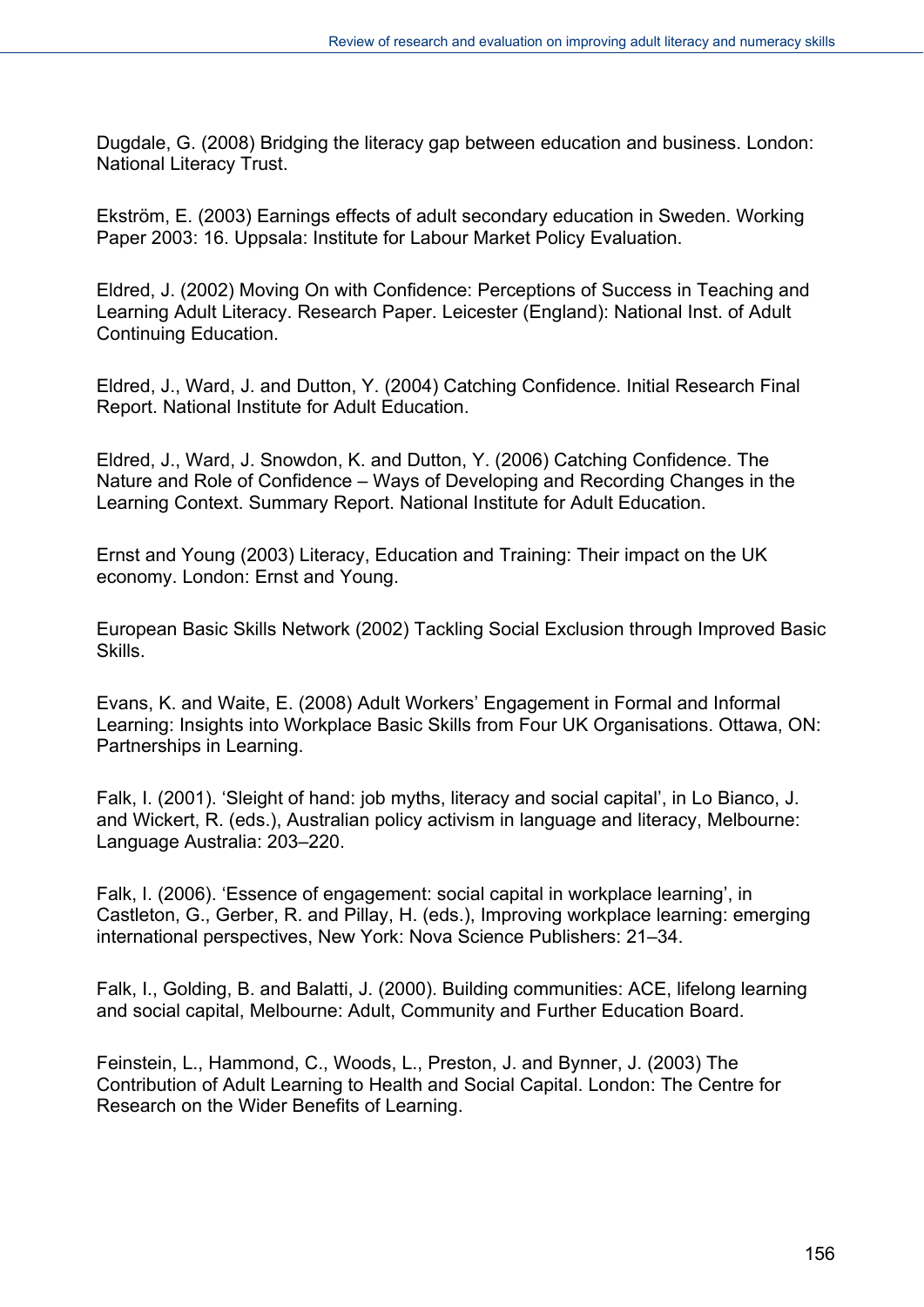Felstead, A., Gallie, D., Green, F., and Zhou., Y. (2007) Skills at Work, 1986 to 2006, ESRC Centre on Skills, Knowledge and Organisational Performance, Universities of Oxford and Cardiff.

Field, J. and Spence, L. (2000). 'Social capital and informal learning', in Coffield F. (ed.), The necessity of informal learning, Bristol: Policy Press: 32–42.

Field, J. (2005). Social capital and lifelong learning, Bristol: Policy Press.

Findlay, P., Stewart, R., Dutton, E. and Warhurst, C. (2006) Evaluation of the Scottish Union Learning Fund (SULF) (2000-2005) (SCER Research Report 9). Edinburgh: Scottish Executive Social Research.

Fingeret, H.A. (1983) Social networks: a new perspective on independence and illiterate adults. Adult education quarterly, 33), pp.133-146.

Finlay, I., Hodgson, A. and Steer, R. (2007) Flowers in the Desert: the impact of policy on basic skills provision in the workplace. Journal of Vocational Education and Training, 59(2): pp. 231-248.

Fitzgerald, N. B., and Young, M. B. (1997) The influence of persistence on literacy learning in adult education. Adult Education Quarterly, 47(2), p. 78.

Fitzsimons, G.E. (2002) Adult numeracy and new technologies of learning. In: Ferrier, F. and Down, C. (eds.) Making a World of Difference? Innovation, Internationalisation, New Technologies and VET: 5th Annual Conference of the Australian VET Research Association. Alexandria, NWS: Australian Vocational Education and Training Research Association.

Fitzsimons, G., Mlcek, S., Hull, O. and Wright, C. (2005) Learning numeracy on the job: a case study of chemical handling and spraying. NSW, Australia: Access and General Education Curriculum Centre.

Fitzsimons, G.E. (2006) Adult numeracy via new learning technologies: an evaluative framework. Fine Print, 29(3), pp. 3–6.

Fortin, P. (2005) 'From Productivity to Well-Being: Keep the Focus on Basic Skills

Frank, F. (1996) Like a cork shooting out of a bottle: students' learning journeys after workplace basic skills training courses. A follow up study. Lancaster: Centre for the Study of Education and Training.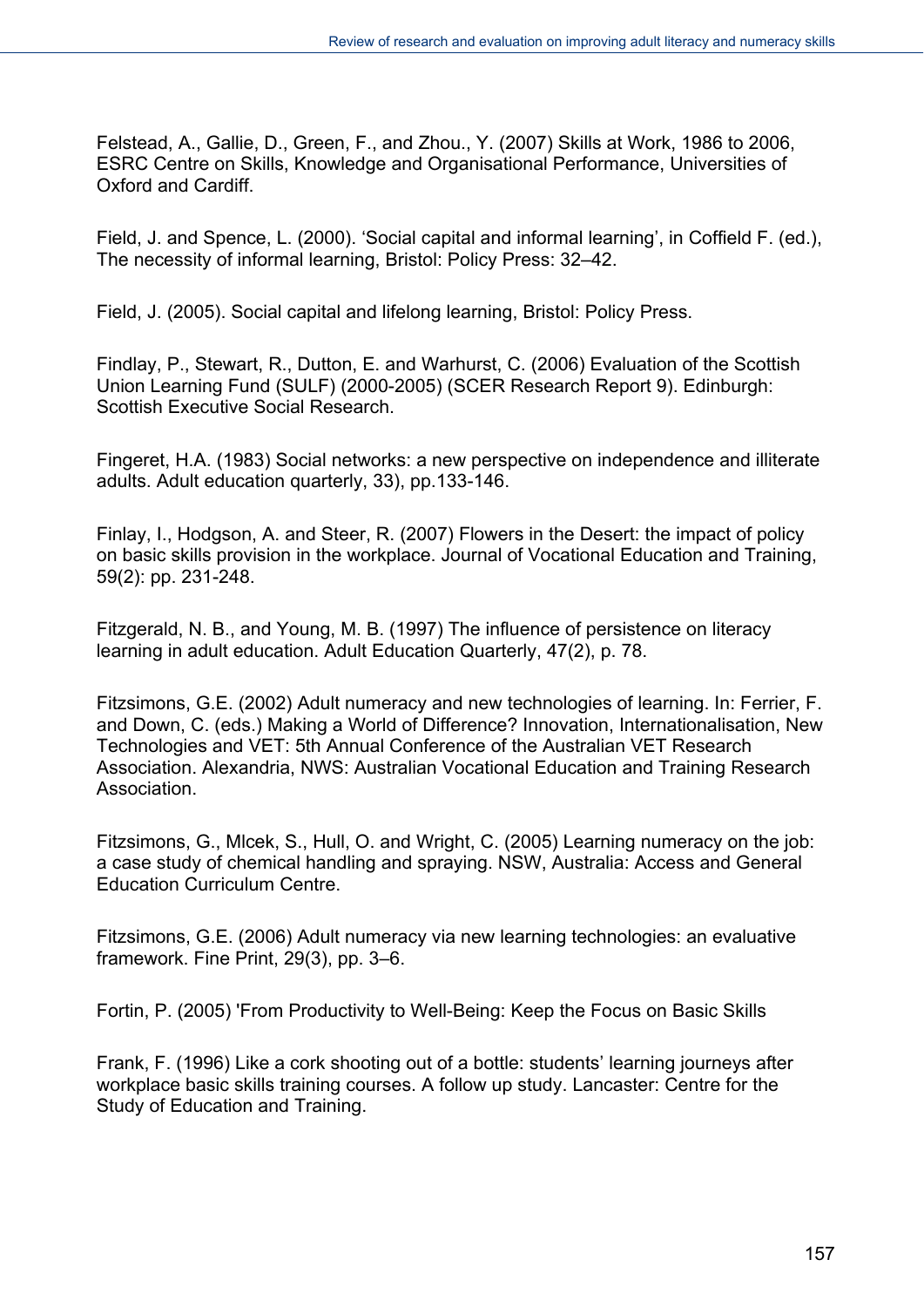Frey, B.S. and Jegen, R. (2001) Motivation crowding theory. Journal of Economic Effects, 15(5): pp. 589–611.

Frontline Consultants (2006) Appraisal of Essential Skills for Living. Belfast: Department for Employment and Learning.

Fuson, K. C. (1988) Children's counting and concepts of number. New York: Springer Verlag.

Futureskills Scotland (2008) Skills in Scotland 2008.

Gallistel, C.R., and Gelman, R. (1991) The preverbal counting process. In W. Kessen, A. Ortony, and F. Craik (Eds.), Thoughts, memories, and emotions: Essays in honour of George Mandler (pp. 65–81). Hillsdale, NJ: Erlbaum.

Geary, D.C. (2000) From infancy to adulthood: The development of numerical abilities. European Child and Adolescent Psychiatry, 9(2), 11–16.

George, R. and Luke, R. (1995) 'The critical place of information literacy in the trend towards flexible delivery in higher education contexts'. Paper presented at the Learning for Life Conference, Adelaide, SA, 30 November-1 December 1995 [online]. Available: http://www.londonmet.ac.uk/deliberations/flexible-learning/george.cfm [25 August, 2010].

GHK Consulting (2003) Good Practice: Education and Training in Sparsely Populated Areas. London: Learning and Skills Council.

Gillespie, M. (2001). Research in writing: implications for adult literacy education. In J. Comings, B. Garner and C. Smith (Eds.), The Annual Review of Adult Learning and Literacy (Vol. 2, pp. 63-110). San Francisco: Jossey-Bass.

Gleeson, L. (2005) Economic Returns to Education and Training for Adults with Low Numeracy Skills. Adelaide, SA: NCVER.

Goldhaber, D.D. and Brewer, D.J. (1997) 'Why don't schools and teachers seem to matter? Assessing the impact of unobservables on educational productivity'. The Journal of Human Resources, 32(3), pp. 505–523.

Goldhaber, D.D. and Brewer, D.J. (1998) 'When should we reward degrees for teachers?'. Phi Delta Kappan, 80(2), pp.134–138.

Goldhaber, D.D. and Brewer, D.J. (2000) Does teacher certification matter? High school teacher certification status and student achievement. Educational Evaluation and Policy Analysis, 22(2), pp. 129–146.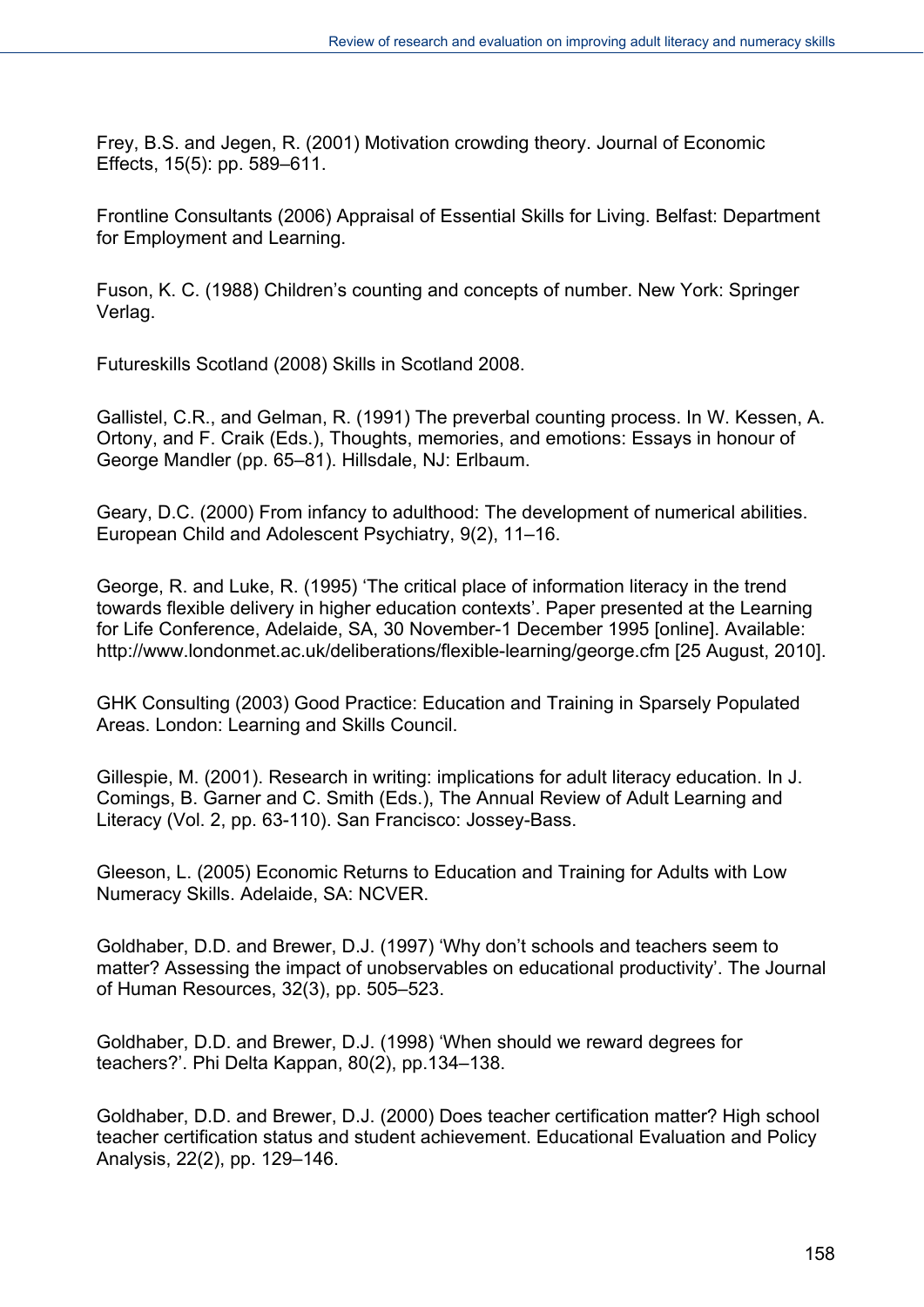Goodison, T., Green, A.E., Owen, D. and Rooney, S. (2004) ICT and Employability: a Case Study of Clients Using UK Online Services. Research Report 534. London: Department for Education and Skills.

Gorard, S., Selwyn, N. and Furlong, J. (2003) How do adults use ICT for learning? Adults Learning, 15(3), pp. 18–20.

Gorard, S., Selwyn, N. and Furlong, J. (2004). 'How do adults learn at home?' Paper presented at the British Educational Research Association Annual Conference, University of Manchester, 16-18 September.

Gray, A. (2006) Upskilling through Foundation Skills: A Literature Review. A Report prepared for the Department of Labour, Government of New Zealand.

Grief, S., Meyer, B. and Burgess, A. (2007) Effective Teaching and Learning: Writing. London: National Research and Development Centre for Adult Literacy and Numeracy.

Griffin, P. (2001) Literacy classes, reading and employment prospects. Paper presented at the A Literacy Odyssey: 24th Annual International Australian Council for Adult Literacy Annual, 1-3 November, 2001.

Grinyer, J. (2006) Literacy, numeracy and the labour market: Further analysis of the Skills for Life survey. DfES Research Report 712. London: Department for Education and Skills.

Hamilton, M. and Wilson, A. (Eds) (2005) New Ways of Engaging New Learners: Lessons from Round One of the Practitioner-led Research Initiative. London: NRDC.

Hammond, C. (2004) 'Impacts on well-being, mental health and coping'. In: T. Schuller et al. (eds) Wider Benefits of Learning. London: Routledge Falmer, pp. 37–56.

Hannon, P. and Bird, V. (2004) Family literacy in England: theory, practice, research and policy. In B.H. Wasik (Ed.) Handbook of Family Literacy (Mahwah, NJ: Lawrence Erlbaum).

Hannon, P., Pahl, K., Bird, V., Taylor, C. and Birch, C. (2003) Community-Focused Provision in Adult Literacy, Numeracy and Language: an Exploratory Study. Research Report. London: NRDC.

Hanushek, E. A. (1992) 'The trade-off between child quantity and quality'. Journal of Political Economy, 100, pp. 84–117.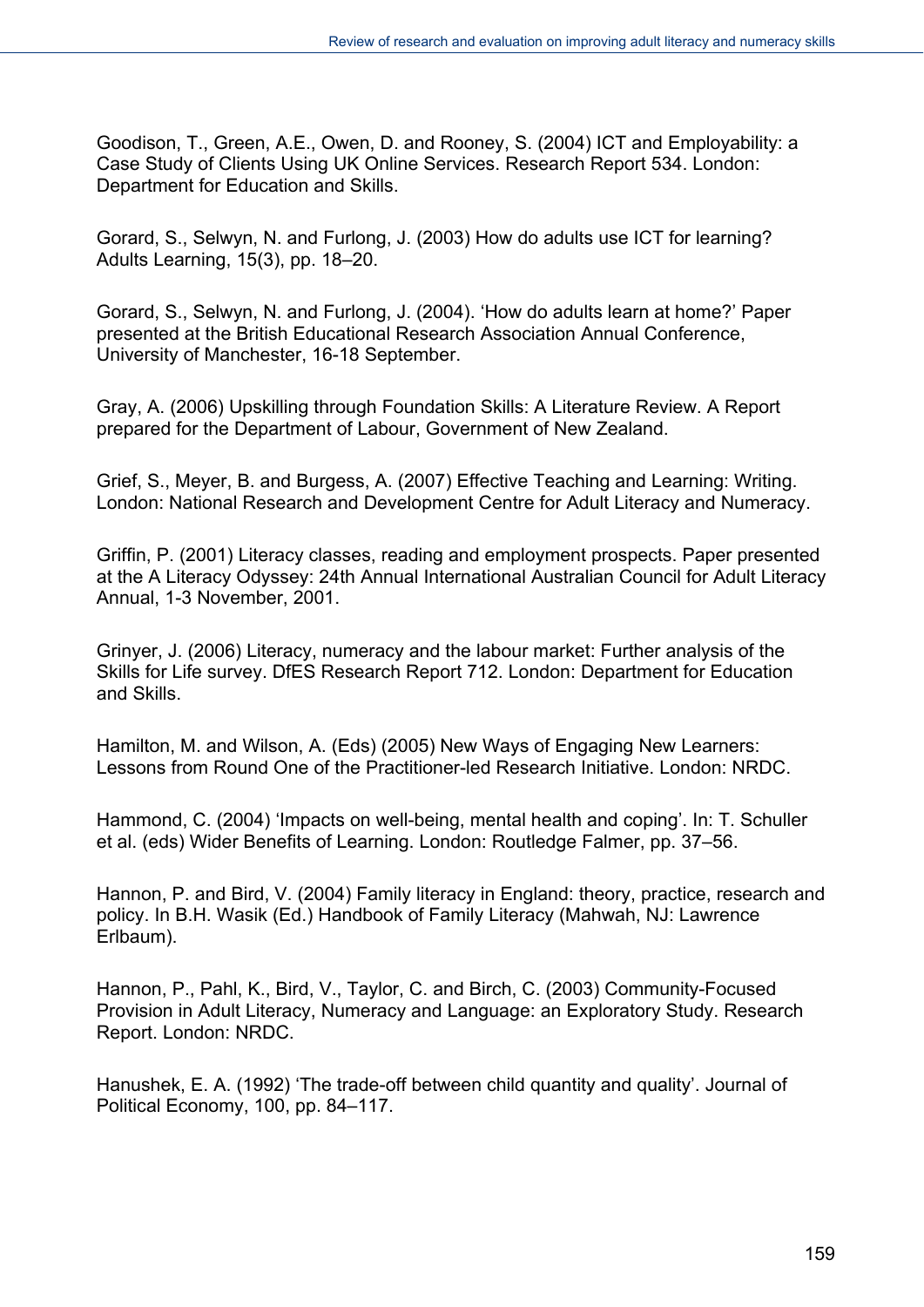Harter S. (1974) Pleasure derived by children from cognitive challenge and mastery, Child Development, 45, 661-669.

Hartley, R. and Horne, J. (2006a) Social and economic benefits of improved adult literacy: Towards a better understanding. Adelaide: National Centre for Vocational Educational Research.

Hartley, R. and Horne, J. (2006b) Social and economic benefits of improved adult literacy: Towards a better understanding - Supporting Document. Adelaide: National Centre for Vocational Educational Research.

Hartley, R. and Horne, J. (2006c) Social and Economic Benefits of Improved Adult Literacy Adult Literacy National Project Report. Adelaide, SA, Australia: National Centre for Vocational Education Research.

Heckman, J.J., Stixrud, J. and Urzua, S. (2006) The effects of cognitive and noncognitive abilities on labor market outcomes and social behavior. Journal of Labour Economics, 24, 3, pp. 411-482.

Hillage, J., Loukas, G., Newton, B. and Tamkin, P. (2006) Employer Training Pilots: Final Evaluation Report, DfES Research Report 774. London: DfES.

Hinman, J. and Fletcher, M (2008) Developing Models of Flexible Delivery of Skills for Life Provision. Reading: CfBT.

HM Inspectorate of Education (2005) Changing Lives: Adult Literacy and Numeracy in Scotland. Livingston: HM Inspectorate of Education.

Hodge, R. and Koutsoubou, M. (2007) Progression from non-counting provision to counting provision. Qualitative strand. London: NRDC.

Hodgson, A., Steer, R., Spours, K., Edward, S., Coffield, F., Finlay, I. and Gregson, M.(2007) Learners in the English Learning and Skills Sector: the implications of half-right policy assumptions. Oxford Review of Education, 33 (3). pp. 315-330.

Holland, C. (2002) Designing an online literacy interface. Paper presented at the Annual Conference of the British Educational Research Association, University of Exeter, 12-14 September [online]. Available: http://www.leeds.ac.uk/educol/documents/00002411.htm.

Hollenbeck, K. (1996) 'A framework for assessing the economic benefits and costs of workplace literacy training.' Paper presented at the Workplace Learning: The Strategic Advantage, Milwaukee, Wisconsin.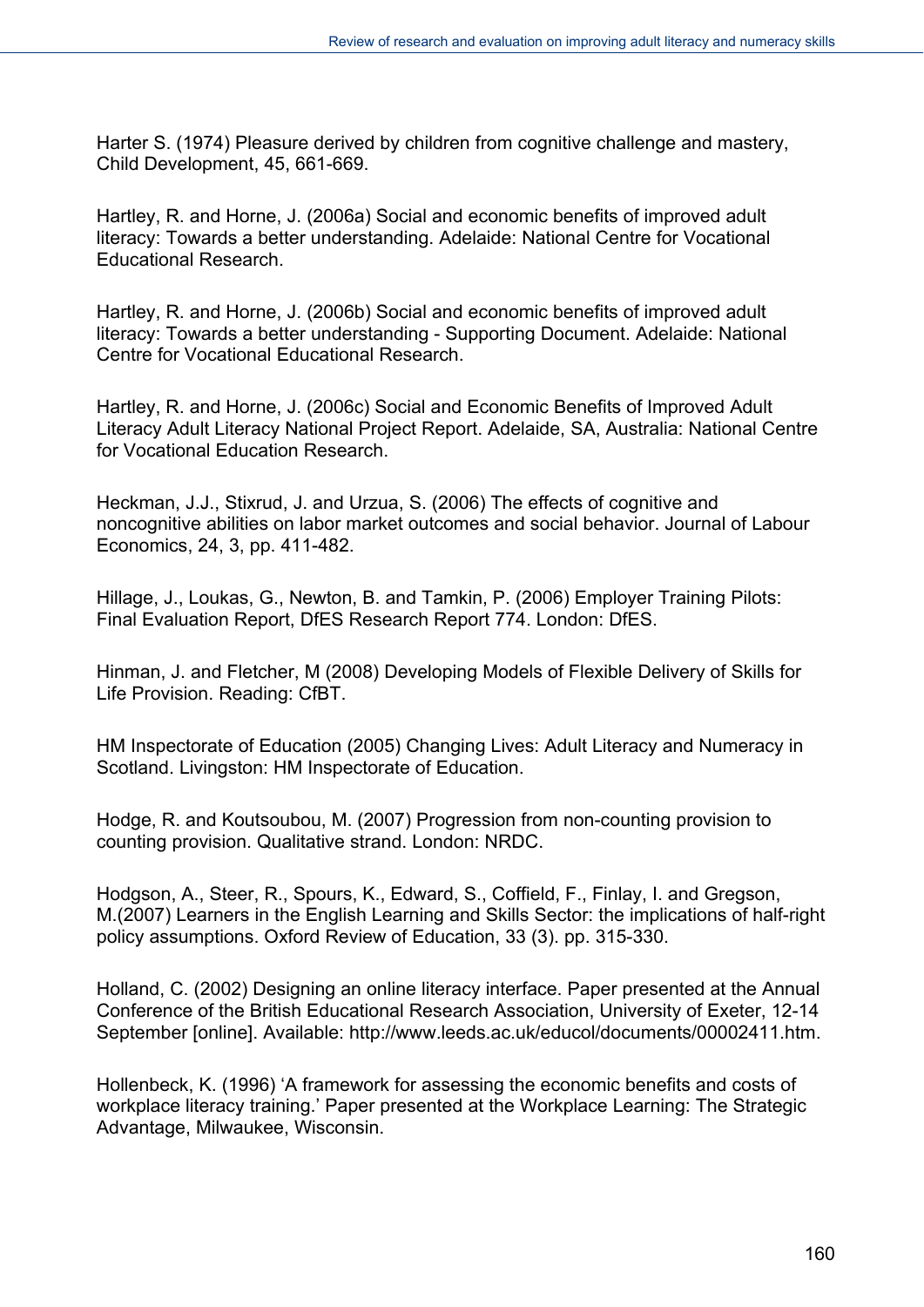House Of Commons Public Accounts Committee (2006) Skills for Life: Improving adult literacy and numeracy. Twenty-first report of session 2005-2006. London: The Stationery Office.

House Of Commons Public Accounts Committee (2009) Skills for Life: Progress in Improving Adult Literacy and Numeracy, Third Report of Session 2008-09. London: The Stationery Office.

House of Commons Standing Committee on Human Resources Development and the Status of Persons with Disabilities (HRSDC) 2003, Raising Adult Literacy Skills: the need for a Pan-Canadian response, Ottowa: Communications Canada Publishing.

Hoyles, C., Noss, R., Kent, P. and Bakker, A. (2007) Understanding the System: Techno-Mathematical Literacies in the Workplace: Full Research Report, ESRC End of Award Report. Swindon: ESRC.

Hoyles, C., Noss, R., Kent, P. and Bakker, A. (2010) Improving Mathematics at Work: the need for techno-mathematical literacies. London: Routledge.

Hull, G. (1997) Changing work, changing workers: critical perspectives on language, literacy and skills. Albany, NY: State University of New York Press.

Illeris, K. (2006) Lifelong learning and the low skilled. International Journal of Lifelong Education, 25(1): pp. 15-28.

Jenkins, A., Vignoles, A., Wolf, A. and Galindo-Rueda, F. (2002). The determinants and labour market effects of lifelong learning. Centre for the Economics of Education. Discussion Paper No. 19. London: London School of Economics.

Jenkins, A., Vignoles, A., Wolf, A. and Galindo Rueda, F. (2003) The determinants and labour market effects of lifelong learning. Applied Economics, 35, 1711-1721.

Judkins, D., St. Pierre, R., Gutmann, B., Goodson, B., Von Glatz, A., Hamilton, J., Webber, A., Troppe, P. and Rimdzius, T. (2008) A Study of Classroom Literacy Interventions and Outcomes in Even Start, NCEE 2008-4028. Washington, DC: National Center for Education Evaluation and Regional Assistance, Institute of Education Sciences, US Department of Education.

Kambouri, M. and Francis, H. (1994) Time to Leave? Progression and Drop Out in Basic Skills Programmes. London: Adult Literacy and Basic Skills Unit.

Kaufmann, L., Handl, P., and Thony, B. (2003) Evaluation of a Numeracy Intervention Program Focusing on Basic Numerical Knowledge and Conceptual Knowledge: A Pilot Study. Journal of Learning Disabilities, 36 (6), pp.564-73.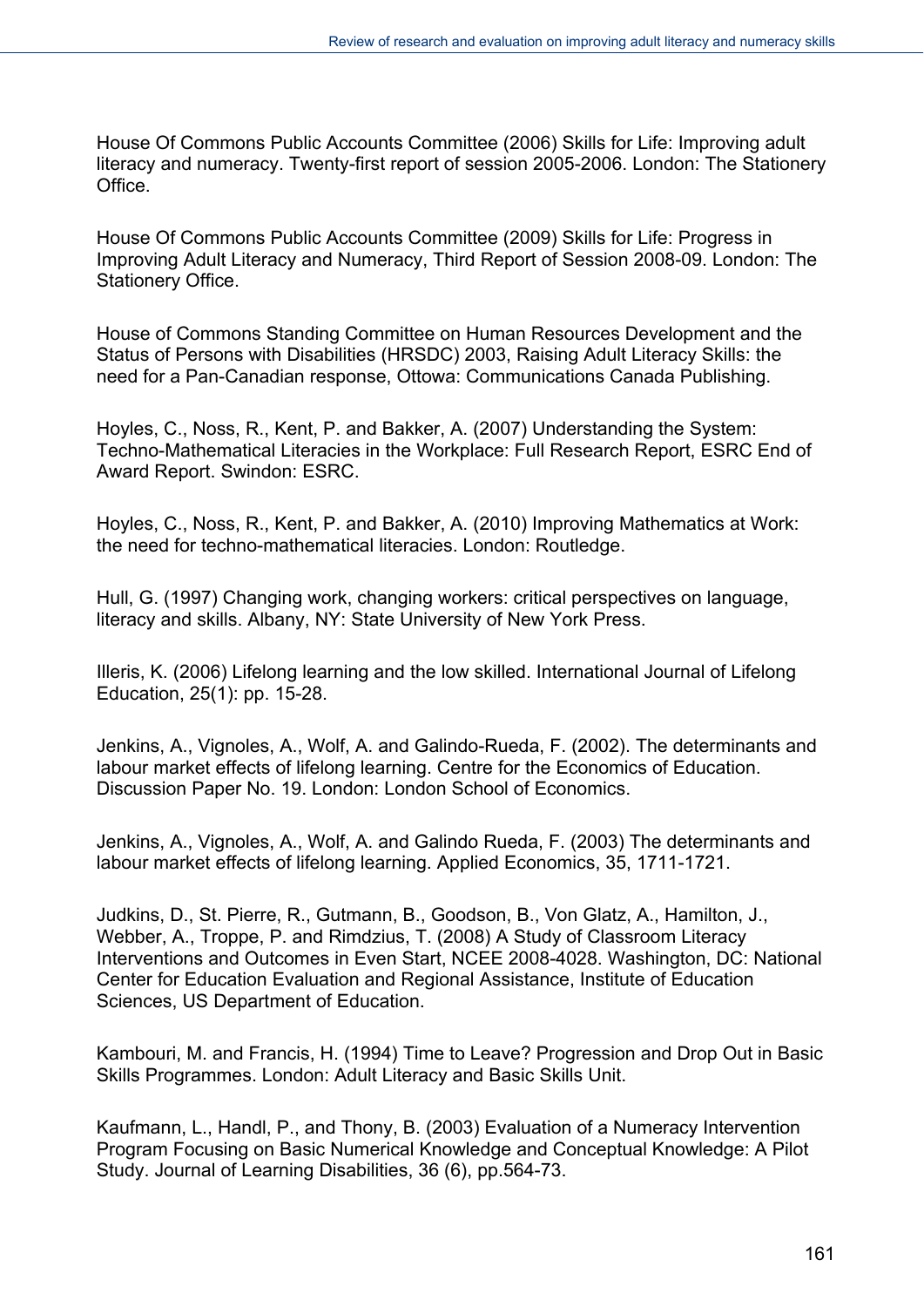Kearns, P. (2004) VET and social capital: a paper on the contribution of the VET sector to social capital in communities, Adelaide: National Centre for Vocational Education Research.

Kelly, S., Soundranayagam, L., and Grief, S. (2004) Teaching and learning writing: a review of research and practice. London: NRDC.

Kilpatrick, S. (2002) 'Learning and building social capital in a community of family farm businesses', International Journal of Lifelong Education, 21(5): 446–461.

Krueger, A and Rouse, C (1998) 'The effect of workplace education on earnings, turnover, and job performance. 'Journal of Labor Economics, vol.16, no.1, pp.61-94.

Krueger, A. and Rouse, C. (1994) New Evidence on Workplace Education. Unpublished working paper, Princeton University.

Krueger, A. and Rouse, C. (1998) The effect of workplace education on earnings, turnover, and job performance. Journal of Labor Economics, 16: pp. 61–94.

Kruidenier, J. (2002a) Literacy assessment in adult basic education. In J. Comings, B. Garner and C. Smith (Eds.), The Annual Review of Adult Learning and Literacy (Vol. 3, pp. 84-151). San Francisco: Jossey-Bass.

Kruidenier, J. (2002b) Research-based principles for adult basic education reading instruction. Washington DC, National Institute for Literacy.

LE Wales For DELLS (2007) Rapid Evidence Assessment of current practice in addressing capacity and workforce development issues in basic skills provision.

Learning and Skills Council (2010) Train to Gain Employer Evaluation: Sweep 5 Research Report. Coventry: Learning and Skills Council.

Lefebvre, S., Belding, P., Brehaut, M., Dermer, S., Kaskens, A., Lord, E., McKay, W. and Sookermany, N. (2006) "I've Opened Up": Exploring Learners' Perspectives on Progress. Level 1 and Level 2 Learners in Community-Based Adult Literacy Programs. Toronto, Ontario: Parkdale Project Read.

Leitch, S. (2006) Prosperity for All in the Global Economy – World Class Skills.

Lessof, C., Miller, M., Phillips, M., Pickering, K., Purdon, S. and Hales, J. (2003) New Deal for lone Parents Evaluation: findings from the quantitative survey, WAE Report, 147, London: Department for Work and Pensions.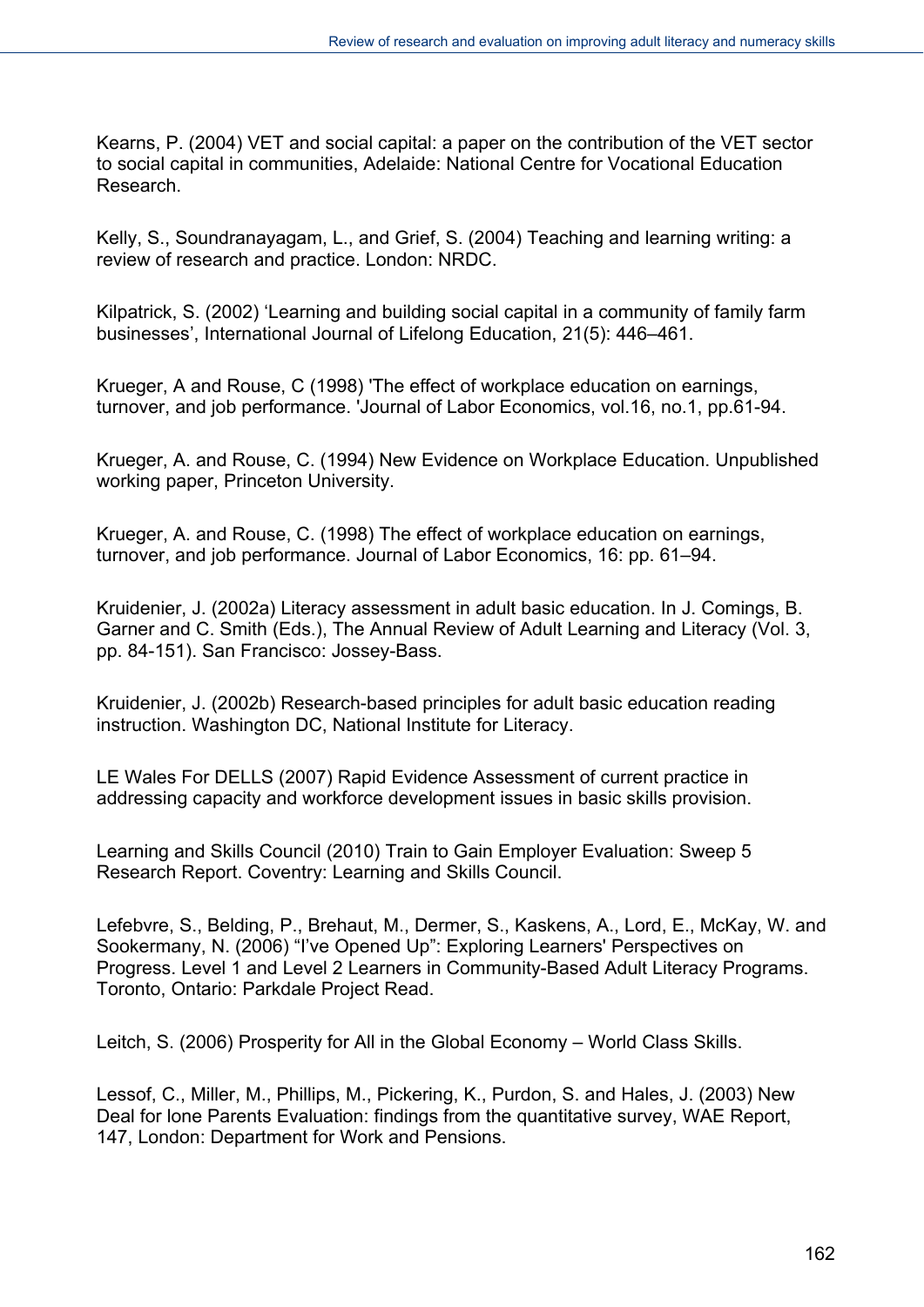Lifelong Learning UK (2009) Teachers of adult literacy, numeracy and ESOL: progress towards a qualified workforce. A report for Lifelong Learning UK by the National Research and Development Centre for Adult Literacy and Numeracy (NRDC). London: LLUK.

Lifelong Learning UK (2010) Recent trends in the initial training of teachers of literacy, numeracy and ESOL for the further education sector in England. London: LLUK.

Lipsey, M. (1995) What do we learn from 400 research studies on the effectiveness of treatments with juvenile delinquents. In: McGuire, J. (ed.) What works: reducing reoffending – guidelines from research and practice. London: John Wiley and Sons.

Litster, J. (2007) Motivating Skills for Life learners to persist, progress and achieve. Literature Review. Final report to the Quality Improvement Agency. Coventry: QIA.

Looney, J. (2007) Formative assessment in adult language, literacy and numeracy. Assessment in Education, 14(3): pp. 373-386.

Lopez, D., Litster, J., Vorhaus, J. and Salter, E. (2007) Stick with it! Motivating Learners to Persist, Progress and Achieve. Year One Final Report. NRDC Report to the Quality Improvement Agency. Available online: http://www.excellencegateway.org.uk/page.aspx?o=165167 [Accessed 26/04/11].

Luby, J. and Welch J. (2006) Missed Opportunities: The case for investment in learning and skills for homeless people. A research summary. London: Crisis.

Machin, S., Mcintosh, S., Vignoles, A. and Viitanen, T. (2001) Basic skills, soft skills and labour market outcomes: secondary analysis of the National Child Development Study, DfEE Research Report No. 250, London: Department for Education and Employment.

Macleod, S. and Straw, S. (eds.) (2010) Adult Basic Skills. Reading: CfBT Education Trust.

Malicky, G.V., and Norman, C.A. (1994) Participation Patterns in Adult Literacy Programs. Adult Basic Education, 4, 3, pp. 144-156.

Mallows, D. (2008) Effective and Inclusive Practices in Family Literacy, Language and Numeracy. Reading: CfBT Education Trust.

Marr, B. and Hagston, J. (2007) Thinking Beyond Numbers: Learning Numeracy for the Future Workplace. Adelaide, SA: National Centre for Vocational Education Research Ltd.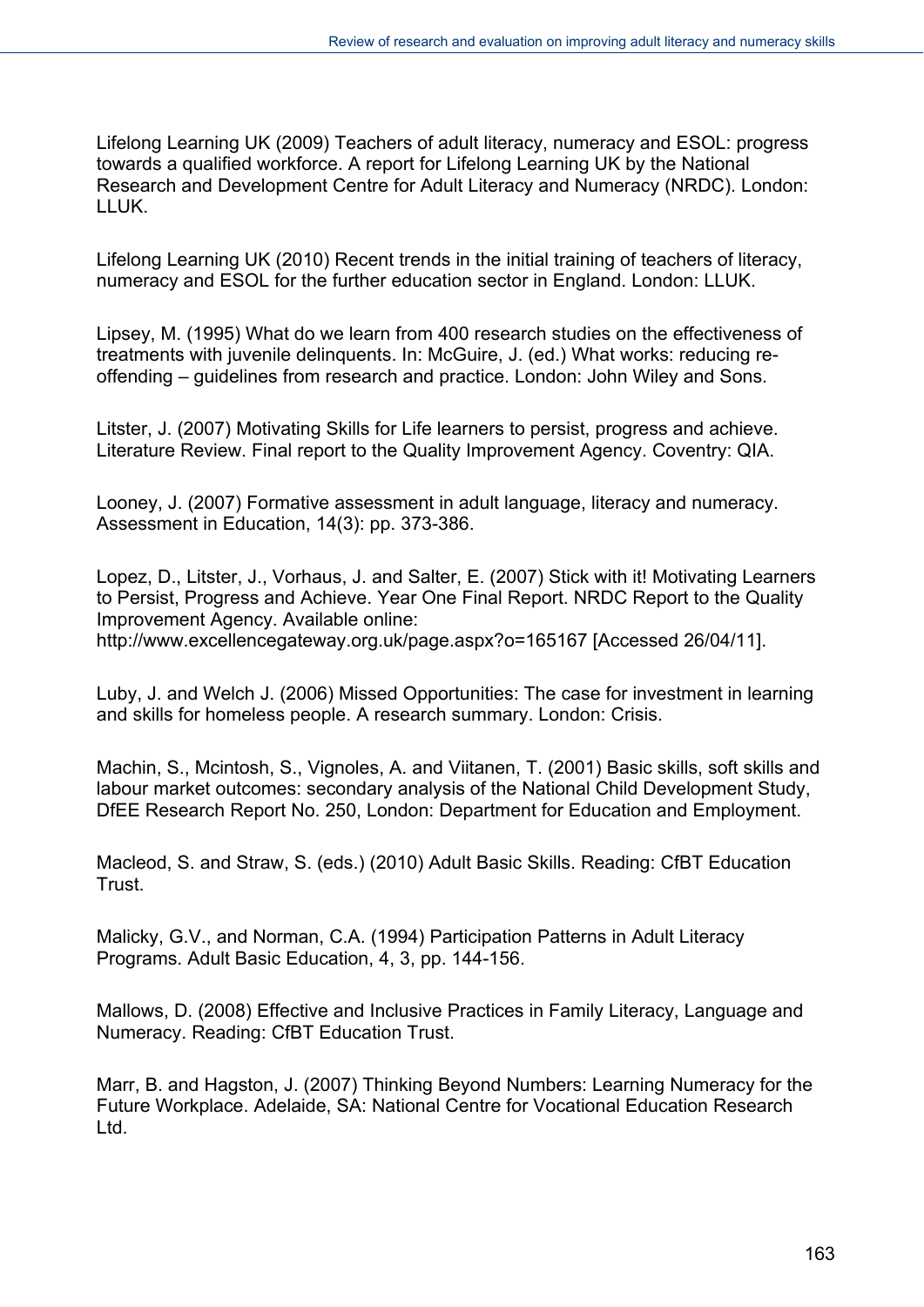Martin, R., Villeneuve-Smith, F., Marshall, L. and Mckenzie, E. (2009) Employability Skills Explored. London: Learning and Skills Network.

Martinez, P. and Felicity M. (1998) 9,000 voices: student persistence and drop-out in further education. Further Education Development Agency.

Martinez, P. (2001) Improving student retention and achievement: what do we know and what do we need to find out? London: Learning and Skills Development Agency.

Mauger, S. (2009) 'Technological change' (Inquiry for Lifelong Learning thematic paper 2, Leicester: NIACE.

Mcbride, A., Cox, A., Mustchin, S., Carroll, M., Hyde, P., Antonacopoulou, E., Walshe, K. and Woolnough, H. (2006) Developing skills in the NHS, Manchester: University of **Manchester** 

Mcdonald, Barbara A. and Patricia A Scollay (2009) Outcomes of Literacy Improvement: A Longitudinal View. In: Reder, S.McConnell, S., and Glazerman, S. (2001) National Job Corps Study: The Benefits and Bynner, J. (eds.), Tracking Adult Literacy and Numeracy Skills: Findings from Longitudinal Research, New York: Routledge, pp. 312-28.Costs of Job Corps. Washington, DC: Mathematical Policy Research; Seattle, WA: Battelle Memorial Institute; and Houston, TX: Decision Information Resources.

McDonald, B.A. and Scollay, P.A. (2009) Outcomes of Literacy Improvement: A Longitudinal View. In: Reder, S. and Bynner, J. (eds.), Tracking Adult Literacy and Numeracy Skills: Findings from Longitudinal Research, New York: Routledge, pp. 312- 28.

Mcgrath, D-L. (2007) Implementing an Holistic Approach in Vocational Education and Training. Australian Journal of Adult Learning 47/2: 228-44.

Mcintosh, S. (2004) Literature Review of the Effects of Improvements in Adult Basic Skills. Report prepared for the National Assembly of Wales. np: np. Available online: http://www.learningobservatory.com/uploads/publications/1173.pdf.

McIntosh, S. (2010) The Value of Skills: an evidence review submitted to the UK Commission for Employment and Skills.

McIntosh, S. and Vignoles, A. (2001) Micro-analysis of the effects of literacy and numeracy' in Improving Adult Basic Skills. London: DfEE, Research Report 251.

Meader, P. (2000) The effects of continuing goal-settling on persistence in a math classroom. Focus on Basics 4. Boston: MA: National Center for the Study of Adult Learning and Literacy.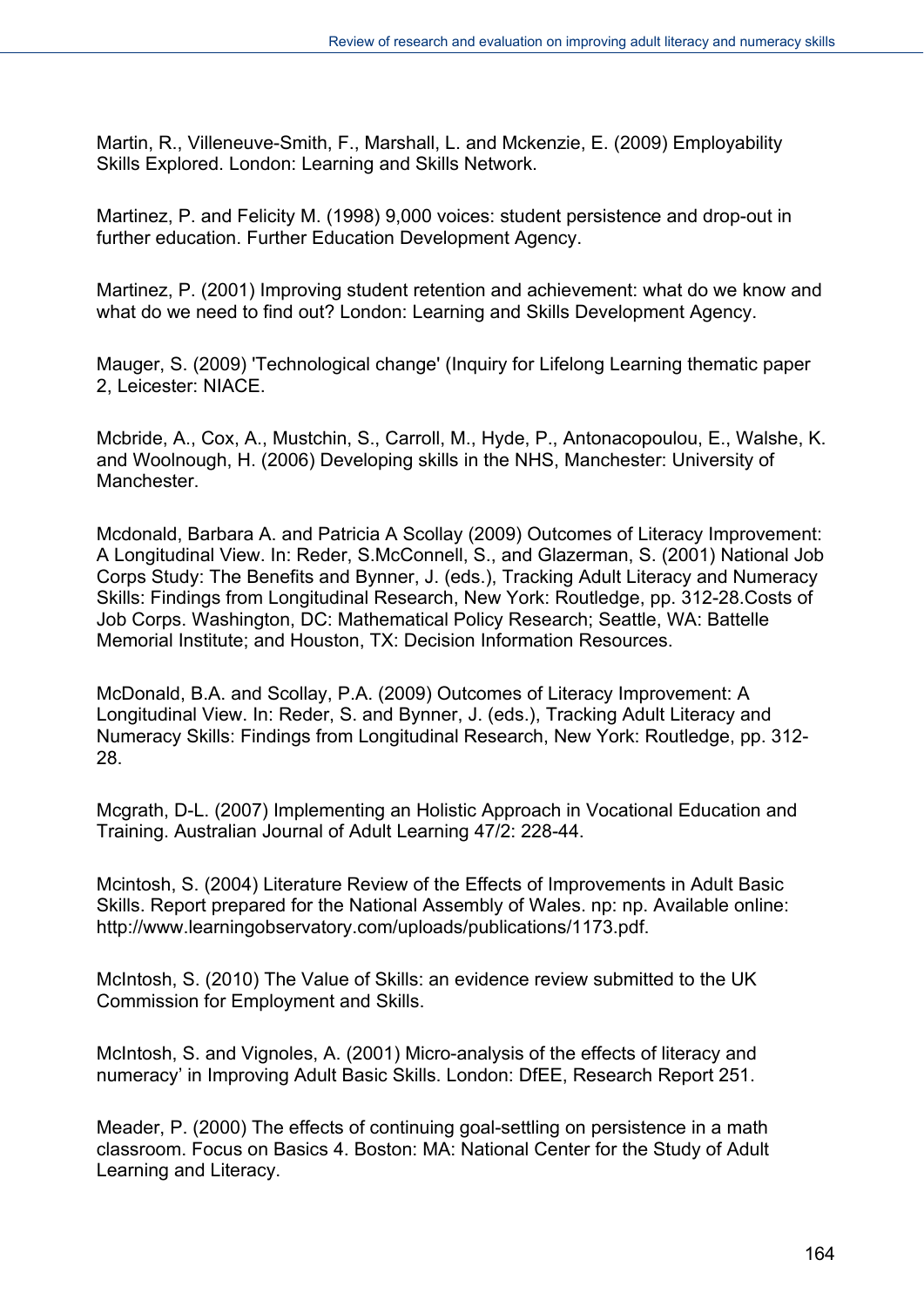Meadows, P. and Metcalf, H. (2005) 'Evaluation of the impact of Skills for Life learning report on sweep 2'. Research Report RR701, Department for Education and Skills.

Mellar, H., Kambouri, M., Wolf, A., Goodwin, T., Hayton, A., Koulouris, P. and Windsor, V. (2001) 'Research into the effectiveness of learning through ICT for people with basic skills needs', submitted to Ufi June 2001. Summary entitled Using ICT to develop literacy and numeracy: research summary. Available at: http://archive.basicskills.co.uk/content/documents/?FileID=1438554016

Mellar, H., Kambouri, M., Sanderson, M., and. Pavlou, V. (2004) ICT and adult literacy, numeracy and ESOL. London: National Research and Development Centre for Adult Literacy and Numeracy.

Mellar, H., Kambouri, M., Logan, K., Betts, S., Nance, B. and Moriarty, V. (2007) Effective Teaching and Learning: Using ICT. London: National Research and Development Centre for Adult Literacy and Numeracy.

Merton, B. (2001) Encouraging interest. Adults Learning, 12(5): pp. 7-10.

Metcalf, H., Meadows, P., Rolfe, H. and Dhudwar, A. With Coleman, N., Wapshott, J. and Carpenter, H. (2009) Evaluation of the Impact of Skills for Life Learning: Longitudinal Survey of Adult Learners on College-based Literacy and Numeracy Courses. Final Report. London: DIUS.

Michael, S.O. and Hogard, E. (1996) Marketing Adult Literacy Programs:

Meeting the Challenges in the Twenty-First Century. Research to Practice. Kent, OH:

Kent State University.

Moore, L. and Benseman, J. (2003) An exploratory survey of literacy needs in the workplace. New Zealand Journal of Adult Learning.

Moreira, C. and Noss, R. (1995) 'Understanding teachers' attitudes to change in a logo mathematics environment', Educational Studies in Mathematics 28(2), 155-176.

Morris, E. (2009) Independent Review of ICT User Skills. London: Department for Business, Innovation and Skills.

Morton, T., Mcguire, T. and Baynham, M. (2006) A literature review of research on teacher education in adult literacy, numeracy and ESOL. London: National Research and Development Centre for Adult Literacy and Numeracy.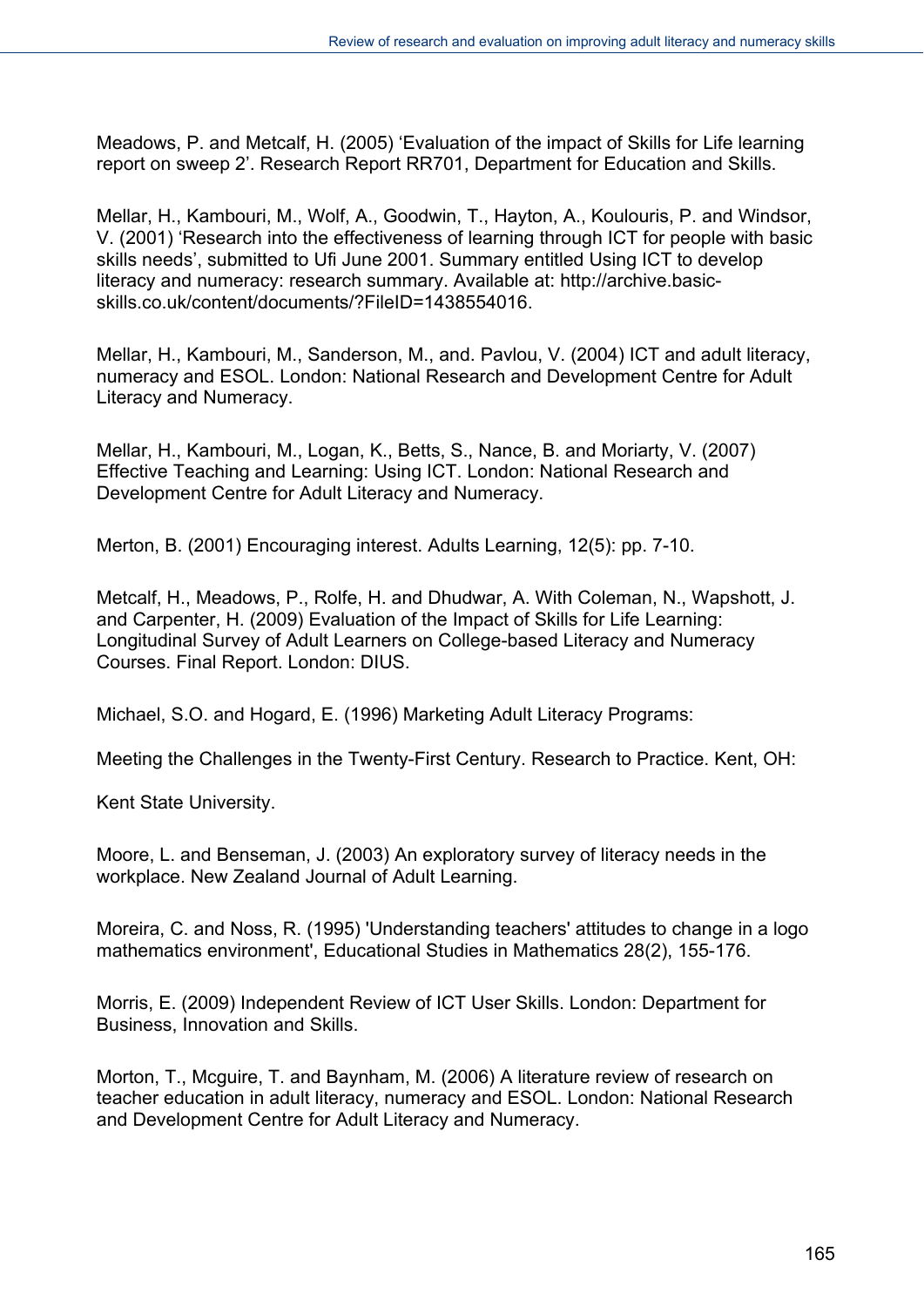Myhre, O. (1998) 'I think this will keep them busy: Computers in a teacher's thought and practice', Journal of Technology and Teacher Education 6(2-3), 93-103.

National Adult Literacy Agency (1998) Access and Participation in Adult Literacy Schemes. Dublin: NALA.

National Audit Office (2004) Skills for Life: improving adult literacy and numeracy. HC 20 Session 2004-2005. London: The Stationery Office.

National Audit Office (2005) Extending access to learning through technology: Ufi and the *learndirect* Service. London: National Audit Office.

National Audit Office (2008a) Meeting needs? The Offenders' Learning and Skills Service, HC 310 Session 2007-08. London: The Stationery Office.

National Audit Office (2008b) Skills for Life: Progress in Improving Adult Literacy and Numeracy. HC 482 session, 2007–2008, 6 June 2008.

National Audit Office (2009) Train to Gain: Developing the skills of the workforce, London: The Stationery Office.

National Centre for Social Research (2003) Evaluation of Employment Zones: Report on a cohort survey of long term unemployed people in the zones and matched set of comparison areas, London, Department for Work and Pensions.

National Institute Of Adult Continuing Education (2004) Adult learning at a glance: the UK context, facts and figures, Leicester: NIACE.

National Institute Of Adult Continuing Education (2011) Numeracy Counts. NIACE Committee of Inquiry on Adult Numeracy Learning. Leicester: NIACE.

National Research and Development Centre For Adult Literacy and Numeracy (2006) Numeracy matters more. London: NRDC.

National Research and Development Centre For Adult Literacy and Numeracy (2009) Economic Impact of Training and Education in Basic Skills: Summary of Evidence (BIS Research Paper No 6). London: University of London, Institute of Education, NRDC.

Newmarch, B., Swain, J. and Gormley, O. (2007) Developing adult teaching and learning: Practitioner guides - Numeracy, London: NRDC.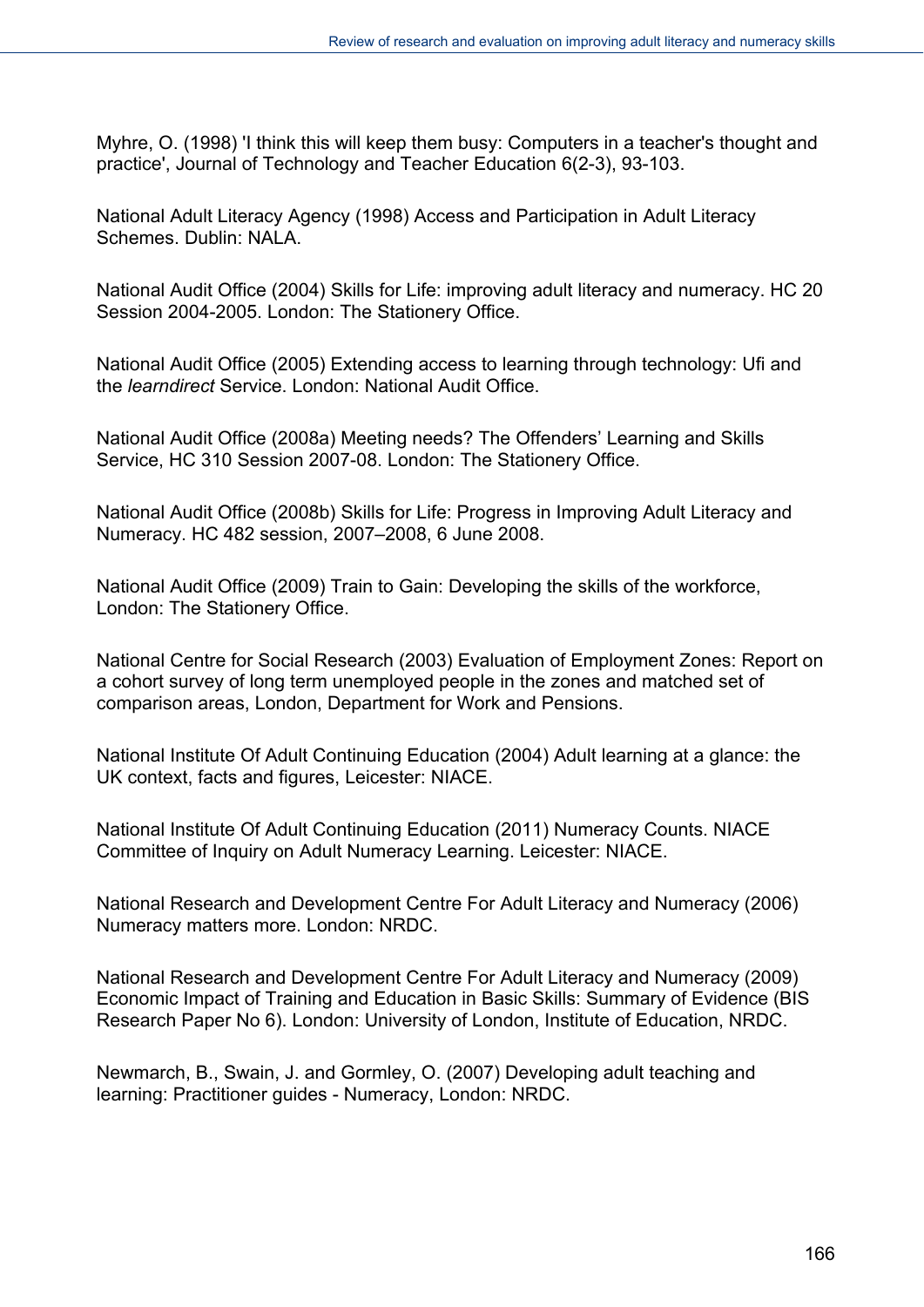Newton, B., Hurstfield, J., Miller, L., Akroyd, K. and Gifford, J. (2005) Training participation by age amongst unemployed and inactive people, Department for Work and Pensions Research Report 291, London: DWP.

O'Grady, A. and Atkin, C. (2005) Forced to learn or choosing to learn: challenges and concerns for non-voluntary adult basic skills learners. RaPAL Research and Practice in Adult Literacy Journal, 58: pp. 38–43.

O'Grady, A. and Atkin, C. (2006) Choosing to learn or chosen to learn: the experience of Skills for Life learners. Research in Post-Compulsory Education, 11(3): pp. 277-287.

O'Neill, S. and Gish, A. (2001) Apprentices' and trainees' English language and literacy skills in workplace learning and performance: employer and employee options. In: Smart, N. (ed.) Australian Apprenticeships: research readings. Leabrook: National Centre for Vocational Education Research.

Office For Standards In Education (2003) Literacy, numeracy and English for speakers of other languages: a survey of current practice in post-16 and adult provision. Ofsted.

Office For Standards In Education, Children's Services and Skills (2007) Direct learning support in colleges: a survey of current practice, London: Ofsted.

Office For Standards In Education, Children's Services and Skills (2008) The impact of Train to Gain on skills in employment, London: Ofsted.

Office For Standards In Education, Children's Services and Skills (2011a) Removing barriers to literacy. London: Ofsted.

Office For Standards In Education, Children's Services and Skills (2011b) Tackling the Challenge of low numeracy skills in young people and adults. London: Ofsted.

Office For Standards In Education, Children's Services and Skills (2011c) A good adult numeracy tutor. London: Ofsted.

Organisation for Economic Co-operation and Development (2000) Literacy in the information age: final report of the international adult literacy survey. Statistics Canada.

Outram, S. (2009) Flexible Learning Pathfinders: a Review of the Pilots' Final and Interim Reports [online]. Available: http://www.hefce.ac.uk/learning/flexible/.

Padak, N., Rasinski, T. and Mraz, M. (2002a) Scientifically-based reading research: a primer for adult and family literacy educators. Research to practice.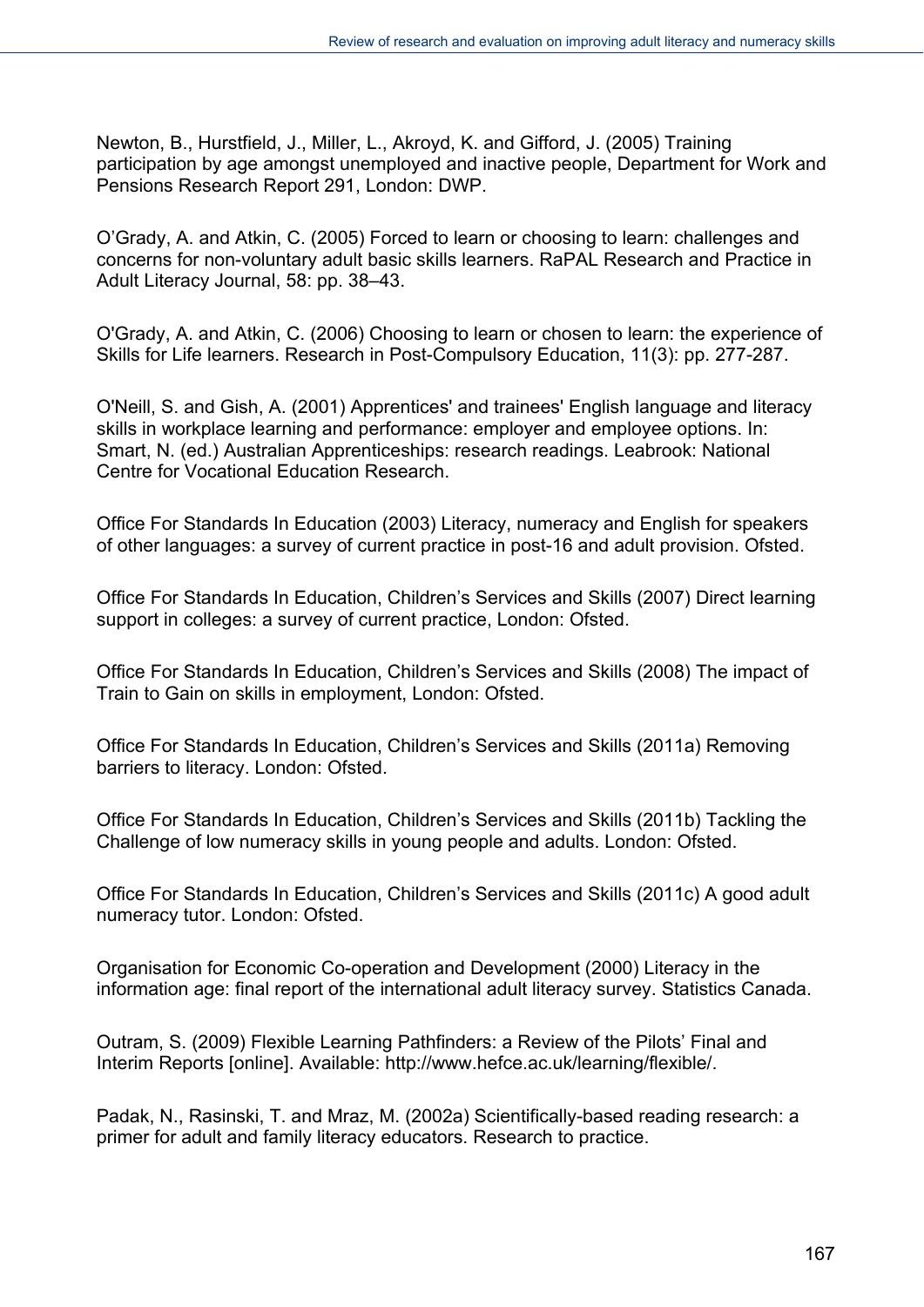Padak, N., Sapin, C., and Baycich, D. (2002b). A decade of family literacy: programs, outcomes and future prospects (No. Information Series No. 389). Columbus, OH: ERIC Clearinghouse on Adult, Career and Vocational Education.

Padak, N. and Rasinski, T. (2003). Family Literacy Programs: Who Benefits? Columbus, OH: Kent State University, Ohio Literacy Resource Center.

Parsons, S. and Bynner, J. (2005) Does Numeracy Matter More? London: National Research and Development Centre for Adult Literacy and Numeracy.

Parsons, S. and Bynner, J. (2007) Illuminating Disadvantage: Profiling the experiences of adults with Entry Level Literacy or numeracy over the life course, Research Report. London: National Research and Development Centre for Adult Literacy and Numeracy.

Patrignani, P. and Conlon, G. (2011) The Long Term Effective of Vocational Qualifications on Labour Market Outcomes. BIS Research Paper No. 47. London: Department for Business, Innovation and Skills.

Payne, J. (2002) Basic Skills in the Workplace: A Research Review. London: Learning and Skills Development Agency.

Pearson, G. (1996) More than money can say: the impact of ESL and literacy training in the Australian workplace. Canberra: Department of Employment, Education, Training and Youth Affairs.

Peters, M., Rousseau, N. and Lynam-Smith, C. (2003) Evaluation of JSA Literacy and Numeracy Pilots: Final Report (DfES Research Report 486). London: Department for Education and Skills.

Peters, M., Rousseau, N. and Lynam-Smith, C. (2004) Evaluation of JSA literacy and numeracy pilots: final report, Research Report no. RR486. London, Department for Education and Skills.

Philliber, W., Spillman, R. and King, R. (1996). Consequences of family literacy for adults and children: some preliminary findings. Journal of Adolescent and Adult Literacy, 39, pp. 558-565.

Phillips, R., Gillespie, J. and Pead, D. (1995) 'Evolving strategies for using interactive video resources in mathematics classrooms', Educational Studies in Mathematics 28(2), 133-154.

Porporino, F. J. and Robinson, D. (1992) The correctional benefits of education: A follow-up of Canadian federal offenders participating in ABE. Journal of Correctional Education, 43, 92–98.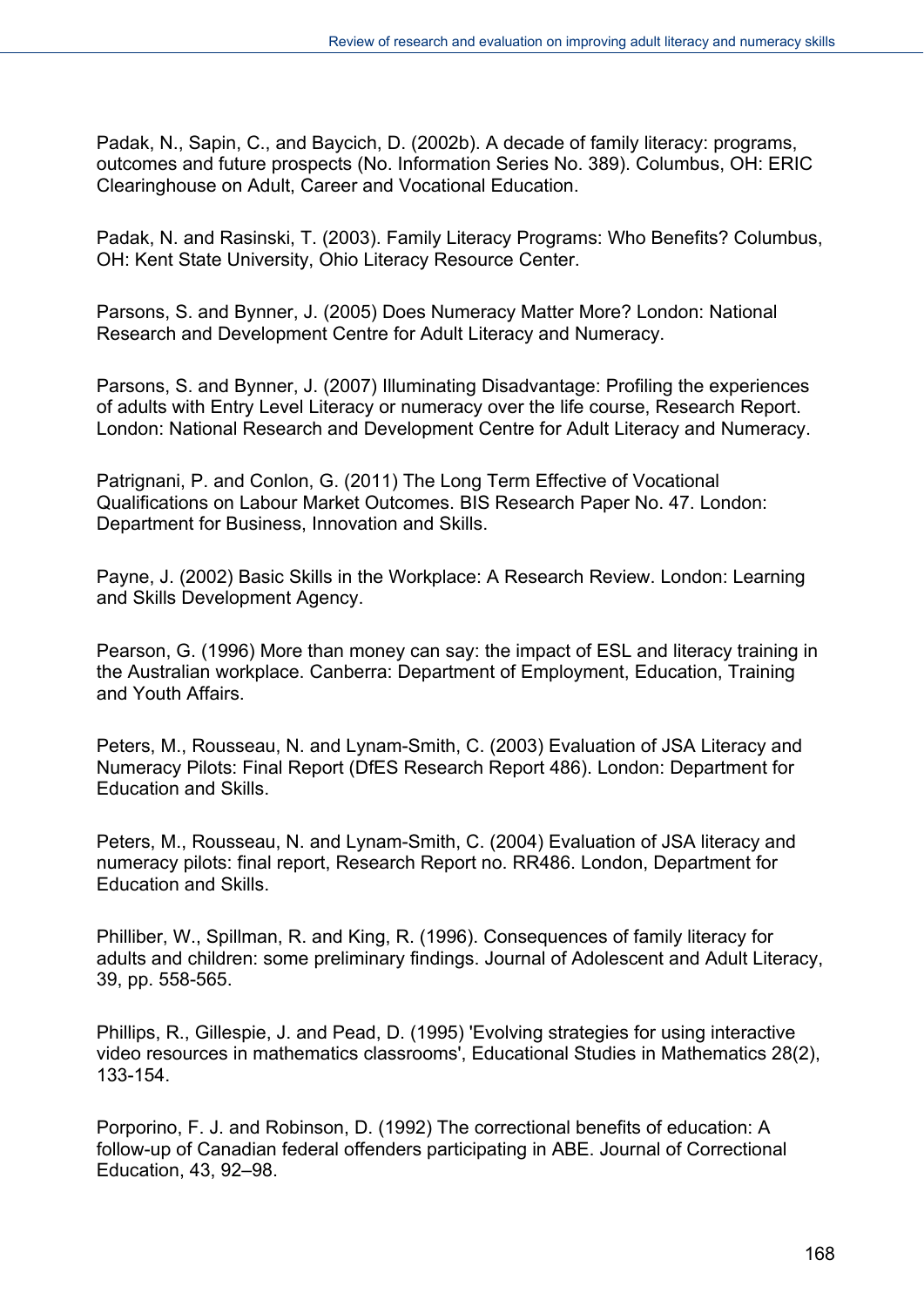Porter, K., Cuban, S. and Comings, J. (2005) 'One day I will make it'; a study of adult student persistence in library literacy programs. New York: MDRC.

Portes, A. (1998) 'Social capital: its origins and applications in modern sociology', Annual Review of Sociology, 24(1): 1–24, PROQUEST database (#33571325) [accessed 30/1006].

Powell, R., Smith, R., and Reakes, A. (2003) Basic Skills and Key Skills. A review of international literature.

Preston, J. and Hammond, C. (2002) The Wider Benefits of Further Education. Practitioner Views. Wider Benefits of Learning Research Report. London: Centre for Research on the Wider Benefits of Learning.

Proliteracy America (2003) US adult literacy programs: making a difference, a review of research on positive outcomes achieved by literacy programs and the people they serve. New York: ProLiteracy Worldwide.

Purcell-Gates, V., Jacobson, E. and Soler, M. (2000) Affecting change in literacy practices of adult learners: impact of two dimensions of instruction. Cambridge, MA: NCSALL.

Purcell-Gates, V., Jacobson, E., and Degener, S. (2004) Print literacy: Uniting cognitive and social practice theories. Cambridge, MA: Harvard University Press.

Quality Improvement Agency (2008) Stick with it! Messages from the Development Projects. London: National Research and Development Centre for Adult Literacy and Numeracy. Available online: http://www.excellencegateway.org.uk/page.aspx?o=165167 [Accessed 26/04/11].

Quigley, B.A. (2000) The first three weeks: a critical time for motivation. Focus on Basics 4. Boston: MA: National Center for the Study of Adult Learning and Literacy.

Quigley, B.A. and Uhland, R. (2000) Retaining Adult Learners in the First Three Critical Weeks: A Quasi-Experimental Model for Use in ABE Programs. Adult Basic Education, 10(2): pp. 55-66.

Raftery, P. (2002) Overcoming Social Exclusion by Building Human and Social Capital through Lifelong Learning: A South Australian Perspective. Proceedings of the British Association of International and Comparative Education (BAICE) Conference "Lifelong Learning and the Building of Human and Social Capital, University of Nottingham, UK.

Rahmani, Z., Crosier. T., and Pollack, S. (2002) Evaluating the impact of the Literacy and Numeracy Training Programme for Job Seekers, Canberra.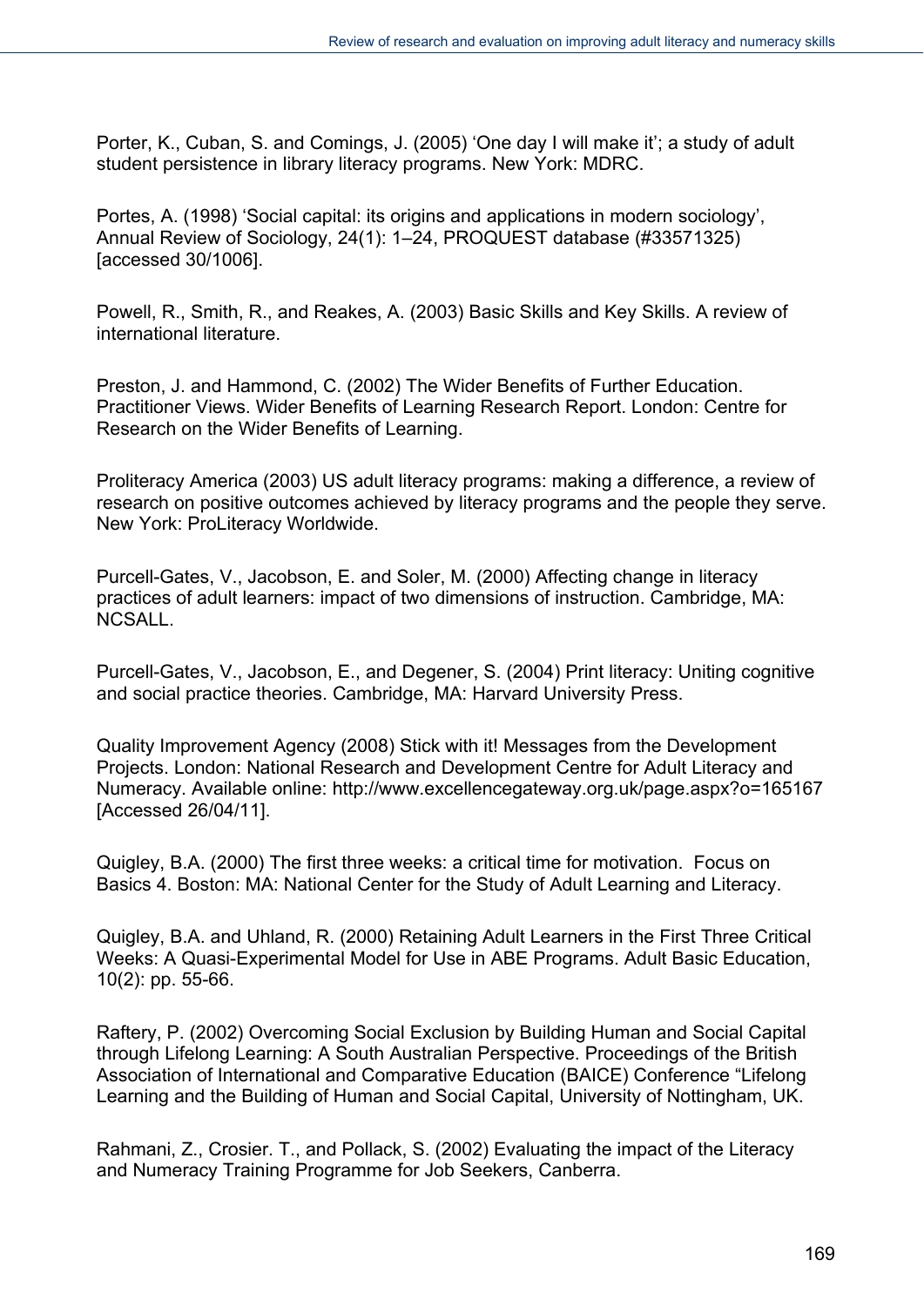Rashid, S. and Brooks, G. (2010) The levels of attainment in literacy and numeracy of 13- to 19 year olds in England, 1948-2009. London: National Research and Development Centre for Adult Literacy and Numeracy.

Raudenbush, S.W. and Kasim, R. (1998) Cognitive skill and economic inequality: Findings from the National Adult Literacy Survey. Harvard Educational Review, 68, 1, pp. 33-79.

Reder, S. and Strawn, C. (2001) Program participation and self-directed learning to improve basic skills. Focus on Basics 4. Boston: MA: National Center for the Study of Adult Learning and Literacy.

Reder, S. and Strawn, C. (2006) Self-study: broadening the concepts of participation and program support. Focus on Basics 8. Boston: MA: National Center for the Study of Adult Learning and Literacy.

Reder, S. (2009) The development of adult literacy and numeracy in adult life. In: Reder, S. and Bynner, J. (eds.) Tracking Adult Literacy and Numeracy Skills: Findings from Longitudinal Research. New York: Routledge.

Reder, S. (2010) Adult Literacy Development and Economic Growth, Washington DC: National Institute for Literacy.

Reeve, J., Bolt, E., and Cai, Y. (1999) Autonomy-supportive teachers: How they teach and motivate students. Journal of Educational Psychology, 91, 537-548.

Resnick, L. (1982) Syntax and semantics in learning to subtract. In T. Carpenter, J. Moser, and T. Romberg (Eds.), Addition and subtraction: A cognitive perspective (pp.136–155). Hillsdale, NJ: Erlbaum.

Rhys Warner, J. and Vorhaus, J. with Appleby, Y., Bathmaker, A., Brooks, G., Cole, P., Pilling, M. and Pearce, L. (2008) The Learner Study: The impact of the Skills for Life strategy on adult literacy, language and numeracy learners. London: NRDC.

Rice, M. and Brooks, G. (2004) Developmental dyslexia in adults: a research review. London: NRDC.

Rich, R. and Shepherd, M.J. (1993) Teaching text comprehension strategies to adult poor readers. Reading and Writing, 5: pp. 387-402.

Roberts, R.E. and Cheek, E.H. (1994) Group intervention and reading performance in a medium-security prison facility. Journal of Offender Rehabilitation, 20: pp. 97-116.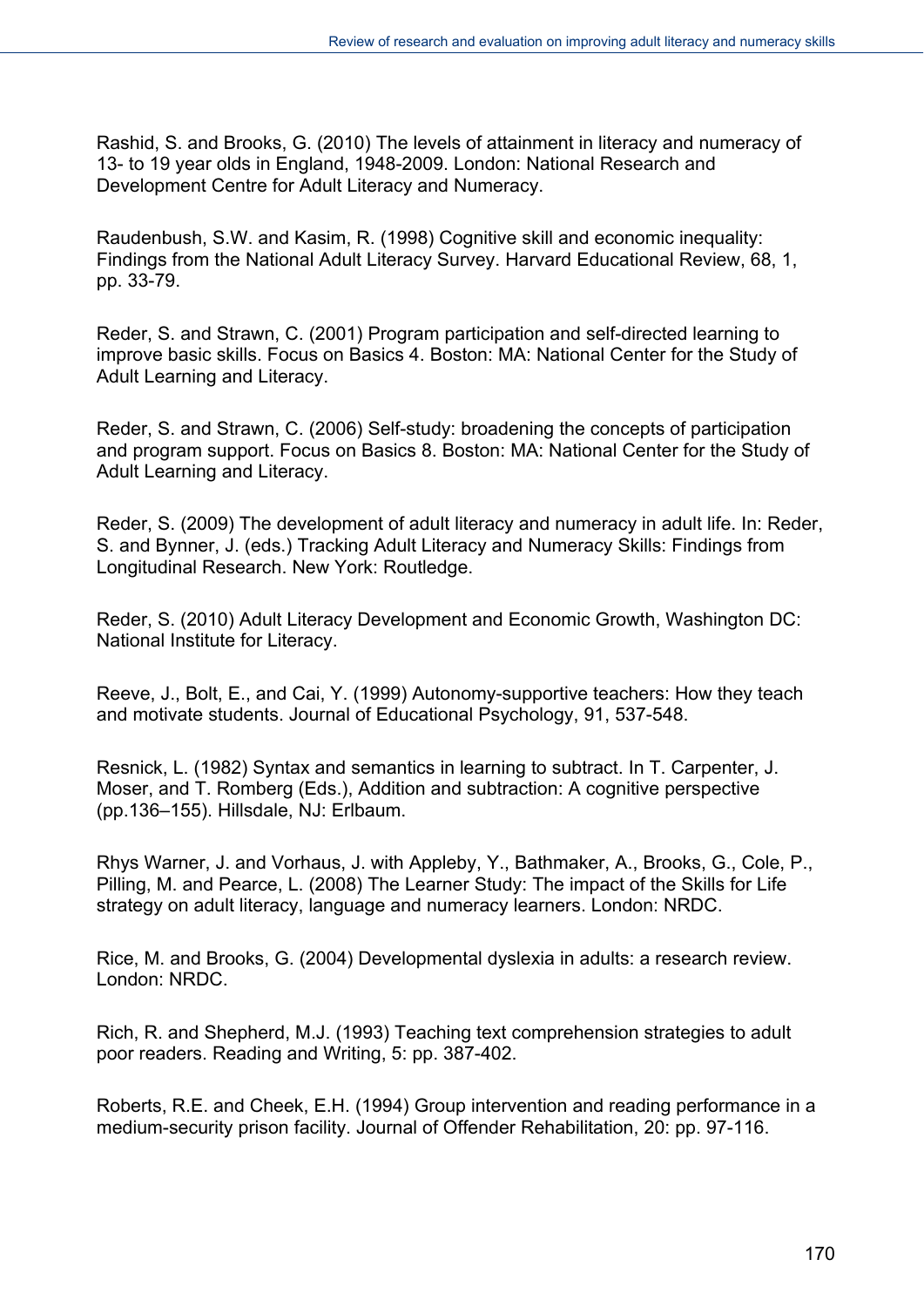Rodgers, B. (1986) Change in the reading attainment of adults: a longitudinal study. British Journal of Developmental Psychology, 4(1), 1–17.

Rodriguez-Brown, F. (2004) Project FLAME: a parent support family literacy model. In: WASIK, B.H. (ed.) Handbook of Family Literacy. Mahwah, NJ: Lawrence Erlbaum Associates.

Rowan, B., Chiang, F. and Miller, R. J. (1997) Using research on employees' performance to study the effects of teachers on students' achievement. Sociology of Education, 70 (October), pp. 256–284.

Rowan, B., Correnti, R. and Miller, R.J. (2002) What large-scale, survey research tells us about teacher effects on student achievement: Insights from the Prospects study of elementary schools. The Teachers College Record, vol. 104, no. 8, December, pp. 1525–1567 (43).

Ruthven, K. and Hennessy, S. (2002) A Practitioner Model of the Use of Computer-Based Tools and Resources to Support Mathematics Teaching and Learning. Educational Studies in Mathematics, Vol. 49 (1), pp. 47-88.

Ryan, R.M. and Grolnick W.S. (1986) Origins and pawns in the classroom: self-report and projective assessments of individual differences in children's perceptions. Journal of Personality and Social Psychology, 50, 550-558.

Sabatini, J.P. (2002) Efficiency in word reading of adults: ability group comparisons. Scientific Studies of Reading, 6(3): pp. 267-299.

Sabatini, J.P., Daniels, M., Ginsburg, L., Limuel, K., Russell, M. and Stites, R.. (2000) Teacher perspectives on the adult education profession: national survey findings about an emerging profession. Menlo Park, CA: SRI International; Philadelphia, PA: National Center on Adult Literacy. (ED 446 230).

Salomon, M. (2009) "Workplace Literacy and Essential Skills. What Works? And Why?." Montreal, Quebec: The Centre for Literacy of Quebec.

Sanders, W. L. and Rivers, J. C. (1996) Cumulative and residual effects of teachers on future student academic achievement. Knoxville, TN: University of Tennessee Value-Added Research and Assessment Center.

School Curriculum and Assessment Authority (1997) Literacy and Numeracy in the workplace. Np: np.

Schrum, H.E. (1985) A modified instructional strategy for accelerative and mastery learning of basic arithmetic by male incarcerated adults. USA: California.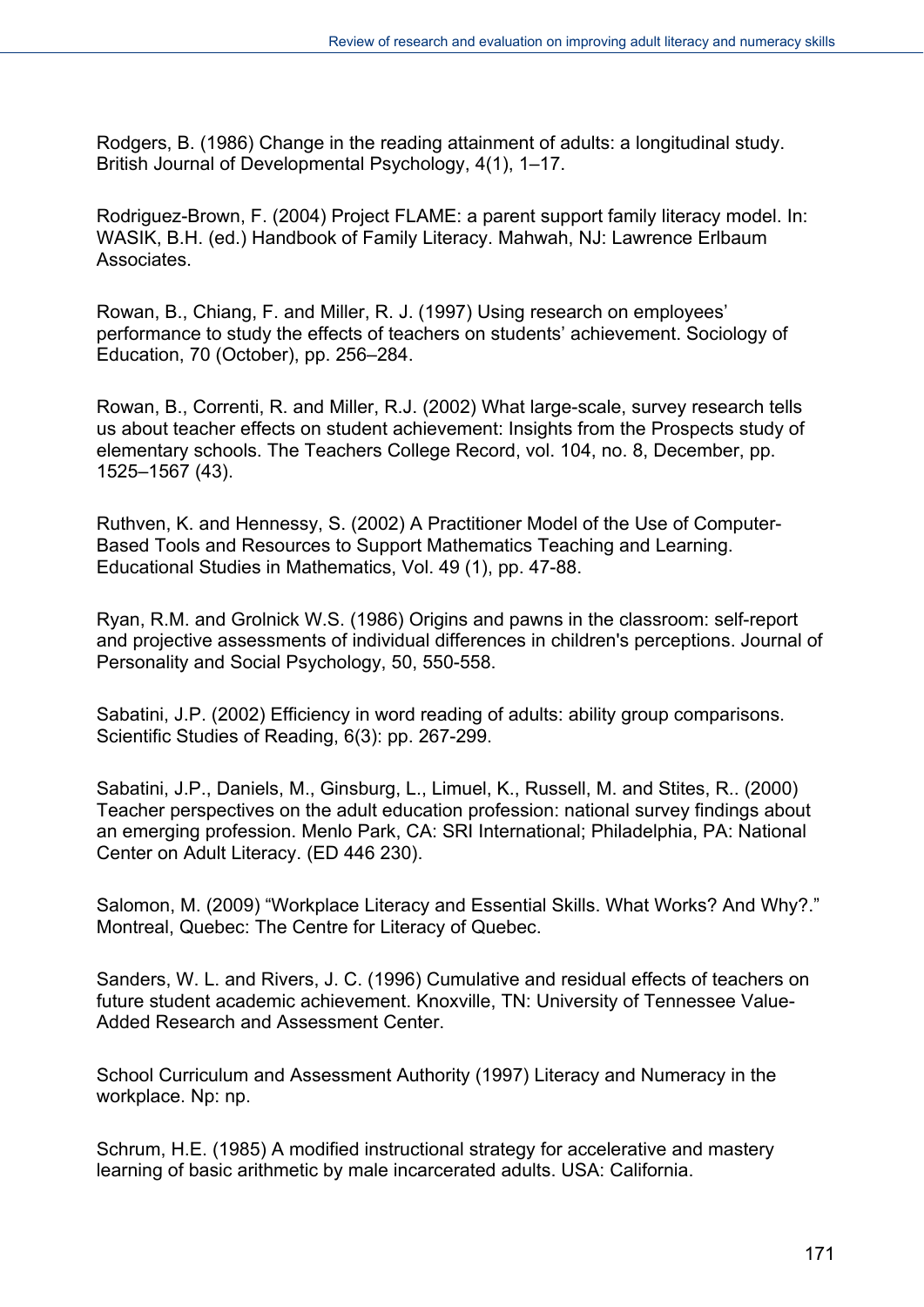Schuller, T., Preston, J Hammond, C Brassett-Grundy, A and Bynner, J (2004) The benefits of learning: the impact of education on health, family life and social capital. London: RoutledgeFalmer.

Schuller, T. (2009) 'Crime and lifelong learning' (Inquiry into the Future for Lifelong Learning, thematic paper 5, Leicester: NIACE.

Scottish Executive (2001) Adult Literacy in the labour market: a literature review. Edinburgh: The Stationery Office.

Shameem, N., Mcdermott, K., Blaker, J. M., and Carryer, J. (2002) Through language to literacy : A report on the literacy gains of low-level and pre-literate adult ESOL learners in literacy classes. Auckland, New Zealand: UNITEC Institute of Technology, Auckland University of Technology, ESOL Home Tutor Service.

Sheehan-Holt, J.K. and Smith, M.C. (2000) Does basic skills education affect adults' literacy proficiencies and reading practices?, Reading Research Quarterly, 35, 226-243.

Silles, M.A, (2007) 'Adult Education and Earnings: Evidence from Britain' in Bulletin of Economic Research, (59:4), pp. 313-326.

Silver-Pacuila, H. (2008) Investigating the Language and Literacy Skills Required for Independent Online Learning, Washington DC: National Institute for Literacy.

Skinner, S.M. (2007) Family Learning Insight. Cardiff: Welsh Assembly Government.

Snape, D., Bell, A. and Jones, A. (2004) Pathways in Adult Learning (PALS) 2003. Research Report 559. London: Department for Education and Skills.

Snow, C. and Strucker, J. (2000) Lessons from Preventing Reading Difficulties in Young Children for Adult Learning and Literacy. In J. Comings, B. Garner and C. Smith (Eds.), The Annual Review of Adult Learning and Literacy (Vol. 1, pp. 25-73). San Francisco: Jossey-Bass.

Snyer, I., Jones, A. and Lo-Bianco, J. (2005) Using ICT in adult literacy education: guidelines for reform. Literacy and Numeracy Studies, 14 (1), pp. 17-32.

Speckesser, S. and Bewley, H. (2006) The longer term outcomes of Work-Based Learning for Adults: evidence from administrative data. DWP Research Report, 390. London: Department for Work and Pensions.

Spilsbury, D. (2002) Learning and Training at Work 2001, DfES Research Report RR334. London: Department for Education and Skills.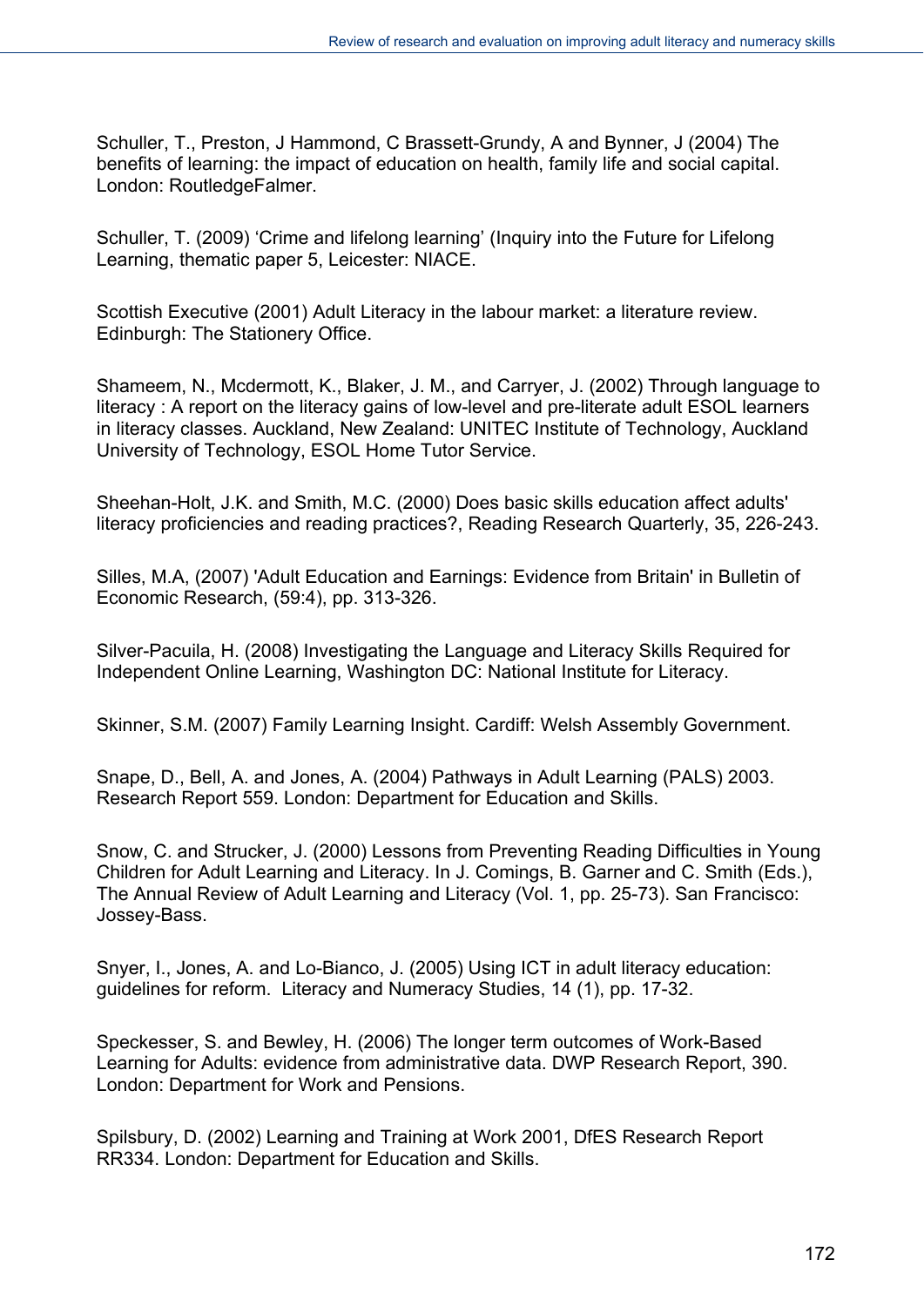St Clair, R. (2006) Looking to Learn: Understanding the motivations to learn and the barriers faced by adults wishing to undertake part-time study. Edinburgh: Scottish Executive Enterprise and Lifelong Learning.

St. Clair, R., Tett, L, and Maclachlan, K. (2010) Scottish Survey of Adult Literacies 2009: Report of Findings. Glasgow: Scottish Government.

St. Pierre, R.G., Swartz, J.P., Gamse, B., Murray, S., Deck, D., and Nickel, P. (1995) National evaluation of the Even Start Family Literacy Program: Final report (Research report). Cambridge, MA: Abt Associates Inc.

St. Pierre, R.G., Swartz, J., Gamse, B., Murray, S., Deck, D., and Nickel, P. (2003) Experimental research design study of the Even Start Family Literacy Program: final report. Cambridge, Mass.: Abt Associates Inc.

Stanley, K., Asta Lohde, L. and White, S. (2004) Sanctions and sweeteners: rights and responsibilities in the benefits system. London: Institute for Public Policy Research.

Stewart, B., and Waight, C. (2008) E-Learning Teams and Their Adult Learning Efforts in Corporate Settings: A Cross Analysis of Four Case Studies. International Journal on E-Learning, 7(2), pp. 293-309.

Stich, T.G. and Armstrong, W.B. (1994) 'Adult Literacy in the United States: a Compendium of Quantitative Data and Interpretive Comments'. San Diego, CA: Applied Behavioral and Cognitive Sciences Inc and San Diego Community College District.

Sticht, T.G. (1999) "Adult Basic Education: Strategies to Increase Returns on Investment (ROI)." Paper. El Cajon, California: Applied Behavioral and Cognitive Sciences Inc.

Sticht, T.G. (2000) "The Adult Education and Literacy System (AELS) in the United States: Moving From the Margins to the Mainstream of Education." Paper. El Cajon, California: Applied Behavioral and Cognitive Sciences Inc.

Sticht, T.G. (2001) Reforming Adult Literacy Education: Transforming Local Programs into National Systems in Canada, the United Kingdom and the United States. Available online: http://www.nald.ca/fulltext/sticht/reformin/cover.htm.

Sticht, T.G. (2005) 'ALL wrong again! Can adult literacy assessments be fixed?' Available online: www.nald.ca/whetnew/hnews2005/murray.htm.

Sticht, T.G. (2006) "Toward a Multiple Life Cycles Education Policy: Investing in the Education of Adults to Improve the Educability of Children." Paper prepared for presentation at the National Center for Family Literacy Annual Conference (4 March 4 2007), Orlando, Florida.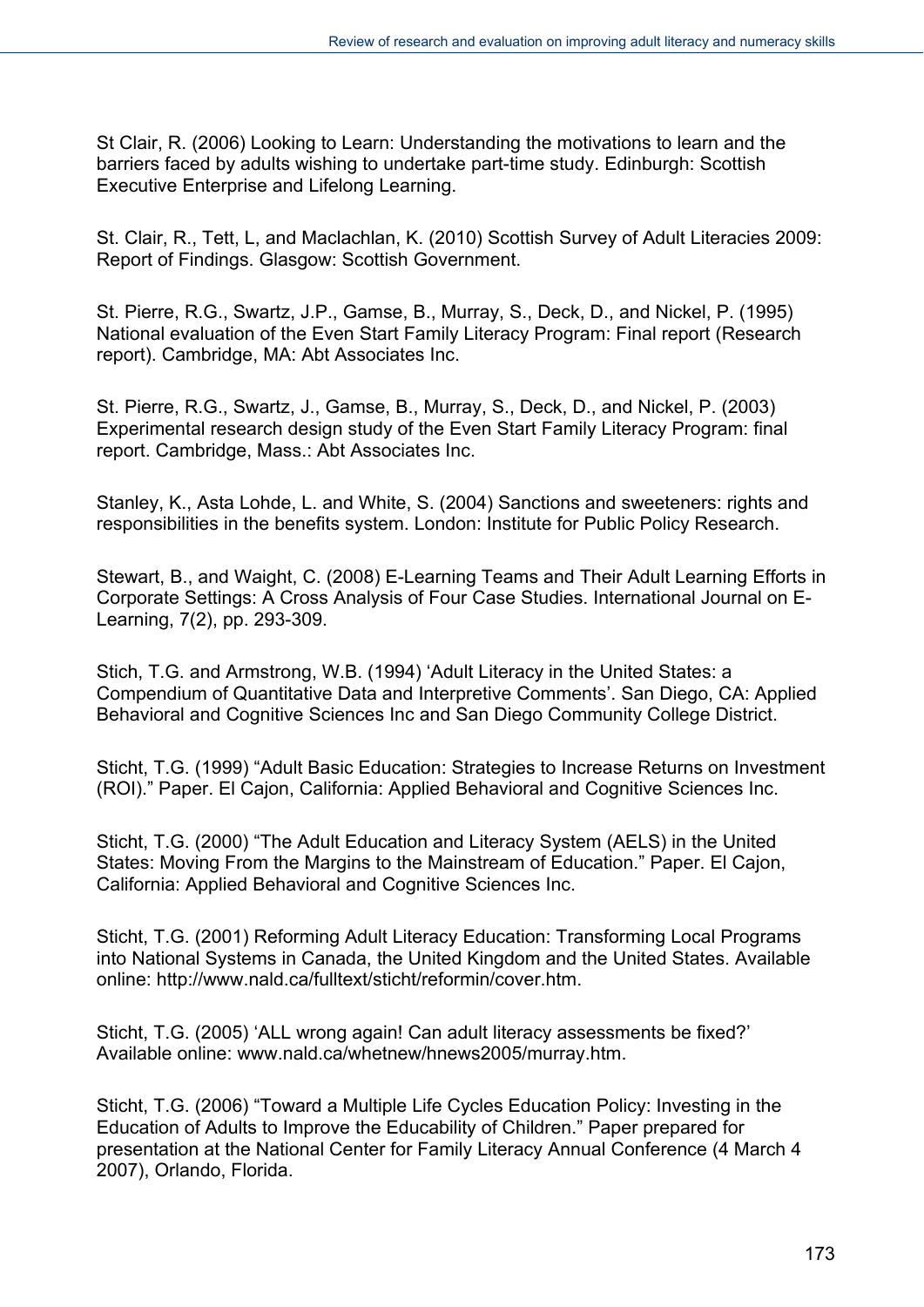Sticht, T.G. (2007) "Improving Family Literacy By Increasing Investments in Adult Literacy Education. Moving From a One Life Cycle to a Multiple Life Cycles Education Policy." Paper. El Cajon, California: Applied Behavioral and Cognitive Sciences Inc.

Strawn, C. (2005) 'Social capital influences on lifelong learning'. In: J. Gallacher et al. (eds) Proceedings of the 3rd CRLL conference, pp. 550–58.

Swain, J., Baker, E., Holder, D., Newmarch, B. and Coben, D. (2005) 'Beyond the daily application': making numeracy teaching meaningful to adult learners. London: National Research and Development Centre for Adult Literacy and Numeracy.

Swain, J. and Swan, M. (2007) Thinking Through Mathematics: Research Report. London: National Research and Development Centre for Adult Literacy and Numeracy.

Swain, J., Welby, S., Brooks, G., Bosley, S., Frumkin, L., Fairfax-Cholmeley, K., Perez, Alegria and Cara, O. (2009) Learning literacy together: the impact and effectiveness of family literacy on parents, children, families and schools. Executive summary. London: NRDC/ Learning and Skills Improvement Service.

Swain, J.M. and Cara, O. (2010) Skills for life teachers' career pathways in the learning and skills sector, 2004-2007: part-time jobs for part-time workers, Journal of Vocational Education and Training, 62 (3), 257- 271.

Taylor, M., Evans, K. and Mohamed, A. (2007) The interplay between formal and informal training for basic-level workers: comparing experiences in Canada and the United Kingdom. Paper presented at the Joint International Conference of the Adult Education Research and the Canadian Association for the Study of Adult Education, Halifax, Nova Scotia, Canada. Available at: http://www.oise.utoronto.ca/CASAE/cnf2007/Proceedings-2007/AERC%20CASAE%20Taylor%20Evans%20Mohamed-2007.pdf.

Taylor, S., MacLeod, D., Houghton, N., Zwart, R. and Sachdev, D. (2005) A systematic review of effective strategies to widen adult participation in learning. In: Research Evidence in Education Library. London: EPPI-Centre, Social Science Research Unit, Institute of Education, University of London.

Temple, C., and Posner, M. I. (1998) Brain mechanisms of quantity are similar in 5-yearold children and adults. Proceedings of the National Academy of Sciences of the United States of America, 95, 7836–7841.

Terry, M. (2006) Making a difference in learners' lives: results of a study based on adult literacy programs. Adult Basic Education, 16 (1), pp. 3-19.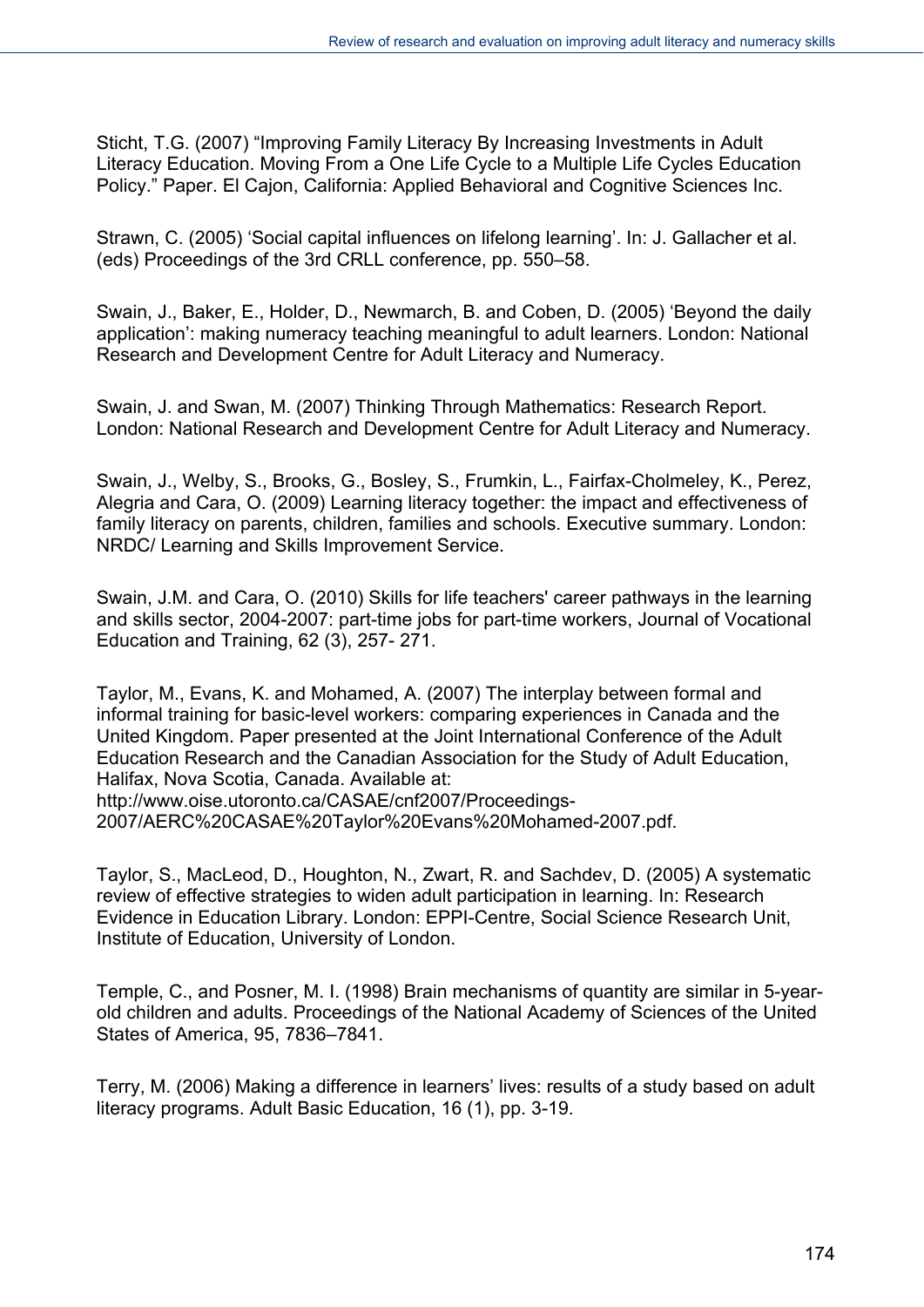Tett, L., Hall, S., Maclachlan, K., Thorpe, G., Edwards, V. and Garside, L. (2006) Evaluation of the Scottish Adult Literacy and Numeracy (ALN) Strategy - Final Report. Edinburgh: Scottish Executive.

Tett, L. and Maclachlan, K. (2007). Adult Literacy and Numeracy, Social Capital, Learner Identities and Self-Confidence. Studies in the Education of Adults, 39(2), pp. 150-67.

Tomoana, J. and Heinrich, J. (2004) Demand-side factors in adult foundation learning programmes: a review of the international literature completed for the Department of Labour. Wellington: New Zealand Department of Labour.

Torgerson, C., Porthouse, J. and Brooks, G. (2003) 'A systematic review and metaanalysis of randomised controlled trials evaluating interventions in adult literacy and numeracy.' Journal of Research in Reading, 26, 3, 234-55.

Torgerson, C., Brooks, G., Porthouse, J., Burton, M., Robinson, A., Wright., K. and Watt, I. (2004) Adult literacy and numeracy interventions and outcomes: a review of controlled trials. London: National Research and Development Centre for Adult Literacy and Numeracy.

Traxler, J. (2004) Mobile learning - evaluating the effectiveness and the cost. In Attewell, J. and Savill-Smith, C. (eds.) Learning with mobile devices: research and development. London: Learning and Skills Development Agency: pp. 183-188.

Tusting, K. and Barton, D. (2003) Models of adult learning: a literature review. London: National Research and Development Centre for Adult Literacy and Numeracy.

Tyers, C., Aston, J., Barkworth, R., Willison, R. and Taylor, J. (2003) Evaluation of Adult Guidance Pilots. London: Department for Education and Skills.

Tyler, J., Murnane, R. and Willett, J. (2000) Estimating the Labor Market Signalling Value of the GED. Quarterly Journal of Economics, 115(2), pp. 431-68.

Tyler, J. (2004) Does the GED Improve Earnings? Industrial and Labor Relations Review, 57 (4), pp. 579-98(2004a) Basic skills and the earnings of dropouts. Economics of Education Review 23, 221-235.

Tyler, J. (2004b) Does the GED Improve Earnings? Industrial and Labor Relations Review, 57 (4), pp. 579-98.

Ufi/*learndirect* (2010) Ufi/*learndirect* response to the NIACE Review of Adult Numeracy. Sheffield: Ufi/ *learndirect*.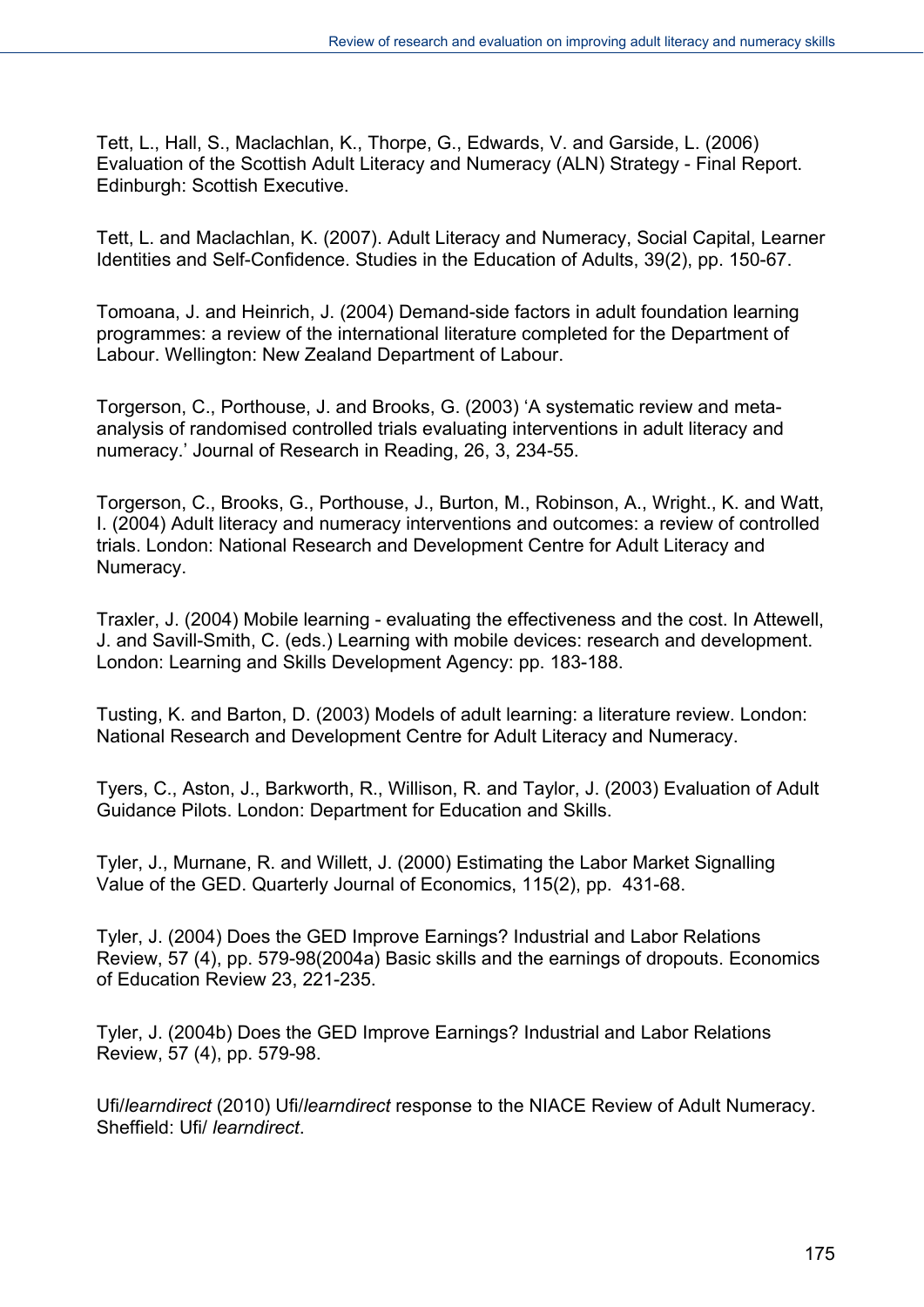UK Commission For Employment and Skills (2009a) Ambition 2020: World Class Skills and Jobs for the UK. UKCES: London.

UK Commission For Employment and Skills (2009b) Employee Demand for Skills: A Review of Evidence and Policy. London: UKCES.

UK Commission For Employment and Skills (2009c) The Employability Challenge. Wathupon-Dearne: UKCES.

Utting, D. and Vennard, J. (2000) What Works With Young Offenders in the Community? Ilford: Barnardos.

Vignoles, A., Galinda-Rueda, F. and Feinstein, L. (2004) 'The Labour Market Impact of Adult Education and Training: A Cohort Analysis.' Scottish Journal of Political Economy, (51:2), pp. 266-280.

Vignoles, A.F., De Coulon, A. and Marcenaro-Gutierrez, O. (2008) The Value of Basic Skills in the British Labour Market: Research Report. London: NRDC.

Ward, J. (2003) Learners' voices : literacy and numeracy. Learning and Skills Research, 6(2): pp. 38.

Warschauer. M, and Liaw., M-L (2010) Emerging Technologies in Adult Literacy and Language Education, Washington DC: National Institute for Literacy.

Webb, S. (2006) 'Can ICT reduce social exclusion? The case of an adults' English language learning programme', British Educational Research Journal, 32, 3, p. 481-507.

Wedege, T. and Evans, J. (2006) Adults' resistance to learn in school versus adults' competences in work: the case of mathematics. Adults Learning Mathematics: an International Journal, 1(2), 28-43.

Welsh Assembly Government (2005) Basic Skills Strategy for Wales- 'Words Talk – Numbers Count.

Welsh Assembly Government (2008) Basic Skills Capacity in Wales: Provider and Learner Perceptions.

Westell, T. (2005) Measuring Non-Academic Outcomes in Adult Literacy Programs: A Literature Review. Toronto, Ontario.

White, M. (2003) Evaluation of Adult Basic Skills Pathfinder Extension Activities: an Overview. London: DfES, DfES Research Report 436.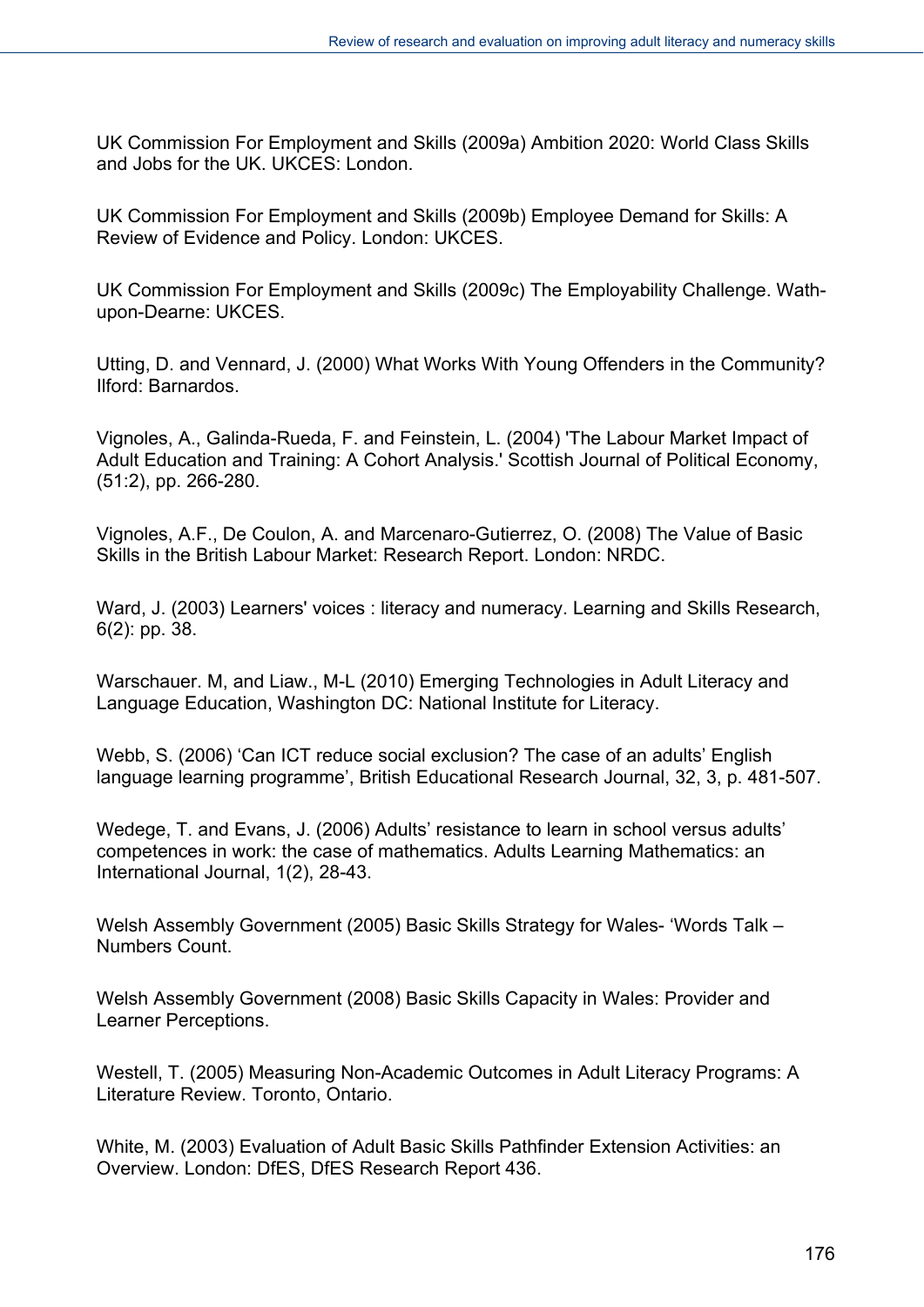Williams, J., With Clemens, S., Oleinikova, K., and Tarvin, K. (2003) The Skills for Life survey: A national needs and impact survey of literacy, numeracy and ICT skills. Norwich, UK: The Stationery Office.

Wolf, A. (2002) Does Education Matter? Myths about education and economic growth. London: Penguin.

Wolf, A. (2008) Adult Learning in the Workplace: Creating Formal Provision with Impact, Teaching and Learning Research Briefing No. 59. London: ESRC, Teaching and Learning Research Briefing No. 59.

Wolf, A., Evans, K., Aspin, L., Jenkins, A., Waite, E., Ananiadou, K., Derrick, J. and Southwood, S. (2008) Adult Learning in the Workplace: Creating Formal Provision with Impact, Teaching and Learning Research Briefing 59. London: TLRP.

Wolf, A., Evans, K. and Bynner, J. (2009) Enhancing 'Skills for Life': Adult Basic Skills and Workplace Learning. Swindon: ESRC.

Wolf, A., Aspin, L., Waite, E. and Ananiadou, K. (2010) 'The rise and fall of workplace basic skills programmes: lessons for policy and practice' Oxford Review of Education, 36 (4), pp. 385-405.

Wolf, A. (2011) Review of Vocational Education - The Wolf Report. London.

Wolf, A. and Evans, K. (2011) Improving literacy at work. London: Routledge.

Wrigley, H. S. (2003) What works for adult ESL students. Focus on Basics, 6(C): pp. 1- 6.

Wynn, K. (1992) Addition and subtraction by human infants. Nature, 358, 749–750.

Yaffe, D. and Williams, C. L. (1998) Why women chose to participate in a family literacy program and factors that contributed to the program's success. Journal of Adolescent and Adult Literacy, 42(1): p. 8.

Zeidenberg, M., Cho,. Sung-Woo, Jenkins., D (2010) Washington State's Integrated Basic Education and Skills Training Program (I-BEST): New Evidence of Effectiveness, New York: Columbia University.

Zuckerman, M., Porac, J., Lathin, D., Smith, R., and Deci, E. L. (1978) On the importance of self-determination for intrinsically motivated behavior. Personality and Social Psychology Bulletin, 4, 443-446.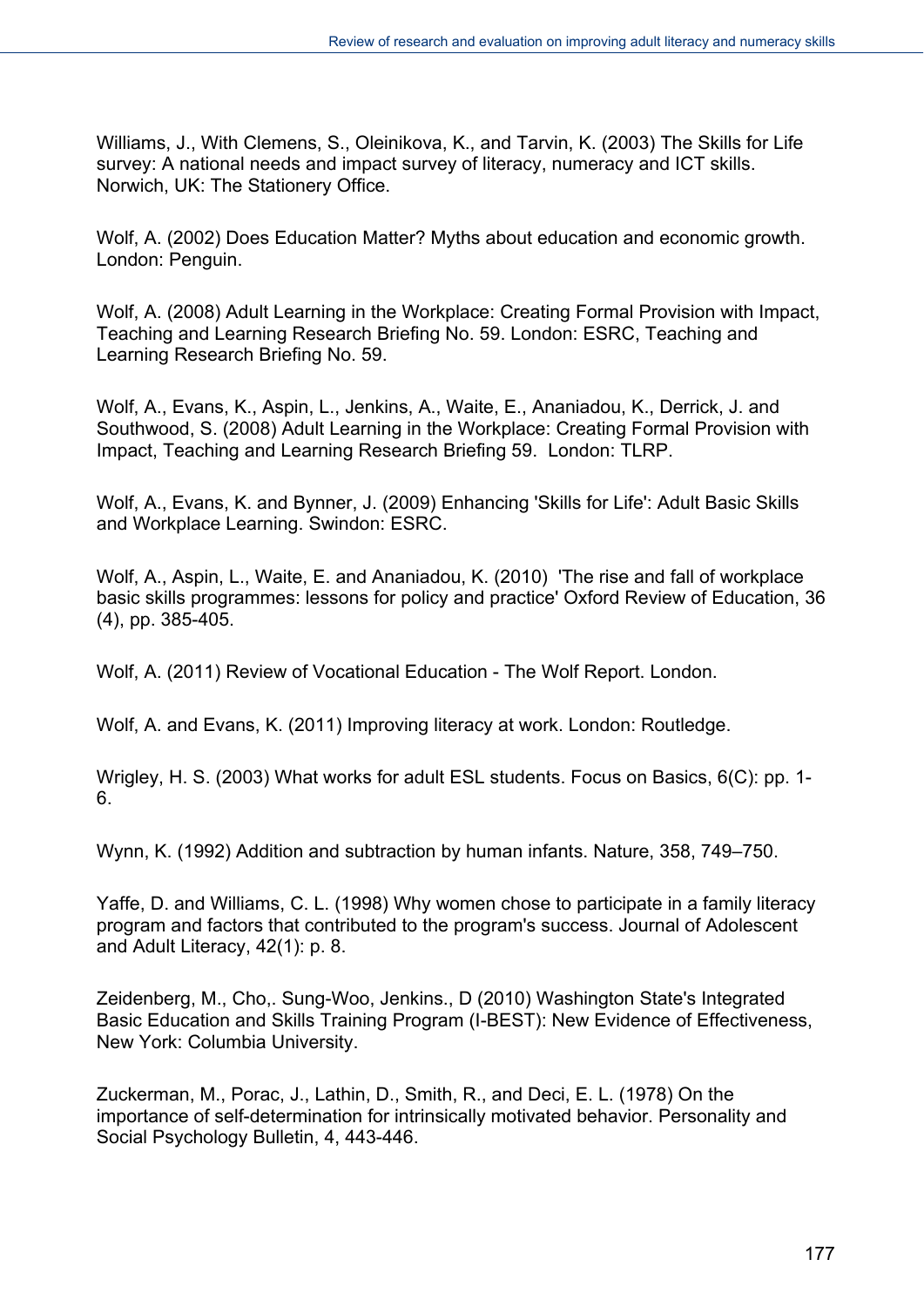## **Annex B: Detailed methodology**

- B.1 This annex describes in detail the methodology used to carry out this Rapid Review. The Rapid Review was carried out in three steps:
- conducting bibliographical searches and retrieving documents
- populating the Rapid Review templates
- analysing the review templates and drafting the report.

## **Step 1: conducting bibliographical searches and retrieving documents**

- B.2 The first stage, the bibliographic searches, was carried out by the NFER Centre for Information and Reviews. A search strategy was devised by NFER, in collaboration with SQW and NRDC, to identify literature on adult literacy and numeracy evaluation and research. This involved the NFER's information specialists matching database keywords to all the research questions and agreeing the search strategy with the review team at SQW and NRDC. The keywords comprised sets which were devised to cover concepts for each of the six themes of the review.
- B.3 The precise search strategies used with each of the bibliographic databases (in terms of the keywords used and, in some cases, the combinations of keywords) are specified in detail at the end of this annex. The search strategy for each database reflects the differences in database structure and vocabulary. Smaller sets of keywords were used in the more specialist databases. In addition, a set of terms was devised to define the 'population' of interest to the review. This population set was used as an exclusion criterion and was incorporated into all the searches.

## **Population set – exclusion criteria**

Preschool education, nursery school education, nursery school pupils, early childhood education, infant school education, infant school pupils, primary education, primary secondary education, primary school pupils, middle school education, middle schools, intermediate grades, junior high schools, high schools, secondary education, secondary school pupils, sixth form education, sixteen to nineteen education, infants, children, young children, preschool children, early adolescents and adolescents.

- B.4 The search used three types of search source to ensure thorough coverage of the evidence base:
- a range of general bibliographic databases
- websites of key organisations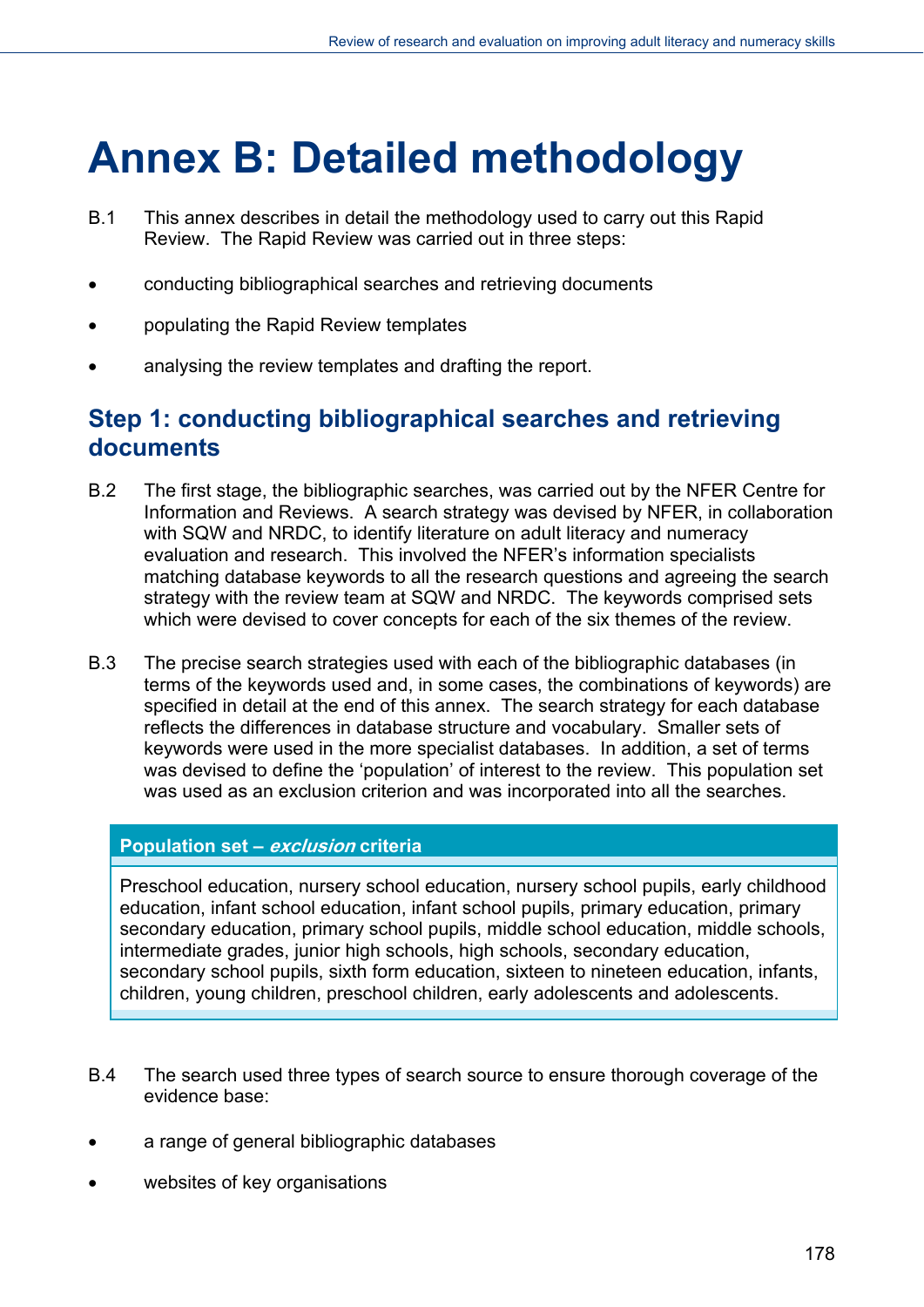- publication and references lists of subject experts and earlier literature reviews.
- B.5 All bibliographic database searches were limited to publication years 2004-2011. The one exception to this was the British Education Index on which a trial search was carried out. This trial search covered the period 2000-2011 and produced a volume of hits that was so high that the decision was taken to limit the start date on other sources to 2004 in reflection of the resources available for the review. This year was chosen so that literature published as a result of the International Adult Literacy and Lifeskills Survey would be retrieved. To complement this, the Expert Panel members were asked to identify significant publications between 2000 and 2004 so that the search covered the entire period agreed with BIS. In practice, the Expert Panel members also identified significant sources from before 2000 as well.
- B.6 The bibliographic databases and organisations' websites that were included are listed in Tables B-1 and B-2. It was decided in the course of the project to substitute two of the databases that were initially proposed – ASSIA and Social Care Online – which were replaced with economics sources in order to better facilitate the identification of documents pertaining to the research questions on the cost-effectiveness and efficiency of adult learning provision. In addition, the list of websites initially identified was supplemented by suggestions from the review team. These websites were searched on main keywords and/or the publications/research/policy sections of each website were browsed, as appropriate.

| Table B-1: The bibliographic databases included in the search strategy |                                                                                                                                                                                                                                                         |                                          |  |
|------------------------------------------------------------------------|---------------------------------------------------------------------------------------------------------------------------------------------------------------------------------------------------------------------------------------------------------|------------------------------------------|--|
| <b>Database</b>                                                        | <b>Description</b>                                                                                                                                                                                                                                      | <b>Search details</b>                    |  |
| Australian<br>Education<br>Index (AEI)                                 | AEI is Australia's largest source<br>of education information covering<br>reports, books, journal articles,<br>online resources, conference<br>papers and book chapters.                                                                                | searched via Dialog Datastar<br>16/03/11 |  |
| <b>British</b><br>Education<br>Index (BEI)                             | BEI provides information on<br>research, policy and practice in<br>education and training in the UK.<br>Sources include over 300<br>journals, mostly published in the<br>UK, plus other material including<br>reports, series and conference<br>papers. | searched via Dialog Datastar<br>04/03/11 |  |
| <b>British</b><br>Education<br><b>Index Free</b><br>Collections        | The free collections search<br>interface of the British Education<br>Index (BEI) (formerly the British<br><b>Education Internet Resource</b><br>Catalogue) includes access to a<br>range of freely available internet                                   | searched 17/03/11                        |  |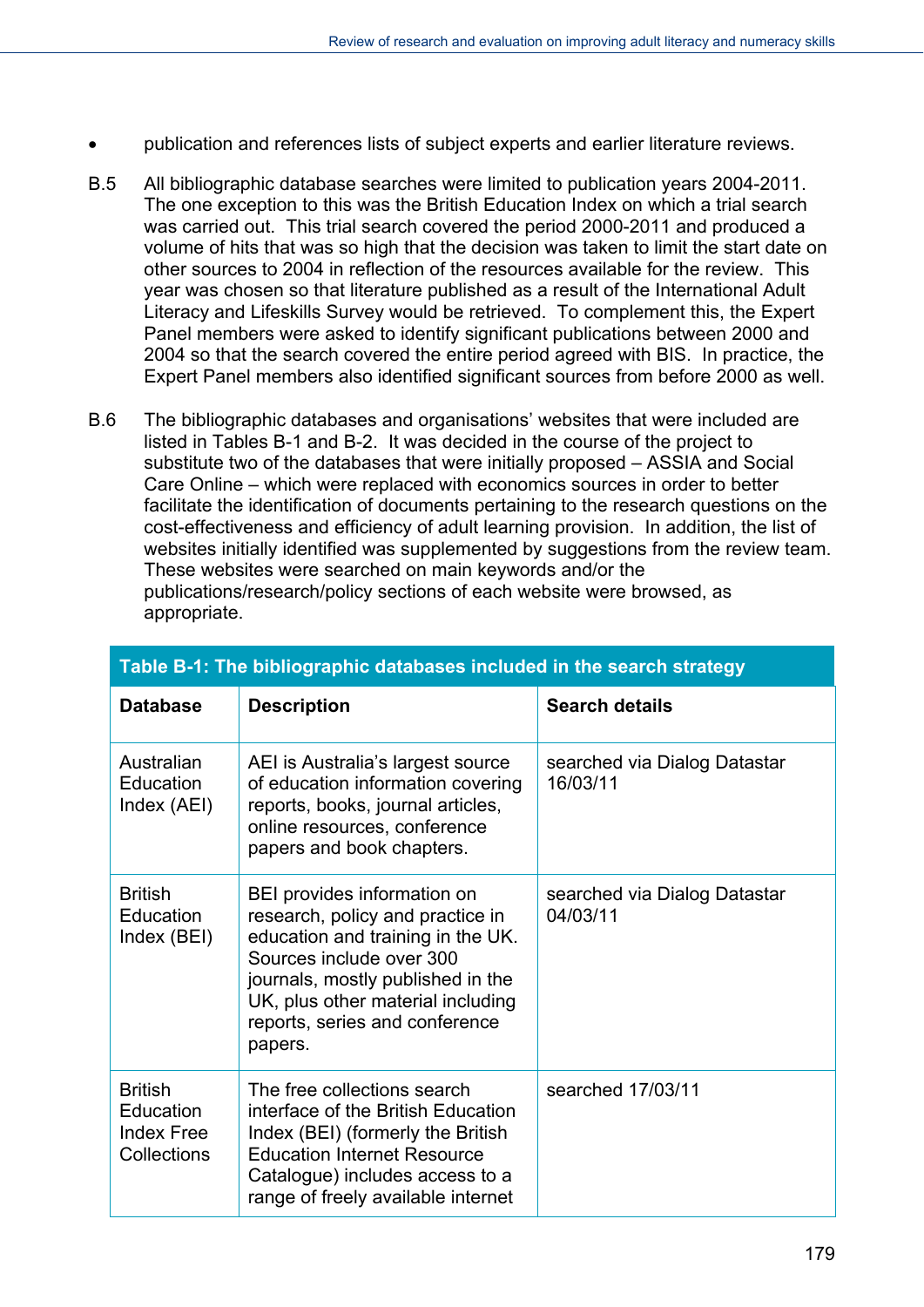| Table B-1: The bibliographic databases included in the search strategy |                                                                                                                                                                                                                                                                                           |                                          |  |
|------------------------------------------------------------------------|-------------------------------------------------------------------------------------------------------------------------------------------------------------------------------------------------------------------------------------------------------------------------------------------|------------------------------------------|--|
| <b>Database</b>                                                        | <b>Description</b>                                                                                                                                                                                                                                                                        | <b>Search details</b>                    |  |
|                                                                        | resources as well as records for<br>the most recently indexed journal<br>articles not yet included in the full<br>BEI subscription database.                                                                                                                                              |                                          |  |
| Education<br><b>Resources</b><br>Information<br>Center<br>(ERIC)       | ERIC is sponsored by the United<br><b>States Department of Education</b><br>and is the largest education<br>database in the world. Coverage<br>includes research documents,<br>journal articles, technical reports,<br>program descriptions and<br>evaluations and curricula<br>material. | searched via Dialog Datastar<br>15/03/11 |  |
| Elsevier<br>Economics<br>and Finance                                   | Elsevier is the world's leading<br>publisher of science and health<br>information.                                                                                                                                                                                                        | searched via Elsevier 14/03/11           |  |
| Emerald                                                                | Emerald is a long established<br>publisher with over 200 titles in<br>the fields of management,<br>information science and<br>engineering.                                                                                                                                                | searched via Emerald 14/03/11            |  |
| Oxford<br>Economic<br>Papers                                           | Oxford Economic Papers is a<br>general journal publishing papers<br>in a wide range of areas in<br>theoretical and applied<br>economics.                                                                                                                                                  | searched via Oxford Journals<br>14/03/11 |  |
| <b>PsycINFO</b>                                                        | PsycINFO contains references to<br>the psychological literature<br>including articles from over 1,300<br>journals in psychology and<br>related fields, chapters and<br>books, dissertations and technical<br>reports.                                                                     | searched via Ovid SP 17/03/11            |  |
| <b>Social Policy</b><br>and Practice                                   | Social Policy and Practice is a<br>bibliographic database with<br>abstracts covering evidence-<br>based social policy, public health,<br>social services, and mental and                                                                                                                  | searched via Ovid SP 17/03/11            |  |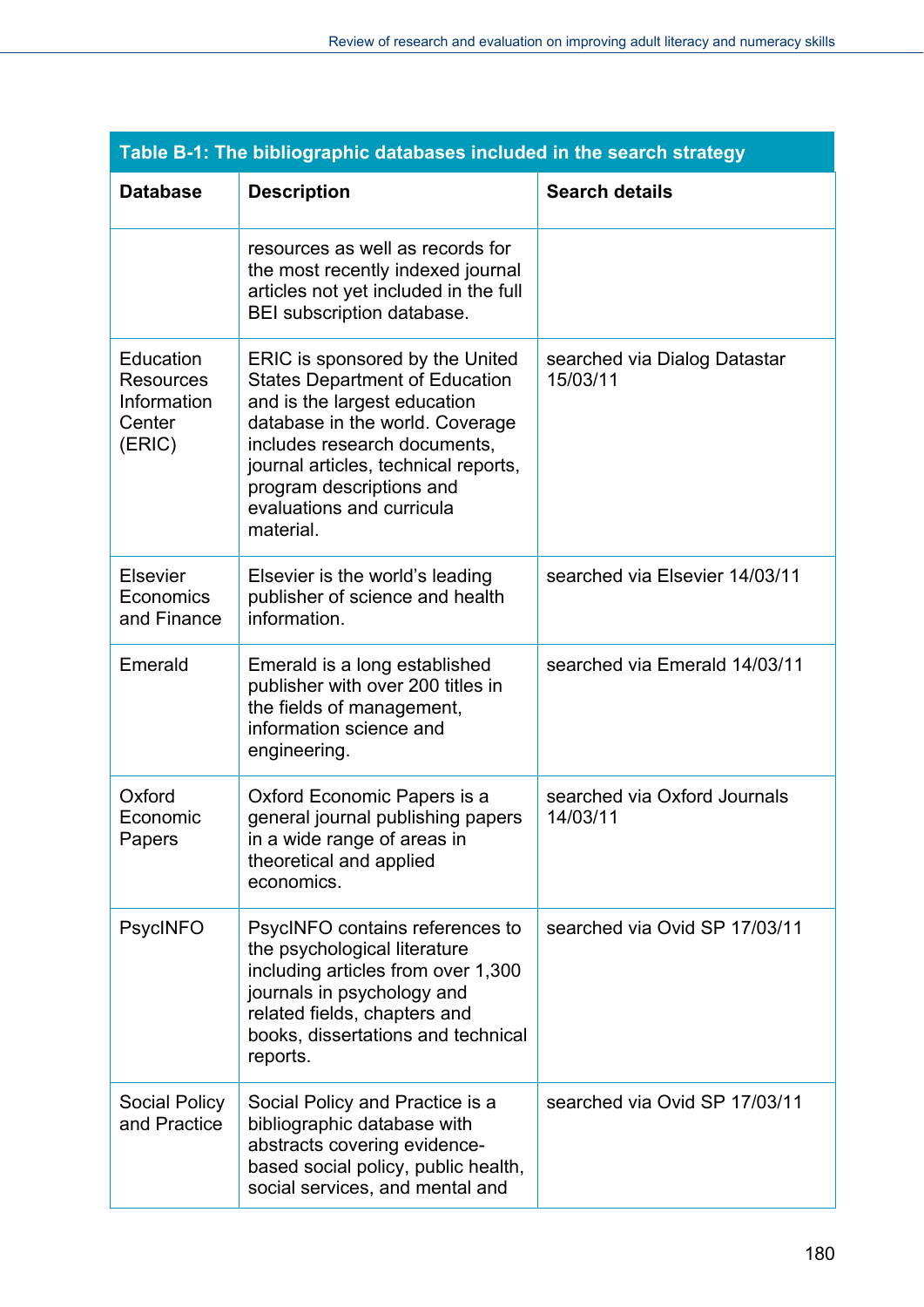| Table B-1: The bibliographic databases included in the search strategy |                                                                                                                                                                                                                                                                   |                            |
|------------------------------------------------------------------------|-------------------------------------------------------------------------------------------------------------------------------------------------------------------------------------------------------------------------------------------------------------------|----------------------------|
| <b>Database</b>                                                        | <b>Description</b>                                                                                                                                                                                                                                                | <b>Search details</b>      |
|                                                                        | community health. Content is<br>from the UK with some material<br>from the USA and Europe.<br>Searches were carried out across<br>the descriptors, heading word,<br>title and abstract fields, to enable<br>retrieval of terms both as<br>keywords and free text. |                            |
| Social<br>Science<br>Research<br><b>Network</b><br>(SSRN)              | Social Science Research<br>Network (SSRN) is devoted to the<br>rapid worldwide dissemination of<br>social science research and is<br>composed of a number of<br>specialized research networks in<br>each of the social sciences.                                  | searched via SSRN 11/03/11 |

*Source: NFER* 

| Table B-2: The websites included in the search strategy |                                      |  |
|---------------------------------------------------------|--------------------------------------|--|
| Organisation                                            | <b>URL</b>                           |  |
| Department for Business, Innovation and<br>Skills (BIS) | http://www.bis.gov.uk/               |  |
| Confederation of British Industries (CBI)               | http://www.cbi.org.uk/               |  |
| <b>CfBT</b>                                             | http://www.cfbt.com/                 |  |
| Department for Education (DfE)                          | http://www.education.gov.uk/         |  |
| <b>Excellence Gateway</b>                               | http://www.excellencegateway.org.uk/ |  |
| IDeA (now LG Improvement and<br>Development)            | http://www.idea.gov.uk/              |  |
| International Labour Organisation (ILO)                 | http://www.ilo.org/                  |  |
| National Audit Office (NAO)                             | http://www.nao.org.uk/               |  |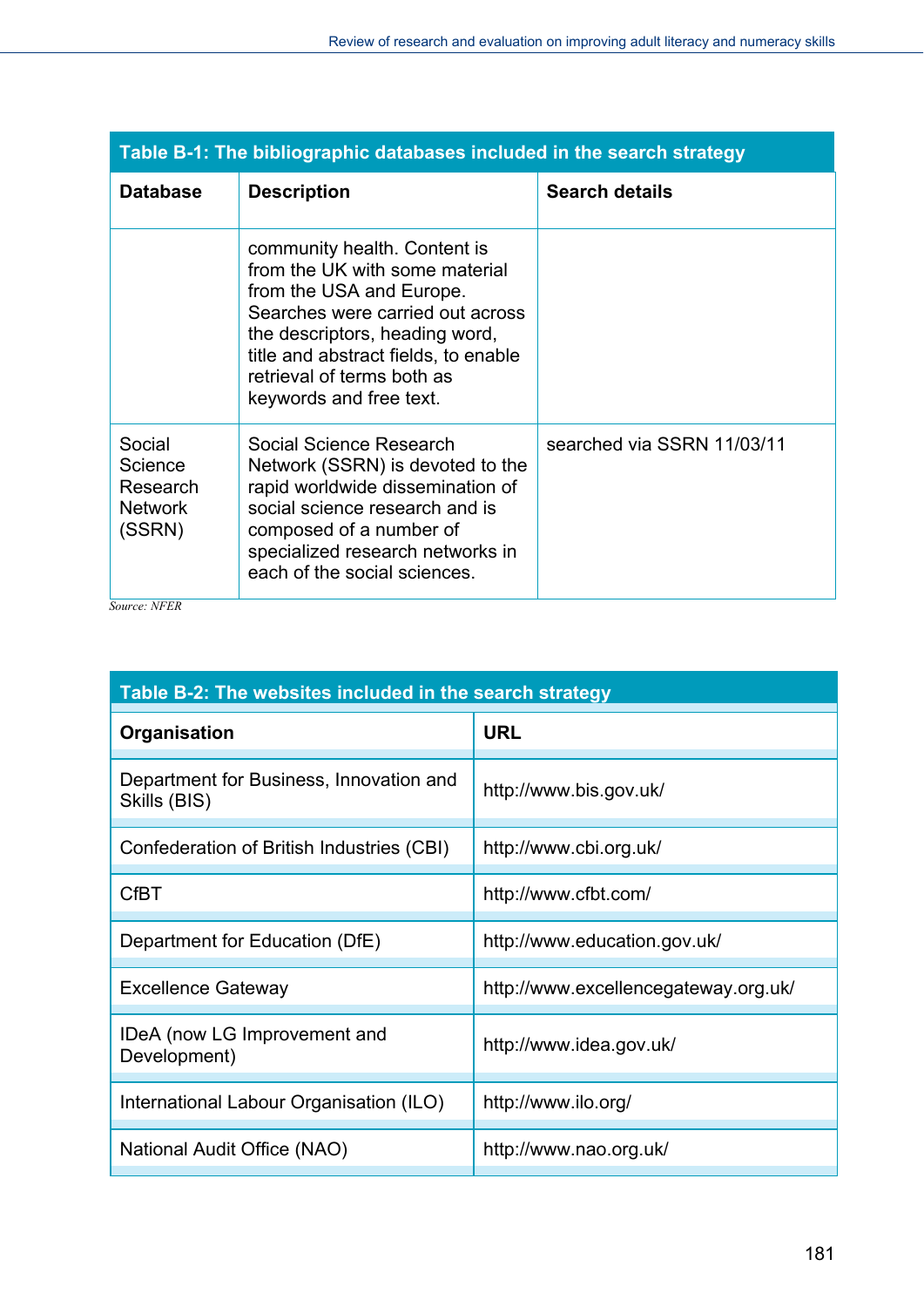| Table B-2: The websites included in the search strategy                      |                                  |  |
|------------------------------------------------------------------------------|----------------------------------|--|
| Organisation                                                                 | <b>URL</b>                       |  |
| <b>National Literacy Trust</b>                                               | http://www.literacytrust.org.uk/ |  |
| Organisation for Economic Co-operation<br>and Development (OECD)             | http://www.oecd.org/             |  |
| <b>Scottish Government</b>                                                   | http://www.scotland.gov.uk/      |  |
| Trades Union Congress (TUC)                                                  | http://www.tuc.org.uk/           |  |
| United Nations Educational, Scientific<br>and Cultural Organization (UNESCO) | http://www.unesco.org.uk/        |  |
| <b>US Commission for Skills</b>                                              | http://www.skillscommission.org/ |  |
| US Office of Management and Budget                                           | http://www.whitehouse.gov/omb/   |  |
| <b>World Bank</b>                                                            | http://www.worldbank.org/        |  |

*Source: NFER* 

- B.7 The results of the search strategy are shown in Tables B-3 and B-4. Three of the bibliographic databases produced more than 1,000 items, including more than 4,000 in the case of the Education Resources Information Center (ERIC). The NFER information specialists then carried out a manual review of these search results and selected shorter lists of items for consideration by the SQW and NRDC review team. The basis for selection was the relevance of the items to the research questions and pertinence to one or more of the four cross-cutting considerations.
- B.8 Based on these short-listed results, the SQW/NRDC review team created a database of unique source references. The review team then graded the importance of each source (none, low, medium, high) for the purposes of the review. The Expert Panel members were then asked to review the list of high priority items – suggesting additions or deletions as appropriate. In addition, relevant sources were also identified by members of the SQW/NRDC review team and also through citations in the reviews that were included in this Rapid Review. The following lists the numbers of high priority items identified in these ways:
- expert panel members 19
- review team members 45
- cited in a review 83 (including 53 which were not identified elsewhere).
- B.9 The final list included 175 high priority items, drawing on a database of over 1,600 unique items. In the case of a portion of these sources, the review team relied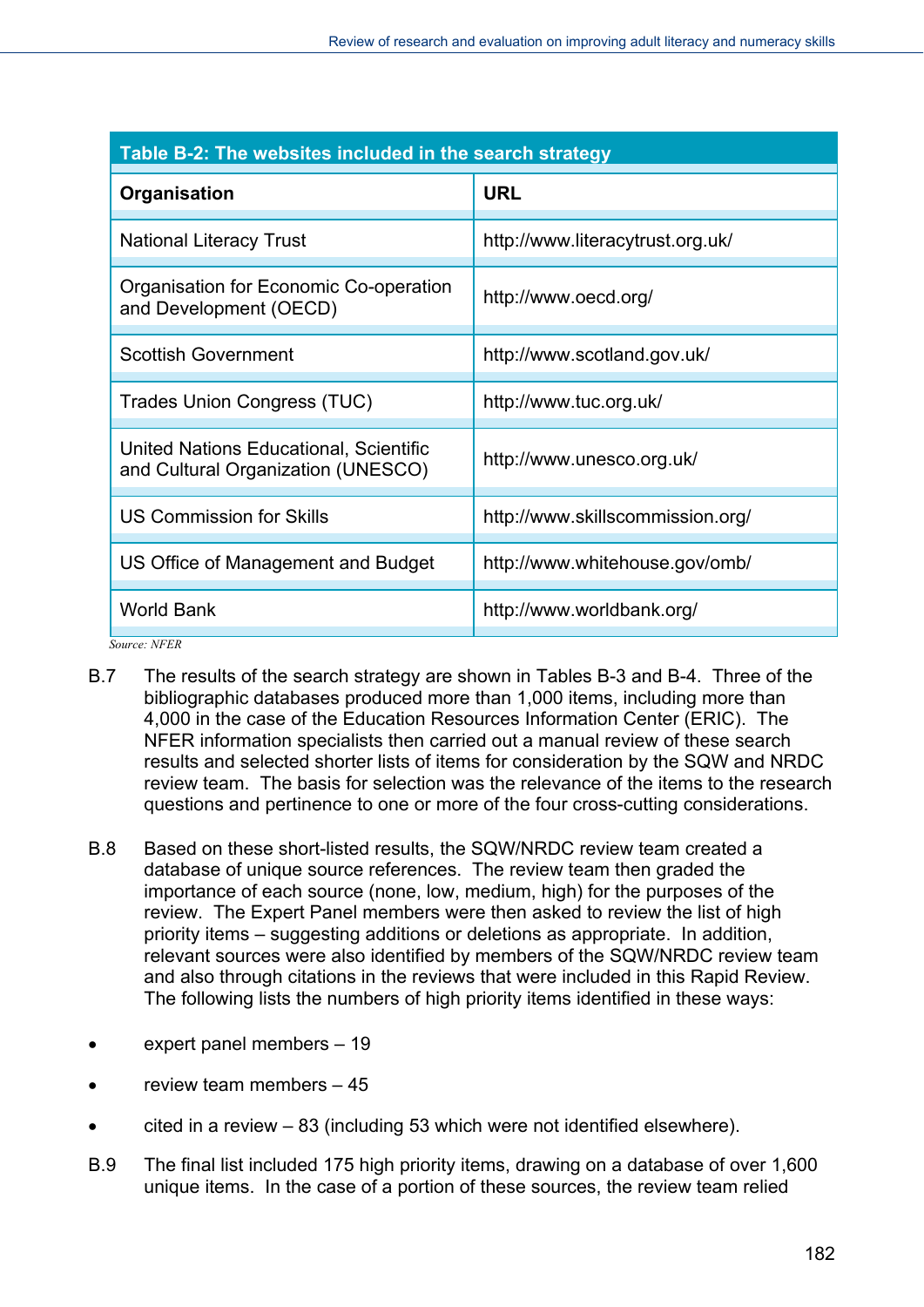upon the summaries or syntheses that had been carried out for earlier literature reviews.

| Table B-3: Items found and selected from the bibliographic database searches |                    |                                                       |                                                                   |
|------------------------------------------------------------------------------|--------------------|-------------------------------------------------------|-------------------------------------------------------------------|
| <b>Database</b>                                                              | <b>Items found</b> | <b>Items selected</b><br>by NFER for<br>consideration | <b>Items</b><br>identified as<br>high priority<br>for this review |
| <b>Australian Education Index</b><br>(AEI)                                   | 2109               | 291                                                   | 5                                                                 |
| <b>British Education Index (BEI)</b>                                         | 1661               | 405                                                   | 38                                                                |
| <b>Education Resources</b><br>Information Center (ERIC)                      | 4365               | 376                                                   | 16                                                                |
| <b>PsycINFO</b>                                                              | 10                 | 9                                                     | $\overline{0}$                                                    |
| Social Policy and Practice                                                   | 36                 | 13                                                    | $\overline{2}$                                                    |
| <b>British Education Index Free</b><br>Collections                           | $\overline{7}$     | $\overline{7}$                                        | $\overline{0}$                                                    |
| <b>Elsevier Economics and</b><br>Finance                                     | 331                | 8                                                     | 0                                                                 |
| Emerald                                                                      | 230                | 11                                                    | 0                                                                 |
| <b>Oxford Economic Papers</b>                                                | 58                 | 3                                                     | 3                                                                 |
| Social Science Research<br>Network (SSRN)                                    | 123                | 29                                                    | $\overline{2}$                                                    |

*Source: NFER and SQW* 

| Table B-4: Items found and selected from the websites of key organisations |                                                       |                                                                |
|----------------------------------------------------------------------------|-------------------------------------------------------|----------------------------------------------------------------|
| Organisation                                                               | Items selected by<br><b>NFER</b> for<br>consideration | <b>Items identified</b><br>as high priority<br>for this review |
| Department for Business, Innovation and                                    |                                                       | ႒                                                              |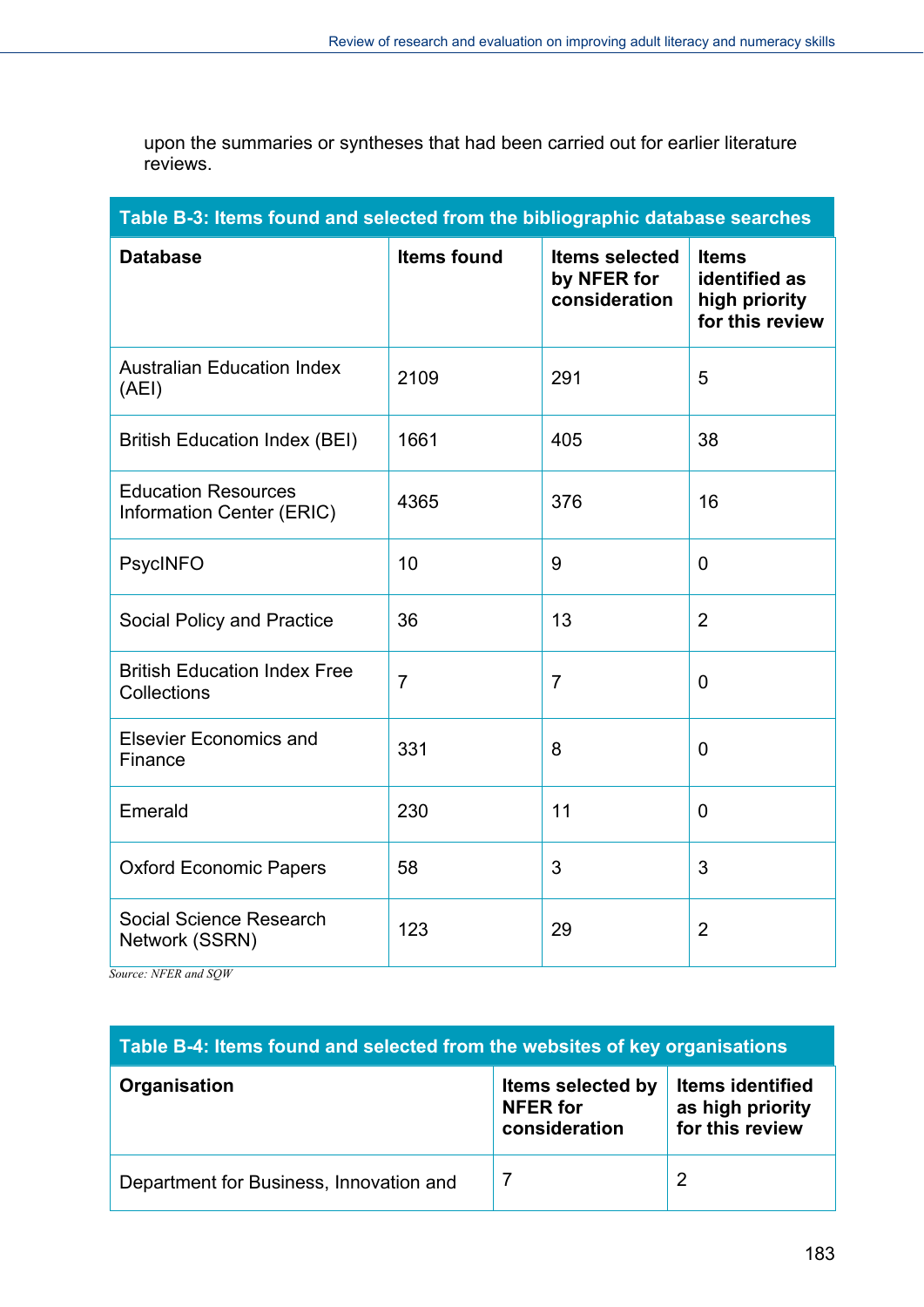| Table B-4: Items found and selected from the websites of key organisations          |                                                       |                                                                |
|-------------------------------------------------------------------------------------|-------------------------------------------------------|----------------------------------------------------------------|
| Organisation                                                                        | Items selected by<br><b>NFER</b> for<br>consideration | <b>Items identified</b><br>as high priority<br>for this review |
| Skills (BIS)                                                                        |                                                       |                                                                |
| Confederation of British Industries (CBI)                                           | 15                                                    | 0                                                              |
| <b>CfBT</b>                                                                         | 6                                                     | $\overline{4}$                                                 |
| Department for Education (DfE)                                                      | 42                                                    | 11                                                             |
| <b>Excellence Gateway</b>                                                           | 24                                                    | 1                                                              |
| IDeA (now LG Improvement and<br>Development)                                        | 10                                                    | 0                                                              |
| International Labour Organisation (ILO)                                             | 32                                                    | $\overline{2}$                                                 |
| National Audit Office (NAO)                                                         | 8                                                     | $\overline{4}$                                                 |
| <b>National Literacy Trust</b>                                                      | 6                                                     | 1                                                              |
| Organisation for Economic Co-operation<br>and Development (OECD)                    | 14                                                    | 1                                                              |
| <b>Scottish Government</b>                                                          | 20                                                    | $\overline{2}$                                                 |
| <b>Trades Union Congress (TUC)</b>                                                  | 8                                                     | 1                                                              |
| United Nations Educational, Scientific and<br><b>Cultural Organization (UNESCO)</b> | 1                                                     | 0                                                              |
| <b>US Commission for Skills</b>                                                     | $\overline{7}$                                        | $\overline{0}$                                                 |
| US Office of Management and Budget                                                  | 1                                                     | 0                                                              |
| <b>World Bank</b>                                                                   | 10                                                    | 1                                                              |

*Source: NFER and SQW*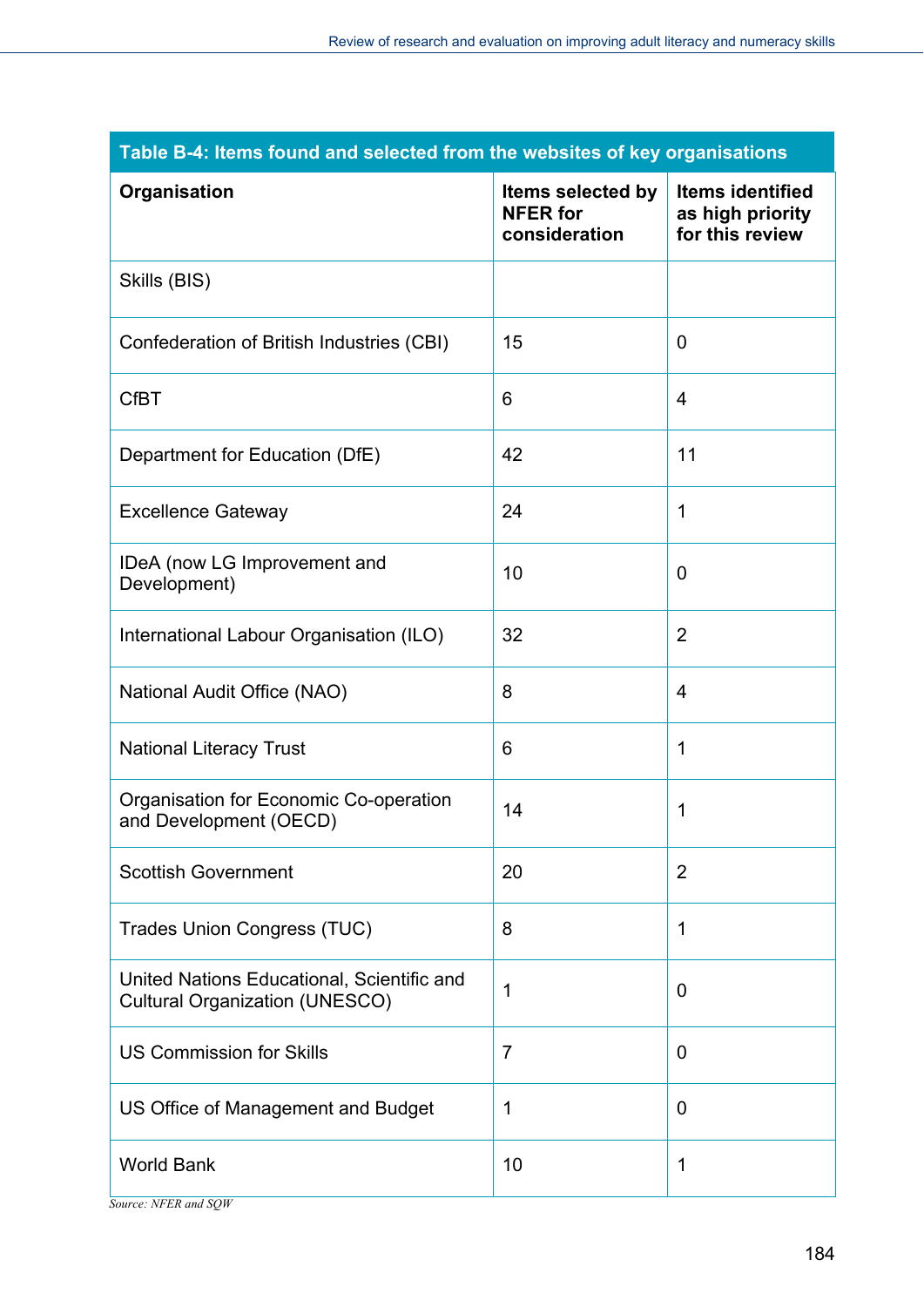# **Step 2: populating the Rapid Review templates**

- B.10 The literature review itself, the second stage, involved a small team of reviewers reviewing the sources and completing a template for each source. A copy of the template is presented in Table B-5. The templates were completed and then stored using QSR NVivo qualitative research software, which was also used at the analysis and report writing stage. The template captured basic information about each source, including the full bibliographic reference, the abstract, key research questions and research methods and sources of evidence. The core of the template was used by the reviewers to record all findings relating to any of the six themes of the study, including the sub-themes under 'quality and effectiveness of provision' and 'learning outcomes'. After each thematic section of the template, there was also space for adding 'significant citations', where the reviewer recorded the full bibliographic reference for any significant findings drawn from another source.
- B.11 In addition to capturing the findings against the six themes (what literacy and numeracy skills are needed, quality and effectiveness of provision, etc), the reviewers also identified where those findings pertained to one or more of the four cross-cutting 'considerations' that BIS required the review and recommendations to take account of. These considerations were:
- workplace vs non-workplace provision
- meeting the needs of 'hard-to-reach' learners
- the difference between literacy and numeracy
- cost-effective, outcome-based approaches to skills provision (any evidence of approaches that are demonstrably cost-effective).
- B.12 These were captured by using the coding functionality within NVivo to code any appropriate text to one or more of the four cross-cutting considerations.

| Table B-5: A copy of the template used to capture information on each source<br>for the Rapid Review |                                                                                                                      |  |
|------------------------------------------------------------------------------------------------------|----------------------------------------------------------------------------------------------------------------------|--|
| <b>Template section</b>                                                                              | Required contents of each section                                                                                    |  |
| Full bibliographic reference                                                                         | Use the Harvard referencing system.                                                                                  |  |
| Abstract or summary                                                                                  | Where an abstract is provided, simply<br>copy and paste it here. Otherwise provide<br>a short summary of the source. |  |
| Reviewer / Date of review                                                                            |                                                                                                                      |  |
| Reason for rejection                                                                                 | If, when reviewing the source, the                                                                                   |  |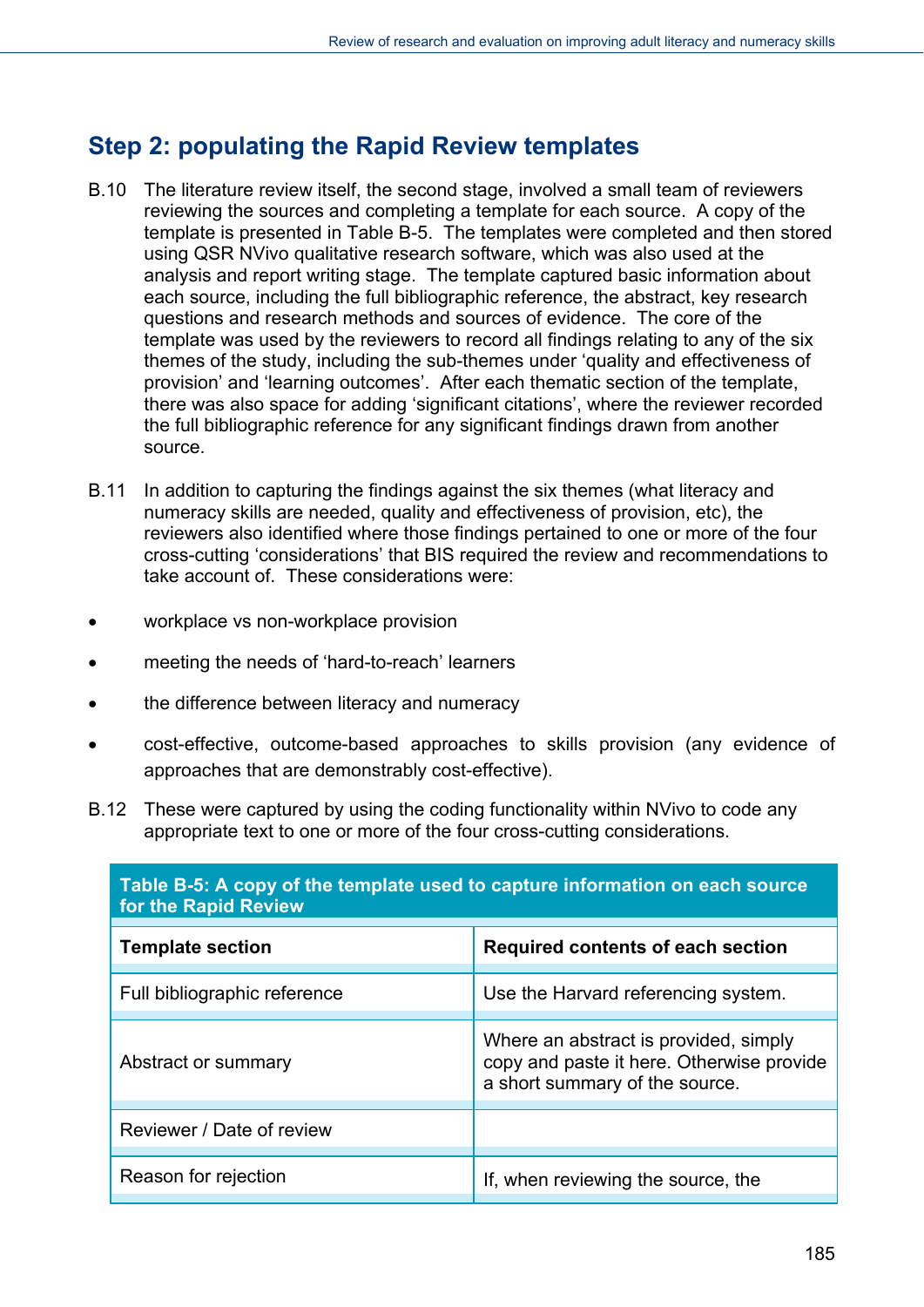| for the Rapid Review                                                                                     |                                                                                                                                                                                                                                                                                                                                                                                                                                                                                                        |  |
|----------------------------------------------------------------------------------------------------------|--------------------------------------------------------------------------------------------------------------------------------------------------------------------------------------------------------------------------------------------------------------------------------------------------------------------------------------------------------------------------------------------------------------------------------------------------------------------------------------------------------|--|
| <b>Template section</b>                                                                                  | <b>Required contents of each section</b>                                                                                                                                                                                                                                                                                                                                                                                                                                                               |  |
|                                                                                                          | reviewer decides that the source is not<br>relevant, s/he should explain the reason<br>for this decision. Otherwise this should be<br>left blank.                                                                                                                                                                                                                                                                                                                                                      |  |
| Glossary                                                                                                 | All acronyms used within the template<br>and their expanded versions.                                                                                                                                                                                                                                                                                                                                                                                                                                  |  |
| Key research questions                                                                                   | i.e. those addressed by the source.                                                                                                                                                                                                                                                                                                                                                                                                                                                                    |  |
| Research methods and sources of<br>evidence                                                              | If primary research specify quantitative,<br>qualitative or mixed methods.<br>If secondary research specify data source<br>(e.g. LFS) or published source (e.g. lit.<br>review).<br>Identify the research methods used, e.g.<br>RCT, (non RCT) experimental study,<br>quasi-experimental study, case study,<br>ethnographic study, grounded theory<br>study.<br>Where relevant, specify:<br>sample and population<br>whether or not causality is claimed.<br>State if any of these details are absent. |  |
| What literacy and numeracy skills are<br>needed                                                          | What literacy and numeracy skills are<br>most needed / demanded by learners,<br>employers and society (to support<br>progression, employability, improved<br>productivity and civic participation)?                                                                                                                                                                                                                                                                                                    |  |
| Significant citations - skills                                                                           | Significant citations from which the<br>findings above are derived. The full<br>citation should be given.                                                                                                                                                                                                                                                                                                                                                                                              |  |
| Quality and effectiveness of provision<br>- adult learning<br>- teaching<br>- quality<br>- effectiveness | What does the research tell us about<br>current provision in terms of the amount<br>and quality of teaching that takes place,<br>the motivation of learners and the link to<br>expected benefits / outcomes?                                                                                                                                                                                                                                                                                           |  |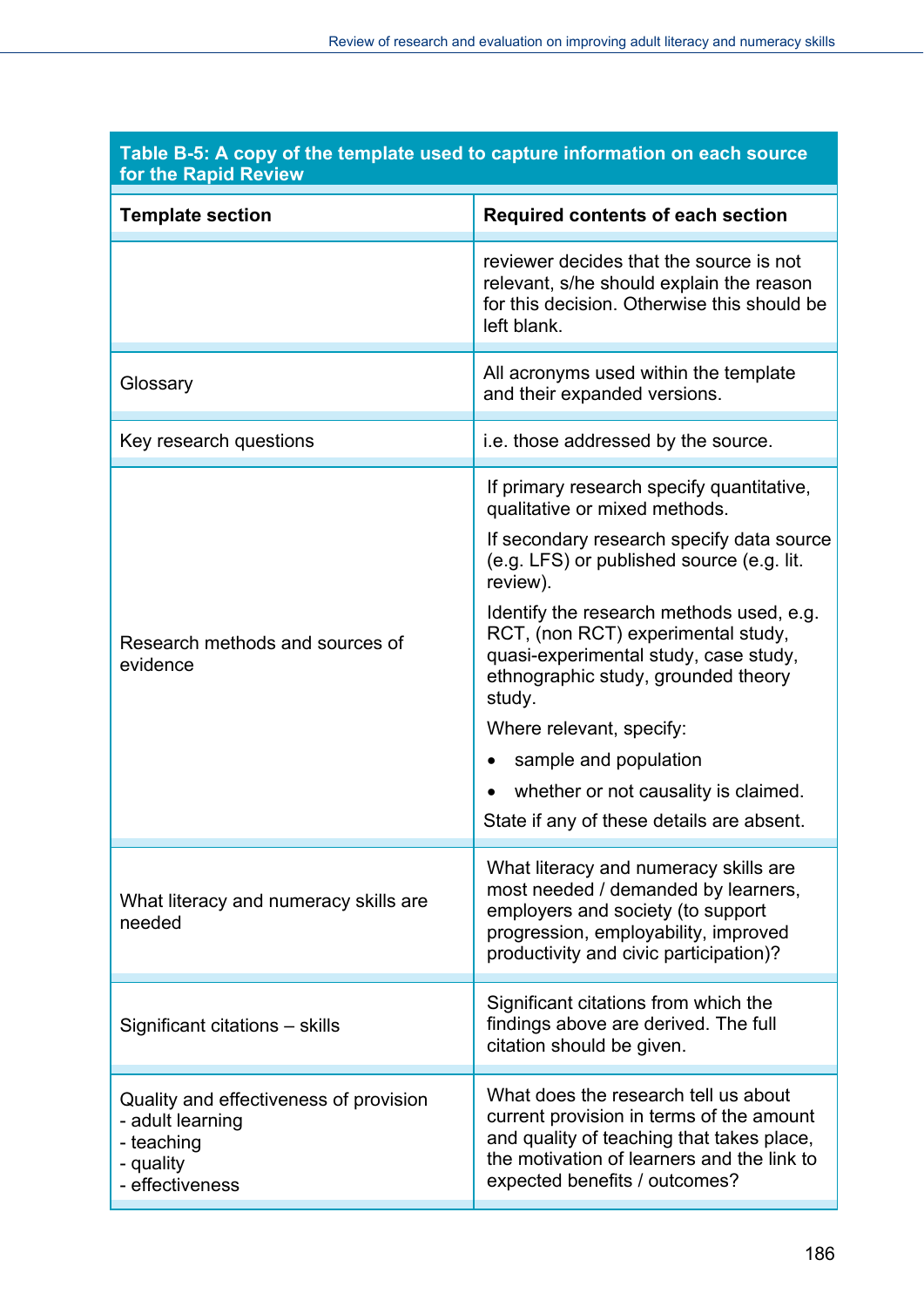| for the Rapid Review                                                      |                                                                                                                                                                                                                                                                                                                                                   |  |  |
|---------------------------------------------------------------------------|---------------------------------------------------------------------------------------------------------------------------------------------------------------------------------------------------------------------------------------------------------------------------------------------------------------------------------------------------|--|--|
| <b>Template section</b>                                                   | <b>Required contents of each section</b>                                                                                                                                                                                                                                                                                                          |  |  |
| - efficiency<br>- motivation<br>- technology<br>- other and cross-cutting | What do we know about the most<br>effective and efficient modes and models<br>of engaging learners and delivering<br>literacy and numeracy provision?                                                                                                                                                                                             |  |  |
|                                                                           | What are the most effective pedagogical<br>approaches and how have they been<br>applied through different delivery models?                                                                                                                                                                                                                        |  |  |
|                                                                           | What is the available evidence on the use<br>of technology to deliver literacy and<br>numeracy provision? To what extent is it<br>currently used? Which types of learners<br>use it? What is the relative effectiveness<br>of different approaches?                                                                                               |  |  |
|                                                                           | Where possible, the findings should be<br>placed under one of the following<br>headings: adult learning; teaching; quality;<br>effectiveness; efficiency; motivation;<br>technology. Otherwise please place<br>findings under the 'other and cross-<br>cutting' heading.                                                                          |  |  |
| Significant citations - provision                                         | Significant citations from which the<br>findings above are derived. The full<br>bibliographic reference should be given.                                                                                                                                                                                                                          |  |  |
| Number of learning hours                                                  | What does the evidence tell us about the<br>number of learning hours needed for skills<br>gain?<br>To what extent does own-time learning<br>impact on the length of courses and the<br>outcomes? What do we know about<br>current practice and expectation in terms<br>of the balance between guided (tutored)<br>learning and own-time learning? |  |  |
| Significant citations – learning hours                                    | Significant citations from which the<br>findings above are derived. The full<br>citation should be given                                                                                                                                                                                                                                          |  |  |
| Learning outcomes<br>- economic                                           | What are the economic, personal<br>(including progression) and social returns                                                                                                                                                                                                                                                                     |  |  |

## **Table B-5: A copy of the template used to capture information on each source for the Rapid Review**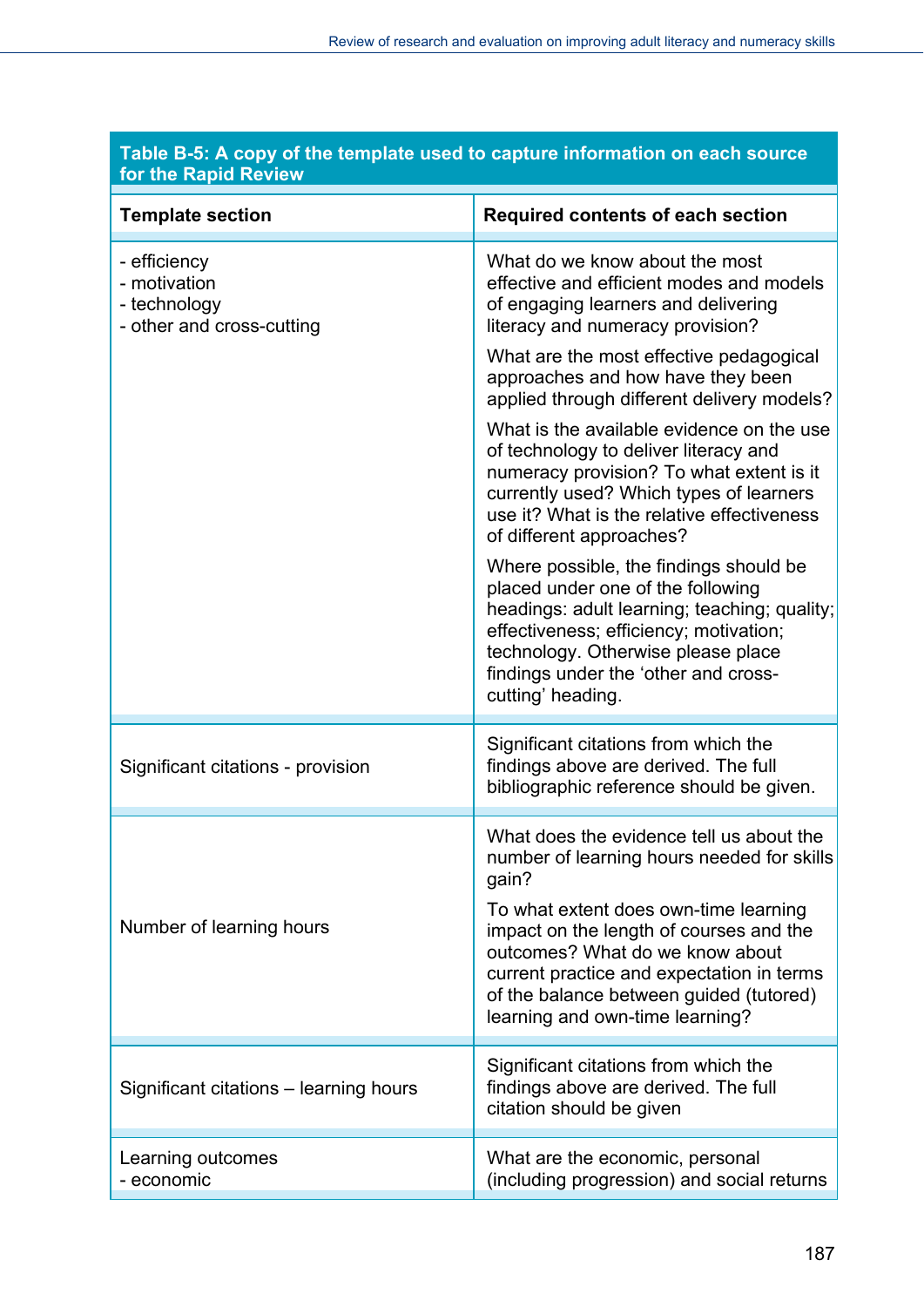| for the Rapid Review                                                                                                                                                                                                                                                                                                            |  |  |  |
|---------------------------------------------------------------------------------------------------------------------------------------------------------------------------------------------------------------------------------------------------------------------------------------------------------------------------------|--|--|--|
| <b>Required contents of each section</b>                                                                                                                                                                                                                                                                                        |  |  |  |
| of improving adults' literacy and numeracy<br>skills and how can we improve our<br>evidence base in this area?                                                                                                                                                                                                                  |  |  |  |
| Where possible, findings should be<br>separated for economic, personal and<br>social returns. Otherwise please place<br>findings under the 'other and cross-<br>cutting' heading.                                                                                                                                               |  |  |  |
| Where do positive outcomes occur and<br>why do they occur? (i.e. the link between<br>the features of provision and the outcome,<br>and how we can improve outcomes.<br>Economic and personal outcomes include<br>getting a job, sustaining employment,<br>progressing in employment, wage returns,<br>increasing productivity.) |  |  |  |
| Significant citations from which the<br>findings above are derived. The full<br>citation should be given.                                                                                                                                                                                                                       |  |  |  |
| What does the research tell us about<br>retention rates, why skills loss occurs and<br>what can and has been done to reduce it?                                                                                                                                                                                                 |  |  |  |
| Significant citations from which the<br>findings above are derived. The full<br>citation should be given.                                                                                                                                                                                                                       |  |  |  |
| What does the research tell us about the<br>current culture and practice relating to<br>learner persistence and the most effective<br>ways to keep people in learning for long<br>enough to make significant progress?                                                                                                          |  |  |  |
| Significant citations from which the<br>findings above are derived. The full<br>citation should be given.                                                                                                                                                                                                                       |  |  |  |
|                                                                                                                                                                                                                                                                                                                                 |  |  |  |

## **Table B-5: A copy of the template used to capture information on each source for the Rapid Review**

*Source: SQW*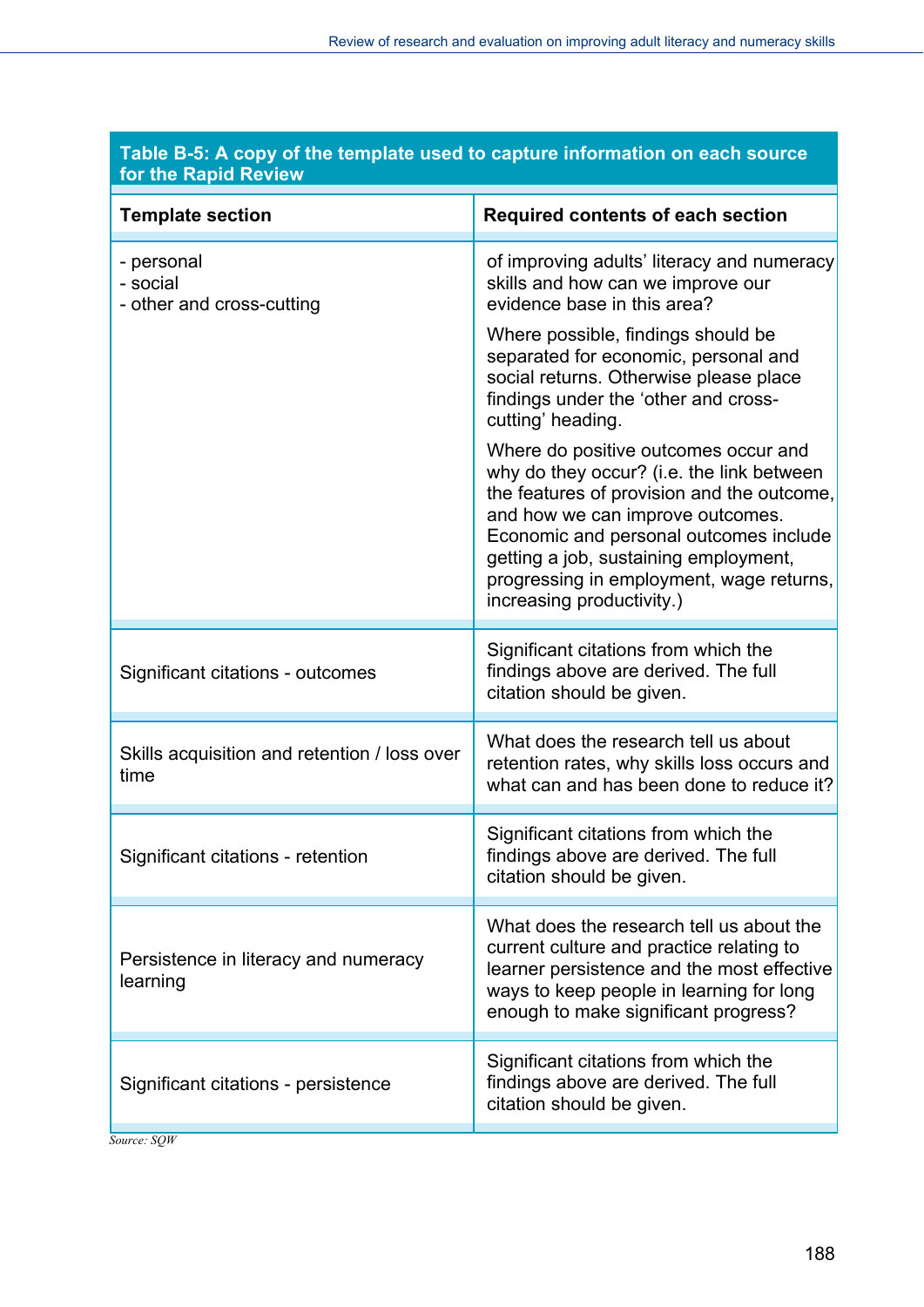# **Step 3: analysing the review templates and drafting the report.**

B.13 The third stage of the Rapid Review entailed reviewing the review templates, from which the review team then drafted the findings sections of this Rapid Review. This analysis was carried out by a four person team from SQW and NRDC: Michael Frearson and Stuart Johnson from SQW and John Vorhaus and Jennifer Litster from NRDC. Members of the Expert Panel were also asked to comment on an early draft of the review.

# **Keywords used for each bibliographic database**

B.14 Below we present the precise search strategies used with each of the bibliographic databases in terms of the keywords used and, in some cases, the combinations of keywords. The search strategy for each database reflects the differences in database structure and vocabulary. Smaller sets of keywords were used in the more specialist databases. Throughout, the abbreviation 'ft' denotes that a free-text search term was used, the symbol \$ denotes truncation of terms and the symbol? is used as a wildcard to accommodate variant spellings. NEAR finds words within a five-word range either before or after the first search term. Ti, Ab restricts the search terms so that they are only found in the title and abstract fields. Terms were not automatically 'exploded' to search on all narrower terms in those databases offering this facility. However, wherever possible, narrower terms were included in the search string.

## *Australian Education Index (AEI)*

#### **Skills set**

- #1 Adult basic skills
- #2 Adult literacy
- #3 Adult numeracy (ft)
- #4 Adult literacy and numeracy (ft)
- #5 Adult literacy numeracy (ft)
- #6 Adult literacy language
- #7 ALAN. Ti, Ab
- #8 ALLN (ft)
- #9 ALNE (ft)
- #10 Basic skills
- #11 Communication skills
- #12 Core skills (ft)
- #13 Essential skills (ft)
- #14 Foundation skills (ft)
- #15 Functional literacy
- #16 Functional reading
- #17 Functional English (ft)
- #18 Functional numeracy (ft)
- #19 Functional mathematics (ft)
- #20 Key competences (ft)
- #21 Literacy
- #22 Literacy skills (ft)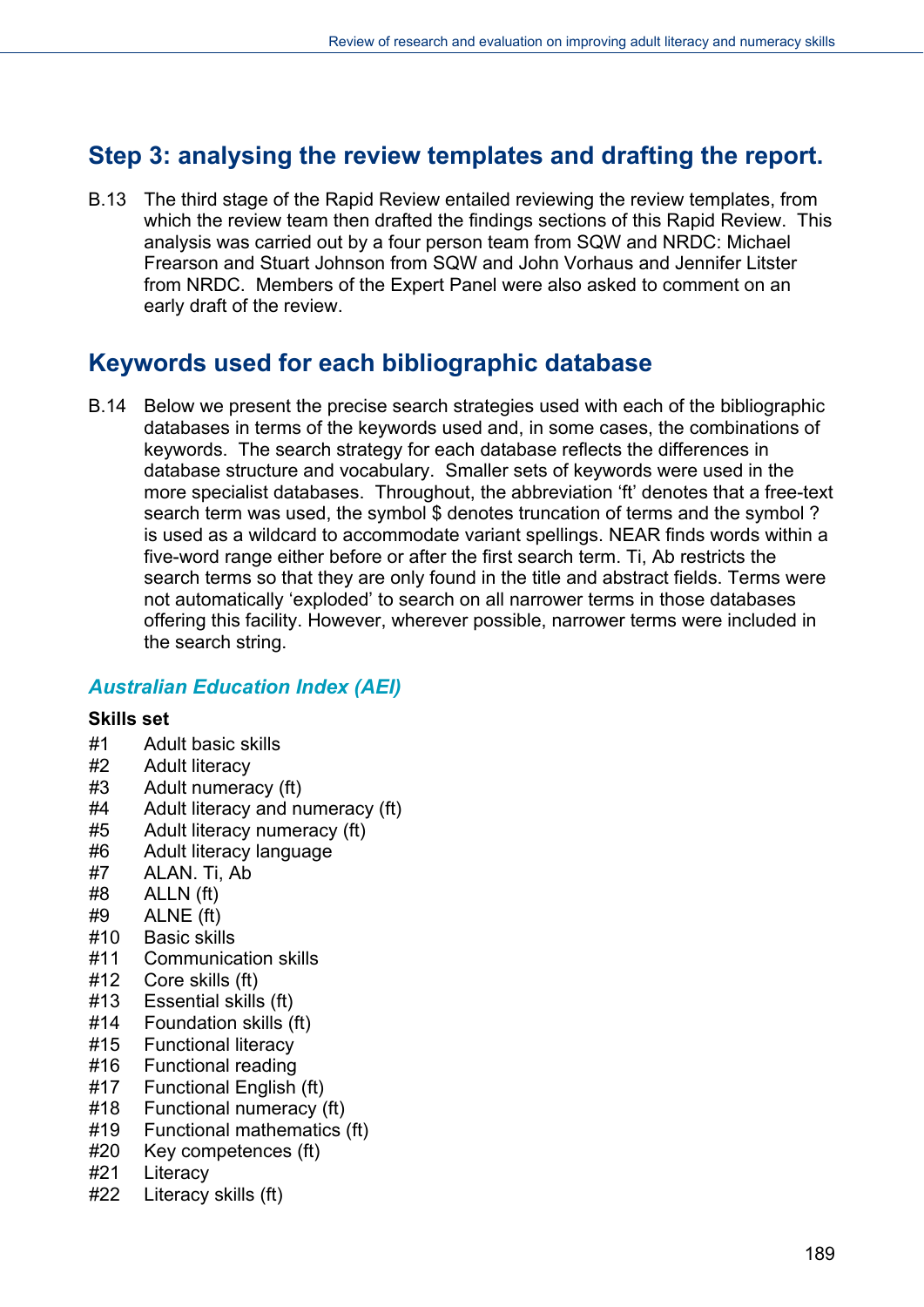- #23 Mathematics skills
- #24 Numeracy
- #25 Numeracy skills (ft)
- #26 Oracy (ft)
- #27 Reading skills (ft)
- #28 Study skills
- #29 Upskilling (ft)
- #30 Workplace based literacy (ft)
- #31 Workplace based numeracy (ft)
- #32 Workplace based skills (ft)
- #33 Writing skills
- #34 #1 or #2 or #3 or #4 or #5 or #6 or #7 or #8 or #9 or #10 or #11 or #12 or #13 or #14 or #15 or #16 or #17 or #18 or #19 or #20 or #21 or #22 or #23 or #24 or #25 or #26 or #27 or #28 or #29 or #30 or #31 or #32 or #33

### **People requiring the skills set**

- #35 Adult learners (ft)
- #36 Adults
- #37 Businesses (ft)
- #38 Disabilities
- #39 Disaffected (ft)
- #40 Disengaged (ft)
- #41 Early school leavers (ft)
- #42 Employers
- #43 Employees
- #44 Hard to reach learners (ft)
- #45 Individuals (ft)
- #46 Job applicants
- #47 Job seekers (ft)
- #48 Labo?r market
- #49 Learners (ft)
- #50 Learning difficulties (ft)
- #51 Learning disabilities (ft)
- #52 NEET\$ or 'not in education, employment or training' (ft)
- #53 Education employment near training
- #54 Offenders (ft)
- #55 Social partners (ft)
- #56 Society (ft)
- #57 Special educational needs (ft)
- #58 Unemployed (ft)
- #59 Unions
- #60 #35 or #36 or #37 or #38 or #39 or #40 or #41 or #42 or #43 or #44 or #45 or #46 or #47 or #48 or #49 or #50 or #51 or #52 or #53 or #54 or #55 or #56 or #57 or #58 or #59
- #61 #34 and #60

### **Adult learning set**

- #62 Adult and community education (ft)
- #63 Adult basic education
- #64 Adult education
- #65 Adult education curriculum
- #66 Adult learning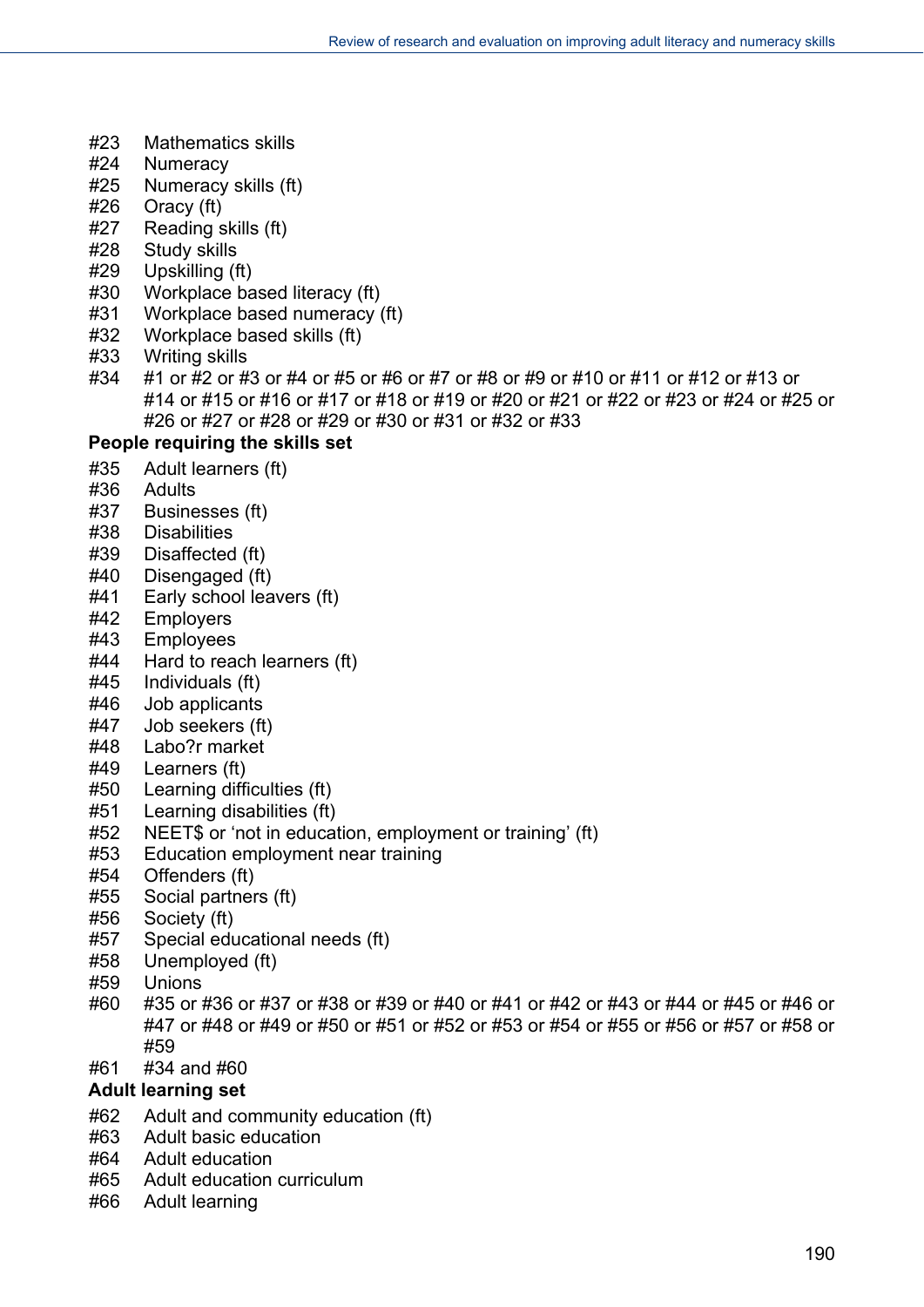- #67 Adult learners (ft)
- #68 Adult secondary education (ft)
- #69 Basic skills training (ft)
- #70 Blended learning (ft)
- #71 Community learning and development (ft)
- #72 Community education
- #73 Embedded learning (ft)
- #74 Family learning (ft)
- #75 Family literacy language (ft)
- #76 FLLN
- #77 Flexible learning (ft)
- #78 Further education
- #79 General educational development (ft)
- #80 GED (ft)
- #81 GED program?s (ft)
- #82 Lifelong learning
- #83 Literacy education
- #84 Literacy program?s (ft)
- #85 Second chance education (ft)
- #86 Skills for Life (ft)
- #87 Train near Gain (ft)
- #88 Union learning (ft)
- #89 Vocational education
- #90 Workplace learning (ft)
- #91 Work based learning (ft)
- #92 #62 or #63 or #64 or #65 or #66 or #67 or #68 or #69 or #70 or #71 or #72 or #73 or #74 or #75 or #76 or #77 or #78 or #79 or #80 or #81 or #82 or #83 or #84 or #85 or #86 or #87 or #88 or #89 or #90 or #91
- #93 (#34 and #92) not #60

### **Teaching set**

- #94 Adult education teachers (ft)
- #95 Adult educators
- #96 Adult literacy tutors
- #97 Delivery systems
- #98 Delivery models (ft)
- #99 Distance education
- #100 Educational methods
- #101 FE teachers(ft)
- #102 FE trainers(ft)
- #103 Informal learning (ft)
- #104 Nonformal education
- #105 Nontraditional education
- #106 Instructional design
- #107 Instructional methods (ft)
- #108 Off the job training
- #109 On the job training
- #110 Pedagogy (ft)
- #111 Teaching process
- #112 Teaching methods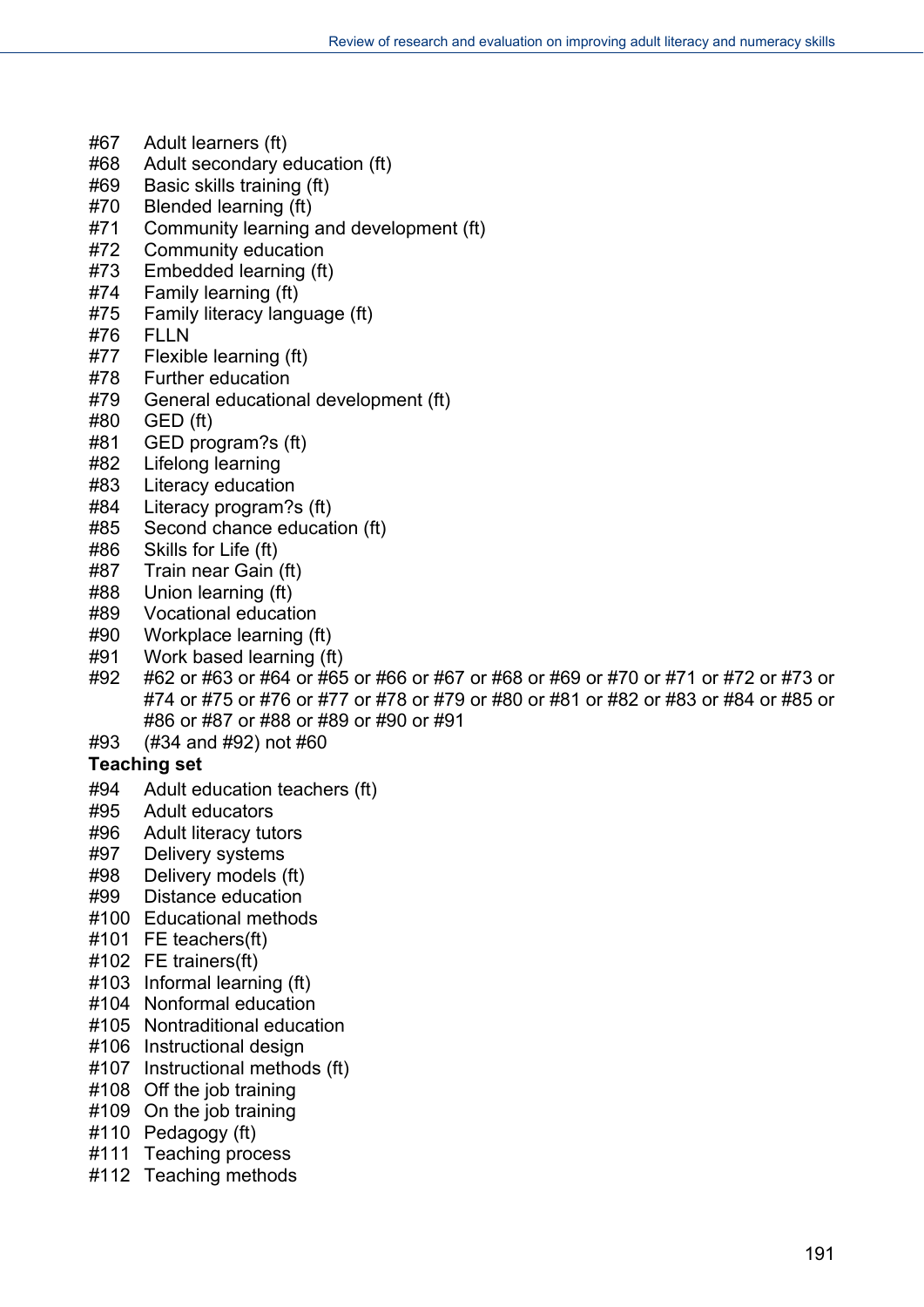- #113 #94 or #95 or #96 or #97 or #98 or #99 or #100 or #101 or #102 or #103 or #104 or #105 or #106 or #107 or #108 or #109 or #110 or #111 or #112
- #114 (#34 and #113) not (#60 or #92)

## **Quality set**

- #115 Assessment
- #116 Continuing professional development (ft)
- #117 CPD (ft)
- #118 Costs
- #119 Educational quality
- #120 Initial teacher training (ft)
- #121 Preservice teacher education
- #122 Teacher qualifications
- #123 Teacher quality (ft)
- #124 Teaching quality (ft)
- #125 Teacher mobility
- #126 Teacher turnover (ft)
- #127 #115 or #116 or #117 or #118 or #119 or #120 or #121 or #122 or #123 or #124 or #125 or #126
- #128 (#34 and #127) not (#60 or #92 or #113)

#### **Effectiveness set**

- #129 Achievement rate (ft)
- #130 Effective approach\$ (ft)
- #131 Evaluation
- #132 Impact
- #133 Success rate (ft)
- #134 Teacher effectiveness
- #135 #129 or #130 or #131 or #132 or #133 or #134
- #136 (#34 and #135) not (#60 or #92 or #113 or #127)

### **Efficiency set**

- #137 Cost analysis (ft)
- #138 Cost benefit analysis (ft)
- #139 Cost effectiveness
- #140 Educational economics
- #141 #137 or #138 or #139 or #140
- #142 (#34 and #141) not (#60 or #92 or #113 or #127 or #135)

### **Motivation set**

- #143 Aspiration
- #144 Individual learning accounts (ft)
- #145 ILA (ft)
- #146 Learner aims (ft)
- #147 Learning aims (ft)
- #148 Learner educational objectives
- #149 Learner goals (ft)
- #150 Learning goals (ft)
- #151 Motivation
- #152 Learning motivation
- #153 Learner motivation (ft)
- #154 Learner support (ft)
- #155 Learning support (ft)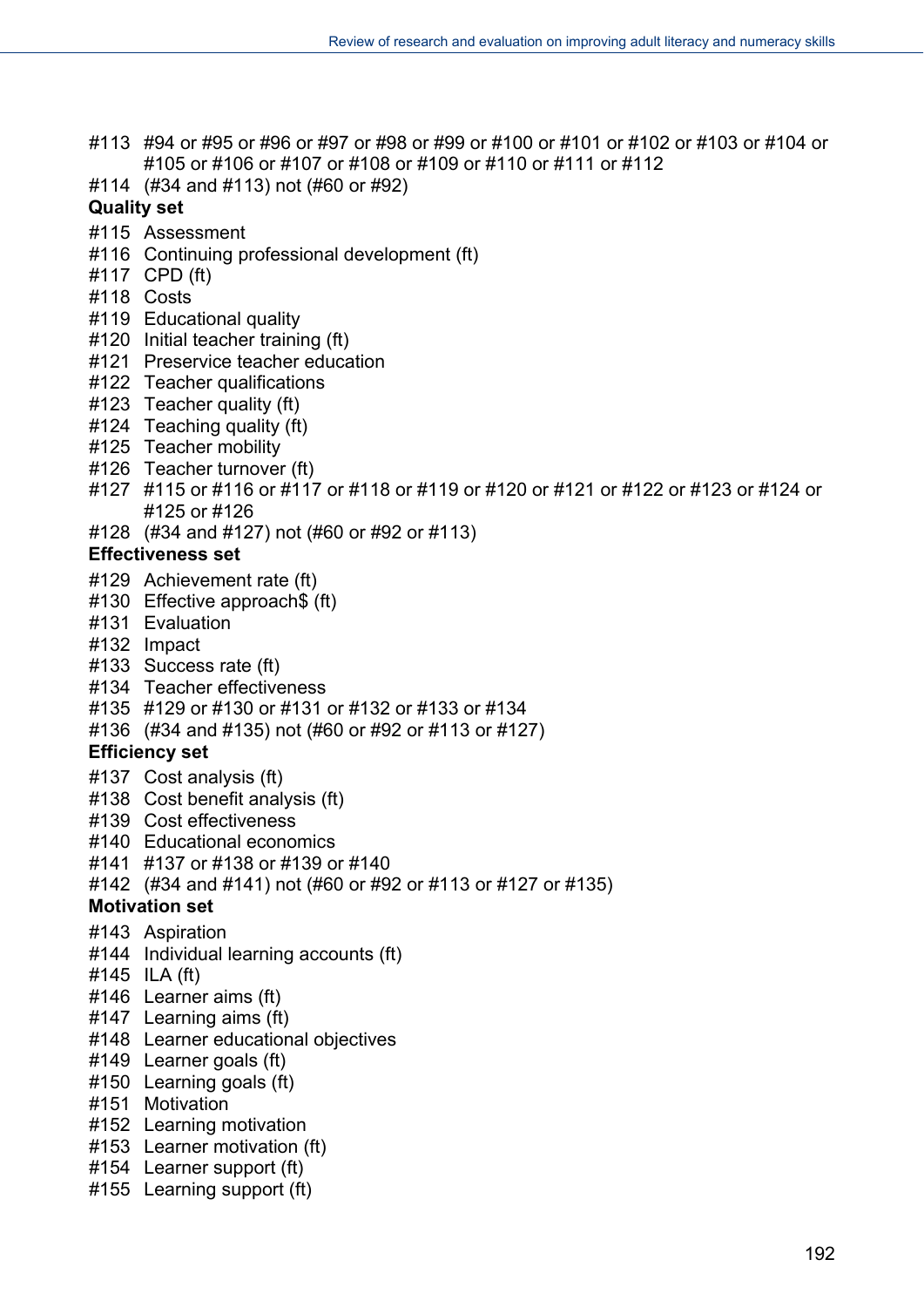- #156 Self motivation
- #157 Sponsors (ft)
- #158 #143 or #144 or #145 or #146 or #147 or #148 or #149 or #150 or #151 or #152 or #153 or #154 or #155 or #156 or #157
- #159 (#34 and #158) not (#60 or #92 or #113 or #127 or #135 or #141)

#### **Technology set**

- #160 Computer assisted learning (ft)
- #161 Computer assisted teaching (ft)
- #162 Computer mediated communication
- #163 Computers
- #164 Distance learning (ft)
- #165 E learning (ft)
- #166 ICT
- #167 Information technology
- #168 Information and communication technology (ft)
- #169 Independent learning (ft)
- #170 Internet
- #171 Internet learning (ft)
- #172 Learning technology (ft)
- #173 M learning (ft)
- #174 Mobile learning (ft)
- #175 Online learning (ft)
- #176 Video conferencing (ft)
- #177 Virtual learning environment\$ (ft)
- #178 VLE (ft)
- #179 Web 1(ft)
- #180 Web 2 (ft)
- #181 Web 3 (ft)
- #182 #160 or #161 or #162 or #163 or #164 or #165 or #166 or #167 or #168 or #169 or #170 or #171 or #172 or #173 or #174 or #175 or #176 or #177 or #178 or #179 or #180 or #181
- #183 (#34 and #182) not (#60 or #92 or #113 or #127 or #135 or #141 or #158)

#### **Learning hours set**

- #184 Attention span
- #185 Engaged time (ft)
- #186 Flexible progression
- #187 Guided learning hours (ft)
- #188 Home study
- #189 Independent study
- #190 Instruction hours (ft)
- #191 Intensive courses (ft)
- #192 Learning time (ft)
- #193 Own time learning (ft)
- #194 Self paced courses (ft)
- #195 Self study (ft)
- #196 Study time (ft)
- #197 Supported self study (ft)
- #198 Time factors (learning)
- #199 Time off task (ft)
- #200 Time on task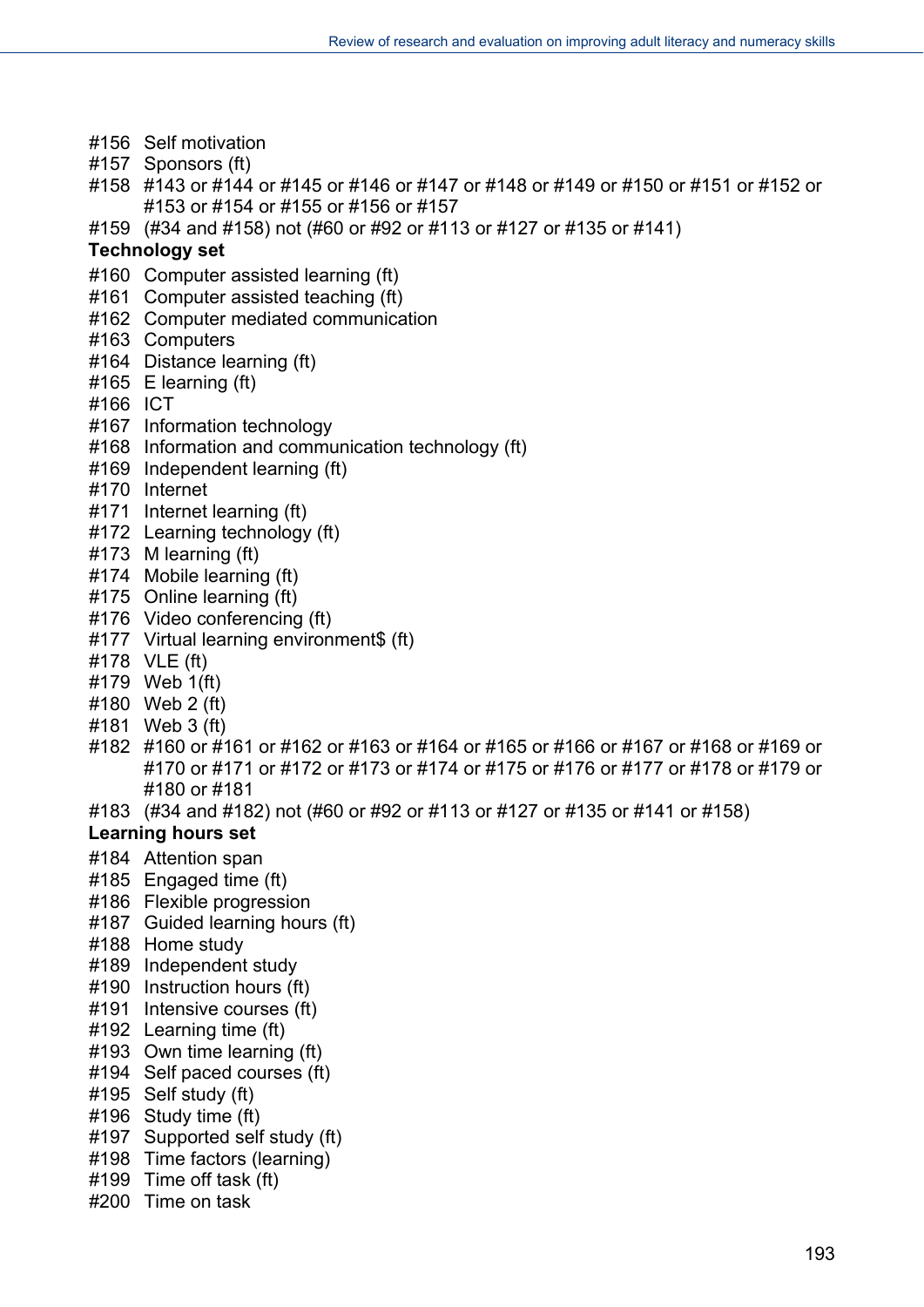- #201 Tutored learning
- #202 #184 or #185 or #186 or #187 or #188 or #189 or #190 or #191 or #192 or #193 or #194 or #195 or #196 or #197 or #198 or #199 or #200 or #201
- #203 (#34 and #202) not (#60 or #92 or #113 or #127 or #135 or #141 or #158 or #182)

#### **Learning outcomes set**

- #204 Absenteeism
- #205 Benefit\$
- #206 Confidence
- #207 Earnings (ft)
- #208 Educational benefits
- #209 Educational mobility
- #210 Educational outcomes (ft)
- #211 Employability (ft)
- #212 Employee productivity (ft)
- #213 Employment
- #214 Employment level
- #215 Employment potential
- #216 Employment status
- #217 Health benefits (ft)
- #218 Human capital
- #219 Human resource development (ft)
- #220 Income
- #221 Outcomes
- #222 Outcomes of education
- #223 Productivity
- #224 Qualifications
- #225 Return on investment (ft)
- #226 Salaries
- #227 Self esteem
- #228 Self confidence
- #229 Self efficacy
- #230 Social capital
- #231 Social cohesion (ft)
- #232 Social inclusion (ft)
- #233 Social integration
- #234 Social return (ft)
- #235 Social return on investment (ft)
- #236 Staff retention (ft)
- #237 Wages
- #238 Workforce performance (ft)
- #239 #204 or #205 or #206 or #207 or #208 or #209 or #210 or #211 or #212 or #213 or #214 or #215 or #216 or #217 or #218 or #219 or #220 or #221 or #222 or #223 or #224 or #225 or #226 or #227 or #228 or #229 or #230 or #231 or #232 or #233 or #234 or #235 or #236 or #237 or #238
- #240 (#34 and #239) not (#60 or #92 or #113 or #127 or #135 or #141 or #158 or #182 or #202)
- **Skills acquisition, retention and loss set**
- #241 Cognitive processes
- #242 Cognitive style
- #243 Learner characteristics (ft)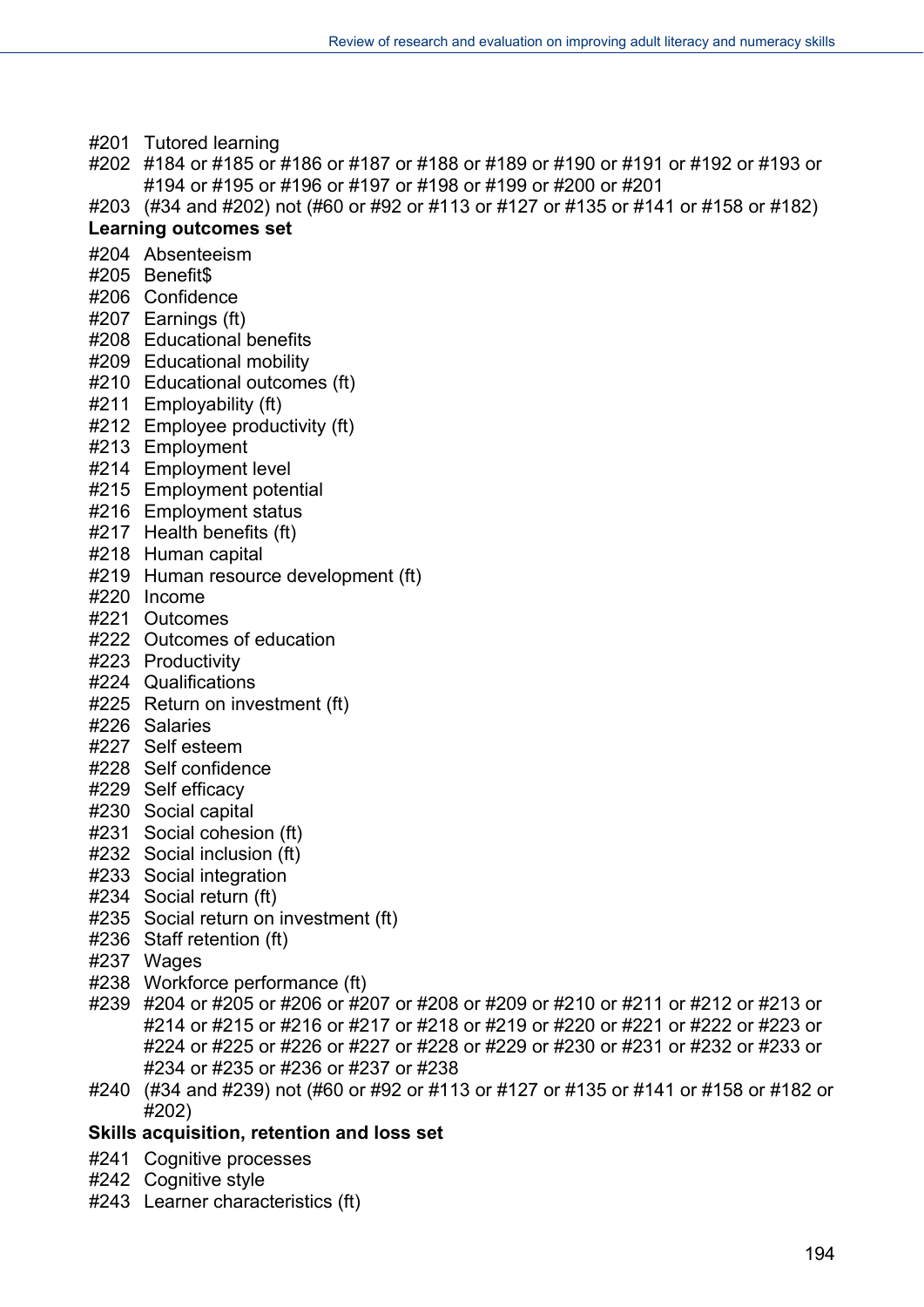- #244 Learner fatigue (ft)
- #245 Learning loss (ft)
- #246 Skill\$ application (ft)
- #247 Skill\$ atrophy (ft)
- #248 Skill\$ fade (ft)
- #249 Skill\$ loss (ft)
- #250 Skill\$ retention (ft)
- #251 Skill\$ utili?ation (ft)
- #252 #241 or #242 or #243 or #244 or #245 or #246 or #247 or #248 or #249 or #250 or #251
- #253 (#34 and #252) not (#60 or #92 or #113 or #127 or #135 or #141 or #158 or #182 or #202 or #239)

#### **Persistence set**

- #254 Academic persistence
- #255 Access to education
- #256 Access to learning
- #257 Attendance
- #258 Barriers to learning (ft)
- #259 Completion (ft)
- #260 Cost\$ of learning (ft)
- #261 Course completion rate (ft)
- #262 Disadvantaged learners (ft)
- #263 Dropouts
- #264 Adult dropouts
- #265 Financial incentives (ft)
- #266 Flexible progression
- #267 Hard to reach learners (ft)
- #268 Learner autonomy (ft)
- #269 Learner persistence (ft)
- #270 Learner retention (ft)
- #271 Learning journey (ft)
- #272 Non completion (ft)
- #273 Outreach (ft)
- #274 Outreach program?es
- #275 Participant satisfaction
- #276 Participation
- #277 Persistence
- #278 Personal autonomy
- #279 Progression (ft)
- #280 Satisfaction (ft)
- #281 'Stick with it' (ft)
- #282 Study habits
- #283 #254 or #255 or #256 or #257 or #258 or #259 or #260 or #261 or #262 or #263 or #264 or #265 or #266 or #267 or #268 or #269 or #270 or #271 or #272 or #273 or #274 or #275 or #276 or #277 or #278 or #279 or #280 or #281 or #282
- #284 (#34 and #283) not (#60 or #92 or #113 or #127 or #135 or #141 or #158 or #182 or #202 or #239 or #252)

*British Education Index (BEI)* 

#### **Skills set**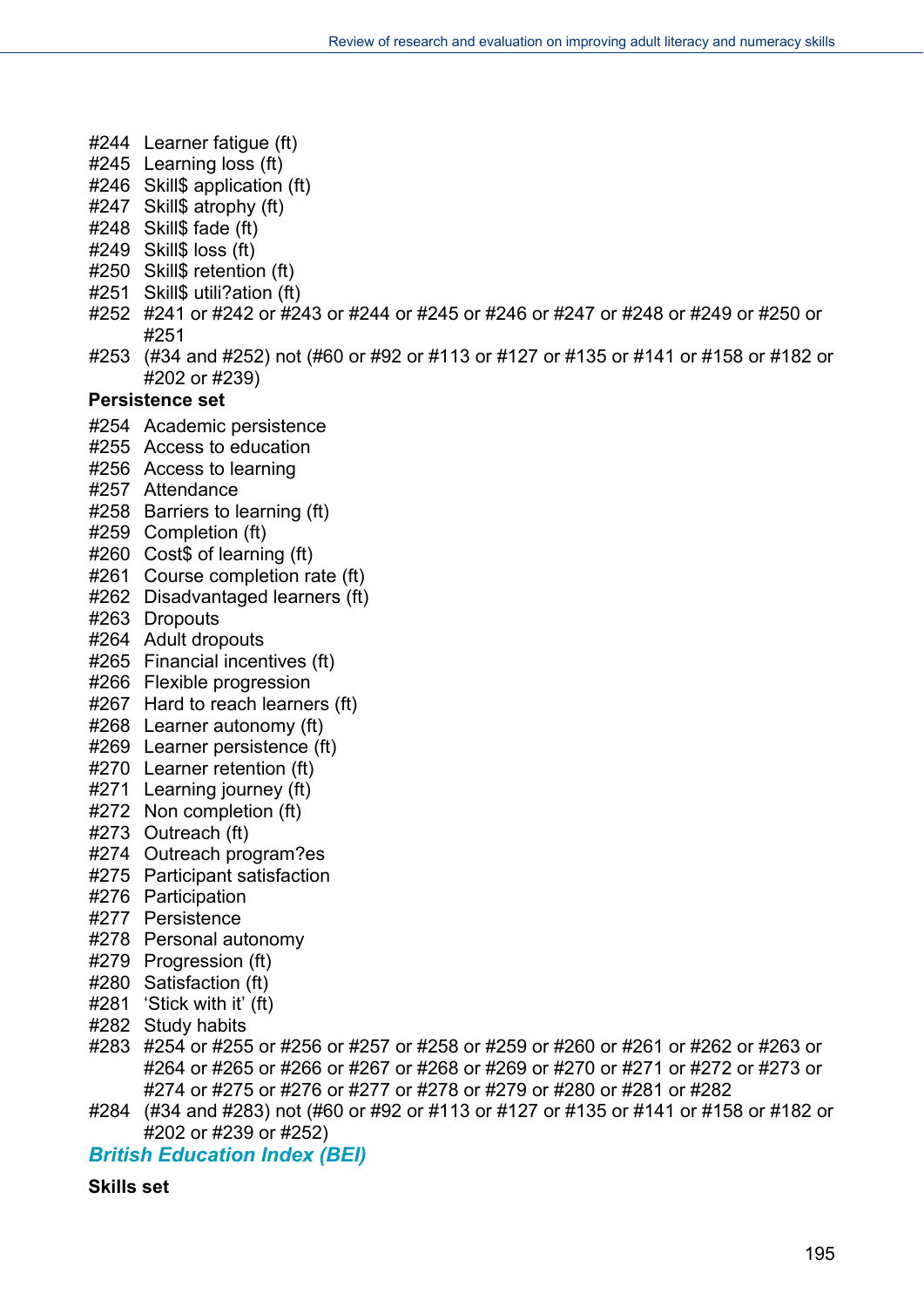- #1 Adult basic skills
- #2 Adult literacy
- #3 Adult numeracy (ft)
- #4 Adult literacy and numeracy (ft)
- #5 Adult literacy numeracy (ft)
- #6 Adult literacy language
- #7 ALAN. Ti, Ab
- #8 ALLN (ft)
- #9 ALNE (ft)
- #10 Basic skills
- #11 Communication skills
- #12 Core skills (ft)
- #13 Essential skills (ft)
- #14 Foundation skills (ft)
- #15 Functional literacy
- #16 Functional reading
- #17 Functional English (ft)
- #18 Functional numeracy (ft)
- #19 Functional mathematics (ft)
- #20 Key competences (ft)
- #21 Literacy
- #22 Literacy skills (ft)
- #23 Mathematics skills
- #24 Numeracy
- #25 Numeracy skills (ft)
- #26 Oracy (ft)
- #27 Reading skills (ft)
- #28 Study skills
- #29 Upskilling (ft)
- #30 Workplace based literacy (ft)
- #31 Workplace based numeracy (ft)
- #32 Workplace based skills (ft)
- #33 Writing skills
- #34 #1 or #2 or #3 or #4 or #5 or #6 or #7 or #8 or #9 or #10 or #11 or #12 or #13 or #14 or #15 or #16 or #17 or #18 or #19 or #20 or #21 or #22 or #23 or #24 or #25 or #26 or #27 or #28 or #29 or #30 or #31 or #32 or #33

#### **People requiring the skills set**

- #35 Adult learners (ft)
- #36 Adults
- #37 Businesses (ft)
- #38 Disabilities
- #39 Disaffected (ft)
- #40 Disengaged (ft)
- #41 Early school leavers (ft)
- #42 Employers
- #43 Employees
- #44 Hard to reach learners (ft)
- #45 Individuals (ft)
- #46 Job applicants
- #47 Job seekers (ft)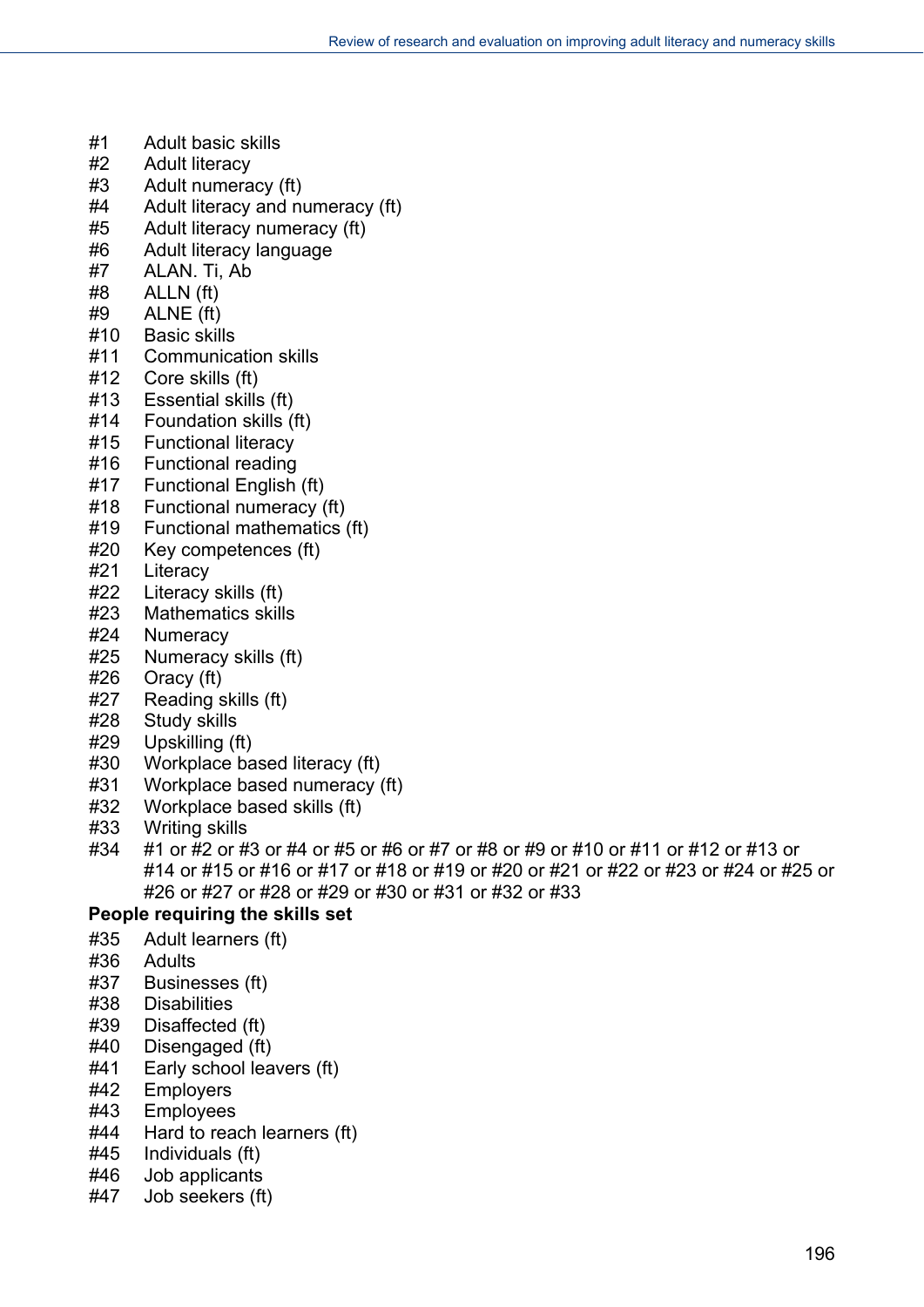- #48 Labour market
- #49 Learners (ft)
- #50 Learning difficulties (ft)
- #51 Learning disabilities (ft)
- #52 NEET\$ or 'not in education, employment or training' (ft)
- #53 Education employment near training
- #54 Offenders (ft)
- #55 Social partners (ft)
- #56 Society (ft)
- #57 Special educational needs (ft)
- #58 Unemployed (ft)
- #59 Unions
- #60 #35 or #36 or #37 or #38 or #39 or #40 or #41 or #42 or #43 or #44 or #45 or #46 or #47 or #48 or #49 or #50 or #51 or #52 or #53 or #54 or #55 or #56 or #57 or #58 or #59
- #61 #34 and #60

#### **Adult learning set**

- #62 Adult and community education (ft)
- #63 Adult basic education
- #64 Adult education
- #65 Adult education curriculum
- #66 Adult learning
- #67 Adult learners (ft)
- #68 Adult secondary education (ft)
- #69 Basic skills training (ft)
- #70 Blended learning (ft)
- #71 Community learning and development (ft)
- #72 Community education
- #73 Embedded learning (ft)
- #74 Family learning (ft)
- #75 Family literacy language (ft)
- #76 FLLN
- #77 Flexible learning (ft)
- #78 Further education
- #79 General educational development (ft)
- #80 GED (ft)
- #81 GED program?s (ft)
- #82 Lifelong learning
- #83 Literacy education
- #84 Literacy program?s (ft)
- #85 Second chance education (ft)
- #86 Skills for Life (ft)
- #87 Train near Gain (ft)
- #88 Union learning (ft)
- #89 Vocational education
- #90 Workplace learning (ft)
- #91 Work based learning (ft)
- #92 #62 or #63 or #64 or #65 or #66 or #67 or #68 or #69 or #70 or #71 or #72 or #73 or #74 or #75 or #76 or #77 or #78 or #79 or #80 or #81 or #82 or #83 or #84 or #85 or #86 or #87 or #88 or #89 or #90 or #91 or #92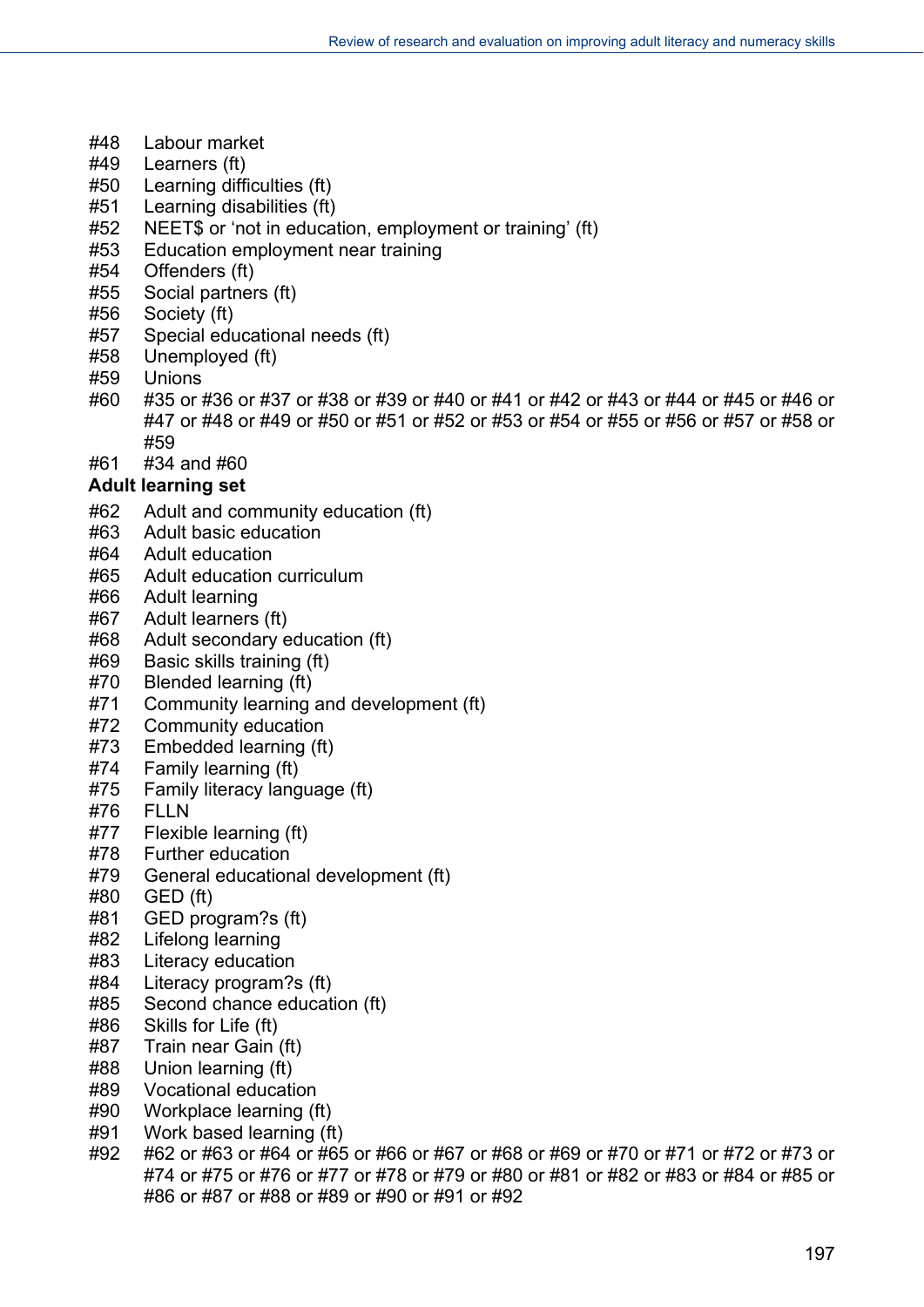#93 (#34 and #92) not #60

#### **Teaching set**

- #94 Adult education teachers (ft)
- #95 Adult educators
- #96 Adult literacy tutors
- #97 Delivery systems
- #98 Delivery models (ft)
- #99 Distance education
- #100 Educational methods
- #101 FE teachers(ft)
- #102 FE trainers(ft)
- #103 Informal learning (ft)
- #104 Nonformal education
- #105 Nontraditional education
- #106 Instructional design
- #107 Instructional methods (ft)
- #108 Off the job training
- #109 On the job training
- #110 Pedagogy (ft)
- #111 Teaching process
- #112 Teaching methods
- #113 #94 or #95 or #96 or #97 or #98 or #99 or #100 or #101 or #102 or #103 or #104 or #105 or #106 or #107 or #108 or #109 or #110 or #111 or #112
- #114 (#34 and #113) not (#60 or #92)

### **Quality set**

- #115 Assessment
- #116 Continuing professional development (ft)
- #117 CPD (ft)
- #118 Costs
- #119 Educational quality
- #120 Initial teacher training (ft)
- #121 Preservice teacher education
- #122 Teacher qualifications
- #123 Teacher quality (ft)
- #124 Teaching quality (ft)
- #125 Teacher mobility
- #126 Teacher turnover (ft)
- #127 #115 or #116 or #117 or #118 or #119 or #120 or #121 or #122 or #123 or #124 or #125 or #126
- #128 (#34 and #127) not (#60 or #92 or #113)

#### **Effectiveness set**

- #129 Achievement rate (ft)
- #130 Effective approach\$ (ft)
- #131 Evaluation
- #132 Impact
- #133 Success rate (ft)
- #134 Teacher effectiveness
- #135 #129 or #130 or #131 or #132 or #133 or #134
- #136 (#34 and #135) not (#60 or #92 or #113 or #127)

#### **Efficiency set**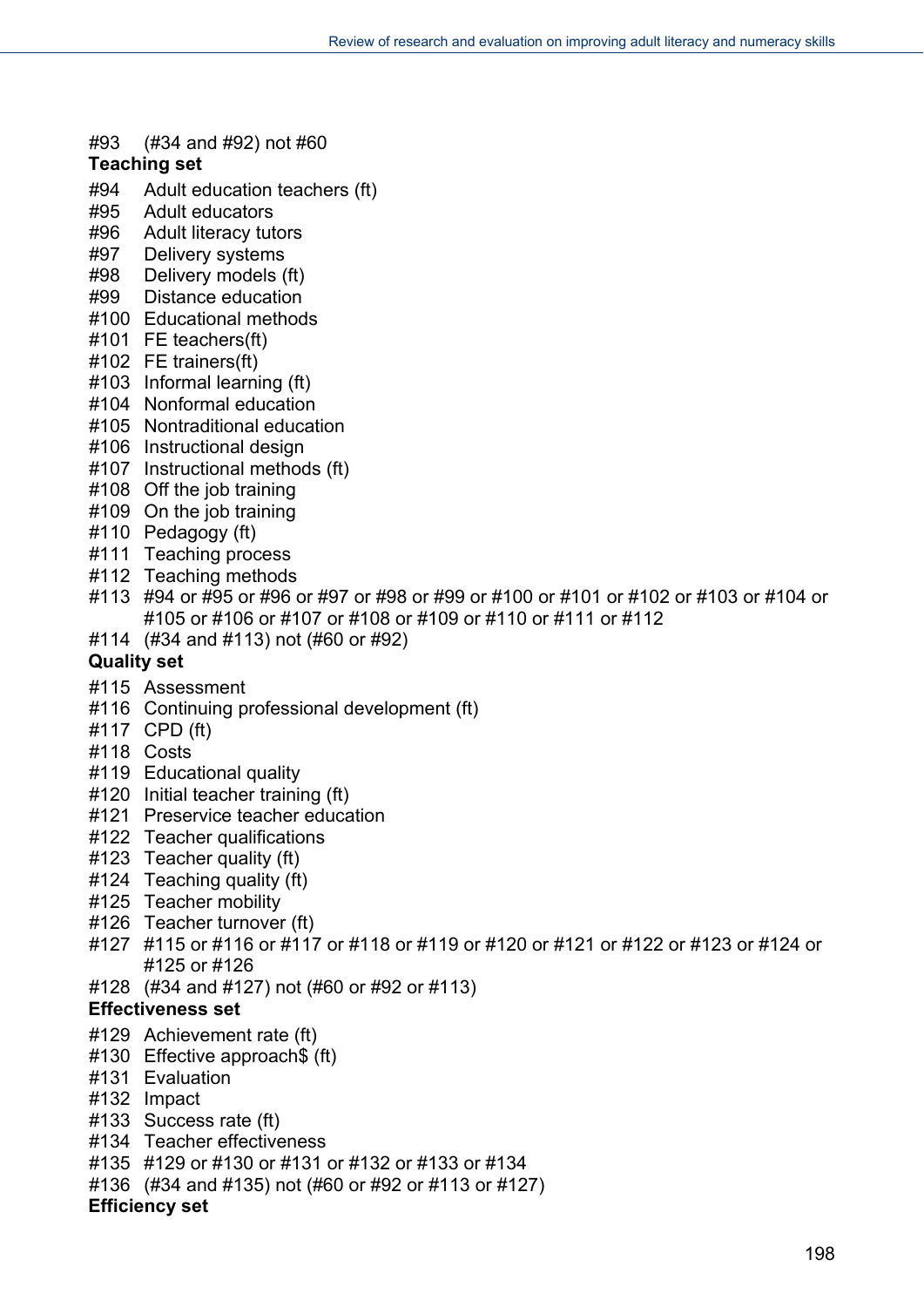- #137 Cost analysis (ft)
- #138 Cost benefit analysis (ft)
- #139 Cost effectiveness
- #140 Educational economics
- #141 #137 or #138 or #139 or #140
- #142 (#34 and #141) not (#60 or #92 or #113 or #127 or #135)

#### **Motivation set**

- #143 Aspiration
- #144 Individual learning accounts (ft)
- #145 ILA (ft)
- #146 Learner aims (ft)
- #147 Learning aims (ft)
- #148 Learner educational objectives
- #149 Learner goals (ft)
- #150 Learning goals (ft)
- #151 Motivation
- #152 Learning motivation
- #153 Learner motivation (ft)
- #154 Learner support (ft)
- #155 Learning support (ft)
- #156 Self motivation
- #157 Sponsors (ft)
- #158 #143 or #144 or #145 or #146 or #147 or #148 or #149 or #150 or #151 or #152 or #153 or #154 or #155 or #156 or #157
- #159 (#34 and #158) not (#60 or #92 or #113 or #127 or #135 or #141)

#### **Technology set**

- #160 Computer assisted learning (ft)
- #161 Computer assisted teaching (ft)
- #162 Computer mediated communication
- #163 Computers
- #164 Distance learning (ft)
- #165 E learning (ft)
- #166 ICT
- #167 Information technology
- #168 Information and communication technology (ft)
- #169 Independent learning (ft)
- #170 Internet
- #171 Internet learning (ft)
- #172 Learning technology (ft)
- #173 M learning (ft)
- #174 Mobile learning (ft)
- #175 Online learning (ft)
- #176 Video conferencing (ft)
- #177 Virtual learning environment\$ (ft)
- #178 VLE (ft)
- #179 Web 1(ft)
- #180 Web 2 (ft)
- #181 Web 3 (ft)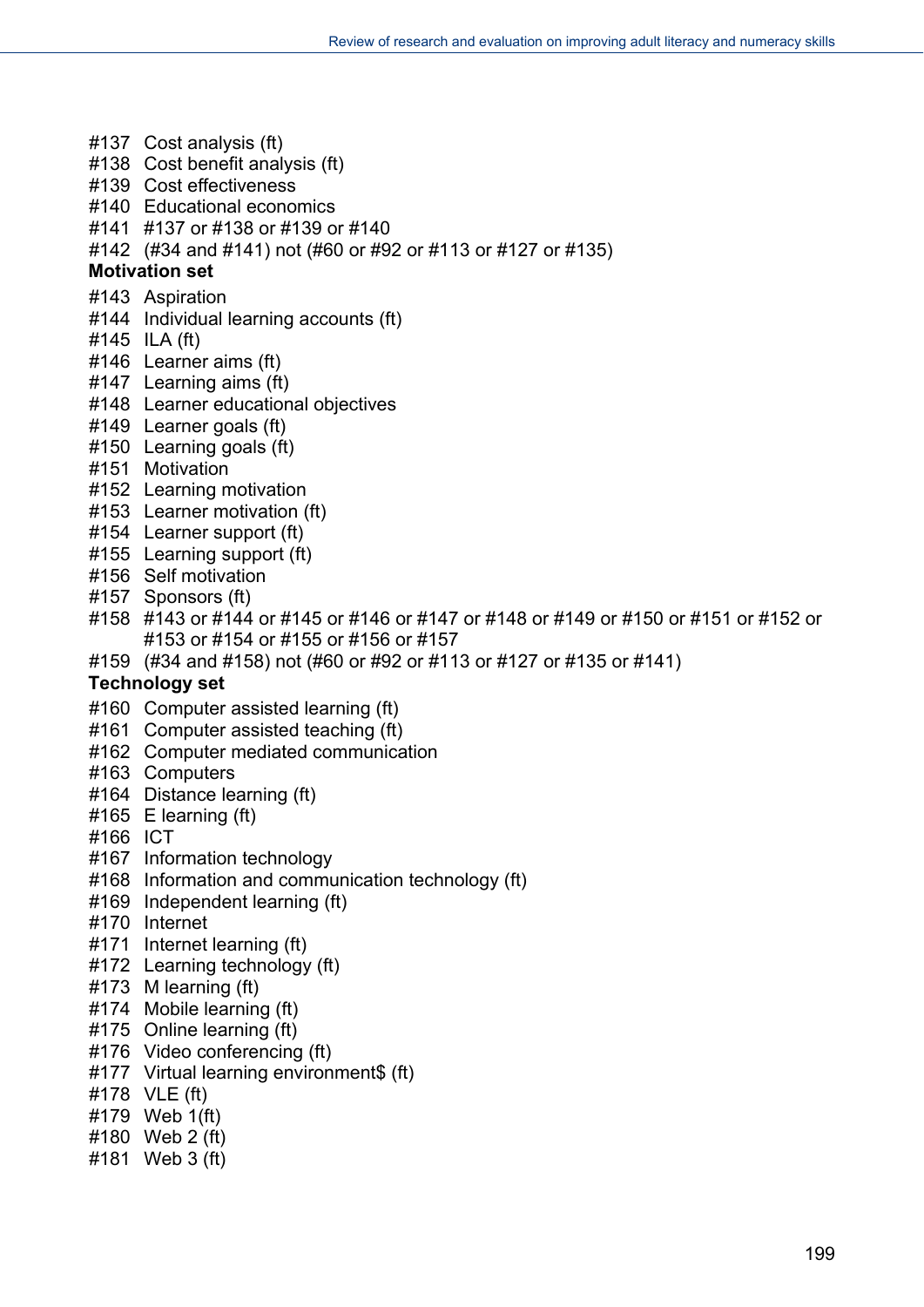- #182 #160 or #161 or #162 or #163 or #164 or #165 or #166 or #167 or #168 or #169 or #170 or #171 or #172 or #173 or #174 or #175 or #176 or #177 or #178 or #179 or #180 or #181
- #183 (#34 and #182) not (#60 or #92 or #113 or #127 or #135 or #141 or #158)

#### **Learning hours set**

- #184 Attention span
- #185 Engaged time (ft)
- #186 Flexible progression
- #187 Guided learning hours (ft)
- #188 Home study
- #189 Independent study
- #190 Instruction hours (ft)
- #191 Intensive courses (ft)
- #192 Learning time (ft)
- #193 Own time learning (ft)
- #194 Self paced courses (ft)
- #195 Self study (ft)
- #196 Study time (ft)
- #197 Supported self study (ft)
- #198 Time factors (learning)
- #199 Time off task (ft)
- #200 Time on task
- #201 Tutored learning
- #202 #184 or #185 or #186 or #187 or #188 or #189 or #190 or #191 or #192 or #193 or #194 or #195 or #196 or #197 or #198 or #199 or #200 or #201
- #203 (#34 and #202) not (#60 or #92 or #113 or #127 or #135 or #141 or #158 or #182)

#### **Learning outcomes set**

- #204 Absenteeism
- #205 Benefit\$
- #206 Confidence
- #207 Earnings (ft)
- #208 Educational benefits (ft)
- #209 Educational mobility (ft)
- #210 Educational outcomes (ft)
- #211 Employability (ft)
- #212 Employee productivity (ft)
- #213 Employment
- #214 Employment level
- #215 Employment potential
- #216 Employment status
- #217 Health benefits (ft)
- #218 Human capital
- #219 Human resource development (ft)
- #220 Income
- #221 Outcomes
- #222 Outcomes of education
- #223 Productivity
- #224 Qualifications
- #225 Return on investment (ft)
- #226 Salaries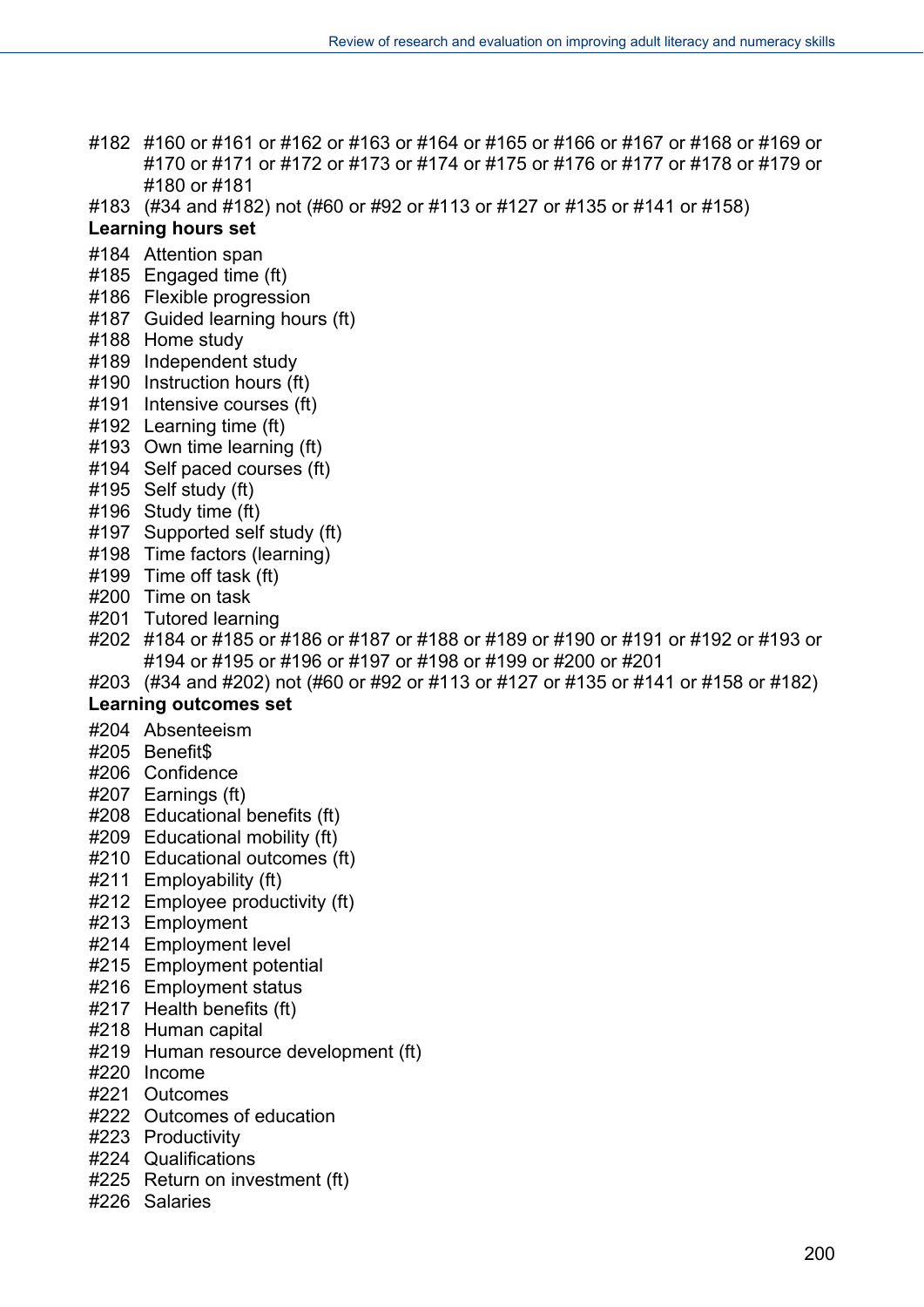- #227 Self esteem
- #228 Self confidence (ft)
- #229 Self efficacy (ft)
- #230 Social capital (ft)
- #231 Social cohesion (ft)
- #232 Social inclusion (ft)
- #233 Social integration
- #234 Social return (ft)
- #235 Social return on investment (ft)
- #236 Staff retention (ft)
- #237 Wages
- #238 Workforce performance (ft)
- #239 #204 or #205 or #206 or #207 or #208 or #209 or #210 or #211 or #212 or #213 or #214 or #215 or #216 or #217 or #218 or #219 or #220 or #221 or #222 or #223 or #224 or #225 or #226 or #227 or #228 or #229 or #230 or #231 or #232 or #233 or #234 or #235 or #236 or #237 or #238
- #240 (#34 and #239) not (#60 or #92 or #113 or #127 or #135 or #141 or #158 or #182 or #202)

#### **Skills acquisition, retention and loss set**

- #241 Cognitive processes
- #242 Cognitive style
- #243 Learner characteristics (ft)
- #244 Learner fatigue (ft)
- #245 Learning loss (ft)
- #246 Skill\$ application (ft)
- #247 Skill\$ atrophy (ft)
- #248 Skill\$ fade (ft)
- #249 Skill\$ loss (ft)
- #250 Skill\$ retention (ft)
- #251 Skill\$ utilisation (ft)
- #252 #241 or #242 or #243 or #244 or #245 or #246 or #247 or #248 or #249 or #250 or #251
- #253 (#34 and #252) not (#60 or #92 or #113 or #127 or #135 or #141 or #158 or #182 or #202 or #239)

#### **Persistence set**

- #254 Academic persistence
- #255 Access to education
- #256 Access to learning
- #257 Attendance
- #258 Barriers to learning (ft)
- #259 Completion (ft)
- #260 Cost\$ of learning (ft)
- #261 Course completion rate (ft)
- #262 Disadvantaged learners (ft)
- #263 Dropouts
- #264 Adult dropouts
- #265 Financial incentives (ft)
- #266 Flexible progression
- #267 Hard to reach learners (ft)
- #268 Learner autonomy (ft)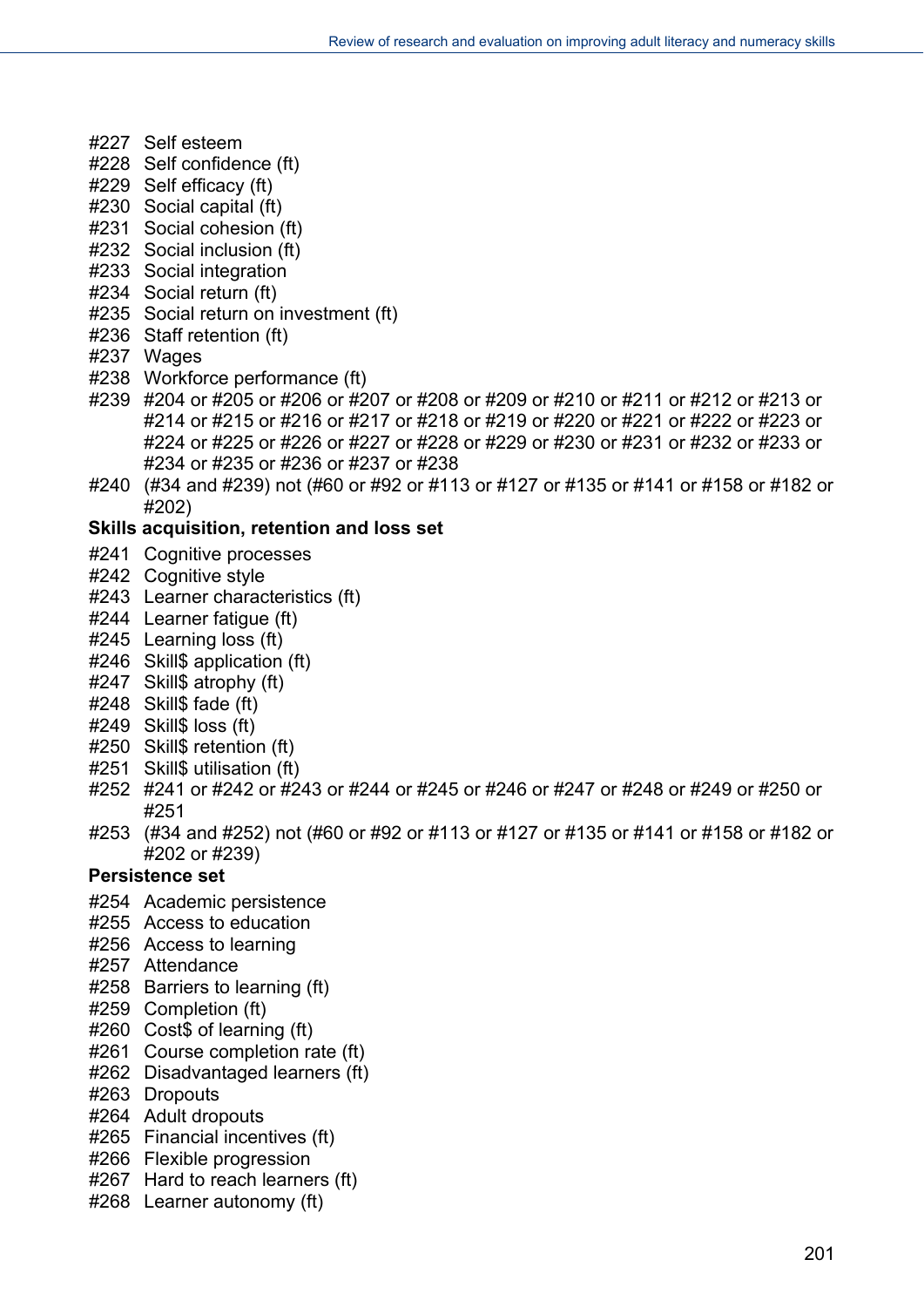- #269 Learner persistence (ft)
- #270 Learner retention (ft)
- #271 Learning journey (ft)
- #272 Non completion (ft)
- #273 Outreach (ft)
- #274 Outreach program?es
- #275 Participant satisfaction
- #276 Participation
- #277 Persistence
- #278 Personal autonomy
- #279 Progression (ft)
- #280 Satisfaction (ft)
- #281 'Stick with it' (ft)
- #282 Study habits
- #283 #254 or #255 or #256 or #257 or #258 or #259 or #260 or #261 or #262 or #263 or #264 or #265 or #266 or #267 or #268 or #269 or #270 or #271 or #272 or #273 or #274 or #275 or #276 or #277 or #278 or #279 or #280 or #281 or #282
- #284 (#34 and #283) not (#60 or #92 or #113 or #127 or #135 or #141 or #158 or #182 or #202 or #239 or #252)

## *British Education Index Free Collections*

- #1 Adult literacy and numeracy (ft)
- #2 Adult literacy
- #3 Adult numeracy (ft)
- #4 Adult basic skills (ft)
- #5 Basic skills
- #6 Adult education
- #7 Adult learners (ft)
- #8 Adult learning (ft)
- #9 #1 or #2 or #3 or #4 or #5 or #6 or #7 or #8

## *Education Resources Information Center (ERIC)*

#### **Skills set**

- #1 Adult basic skills
- #2 Adult literacy
- #3 Adult numeracy (ft)
- #4 Adult literacy and numeracy (ft)
- #5 Adult literacy numeracy (ft)
- #6 Adult literacy language
- #7 ALAN. Ti, Ab
- #8 ALLN (ft)
- #9 ALNE (ft)
- #10 Basic skills
- #11 Communication skills
- #12 Core skills (ft)
- #13 Essential skills (ft)
- #14 Foundation skills (ft)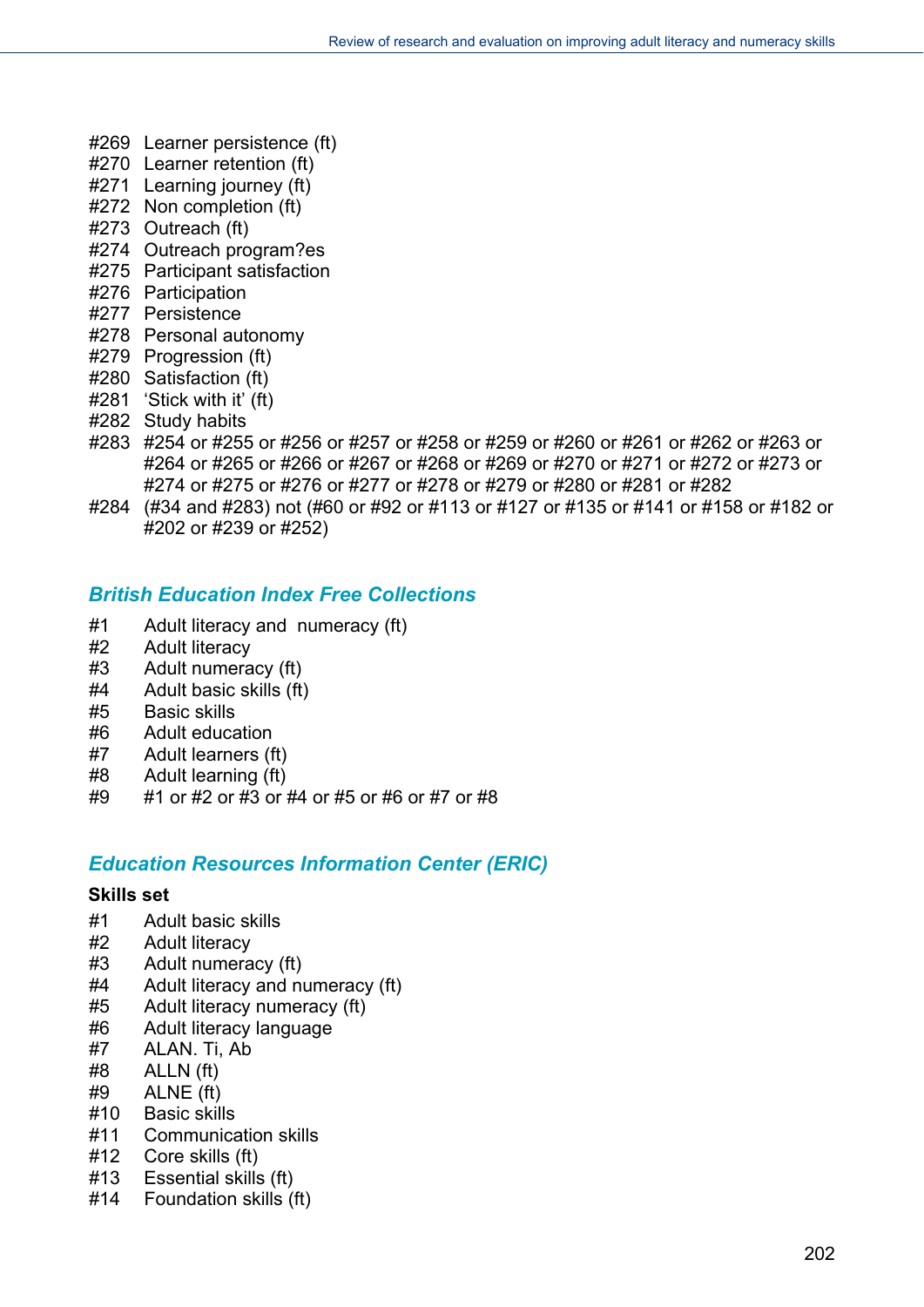- #15 Functional literacy
- #16 Functional reading
- #17 Functional English (ft)
- #18 Functional numeracy (ft)
- #19 Functional mathematics (ft)
- #20 Key competences (ft)
- #21 Literacy
- #22 Literacy skills (ft)
- #23 Mathematics skills
- #24 Numeracy
- #25 Numeracy skills (ft)
- #26 Oracy (ft)
- #27 Reading skills (ft)
- #28 Study skills
- #29 Upskilling (ft)
- #30 Workplace based literacy (ft)
- #31 Workplace based numeracy (ft)
- #32 Workplace based skills (ft)
- #33 Writing skills
- #34 #1 or #2 or #3 or #4 or #5 or #6 or #7 or #8 or #9 or #10 or #11 or #12 or #13 or #14 or #15 or #16 or #17 or #18 or #19 or #20 or #21 or #22 or #23 or #24 or #25 or #26 or #27 or #28 or #29 or #30 or #31 or #32 or #33

## **People requiring the skills set**

- #35 Adult learners (ft)
- #36 Adults
- #37 Businesses (ft)
- #38 Disabilities
- #39 Disaffected (ft)
- #40 Disengaged (ft)
- #41 Early school leavers (ft)
- #42 Employers
- #43 Employees
- #44 Hard to reach learners (ft)
- #45 Individuals (ft)
- #46 Job applicants
- #47 Job seekers (ft)
- #48 Labo?r market
- #49 Learners (ft)
- #50 Learning difficulties (ft)
- #51 Learning disabilities (ft)
- #52 NEET\$ or 'not in education, employment or training' (ft)
- #53 Education employment near training
- #54 Offenders (ft)
- #55 Social partners (ft)
- #56 Society (ft)
- #57 Special educational needs (ft)
- #58 Unemployed (ft)
- #59 Unions
- #60 #35 or #36 or #37 or #38 or #39 or #40 or #41 or #42 or #43 or #44 or #45 or #46 or
- #47 or #48 or #49 or #50 or #51 or #52 or #53 or #54 or #55 or #56 or #57 or #58 or #59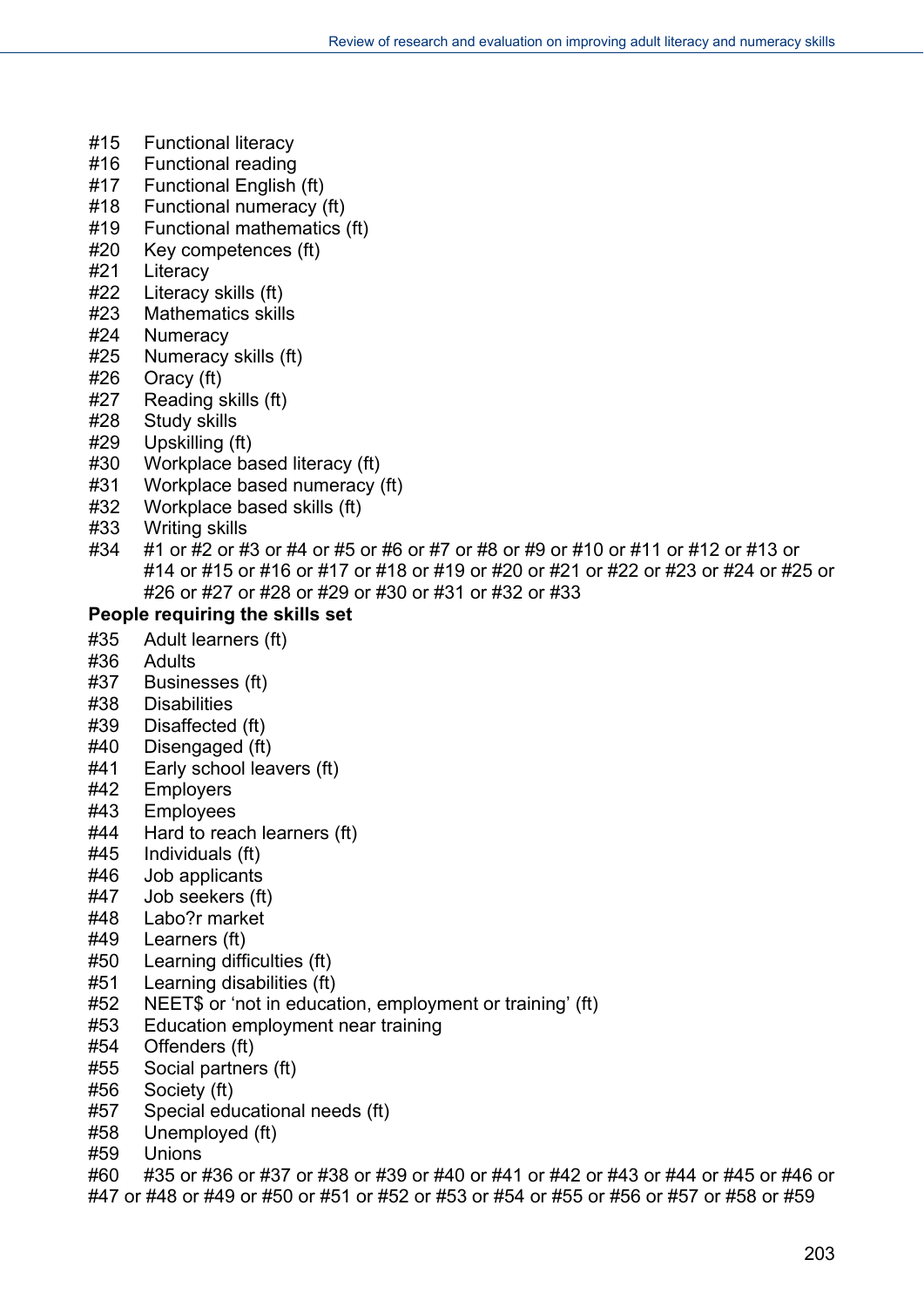#61 #34 and #60

#### **Adult learning set**

- #62 Adult and community education (ft)
- #63 Adult basic education
- #64 Adult education
- #65 Adult education curriculum
- #66 Adult learning
- #67 Adult learners (ft)
- #68 Adult secondary education (ft)
- #69 Basic skills training (ft)
- #70 Blended learning (ft)
- #71 Community learning and development (ft)
- #72 Community education
- #73 Embedded learning (ft)
- #74 Family learning (ft)
- #75 Family literacy language (ft)
- #76 FLLN
- #77 Flexible learning (ft)
- #78 Further education
- #79 General educational development (ft)
- #80 GED (ft)
- #81 GED program?s (ft)
- #82 Lifelong learning
- #83 Literacy education
- #84 Literacy program?s (ft)
- #85 Second chance education (ft)
- #86 Skills for Life (ft)
- #87 Train near Gain (ft)
- #88 Union learning (ft)
- #89 Vocational education
- #90 Workplace learning (ft)
- #91 Work based learning (ft)
- #92 #62 or #63 or #64 or #65 or #66 or #67 or #68 or #69 or #70 or #71 or #72 or #73 or #74 or #75 or #76 or #77 or #78 or #79 or #80 or #81 or #82 or #83 or #84 or #85 or #86
- or #87 or #88 or #89 or #90 or #91 or #92
- #93 (#34 and #92) not #60

### **Teaching set**

- #94 Adult education teachers (ft)
- #95 Adult educators
- #96 Adult literacy tutors
- #97 Delivery systems
- #98 Delivery models (ft)
- #99 Distance education
- #100 Educational methods
- #101 FE teachers(ft)
- #102 FE trainers(ft)
- #103 Informal learning (ft)
- #104 Nonformal education
- #105 Nontraditional education
- #106 Instructional design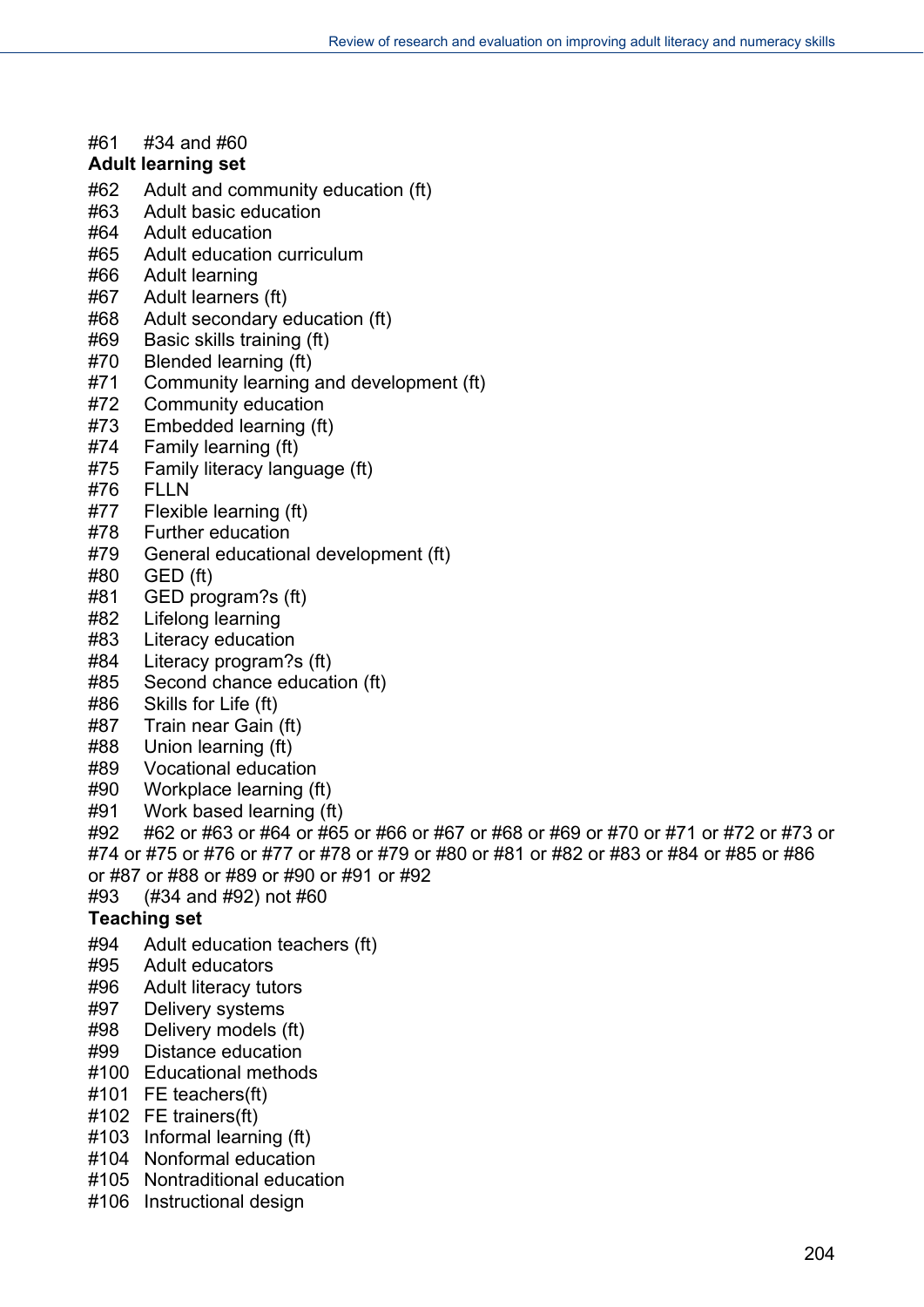- #107 Instructional methods (ft)
- #108 Off the job training
- #109 On the job training
- #110 Pedagogy (ft)
- #111 Teaching process
- #112 Teaching methods
- #113 #94 or #95 or #96 or #97 or #98 or #99 or #100 or #101 or #102 or #103 or #104 or
- #105 or #106 or #107 or #108 or #109 or #110 or #111 or #112
- #114 (#34 and #113) not (#60 or #92)

#### **Quality set**

- #115 Assessment
- #116 Continuing professional development (ft)
- #117 CPD (ft)
- #118 Costs
- #119 Educational quality
- #120 Initial teacher training (ft)
- #121 Preservice teacher education
- #122 Teacher qualifications
- #123 Teacher quality (ft)
- #124 Teaching quality (ft)
- #125 Teacher mobility
- #126 Teacher turnover (ft)
- #127 #115 or #116 or #117 or #118 or #119 or #120 or #121 or #122 or #123 or #124 or
- #125 or #126
- #128 (#34 and #127) not (#60 or #92 or #113)

#### **Effectiveness set**

- #129 Achievement rate (ft)
- #130 Effective approach\$ (ft)
- #131 Evaluation
- #132 Impact
- #133 Success rate (ft)
- #134 Teacher effectiveness
- #135 #129 or #130 or #131 or #132 or #133 or #134
- #136 (#34 and #135) not (#60 or #92 or #113 or #127)

#### **Efficiency set**

- #137 Cost analysis (ft)
- #138 Cost benefit analysis (ft)
- #139 Cost effectiveness
- #140 Educational economics
- #141 #137 or #138 or #139 or #140
- #142 (#34 and #141) not (#60 or #92 or #113 or #127 or #135)

#### **Motivation set**

- #143 Aspiration
- #144 Individual learning accounts (ft)
- #145 ILA (ft)
- #146 Learner aims (ft)
- #147 Learning aims (ft)
- #148 Learner educational objectives
- #149 Learner goals (ft)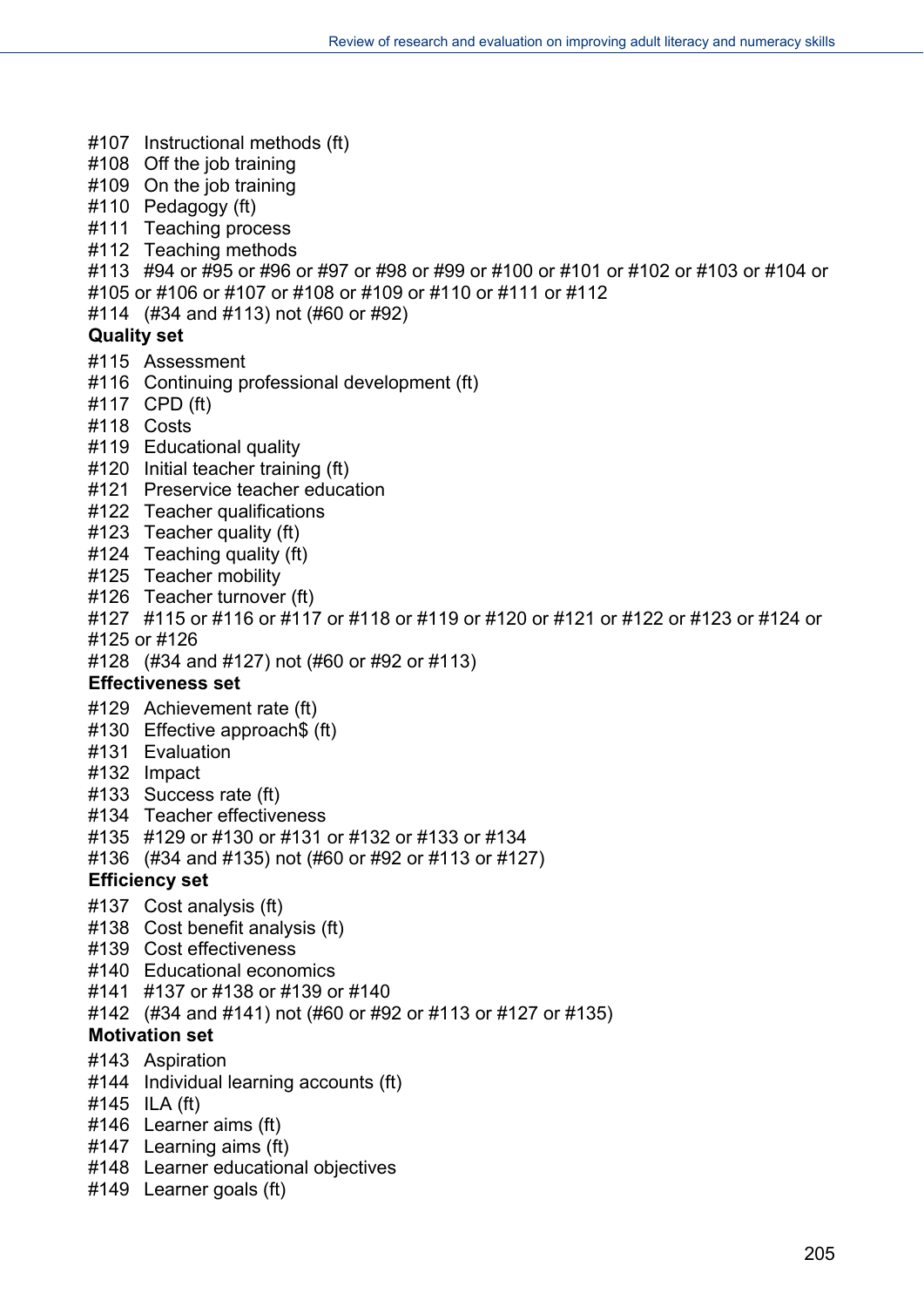- #150 Learning goals (ft)
- #151 Motivation
- #152 Learning motivation
- #153 Learner motivation (ft)
- #154 Learner support (ft)
- #155 Learning support (ft)
- #156 Self motivation
- #157 Sponsors (ft)
- #158 #143 or #144 or #145 or #146 or #147 or #148 or #149 or #150 or #151 or #152 or
- #153 or #154 or #155 or #156 or #157
- #159 (#34 and #158) not (#60 or #92 or #113 or #127 or #135 or #141)

#### **Technology set**

- #160 Computer assisted learning (ft)
- #161 Computer assisted teaching (ft)
- #162 Computer mediated communication
- #163 Computers
- #164 Distance learning (ft)
- #165 E learning (ft)
- #166 ICT
- #167 Information technology
- #168 Information and communication technology (ft)
- #169 Independent learning (ft)
- #170 Internet
- #171 Internet learning (ft)
- #172 Learning technology (ft)
- #173 M learning (ft)
- #174 Mobile learning (ft)
- #175 Online learning (ft)
- #176 Video conferencing (ft)
- #177 Virtual learning environment\$ (ft)
- #178 VLE (ft)
- #179 Web 1(ft)
- #180 Web 2 (ft)
- #181 Web 3 (ft)
- #182 #160 or #161 or #162 or #163 or #164 or #165 or #166 or #167 or #168 or #169 or #170 or #171 or #172 or #173 or #174 or #175 or #176 or #177 or #178 or #179 or #180 or
- #181
- #183 (#34 and #182) not (#60 or #92 or #113 or #127 or #135 or #141 or #158)

#### **Learning hours set**

- #184 Attention span
- #185 Engaged time (ft)
- #186 Flexible progression
- #187 Guided learning hours (ft)
- #188 Home study
- #189 Independent study
- #190 Instruction hours (ft)
- #191 Intensive courses (ft)
- #192 Learning time (ft)
- #193 Own time learning (ft)
- #194 Self paced courses (ft)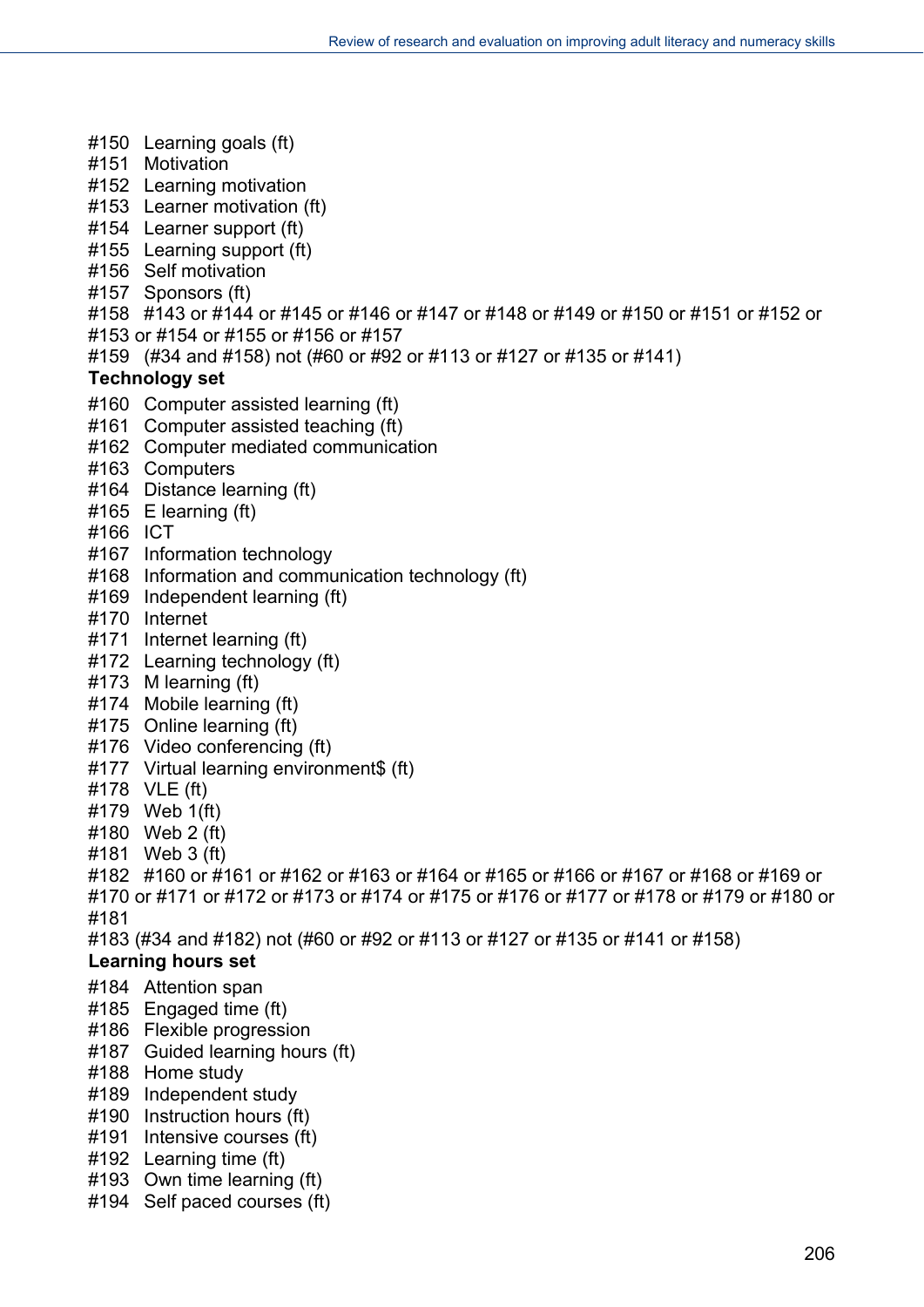#195 Self study (ft) #196 Study time (ft) #197 Supported self study (ft) #198 Time factors (learning) #199 Time off task (ft) #200 Time on task #201 Tutored learning #202 #184 or #185 or #186 or #187 or #188 or #189 or #190 or #191 or #192 or #193 or #194 or #195 or #196 or #197 or #198 or #199 or #200 or #201 #203 (#34 and #202) not (#60 or #92 or #113 or #127 or #135 or #141 or #158 or #182) **Learning outcomes set**  #204 Absenteeism #205 Benefit\$ #206 Confidence #207 Earnings (ft) #208 Educational benefits (ft) #209 Educational mobility (ft) #210 Educational outcomes (ft) #211 Employability (ft) #212 Employee productivity (ft) #213 Employment #214 Employment level #215 Employment potential #216 Employment status #217 Health benefits (ft) #218 Human capital #219 Human resource development (ft) #220 Income #221 Outcomes #222 Outcomes of education #223 Productivity #224 Qualifications #225 Return on investment (ft) #226 Salaries #227 Self esteem #228 Self confidence (ft) #229 Self efficacy (ft) #230 Social capital (ft) #231 Social cohesion (ft) #232 Social inclusion (ft) #233 Social integration #234 Social return (ft) #235 Social return on investment (ft) #236 Staff retention (ft) #237 Wages #238 Workforce performance (ft) #239 #204 or #205 or #206 or #207 or #208 or #209 or #210 or #211 or #212 or #213 or #214 or #215 or #216 or #217 or #218 or #219 or #220 or #221 or #222 or #223 or #224 or #225 or #226 or #227 or #228 or #229 or #230 or #231 or #232 or #233 or #234 or #235 or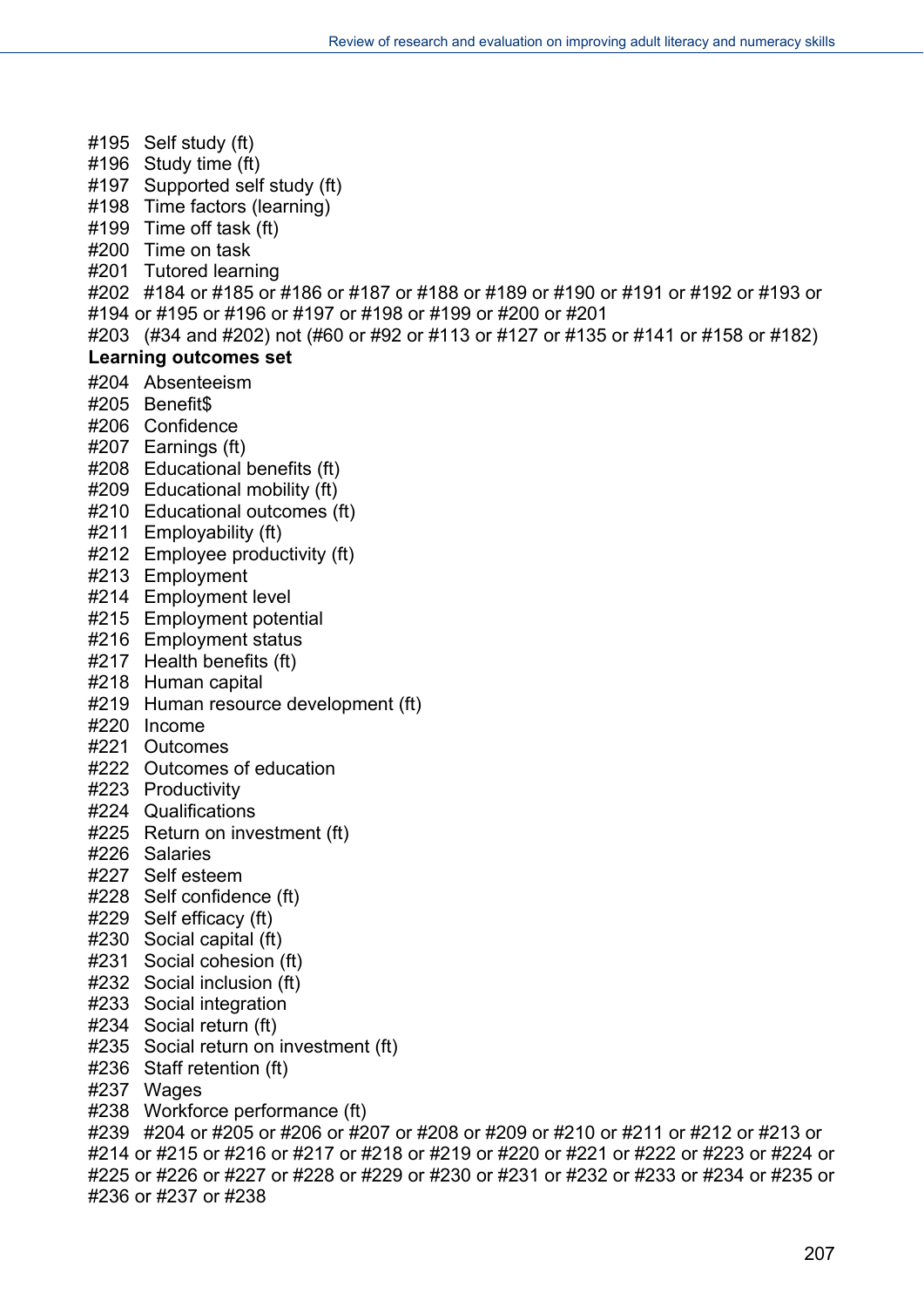#240 (#34 and #239) not (#60 or #92 or #113 or #127 or #135 or #141 or #158 or #182 or #202)

### **Skills acquisition, retention and loss set**

- #241 Cognitive processes
- #242 Cognitive style
- #243 Learner characteristics (ft)
- #244 Learner fatigue (ft)
- #245 Learning loss (ft)
- #246 Skill\$ application (ft)
- #247 Skill\$ atrophy (ft)
- #248 Skill\$ fade (ft)
- #249 Skill\$ loss (ft)
- #250 Skill\$ retention (ft)
- #251 Skill\$ utili?ation (ft)
- #252 #241 or #242 or #243 or #244 or #245 or #246 or #247 or #248 or #249 or #250 or #251
- #253 (#34 and #252) not (#60 or #92 or #113 or #127 or #135 or #141 or #158 or #182 or #202 or #239)

#### **Persistence set**

- #254 Academic persistence
- #255 Access to education
- #256 Access to learning
- #257 Attendance
- #258 Barriers to learning (ft)
- #259 Completion (ft)
- #260 Cost\$ of learning (ft)
- #261 Course completion rate (ft)
- #262 Disadvantaged learners (ft)
- #263 Dropouts
- #264 Adult dropouts
- #265 Financial incentives (ft)
- #266 Flexible progression
- #267 Hard to reach learners (ft)
- #268 Learner autonomy (ft)
- #269 Learner persistence (ft)
- #270 Learner retention (ft)
- #271 Learning journey (ft)
- #272 Non completion (ft)
- #273 Outreach (ft)
- #274 Outreach program?es
- #275 Participant satisfaction
- #276 Participation
- #277 Persistence
- #278 Personal autonomy
- #279 Progression (ft)
- #280 Satisfaction (ft)
- #281 'Stick with it' (ft)
- #282 Study habits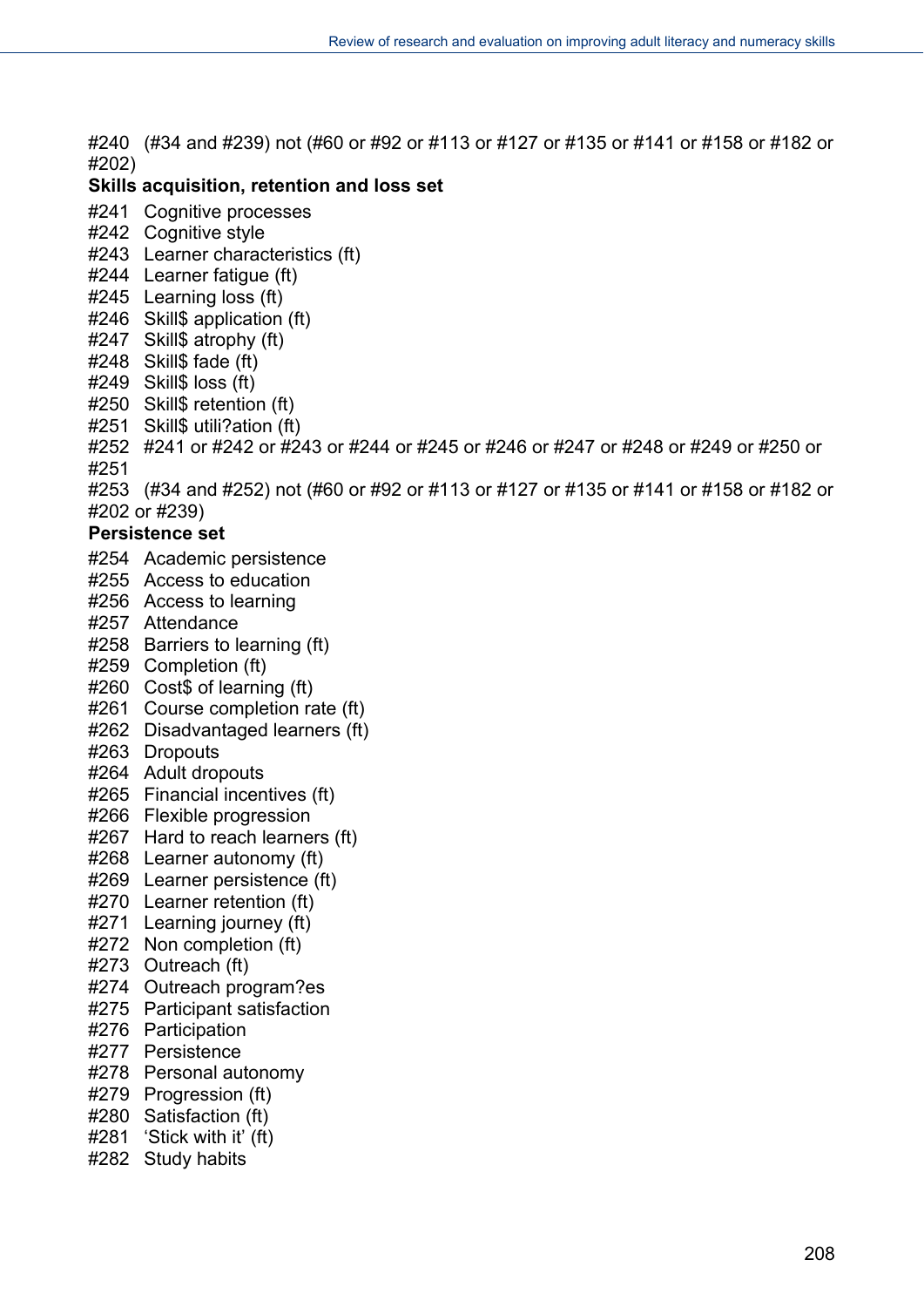#283 #254 or #255 or #256 or #257 or #258 or #259 or #260 or #261 or #262 or #263 or #264 or #265 or #266 or #267 or #268 or #269 or #270 or #271 or #272 or #273 or #274 or #275 or #276 or #277 or #278 or #279 or #280 or #281 or #282

#284 (#34 and #283) not (#60 or #92 or #113 or #127 or #135 or #141 or #158 or #182 or #202 or #239 or #252)

### *Elsevier Economics and Finance*

- #1 Adult literacy and numeracy (ft)
- #2 Adult literacy (ft)
- #3 Adult numeracy (ft)
- #4 Adult basic skills (ft)
- #5 Basic skills (ft)
- #6 Adult education (ft)
- #7 Adult learners (ft)
- #8 Adult learning (ft)

#### *Emerald*

- #1 Adult literacy and numeracy (ft)
- #2 Adult literacy (ft)
- #3 Adult numeracy (ft)
- #4 Adult basic skills (ft)
- #5 Basic skills (ft)
- #6 Adult education (ft)
- #7 Adult learners (ft)
- #8 Adult learning (ft)

#### *Oxford Economic Papers*

- #1 Adult literacy and numeracy (ft)
- #2 Adult literacy (ft)
- #3 Adult numeracy (ft)
- #4 Adult basic skills (ft)
- #5 Basic skills (ft)
- #6 Adult education (ft)
- #7 Adult learners (ft)
- #8 Adult learning (ft)

### *PsycINFO*

- #1 Adult literacy and numeracy (ft)
- #2 Adult literacy (ft)
- #3 Adult numeracy (ft)
- #4 Adult basic skills (ft)
- #5 Basic skills (ft)
- #6 Adult education
- #7 Adult learners (ft)
- #8 Adult learning (ft)
- #9 #1 or #2 or #3 or #4 or #5 or #6 or #7 or #8

#### *Social Policy and Practice*

- #1 Adult literacy and numeracy (ft)
- #2 Adult literacy (ft)
- #3 Adult numeracy (ft)
- #4 Adult basic skills (ft)
- #5 Basic skills (ft)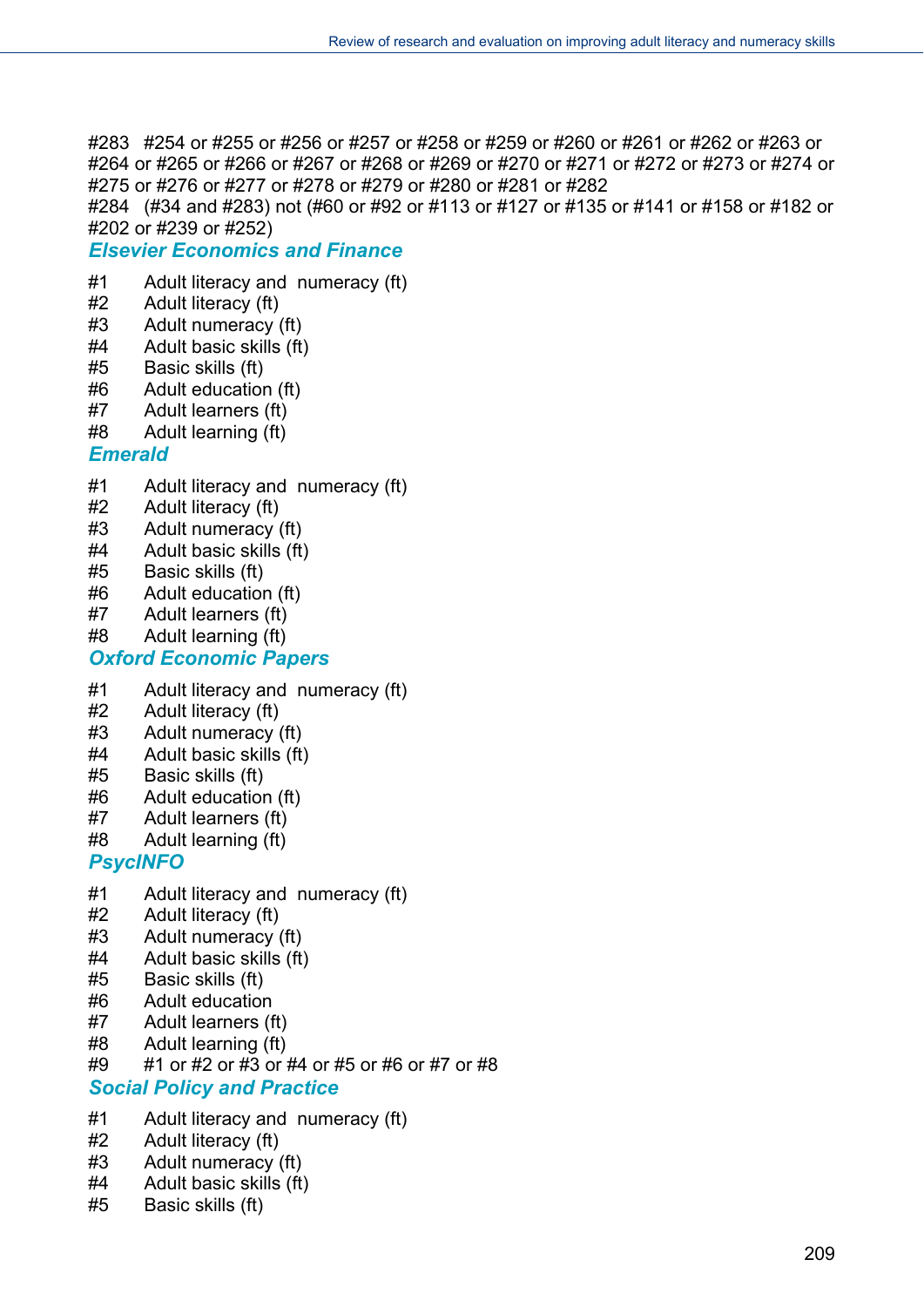- #6 Adult education (ft)
- #7 Adult learners (ft)
- #8 Adult learning (ft)
- #9 #1 or #2 or #3 or #4 or #5 or #6 or #7 or #8
- *Social Science Research Network (SSRN)*
- #1 Adult literacy and numeracy (ft)
- $#2$  Adult literacy (ft)<br> $#3$  Adult numeracy
- Adult numeracy  $(ft)$
- #4 Adult basic skills (ft)
- #5 Basic skills (ft)
- #6 Adult education (ft)
- #7 Adult learners (ft)
- #8 Adult learning (ft)